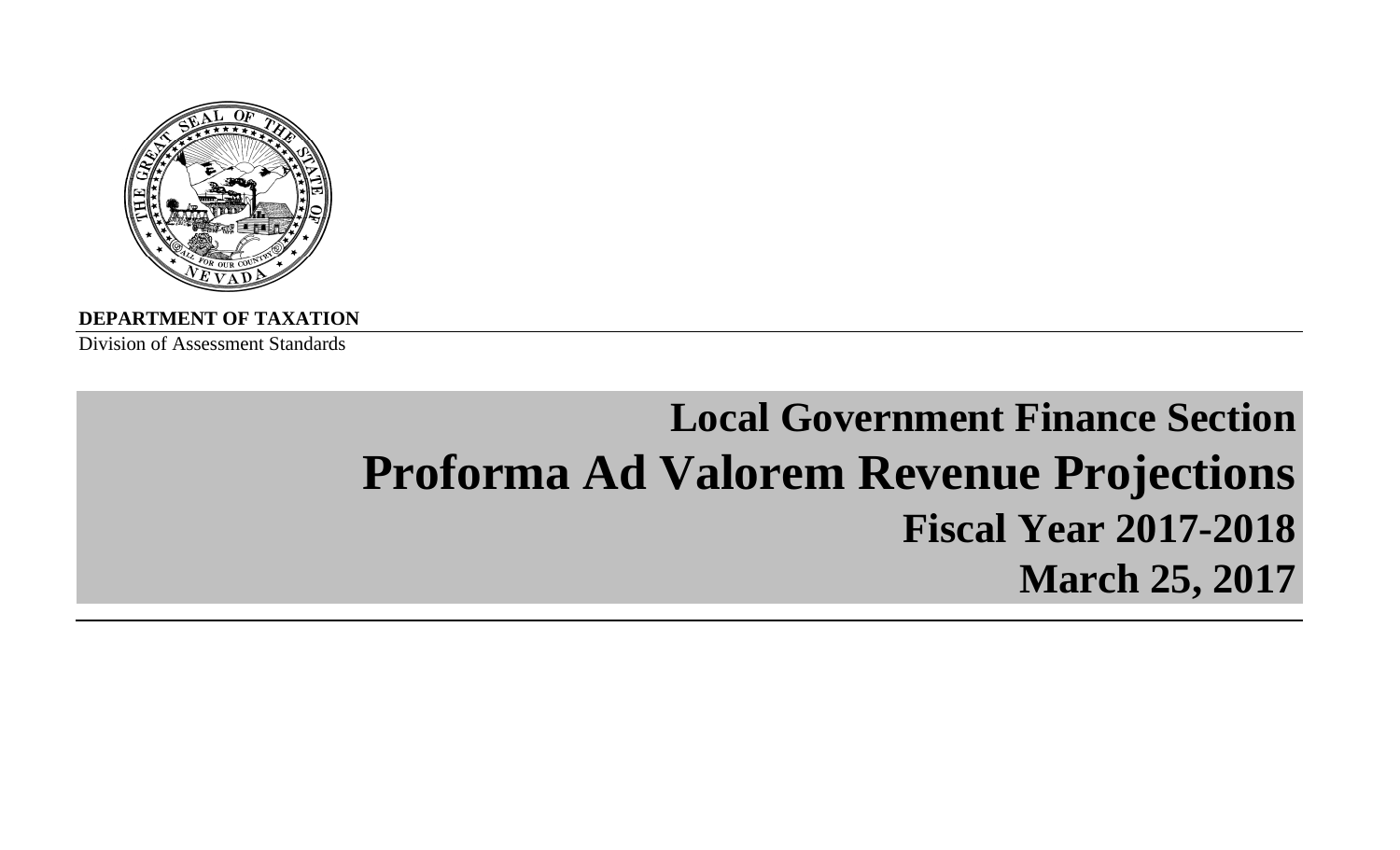# INDEX TO PRO FORMA AD VALOREM PROJECTIONS FY 2017-2018

| <b>COUNTY</b>                  | <b>PAGE NUMBER</b> |
|--------------------------------|--------------------|
| <b>CARSON CITY</b>             | 1                  |
| <b>CHURCHILL</b>               | 4                  |
| <b>CLARK</b>                   | $\overline{7}$     |
| <b>DOUGLAS</b>                 | 21                 |
| <b>ELKO</b>                    | 32                 |
| <b>ESMERALDA</b>               | 38                 |
| <b>EUREKA</b>                  | 40                 |
| <b>HUMBOLDT</b>                | 45                 |
| LANDER                         | 52                 |
| <b>LINCOLN</b>                 | 57                 |
| <b>LYON</b>                    | 64                 |
| <b>MINERAL</b>                 | 71                 |
| NYE                            | 73                 |
| <b>PERSHING</b>                | 81                 |
| <b>STOREY</b>                  | 84                 |
| <b>WASHOE</b>                  | 87                 |
| <b>WHITE PINE</b>              | 94                 |
| <b>STATEWIDE SUMMARY</b>       | 96                 |
| <b>STATE 17 CENTS</b>          | 97                 |
| <b>SCHOOL DISTRICT SUMMARY</b> | 98                 |
| <b>LEED ABATEMENT IMPACT</b>   | 101                |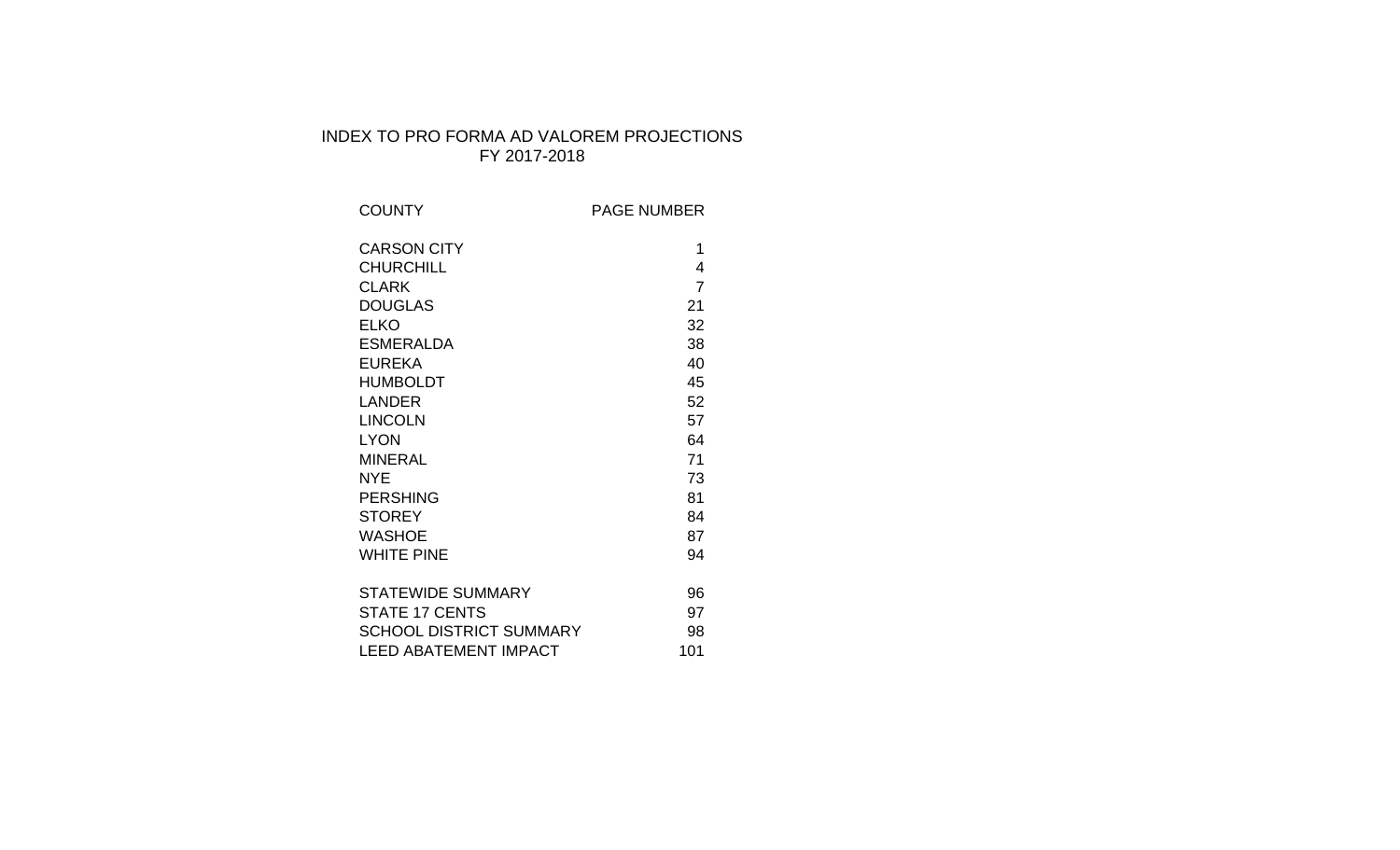| <b>CARSON CITY</b>             |                 |                          |               |                          |                 |                        |                   |                   |                  |                          |                  |                |                  |                    |                      |
|--------------------------------|-----------------|--------------------------|---------------|--------------------------|-----------------|------------------------|-------------------|-------------------|------------------|--------------------------|------------------|----------------|------------------|--------------------|----------------------|
|                                | (1)             | (2)                      | (3)           | (4)                      | (5)             | (6)                    | (7)               | (8)               | (9)              | (10)                     | (11)             | (12)           | (13)             | (14)               | (15)                 |
|                                |                 |                          |               |                          |                 |                        |                   |                   |                  |                          |                  |                |                  |                    | <b>NET TAX LESS</b>  |
|                                |                 |                          |               |                          |                 |                        |                   |                   |                  |                          |                  |                |                  |                    | <b>REDEVELOPMENT</b> |
|                                |                 |                          |               | <b>TOTAL</b>             |                 |                        |                   |                   |                  |                          |                  |                |                  |                    | <b>AND</b>           |
|                                |                 |                          |               | <b>ASSESSED</b>          |                 |                        | <b>CAP-EXEMPT</b> |                   |                  | <b>TOTAL</b>             |                  |                |                  |                    | LEED/RENEWABLE       |
|                                | <b>PROPOSED</b> | <b>FY 18</b>             |               | <b>VALUE</b>             |                 | <b>CAP-SUBJECT</b>     | <b>TAX ON</b>     |                   |                  | <b>PREABATED TAX</b>     |                  |                |                  | <b>LEED/RENEWA</b> | <b>ENERGY</b>        |
|                                | FY 18 TAX       | <b>EXEMPT</b>            | <b>PARCEL</b> | (EXCLUDING               | TAX ON NEW      | <b>TAX ON EXISTING</b> | <b>EXISTING</b>   |                   | <b>RECAPTURE</b> | <b>AMOUNT</b>            | <b>ABATEMENT</b> | <b>NET TAX</b> |                  | <b>BLE ENERGY</b>  | <b>ABATEMENT</b>     |
| <b>TAX ENTITY</b>              | <b>RATE</b>     | <b>RATE</b>              | <b>COUNT</b>  | NPM)                     | <b>PROPERTY</b> | <b>PROPERTY</b>        | <b>PROPERTY</b>   | <b>EXEMPTIONS</b> | <b>AMOUNT</b>    | $(5+6+7-8+9)$            | <b>AMOUNT</b>    | $(10-11)$      | <b>REDEVELOP</b> | <b>ABATEMENT</b>   | $(12-13-14)$         |
| <b>ALL ENTITIES</b>            |                 |                          |               |                          |                 |                        |                   |                   |                  |                          |                  |                |                  |                    |                      |
| STATE OF NEVADA                | 0.1700          | $\sim$                   | 18,704        | 1,572,787,441            | 48,543.27       | 2,633,395.70           |                   | 8,162.37          | 542.74           | 2,674,319.34             | 346,168.77       | 2,328,150.57   | 87,720.17        |                    | 2,240,430.40         |
| <b>GENERAL COUNTY</b>          | 2.1900          | $\sim$                   | 18,704        | 1,570,158,668            | 567,779.05      | 33,924,315.21          |                   | 105,012.80        | 6,990.91         | 34,394,072.37            | 6,852,355.42     | 27,541,716.95  | 1,158,084.76     |                    | 26,383,632.19        |
| <b>SCHOOL DISTRICT</b>         | 1.1800          | $\sim$                   | 18,704        | 1,570,158,584            | 305,926.61      | 18,278,857.69          |                   | 56,658.03         | 3,766.77         | 18,531,893.04            | 2,402,811.65     | 16,129,081.39  | 426,119.67       |                    | 15,702,961.72        |
| EAGLE VALLEY UNDERGROUND       | $\sim$          |                          |               | $\overline{\phantom{a}}$ | $\sim$          |                        |                   | $\sim$            | $\sim$           | $\sim$                   | $\sim$           | $\sim$         |                  |                    |                      |
| CARSON WATER SUBCONSERVA       | 0.0300          |                          | 18,701        | 1,568,272,672            | 7,774.64        | 464,152.96             |                   | 1,438.00          | 95.75            | 470,585.35               | 60,937.62        | 409,647.73     | 17,032.96        |                    | 392,614.77           |
| CARSON VALLEY UNDERGROUN       | $\sim$          |                          |               |                          | $\sim$          |                        |                   |                   |                  |                          |                  |                |                  |                    |                      |
| SIERRA FOREST FIRE PROTECTI    |                 |                          |               |                          |                 |                        |                   |                   |                  |                          | $\blacksquare$   |                |                  |                    |                      |
| <b>TOTAL COUNTY</b>            |                 |                          | 18,704        | 1,572,787,441            | 930,023.57      | 55,300,721.56          |                   | 171,271.20        | 11,396.17        | 56,070,870.10            | 9,662,273.46     | 46,408,596.64  | 1,688,957.56     |                    | 44,719,639.08        |
|                                |                 |                          |               |                          |                 |                        |                   |                   |                  | <b>Abatement Percent</b> | 17.23%           |                |                  |                    |                      |
| <b>STATE OF NEVADA</b>         |                 |                          |               |                          |                 |                        |                   |                   |                  |                          |                  |                |                  |                    |                      |
| <b>Existing Secured</b>        | 0.1700          | $\sim$                   | 18,704        | 1,454,420,487            | 4,469.12        | 2,473,978.40           |                   | 5,894.73          | 542.67           | 2,473,095.46             | 344,656.36       | 2,128,439.10   | 86,054.43        |                    | 2,042,384.67         |
| <b>New Property</b>            | 0.1700          | $\sim$                   |               | 22,674,417               | 38,546.51       |                        |                   |                   |                  | 38,546.51                |                  | 38,546.51      |                  |                    | 38,546.51            |
| <b>Existing Unsecured</b>      | 0.1700          | $\sim$                   |               | 50,337,446               |                 | 85,573.66              |                   |                   |                  | 85,573.66                |                  | 85,573.66      |                  |                    | 85,573.66            |
| <b>Centrally Assessed</b>      |                 |                          |               |                          |                 |                        |                   |                   |                  |                          |                  |                |                  |                    |                      |
| Secured                        | 0.1700          | $\sim$                   |               | 42,579,914               | 868.99          | 73,784.49              |                   | 2,267.64          | 0.07             | 72,385.91                | 1,453.81         | 70,932.10      | 1,560.08         |                    | 69,372.02            |
| Unsecured                      | 0.1700          | $\sim$                   |               | 2,775,177                | 4,658.65        | 59.15                  |                   |                   | $\sim$           | 4,717.80                 | 58.60            | 4,659.20       | 105.66           |                    | 4,553.54             |
| TOTAL STATE OF NEVADA          | 0.1700          |                          | 18,704        | 1,572,787,441            | 48,543.27       | 2,633,395.70           |                   | 8,162.37          | 542.74           | 2,674,319.34             | 346,168.77       | 2,328,150.57   | 87,720.17        |                    | 2,240,430.40         |
| Total AV - March Seg - Col. Q  |                 |                          |               | 1,502,046,933            |                 |                        |                   |                   |                  |                          |                  |                |                  |                    |                      |
| <b>Difference</b>              |                 |                          |               | 70,740,508               |                 |                        |                   |                   |                  |                          |                  |                |                  |                    |                      |
| <b>GENERAL COUNTY</b>          |                 |                          |               |                          |                 |                        |                   |                   |                  |                          |                  |                |                  |                    |                      |
|                                |                 |                          |               |                          |                 |                        |                   |                   |                  |                          |                  |                |                  |                    |                      |
| <b>Existing Secured</b>        |                 |                          |               |                          |                 |                        |                   |                   |                  |                          |                  |                |                  |                    |                      |
| <b>City Operating</b>          | 1.9622          |                          | 18,704        | 1,454,420,487            | 51,581.86       | 28,555,514.01          |                   | 67,898.32         | 6,263.39         | 28,545,460.94            | 6,051,282.87     | 22,494,178.07  | 1,015,577.70     |                    | 21,478,600.37        |
| Cooperate Extension            | 0.0128          |                          | 18,704        | 1,454,420,487            | 335.84          | 186,274.58             |                   | 444.87            | 40.89            | 186,206.44               | 25,951.32        | 160,255.12     | 7,129.41         |                    | 153,125.71           |
| Senior Citizen                 | 0.0500          |                          | 18,704        | 1,454,420,487            | 1,314.62        | 727,639.11             |                   | 1,733.78          | 159.59           | 727,379.54               | 101,363.18       | 626,016.36     | 27,849.33        |                    | 598,167.03           |
| Hospital Supplemental Indigent | 0.0150          |                          | 18,704        | 1,454,420,487            | 394.30          | 218,294.30             |                   | 521.90            | 47.91            | 218,214.61               | 30,410.96        | 187,803.65     | 8,354.72         |                    | 179,448.93           |
| <b>State Medical Indigent</b>  | 0.1000          |                          | 18,704        | 1,454,420,487            | 2,628.82        | 1,455,281.76           |                   | 3,467.63          | 319.21           | 1,454,762.16             | 202,734.00       | 1,252,028.16   | 55,698.68        |                    | 1,196,329.48         |
| <b>Capital Project</b>         | 0.0500          |                          | 18,704        | 1,454,420,487            | 1,314.68        | 727,641.69             |                   | 1,733.79          | 159.59           | 727,382.17               | 101,365.62       | 626,016.55     | 27,849.29        |                    | 598,167.26           |
|                                |                 |                          |               |                          |                 |                        |                   |                   |                  |                          |                  |                |                  |                    |                      |
| <b>GENERAL TOTAL</b>           | 2.1900          |                          | 18,704        | 1,454,420,487            | 57,570.12       | 31,870,645.45          |                   | 75,800.29         | 6,990.58         | 31,859,405.86            | 6,513,107.95     | 25,346,297.91  | 1,142,459.13     |                    | 24,203,838.78        |
| <b>New Property</b>            | 2.1900          | $\overline{\phantom{a}}$ |               | 20,045,644               | 438,999.61      |                        |                   |                   |                  | 438,999.61               |                  | 438,999.61     |                  |                    | 438,999.61           |
| <b>Existing Unsecured</b>      | 2.1900          | $\sim$                   |               | 50,337,446               |                 | 1,102,390.07           |                   |                   |                  | 1,102,390.07             |                  | 1,102,390.07   |                  |                    | 1,102,390.07         |
| <b>Centrally Assessed</b>      |                 |                          |               |                          |                 |                        |                   |                   |                  |                          |                  |                |                  |                    |                      |
| Secured                        | 2.1900          | $\overline{\phantom{a}}$ |               | 42,579,914               | 11,194.89       | 950,517.71             |                   | 29,212.47         | 0.33             | 932,500.46               | 338,492.61       | 594,007.85     | 14,128.02        |                    | 579,879.83           |
| Unsecured                      | 2.1900          |                          |               | 2,775,177                | 60,014.43       | 761.98                 |                   | 0.04              |                  | 60,776.37                | 754.86           | 60,021.51      | 1,497.61         |                    | 58,523.90            |
| <b>TOTAL GENERAL COUNTY</b>    | 2.1900          |                          | 18,704        | 1,570,158,668            | 567,779.05      | 33,924,315.21          |                   | 105,012.80        | 6,990.91         | 34,394,072.37            | 6,852,355.42     | 27,541,716.95  | 1,158,084.76     |                    | 26,383,632.19        |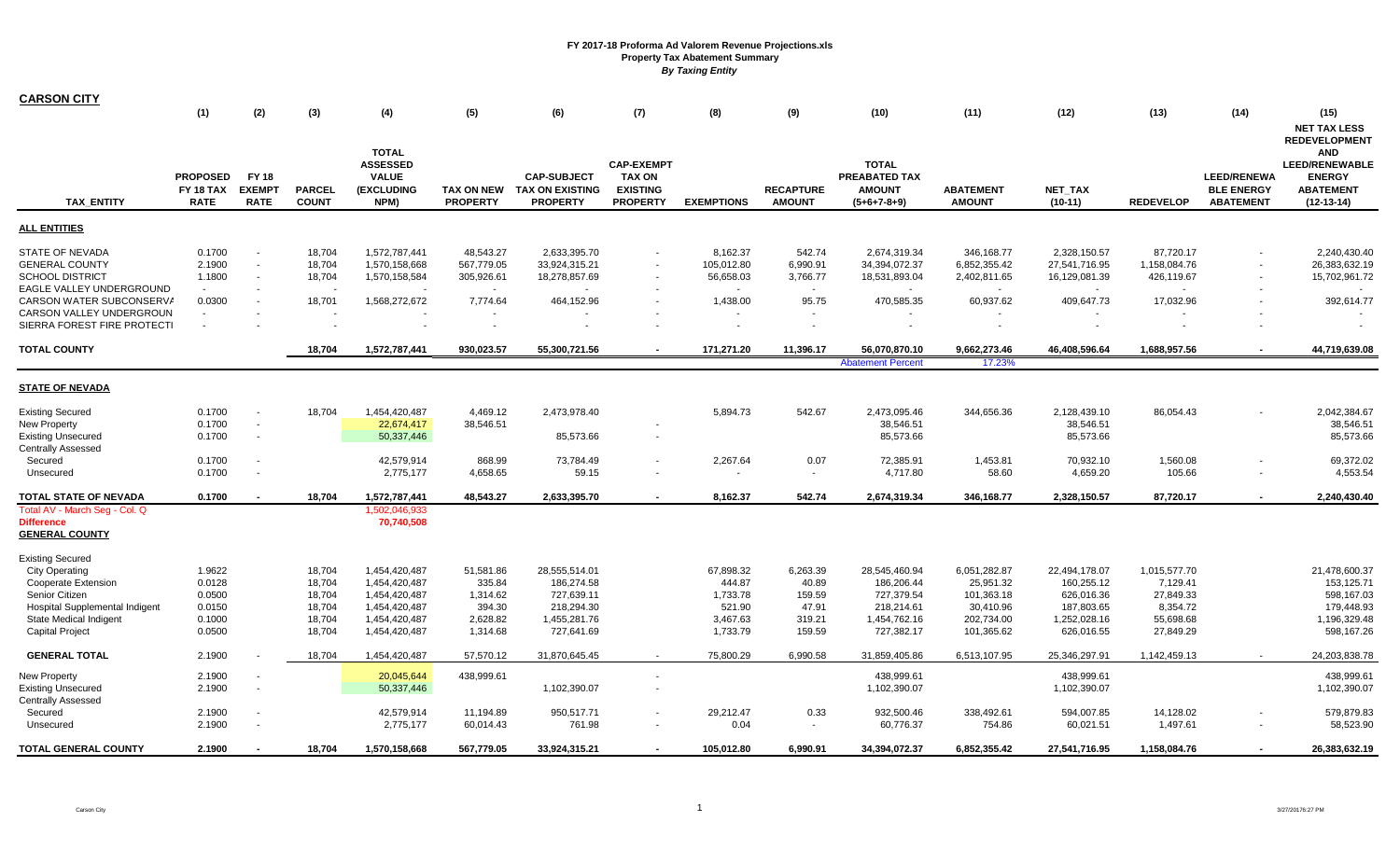| <b>CARSON CITY</b>                                                     | (1)                                         | (2)                                          | (3)                           | (4)                                                                   | (5)                                  | (6)                                                             | (7)                                                                      | (8)               | (9)                               | (10)                                                            | (11)                              | (12)                     | (13)               | (14)                                                        | (15)                                                                                                                                    |
|------------------------------------------------------------------------|---------------------------------------------|----------------------------------------------|-------------------------------|-----------------------------------------------------------------------|--------------------------------------|-----------------------------------------------------------------|--------------------------------------------------------------------------|-------------------|-----------------------------------|-----------------------------------------------------------------|-----------------------------------|--------------------------|--------------------|-------------------------------------------------------------|-----------------------------------------------------------------------------------------------------------------------------------------|
| <b>TAX ENTITY</b>                                                      | <b>PROPOSED</b><br>FY 18 TAX<br><b>RATE</b> | <b>FY 18</b><br><b>EXEMPT</b><br><b>RATE</b> | <b>PARCEL</b><br><b>COUNT</b> | <b>TOTAL</b><br><b>ASSESSED</b><br><b>VALUE</b><br>(EXCLUDING<br>NPM) | <b>TAX ON NEW</b><br><b>PROPERTY</b> | <b>CAP-SUBJECT</b><br><b>TAX ON EXISTING</b><br><b>PROPERTY</b> | <b>CAP-EXEMPT</b><br><b>TAX ON</b><br><b>EXISTING</b><br><b>PROPERTY</b> | <b>EXEMPTIONS</b> | <b>RECAPTURE</b><br><b>AMOUNT</b> | <b>TOTAL</b><br>PREABATED TAX<br><b>AMOUNT</b><br>$(5+6+7-8+9)$ | <b>ABATEMENT</b><br><b>AMOUNT</b> | NET_TAX<br>$(10-11)$     | <b>REDEVELOP</b>   | <b>LEED/RENEWA</b><br><b>BLE ENERGY</b><br><b>ABATEMENT</b> | <b>NET TAX LESS</b><br><b>REDEVELOPMENT</b><br><b>AND</b><br><b>LEED/RENEWABLE</b><br><b>ENERGY</b><br><b>ABATEMENT</b><br>$(12-13-14)$ |
| <b>March Assessors Report:</b><br><b>New secured</b>                   |                                             |                                              |                               | 2,542,019                                                             |                                      |                                                                 |                                                                          |                   |                                   |                                                                 |                                   |                          |                    |                                                             |                                                                                                                                         |
| <b>Existing Secured</b>                                                |                                             |                                              |                               | 1,383,679,978<br>1,386,221,997                                        |                                      |                                                                 |                                                                          |                   |                                   |                                                                 |                                   |                          |                    |                                                             |                                                                                                                                         |
| <b>Difference</b>                                                      |                                             |                                              |                               | 68,198,490                                                            | 4.92%                                |                                                                 |                                                                          |                   |                                   |                                                                 |                                   |                          |                    |                                                             |                                                                                                                                         |
| Total AV - March Seg - Col. Q<br><b>Difference</b>                     |                                             |                                              |                               | 1,502,046,933<br>68,111,735                                           |                                      |                                                                 |                                                                          |                   |                                   |                                                                 |                                   |                          |                    |                                                             |                                                                                                                                         |
| <b>SCHOOL DISTRICT</b>                                                 |                                             |                                              |                               |                                                                       |                                      |                                                                 |                                                                          |                   |                                   |                                                                 |                                   |                          |                    |                                                             |                                                                                                                                         |
| <b>Existing Secured</b>                                                | 0.7500                                      |                                              | 18,704                        | 1,454,420,487                                                         | 19,716.43                            | 10,914,606.17                                                   |                                                                          | 26,006.98         | 2,393.98                          | 10,910,709.60                                                   | 1,520,534.43                      | 9,390,175.17             | 417,739.55         |                                                             | 8,972,435.62                                                                                                                            |
| New Property<br><b>Existing Unsecured</b>                              | 0.7500<br>0.7500                            | $\blacksquare$<br>$\sim$                     |                               | 20,045,560<br>50,337,446                                              | 150,341.70                           | 377,530.85                                                      |                                                                          |                   |                                   | 150,341.70<br>377,530.85                                        |                                   | 150,341.70<br>377,530.85 |                    |                                                             | 150,341.70<br>377,530.85                                                                                                                |
| <b>Centrally Assessed</b><br>Secured                                   | 0.7500                                      | $\overline{\phantom{a}}$                     |                               | 42,579,914                                                            | 3,833.87                             | 325,519.78                                                      | $\sim$                                                                   | 10,004.27         | 0.12                              | 319,349.50                                                      | 6,413.91                          | 312,935.59               | 4,813.46           | $\sim$                                                      | 308,122.13                                                                                                                              |
| Unsecured                                                              | 0.7500                                      | $\sim$                                       |                               | 2,775,177                                                             | 20,552.89                            | 260.96                                                          |                                                                          | 0.01              | $\sim$                            | 20,813.83                                                       | 258.51                            | 20,555.31                | 512.89             | $\sim$                                                      | 20,042.42                                                                                                                               |
| <b>TOTAL SCHOOL DISTRICT</b>                                           | 0.7500                                      |                                              | 18,704                        | 1,570,158,584                                                         | 194,444.88                           | 11,617,917.75                                                   | $\sim$                                                                   | 36,011.26         | 2,394.10                          | 11,778,745.47                                                   | 1,527,206.86                      | 10,251,538.61            | 423,065.90         | $\sim$                                                      | 9,828,472.72                                                                                                                            |
| <b>SCHOOL DEBT</b>                                                     |                                             |                                              |                               |                                                                       | 6,031.95<br>32,336.54                | 512,151.12<br>410.57                                            | $\sim$                                                                   | 15,740.05<br>0.02 | 0.19<br>$\sim$                    | 502,443.21<br>32,747.09                                         | 10,091.22<br>406.73               | 492,351.99<br>32,340.36  | 7,573.17<br>806.95 | $\sim$                                                      | 484,778.82<br>31,533.41                                                                                                                 |
| <b>Existing Secured</b>                                                | 0.4300                                      |                                              | 18,704                        | 1,454,420,487                                                         | 11,304.32                            | 6,257,707.97                                                    |                                                                          | 14,910.98         | 1,372.60                          | 6,255,473.91                                                    | 871,779.27                        | 5,383,694.64             |                    |                                                             | 5,383,694.64                                                                                                                            |
| New Property<br><b>Existing Unsecured</b><br><b>Centrally Assessed</b> | 0.4300<br>0.4300                            | $\blacksquare$<br>$\sim$                     |                               | 20,045,505<br>50,337,446                                              | 86,195.67                            | 216,451.02                                                      |                                                                          |                   |                                   | 86,195.67<br>216,451.02                                         |                                   | 86,195.67<br>216,451.02  |                    |                                                             | 86,195.67<br>216,451.02                                                                                                                 |
| Secured                                                                | 0.4300                                      | $\blacksquare$                               |                               | 42,579,914                                                            | 2,198.08                             | 186,631.34                                                      |                                                                          | 5,735.78          | 0.07                              | 183,093.71                                                      | 3,677.31                          | 179,416.40               | 2,759.71           | $\sim$                                                      | 176,656.69                                                                                                                              |
| Unsecured                                                              | 0.4300                                      | $\blacksquare$                               |                               | 2,775,177                                                             | 11,783.65                            | 149.61                                                          |                                                                          | 0.01              | $\sim$                            | 11,933.26                                                       | 148.22                            | 11,785.05                | 294.06             | $\sim$                                                      | 11,490.99                                                                                                                               |
| <b>TOTAL SCHOOL DEBT</b>                                               | 0.4300                                      |                                              | 18,704                        | 1,570,158,529                                                         | 111,481.73                           | 6,660,939.94                                                    | $\blacksquare$                                                           | 20,646.77         | 1,372.67                          | 6,753,147.57                                                    | 875,604.79                        | 5,877,542.78             | 3,053.77           | $\sim$                                                      | 5,874,489.01                                                                                                                            |
| <b>TOTAL SCHOOL DISTRICT</b>                                           | 1.1800                                      |                                              | 18,704                        | 1,570,158,584                                                         | 305,926.61                           | 18,278,857.69                                                   | $\sim$                                                                   | 56,658.03         | 3,766.77                          | 18,531,893.04                                                   | 2,402,811.65                      | 16,129,081.39            | 426,119.67         | $\sim$                                                      | 15,702,961.72                                                                                                                           |
| Total AV - March Seq - Col. Q<br><b>Difference</b>                     |                                             |                                              |                               | 1,502,046,933<br>68,111,651                                           |                                      |                                                                 |                                                                          |                   |                                   |                                                                 |                                   |                          |                    |                                                             |                                                                                                                                         |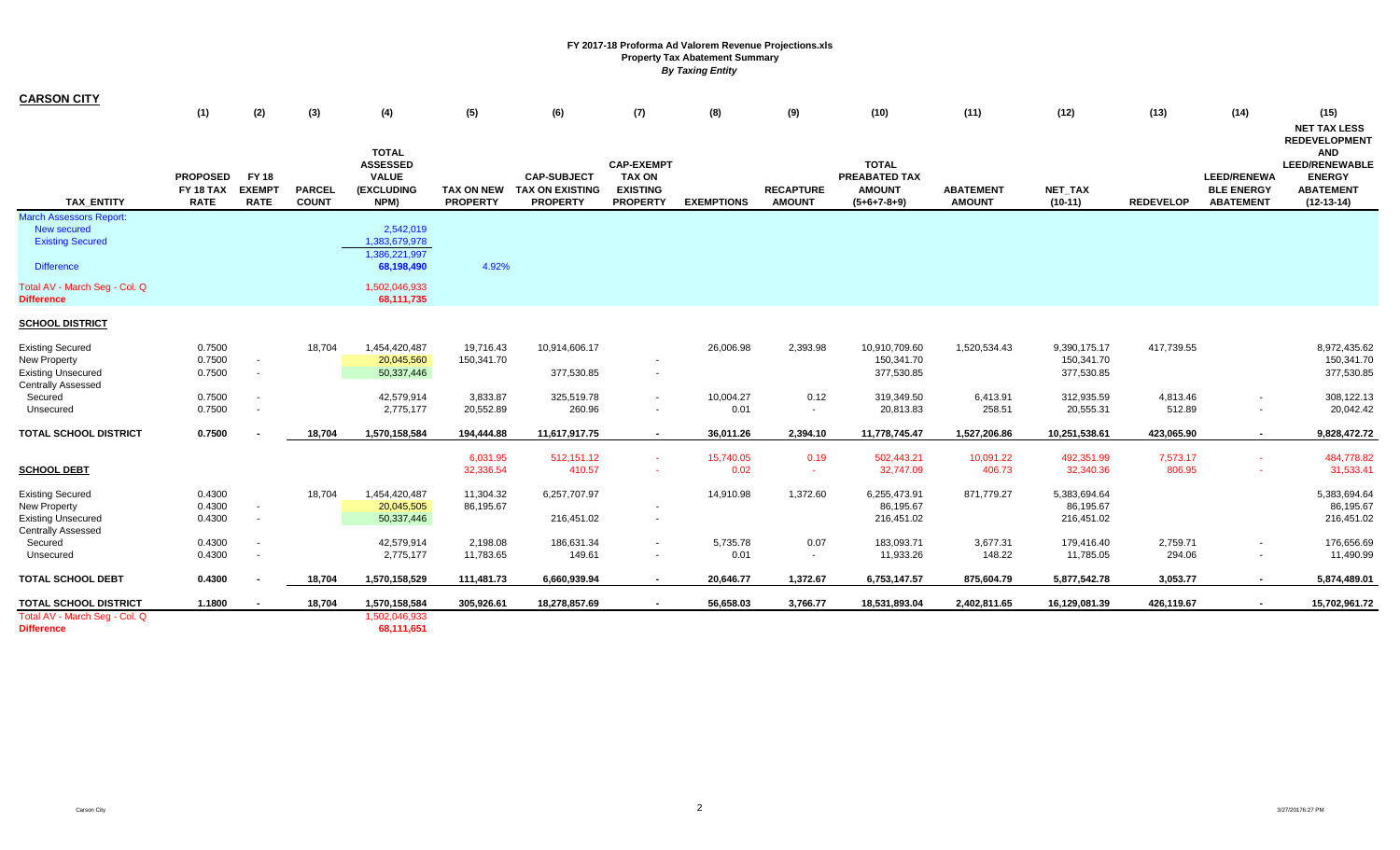| <b>CARSON CITY</b>                                                                                | (1)                                         | (2)                                          | (3)                           | (4)                                                                          | (5)                           | (6)                                                      | (7)                                                                      | (8)               | (9)                               | (10)                                                            | (11)                              | (12)                                | (13)             | (14)                                                        | (15)<br><b>NET TAX LESS</b><br><b>REDEVELOPMENT</b>                                      |
|---------------------------------------------------------------------------------------------------|---------------------------------------------|----------------------------------------------|-------------------------------|------------------------------------------------------------------------------|-------------------------------|----------------------------------------------------------|--------------------------------------------------------------------------|-------------------|-----------------------------------|-----------------------------------------------------------------|-----------------------------------|-------------------------------------|------------------|-------------------------------------------------------------|------------------------------------------------------------------------------------------|
| <b>TAX ENTITY</b>                                                                                 | <b>PROPOSED</b><br>FY 18 TAX<br><b>RATE</b> | <b>FY 18</b><br><b>EXEMPT</b><br><b>RATE</b> | <b>PARCEL</b><br><b>COUNT</b> | <b>TOTAL</b><br><b>ASSESSED</b><br><b>VALUE</b><br><b>(EXCLUDING</b><br>NPM) | TAX ON NEW<br><b>PROPERTY</b> | <b>CAP-SUBJECT</b><br>TAX ON EXISTING<br><b>PROPERTY</b> | <b>CAP-EXEMPT</b><br><b>TAX ON</b><br><b>EXISTING</b><br><b>PROPERTY</b> | <b>EXEMPTIONS</b> | <b>RECAPTURE</b><br><b>AMOUNT</b> | <b>TOTAL</b><br>PREABATED TAX<br><b>AMOUNT</b><br>$(5+6+7-8+9)$ | <b>ABATEMENT</b><br><b>AMOUNT</b> | NET_TAX<br>$(10-11)$                | <b>REDEVELOP</b> | <b>LEED/RENEWA</b><br><b>BLE ENERGY</b><br><b>ABATEMENT</b> | <b>AND</b><br><b>LEED/RENEWABLE</b><br><b>ENERGY</b><br><b>ABATEMENT</b><br>$(12-13-14)$ |
| <b>CARSON WATER SUBCONSERVANCY DISTRICT</b>                                                       |                                             |                                              |                               |                                                                              |                               |                                                          |                                                                          |                   |                                   |                                                                 |                                   |                                     |                  |                                                             |                                                                                          |
| <b>Existing Secured</b><br>New Property<br><b>Existing Unsecured</b><br><b>Centrally Assessed</b> | 0.0300<br>0.0300<br>0.0300                  | $\sim$                                       | 18,701                        | 1,452,722,871<br>20,044,284<br>50,337,446                                    | 789.04<br>6,013.29            | 436,076.08<br>15,101.23                                  | $\sim$<br>$\sim$                                                         | 1,040.49          | 95.74                             | 435,920.37<br>6,013.29<br>15,101.23                             | 60,670.73                         | 375,249.64<br>6,013.29<br>15,101.23 | 16,709.51        | $\sim$                                                      | 358,540.13<br>6,013.29<br>15,101.23                                                      |
| Secured<br>Unsecured                                                                              | 0.0300<br>0.0300                            |                                              |                               | 42,403,463<br>2,764,608                                                      | 153.37<br>818.94              | 12,965.21<br>10.44                                       | $\sim$<br>$\sim$                                                         | 397.51<br>$\sim$  | 0.01<br>$\overline{\phantom{a}}$  | 12,721.08<br>829.38                                             | 256.55<br>10.34                   | 12,464.53<br>819.04                 | 302.93<br>20.52  | $\sim$<br>$\sim$                                            | 12,161.60<br>798.52                                                                      |
| <b>TOTAL CARSON WATER SUBCOI</b><br>Total AV - March Seg - Col. Q<br><b>Difference</b>            | 0.0300                                      |                                              | 18,701                        | 1,568,272,672<br>1,500,162,297<br>68,110,375                                 | 7,774.64                      | 464,152.96                                               |                                                                          | 1,438.00          | 95.75                             | 470,585.35                                                      | 60,937.62                         | 409,647.73                          | 17,032.96        |                                                             | 392,614.77                                                                               |

**Note: The total existing secured value in column (4) includes 66,053,096 incremental value of parcels located within the boundary of the Redevelopment Authority.**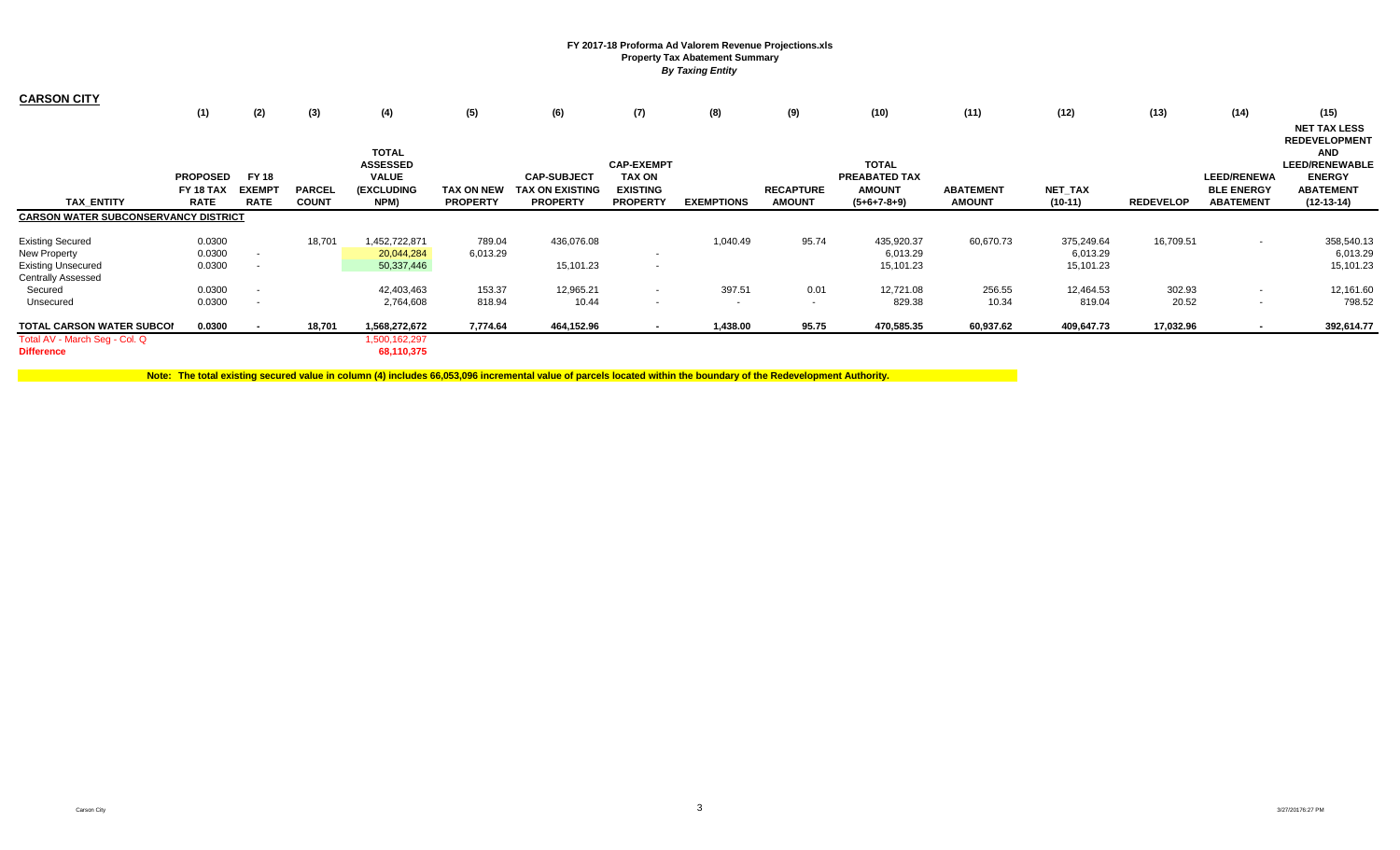| <b>CHURCHILL COUNTY</b>                                                                                                 |                                                     |                                                      |                                               |                                                                              |                                                                 |                                                                             |                                                                            |                                                                |                                                   |                                                                              |                                                                   |                                                                            |                                                                                                                                |                                                             |                                                                                          |
|-------------------------------------------------------------------------------------------------------------------------|-----------------------------------------------------|------------------------------------------------------|-----------------------------------------------|------------------------------------------------------------------------------|-----------------------------------------------------------------|-----------------------------------------------------------------------------|----------------------------------------------------------------------------|----------------------------------------------------------------|---------------------------------------------------|------------------------------------------------------------------------------|-------------------------------------------------------------------|----------------------------------------------------------------------------|--------------------------------------------------------------------------------------------------------------------------------|-------------------------------------------------------------|------------------------------------------------------------------------------------------|
|                                                                                                                         | (1)                                                 | (2)                                                  | (3)                                           | (4)                                                                          | (5)                                                             | (6)                                                                         | (7)                                                                        | (8)                                                            | (9)                                               | (10)                                                                         | (11)                                                              | (12)                                                                       | (13)                                                                                                                           | (14)                                                        | (15)<br><b>NET TAX LESS</b><br><b>REDEVELOPMENT</b>                                      |
| TAX_ENTITY                                                                                                              | <b>PROPOSE</b><br><b>D FY 18</b><br><b>TAX RATE</b> | <b>FY 18</b><br><b>EXEMPT</b><br><b>RATE</b>         | <b>PARCEL</b><br><b>COUNT</b>                 | <b>TOTAL</b><br><b>ASSESSED</b><br><b>VALUE</b><br><b>(EXCLUDING</b><br>NPM) | <b>TAX ON NEW</b><br><b>PROPERTY</b>                            | <b>CAP-SUBJECT</b><br><b>TAX ON EXISTING</b><br><b>PROPERTY</b>             | <b>CAP-EXEMPT</b><br><b>TAX ON</b><br><b>EXISTING</b><br><b>PROPERTY</b>   | <b>EXEMPTIONS</b>                                              | <b>RECAPTURE</b><br><b>AMOUNT</b>                 | <b>TOTAL</b><br>PREABATED TAX<br><b>AMOUNT</b><br>$(5+6+7-8+9)$              | <b>ABATEMENT</b><br><b>AMOUNT</b>                                 | NET_TAX<br>$(10-11)$                                                       | <b>REDEVEL</b><br><b>OP</b>                                                                                                    | <b>LEED/RENEWAB</b><br><b>LE ENERGY</b><br><b>ABATEMENT</b> | <b>AND</b><br><b>LEED/RENEWABLE</b><br><b>ENERGY</b><br><b>ABATEMENT</b><br>$(12-13-14)$ |
| <b>ALL ENTITIES</b>                                                                                                     |                                                     |                                                      |                                               |                                                                              |                                                                 |                                                                             |                                                                            |                                                                |                                                   |                                                                              |                                                                   |                                                                            |                                                                                                                                |                                                             |                                                                                          |
| STATE OF NEVADA<br><b>GENERAL COUNTY</b><br><b>SCHOOL DISTRICT</b><br><b>CITY OF FALLON</b><br>CHURCHILL CO. MOSQUITO D | 0.1700<br>1.2829<br>1.3000<br>0.7971<br>0.0800      | $\sim$<br>0.0300<br>$\sim$<br>$\sim$<br>$\sim$       | 12,340<br>12,340<br>12,340<br>3,685<br>12,340 | 796,587,619<br>796,587,564<br>796,587,549<br>202,083,489<br>796,597,596      | 60,802.04<br>453,228.47<br>464,956.64<br>68,254.72<br>28,620.70 | 1,311,217.83<br>9,663,683.73<br>10,026,963.03<br>1,585,955.87<br>617,041.85 | $\blacksquare$<br>237,004.93<br>$\overline{\phantom{a}}$<br>$\blacksquare$ | 17,811.87<br>134,056.23<br>136,208.65<br>43,374.66<br>8,382.01 | 420.59<br>3,035.85<br>3,216.09<br>64.30<br>197.92 | 1,354,628.59<br>10,222,896.75<br>10,358,927.12<br>1,610,900.23<br>637,478.46 | 104,235.29<br>955,295.34<br>797,098.44<br>176,454.47<br>49,052.49 | 1,250,393.30<br>9,267,601.41<br>9,561,828.68<br>1,434,445.76<br>588,425.97 | $\overline{\phantom{a}}$<br>$\blacksquare$<br>$\overline{\phantom{a}}$<br>$\overline{\phantom{a}}$<br>$\overline{\phantom{a}}$ | 14,475.55<br>109,239.28<br>110,695.35<br>$\sim$<br>6,812.03 | 1,235,917.75<br>9,158,362.13<br>9,451,133.33<br>1,434,445.76<br>581,613.94               |
| <b>CARSON WATER SUBCONSE</b>                                                                                            | 0.0300                                              | $\overline{\phantom{a}}$                             | 11,767                                        | 744,730,035                                                                  | 10,025.55                                                       | 216,412.05                                                                  | $\overline{\phantom{a}}$                                                   | 3,018.58                                                       | 74.24                                             | 223,493.25                                                                   | 18,314.94                                                         | 205,178.31                                                                 | $\overline{\phantom{a}}$                                                                                                       | 2,554.51                                                    | 202,623.80                                                                               |
| <b>TOTAL COUNTY</b>                                                                                                     |                                                     |                                                      | 12,340                                        | 796,587,619                                                                  | 1,085,888.12                                                    | 23,421,274.36                                                               | 237,004.93                                                                 | 342,852.00                                                     | 7,008.99                                          | 24,408,324.40<br><b>Abatement Percent</b>                                    | 2,100,450.97<br>8.61%                                             | 22,307,873.43                                                              |                                                                                                                                | 243,776.72                                                  | 22,064,096.71                                                                            |
| <b>STATE OF NEVADA</b>                                                                                                  |                                                     |                                                      |                                               |                                                                              | 4,568,765                                                       |                                                                             |                                                                            |                                                                |                                                   |                                                                              |                                                                   |                                                                            |                                                                                                                                |                                                             |                                                                                          |
|                                                                                                                         |                                                     |                                                      |                                               |                                                                              |                                                                 |                                                                             |                                                                            |                                                                |                                                   |                                                                              |                                                                   |                                                                            |                                                                                                                                |                                                             |                                                                                          |
| <b>Existing Secured</b><br>New Property<br><b>Existing Unsecured</b>                                                    | 0.1700<br>0.1700<br>0.1700                          | $\overline{\phantom{a}}$<br>$\overline{\phantom{a}}$ | 12,340                                        | 510,933,847<br>18,707,476<br>172,545,148                                     | 7,766.90<br>31,802.71                                           | 871,388.29<br>293,326.75                                                    |                                                                            | 10,558.65                                                      | 31.96                                             | 868,628.50<br>31,802.71<br>293,326.75                                        | 92,998.53                                                         | 775,629.97<br>31,802.71<br>293,326.75                                      |                                                                                                                                |                                                             | 775,629.97<br>31,802.71<br>293,326.75                                                    |
| <b>Centrally Assessed</b><br>Secured<br>Unsecured                                                                       | 0.1700<br>0.1700                                    | $\overline{\phantom{a}}$                             |                                               | 86,841,402<br>7,559,746                                                      | 8,814.17<br>12,418.26                                           | 146,069.48<br>433.31                                                        | $\blacksquare$<br>$\overline{\phantom{a}}$                                 | 7,253.22                                                       | 388.63<br>$\sim$                                  | 148,019.06<br>12,851.57                                                      | 11,233.35<br>3.41                                                 | 136,785.71<br>12,848.16                                                    | $\sim$<br>$\overline{\phantom{a}}$                                                                                             | 9,181.76<br>5,293.79                                        | 127,603.95<br>7,554.37                                                                   |
| TOTAL STATE OF NEVADA                                                                                                   | 0.1700                                              |                                                      | 12,340                                        | 796,587,619                                                                  | 60,802.04                                                       | 1,311,217.83                                                                | $\sim$                                                                     | 17,811.87                                                      | 420.59                                            | 1,354,628.59                                                                 | 104,235.29                                                        | 1,250,393.30                                                               | $\sim$                                                                                                                         | 14,475.55                                                   | 1,235,917.75                                                                             |
| Total AV - March Seg - Col. Q<br><b>Difference</b><br><b>GENERAL COUNTY</b>                                             |                                                     |                                                      |                                               | 796,491,030<br>96,589                                                        |                                                                 |                                                                             |                                                                            |                                                                |                                                   |                                                                              |                                                                   |                                                                            |                                                                                                                                |                                                             |                                                                                          |
| <b>Existing Secured</b><br>General Co.<br>Social Servs.                                                                 | 0.8619                                              | $\sim$                                               | 12,340<br>12,340                              | 510,933,847<br>510,933,847                                                   | 39,378.34<br>2,284.23                                           | 4,417,942.20<br>256,291.53                                                  |                                                                            | 53,500.98<br>3,105.55                                          | 162.00                                            | 4,403,981.56<br>255,479.62                                                   | 509,721.29<br>27,354.19                                           | 3,894,260.27<br>228,125.43                                                 |                                                                                                                                |                                                             | 3,894,260.27<br>228,125.43                                                               |
| Ag Extension<br>Pub. Library                                                                                            | 0.0500<br>0.0200<br>0.0641                          | $\overline{\phantom{a}}$<br>$\blacksquare$           | 12,340<br>12,340                              | 510,933,847<br>510,933,847                                                   | 913.87<br>2,928.69                                              | 102,519.17<br>328,565.47                                                    | $\overline{\phantom{a}}$                                                   | 1,242.11<br>3,981.09                                           | 9.41<br>3.75<br>12.04                             | 102,194.68<br>327,525.11                                                     | 10,942.38<br>35,067.82                                            | 91,252.30<br>292,457.29                                                    |                                                                                                                                |                                                             | 91,252.30<br>292,457.29                                                                  |
| Senior Center<br>Cap.Imp.Fund<br>Tax Act 1991                                                                           | 0.0600<br>0.0500<br>0.0219                          | $\overline{\phantom{a}}$<br>$\sim$                   | 12,340<br>12,340<br>12,340                    | 510,933,847<br>510,933,847<br>510,933,847                                    | 2,741.41<br>2,284.33<br>1,000.60                                | 307,548.96<br>256,291.15<br>112,255.38                                      |                                                                            | 3,387.94<br>3,105.50<br>1,360.96                               | 11.27<br>9.40<br>4.12                             | 306,913.70<br>255,479.38<br>111,899.14                                       | 140,530.38<br>27,349.38<br>11,980.97                              | 166,383.32<br>228,130.00<br>99,918.17                                      |                                                                                                                                |                                                             | 166,383.32<br>228,130.00<br>99,918.17                                                    |
| Hosp.Care MVA<br>Fire Equip.<br>Youth Service                                                                           | 0.0150<br>0.0300<br>0.0500                          | $\sim$<br>0.0300<br>$\sim$                           | 12,340<br>12,340<br>12,340                    | 510,933,847<br>510,933,847<br>510,933,847                                    | 685.37<br>1,370.81<br>2,284.33                                  | 76,886.27<br>$\overline{\phantom{a}}$<br>256,291.06                         | 153,775.76                                                                 | 933.13<br>1,872.06<br>3,105.50                                 | 2.81<br>$\overline{\phantom{a}}$<br>9.40          | 76,641.32<br>153,274.51<br>255,479.29                                        | 8,206.57<br>(3.03)<br>27,349.29                                   | 68,434.75<br>153,277.54<br>228,130.00                                      |                                                                                                                                |                                                             | 68,434.75<br>153,277.54<br>228,130.00                                                    |
| Ind Med Care                                                                                                            | 0.0600                                              | $\sim$                                               | 12,340                                        | 510,933,847                                                                  | 2,741.41                                                        | 307,548.96                                                                  | $\overline{\phantom{a}}$                                                   | 3,725.10                                                       | 11.27                                             | 306,576.54                                                                   | 32,821.22                                                         | 273,755.32                                                                 |                                                                                                                                |                                                             | 273,755.32                                                                               |
| <b>GENERAL TOTAL</b>                                                                                                    | 1.2829                                              | 0.0300                                               | 12,340                                        | 510,933,847                                                                  | 58,613.39                                                       | 6,422,140.15                                                                | 153,775.76                                                                 | 79,319.92                                                      | 235.47                                            | 6,555,444.85                                                                 | 831,320.46                                                        | 5,724,124.39                                                               |                                                                                                                                |                                                             | 5,724,124.39                                                                             |
| New Property<br><b>Existing Unsecured</b>                                                                               | 1.2829<br>1.2829                                    | 0.0300<br>0.0300                                     |                                               | 18,707,421<br>172,545,148                                                    | 234,385.28                                                      | 2,161,818.16                                                                | 5,612.23<br>51,763.54                                                      |                                                                |                                                   | 239,997.51<br>2,213,581.70                                                   |                                                                   | 239,997.51<br>2,213,581.70                                                 |                                                                                                                                |                                                             | 239,997.51<br>2,213,581.70                                                               |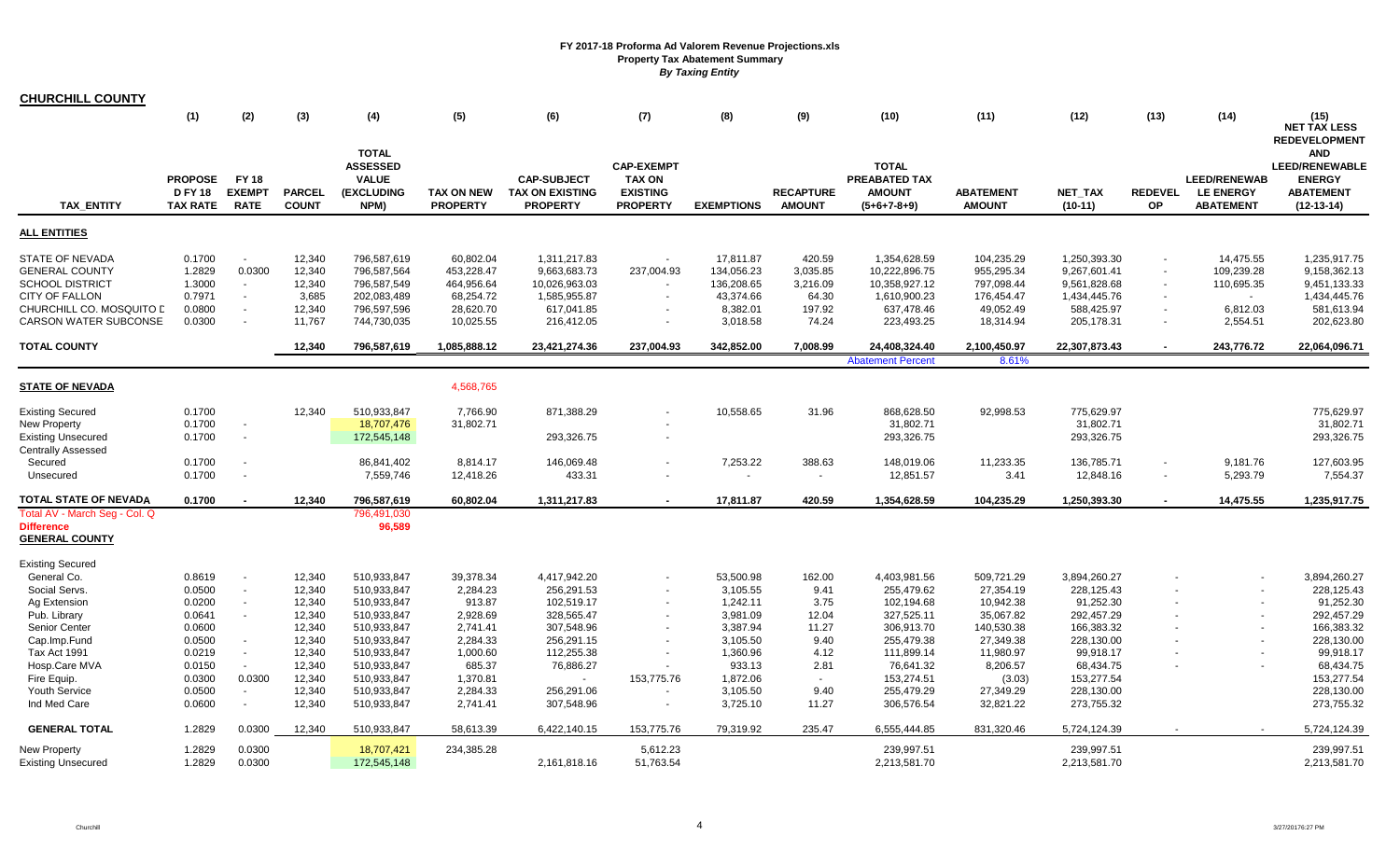| <b>CHURCHILL COUNTY</b>                                                                              |                                                   |                                                      |                               |                                                                              |                                      |                                                                 |                                                                          |                   |                                   |                                                                 |                                   |                                            |                             |                                                             |                                                                                          |
|------------------------------------------------------------------------------------------------------|---------------------------------------------------|------------------------------------------------------|-------------------------------|------------------------------------------------------------------------------|--------------------------------------|-----------------------------------------------------------------|--------------------------------------------------------------------------|-------------------|-----------------------------------|-----------------------------------------------------------------|-----------------------------------|--------------------------------------------|-----------------------------|-------------------------------------------------------------|------------------------------------------------------------------------------------------|
|                                                                                                      | (1)                                               | (2)                                                  | (3)                           | (4)                                                                          | (5)                                  | (6)                                                             | (7)                                                                      | (8)               | (9)                               | (10)                                                            | (11)                              | (12)                                       | (13)                        | (14)                                                        | (15)<br><b>NET TAX LESS</b><br><b>REDEVELOPMENT</b>                                      |
| <b>TAX ENTITY</b>                                                                                    | <b>PROPOSE</b><br><b>DFY18</b><br><b>TAX RATE</b> | <b>FY 18</b><br><b>EXEMPT</b><br><b>RATE</b>         | <b>PARCEL</b><br><b>COUNT</b> | <b>TOTAL</b><br><b>ASSESSED</b><br><b>VALUE</b><br><b>(EXCLUDING</b><br>NPM) | <b>TAX ON NEW</b><br><b>PROPERTY</b> | <b>CAP-SUBJECT</b><br><b>TAX ON EXISTING</b><br><b>PROPERTY</b> | <b>CAP-EXEMPT</b><br><b>TAX ON</b><br><b>EXISTING</b><br><b>PROPERTY</b> | <b>EXEMPTIONS</b> | <b>RECAPTURE</b><br><b>AMOUNT</b> | <b>TOTAL</b><br>PREABATED TAX<br><b>AMOUNT</b><br>$(5+6+7-8+9)$ | <b>ABATEMENT</b><br><b>AMOUNT</b> | <b>NET TAX</b><br>$(10-11)$                | <b>REDEVEL</b><br><b>OP</b> | <b>LEED/RENEWAB</b><br><b>LE ENERGY</b><br><b>ABATEMENT</b> | <b>AND</b><br><b>LEED/RENEWABLE</b><br><b>ENERGY</b><br><b>ABATEMENT</b><br>$(12-13-14)$ |
| <b>Centrally Assessed</b><br>Secured<br>Unsecured                                                    | 1.2829<br>1.2829                                  | 0.0300<br>0.0300                                     |                               | 86,841,402<br>7,559,746                                                      | 66,515.80<br>93,714.00               | 1,076,531.91<br>3,193.51                                        | 25,776.93<br>76.47                                                       | 54,736.31         | 2,800.38                          | 1,116,888.71<br>96,983.98                                       | 123,948.04<br>26.84               | 992,940.67<br>96,957.14                    | $\sim$<br>$\blacksquare$    | 69,289.84<br>39,949.44                                      | 923,650.83<br>57,007.70                                                                  |
| <b>TOTAL GENERAL COUNTY</b>                                                                          | 1.2829                                            | 0.0300                                               | 12,340                        | 796,587,564                                                                  | 453,228.47                           | 9,663,683.73                                                    | 237,004.93                                                               | 134,056.23        | 3,035.85                          | 10,222,896.75                                                   | 955,295.34                        | 9,267,601.41                               | $\sim$                      | 109,239.28                                                  | 9,158,362.13                                                                             |
| <b>March Assessors Report:</b><br><b>New secured</b><br><b>Existing Secured</b><br><b>Difference</b> |                                                   |                                                      |                               | 4,349,907<br>506,268,493<br>510,618,400<br>315,447                           | 0.06%                                |                                                                 |                                                                          |                   |                                   |                                                                 |                                   |                                            |                             |                                                             |                                                                                          |
| Total AV - March Seg - Col. Q<br><b>Difference</b>                                                   |                                                   |                                                      |                               | 796,491,030<br>96,534                                                        |                                      |                                                                 |                                                                          |                   |                                   |                                                                 |                                   |                                            |                             |                                                             |                                                                                          |
| <b>SCHOOL DISTRICT</b>                                                                               |                                                   |                                                      |                               |                                                                              |                                      |                                                                 |                                                                          |                   |                                   |                                                                 |                                   |                                            |                             |                                                             |                                                                                          |
| <b>Existing Secured</b><br>New Property<br><b>Existing Unsecured</b><br><b>Centrally Assessed</b>    | 0.7500<br>0.7500<br>0.7500                        | $\overline{\phantom{a}}$<br>$\overline{\phantom{a}}$ | 12,340                        | 510,933,847<br>18,707,406<br>172,545,148                                     | 34,266.26<br>140,305.55              | 3,844,363.10<br>1,294,088.61                                    |                                                                          | 46,582.37         | 140.98                            | 3,832,187.97<br>140,305.55<br>1,294,088.61                      | 410.290.48                        | 3,421,897.49<br>140,305.55<br>1,294,088.61 |                             |                                                             | 3.421.897.49<br>140,305.55<br>1,294,088.61                                               |
| Secured<br>Unsecured                                                                                 | 0.7500<br>0.7500                                  |                                                      |                               | 86,841,402<br>7,559,746                                                      | 38,885.99<br>54,786.42               | 644,424.07<br>1,911.67                                          |                                                                          | 31,999.55         | 1,714.47                          | 653,024.98<br>56,698.09                                         | 49,558.85<br>15.26                | 603,466.13<br>56,682.83                    | $\blacksquare$              | 40,507.74<br>23,354.97                                      | 562,958.39<br>33,327.87                                                                  |
| TOTAL SCHOOL DISTRICT                                                                                | 0.7500                                            |                                                      | 12,340                        | 796,587,549                                                                  | 268,244.22                           | 5,784,787.45                                                    |                                                                          | 78,581.92         | 1,855.45                          | 5,976,305.19                                                    | 459,864.59                        | 5,516,440.60                               | $\sim$                      | 63,862.70                                                   | 5,452,577.90                                                                             |
| <b>SCHOOL DEBT</b>                                                                                   |                                                   |                                                      |                               |                                                                              | 67,402.38<br>94,963.13               | 1,117,001.72<br>3,313.56                                        |                                                                          | 55,465.89         | 2,971.75                          | 1,131,909.96<br>98,276.69                                       | 85,902.01<br>26.45                | 1,046,007.95<br>98,250.24                  |                             | 70,213.41<br>40,481.94                                      | 975,794.54<br>57,768.30                                                                  |
| <b>Existing Secured</b><br>New Property<br><b>Existing Unsecured</b><br><b>Centrally Assessed</b>    | 0.5500<br>0.5500<br>0.5500                        | $\overline{\phantom{a}}$<br>$\sim$                   | 12,340                        | 510,933,847<br>18,707,412<br>172,545,148                                     | 25,128.56<br>102,890.77              | 2,819,197.73<br>948,998.31                                      |                                                                          | 34,160.39         | 103.36                            | 2,810,269.26<br>102,890.77<br>948,998.31                        | 300,879.50                        | 2,509,389.76<br>102,890.77<br>948,998.31   |                             |                                                             | 2,509,389.76<br>102,890.77<br>948,998.31                                                 |
| Secured<br>Unsecured                                                                                 | 0.5500<br>0.5500                                  |                                                      |                               | 86,841,402<br>7,559,746                                                      | 28,516.39<br>40,176.71               | 472,577.65<br>1,401.89                                          |                                                                          | 23,466.34         | 1,257.28                          | 478,884.98<br>41,578.60                                         | 36,343.16<br>11.19                | 442,541.83<br>41,567.41                    |                             | 29,705.67<br>17,126.97                                      | 412,836.15<br>24,440.43                                                                  |
| TOTAL SCHOOL DEBT                                                                                    | 0.5500                                            |                                                      | 12,340                        | 796,587,554                                                                  | 196,712.43                           | 4,242,175.59                                                    |                                                                          | 57,626.73         | 1,360.64                          | 4,382,621.92                                                    | 337,233.85                        | 4,045,388.07                               |                             | 46,832.65                                                   | 3,998,555.43                                                                             |
| <b>TOTAL SCHOOL DISTRICT</b>                                                                         | 1.3000                                            |                                                      | 12,340                        | 796,587,549                                                                  | 464,956.64                           | 10,026,963.03                                                   |                                                                          | 136,208.65        | 3,216.09                          | 10,358,927.12                                                   | 797,098.44                        | 9,561,828.68                               |                             | 110,695.35                                                  | 9,451,133.33                                                                             |
| Total AV - March Seg - Col. Q<br><b>Difference</b>                                                   |                                                   |                                                      |                               | 796,491,030<br>96,519                                                        |                                      |                                                                 |                                                                          |                   |                                   |                                                                 |                                   |                                            |                             |                                                             |                                                                                          |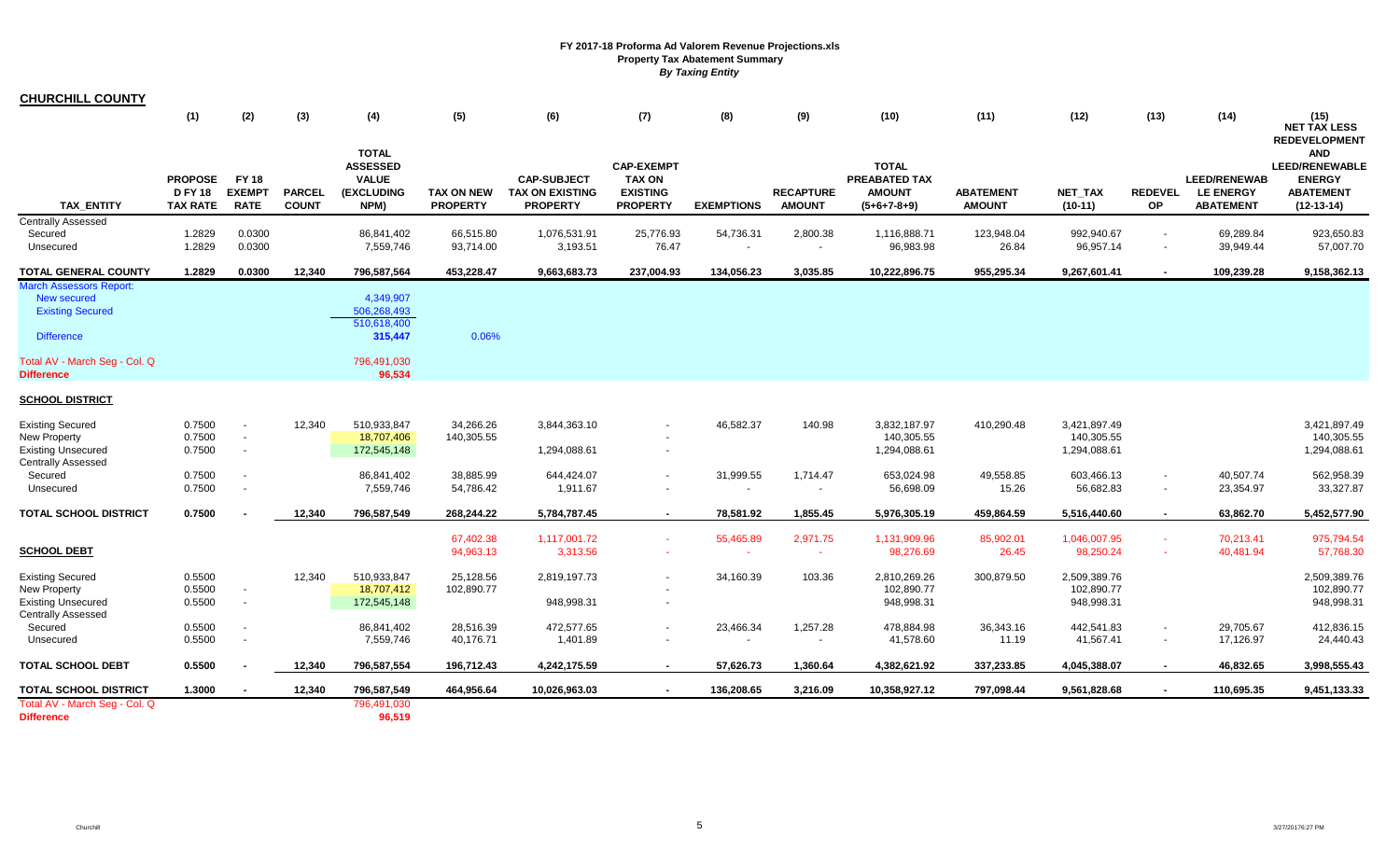| <b>CHURCHILL COUNTY</b>                                                                           |                                                     |                                                      |                               |                                                                              |                                      |                                                                 |                                                                          |                   |                                   |                                                                 |                                   |                                         |                             |                                                             |                                                                                          |
|---------------------------------------------------------------------------------------------------|-----------------------------------------------------|------------------------------------------------------|-------------------------------|------------------------------------------------------------------------------|--------------------------------------|-----------------------------------------------------------------|--------------------------------------------------------------------------|-------------------|-----------------------------------|-----------------------------------------------------------------|-----------------------------------|-----------------------------------------|-----------------------------|-------------------------------------------------------------|------------------------------------------------------------------------------------------|
|                                                                                                   | (1)                                                 | (2)                                                  | (3)                           | (4)                                                                          | (5)                                  | (6)                                                             | (7)                                                                      | (8)               | (9)                               | (10)                                                            | (11)                              | (12)                                    | (13)                        | (14)                                                        | (15)<br>NET TAX LESS<br><b>REDEVELOPMENT</b>                                             |
| <b>TAX ENTITY</b>                                                                                 | <b>PROPOSE</b><br><b>D FY 18</b><br><b>TAX RATE</b> | <b>FY 18</b><br><b>EXEMPT</b><br><b>RATE</b>         | <b>PARCEL</b><br><b>COUNT</b> | <b>TOTAL</b><br><b>ASSESSED</b><br><b>VALUE</b><br><b>(EXCLUDING</b><br>NPM) | <b>TAX ON NEW</b><br><b>PROPERTY</b> | <b>CAP-SUBJECT</b><br><b>TAX ON EXISTING</b><br><b>PROPERTY</b> | <b>CAP-EXEMPT</b><br><b>TAX ON</b><br><b>EXISTING</b><br><b>PROPERTY</b> | <b>EXEMPTIONS</b> | <b>RECAPTURE</b><br><b>AMOUNT</b> | <b>TOTAL</b><br>PREABATED TAX<br><b>AMOUNT</b><br>$(5+6+7-8+9)$ | <b>ABATEMENT</b><br><b>AMOUNT</b> | <b>NET_TAX</b><br>$(10-11)$             | <b>REDEVEL</b><br><b>OP</b> | <b>LEED/RENEWAB</b><br><b>LE ENERGY</b><br><b>ABATEMENT</b> | <b>AND</b><br><b>LEED/RENEWABLE</b><br><b>ENERGY</b><br><b>ABATEMENT</b><br>$(12-13-14)$ |
| <b>CITY OF FALLON</b>                                                                             |                                                     |                                                      |                               |                                                                              |                                      |                                                                 |                                                                          |                   |                                   |                                                                 |                                   |                                         |                             |                                                             |                                                                                          |
| <b>Existing Secured</b><br>New Property<br><b>Existing Unsecured</b>                              | 0.7971<br>0.7971<br>0.7971                          | $\overline{\phantom{a}}$<br>$\sim$<br>$\sim$         | 3,685                         | 172,769,013<br>3,573,225<br>13,880,414                                       | 13,448.07<br>28,482.18               | 1,387,328.57<br>110,640.78                                      |                                                                          | 23,606.45         | 61.36                             | 1,377,231.55<br>28,482.18<br>110,640.78                         | 169,516.76                        | 1,207,714.79<br>28,482.18<br>110,640.78 |                             |                                                             | 1,207,714.79<br>28,482.18<br>110,640.78                                                  |
| <b>Centrally Assessed</b><br>Secured<br>Unsecured                                                 | 0.7971<br>0.7971                                    | $\overline{\phantom{a}}$<br>$\overline{\phantom{a}}$ |                               | 11,698,274<br>162,563                                                        | 25,104.65<br>1,219.82                | 87,910.54<br>75.98                                              |                                                                          | 19,768.21         | 2.94<br>$\overline{\phantom{a}}$  | 93,249.92<br>1,295.80                                           | 6,928.85<br>8.86                  | 86,321.07<br>1,286.94                   |                             | $\sim$                                                      | 86,321.07<br>1,286.94                                                                    |
| TOTAL CITY OF FALLON                                                                              | 0.7971                                              | ٠.                                                   | 3,685                         | 202,083,489                                                                  | 68,254.72                            | 1,585,955.87                                                    | $\sim$                                                                   | 43,374.66         | 64.30                             | 1,610,900.23                                                    | 176,454.47                        | 1,434,445.76                            | $\sim$                      | $\sim$                                                      | 1,434,445.76                                                                             |
| Total AV - March Seg - Col. Q<br><b>Difference</b><br><b>CHURCHILL CO. MOSQUITO DISTRICT</b>      |                                                     |                                                      |                               | 202,084,557<br>(1,068)                                                       |                                      |                                                                 |                                                                          |                   |                                   |                                                                 |                                   |                                         |                             |                                                             |                                                                                          |
| <b>Existing Secured</b><br>New Property<br><b>Existing Unsecured</b><br><b>Centrally Assessed</b> | 0.0800<br>0.0800<br>0.0800                          | $\sim$<br>$\sim$<br>$\sim$                           | 12,340                        | 510,933,847<br>18,717,454<br>172,545,148                                     | 3,655.03<br>14,973.96                | 410,063.26<br>138,036.12                                        |                                                                          | 4,968.74          | 15.03                             | 408,764.58<br>14,973.96<br>138,036.12                           | 43,764.61                         | 364,999.97<br>14,973.96<br>138,036.12   |                             |                                                             | 364,999.97<br>14,973.96<br>138,036.12                                                    |
| Secured<br>Unsecured                                                                              | 0.0800<br>0.0800                                    | $\sim$<br>$\overline{\phantom{a}}$                   |                               | 86,841,402<br>7,559,746                                                      | 4,147.83<br>5,843.88                 | 68,738.56<br>203.91                                             |                                                                          | 3,413.27          | 182.89                            | 69,656.01<br>6,047.79                                           | 5,286.27<br>1.61                  | 64,369.74<br>6,046.18                   | $\overline{\phantom{a}}$    | 4,320.83<br>2,491.20                                        | 60,048.91<br>3,554.98                                                                    |
| TOTAL CHURCHILL CO. MOS(                                                                          | 0.0800                                              |                                                      | 12,340                        | 796,597,596                                                                  | 28,620.70                            | 617,041.85                                                      |                                                                          | 8,382.01          | 197.92                            | 637,478.46                                                      | 49,052.49                         | 588,425.97                              |                             | 6,812.03                                                    | 581,613.94                                                                               |
| Total AV - March Seg - Col. Q<br><b>Difference</b><br><b>CARSON WATER SUBCONSERVANCY DISTRICT</b> |                                                     |                                                      |                               | 796,501,030<br>96,566                                                        | 4,568,467                            |                                                                 |                                                                          |                   |                                   |                                                                 |                                   |                                         |                             |                                                             |                                                                                          |
| <b>Existing Secured</b><br>New Property<br><b>Existing Unsecured</b><br><b>Centrally Assessed</b> | 0.0300<br>0.0300<br>0.0300                          | $\sim$<br>$\sim$<br>$\sim$                           | 11,767                        | 508,262,421<br>16,856,359<br>133,987,084                                     | 1,370.54<br>5,056.91                 | 152,971.51<br>40,196.13                                         | $\overline{\phantom{a}}$                                                 | 1,863.28          | 5.65                              | 152,484.42<br>5,056.91<br>40,196.13                             | 16,331.98                         | 136,152.44<br>5,056.91<br>40,196.13     |                             |                                                             | 136,152.44<br>5,056.91<br>40,196.13                                                      |
| Secured<br>Unsecured                                                                              | 0.0300<br>0.0300                                    | $\overline{\phantom{a}}$<br>$\overline{\phantom{a}}$ |                               | 78,560,434<br>7,063,736                                                      | 1,555.45<br>2,042.65                 | 23,167.94<br>76.47                                              |                                                                          | 1,155.30          | 68.59<br>$\overline{\phantom{a}}$ | 23,636.68<br>2,119.12                                           | 1,982.33<br>0.63                  | 21,654.35<br>2,118.49                   | $\overline{\phantom{a}}$    | 1,620.31<br>934.20                                          | 20,034.04<br>1,184.29                                                                    |
| <b>TOTAL CARSON WATER SUB</b>                                                                     | 0.0300                                              |                                                      | 11,767                        | 744,730,035                                                                  | 10.025.55                            | 216,412.05                                                      |                                                                          | 3.018.58          | 74.24                             | 223.493.25                                                      | 18.314.94                         | 205,178.31                              |                             | 2,554.51                                                    | 202,623.80                                                                               |
| Total AV - March Seg - Col. Q<br><b>Difference</b>                                                |                                                     |                                                      |                               | 744,634,058<br>95,977                                                        |                                      |                                                                 |                                                                          |                   |                                   |                                                                 |                                   |                                         |                             |                                                             |                                                                                          |

**Note:**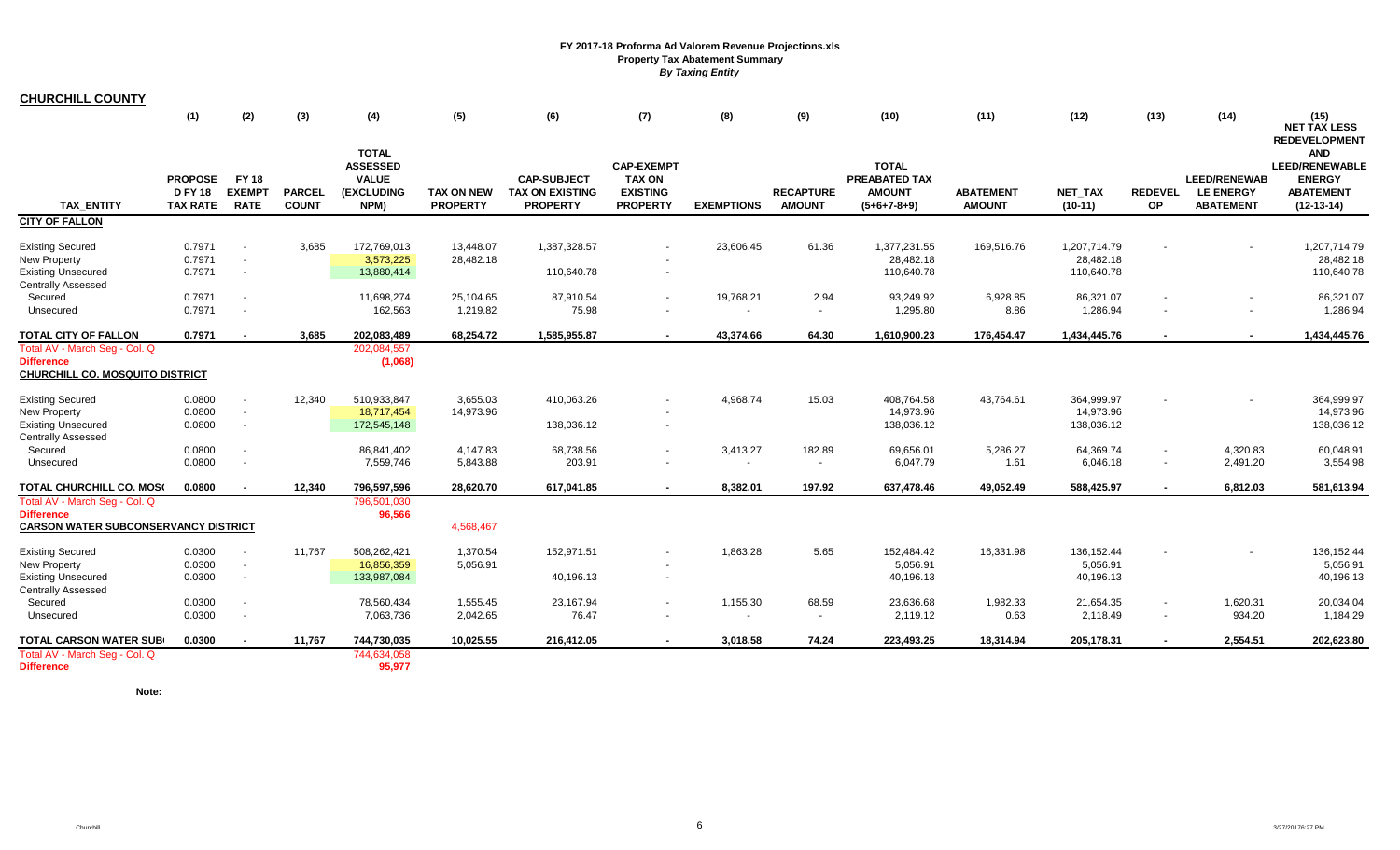| <b>CLARK COUNTY</b>                                                                                                                                                                                     |                                                                              |                                                                                               |                                                                                  |                                                                                                                                         |                                                                                                                           |                                                                                                                                          |                                                                              |                                                                                                                                |                                                                                              |                                                                                                                                          |                                                                                                                                  |                                                                                                                                        |                                                                                                      |                                                             |                                                                                                                                        |
|---------------------------------------------------------------------------------------------------------------------------------------------------------------------------------------------------------|------------------------------------------------------------------------------|-----------------------------------------------------------------------------------------------|----------------------------------------------------------------------------------|-----------------------------------------------------------------------------------------------------------------------------------------|---------------------------------------------------------------------------------------------------------------------------|------------------------------------------------------------------------------------------------------------------------------------------|------------------------------------------------------------------------------|--------------------------------------------------------------------------------------------------------------------------------|----------------------------------------------------------------------------------------------|------------------------------------------------------------------------------------------------------------------------------------------|----------------------------------------------------------------------------------------------------------------------------------|----------------------------------------------------------------------------------------------------------------------------------------|------------------------------------------------------------------------------------------------------|-------------------------------------------------------------|----------------------------------------------------------------------------------------------------------------------------------------|
|                                                                                                                                                                                                         | (1)                                                                          | (2)                                                                                           | (3)                                                                              | (4)                                                                                                                                     | (5)                                                                                                                       | (6)                                                                                                                                      | (7)                                                                          | (8)                                                                                                                            | (9)                                                                                          | (10)                                                                                                                                     | (11)                                                                                                                             | (12)                                                                                                                                   | (13)                                                                                                 | (14)                                                        | (15)<br><b>NET TAX LESS</b><br><b>REDEVELOPMEN</b>                                                                                     |
| <b>TAX ENTITY</b>                                                                                                                                                                                       | <b>PROPOSE</b><br><b>D FY 18</b><br><b>TAX RATE</b>                          | <b>FY 18</b><br><b>EXEMPT</b><br><b>RATE</b>                                                  | <b>PARCEL</b><br><b>COUNT</b>                                                    | <b>TOTAL ASSESSED</b><br><b>VALUE</b><br>(EXCLUDING NPM)                                                                                | <b>TAX ON NEW</b><br><b>PROPERTY</b>                                                                                      | <b>CAP-SUBJECT TAX ON</b><br><b>EXISTING PROPERTY</b>                                                                                    | CAP-<br><b>EXEMPT</b><br><b>TAX ON</b><br><b>EXISTING</b><br><b>PROPERTY</b> | <b>EXEMPTIONS</b>                                                                                                              | <b>RECAPTURE</b><br><b>AMOUNT</b>                                                            | <b>TOTAL PREABATED</b><br><b>TAX AMOUNT</b><br>$(5+6+7-8+9)$                                                                             | <b>ABATEMENT</b><br><b>AMOUNT</b>                                                                                                | <b>NET TAX</b><br>$(10-11)$                                                                                                            | <b>REDEVELOP</b>                                                                                     | <b>LEED/RENEW</b><br><b>ABLE ENERGY</b><br><b>ABATEMENT</b> | <b>T AND</b><br><b>LEED/RENEWABL</b><br><b>E ENERGY</b><br><b>ABATEMENT</b><br>$(12-13-14)$                                            |
| <b>ALL ENTITIES</b>                                                                                                                                                                                     |                                                                              |                                                                                               |                                                                                  |                                                                                                                                         |                                                                                                                           |                                                                                                                                          |                                                                              |                                                                                                                                |                                                                                              |                                                                                                                                          |                                                                                                                                  |                                                                                                                                        |                                                                                                      |                                                             |                                                                                                                                        |
| <b>STATE OF NEVADA</b><br><b>GENERAL COUNTY</b><br><b>SCHOOL DISTRICT</b><br><b>BOULDER CITY</b><br><b>CITY OF HENDERSON</b><br>CITY OF LAS VEGAS<br><b>CITY OF MESQUITE</b><br>CITY OF NORTH LAS VEGAS | 0.1700<br>0.6541<br>1.3034<br>0.2600<br>0.7108<br>0.7715<br>0.5520<br>1.1587 | . .<br>$\overline{\phantom{a}}$<br>$\sim$<br>$\overline{\phantom{a}}$<br>$\sim$<br>. <b>.</b> | 757,859<br>757,859<br>757,859<br>7,607<br>118,727<br>407,188<br>12,425<br>78,110 | 93,536,668,195<br>93,537,827,534<br>93,537,827,535<br>1,135,126,388<br>14,040,009,966<br>20,283,190,198<br>879,017,614<br>7,340,244,456 | 3,988,928.67<br>15,347,989.66<br>30,583,350.61<br>307,788.39<br>1,951,135.40<br>2,101,001.07<br>78,329.11<br>2,361,221.88 | 152,297,072.28<br>584,426,953.71<br>1,176,696,569.47<br>2,517,299.50<br>92,776,591.89<br>147,081,753.15<br>4,155,486.41<br>81,994,438.98 |                                                                              | 20,566,113.32<br>78,828,468.43<br>149,022,662.85<br>868,313.40<br>7,262,665.76<br>14,368,234.01<br>300,514.21<br>10,933,301.33 | 14,116.68<br>54,248.99<br>108,233.16<br>2,368.54<br>5,761.70<br>9,681.50<br>0.11<br>6,194.77 | 135,734,004.31<br>521,000,723.93<br>1,058,365,490.39<br>1,959,143.03<br>87,470,823.23<br>134,824,201.71<br>3,933,301.42<br>73,428,554.30 | 33,745,953.95<br>129,549,631.35<br>260,614,139.30<br>381,115.41<br>20,112,067.88<br>33,361,043.22<br>542,328.46<br>23,663,861.69 | 101,988,050.36<br>391,451,092.58<br>797,751,351.09<br>1,578,027.62<br>67,358,755.35<br>101,463,158.49<br>3,390,972.96<br>49,764,692.61 | 46,837.92<br>199,129.19<br>235,480.33<br>2,940.12<br>73,152.42<br>85,072.67<br>4,187.98<br>19,515.47 | 5,991.96<br>23,055.03<br>45,940.93                          | 101,935,220.48<br>391,228,908.36<br>797,469,929.83<br>1,575,087.50<br>67,285,602.93<br>101,378,085.82<br>3,386,784.98<br>49,745,177.14 |
| <b>BUNKERVILLE TOWN</b><br><b>ENTERPRISE TOWN</b><br><b>INDIAN SPRINGS TOWN</b><br><b>LAUGHLIN TOWN</b><br><b>MOAPA TOWN</b>                                                                            | 0.0200<br>0.2064<br>0.0200<br>0.8416<br>0.0200                               | $\overline{\phantom{a}}$<br>$\overline{\phantom{a}}$<br>$\overline{\phantom{a}}$<br>$\sim$    | 1,233<br>79,187<br>456<br>4,450<br>1,202                                         | 127,457,957<br>9,632,603,386<br>26,078,451<br>548,850,103<br>140,670,101                                                                | 272.24<br>737,145.16<br>52.67<br>64,506.54<br>240.03                                                                      | 25,536.03<br>19,196,155.48<br>5,223.98<br>4,575,287.64<br>28,289.30                                                                      |                                                                              | 19,824.15<br>1,496,517.51<br>2,921.19<br>1,050,025.18<br>14,714.29                                                             | 0.44<br>943.84<br>3.15<br>2,941.01<br>6.99                                                   | 5,984.56<br>18,437,726.97<br>2,358.61<br>3,592,710.01<br>13,822.03                                                                       | 1,483.73<br>5,087,737.77<br>499.84<br>931,631.84<br>1,084.85                                                                     | 4,500.83<br>13,349,989.20<br>1,858.77<br>2,661,078.17<br>12,737.18                                                                     |                                                                                                      |                                                             | 4,500.83<br>13,349,989.20<br>1,858.77<br>2,661,078.17<br>12,737.18                                                                     |
| <b>MOAPA VALLEY TOWN</b><br>MT CHARLESTON TOWN<br>PARADISE TOWN<br><b>SEARCHLIGHT TOWN</b><br>SPRING VALLEY TOWN                                                                                        | 0.0200<br>0.0200<br>0.2064<br>0.0200<br>0.2064                               | $\overline{\phantom{a}}$<br>$\overline{\phantom{a}}$<br>. .                                   | 4,780<br>1,063<br>63,710<br>1.277<br>75,261                                      | 258,002,900<br>97,282,444<br>16,274,724,287<br>117,624,099<br>7,453,743,223                                                             | 1,445.74<br>101.85<br>1,111,702.07<br>555.31<br>400,485.26                                                                | 50,756.05<br>19,406.44<br>32,534,656.99<br>23,249.80<br>15,029,586.79                                                                    | $\sim$                                                                       | 17,243.73<br>10,605.85<br>3,500,896.09<br>16,714.42<br>1,214,761.24                                                            | 1.49<br>1.48<br>948.02<br>81.68<br>846.35                                                    | 34,959.55<br>8,903.92<br>30,146,410.99<br>7,172.37<br>14,216,157.16                                                                      | 6,940.80<br>1,693.72<br>6,806,982.98<br>1,014.92<br>3,119,634.34                                                                 | 28,018.75<br>7,210.20<br>23,339,428.01<br>6,157.45<br>11,096,522.82                                                                    |                                                                                                      |                                                             | 28,018.75<br>7,210.20<br>23,339,428.01<br>6,157.45<br>11,096,522.82                                                                    |
| <b>SUMMERLIN TOWN</b><br>SUNRISE MANOR TOWN<br>WHITNEY TOWN<br>WINCHESTER TOWN<br><b>BOULDER CITY LIBRARY</b>                                                                                           | 0.2064<br>0.2064<br>0.2064<br>0.2064<br>0.1389                               | $\overline{\phantom{a}}$<br>. <b>.</b>                                                        | 14,179<br>49,035<br>13,646<br>9,249<br>7,607                                     | 2,845,239,087<br>3,704,827,952<br>968,525,995<br>1,863,235,983<br>1,135,126,390                                                         | 257,685.53<br>103,973.95<br>25,481.36<br>52,072.04<br>164,430.08                                                          | 5,624,979.43<br>7,583,179.80<br>1,984,322.55<br>3,799,482.00<br>1,344,818.85                                                             |                                                                              | 385,641.86<br>1,146,820.11<br>279,020.52<br>294,896.59<br>463,800.75                                                           | 199.38<br>653.90<br>164.62<br>119.57<br>1,414.39                                             | 5,497,222.48<br>6,540,987.54<br>1,730,948.01<br>3,556,777.02<br>1,046,862.57                                                             | 1,172,919.39<br>2,179,070.43<br>603,512.23<br>1,155,149.10<br>277,958.71                                                         | 4,324,303.09<br>4,361,917.11<br>1,127,435.78<br>2,401,627.92<br>768,903.86                                                             | 1,634.45<br>1,458.50                                                                                 |                                                             | 4,324,303.09<br>4,361,917.11<br>1,127,435.78<br>2,399,993.47<br>767,445.36                                                             |
| <b>BOULDER CITY LIBRARY DEBT</b><br>BOULDER CITY REDEVELOPMENT<br><b>CLARK COUNTY FIRE SERVICE</b><br>MOAPA TOWN VOTER OVERRIDE P<br>HENDERSON PUBLIC LIBRARY                                           | 0.0850<br>0.2197<br>0.0894<br>0.0607                                         | . <b>.</b>                                                                                    | 7,287<br>658<br>314,279<br>1,049<br>118,727                                      | 890,849,204<br>120,288,791<br>44,670,204,163<br>90,512,702<br>14,040,009,972                                                            | 93,429.12<br>1,366.16<br>3,051,116.85<br>710.47<br>166,620.64                                                             | 667,902.08<br>1,227,354.40<br>95,344,850.81<br>80,896.57<br>7,922,818.14                                                                 |                                                                              | 181,823.29<br>580,256.97<br>9,749,865.42<br>43,240.33<br>617,383.74                                                            | 154.00<br>4,535.36<br>12.01<br>510.91                                                        | 579,661.91<br>648,463.59<br>88,650,637.60<br>38,378.72<br>7,472,565.95                                                                   | 157,169.52<br>138,509.36<br>22,337,193.03<br>4,654.40<br>2,253,332.71                                                            | 422,492.39<br>509,954.23<br>66,313,444.57<br>33,724.32<br>5,219,233.24                                                                 | 37.04<br>1,739.78<br>6,958.90                                                                        |                                                             | 422,455.35<br>509,954.23<br>66,311,704.79<br>33,724.32<br>5,212,274.34                                                                 |
| HENDERSON REDEVELOPMENT<br>FF INC ABATEMENT TRUST<br>LAS VEGAS/CLARK COUNTY LIBRAI<br>LVMPD MANPOWER (LV)<br>LVMPD MANPOWER (CO)                                                                        | 0.0942<br>0.2800<br>0.2800                                                   | $\overline{\phantom{a}}$                                                                      | 12,367<br>-8<br>553,415<br>203,594<br>337,396                                    | 1,168,090,971<br>4,255,870,209<br>71,042,528,274<br>20,234,927,353<br>49,878,257,410                                                    | 234,128.69<br>1,686,886.02<br>762,514.94<br>4,206,811.59                                                                  | 17,601,932.80<br>272,149.17<br>64,272,971.24<br>55,176,062.25<br>135,958,256.92                                                          |                                                                              | 2,647,373.22<br>9,126,063.28<br>5,769,413.24<br>22,053,991.54                                                                  | $\sim$<br>$\sim$<br>6,021.96<br>2,519.20<br>11,266.86                                        | 15,188,688.27<br>272,149.17<br>56,839,815.94<br>50,171,683.15<br>118,122,343.83                                                          | 3,919,920.94<br>71,249.48<br>17,189,446.97<br>11,984,381.00<br>28,325,018.81                                                     | 11,268,767.33<br>200,899.69<br>39,650,368.97<br>38,187,302.15<br>89,797,325.02                                                         | 10,939.88<br>16,158.74<br>1,115.61                                                                   | 3,320.25<br>38,780.49                                       | 11,268,767.33<br>200,899.69<br>39,636,108.84<br>38,171,143.41<br>89,757,428.92                                                         |
| LVMPD EMERGENCY 911<br>LAS VEGAS REDEVELOPMENT<br>MESQUITE REDEVELOPMENT<br><b>MT CHARLESTON FIRE</b><br>NORTH LAS VEGAS CITY LIBRARY                                                                   | 0.0050<br>$\sim$<br>0.8813<br>0.0632                                         | $\overline{\phantom{a}}$                                                                      | 530,939<br>8,612<br>1,057<br>1,148<br>78,110                                     | 66,511,801,192<br>2,198,711,505<br>155,014,997<br>104,275,491<br>7,340,244,456                                                          | 84,921.61<br>51,575.56<br>10,171.06<br>4,548.80<br>128,790.20                                                             | 3,192,413.56<br>28,112,708.90<br>2,518,172.67<br>916,848.97<br>4,472,295.30                                                              |                                                                              | 344,246.58<br>8,082,701.01<br>104,956.44<br>525,800.62<br>596,343.95                                                           | 188.88<br>$\sim$<br>$\sim$<br>69.31<br>340.94                                                | 2,933,277.47<br>20,081,583.45<br>2,423,387.29<br>395,666.46<br>4,005,082.49                                                              | 729,233.01<br>5,593,650.94<br>368,544.64<br>75,228.35<br>1,292,454.10                                                            | 2,204,044.46<br>14,487,932.51<br>2,054,842.65<br>320,438.11<br>2,712,628.39                                                            | 29.73<br>1,247.55                                                                                    | 99.40                                                       | 2,203,915.33<br>14,487,932.51<br>2,054,842.65<br>320,438.11<br>2,711,380.84                                                            |
| <b>NORTH LAS VEGAS 911</b><br>NORTH LAS VEGAS REDEVELOPME<br><b>TOTAL COUNTY</b>                                                                                                                        | 0.0050                                                                       |                                                                                               | 78,110<br>1.949<br>757,859                                                       | 7,340,244,456<br>174,316,868<br>93,536,668,195                                                                                          | 10,189.08<br>70,133,675.41                                                                                                | 353,820.80<br>2,385,226.31<br>2,754,247,777.41                                                                                           |                                                                              | 47,178.41<br>675,539.46<br>353,210,854.29                                                                                      | 19.37<br>234,570.56                                                                          | 316,850.84<br>1,709,686.85<br>2,471,405,169.09                                                                                           | 98,364.48<br>299,025.12<br>618, 154, 832. 77                                                                                     | 218,486.36<br>1,410,661.73<br>1,853,250,336.32                                                                                         | 156.07<br>707,792.35                                                                                 |                                                             | 218,330.29<br>1,410,661.73<br>117,188.06 1,852,425,355.91                                                                              |
|                                                                                                                                                                                                         |                                                                              |                                                                                               |                                                                                  |                                                                                                                                         |                                                                                                                           |                                                                                                                                          |                                                                              |                                                                                                                                |                                                                                              | <b>Abatement Percent</b>                                                                                                                 | 25.01%                                                                                                                           |                                                                                                                                        |                                                                                                      |                                                             |                                                                                                                                        |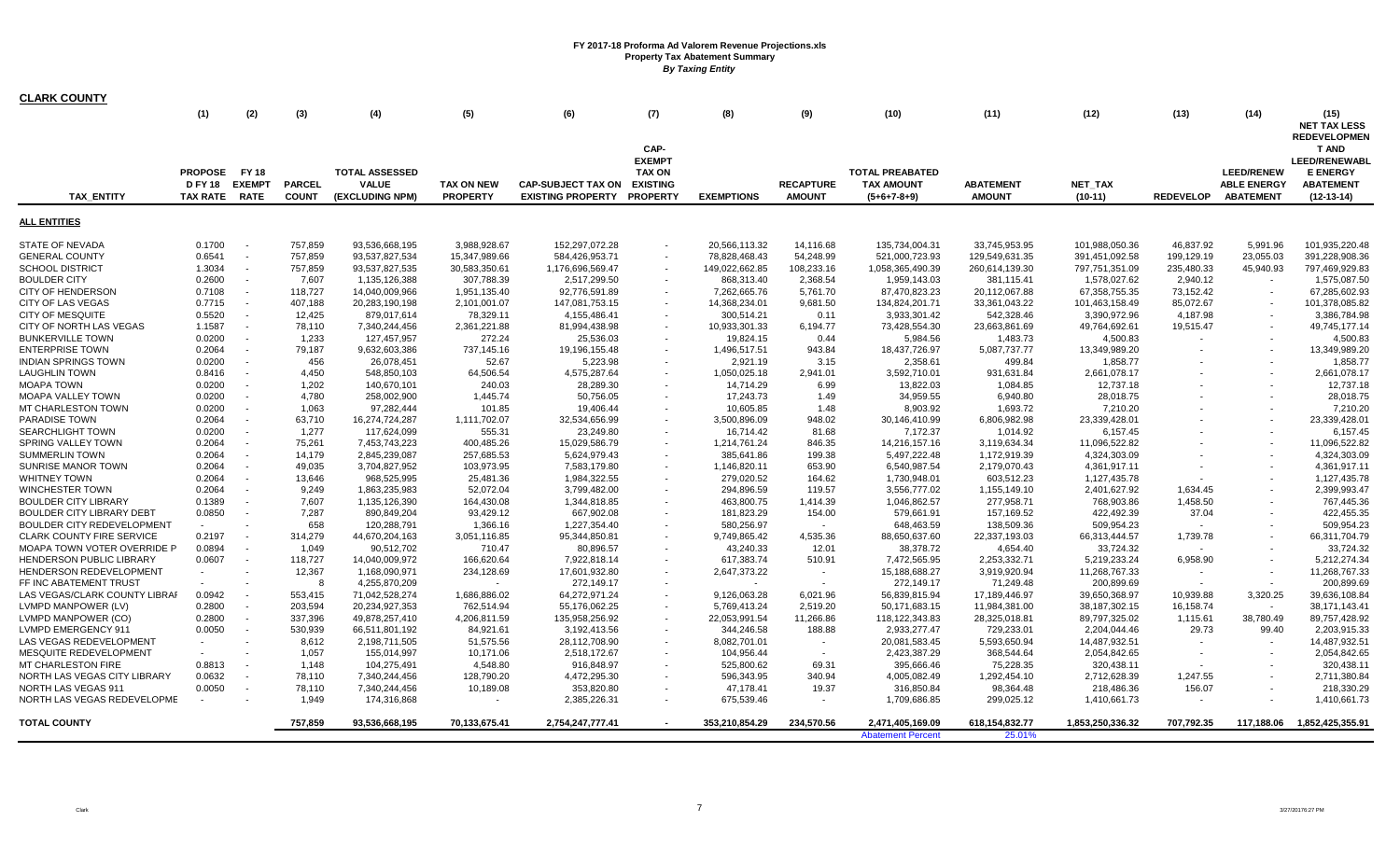| <b>CLARK COUNTY</b>                                                                                                                                                                                                        |                                                                    |                                    |                                                                           |                                                                                                                            |                                                                                   |                                                                                                    |                                                                              |                                                                                                |                                   |                                                                                                              |                                                                                                |                                                                                                   |                        |                                                             |                                                                                                   |
|----------------------------------------------------------------------------------------------------------------------------------------------------------------------------------------------------------------------------|--------------------------------------------------------------------|------------------------------------|---------------------------------------------------------------------------|----------------------------------------------------------------------------------------------------------------------------|-----------------------------------------------------------------------------------|----------------------------------------------------------------------------------------------------|------------------------------------------------------------------------------|------------------------------------------------------------------------------------------------|-----------------------------------|--------------------------------------------------------------------------------------------------------------|------------------------------------------------------------------------------------------------|---------------------------------------------------------------------------------------------------|------------------------|-------------------------------------------------------------|---------------------------------------------------------------------------------------------------|
|                                                                                                                                                                                                                            | (1)                                                                | (2)                                | (3)                                                                       | (4)                                                                                                                        | (5)                                                                               | (6)                                                                                                | (7)                                                                          | (8)                                                                                            | (9)                               | (10)                                                                                                         | (11)                                                                                           | (12)                                                                                              | (13)                   | (14)                                                        | (15)<br><b>NET TAX LESS</b><br><b>REDEVELOPMEN</b>                                                |
| TAX_ENTITY                                                                                                                                                                                                                 | PROPOSE FY 18<br>DFY 18 EXEMPT<br>TAX RATE RATE                    |                                    | <b>PARCEL</b><br><b>COUNT</b>                                             | <b>TOTAL ASSESSED</b><br><b>VALUE</b><br>(EXCLUDING NPM)                                                                   | <b>TAX ON NEW</b><br><b>PROPERTY</b>                                              | <b>CAP-SUBJECT TAX ON</b><br><b>EXISTING PROPERTY</b>                                              | CAP-<br><b>EXEMPT</b><br><b>TAX ON</b><br><b>EXISTING</b><br><b>PROPERTY</b> | <b>EXEMPTIONS</b>                                                                              | <b>RECAPTURE</b><br><b>AMOUNT</b> | <b>TOTAL PREABATED</b><br><b>TAX AMOUNT</b><br>$(5+6+7-8+9)$                                                 | <b>ABATEMENT</b><br><b>AMOUNT</b>                                                              | NET_TAX<br>$(10-11)$                                                                              | <b>REDEVELOP</b>       | <b>LEED/RENEW</b><br><b>ABLE ENERGY</b><br><b>ABATEMENT</b> | <b>T AND</b><br>LEED/RENEWABL<br><b>E ENERGY</b><br><b>ABATEMENT</b><br>$(12-13-14)$              |
|                                                                                                                                                                                                                            |                                                                    |                                    |                                                                           |                                                                                                                            |                                                                                   | 2,824,381,452.82                                                                                   |                                                                              |                                                                                                |                                   |                                                                                                              |                                                                                                |                                                                                                   |                        |                                                             |                                                                                                   |
| <b>STATE OF NEVADA</b>                                                                                                                                                                                                     |                                                                    |                                    |                                                                           |                                                                                                                            |                                                                                   |                                                                                                    |                                                                              |                                                                                                |                                   |                                                                                                              |                                                                                                |                                                                                                   |                        |                                                             |                                                                                                   |
| <b>Existing Secured</b><br>New Property<br><b>Existing Unsecured</b><br><b>Centrally Assessed</b>                                                                                                                          | 0.1700<br>0.1700<br>0.1700                                         | $\sim$<br>$\overline{\phantom{a}}$ | 757,859                                                                   | 86,908,919,850<br>1,276,073,865<br>2,673,400,000                                                                           | 1,519,164.43<br>2,169,325.57                                                      | 143,064,012.31<br>4,544,780.00                                                                     | $\overline{\phantom{a}}$                                                     | 20,130,461.14                                                                                  |                                   | 124,452,715.60<br>2,169,325.57<br>4,544,780.00                                                               | 32,344,141.11                                                                                  | 92,108,574.49<br>2,169,325.57<br>4,544,780.00                                                     |                        |                                                             | 92,108,574.49<br>2,169,325.57<br>4,544,780.00                                                     |
| Secured<br>Unsecured                                                                                                                                                                                                       | 0.1700<br>0.1700                                                   |                                    |                                                                           | 2,582,271,479<br>96,003,001                                                                                                | 166,106.07<br>134,332.60                                                          | 4,653,575.37<br>34,704.60                                                                          | $\sim$<br>$\sim$                                                             | 429,820.08<br>5,832.10                                                                         | 14,116.68                         | 4,403,978.04<br>163,205.10                                                                                   | 1,387,507.03<br>14,305.81                                                                      | 3,016,471.01<br>148,899.29                                                                        | 44,573.58<br>2,264.34  | 5,871.81<br>120.15                                          | 2,966,025.62<br>146,514.80                                                                        |
| TOTAL STATE OF NEVADA                                                                                                                                                                                                      | 0.1700                                                             |                                    | 757,859                                                                   | 93,536,668,195                                                                                                             | 3,988,928.67                                                                      | 152,297,072.28                                                                                     |                                                                              | 20,566,113.32                                                                                  | 14,116.68                         | 135,734,004.31                                                                                               | 33,745,953.95                                                                                  | 101,988,050.36                                                                                    | 46,837.92              | 5,991.96                                                    | 101,935,220.48                                                                                    |
| Total AV - March Seg - Col. Q<br><b>Difference</b><br><b>GENERAL COUNTY</b>                                                                                                                                                |                                                                    |                                    |                                                                           | 78,880,943,791<br>2,814,276,675                                                                                            |                                                                                   |                                                                                                    |                                                                              |                                                                                                |                                   |                                                                                                              |                                                                                                |                                                                                                   |                        |                                                             |                                                                                                   |
| <b>Existing Secured</b><br><b>General Fund</b><br><b>Family Court</b><br><b>Cooperative Extension</b><br><b>County Capital</b><br>Assistance to Indigent Persons<br><b>County Assessor Commission</b><br>Accident Indigent | 0.4599<br>0.0192<br>0.0100<br>0.0500<br>0.1000<br>$\sim$<br>0.0150 |                                    | 757,859<br>757,859<br>757,859<br>757,859<br>757,859<br>757,859<br>757,859 | 86,908,919,850<br>86,908,919,850<br>86,908,919,850<br>86,908,919,850<br>86,908,919,850<br>86,908,919,850<br>86,908,919,850 | 4,104,454.79<br>171,353.62<br>89,246.68<br>446,233.40<br>892,466.80<br>133,870.02 | 385,934,494.25<br>16,112,072.76<br>8,391,704.63<br>41,958,523.01<br>83,917,045.96<br>12,587,556.92 |                                                                              | 54,245,980.25<br>2,264,682.28<br>1,179,481.59<br>5,897,591.72<br>11,795,177.46<br>1,769,319.77 |                                   | 335,792,968.79<br>14,018,744.10<br>7,301,469.72<br>36,507,164.69<br>73,014,335.30<br>$\sim$<br>10,952,107.17 | 87,318,737.56<br>3,645,397.02<br>1,898,653.65<br>9,493,218.50<br>18,986,462.83<br>2,847,965.63 | 248,474,231.23<br>10,373,347.08<br>5,402,816.07<br>27,013,946.19<br>54,027,872.47<br>8,104,141.54 |                        |                                                             | 248,474,231.23<br>10,373,347.08<br>5,402,816.07<br>27,013,946.19<br>54,027,872.47<br>8,104,141.54 |
| <b>GENERAL TOTAL</b>                                                                                                                                                                                                       | 0.6541                                                             |                                    | 757,859                                                                   | 86,908,919,850                                                                                                             | 5,837,625.31                                                                      | 548,901,397.53                                                                                     | $\sim$                                                                       | 11,795,173,990.22<br>77,152,233.07                                                             | $\sim$                            | $\blacksquare$<br>$\blacksquare$<br>477,586,789.77                                                           | 124,190,435.19                                                                                 | 353,396,354.58                                                                                    |                        |                                                             | 353,396,354.58                                                                                    |
| New Property<br><b>Existing Unsecured</b><br><b>Centrally Assessed</b>                                                                                                                                                     | 0.6541<br>0.6541                                                   |                                    |                                                                           | 1,277,233,204<br>2,673,400,000                                                                                             | 8,354,382.39                                                                      | 17,486,709.40                                                                                      |                                                                              |                                                                                                |                                   | 8,354,382.39<br>17,486,709.40                                                                                |                                                                                                | 8,354,382.39<br>17,486,709.40                                                                     |                        |                                                             | 8,354,382.39<br>17,486,709.40                                                                     |
| Secured<br>Unsecured                                                                                                                                                                                                       | 0.6541<br>0.6541                                                   |                                    |                                                                           | 2,582,271,479<br>96,003,001                                                                                                | 639,117.52<br>516,864.44                                                          | 17,905,315.73<br>133,531.05                                                                        | $\sim$                                                                       | 1,653,795.49<br>22,439.87                                                                      | 54,248.99<br>$\sim$               | 16,944,886.75<br>627,955.62                                                                                  | 5,304,151.81<br>55,044.35                                                                      | 11,640,734.94<br>572,911.27                                                                       | 189,542.31<br>9,586.88 | 22,592.75<br>462.28                                         | 11,428,599.88<br>562,862.11                                                                       |
| <b>TOTAL GENERAL TOTAL</b><br><b>March Assessors Report:</b><br><b>New secured</b><br><b>Existing Secured</b><br><b>Difference</b><br>Total AV - March Seg - Col. Q<br><b>Difference</b>                                   | 0.6541                                                             |                                    | 757,859                                                                   | 93,537,827,534<br>981,064,421<br>71,359,569,311<br>72,340,633,732<br>2,773,112,128<br>78,880,943,791<br>2,861,709,753      | 15,347,989.66<br>3.83%                                                            | 584,426,953.71                                                                                     |                                                                              | 78,828,468.43                                                                                  | 54,248.99                         | 521,000,723.93                                                                                               | 129,549,631.35                                                                                 | 391,451,092.58                                                                                    | 199,129.19             | 23,055.03                                                   | 391,228,908.36                                                                                    |
|                                                                                                                                                                                                                            |                                                                    |                                    |                                                                           |                                                                                                                            |                                                                                   |                                                                                                    |                                                                              |                                                                                                |                                   |                                                                                                              |                                                                                                |                                                                                                   |                        |                                                             |                                                                                                   |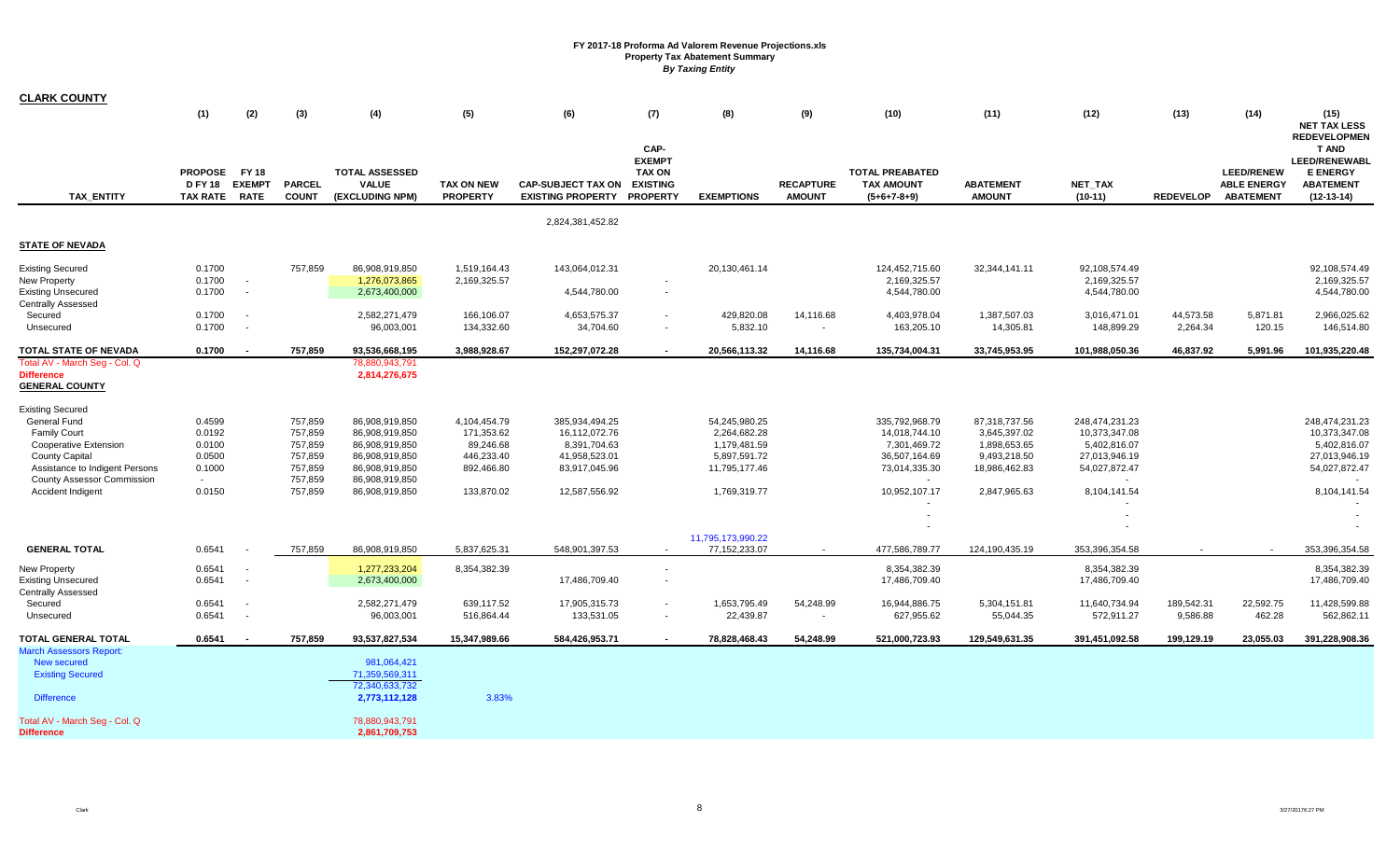| <b>CLARK COUNTY</b>                                                                                      |                                                 |                                                      |                               |                                                          |                                                   |                                                              |                                                                              |                                    |                                   |                                                              |                                                 |                                                                                                                                                                                                                                                                                                                                                                                                                                 |                         |                                                             |                                                                                                                                                                                                                                                                                                                                                                                                                                                                                                             |
|----------------------------------------------------------------------------------------------------------|-------------------------------------------------|------------------------------------------------------|-------------------------------|----------------------------------------------------------|---------------------------------------------------|--------------------------------------------------------------|------------------------------------------------------------------------------|------------------------------------|-----------------------------------|--------------------------------------------------------------|-------------------------------------------------|---------------------------------------------------------------------------------------------------------------------------------------------------------------------------------------------------------------------------------------------------------------------------------------------------------------------------------------------------------------------------------------------------------------------------------|-------------------------|-------------------------------------------------------------|-------------------------------------------------------------------------------------------------------------------------------------------------------------------------------------------------------------------------------------------------------------------------------------------------------------------------------------------------------------------------------------------------------------------------------------------------------------------------------------------------------------|
|                                                                                                          | (1)                                             | (2)                                                  | (3)                           | (4)                                                      | (5)                                               | (6)                                                          | (7)                                                                          | (8)                                | (9)                               | (10)                                                         | (11)                                            | (12)                                                                                                                                                                                                                                                                                                                                                                                                                            | (13)                    | (14)                                                        | (15)<br><b>NET TAX LESS</b>                                                                                                                                                                                                                                                                                                                                                                                                                                                                                 |
| <b>TAX ENTITY</b>                                                                                        | PROPOSE FY18<br><b>D FY 18</b><br>TAX RATE RATE | <b>EXEMPT</b>                                        | <b>PARCEL</b><br><b>COUNT</b> | <b>TOTAL ASSESSED</b><br><b>VALUE</b><br>(EXCLUDING NPM) | <b>TAX ON NEW</b><br><b>PROPERTY</b>              | <b>CAP-SUBJECT TAX ON</b><br><b>EXISTING PROPERTY</b>        | CAP-<br><b>EXEMPT</b><br><b>TAX ON</b><br><b>EXISTING</b><br><b>PROPERTY</b> | <b>EXEMPTIONS</b>                  | <b>RECAPTURE</b><br><b>AMOUNT</b> | <b>TOTAL PREABATED</b><br><b>TAX AMOUNT</b><br>$(5+6+7-8+9)$ | <b>ABATEMENT</b><br><b>AMOUNT</b>               | NET_TAX<br>$(10-11)$                                                                                                                                                                                                                                                                                                                                                                                                            | <b>REDEVELOP</b>        | <b>LEED/RENEW</b><br><b>ABLE ENERGY</b><br><b>ABATEMENT</b> | <b>REDEVELOPMEN</b><br><b>T AND</b><br><b>LEED/RENEWABL</b><br><b>E ENERGY</b><br><b>ABATEMENT</b><br>$(12-13-14)$                                                                                                                                                                                                                                                                                                                                                                                          |
| <b>SCHOOL DISTRICT</b>                                                                                   |                                                 |                                                      |                               |                                                          |                                                   |                                                              |                                                                              |                                    |                                   |                                                              |                                                 |                                                                                                                                                                                                                                                                                                                                                                                                                                 |                         |                                                             |                                                                                                                                                                                                                                                                                                                                                                                                                                                                                                             |
| <b>Existing Secured</b><br><b>New Property</b><br><b>Existing Unsecured</b><br><b>Centrally Assessed</b> | 0.7500<br>0.7500<br>0.7500                      |                                                      | 757,859                       | 86,908,919,850<br>1,277,233,205<br>2,673,400,000         | 6,693,500.96<br>9,579,249.04                      | 629,377,844.22<br>20,050,500.00                              |                                                                              | 82,217,047.31                      |                                   | 553,854,297.87<br>9,579,249.04<br>20,050,500.00              | 142,398,464.91                                  | 411,455,832.96<br>9,579,249.04<br>20,050,500.00                                                                                                                                                                                                                                                                                                                                                                                 |                         |                                                             | 411,455,832.96<br>9,579,249.04<br>20,050,500.00                                                                                                                                                                                                                                                                                                                                                                                                                                                             |
| Secured<br>Unsecured                                                                                     | 0.7500<br>0.7500                                |                                                      |                               | 2,582,271,479<br>96,003,001                              | 732,820.80<br>592,643.84                          | 20,530,479.67<br>153,108.53                                  | $\overline{\phantom{a}}$                                                     | 1,896,264.47<br>25,729.86          | 62,279.32                         | 19,429,315.33<br>720,022.51                                  | 6,121,354.46<br>63,114.53                       | 13,307,960.87<br>656,907.98                                                                                                                                                                                                                                                                                                                                                                                                     | 124,507.14<br>10,992.51 | 25,905.17<br>530.07                                         | 13,157,548.55<br>645,385.40                                                                                                                                                                                                                                                                                                                                                                                                                                                                                 |
| <b>TOTAL SCHOOL DISTRICT</b>                                                                             | 0.7500                                          |                                                      | 757,859                       | 93,537,827,535                                           | 17,598,214.64                                     | 670,111,932.42                                               | $\sim$                                                                       | 84,139,041.63                      | 62,279.32                         | 603,633,384.75                                               | 148,582,933.90                                  | 455,050,450.84                                                                                                                                                                                                                                                                                                                                                                                                                  | 135,499.65              | 26,435.24                                                   | 454,888,515.95                                                                                                                                                                                                                                                                                                                                                                                                                                                                                              |
| <b>SCHOOL DEBT</b>                                                                                       |                                                 |                                                      |                               |                                                          | متحامين ويستعيدون<br>1,273,544.84<br>1,029,935.97 | بالمتملم وبالمتوجب والمتحاورة<br>35,679,236.27<br>266,082.21 |                                                                              | . . ,<br>3,295,454.81<br>44,715.06 | 108,233.16                        | - , , , , , , , , , , , , ,<br>33,765,559.46<br>1,251,303.12 | - --,---,----- -<br>10,638,097.87<br>109,684.64 | $\frac{1}{2} \frac{1}{2} \frac{1}{2} \frac{1}{2} \frac{1}{2} \frac{1}{2} \frac{1}{2} \frac{1}{2} \frac{1}{2} \frac{1}{2} \frac{1}{2} \frac{1}{2} \frac{1}{2} \frac{1}{2} \frac{1}{2} \frac{1}{2} \frac{1}{2} \frac{1}{2} \frac{1}{2} \frac{1}{2} \frac{1}{2} \frac{1}{2} \frac{1}{2} \frac{1}{2} \frac{1}{2} \frac{1}{2} \frac{1}{2} \frac{1}{2} \frac{1}{2} \frac{1}{2} \frac{1}{2} \frac{$<br>23, 127, 461.59<br>1,141,618.48 | 216,376.81<br>19,103.52 | 45,019.74<br>921.19                                         | $\frac{1}{2} \left( \frac{1}{2} \right) \left( \frac{1}{2} \right) \left( \frac{1}{2} \right) \left( \frac{1}{2} \right) \left( \frac{1}{2} \right) \left( \frac{1}{2} \right) \left( \frac{1}{2} \right) \left( \frac{1}{2} \right) \left( \frac{1}{2} \right) \left( \frac{1}{2} \right) \left( \frac{1}{2} \right) \left( \frac{1}{2} \right) \left( \frac{1}{2} \right) \left( \frac{1}{2} \right) \left( \frac{1}{2} \right) \left( \frac{1}{2} \right) \left( \frac$<br>22,866,065.04<br>1,121,593.77 |
| <b>Existing Secured</b><br><b>New Property</b><br><b>Existing Unsecured</b>                              | 0.5534<br>0.5534<br>0.5534                      | $\overline{\phantom{a}}$<br>$\overline{\phantom{a}}$ | 757,859                       | 86,908,919,850<br>1,264,517,835<br>2,673,400,000         | 5,009,278.10<br>6,997,841.70                      | 476,528,311.17<br>14,794,595.60                              | $\overline{\phantom{a}}$                                                     | 63,465,445.67                      |                                   | 418,072,143.60<br>6,997,841.70<br>14,794,595.60              | 107,467,891.88                                  | 310,604,251.72<br>6,997,841.70<br>14,794,595.60                                                                                                                                                                                                                                                                                                                                                                                 |                         |                                                             | 310,604,251.72<br>6,997,841.70<br>14,794,595.60                                                                                                                                                                                                                                                                                                                                                                                                                                                             |
| <b>Centrally Assessed</b><br>Secured<br>Unsecured                                                        | 0.5534<br>0.5534                                |                                                      |                               | 2,582,271,479<br>96,003,001                              | 540,724.04<br>437,292.13                          | 15,148,756.60<br>112,973.68                                  | $\overline{\phantom{a}}$                                                     | 1,399,190.34<br>18,985.20          | 45,953.84<br>$\sim$               | 14,336,244.13<br>531,280.61                                  | 4,516,743.41<br>46,570.11                       | 9,819,500.72<br>484,710.50                                                                                                                                                                                                                                                                                                                                                                                                      | 91,869.67<br>8,111.01   | 19,114.57<br>391.12                                         | 9,708,516.49<br>476,208.37                                                                                                                                                                                                                                                                                                                                                                                                                                                                                  |
| <b>TOTAL SCHOOL DEBT</b>                                                                                 | 0.5534                                          |                                                      | 757,859                       | 93,525,112,165                                           | 12,985,135.97                                     | 506,584,637.05                                               | $\blacksquare$                                                               | 64,883,621.22                      | 45,953.84                         | 454,732,105.64                                               | 112,031,205.40                                  | 342,700,900.25                                                                                                                                                                                                                                                                                                                                                                                                                  | 99,980.68               | 19,505.69                                                   | 342,581,413.88                                                                                                                                                                                                                                                                                                                                                                                                                                                                                              |
| <b>TOTAL SCHOOL DISTRICT</b>                                                                             | 1.3034                                          |                                                      | 757,859                       | 93,537,827,535                                           | 30,583,350.61                                     | 1,176,696,569.47                                             |                                                                              | 149,022,662.85                     | 108,233.16                        | 1,058,365,490.39                                             | 260,614,139.30                                  | 797,751,351.09                                                                                                                                                                                                                                                                                                                                                                                                                  | 235,480.33              | 45,940.93                                                   | 797,469,929.83                                                                                                                                                                                                                                                                                                                                                                                                                                                                                              |
| Total AV - March Seg - Col. Q<br><b>Difference</b><br><b>BOULDER CITY</b>                                |                                                 |                                                      |                               | 78,880,943,791<br>3,694,610,769                          |                                                   |                                                              |                                                                              |                                    |                                   |                                                              |                                                 |                                                                                                                                                                                                                                                                                                                                                                                                                                 |                         |                                                             |                                                                                                                                                                                                                                                                                                                                                                                                                                                                                                             |
| <b>Existing Secured</b><br>New Property<br><b>Existing Unsecured</b><br><b>Centrally Assessed</b>        | 0.2600<br>0.2600<br>0.2600                      |                                                      | 7,607                         | 851,832,779<br>106,470,127<br>63,400,000                 | 1,117.67<br>276,822.33                            | 2,054,448.71<br>164,840.00                                   | $\overline{\phantom{a}}$                                                     | 835,355.22                         |                                   | 1,220,211.16<br>276,822.33<br>164,840.00                     | 345,958.95                                      | 874,252.21<br>276,822.33<br>164,840.00                                                                                                                                                                                                                                                                                                                                                                                          |                         |                                                             | 874,252.21<br>276,822.33<br>164,840.00                                                                                                                                                                                                                                                                                                                                                                                                                                                                      |
| Secured<br>Unsecured                                                                                     | 0.2600<br>0.2600                                |                                                      |                               | 109,612,269<br>3,811,213                                 | 21,798.40<br>8,049.99                             | 295,762.97<br>2,247.82                                       |                                                                              | 32,569.52<br>388.66                | 2,368.54<br>$\sim$                | 287,360.39<br>9,909.15                                       | 34,203.40<br>953.06                             | 253,156.99<br>8,956.09                                                                                                                                                                                                                                                                                                                                                                                                          | 2,761.82<br>178.30      |                                                             | 250,395.17<br>8,777.79                                                                                                                                                                                                                                                                                                                                                                                                                                                                                      |
| <b>TOTAL BOULDER CITY</b><br>Total AV - March Seg - Col. Q<br><b>Difference</b>                          | 0.2600                                          |                                                      | 7,607                         | 1,135,126,388<br>750,952,133<br>62,883,786               | 307,788.39                                        | 2,517,299.50                                                 |                                                                              | 868,313.40                         | 2,368.54                          | 1,959,143.03                                                 | 381,115.41                                      | 1,578,027.62                                                                                                                                                                                                                                                                                                                                                                                                                    | 2,940.12                |                                                             | 1,575,087.50                                                                                                                                                                                                                                                                                                                                                                                                                                                                                                |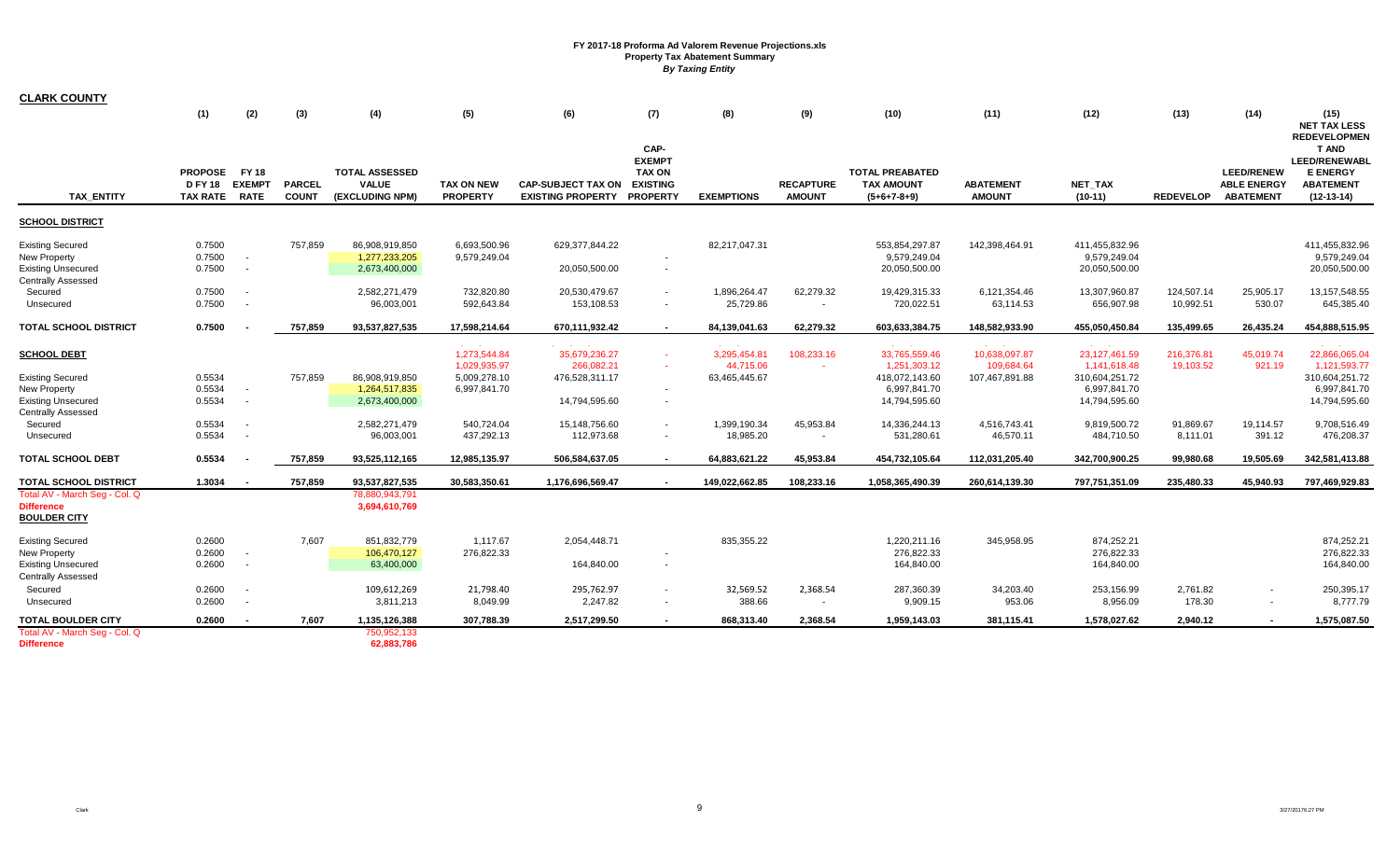| <b>CLARK COUNTY</b>                                                                                      |                               |                          |                               |                                                          |                                      |                               |                                                           |                        |                                   |                                               |                        |                                               |                       |                                                             |                                                                             |
|----------------------------------------------------------------------------------------------------------|-------------------------------|--------------------------|-------------------------------|----------------------------------------------------------|--------------------------------------|-------------------------------|-----------------------------------------------------------|------------------------|-----------------------------------|-----------------------------------------------|------------------------|-----------------------------------------------|-----------------------|-------------------------------------------------------------|-----------------------------------------------------------------------------|
|                                                                                                          | (1)                           | (2)                      | (3)                           | (4)                                                      | (5)                                  | (6)                           | (7)                                                       | (8)                    | (9)                               | (10)                                          | (11)                   | (12)                                          | (13)                  | (14)                                                        | (15)<br><b>NET TAX LESS</b><br><b>REDEVELOPMEN</b>                          |
| <b>TAX ENTITY</b>                                                                                        | PROPOSE FY18<br>DFY 18 EXEMPT |                          | <b>PARCEL</b><br><b>COUNT</b> | <b>TOTAL ASSESSED</b><br><b>VALUE</b><br>(EXCLUDING NPM) | <b>TAX ON NEW</b><br><b>PROPERTY</b> | <b>CAP-SUBJECT TAX ON</b>     | CAP-<br><b>EXEMPT</b><br><b>TAX ON</b><br><b>EXISTING</b> | <b>EXEMPTIONS</b>      | <b>RECAPTURE</b><br><b>AMOUNT</b> | <b>TOTAL PREABATED</b><br><b>TAX AMOUNT</b>   | <b>ABATEMENT</b>       | NET_TAX                                       | <b>REDEVELOP</b>      | <b>LEED/RENEW</b><br><b>ABLE ENERGY</b><br><b>ABATEMENT</b> | <b>T AND</b><br><b>LEED/RENEWABL</b><br><b>E ENERGY</b><br><b>ABATEMENT</b> |
| <b>CITY OF HENDERSON</b>                                                                                 | TAX RATE RATE                 |                          |                               |                                                          |                                      | <b>EXISTING PROPERTY</b>      | <b>PROPERTY</b>                                           |                        |                                   | $(5+6+7-8+9)$                                 | <b>AMOUNT</b>          | $(10-11)$                                     |                       |                                                             | $(12-13-14)$                                                                |
|                                                                                                          |                               |                          |                               |                                                          |                                      |                               |                                                           |                        |                                   |                                               |                        |                                               |                       |                                                             |                                                                             |
| <b>Existing Secured</b><br><b>New Property</b><br><b>Existing Unsecured</b><br><b>Centrally Assessed</b> | 0.7108<br>0.7108<br>0.7108    | $\sim$                   | 118,727                       | 13,260,482,124<br>187,781,411<br>259,500,000             | 483,476.13<br>1,334,750.27           | 88,471,754.36<br>1,844,526.00 | $\overline{\phantom{a}}$                                  | 7,031,052.85           |                                   | 81,924,177.64<br>1,334,750.27<br>1,844,526.00 | 19,261,671.25          | 62,662,506.39<br>1,334,750.27<br>1,844,526.00 |                       |                                                             | 62.662.506.39<br>1,334,750.27<br>1,844,526.00                               |
| Secured<br>Unsecured                                                                                     | 0.7108<br>0.7108              |                          |                               | 320,791,531<br>11,454,900                                | 61,179.73<br>71,729.27               | 2,448,634.40<br>11,677.13     | $\blacksquare$<br>$\overline{\phantom{a}}$                | 229,627.94<br>1,984.97 | 5,761.70                          | 2,285,947.89<br>81,421.43                     | 845,528.21<br>4,868.42 | 1,440,419.68<br>76,553.01                     | 68,468.65<br>4,683.77 | $\sim$                                                      | 1,371,951.03<br>71,869.24                                                   |
| TOTAL CITY OF HENDERSON                                                                                  | 0.7108                        |                          | 118,727                       | 14,040,009,966                                           | 1,951,135.40                         | 92,776,591.89                 | $\blacksquare$                                            | 7,262,665.76           | 5,761.70                          | 87,470,823.23                                 | 20,112,067.88          | 67,358,755.35                                 | 73,152.42             | $\blacksquare$                                              | 67,285,602.93                                                               |
| Total AV - March Seq - Col. Q<br><b>Difference</b><br><b>CITY OF LAS VEGAS</b>                           |                               |                          |                               | 12,249,146,315<br>801,689,080                            |                                      |                               |                                                           |                        |                                   |                                               |                        |                                               |                       |                                                             |                                                                             |
| <b>Existing Secured - City</b>                                                                           | 0.7715                        |                          | 203,594                       | 19,364,536,245                                           | 829,395.40                           | 122,489,527.14                |                                                           | 12,012,295.27          |                                   | 111,306,627.27                                | 27,821,610.91          | 83,485,016.36                                 |                       |                                                             | 83,485,016.36                                                               |
| <b>Fire Safety</b>                                                                                       |                               |                          | 203.594                       | 19,364,536,245                                           | 118,500.34                           | 18,307,246                    |                                                           | 2,005,268.43           |                                   | 16,420,477.75                                 | 4,125,415.72           | 12,295,062.03                                 |                       |                                                             | 12,295,062.03                                                               |
| <b>New Property</b><br><b>Existing Unsecured</b><br><b>Centrally Assessed</b>                            | 0.7715<br>0.7715              | $\sim$<br>$\sim$         |                               | 125,636,003<br>295,100,000                               | 969,281.76                           | 2,276,696.50                  | $\sim$<br>$\sim$                                          |                        |                                   | 969,281.76<br>2,276,696.50                    |                        | 969,281.76<br>2,276,696.50                    |                       |                                                             | 969,281.76<br>2,276,696.50                                                  |
| Secured                                                                                                  | 0.7715                        |                          |                               | 481,987,453                                              | 67,698.75                            | 4,000,113.54                  | $\sim$                                                    | 349,279.15             | 9,681.50                          | 3,728,214.64                                  | 1,410,604.58           | 2,317,610.06                                  | 80,786.92             | $\sim$                                                      | 2,236,823.14                                                                |
| Unsecured                                                                                                | 0.7715                        | $\overline{\phantom{a}}$ |                               | 15,930,498                                               | 116,124.82                           | 8,170.13                      | $\sim$                                                    | 1,391.16               |                                   | 122,903.79                                    | 3,412.01               | 119,491.78                                    | 4,285.75              |                                                             | 115,206.03                                                                  |
| TOTAL CITY OF LAS VEGAS                                                                                  | 0.7715                        |                          | 407,188                       | 20,283,190,198                                           | 2,101,001.07                         | 147,081,753.15                | $\sim$                                                    | 14,368,234.01          | 9,681.50                          | 134,824,201.71                                | 33,361,043.22          | 101,463,158.49                                | 85,072.67             | $\sim$                                                      | 101,378,085.82                                                              |
| Total AV - March Seg - Col. Q<br><b>Difference</b><br><b>CITY OF MESQUITE</b>                            |                               |                          |                               | 17,398,113,297<br>1,328,071,681                          |                                      |                               |                                                           |                        |                                   |                                               |                        |                                               |                       |                                                             |                                                                             |
| <b>Existing Secured</b>                                                                                  | 0.5520                        |                          | 12,425                        | 855,151,642                                              | 21,222.38                            | 4,080,743.91                  |                                                           | 300,405.14             |                                   | 3,801,561.15                                  | 542,274.28             | 3,259,286.87                                  |                       |                                                             | 3,259,286.87                                                                |
| New Property                                                                                             | 0.5520                        | $\sim$                   |                               | 10,055,366                                               | 55,505.62                            |                               | $\overline{\phantom{a}}$                                  |                        |                                   | 55,505.62                                     |                        | 55,505.62                                     |                       |                                                             | 55,505.62                                                                   |
| <b>Existing Unsecured</b><br><b>Centrally Assessed</b>                                                   | 0.5520                        | $\sim$                   |                               | 9,000,000                                                |                                      | 49,680.00                     | $\blacksquare$                                            |                        |                                   | 49,680.00                                     |                        | 49,680.00                                     |                       |                                                             | 49,680.00                                                                   |
| Secured<br>Unsecured                                                                                     | 0.5520<br>0.5520              |                          |                               | 4,528,313<br>282,293                                     | 58.34<br>1,542.77                    | 25,043.77<br>18.73            | $\sim$                                                    | 105.83<br>3.24         | 0.11<br>$\sim$                    | 24,996.39<br>1,558.26                         | 46.25<br>7.93          | 24,950.14<br>1,550.33                         | 3,942.56<br>245.42    | $\sim$                                                      | 21,007.58<br>1,304.91                                                       |
| TOTAL CITY OF MESQUITE                                                                                   | 0.5520                        |                          | 12,425                        | 879,017,614                                              | 78,329.11                            | 4,155,486.41                  |                                                           | 300,514.21             | 0.11                              | 3,933,301.42                                  | 542,328.46             | 3,390,972.96                                  | 4,187.98              |                                                             | 3,386,784.98                                                                |
| Total AV - March Seg - Col. Q<br><b>Difference</b>                                                       |                               |                          |                               | 717,650,917<br>106,945,476                               |                                      |                               |                                                           |                        |                                   |                                               |                        |                                               |                       |                                                             |                                                                             |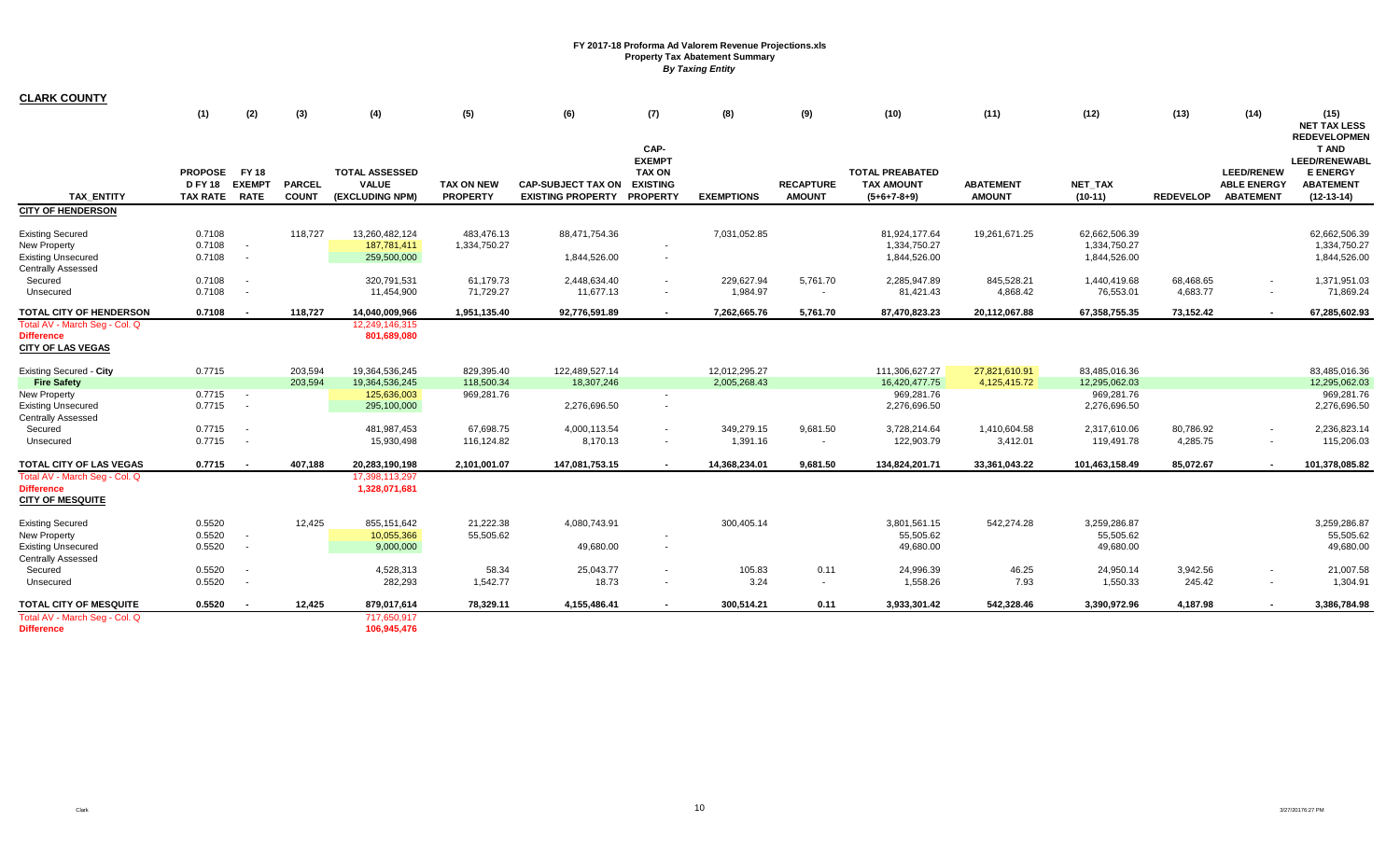| <b>CLARK COUNTY</b>                                                                      |                                                   |                               |                               |                                                          |                                          |                                                       |                                                                              |                                              |                                   |                                                              |                                               |                                               |                  |                                                             |                                                                                      |
|------------------------------------------------------------------------------------------|---------------------------------------------------|-------------------------------|-------------------------------|----------------------------------------------------------|------------------------------------------|-------------------------------------------------------|------------------------------------------------------------------------------|----------------------------------------------|-----------------------------------|--------------------------------------------------------------|-----------------------------------------------|-----------------------------------------------|------------------|-------------------------------------------------------------|--------------------------------------------------------------------------------------|
|                                                                                          | (1)                                               | (2)                           | (3)                           | (4)                                                      | (5)                                      | (6)                                                   | (7)                                                                          | (8)                                          | (9)                               | (10)                                                         | (11)                                          | (12)                                          | (13)             | (14)                                                        | (15)<br><b>NET TAX LESS</b><br><b>REDEVELOPMEN</b>                                   |
| <b>TAX ENTITY</b>                                                                        | <b>PROPOSE</b><br><b>D FY 18</b><br>TAX RATE RATE | <b>FY 18</b><br><b>EXEMPT</b> | <b>PARCEL</b><br><b>COUNT</b> | <b>TOTAL ASSESSED</b><br><b>VALUE</b><br>(EXCLUDING NPM) | <b>TAX ON NEW</b><br><b>PROPERTY</b>     | <b>CAP-SUBJECT TAX ON</b><br><b>EXISTING PROPERTY</b> | CAP-<br><b>EXEMPT</b><br><b>TAX ON</b><br><b>EXISTING</b><br><b>PROPERTY</b> | <b>EXEMPTIONS</b>                            | <b>RECAPTURE</b><br><b>AMOUNT</b> | <b>TOTAL PREABATED</b><br><b>TAX AMOUNT</b><br>$(5+6+7-8+9)$ | <b>ABATEMENT</b><br><b>AMOUNT</b>             | NET_TAX<br>$(10-11)$                          | <b>REDEVELOP</b> | <b>LEED/RENEW</b><br><b>ABLE ENERGY</b><br><b>ABATEMENT</b> | T AND<br><b>LEED/RENEWABL</b><br><b>E ENERGY</b><br><b>ABATEMENT</b><br>$(12-13-14)$ |
| <b>CITY OF NORTH LAS VEGAS</b>                                                           |                                                   |                               |                               |                                                          |                                          |                                                       |                                                                              |                                              |                                   |                                                              |                                               |                                               |                  |                                                             |                                                                                      |
| Existing Secured - N. Las Vegas<br><b>Public Safety</b><br><b>Street Maint/Fire/Park</b> | 1.1587                                            |                               | 78,110<br>78,110<br>78,110    | 6,848,685,254<br>6,848,685,254<br>6,848,685,254          | 374,773.76<br>1,412,415.32<br>454,681.65 | 12,737,783.35<br>48,005,068.85<br>15,453,686.56       |                                                                              | 1,790,682.69<br>6,748,578.96<br>2,172,484.76 |                                   | 11,321,874.42<br>42,668,905.21<br>13,735,883.45              | 3,807,331.36<br>14,348,721.03<br>4,619,111.67 | 7,514,543.06<br>28,320,184.18<br>9,116,771.78 |                  |                                                             | 7,514,543.06<br>28,320,184.18<br>9,116,771.78                                        |
| New Property                                                                             | 1.1587                                            | $\sim$                        |                               |                                                          |                                          |                                                       |                                                                              |                                              |                                   | $\sim$                                                       |                                               |                                               |                  |                                                             |                                                                                      |
| <b>Existing Unsecured</b><br><b>Centrally Assessed</b>                                   | 1.1587                                            | $\overline{\phantom{a}}$      |                               | 261,200,000                                              |                                          | 3,026,524.40                                          | $\overline{\phantom{a}}$                                                     |                                              |                                   | 3,026,524.40                                                 |                                               | 3,026,524.40                                  |                  |                                                             | 3,026,524.40                                                                         |
| Secured                                                                                  | 1.1587                                            | $\overline{\phantom{a}}$      |                               | 223,257,169                                              | 40,754.09                                | 2,767,075.38                                          |                                                                              | 220,948.68                                   | 6,194.77                          | 2,593,075.56                                                 | 887,211.24                                    | 1,705,864.32                                  | 18,368.73        |                                                             | 1,687,495.59                                                                         |
| Unsecured                                                                                | 1.1587                                            | $\sim$                        |                               | 7,102,033                                                | 78,597.06                                | 4,300.44                                              | $\overline{\phantom{a}}$                                                     | 606.24                                       | $\sim$                            | 82,291.26                                                    | 1,486.39                                      | 80,804.87                                     | 1,146.74         |                                                             | 79,658.13                                                                            |
| TOTAL CITY OF NORTH LAS VEGAS                                                            | 1.1587                                            | $\sim$                        | 78,110                        | 7,340,244,456                                            | 2,361,221.88                             | 81,994,438.98                                         |                                                                              | 10,933,301.33                                | 6,194.77                          | 73,428,554.30                                                | 23,663,861.69                                 | 49,764,692.61                                 | 19,515.47        |                                                             | 49,745,177.14                                                                        |
| Total AV - March Seg - Col. Q<br><b>Difference</b><br><b>BUNKERVILLE TOWN</b>            |                                                   |                               |                               | 6,393,383,561<br>22,398,445                              |                                          |                                                       |                                                                              |                                              |                                   |                                                              |                                               |                                               |                  |                                                             |                                                                                      |
| <b>Existing Secured</b><br><b>New Property</b>                                           | 0.0200<br>0.0200                                  |                               | 1,233                         | 120,445,888<br>100,000                                   | 20.00                                    | 24,105.61                                             |                                                                              | 19,523.88                                    |                                   | 4,581.73<br>20.00                                            | 1,262.62                                      | 3,319.11<br>20.00                             |                  |                                                             | 3,319.11<br>20.00                                                                    |
| <b>Existing Unsecured</b>                                                                | 0.0200                                            |                               |                               | 800,000                                                  |                                          | 160.00                                                |                                                                              |                                              |                                   | 160.00                                                       |                                               | 160.00                                        |                  |                                                             | 160.00                                                                               |
| <b>Centrally Assessed</b>                                                                |                                                   |                               |                               |                                                          |                                          |                                                       |                                                                              |                                              |                                   |                                                              |                                               |                                               |                  |                                                             |                                                                                      |
| Secured                                                                                  | 0.0200                                            |                               |                               | 5,725,055                                                | 238.06                                   | 1,193.98                                              |                                                                              | 287.05                                       | 0.44                              | 1,145.43                                                     | 188.68                                        | 956.75                                        |                  |                                                             | 956.75                                                                               |
| Unsecured                                                                                | 0.0200                                            |                               |                               | 387,014                                                  | 14.18                                    | 76.44                                                 |                                                                              | 13.22                                        | $\sim$                            | 77.40                                                        | 32.43                                         | 44.97                                         |                  |                                                             | 44.97                                                                                |
| <b>TOTAL BUNKERVILLE TOWN</b>                                                            | 0.0200                                            | $\overline{\phantom{a}}$      | 1,233                         | 127,457,957                                              | 272.24                                   | 25,536.03                                             | $\blacksquare$                                                               | 19,824.15                                    | 0.44                              | 5,984.56                                                     | 1,483.73                                      | 4,500.83                                      |                  |                                                             | 4,500.83                                                                             |
| Total AV - March Seg - Col. Q<br><b>Difference</b><br><b>ENTERPRISE TOWN</b>             |                                                   |                               |                               | 29,898,423<br>(59, 866)                                  |                                          |                                                       |                                                                              |                                              |                                   |                                                              |                                               |                                               |                  |                                                             |                                                                                      |
| <b>Existing Secured</b>                                                                  | 0.2064                                            |                               | 79,187                        | 8,907,021,895                                            | 125,576.52                               | 18,271,482.73                                         |                                                                              | 1,457,876.28                                 |                                   | 16,939,182.97                                                | 4,947,118.65                                  | 11,992,064.32                                 |                  |                                                             | 11,992,064.32                                                                        |
| <b>New Property</b>                                                                      | 0.2064                                            | . .                           |                               | 285,058,663                                              | 588,361.08                               |                                                       |                                                                              |                                              |                                   | 588,361.08                                                   |                                               | 588,361.08                                    |                  |                                                             | 588,361.08                                                                           |
| <b>Existing Unsecured</b><br><b>Centrally Assessed</b>                                   | 0.2064                                            |                               |                               | 241,100,000                                              |                                          | 497,630.40                                            |                                                                              |                                              |                                   | 497,630.40                                                   |                                               | 497,630.40                                    |                  |                                                             | 497,630.40                                                                           |
| Secured                                                                                  | 0.2064                                            |                               |                               | 192,640,497                                              | 11,046.14                                | 424,843.83                                            |                                                                              | 38,280.02                                    | 943.84                            | 398,553.79                                                   | 139,732.85                                    | 258,820.94                                    |                  |                                                             | 258,820.94                                                                           |
| Unsecured                                                                                | 0.2064                                            |                               |                               | 6,782,331                                                | 12,161.42                                | 2,198.52                                              |                                                                              | 361.21                                       | $\sim$                            | 13,998.73                                                    | 886.27                                        | 13,112.46                                     |                  |                                                             | 13,112.46                                                                            |
| <b>TOTAL ENTERPRISE TOWN</b>                                                             | 0.2064                                            | $\sim$                        | 79,187                        | 9,632,603,386                                            | 737,145.16                               | 19,196,155.48                                         |                                                                              | 1,496,517.51                                 | 943.84                            | 18,437,726.97                                                | 5,087,737.77                                  | 13,349,989.20                                 |                  |                                                             | 13,349,989.20                                                                        |
| Total AV - March Seg - Col. Q                                                            |                                                   |                               |                               | 8,662,031,054                                            |                                          |                                                       |                                                                              |                                              |                                   |                                                              |                                               |                                               |                  |                                                             |                                                                                      |
| <b>Difference</b>                                                                        |                                                   |                               |                               | 264,236,925                                              |                                          |                                                       |                                                                              |                                              |                                   |                                                              |                                               |                                               |                  |                                                             |                                                                                      |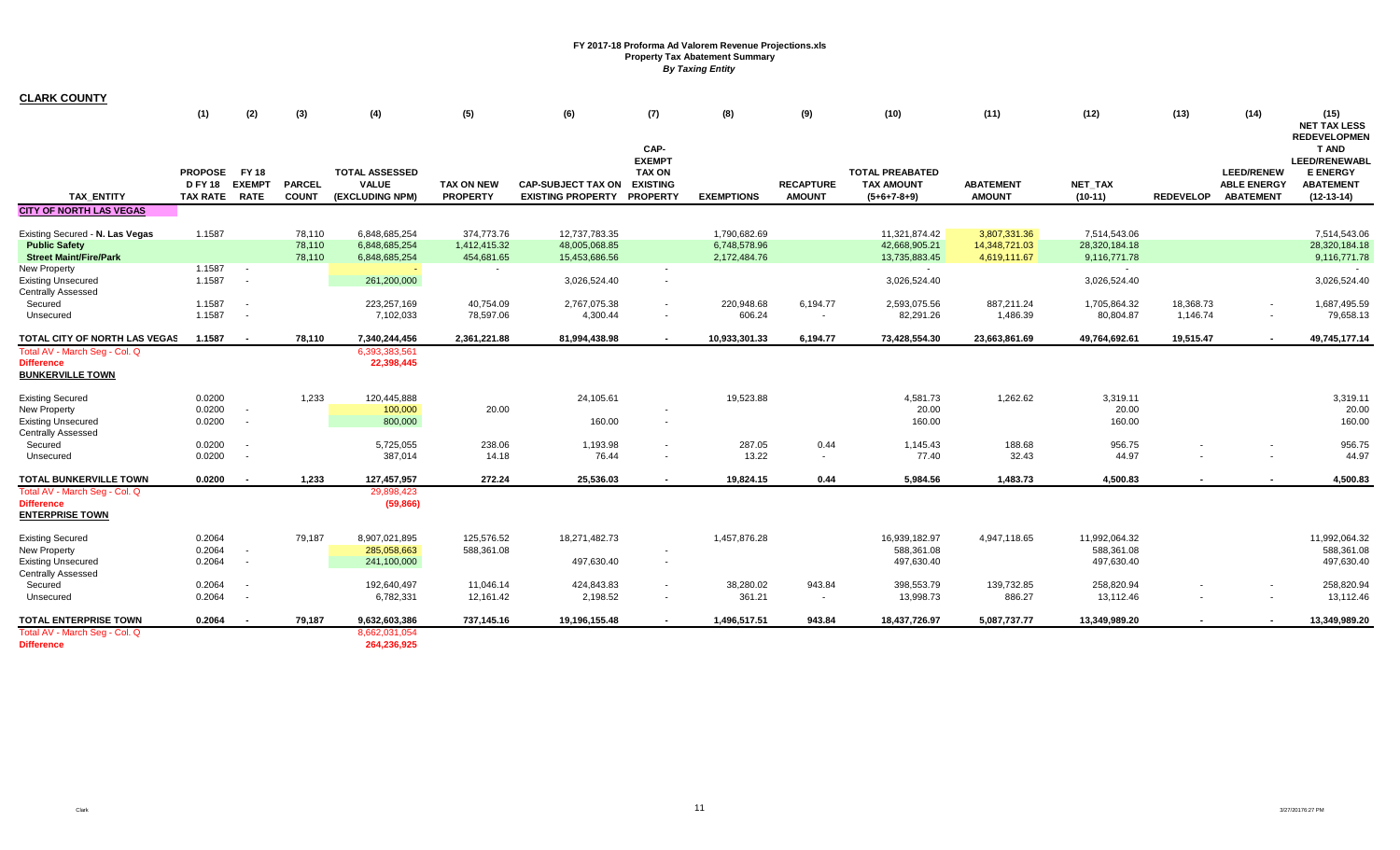| <b>CLARK COUNTY</b>           |                                   |                              |                               |                                 |                                      |                                                                |                                        |                          |                                   |                                    |                                   |                      |                  |                                        |                                                         |
|-------------------------------|-----------------------------------|------------------------------|-------------------------------|---------------------------------|--------------------------------------|----------------------------------------------------------------|----------------------------------------|--------------------------|-----------------------------------|------------------------------------|-----------------------------------|----------------------|------------------|----------------------------------------|---------------------------------------------------------|
|                               | (1)                               | (2)                          | (3)                           | (4)                             | (5)                                  | (6)                                                            | (7)                                    | (8)                      | (9)                               | (10)                               | (11)                              | (12)                 | (13)             | (14)                                   | (15)<br><b>NET TAX LESS</b><br><b>REDEVELOPMEN</b>      |
|                               | <b>PROPOSE</b>                    | FY 18                        |                               | <b>TOTAL ASSESSED</b>           |                                      |                                                                | CAP-<br><b>EXEMPT</b><br><b>TAX ON</b> |                          |                                   | <b>TOTAL PREABATED</b>             |                                   |                      |                  | <b>LEED/RENEW</b>                      | <b>T AND</b><br><b>LEED/RENEWABL</b><br><b>E ENERGY</b> |
| <b>TAX ENTITY</b>             | <b>D FY 18</b><br><b>TAX RATE</b> | <b>EXEMPT</b><br><b>RATE</b> | <b>PARCEL</b><br><b>COUNT</b> | <b>VALUE</b><br>(EXCLUDING NPM) | <b>TAX ON NEW</b><br><b>PROPERTY</b> | <b>CAP-SUBJECT TAX ON</b><br><b>EXISTING PROPERTY PROPERTY</b> | <b>EXISTING</b>                        | <b>EXEMPTIONS</b>        | <b>RECAPTURE</b><br><b>AMOUNT</b> | <b>TAX AMOUNT</b><br>$(5+6+7-8+9)$ | <b>ABATEMENT</b><br><b>AMOUNT</b> | NET_TAX<br>$(10-11)$ | <b>REDEVELOP</b> | <b>ABLE ENERGY</b><br><b>ABATEMENT</b> | <b>ABATEMENT</b><br>$(12-13-14)$                        |
| <b>INDIAN SPRINGS TOWN</b>    |                                   |                              |                               |                                 |                                      |                                                                |                                        |                          |                                   |                                    |                                   |                      |                  |                                        |                                                         |
|                               |                                   |                              |                               |                                 |                                      |                                                                |                                        |                          |                                   |                                    |                                   |                      |                  |                                        |                                                         |
| <b>Existing Secured</b>       | 0.0200                            |                              | 456                           | 21,580,193                      |                                      | 4,322.23                                                       |                                        | 2,866.41                 |                                   | 1,455.82                           | 245.80                            | 1,210.02             |                  |                                        | 1,210.02                                                |
| New Property                  | 0.0200                            | $\sim$                       |                               | 100,000                         | 20.00                                |                                                                |                                        |                          |                                   | 20.00                              |                                   | 20.00                |                  |                                        | 20.00                                                   |
| <b>Existing Unsecured</b>     | 0.0200                            | $\sim$                       |                               | 1,100,000                       |                                      | 220.00                                                         |                                        |                          |                                   | 220.00                             |                                   | 220.00               |                  |                                        | 220.00                                                  |
| <b>Centrally Assessed</b>     |                                   |                              |                               |                                 |                                      |                                                                |                                        |                          |                                   |                                    |                                   |                      |                  |                                        |                                                         |
| Secured                       | 0.0200                            | $\sim$                       |                               | 3,167,143                       | 6.45                                 | 681.75                                                         |                                        | 54.78                    | 3.15                              | 636.57                             | 254.04                            | 382.53               |                  |                                        | 382.53                                                  |
| Unsecured                     | 0.0200                            | $\overline{\phantom{a}}$     |                               | 131,115                         | 26.22                                |                                                                | $\overline{\phantom{a}}$               | $\overline{\phantom{a}}$ | $\sim$                            | 26.22                              |                                   | 26.22                |                  |                                        | 26.22                                                   |
| TOTAL INDIAN SPRINGS TOWN     | 0.0200                            | $\sim$                       | 456                           | 26,078,451                      | 52.67                                | 5,223.98                                                       |                                        | 2,921.19                 | 3.15                              | 2,358.61                           | 499.84                            | 1,858.77             |                  |                                        | 1,858.77                                                |
| Total AV - March Seg - Col. Q |                                   |                              |                               | 11,777,193                      |                                      |                                                                |                                        |                          |                                   |                                    |                                   |                      |                  |                                        |                                                         |
| <b>Difference</b>             |                                   |                              |                               | (30, 792)                       |                                      |                                                                |                                        |                          |                                   |                                    |                                   |                      |                  |                                        |                                                         |
| <b>LAUGHLIN TOWN</b>          |                                   |                              |                               |                                 |                                      |                                                                |                                        |                          |                                   |                                    |                                   |                      |                  |                                        |                                                         |
| <b>Existing Secured</b>       | 0.8416                            |                              | 4,450                         | 497,233,874                     |                                      | 4,191,810.60                                                   |                                        | 1,036,443.74             |                                   | 3,155,366.86                       | 867,101.44                        | 2,288,265.42         |                  |                                        | 2,288,265.42                                            |
| New Property                  | 0.8416                            | $\sim$                       |                               | 5,600,000                       | 47,129.60                            |                                                                |                                        |                          |                                   | 47,129.60                          |                                   | 47,129.60            |                  |                                        | 47,129.60                                               |
| <b>Existing Unsecured</b>     | 0.8416                            | $\sim$                       |                               | 23,700,000                      |                                      | 199,459.20                                                     | $\sim$                                 |                          |                                   | 199,459.20                         |                                   | 199,459.20           |                  |                                        | 199,459.20                                              |
| <b>Centrally Assessed</b>     |                                   |                              |                               |                                 |                                      |                                                                |                                        |                          |                                   |                                    |                                   |                      |                  |                                        |                                                         |
| Secured                       | 0.8416                            | $\sim$                       |                               | 21,222,673                      | 8,499.24                             | 183,624.09                                                     | $\sim$                                 | 13,513.36                | 2,941.01                          | 181,550.98                         | 64,363.45                         | 117,187.53           |                  |                                        | 117,187.53                                              |
| Unsecured                     | 0.8416                            | $\sim$                       |                               | 1,093,556                       | 8,877.70                             | 393.75                                                         | $\sim$                                 | 68.08                    | $\sim$                            | 9,203.37                           | 166.95                            | 9,036.42             |                  |                                        | 9,036.42                                                |
| <b>TOTAL LAUGHLIN TOWN</b>    | 0.8416                            | $\sim$                       | 4,450                         | 548,850,103                     | 64,506.54                            | 4,575,287.64                                                   | $\overline{\phantom{a}}$               | 1,050,025.18             | 2,941.01                          | 3,592,710.01                       | 931,631.84                        | 2,661,078.17         |                  |                                        | 2,661,078.17                                            |
| Total AV - March Seg - Col. Q |                                   |                              |                               | 424,221,710                     |                                      |                                                                |                                        |                          |                                   |                                    |                                   |                      |                  |                                        |                                                         |
| <b>Difference</b>             |                                   |                              |                               | 1,476,808                       |                                      |                                                                |                                        |                          |                                   |                                    |                                   |                      |                  |                                        |                                                         |
| <b>MOAPA TOWN</b>             |                                   |                              |                               |                                 |                                      |                                                                |                                        |                          |                                   |                                    |                                   |                      |                  |                                        |                                                         |
|                               |                                   |                              |                               |                                 |                                      |                                                                |                                        |                          |                                   |                                    |                                   |                      |                  |                                        |                                                         |
| <b>Existing Secured</b>       | 0.0200                            |                              | 1,202                         | 96,780,221                      | 2.10                                 | 19,361.86                                                      |                                        | 14,326.90                |                                   | 5,037.06                           | 679.32                            | 4,357.74             |                  |                                        | 4,357.74                                                |
| <b>New Property</b>           | 0.0200                            | $\sim$                       |                               | 189,500                         | 37.90                                |                                                                |                                        |                          |                                   | 37.90                              |                                   | 37.90                |                  |                                        | 37.90                                                   |
| <b>Existing Unsecured</b>     | 0.0200                            | $\sim$                       |                               | 2,200,000                       |                                      | 440.00                                                         | $\sim$                                 |                          |                                   | 440.00                             |                                   | 440.00               |                  |                                        | 440.00                                                  |
| <b>Centrally Assessed</b>     |                                   |                              |                               |                                 |                                      |                                                                |                                        |                          |                                   |                                    |                                   |                      |                  |                                        |                                                         |
| Secured                       | 0.0200                            | $\sim$                       |                               | 40,972,691                      | 118.92                               | 8,461.21                                                       | $\sim$                                 | 385.59                   | 6.99                              | 8,201.53                           | 394.43                            | 7,807.10             |                  |                                        | 7,807.10                                                |
| Unsecured                     | 0.0200                            | $\sim$                       |                               | 527,689                         | 81.11                                | 26.23                                                          | $\sim$                                 | 1.80                     | $\sim$                            | 105.54                             | 11.10                             | 94.44                |                  |                                        | 94.44                                                   |
| <b>TOTAL MOAPA TOWN</b>       | 0.0200                            |                              | 1,202                         | 140,670,101                     | 240.03                               | 28,289.30                                                      |                                        | 14,714.29                | 6.99                              | 13,822.03                          | 1,084.85                          | 12,737.18            |                  |                                        | 12,737.18                                               |
| Total AV - March Seq - Col. Q |                                   |                              |                               | 27,631,619                      |                                      |                                                                |                                        |                          |                                   |                                    |                                   |                      |                  |                                        |                                                         |
| <b>Difference</b>             |                                   |                              |                               | 41,403,982                      |                                      |                                                                |                                        |                          |                                   |                                    |                                   |                      |                  |                                        |                                                         |
| <b>MOAPA VALLEY TOWN</b>      |                                   |                              |                               |                                 |                                      |                                                                |                                        |                          |                                   |                                    |                                   |                      |                  |                                        |                                                         |
| <b>Existing Secured</b>       | 0.0200                            |                              | 4,780                         | 235,682,314                     | 2.70                                 | 47,215.17                                                      |                                        | 16,723.93                |                                   | 30,493.94                          | 6,395.51                          | 24,098.43            |                  |                                        | 24,098.43                                               |
| New Property                  | 0.0200                            | $\sim$                       |                               | 4,986,500                       | 997.30                               |                                                                |                                        |                          |                                   | 997.30                             |                                   | 997.30               |                  |                                        | 997.30                                                  |
| <b>Existing Unsecured</b>     | 0.0200                            | $\sim$                       |                               | 3,100,000                       |                                      | 620.00                                                         | $\sim$                                 |                          |                                   | 620.00                             |                                   | 620.00               |                  |                                        | 620.00                                                  |
| <b>Centrally Assessed</b>     |                                   |                              |                               |                                 |                                      |                                                                |                                        |                          |                                   |                                    |                                   |                      |                  |                                        |                                                         |
| Secured                       | 0.0200                            | $\sim$                       |                               | 13,573,293                      | 426.17                               | 2,786.42                                                       | $\sim$                                 | 497.92                   | 1.49                              | 2,716.16                           | 491.63                            | 2,224.53             |                  |                                        | 2,224.53                                                |
| Unsecured                     | 0.0200                            | $\sim$                       |                               | 660,793                         | 19.57                                | 134.46                                                         | $\sim$                                 | 21.88                    | $\sim$                            | 132.15                             | 53.66                             | 78.49                |                  |                                        | 78.49                                                   |
| TOTAL MOAPA VALLEY TOWN       | 0.0200                            |                              | 4,780                         | 258,002,900                     | 1,445.74                             | 50,756.05                                                      | $\sim$                                 | 17,243.73                | 1.49                              | 34,959.55                          | 6,940.80                          | 28,018.75            |                  |                                        | 28,018.75                                               |
| Total AV - March Seg - Col. Q |                                   |                              |                               | 174,346,045                     |                                      |                                                                |                                        |                          |                                   |                                    |                                   |                      |                  |                                        |                                                         |
| <b>Difference</b>             |                                   |                              |                               | 37,205                          |                                      |                                                                |                                        |                          |                                   |                                    |                                   |                      |                  |                                        |                                                         |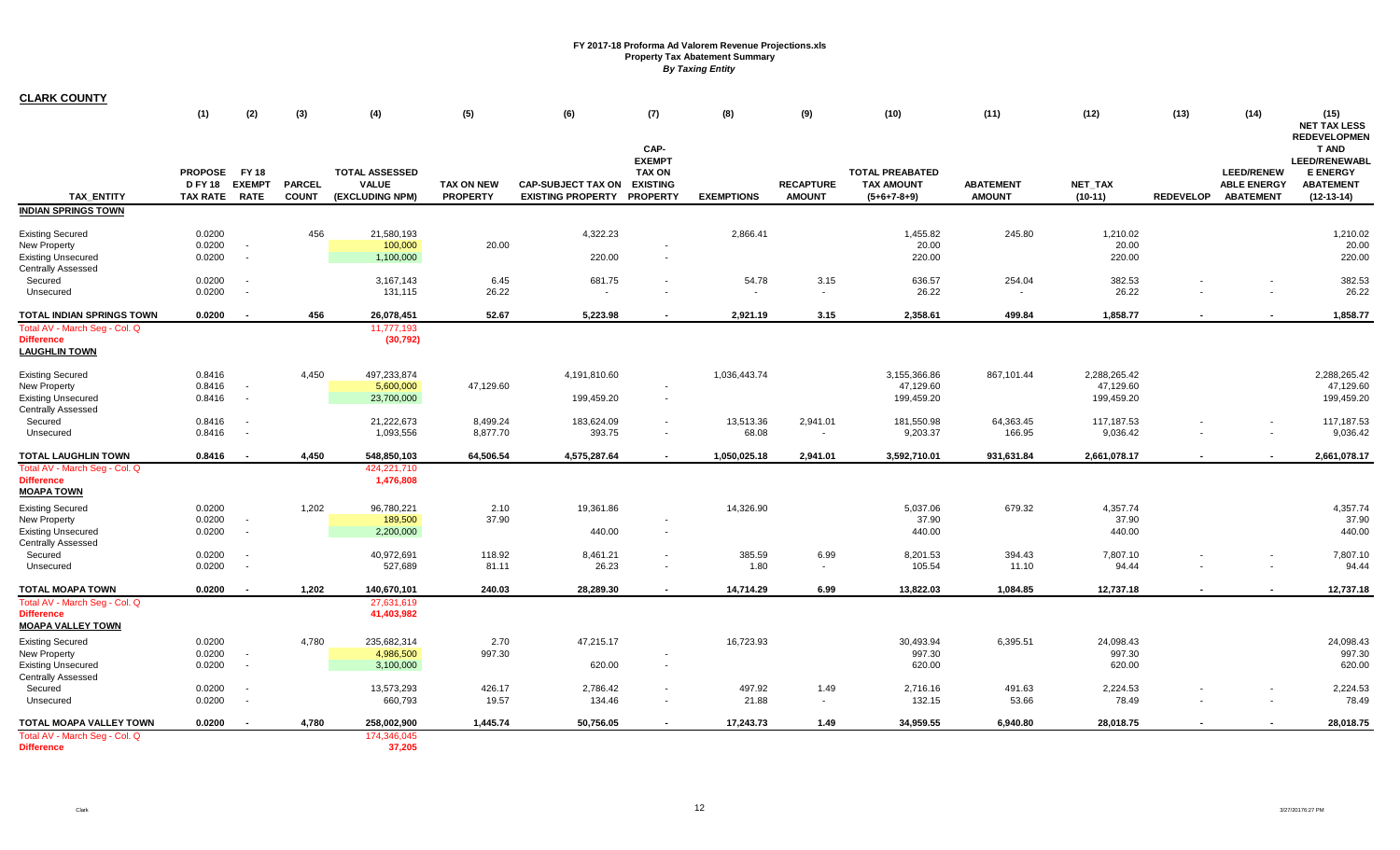| <b>CLARK COUNTY</b>                                                                                      |                                                   |              |                               |                                                          |                                      |                                                                |                                  |                     |                                   |                                                              |                                   |                                             |                  |                                                             |                                                     |
|----------------------------------------------------------------------------------------------------------|---------------------------------------------------|--------------|-------------------------------|----------------------------------------------------------|--------------------------------------|----------------------------------------------------------------|----------------------------------|---------------------|-----------------------------------|--------------------------------------------------------------|-----------------------------------|---------------------------------------------|------------------|-------------------------------------------------------------|-----------------------------------------------------|
|                                                                                                          | (1)                                               | (2)          | (3)                           | (4)                                                      | (5)                                  | (6)                                                            | (7)                              | (8)                 | (9)                               | (10)                                                         | (11)                              | (12)                                        | (13)             | (14)                                                        | (15)<br><b>NET TAX LESS</b>                         |
|                                                                                                          |                                                   |              |                               |                                                          |                                      |                                                                | CAP-<br><b>EXEMPT</b>            |                     |                                   |                                                              |                                   |                                             |                  |                                                             | <b>REDEVELOPMEN</b><br>T AND<br>LEED/RENEWABL       |
| <b>TAX ENTITY</b>                                                                                        | <b>PROPOSE</b><br>D FY 18 EXEMPT<br>TAX RATE RATE | <b>FY 18</b> | <b>PARCEL</b><br><b>COUNT</b> | <b>TOTAL ASSESSED</b><br><b>VALUE</b><br>(EXCLUDING NPM) | <b>TAX ON NEW</b><br><b>PROPERTY</b> | <b>CAP-SUBJECT TAX ON</b><br><b>EXISTING PROPERTY PROPERTY</b> | <b>TAX ON</b><br><b>EXISTING</b> | <b>EXEMPTIONS</b>   | <b>RECAPTURE</b><br><b>AMOUNT</b> | <b>TOTAL PREABATED</b><br><b>TAX AMOUNT</b><br>$(5+6+7-8+9)$ | <b>ABATEMENT</b><br><b>AMOUNT</b> | NET_TAX<br>$(10-11)$                        | <b>REDEVELOP</b> | <b>LEED/RENEW</b><br><b>ABLE ENERGY</b><br><b>ABATEMENT</b> | <b>E ENERGY</b><br><b>ABATEMENT</b><br>$(12-13-14)$ |
| <b>MT CHARLESTON TOWN</b>                                                                                |                                                   |              |                               |                                                          |                                      |                                                                |                                  |                     |                                   |                                                              |                                   |                                             |                  |                                                             |                                                     |
| <b>Existing Secured</b><br>New Property<br><b>Existing Unsecured</b>                                     | 0.0200<br>0.0200<br>0.0200                        |              | 1,063                         | 92,539,850<br>258,050<br>1,800,000                       | 28.39<br>51.61                       | 18,482.75<br>360.00                                            | ٠                                | 10,557.22           |                                   | 7,953.92<br>51.61<br>360.00                                  | 1,481.84                          | 6,472.08<br>51.61<br>360.00                 |                  |                                                             | 6,472.08<br>51.61<br>360.00                         |
| <b>Centrally Assessed</b><br>Secured                                                                     | 0.0200                                            |              |                               | 2,604,246                                                | 5.79                                 | 563.69                                                         | $\blacksquare$                   | 48.63               | 1.48                              | 522.33                                                       | 211.88                            | 310.45                                      |                  |                                                             | 310.45                                              |
| Unsecured                                                                                                | 0.0200                                            | $\sim$       |                               | 80,298                                                   | 16.06                                |                                                                | ٠                                |                     | $\sim$                            | 16.06                                                        | $\overline{\phantom{a}}$          | 16.06                                       |                  | $\overline{\phantom{a}}$                                    | 16.06                                               |
| TOTAL MT CHARLESTON TOWN                                                                                 | 0.0200                                            |              | 1,063                         | 97,282,444                                               | 101.85                               | 19,406.44                                                      | $\blacksquare$                   | 10,605.85           | 1.48                              | 8,903.92                                                     | 1,693.72                          | 7,210.20                                    |                  |                                                             | 7,210.20                                            |
| Total AV - March Seg - Col. Q<br><b>Difference</b><br><b>PARADISE TOWN</b>                               |                                                   |              |                               | 44,316,833<br>52,437,750                                 |                                      |                                                                |                                  |                     |                                   |                                                              |                                   |                                             |                  |                                                             |                                                     |
| <b>Existing Secured</b><br>New Property<br><b>Existing Unsecured</b><br><b>Centrally Assessed</b>        | 0.2064<br>0.2064<br>0.2064                        |              | 63,710                        | 14,908,941,396<br>191,411,953<br>894,200,000             | 679,856.93<br>395,074.27             | 30,105,490.91<br>1,845,628.80                                  |                                  | 3,458,860.77        |                                   | 27,326,487.07<br>395,074.27<br>1,845,628.80                  | 6,658,061.02                      | 20,668,426.05<br>395,074.27<br>1,845,628.80 |                  |                                                             | 20,668,426.05<br>395,074.27<br>1,845,628.80         |
| Secured<br>Unsecured                                                                                     | 0.2064<br>0.2064                                  |              |                               | 267,940,786<br>12,230,152                                | 13,356.89<br>23,413.98               | 581,343.53<br>2,193.75                                         | $\sim$<br>$\blacksquare$         | 41,670.63<br>364.69 | 948.02<br>$\sim$                  | 553,977.81<br>25,243.04                                      | 148,027.24<br>894.72              | 405,950.57<br>24,348.32                     |                  |                                                             | 405,950.57<br>24,348.32                             |
| <b>TOTAL PARADISE TOWN</b>                                                                               | 0.2064                                            |              | 63,710                        | 16,274,724,287                                           | 1,111,702.07                         | 32,534,656.99                                                  | $\overline{\phantom{a}}$         | 3,500,896.09        | 948.02                            | 30,146,410.99                                                | 6,806,982.98                      | 23,339,428.01                               |                  | $\blacksquare$                                              | 23,339,428.01                                       |
| Total AV - March Seg - Col. Q<br><b>Difference</b><br><b>SEARCHLIGHT TOWN</b>                            |                                                   |              |                               | 14.396.408.603<br>202,511,047                            |                                      |                                                                |                                  |                     |                                   |                                                              |                                   |                                             |                  |                                                             |                                                     |
| <b>Existing Secured</b><br><b>New Property</b><br><b>Existing Unsecured</b>                              | 0.0200<br>0.0200<br>0.0200                        | $\sim$       | 1,277                         | 98,045,551<br>300,000<br>2,500,000                       | 60.00                                | 19,612.82<br>500.00                                            | $\sim$                           | 16,437.82           |                                   | 3,175.00<br>60.00<br>500.00                                  | 649.59                            | 2,525.41<br>60.00<br>500.00                 |                  |                                                             | 2,525.41<br>60.00<br>500.00                         |
| <b>Centrally Assessed</b><br>Secured<br>Unsecured                                                        | 0.0200<br>0.0200                                  |              |                               | 15,682,446<br>1,096,102                                  | 304.01<br>191.30                     | 3,103.22<br>33.76                                              | $\blacksquare$                   | 270.76<br>5.84      | 81.68<br>$\sim$                   | 3,218.15<br>219.22                                           | 351.02<br>14.31                   | 2,867.13<br>204.91                          |                  |                                                             | 2,867.13<br>204.91                                  |
| TOTAL SEARCHLIGHT TOWN                                                                                   | 0.0200                                            |              | 1,277                         | 117,624,099                                              | 555.31                               | 23,249.80                                                      |                                  | 16,714.42           | 81.68                             | 7,172.37                                                     | 1,014.92                          | 6,157.45                                    |                  |                                                             | 6,157.45                                            |
| Total AV - March Seq - Col. Q<br><b>Difference</b><br><b>SPRING VALLEY TOWN</b>                          |                                                   |              |                               | 35,424,176<br>10,823                                     |                                      |                                                                |                                  |                     |                                   |                                                              |                                   |                                             |                  |                                                             |                                                     |
| <b>Existing Secured</b><br><b>New Property</b><br><b>Existing Unsecured</b><br><b>Centrally Assessed</b> | 0.2064<br>0.2064<br>0.2064                        |              | 75,261                        | 7,015,239,537<br>160,310,451<br>108,500,000              | 50,752.83<br>330,880.77              | 14,441,405.87<br>223,944.00                                    | $\blacksquare$                   | 1,181,919.52        |                                   | 13,310,239.18<br>330,880.77<br>223,944.00                    | 2,994,623.22                      | 10,315,615.96<br>330,880.77<br>223,944.00   |                  |                                                             | 10,315,615.96<br>330,880.77<br>223,944.00           |
| Secured<br>Unsecured                                                                                     | 0.2064<br>0.2064                                  |              |                               | 163,808,039<br>5,885,197                                 | 7,726.15<br>11,125.51                | 363,001.83<br>1,235.09                                         | $\sim$<br>$\sim$                 | 32,628.17<br>213.55 | 846.35<br>$\sim$                  | 338,946.16<br>12,147.05                                      | 124,487.44<br>523.68              | 214,458.72<br>11,623.37                     |                  |                                                             | 214,458.72<br>11,623.37                             |
| TOTAL SPRING VALLEY TOWN<br>Total AV - March Seg - Col. Q<br><b>Difference</b>                           | 0.2064                                            |              | 75,261                        | 7,453,743,223<br>6,848,358,625<br>32,749,172             | 400,485.26                           | 15,029,586.79                                                  | $\overline{\phantom{a}}$         | 1,214,761.24        | 846.35                            | 14,216,157.16                                                | 3,119,634.34                      | 11,096,522.82                               |                  |                                                             | 11,096,522.82                                       |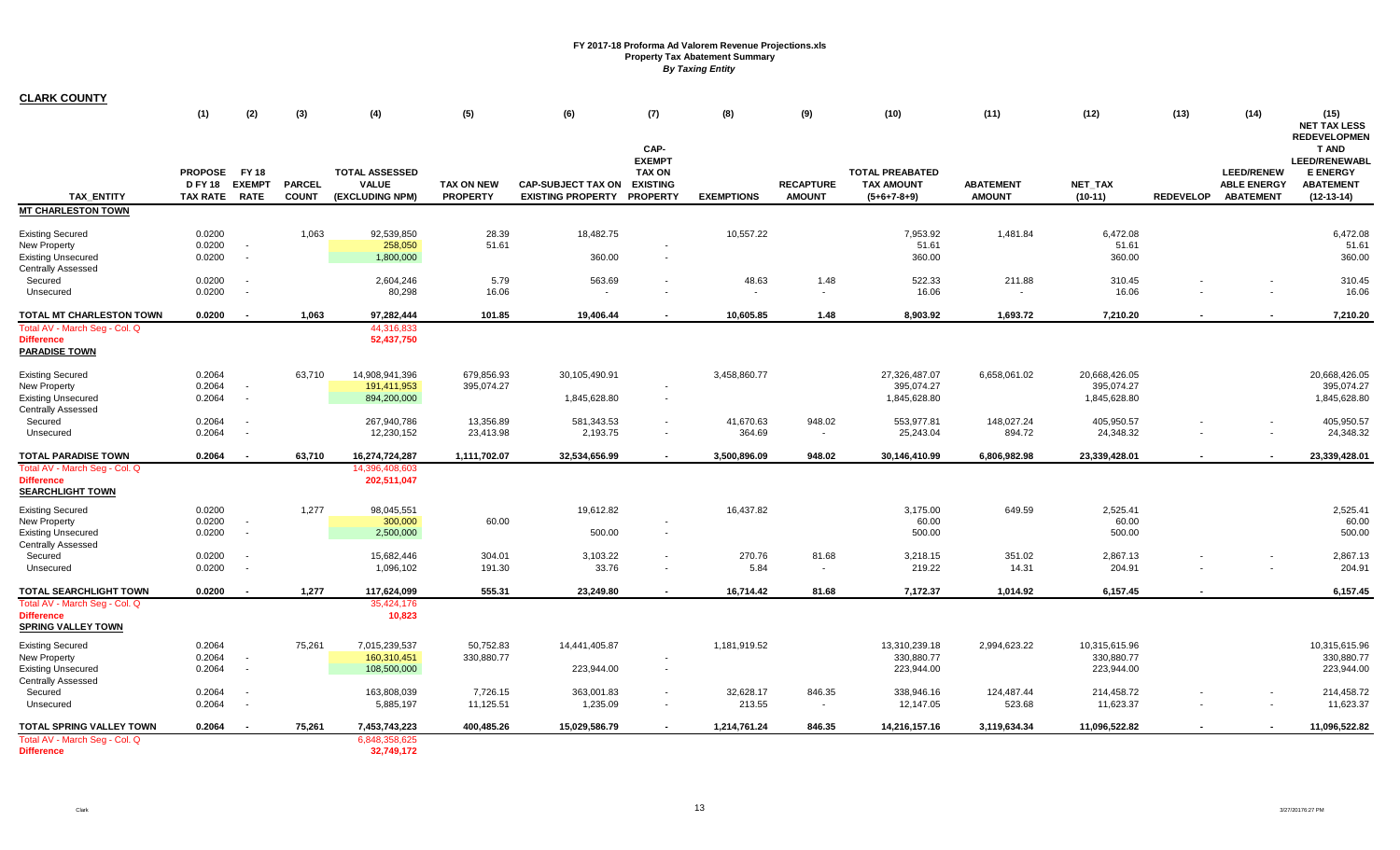| <b>CLARK COUNTY</b>                                                                                      |                                                 |                                                      |                               |                                                          |                                      |                                                                |                                                           |                     |                                   |                                                              |                                   |                                         |                          |                                                             |                                                                                             |
|----------------------------------------------------------------------------------------------------------|-------------------------------------------------|------------------------------------------------------|-------------------------------|----------------------------------------------------------|--------------------------------------|----------------------------------------------------------------|-----------------------------------------------------------|---------------------|-----------------------------------|--------------------------------------------------------------|-----------------------------------|-----------------------------------------|--------------------------|-------------------------------------------------------------|---------------------------------------------------------------------------------------------|
|                                                                                                          | (1)                                             | (2)                                                  | (3)                           | (4)                                                      | (5)                                  | (6)                                                            | (7)                                                       | (8)                 | (9)                               | (10)                                                         | (11)                              | (12)                                    | (13)                     | (14)                                                        | (15)<br><b>NET TAX LESS</b><br><b>REDEVELOPMEN</b>                                          |
| <b>TAX ENTITY</b>                                                                                        | PROPOSE FY18<br><b>D FY 18</b><br>TAX RATE RATE | <b>EXEMPT</b>                                        | <b>PARCEL</b><br><b>COUNT</b> | <b>TOTAL ASSESSED</b><br><b>VALUE</b><br>(EXCLUDING NPM) | <b>TAX ON NEW</b><br><b>PROPERTY</b> | <b>CAP-SUBJECT TAX ON</b><br><b>EXISTING PROPERTY PROPERTY</b> | CAP-<br><b>EXEMPT</b><br><b>TAX ON</b><br><b>EXISTING</b> | <b>EXEMPTIONS</b>   | <b>RECAPTURE</b><br><b>AMOUNT</b> | <b>TOTAL PREABATED</b><br><b>TAX AMOUNT</b><br>$(5+6+7-8+9)$ | <b>ABATEMENT</b><br><b>AMOUNT</b> | NET_TAX<br>$(10-11)$                    | <b>REDEVELOP</b>         | <b>LEED/RENEW</b><br><b>ABLE ENERGY</b><br><b>ABATEMENT</b> | <b>T AND</b><br><b>LEED/RENEWABL</b><br><b>E ENERGY</b><br><b>ABATEMENT</b><br>$(12-13-14)$ |
| <b>SUMMERLIN TOWN</b>                                                                                    |                                                 |                                                      |                               |                                                          |                                      |                                                                |                                                           |                     |                                   |                                                              |                                   |                                         |                          |                                                             |                                                                                             |
| <b>Existing Secured</b><br><b>New Property</b><br><b>Existing Unsecured</b><br><b>Centrally Assessed</b> | 0.2064<br>0.2064<br>0.2064                      | $\sim$<br>$\sim$                                     | 14,179                        | 2,741,799,268<br>38,189,884<br>24,500,000                | 175,254.48<br>78,823.92              | 5,487,040.00<br>50,568.00                                      | $\sim$                                                    | 378,771.15          |                                   | 5,283,523.33<br>78,823.92<br>50,568.00                       | 1,144,038.77                      | 4,139,484.56<br>78,823.92<br>50,568.00  |                          |                                                             | 4,139,484.56<br>78,823.92<br>50,568.00                                                      |
| Secured<br>Unsecured                                                                                     | 0.2064<br>0.2064                                | $\overline{\phantom{a}}$<br>$\sim$                   |                               | 39,471,523<br>1,278,412                                  | 1,000.43<br>2,606.70                 | 87,332.81<br>38.62                                             |                                                           | 6,864.03<br>6.68    | 199.38<br>$\sim$                  | 81,668.59<br>2,638.64                                        | 28,864.25<br>16.37                | 52,804.34<br>2,622.27                   | $\overline{\phantom{a}}$ |                                                             | 52,804.34<br>2,622.27                                                                       |
| <b>TOTAL SUMMERLIN TOWN</b>                                                                              | 0.2064                                          |                                                      | 14,179                        | 2,845,239,087                                            | 257,685.53                           | 5,624,979.43                                                   |                                                           | 385,641.86          | 199.38                            | 5,497,222.48                                                 | 1,172,919.39                      | 4,324,303.09                            | $\blacksquare$           |                                                             | 4,324,303.09                                                                                |
| Total AV - March Seg - Col. Q<br><b>Difference</b><br><b>SUNRISE MANOR TOWN</b>                          |                                                 |                                                      |                               | 2,616,424,599<br>45,301,334                              |                                      |                                                                |                                                           |                     |                                   |                                                              |                                   |                                         |                          |                                                             |                                                                                             |
| <b>Existing Secured</b><br>New Property<br><b>Existing Unsecured</b>                                     | 0.2064<br>0.2064<br>0.2064                      | $\overline{\phantom{a}}$<br>$\overline{\phantom{a}}$ | 49,035                        | 3,439,258,660<br>40,876,478<br>97,600,000                | 6,034.15<br>84,369.05                | 7,108,181.90<br>201,446.40                                     | $\sim$                                                    | 1,122,017.42        |                                   | 5,992,198.63<br>84,369.05<br>201,446.40                      | 2,082,965.10                      | 3,909,233.53<br>84,369.05<br>201,446.40 |                          |                                                             | 3,909,233.53<br>84,369.05<br>201,446.40                                                     |
| <b>Centrally Assessed</b><br>Secured<br>Unsecured                                                        | 0.2064<br>0.2064                                | $\overline{\phantom{a}}$<br>$\overline{\phantom{a}}$ |                               | 122,871,913<br>4,220,902                                 | 5,552.64<br>8,018.11                 | 272,712.63<br>838.87                                           | $\sim$<br>$\sim$                                          | 24,657.65<br>145.04 | 653.90<br>$\blacksquare$          | 254,261.52<br>8,711.94                                       | 95,749.64<br>355.69               | 158,511.88<br>8,356.25                  |                          |                                                             | 158,511.88<br>8,356.25                                                                      |
| TOTAL SUNRISE MANOR TOWN                                                                                 | 0.2064                                          | $\overline{\phantom{a}}$                             | 49,035                        | 3,704,827,952                                            | 103,973.95                           | 7,583,179.80                                                   |                                                           | 1,146,820.11        | 653.90                            | 6,540,987.54                                                 | 2,179,070.43                      | 4,361,917.11                            |                          |                                                             | 4,361,917.11                                                                                |
| Total AV - March Seg - Col. Q<br><b>Difference</b><br><b>WHITNEY TOWN</b>                                |                                                 |                                                      |                               | 3,160,211,777<br>1,003,084                               |                                      |                                                                |                                                           |                     |                                   |                                                              |                                   |                                         |                          |                                                             |                                                                                             |
| <b>Existing Secured</b><br>New Property<br><b>Existing Unsecured</b><br><b>Centrally Assessed</b>        | 0.2064<br>0.2064<br>0.2064                      | $\sim$<br>$\overline{\phantom{a}}$                   | 13,646                        | 914,397,141<br>10,600,000<br>11,600,000                  | 21,878.40                            | 1,891,636.52<br>23,942.40                                      | $\sim$                                                    | 272,575.14          |                                   | 1,619,061.38<br>21,878.40<br>23,942.40                       | 579,351.00                        | 1,039,710.38<br>21,878.40<br>23,942.40  |                          |                                                             | 1,039,710.38<br>21,878.40<br>23,942.40                                                      |
| Secured<br>Unsecured                                                                                     | 0.2064<br>0.2064                                | $\overline{\phantom{a}}$<br>$\overline{\phantom{a}}$ |                               | 30,850,740<br>1,078,114                                  | 1,607.62<br>1,995.34                 | 68,465.69<br>277.94                                            |                                                           | 6,397.32<br>48.06   | 164.62<br>$\sim$                  | 63,840.61<br>2,225.22                                        | 24,043.38<br>117.85               | 39,797.23<br>2,107.37                   |                          |                                                             | 39,797.23<br>2,107.37                                                                       |
| <b>TOTAL WHITNEY TOWN</b><br>Total AV - March Seg - Col. Q<br><b>Difference</b>                          | 0.2064                                          |                                                      | 13,646                        | 968,525,995<br>837,733,269<br>(1, 268, 874)              | 25,481.36                            | 1,984,322.55                                                   |                                                           | 279,020.52          | 164.62                            | 1,730,948.01                                                 | 603,512.23                        | 1,127,435.78                            | $\overline{\phantom{a}}$ |                                                             | 1,127,435.78                                                                                |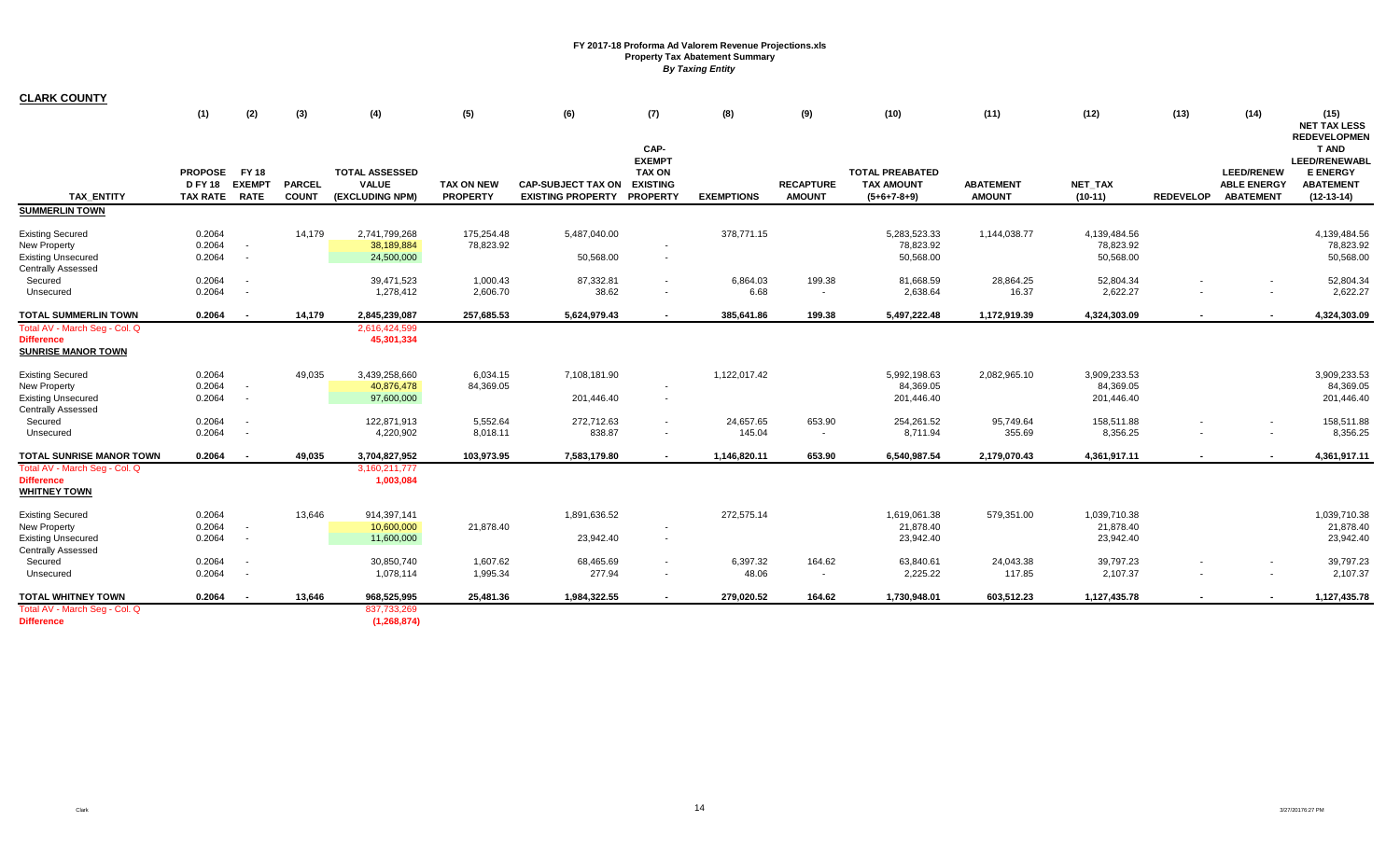| <b>CLARK COUNTY</b>                                                                                      |                                                  |                          |                               |                                                          |                                      |                                                       |                                                                              |                   |                                   |                                                              |                                   |                                         |                  |                                                             |                                                                                             |
|----------------------------------------------------------------------------------------------------------|--------------------------------------------------|--------------------------|-------------------------------|----------------------------------------------------------|--------------------------------------|-------------------------------------------------------|------------------------------------------------------------------------------|-------------------|-----------------------------------|--------------------------------------------------------------|-----------------------------------|-----------------------------------------|------------------|-------------------------------------------------------------|---------------------------------------------------------------------------------------------|
|                                                                                                          | (1)                                              | (2)                      | (3)                           | (4)                                                      | (5)                                  | (6)                                                   | (7)                                                                          | (8)               | (9)                               | (10)                                                         | (11)                              | (12)                                    | (13)             | (14)                                                        | (15)<br><b>NET TAX LESS</b><br><b>REDEVELOPMEN</b>                                          |
| <b>TAX ENTITY</b>                                                                                        | PROPOSE FY 18<br><b>D FY 18</b><br>TAX RATE RATE | <b>EXEMPT</b>            | <b>PARCEL</b><br><b>COUNT</b> | <b>TOTAL ASSESSED</b><br><b>VALUE</b><br>(EXCLUDING NPM) | <b>TAX ON NEW</b><br><b>PROPERTY</b> | <b>CAP-SUBJECT TAX ON</b><br><b>EXISTING PROPERTY</b> | CAP-<br><b>EXEMPT</b><br><b>TAX ON</b><br><b>EXISTING</b><br><b>PROPERTY</b> | <b>EXEMPTIONS</b> | <b>RECAPTURE</b><br><b>AMOUNT</b> | <b>TOTAL PREABATED</b><br><b>TAX AMOUNT</b><br>$(5+6+7-8+9)$ | <b>ABATEMENT</b><br><b>AMOUNT</b> | NET_TAX<br>$(10-11)$                    | <b>REDEVELOP</b> | <b>LEED/RENEW</b><br><b>ABLE ENERGY</b><br><b>ABATEMENT</b> | <b>T AND</b><br><b>LEED/RENEWABL</b><br><b>E ENERGY</b><br><b>ABATEMENT</b><br>$(12-13-14)$ |
| <b>WINCHESTER TOWN</b>                                                                                   |                                                  |                          |                               |                                                          |                                      |                                                       |                                                                              |                   |                                   |                                                              |                                   |                                         |                  |                                                             |                                                                                             |
| <b>Existing Secured</b><br><b>New Property</b><br><b>Existing Unsecured</b><br><b>Centrally Assessed</b> | 0.2064<br>0.2064<br>0.2064                       | $\overline{\phantom{a}}$ | 9,249                         | 1,763,617,513<br>24,000,000<br>51,900,000                | 49,536.00                            | 3,641,444.29<br>107,121.60                            |                                                                              | 290,399.39        |                                   | 3,351,044.90<br>49,536.00<br>107,121.60                      | 1,137,392.11                      | 2,213,652.79<br>49,536.00<br>107,121.60 |                  |                                                             | 2,213,652.79<br>49,536.00<br>107,121.60                                                     |
| Secured                                                                                                  | 0.2064                                           |                          |                               | 22,939,810                                               | 1,058.75                             | 50,760.98                                             | $\sim$                                                                       | 4,471.94          | 119.57                            | 47,467.36                                                    | 17,695.00                         | 29,772.36                               | 1,553.49         |                                                             | 28,218.87                                                                                   |
| Unsecured                                                                                                | 0.2064                                           | $\overline{\phantom{a}}$ |                               | 778,660                                                  | 1,477.29                             | 155.13                                                | $\sim$                                                                       | 25.26             | $\sim$                            | 1,607.16                                                     | 61.99                             | 1,545.17                                | 80.96            | $\overline{\phantom{a}}$                                    | 1,464.21                                                                                    |
| <b>TOTAL WINCHESTER TOWN</b>                                                                             | 0.2064                                           |                          | 9,249                         | 1,863,235,983                                            | 52,072.04                            | 3,799,482.00                                          |                                                                              | 294,896.59        | 119.57                            | 3,556,777.02                                                 | 1,155,149.10                      | 2,401,627.92                            | 1,634.45         |                                                             | 2,399,993.47                                                                                |
| Total AV - March Seg - Col. Q<br><b>Difference</b><br><b>BOULDER CITY LIBRARY</b>                        |                                                  |                          |                               | 1,294,294,813<br>428,243,791                             |                                      |                                                       |                                                                              |                   |                                   |                                                              |                                   |                                         |                  |                                                             |                                                                                             |
| <b>Existing Secured</b>                                                                                  | 0.1389                                           |                          | 7,607                         | 851,832,779                                              | 597.09                               | 1,097,549.72                                          |                                                                              | 446,193.50        |                                   | 651,953.31                                                   | 254,045.11                        | 397,908.20                              |                  |                                                             | 397,908.20                                                                                  |
| New Property                                                                                             | 0.1389                                           |                          |                               | 106,470,130                                              | 147,887.01                           |                                                       |                                                                              |                   |                                   | 147,887.01                                                   |                                   | 147,887.01                              |                  |                                                             | 147,887.01                                                                                  |
| <b>Existing Unsecured</b>                                                                                | 0.1389                                           | $\overline{\phantom{a}}$ |                               | 63,400,000                                               |                                      | 88,062.60                                             | $\overline{\phantom{a}}$                                                     |                   |                                   | 88,062.60                                                    |                                   | 88,062.60                               |                  |                                                             | 88,062.60                                                                                   |
| <b>Centrally Assessed</b><br>Secured                                                                     | 0.1389                                           |                          |                               | 109,612,269                                              | 11,645.43                            | 158,005.67                                            | $\sim$                                                                       | 17,399.62         | 1,414.39                          | 153,665.87                                                   | 23,346.97                         | 130,318.90                              | 1,367.17         |                                                             | 128,951.73                                                                                  |
| Unsecured                                                                                                | 0.1389                                           |                          |                               | 3,811,213                                                | 4,300.55                             | 1,200.86                                              | $\overline{\phantom{a}}$                                                     | 207.63            | $\blacksquare$                    | 5,293.78                                                     | 566.63                            | 4,727.15                                | 91.33            |                                                             | 4,635.82                                                                                    |
| TOTAL BOULDER CITY LIBRARY                                                                               | 0.1389                                           |                          | 7,607                         | 1,135,126,390                                            | 164,430.08                           | 1,344,818.85                                          | $\sim$                                                                       | 463,800.75        | 1,414.39                          | 1,046,862.57                                                 | 277,958.71                        | 768,903.86                              | 1,458.50         |                                                             | 767,445.36                                                                                  |
| Total AV - March Seg - Col. Q<br><b>Difference</b><br><b>BOULDER CITY LIBRARY DEBT</b>                   |                                                  |                          |                               | 750,952,133<br>62,940,636                                |                                      |                                                       |                                                                              |                   |                                   |                                                              |                                   |                                         |                  |                                                             |                                                                                             |
| <b>Existing Secured</b>                                                                                  | 0.0850                                           |                          | 7,287                         | 699,827,694                                              | 424.72                               | 595,732.97                                            |                                                                              | 179,018.07        |                                   | 417,139.62                                                   | 150,076.29                        | 267,063.33                              |                  |                                                             | 267,063.33                                                                                  |
| New Property                                                                                             | 0.0850                                           | $\sim$                   |                               | 106,400,329                                              | 90,440.28                            |                                                       |                                                                              |                   |                                   | 90,440.28                                                    |                                   | 90,440.28                               |                  |                                                             | 90,440.28                                                                                   |
| <b>Existing Unsecured</b>                                                                                | 0.0850                                           | $\overline{\phantom{a}}$ |                               | 63,400,000                                               |                                      | 53,890.00                                             | $\sim$                                                                       |                   |                                   | 53,890.00                                                    |                                   | 53,890.00                               |                  |                                                             | 53,890.00                                                                                   |
| <b>Centrally Assessed</b><br>Secured                                                                     | 0.0850                                           |                          |                               | 20,058,353                                               | 2,018.31                             | 17,744.00                                             |                                                                              | 2,712.70          | 154.00                            | 17,203.61                                                    | 6,781.31                          | 10,422.30                               |                  |                                                             | 10,422.30                                                                                   |
| Unsecured                                                                                                | 0.0850                                           |                          |                               | 1,162,827                                                | 545.81                               | 535.11                                                | $\sim$                                                                       | 92.52             | $\sim$                            | 988.40                                                       | 311.92                            | 676.48                                  | 37.04            |                                                             | 639.44                                                                                      |
| TOTAL BOULDER CITY LIBRARY DE                                                                            | 0.0850                                           |                          | 7,287                         | 890,849,204                                              | 93,429.12                            | 667,902.08                                            |                                                                              | 181,823.29        | 154.00                            | 579,661.91                                                   | 157,169.52                        | 422,492.39                              | 37.04            |                                                             | 422,455.35                                                                                  |
| Total AV - March Seg - Col. Q<br><b>Difference</b><br><b>BOULDER CITY REDEVELOPMENT</b>                  |                                                  |                          |                               | 750,952,133<br>137,757,973                               |                                      |                                                       |                                                                              |                   |                                   |                                                              |                                   |                                         |                  |                                                             |                                                                                             |
| <b>Existing Secured</b><br><b>New Property</b>                                                           |                                                  |                          | 658                           | 120,288,791                                              | 1,366.16                             | 1,227,354.40                                          |                                                                              | 580,256.97        |                                   | 648,463.59                                                   | 138,509.36                        | 509,954.23                              |                  |                                                             | 509,954.23                                                                                  |
| <b>Existing Unsecured</b>                                                                                |                                                  |                          |                               |                                                          |                                      |                                                       |                                                                              |                   |                                   |                                                              |                                   |                                         |                  |                                                             |                                                                                             |
| <b>Centrally Assessed</b>                                                                                |                                                  |                          |                               |                                                          |                                      |                                                       |                                                                              |                   |                                   |                                                              |                                   |                                         |                  |                                                             |                                                                                             |
| Secured<br>Unsecured                                                                                     |                                                  |                          |                               |                                                          |                                      |                                                       |                                                                              |                   |                                   |                                                              |                                   |                                         |                  |                                                             |                                                                                             |
| TOTAL BOULDER CITY REDEVELOI                                                                             |                                                  |                          | 658                           | 120,288,791                                              | 1,366.16                             | 1,227,354.40                                          |                                                                              | 580,256.97        |                                   | 648,463.59                                                   | 138,509.36                        | 509,954.23                              |                  |                                                             | 509,954.23                                                                                  |
| Total AV - March Seg - Col. Q<br><b>Difference</b>                                                       |                                                  |                          |                               | 37,291,077<br>#DIV/0!                                    |                                      |                                                       |                                                                              |                   |                                   |                                                              |                                   |                                         |                  |                                                             |                                                                                             |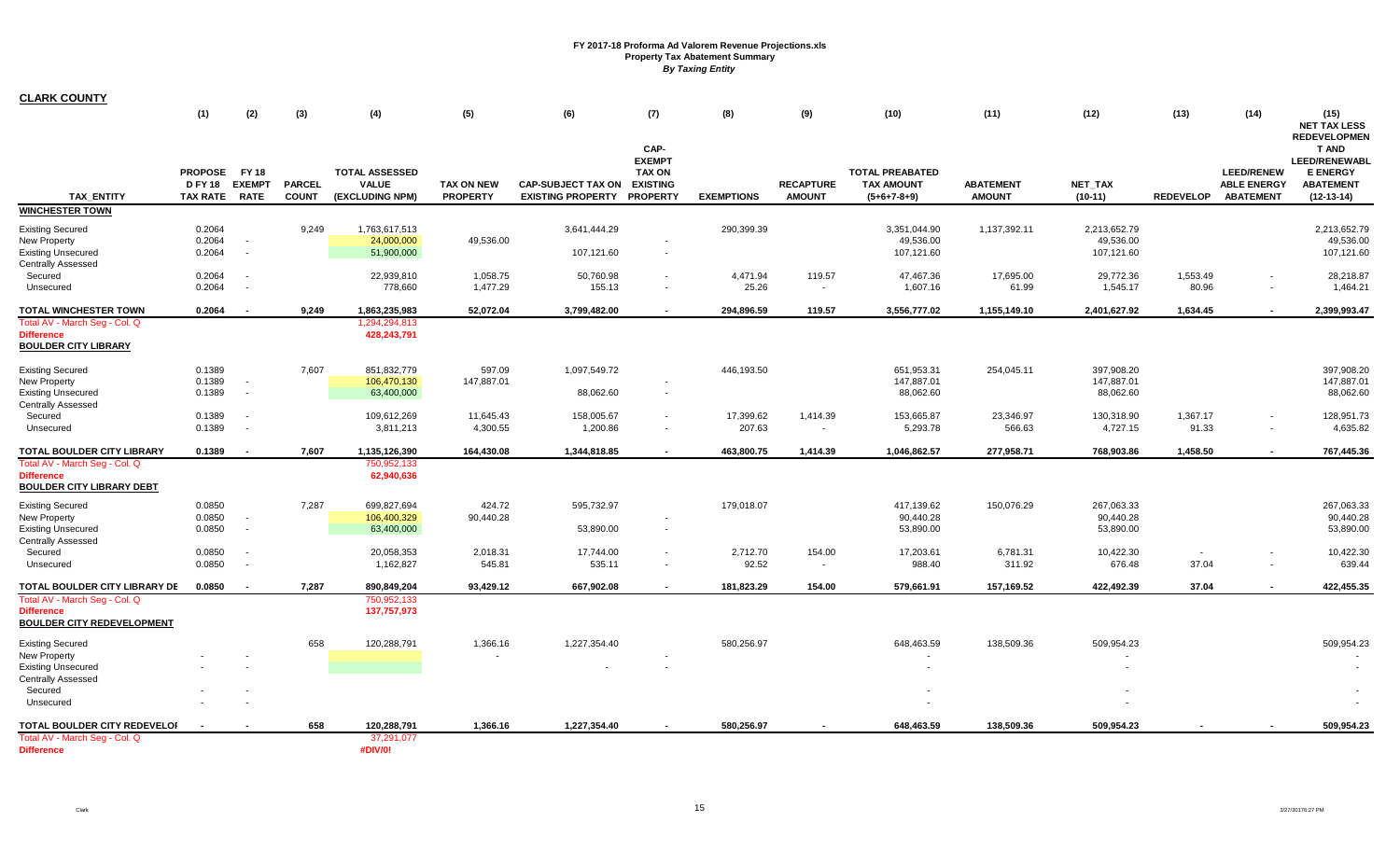| <b>CLARK COUNTY</b>                                                                               |                                                   |                                    |                               |                                                          |                                      |                                                       |                                                                              |                        |                                   |                                                              |                                   |                                               |                    |                                                             |                                                                                                 |
|---------------------------------------------------------------------------------------------------|---------------------------------------------------|------------------------------------|-------------------------------|----------------------------------------------------------|--------------------------------------|-------------------------------------------------------|------------------------------------------------------------------------------|------------------------|-----------------------------------|--------------------------------------------------------------|-----------------------------------|-----------------------------------------------|--------------------|-------------------------------------------------------------|-------------------------------------------------------------------------------------------------|
|                                                                                                   | (1)                                               | (2)                                | (3)                           | (4)                                                      | (5)                                  | (6)                                                   | (7)                                                                          | (8)                    | (9)                               | (10)                                                         | (11)                              | (12)                                          | (13)               | (14)                                                        | (15)<br><b>NET TAX LESS</b><br><b>REDEVELOPMEN</b>                                              |
| <b>TAX ENTITY</b>                                                                                 | <b>PROPOSE</b><br><b>D FY 18</b><br>TAX RATE RATE | FY 18<br><b>EXEMPT</b>             | <b>PARCEL</b><br><b>COUNT</b> | <b>TOTAL ASSESSED</b><br><b>VALUE</b><br>(EXCLUDING NPM) | <b>TAX ON NEW</b><br><b>PROPERTY</b> | <b>CAP-SUBJECT TAX ON</b><br><b>EXISTING PROPERTY</b> | CAP-<br><b>EXEMPT</b><br><b>TAX ON</b><br><b>EXISTING</b><br><b>PROPERTY</b> | <b>EXEMPTIONS</b>      | <b>RECAPTURE</b><br><b>AMOUNT</b> | <b>TOTAL PREABATED</b><br><b>TAX AMOUNT</b><br>$(5+6+7-8+9)$ | <b>ABATEMENT</b><br><b>AMOUNT</b> | NET_TAX<br>$(10-11)$                          | <b>REDEVELOP</b>   | <b>LEED/RENEW</b><br><b>ABLE ENERGY</b><br><b>ABATEMENT</b> | <b>T AND</b><br><b>LEED/RENEWABL</b><br><b>E ENERGY</b><br><b>ABATEMENT</b><br>$(12 - 13 - 14)$ |
| <b>CLARK COUNTY FIRE SERVICE</b>                                                                  |                                                   |                                    |                               |                                                          |                                      |                                                       |                                                                              |                        |                                   |                                                              |                                   |                                               |                    |                                                             |                                                                                                 |
| <b>Existing Secured</b><br>New Property<br><b>Existing Unsecured</b><br><b>Centrally Assessed</b> | 0.2197<br>0.2197<br>0.2197                        | $\sim$<br>$\sim$                   | 314,279                       | 41,533,625,855<br>830,124,447<br>1,315,700,000           | 1,104,817.59<br>1,823,783.41         | 90,216,215.71<br>2,890,592.90                         | $\sim$                                                                       | 9,565,993.52           |                                   | 81,755,039.78<br>1,823,783.41<br>2,890,592.90                | 21,662,444.53                     | 60,092,595.25<br>1,823,783.41<br>2,890,592.90 |                    |                                                             | 60,092,595.25<br>1,823,783.41<br>2,890,592.90                                                   |
| Secured<br>Unsecured                                                                              | 0.2197<br>0.2197                                  | $\sim$<br>$\overline{\phantom{a}}$ |                               | 954,958,920<br>35,794,941                                | 51,716.65<br>70,799.20               | 2,228,662.25<br>9,379.95                              |                                                                              | 182,334.23<br>1,537.67 | 4,535.36<br>$\blacksquare$        | 2,102,580.03<br>78,641.48                                    | 670,975.58<br>3,772.92            | 1,431,604.45<br>74,868.56                     | 1,653.60<br>86.18  |                                                             | 1,429,950.85<br>74,782.38                                                                       |
| TOTAL CLARK COUNTY FIRE SERV                                                                      | 0.2197                                            | $\sim$                             | 314,279                       | 44,670,204,163                                           | 3,051,116.85                         | 95,344,850.81                                         | $\blacksquare$                                                               | 9,749,865.42           | 4,535.36                          | 88,650,637.60                                                | 22,337,193.03                     | 66,313,444.57                                 | 1,739.78           | $\overline{\phantom{a}}$                                    | 66,311,704.79                                                                                   |
| Total AV - March Seg - Col. Q<br><b>Difference</b><br><b>MOAPA TOWN VOTER OVERRIDE PARKS</b>      |                                                   |                                    |                               | 39,536,087,862<br>5,089,738,215                          |                                      |                                                       |                                                                              |                        |                                   |                                                              |                                   |                                               |                    |                                                             |                                                                                                 |
| <b>Existing Secured</b><br><b>New Property</b><br><b>Existing Unsecured</b>                       | 0.0894<br>0.0894<br>0.0894                        | $\sim$<br>$\sim$                   | 1,049                         | 71,648,351<br>189,497<br>2,100,000                       | 9.39<br>169.41                       | 64,079.64<br>1,877.40                                 |                                                                              | 42,587.06              |                                   | 21,501.97<br>169.41<br>1,877.40                              | 2,937.18                          | 18,564.79<br>169.41<br>1,877.40               |                    |                                                             | 18,564.79<br>169.41<br>1,877.40                                                                 |
| <b>Centrally Assessed</b><br>Secured<br>Unsecured                                                 | 0.0894<br>0.0894                                  | $\sim$                             |                               | 16,326,528<br>248,327                                    | 418.86<br>112.81                     | 14,822.29<br>117.24                                   | $\sim$                                                                       | 645.22<br>8.05         | 12.01<br>$\blacksquare$           | 14,607.94<br>222.00                                          | 1,667.58<br>49.64                 | 12,940.36<br>172.36                           |                    |                                                             | 12,940.36<br>172.36                                                                             |
| TOTAL MOAPA TOWN VOTER OVEF                                                                       | 0.0894                                            | $\sim$                             | 1,049                         | 90,512,702                                               | 710.47                               | 80,896.57                                             |                                                                              | 43,240.33              | 12.01                             | 38,378.72                                                    | 4,654.40                          | 33,724.32                                     |                    |                                                             | 33,724.32                                                                                       |
| Total AV - March Seg - Col. Q<br><b>Difference</b><br><b>HENDERSON PUBLIC LIBRARY</b>             |                                                   |                                    |                               | 42,901,411<br>(25, 241)                                  |                                      |                                                       |                                                                              |                        |                                   |                                                              |                                   |                                               |                    |                                                             |                                                                                                 |
| <b>Existing Secured</b><br>New Property<br><b>Existing Unsecured</b><br><b>Centrally Assessed</b> | 0.0607<br>0.0607<br>0.0607                        | $\sim$<br>$\sim$                   | 118,727                       | 13,260,482,124<br>187,781,417<br>259,500,000             | 41,287.28<br>113,983.32              | 7,555,199.07<br>157,516.50                            | $\sim$                                                                       | 597,604.79             |                                   | 6,998,881.56<br>113,983.32<br>157,516.50                     | 2,166,267.94                      | 4,832,613.62<br>113,983.32<br>157,516.50      |                    |                                                             | 4,832,613.62<br>113,983.32<br>157,516.50                                                        |
| Secured<br>Unsecured                                                                              | 0.0607<br>0.0607                                  | $\sim$                             |                               | 320,791,531<br>11,454,900                                | 5,224.59<br>6,125.45                 | 209,105.38<br>997.19                                  | $\sim$                                                                       | 19,609.44<br>169.51    | 510.91<br>$\sim$                  | 195,231.44<br>6,953.13                                       | 86,635.61<br>429.16               | 108,595.83<br>6,523.97                        | 6,559.00<br>399.90 |                                                             | 102,036.83<br>6,124.07                                                                          |
| TOTAL HENDERSON PUBLIC LIBRA                                                                      | 0.0607                                            |                                    | 118,727                       | 14,040,009,972                                           | 166,620.64                           | 7,922,818.14                                          |                                                                              | 617,383.74             | 510.91                            | 7,472,565.95                                                 | 2,253,332.71                      | 5,219,233.24                                  | 6,958.90           |                                                             | 5,212,274.34                                                                                    |
| Total AV - March Seg - Col. Q<br><b>Difference</b><br>HENDERSON REDEVELOPMENT                     |                                                   |                                    |                               | 12,249,146,315<br>806,341,762                            |                                      |                                                       |                                                                              |                        |                                   |                                                              |                                   |                                               |                    |                                                             |                                                                                                 |
| <b>Existing Secured</b><br>New Property                                                           |                                                   |                                    | 12,367                        | 1,168,090,971                                            | 234,128.69                           | 17,601,932.80                                         |                                                                              | 2,647,373.22           |                                   | 15,188,688.27                                                | 3,919,920.94                      | 11,268,767.33                                 |                    |                                                             | 11,268,767.33                                                                                   |
| <b>Existing Unsecured</b><br><b>Centrally Assessed</b><br>Secured                                 |                                                   |                                    |                               |                                                          |                                      |                                                       |                                                                              |                        |                                   |                                                              |                                   |                                               |                    |                                                             |                                                                                                 |
| Unsecured                                                                                         |                                                   |                                    |                               |                                                          |                                      |                                                       |                                                                              |                        |                                   |                                                              |                                   |                                               |                    |                                                             |                                                                                                 |
| TOTAL HENDERSON REDEVELOPN<br>Total AV - March Seg - Col. Q                                       |                                                   |                                    | 12,367                        | 1,168,090,971<br>686,725,852                             | 234,128.69                           | 17,601,932.80                                         |                                                                              | 2,647,373.22           |                                   | 15,188,688.27                                                | 3,919,920.94                      | 11,268,767.33                                 |                    |                                                             | 11,268,767.33                                                                                   |
| <b>Difference</b>                                                                                 |                                                   |                                    |                               | #DIV/0!                                                  |                                      |                                                       |                                                                              |                        |                                   |                                                              |                                   |                                               |                    |                                                             |                                                                                                 |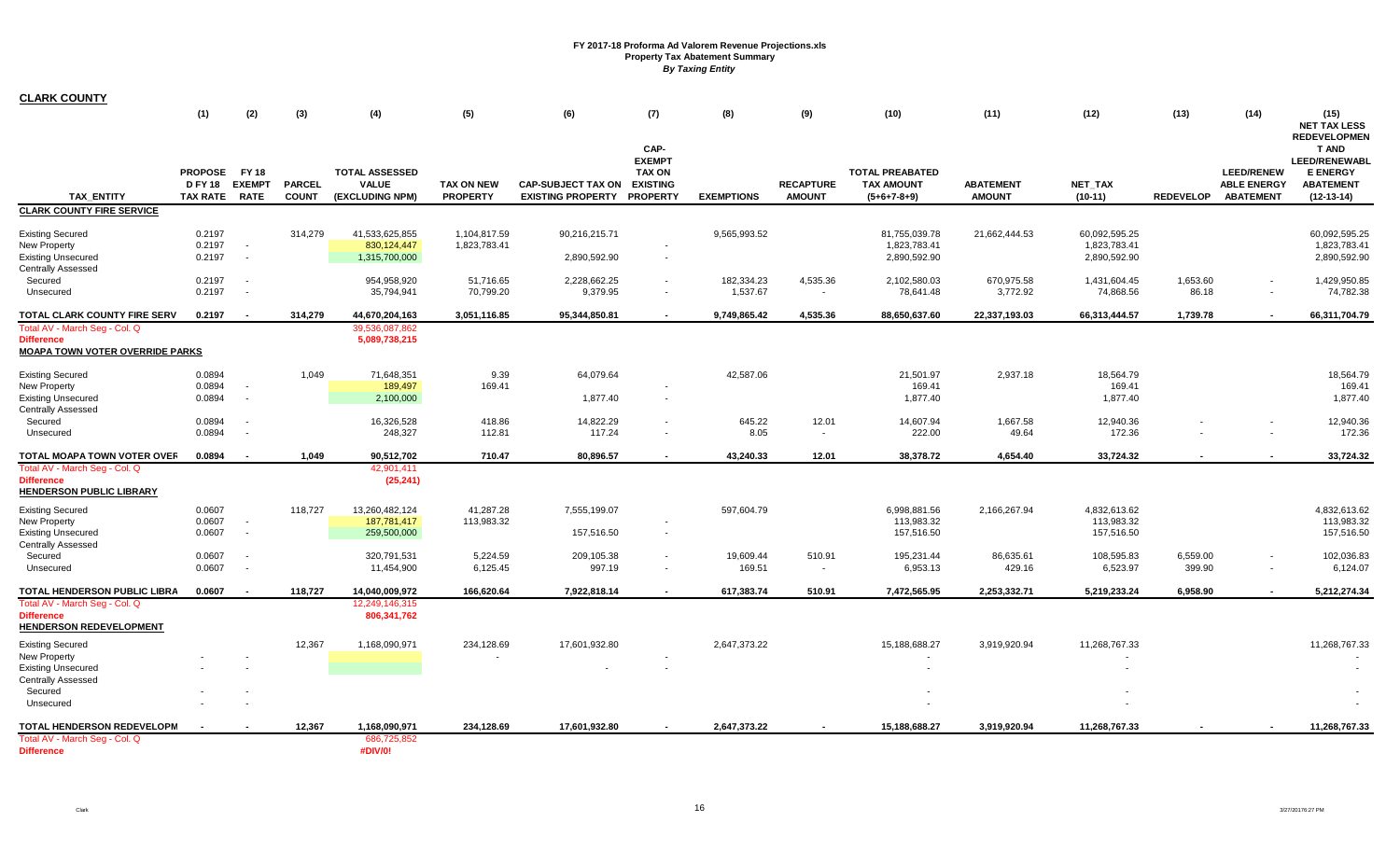| <b>CLARK COUNTY</b>                                                              | (1)                                             | (2)           | (3)                           | (4)                                                      | (5)                                  | (6)                                                            | (7)                                                       | (8)               | (9)                               | (10)                                                         | (11)                              | (12)                     | (13)             | (14)                                                        | (15)                                                                                                                                          |
|----------------------------------------------------------------------------------|-------------------------------------------------|---------------|-------------------------------|----------------------------------------------------------|--------------------------------------|----------------------------------------------------------------|-----------------------------------------------------------|-------------------|-----------------------------------|--------------------------------------------------------------|-----------------------------------|--------------------------|------------------|-------------------------------------------------------------|-----------------------------------------------------------------------------------------------------------------------------------------------|
| <b>TAX ENTITY</b>                                                                | PROPOSE FY18<br><b>D FY 18</b><br>TAX RATE RATE | <b>EXEMPT</b> | <b>PARCEL</b><br><b>COUNT</b> | <b>TOTAL ASSESSED</b><br><b>VALUE</b><br>(EXCLUDING NPM) | <b>TAX ON NEW</b><br><b>PROPERTY</b> | <b>CAP-SUBJECT TAX ON</b><br><b>EXISTING PROPERTY PROPERTY</b> | CAP-<br><b>EXEMPT</b><br><b>TAX ON</b><br><b>EXISTING</b> | <b>EXEMPTIONS</b> | <b>RECAPTURE</b><br><b>AMOUNT</b> | <b>TOTAL PREABATED</b><br><b>TAX AMOUNT</b><br>$(5+6+7-8+9)$ | <b>ABATEMENT</b><br><b>AMOUNT</b> | NET_TAX<br>$(10-11)$     | <b>REDEVELOP</b> | <b>LEED/RENEW</b><br><b>ABLE ENERGY</b><br><b>ABATEMENT</b> | <b>NET TAX LESS</b><br><b>REDEVELOPMEN</b><br><b>T AND</b><br><b>LEED/RENEWABL</b><br><b>E ENERGY</b><br><b>ABATEMENT</b><br>$(12 - 13 - 14)$ |
| FF INC ABATEMENT TRUST                                                           |                                                 |               |                               |                                                          |                                      |                                                                |                                                           |                   |                                   |                                                              |                                   |                          |                  |                                                             |                                                                                                                                               |
| <b>Existing Secured</b>                                                          |                                                 |               | 8                             | 9,770,209                                                |                                      | 272,149.17                                                     |                                                           |                   |                                   | 272,149.17                                                   | 71,249.48                         | 200,899.69               |                  |                                                             | 200,899.69                                                                                                                                    |
| <b>New Property</b>                                                              |                                                 |               |                               | 1,878,200,000                                            |                                      |                                                                |                                                           |                   |                                   |                                                              |                                   | $\sim$                   |                  |                                                             |                                                                                                                                               |
| <b>Existing Unsecured</b><br><b>Centrally Assessed</b>                           |                                                 |               |                               | 2,367,900,000                                            |                                      |                                                                |                                                           |                   |                                   |                                                              |                                   | $\overline{\phantom{a}}$ |                  |                                                             |                                                                                                                                               |
| Secured                                                                          |                                                 |               |                               |                                                          |                                      |                                                                |                                                           |                   |                                   |                                                              |                                   |                          |                  |                                                             |                                                                                                                                               |
| Unsecured                                                                        |                                                 |               |                               |                                                          |                                      |                                                                |                                                           |                   |                                   |                                                              |                                   |                          |                  |                                                             |                                                                                                                                               |
| TOTAL FF INC ABATEMENT TRUST                                                     |                                                 |               |                               | 4,255,870,209                                            |                                      | 272,149.17                                                     |                                                           |                   |                                   | 272,149.17                                                   | 71,249.48                         | 200,899.69               |                  |                                                             | 200,899.69                                                                                                                                    |
| Total AV - March Seq - Col. Q                                                    |                                                 |               |                               | 73,119,838,813                                           |                                      |                                                                |                                                           |                   |                                   |                                                              |                                   |                          |                  |                                                             |                                                                                                                                               |
| <b>Difference</b><br><b>LAS VEGAS/CLARK COUNTY LIBRARY</b>                       |                                                 |               |                               | #DIV/0!                                                  |                                      |                                                                |                                                           |                   |                                   |                                                              |                                   |                          |                  |                                                             |                                                                                                                                               |
| <b>Existing Secured</b>                                                          | 0.0942                                          |               | 553,415                       | 65,947,919,693                                           | 593,965.65                           | 60,386,015.72                                                  |                                                           | 8,945,308.61      |                                   | 52,034,672.76                                                | 16,413,761.30                     | 35,620,911.46            |                  |                                                             | 35,620,911.46                                                                                                                                 |
| <b>New Property</b>                                                              | 0.0942                                          |               |                               | 1,023,963,217                                            | 964,573.35                           |                                                                | $\overline{\phantom{a}}$                                  |                   |                                   | 964,573.35                                                   |                                   | 964,573.35               |                  |                                                             | 964,573.35                                                                                                                                    |
| <b>Existing Unsecured</b><br><b>Centrally Assessed</b>                           | 0.0942                                          |               |                               | 2,068,400,000                                            |                                      | 1,948,432.80                                                   | $\overline{\phantom{a}}$                                  |                   |                                   | 1,948,432.80                                                 |                                   | 1,948,432.80             |                  |                                                             | 1,948,432.80                                                                                                                                  |
| Secured                                                                          | 0.0942                                          |               |                               | 1,928,610,510                                            | 72,723.36                            | 1,922,003.85                                                   | $\overline{\phantom{a}}$                                  | 177,976.16        | 6,021.96                          | 1,822,773.01                                                 | 768,870.07                        | 1,053,902.94             | 10,337.78        | 3,253.68                                                    | 1,040,311.48                                                                                                                                  |
| Unsecured                                                                        | 0.0942                                          |               |                               | 73,634,855                                               | 55,623.66                            | 16,518.87                                                      | $\blacksquare$                                            | 2,778.51          | $\sim$                            | 69,364.02                                                    | 6,815.60                          | 62,548.42                | 602.10           | 66.57                                                       | 61,879.75                                                                                                                                     |
| TOTAL LAS VEGAS/CLARK COUNT                                                      | 0.0942                                          |               | 553,415                       | 71,042,528,274                                           | 1,686,886.02                         | 64,272,971.24                                                  |                                                           | 9,126,063.28      | 6,021.96                          | 56,839,815.94                                                | 17,189,446.97                     | 39,650,368.97            | 10,939.88        | 3,320.25                                                    | 39,636,108.84                                                                                                                                 |
| Total AV - March Seg - Col. Q<br><b>Difference</b><br><b>LVMPD MANPOWER (LV)</b> |                                                 |               |                               | 59,483,661,782<br>2,062,785,165                          |                                      |                                                                |                                                           |                   |                                   |                                                              |                                   |                          |                  |                                                             |                                                                                                                                               |
| <b>Existing Secured</b>                                                          | 0.2800                                          |               | 203,594                       | 19,364,536,245                                           | 347,555.16                           | 53,026,658.42                                                  |                                                           | 5,642,144.70      |                                   | 47,732,068.88                                                | 11,975,145.97                     | 35,756,922.91            |                  |                                                             | 35,756,922.91                                                                                                                                 |
| <b>New Property</b>                                                              | 0.2800                                          |               |                               | 124,373,157                                              | 348,244.84                           |                                                                | $\overline{\phantom{a}}$                                  |                   |                                   | 348,244.84                                                   |                                   | 348,244.84               |                  |                                                             | 348,244.84                                                                                                                                    |
| <b>Existing Unsecured</b>                                                        | 0.2800                                          |               |                               | 248,100,000                                              |                                      | 694,680.00                                                     | $\overline{\phantom{a}}$                                  |                   |                                   | 694,680.00                                                   |                                   | 694,680.00               |                  |                                                             | 694,680.00                                                                                                                                    |
| <b>Centrally Assessed</b>                                                        |                                                 |               |                               |                                                          |                                      |                                                                |                                                           |                   |                                   |                                                              |                                   |                          |                  |                                                             |                                                                                                                                               |
| Secured                                                                          | 0.2800                                          |               |                               | 481,987,453                                              | 24,569.84                            | 1,451,758.65                                                   |                                                           | 126,763.65        | 2,519.20                          | 1,352,084.04                                                 | 8,770.75                          | 1,343,313.29             | 14,549.12        |                                                             | 1,328,764.17                                                                                                                                  |
| Unsecured                                                                        | 0.2800                                          |               |                               | 15,930,498                                               | 42,145.10                            | 2,965.18                                                       |                                                           | 504.89            |                                   | 44,605.39                                                    | 464.28                            | 44,141.11                | 1,609.62         |                                                             | 42,531.49                                                                                                                                     |
| TOTAL LVMPD MANPOWER (LV)                                                        | 0.2800                                          |               | 203,594                       | 20,234,927,353                                           | 762.514.94                           | 55,176,062.25                                                  | $\overline{\phantom{a}}$                                  | 5,769,413.24      | 2,519.20                          | 50,171,683.15                                                | 11.984.381.00                     | 38,187,302.15            | 16,158.74        | $\blacksquare$                                              | 38,171,143.41                                                                                                                                 |
| Total AV - March Seg - Col. Q<br><b>Difference</b>                               |                                                 |               |                               | 17,398,113,297<br>821,762,377                            |                                      |                                                                |                                                           |                   |                                   |                                                              |                                   |                          |                  |                                                             |                                                                                                                                               |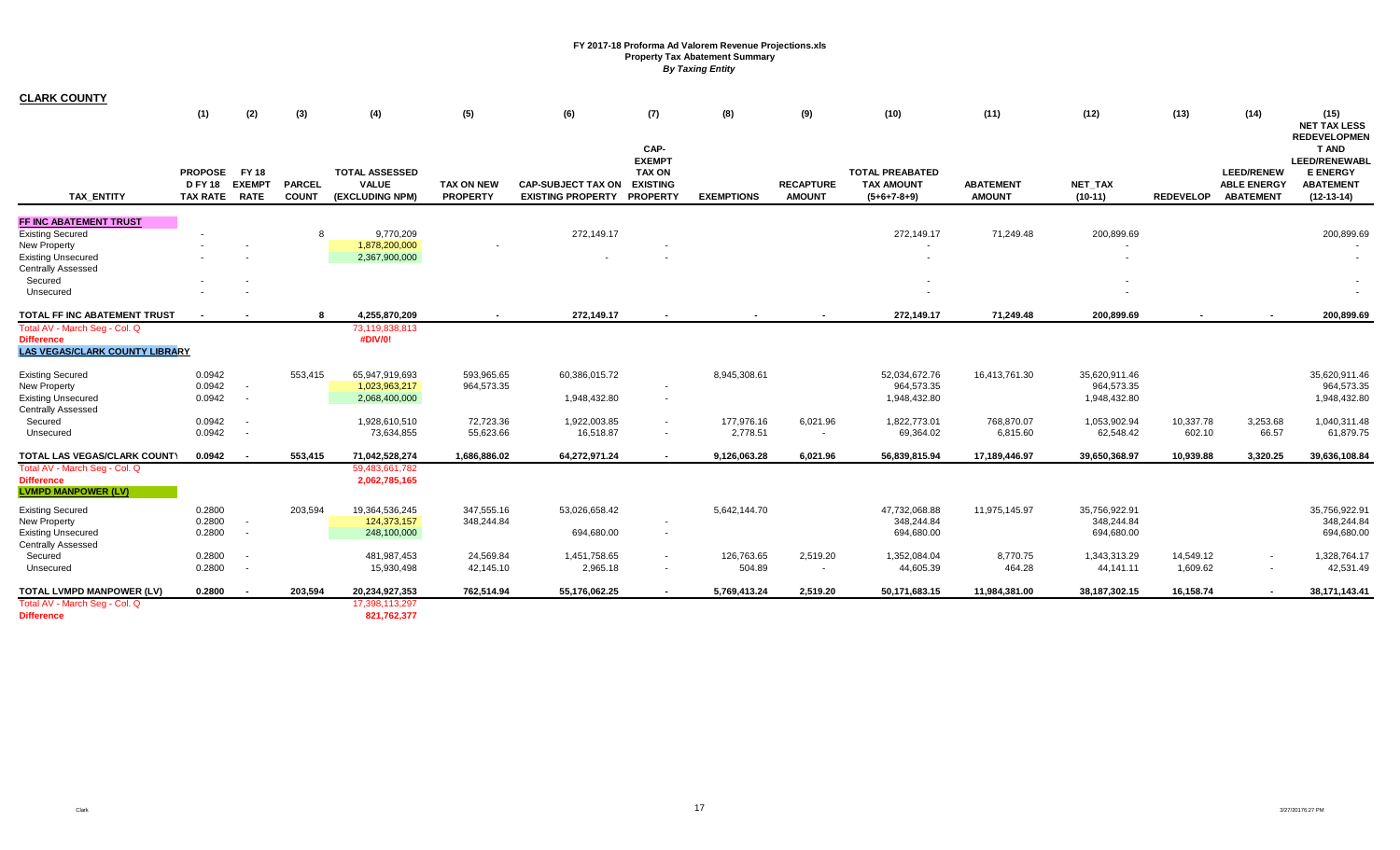| <b>CLARK COUNTY</b>                                                                                      |                                                   |                                                      |                               |                                                          |                                      |                                                       |                                                                              |                        |                                   |                                                              |                                   |                                               |                    |                                                             |                                                                                             |
|----------------------------------------------------------------------------------------------------------|---------------------------------------------------|------------------------------------------------------|-------------------------------|----------------------------------------------------------|--------------------------------------|-------------------------------------------------------|------------------------------------------------------------------------------|------------------------|-----------------------------------|--------------------------------------------------------------|-----------------------------------|-----------------------------------------------|--------------------|-------------------------------------------------------------|---------------------------------------------------------------------------------------------|
|                                                                                                          | (1)                                               | (2)                                                  | (3)                           | (4)                                                      | (5)                                  | (6)                                                   | (7)                                                                          | (8)                    | (9)                               | (10)                                                         | (11)                              | (12)                                          | (13)               | (14)                                                        | (15)<br><b>NET TAX LESS</b><br><b>REDEVELOPMEN</b>                                          |
| <b>TAX ENTITY</b>                                                                                        | <b>PROPOSE</b><br><b>D FY 18</b><br>TAX RATE RATE | <b>FY 18</b><br><b>EXEMPT</b>                        | <b>PARCEL</b><br><b>COUNT</b> | <b>TOTAL ASSESSED</b><br><b>VALUE</b><br>(EXCLUDING NPM) | <b>TAX ON NEW</b><br><b>PROPERTY</b> | <b>CAP-SUBJECT TAX ON</b><br><b>EXISTING PROPERTY</b> | CAP-<br><b>EXEMPT</b><br><b>TAX ON</b><br><b>EXISTING</b><br><b>PROPERTY</b> | <b>EXEMPTIONS</b>      | <b>RECAPTURE</b><br><b>AMOUNT</b> | <b>TOTAL PREABATED</b><br><b>TAX AMOUNT</b><br>$(5+6+7-8+9)$ | <b>ABATEMENT</b><br><b>AMOUNT</b> | NET_TAX<br>$(10-11)$                          | <b>REDEVELOP</b>   | <b>LEED/RENEW</b><br><b>ABLE ENERGY</b><br><b>ABATEMENT</b> | <b>T AND</b><br><b>LEED/RENEWABL</b><br><b>E ENERGY</b><br><b>ABATEMENT</b><br>$(12-13-14)$ |
| <b>LVMPD MANPOWER (CO)</b>                                                                               |                                                   |                                                      |                               |                                                          |                                      |                                                       |                                                                              |                        |                                   |                                                              |                                   |                                               |                    |                                                             |                                                                                             |
| <b>Existing Secured</b><br><b>New Property</b><br><b>Existing Unsecured</b><br><b>Centrally Assessed</b> | 0.2800<br>0.2800<br>0.2800                        | $\overline{\phantom{a}}$                             | 337,396                       | 45,728,231,806<br>886,208,796<br>1,764,300,000           | 1,411,455.37<br>2,481,384.63         | 126,723,590.38<br>4,940,040.00                        | $\sim$                                                                       | 21,644,040.48          |                                   | 106,491,005.27<br>2,481,384.63<br>4,940,040.00               | 28,174,997.99                     | 78,316,007.28<br>2,481,384.63<br>4,940,040.00 |                    |                                                             | 78,316,007.28<br>2,481,384.63<br>4,940,040.00                                               |
| Secured<br>Unsecured                                                                                     | 0.2800<br>0.2800                                  |                                                      |                               | 1,442,094,744<br>57,422,064                              | 191,563.53<br>122,408.06             | 4,248,500.52<br>46,126.02                             | $\sim$                                                                       | 402,198.76<br>7,752.30 | 11,266.86<br>$\sim$               | 4,049,132.15<br>160,781.78                                   | 142,394.96<br>7,625.86            | 3,906,737.19<br>153,155.92                    | 1,005.79<br>109.82 | 38,582.60<br>197.89                                         | 3,867,148.80<br>152,848.21                                                                  |
| <b>TOTAL LVMPD MANPOWER (CO)</b>                                                                         | 0.2800                                            |                                                      | 337,396                       | 49,878,257,410                                           | 4,206,811.59                         | 135,958,256.92                                        | $\sim$                                                                       | 22,053,991.54          | 11,266.86                         | 118,122,343.83                                               | 28,325,018.81                     | 89,797,325.02                                 | 1,115.61           | 38,780.49                                                   | 89,757,428.92                                                                               |
| Total AV - March Seg - Col. Q<br><b>Difference</b><br><b>LVMPD EMERGENCY 911</b>                         |                                                   |                                                      |                               | 41,366,097,568<br>782,145,385                            |                                      |                                                       |                                                                              |                        |                                   |                                                              |                                   |                                               |                    |                                                             |                                                                                             |
| <b>Existing Secured</b><br><b>New Property</b><br><b>Existing Unsecured</b><br><b>Centrally Assessed</b> | 0.0050<br>0.0050<br>0.0050                        | $\overline{\phantom{a}}$<br>$\overline{\phantom{a}}$ | 530,939                       | 62,035,822,859<br>986,153,400<br>1,945,400,000           | 31,307.33<br>49,307.67               | 3,015,408.63<br>97,270.00                             |                                                                              | 337,426.51             |                                   | 2,709,289.45<br>49,307.67<br>97,270.00                       | 703,398.57                        | 2,005,890.88<br>49,307.67<br>97,270.00        |                    |                                                             | 2,005,890.88<br>49,307.67<br>97,270.00                                                      |
| Secured<br>Unsecured                                                                                     | 0.0050<br>0.0050                                  |                                                      |                               | 1,489,701,776<br>54,723,157                              | 1,839.13<br>2,467.48                 | 79,413.07<br>321.86                                   |                                                                              | 6,766.89<br>53.18      | 188.88<br>$\sim$                  | 74,674.19<br>2,736.16                                        | 25,703.95<br>130.49               | 48,970.24<br>2,605.67                         | $\sim$<br>29.73    | 97.40<br>2.00                                               | 48,872.84<br>2,573.94                                                                       |
| <b>TOTAL LVMPD EMERGENCY 911</b>                                                                         | 0.0050                                            |                                                      | 530.939                       | 66,511,801,192                                           | 84,921.61                            | 3,192,413.56                                          |                                                                              | 344,246.58             | 188.88                            | 2,933,277.47                                                 | 729,233.01                        | 2.204.044.46                                  | 29.73              | 99.40                                                       | 2,203,915.33                                                                                |
| Total AV - March Seg - Col. Q<br><b>Difference</b><br><b>LAS VEGAS REDEVELOPMENT</b>                     |                                                   |                                                      |                               | 57,871,858,722<br>1,891,412,270                          |                                      |                                                       |                                                                              |                        |                                   |                                                              |                                   |                                               |                    |                                                             |                                                                                             |
| <b>Existing Secured</b><br><b>New Property</b><br><b>Existing Unsecured</b><br><b>Centrally Assessed</b> |                                                   |                                                      | 8,612                         | 2,198,711,505                                            | 51,575.56                            | 28,112,708.90                                         |                                                                              | 8,082,701.01           |                                   | 20,081,583.45<br>$\sim$                                      | 5,593,650.94                      | 14,487,932.51<br>$\overline{\phantom{a}}$     |                    |                                                             | 14,487,932.51                                                                               |
| Secured<br>Unsecured                                                                                     |                                                   |                                                      |                               |                                                          |                                      |                                                       |                                                                              |                        |                                   |                                                              |                                   |                                               |                    |                                                             |                                                                                             |
| TOTAL LAS VEGAS REDEVELOPME                                                                              |                                                   |                                                      | 8,612                         | 2,198,711,505                                            | 51,575.56                            | 28,112,708.90                                         |                                                                              | 8,082,701.01           |                                   | 20,081,583.45                                                | 5,593,650.94                      | 14,487,932.51                                 |                    |                                                             | 14,487,932.51                                                                               |
| Total AV - March Seg - Col. Q<br><b>Difference</b>                                                       |                                                   |                                                      |                               | 931,888,391<br>#DIV/0!                                   |                                      |                                                       |                                                                              |                        |                                   |                                                              |                                   |                                               |                    |                                                             |                                                                                             |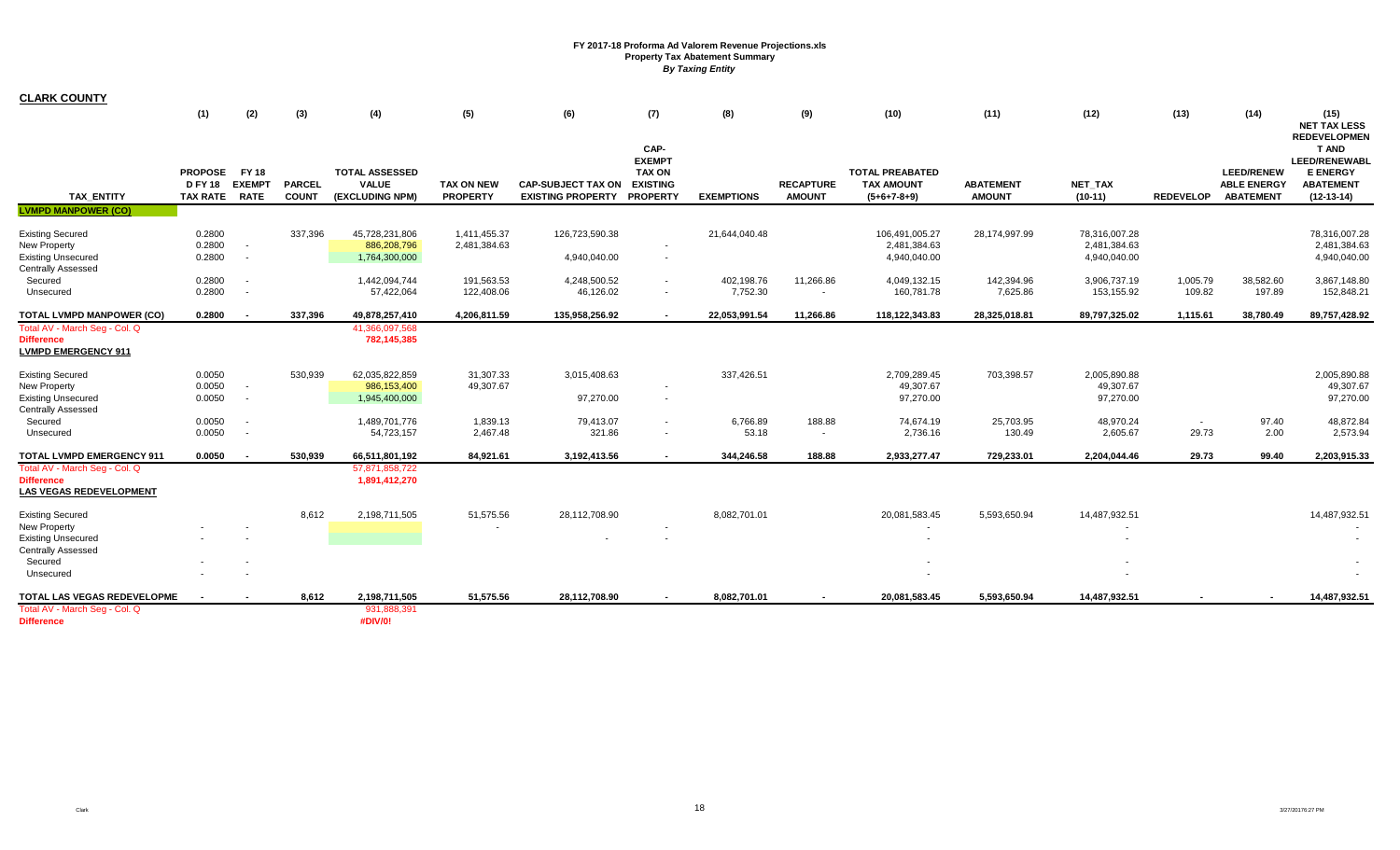| <b>CLARK COUNTY</b>                                                                       |                                 |               |                        |                                    |                                      |                                                                |                                        |                    |                                   |                                     |                                   |                                     |                   |                                           |                                                         |
|-------------------------------------------------------------------------------------------|---------------------------------|---------------|------------------------|------------------------------------|--------------------------------------|----------------------------------------------------------------|----------------------------------------|--------------------|-----------------------------------|-------------------------------------|-----------------------------------|-------------------------------------|-------------------|-------------------------------------------|---------------------------------------------------------|
|                                                                                           | (1)                             | (2)           | (3)                    | (4)                                | (5)                                  | (6)                                                            | (7)                                    | (8)                | (9)                               | (10)                                | (11)                              | (12)                                | (13)              | (14)                                      | (15)<br><b>NET TAX LESS</b><br><b>REDEVELOPMEN</b>      |
|                                                                                           | PROPOSE FY18                    |               |                        | <b>TOTAL ASSESSED</b>              |                                      |                                                                | CAP-<br><b>EXEMPT</b><br><b>TAX ON</b> |                    |                                   | <b>TOTAL PREABATED</b>              |                                   |                                     |                   | <b>LEED/RENEW</b>                         | <b>T AND</b><br><b>LEED/RENEWABL</b><br><b>E ENERGY</b> |
| <b>TAX ENTITY</b>                                                                         | <b>D FY 18</b><br>TAX RATE RATE | <b>EXEMPT</b> | PARCEL<br><b>COUNT</b> | <b>VALUE</b><br>(EXCLUDING NPM)    | <b>TAX ON NEW</b><br><b>PROPERTY</b> | <b>CAP-SUBJECT TAX ON</b><br><b>EXISTING PROPERTY PROPERTY</b> | <b>EXISTING</b>                        | <b>EXEMPTIONS</b>  | <b>RECAPTURE</b><br><b>AMOUNT</b> | <b>TAX AMOUNT</b><br>$(5+6+7-8+9)$  | <b>ABATEMENT</b><br><b>AMOUNT</b> | NET_TAX<br>$(10-11)$                |                   | <b>ABLE ENERGY</b><br>REDEVELOP ABATEMENT | <b>ABATEMENT</b><br>$(12-13-14)$                        |
| <b>MESQUITE REDEVELOPMENT</b>                                                             |                                 |               |                        |                                    |                                      |                                                                |                                        |                    |                                   |                                     |                                   |                                     |                   |                                           |                                                         |
| <b>Existing Secured</b><br><b>New Property</b>                                            |                                 |               | 1,057                  | 155,014,997                        | 10,171.06                            | 2,518,172.67                                                   |                                        | 104,956.44         |                                   | 2,423,387.29                        | 368,544.64                        | 2,054,842.65                        |                   |                                           | 2,054,842.65                                            |
| <b>Existing Unsecured</b><br><b>Centrally Assessed</b><br>Secured                         |                                 |               |                        |                                    |                                      |                                                                |                                        |                    |                                   |                                     |                                   |                                     |                   |                                           |                                                         |
| Unsecured                                                                                 |                                 |               |                        |                                    |                                      |                                                                |                                        |                    |                                   |                                     |                                   |                                     |                   |                                           |                                                         |
| TOTAL MESQUITE REDEVELOPMEN<br>Total AV - March Seg - Col. Q                              |                                 |               | 1,057                  | 155,014,997<br>118,696,425         | 10,171.06                            | 2,518,172.67                                                   |                                        | 104,956.44         |                                   | 2,423,387.29                        | 368,544.64                        | 2,054,842.65                        |                   |                                           | 2,054,842.65                                            |
| <b>Difference</b><br><b>MT CHARLESTON FIRE</b>                                            |                                 |               |                        | #DIV/0!                            |                                      |                                                                |                                        |                    |                                   |                                     |                                   |                                     |                   |                                           |                                                         |
| <b>Existing Secured</b><br>New Property<br><b>Existing Unsecured</b>                      | 0.8813<br>0.8813<br>0.8813      |               | 1,148                  | 99,363,212<br>258,040<br>1,800,000 | 1,251.09<br>2,274.11                 | 874,576.49<br>15,863.40                                        |                                        | 523,522.33         |                                   | 352,305.25<br>2,274.11<br>15,863.40 | 65,300.48                         | 287,004.77<br>2,274.11<br>15,863.40 |                   |                                           | 287,004.77<br>2,274.11<br>15,863.40                     |
| <b>Centrally Assessed</b><br>Secured                                                      | 0.8813                          |               |                        | 2,768,864                          | 271.20                               | 26,409.08                                                      |                                        | 2,278.29           | 69.31                             | 24,471.30                           | 9,927.87                          | 14,543.43                           |                   |                                           | 14,543.43                                               |
| Unsecured                                                                                 | 0.8813                          |               |                        | 85,374                             | 752.40                               |                                                                |                                        | $\sim$             | $\sim$                            | 752.40                              | $\sim$                            | 752.40                              |                   |                                           | 752.40                                                  |
| TOTAL MT CHARLESTON FIRE                                                                  | 0.8813                          |               | 1,148                  | 104,275,491                        | 4,548.80                             | 916,848.97                                                     |                                        | 525,800.62         | 69.31                             | 395,666.46                          | 75,228.35                         | 320,438.11                          |                   |                                           | 320,438.11                                              |
| Total AV - March Seg - Col. Q<br><b>Difference</b><br><b>NORTH LAS VEGAS CITY LIBRARY</b> |                                 |               |                        | 44,691,941<br>180,131              |                                      |                                                                |                                        |                    |                                   |                                     |                                   |                                     |                   |                                           |                                                         |
| <b>Existing Secured</b><br><b>New Property</b>                                            | 0.0632<br>0.0632                |               | 78,110                 | 6,848,685,254                      | 122,280.34                           | 4,156,055.29                                                   |                                        | 584,259.48         |                                   | 3,694,076.15<br>$\sim$              | 1,242,245.15                      | 2,451,831.00<br>$\sim$              |                   |                                           | 2,451,831.00                                            |
| <b>Existing Unsecured</b><br><b>Centrally Assessed</b>                                    | 0.0632                          | $\sim$        |                        | 261,200,000                        |                                      | 165,078.40                                                     |                                        |                    |                                   | 165,078.40                          |                                   | 165,078.40                          |                   |                                           | 165,078.40                                              |
| Secured<br>Unsecured                                                                      | 0.0632<br>0.0632                |               |                        | 223,257,169<br>7,102,033           | 2,222.87<br>4,286.99                 | 150,927.05<br>234.56                                           |                                        | 12,051.40<br>33.07 | 340.94<br>$\sim$                  | 141,439.46<br>4,488.48              | 50,127.70<br>81.25                | 91,311.76<br>4,407.23               | 1,184.98<br>62.57 |                                           | 90,126.78<br>4,344.66                                   |
| TOTAL NORTH LAS VEGAS CITY LII                                                            | 0.0632                          |               | 78,110                 | 7,340,244,456                      | 128,790.20                           | 4,472,295.30                                                   |                                        | 596,343.95         | 340.94                            | 4,005,082.49                        | 1,292,454.10                      | 2,712,628.39                        | 1,247.55          |                                           | 2,711,380.84                                            |
| Total AV - March Seg - Col. Q<br><b>Difference</b><br><b>NORTH LAS VEGAS 911</b>          |                                 |               |                        | 6,393,383,561<br>22,399,692        |                                      |                                                                |                                        |                    |                                   |                                     |                                   |                                     |                   |                                           |                                                         |
| <b>Existing Secured</b><br>New Property                                                   | 0.0050<br>0.0050                | $\sim$        | 78,110                 | 6,848,685,254                      | 9,674.08                             | 328,801.83                                                     |                                        | 46,222.37          |                                   | 292,253.54<br>$\sim$                | 98,276.54                         | 193,977.00<br>$\sim$                |                   |                                           | 193,977.00                                              |
| <b>Existing Unsecured</b><br><b>Centrally Assessed</b>                                    | 0.0050                          | $\sim$        |                        | 261,200,000                        |                                      | 13,060.00                                                      | $\sim$                                 |                    |                                   | 13,060.00                           |                                   | 13,060.00                           |                   |                                           | 13,060.00                                               |
| Secured<br>Unsecured                                                                      | 0.0050<br>0.0050                |               |                        | 223,257,169<br>7,102,033           | 175.84<br>339.16                     | 11,940.41<br>18.56                                             | $\sim$<br>$\sim$                       | 953.42<br>2.62     | 19.37<br>$\sim$                   | 11,182.20<br>355.10                 | 80.61<br>7.33                     | 11,101.59<br>347.77                 | 151.09<br>4.98    |                                           | 10,950.50<br>342.79                                     |
| TOTAL NORTH LAS VEGAS 911                                                                 | 0.0050                          |               | 78,110                 | 7,340,244,456                      | 10,189.08                            | 353,820.80                                                     |                                        | 47,178.41          | 19.37                             | 316,850.84                          | 98,364.48                         | 218,486.36                          | 156.07            |                                           | 218,330.29                                              |
| Total AV - March Seg - Col. Q<br><b>Difference</b>                                        |                                 |               |                        | 6,393,383,561<br>22,413,495        |                                      |                                                                |                                        |                    |                                   |                                     |                                   |                                     |                   |                                           |                                                         |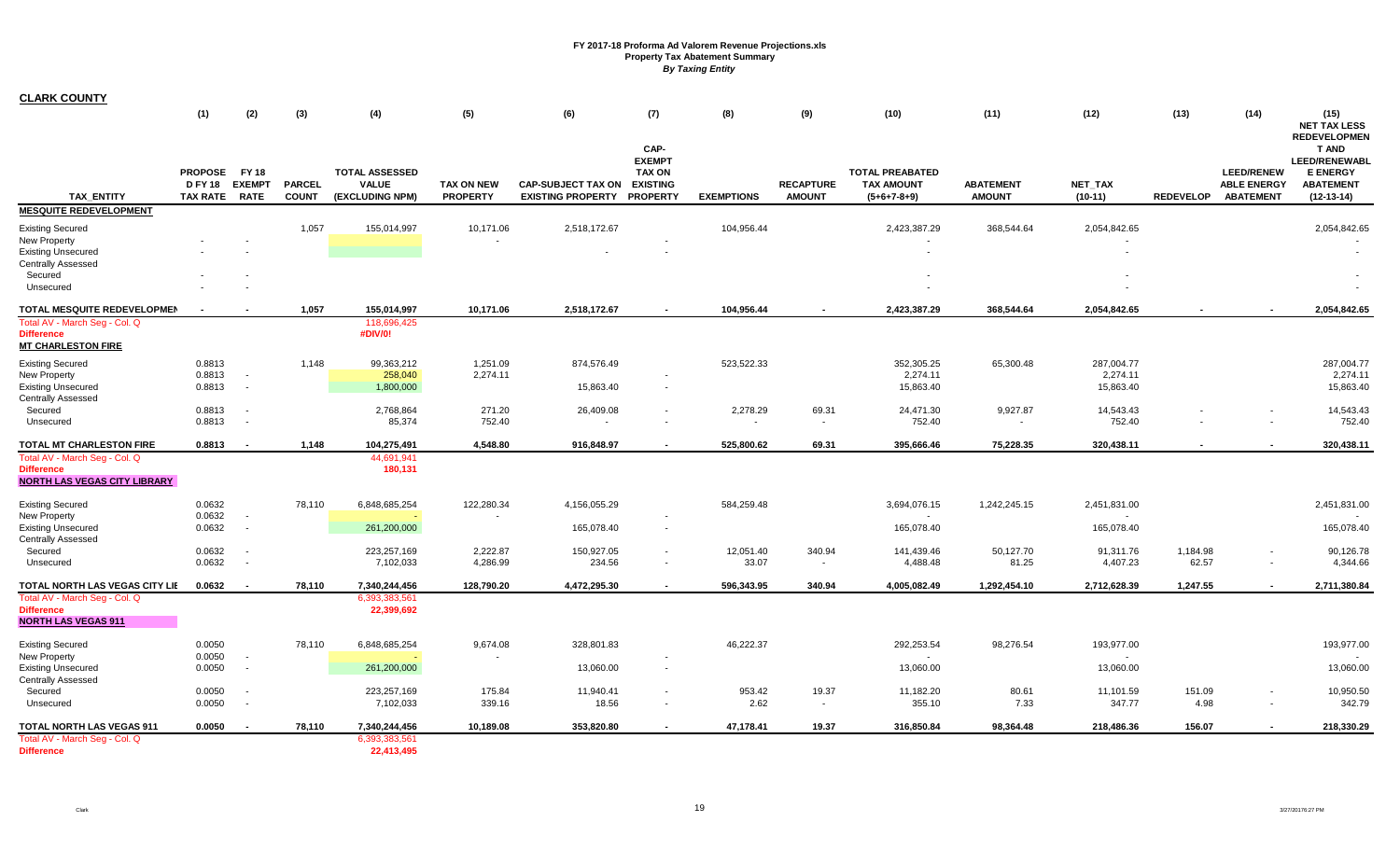| <b>CLARK COUNTY</b>                  |                          |                          |               |                        |                          |                           |                       |                   |                          |                          |                  |              |                  |                    |                                      |
|--------------------------------------|--------------------------|--------------------------|---------------|------------------------|--------------------------|---------------------------|-----------------------|-------------------|--------------------------|--------------------------|------------------|--------------|------------------|--------------------|--------------------------------------|
|                                      | (1)                      | (2)                      | (3)           | (4)                    | (5)                      | (6)                       | (7)                   | (8)               | (9)                      | (10)                     | (11)             | (12)         | (13)             | (14)               | (15)                                 |
|                                      |                          |                          |               |                        |                          |                           |                       |                   |                          |                          |                  |              |                  |                    | <b>NET TAX LESS</b>                  |
|                                      |                          |                          |               |                        |                          |                           |                       |                   |                          |                          |                  |              |                  |                    | <b>REDEVELOPMEN</b>                  |
|                                      |                          |                          |               |                        |                          |                           | CAP-<br><b>EXEMPT</b> |                   |                          |                          |                  |              |                  |                    | <b>T AND</b><br><b>LEED/RENEWABL</b> |
|                                      | <b>PROPOSE</b>           | <b>FY 18</b>             |               | <b>TOTAL ASSESSED</b>  |                          |                           | <b>TAX ON</b>         |                   |                          | <b>TOTAL PREABATED</b>   |                  |              |                  | <b>LEED/RENEW</b>  | <b>E ENERGY</b>                      |
|                                      | <b>D FY 18</b>           | <b>EXEMPT</b>            | <b>PARCEL</b> | <b>VALUE</b>           | <b>TAX ON NEW</b>        | <b>CAP-SUBJECT TAX ON</b> | <b>EXISTING</b>       |                   | <b>RECAPTURE</b>         | <b>TAX AMOUNT</b>        | <b>ABATEMENT</b> | NET_TAX      |                  | <b>ABLE ENERGY</b> | <b>ABATEMENT</b>                     |
| <b>TAX ENTITY</b>                    | <b>TAX RATE</b>          | <b>RATE</b>              | <b>COUNT</b>  | <b>(EXCLUDING NPM)</b> | <b>PROPERTY</b>          | <b>EXISTING PROPERTY</b>  | <b>PROPERTY</b>       | <b>EXEMPTIONS</b> | <b>AMOUNT</b>            | $(5+6+7-8+9)$            | <b>AMOUNT</b>    | $(10-11)$    | <b>REDEVELOP</b> | <b>ABATEMENT</b>   | $(12-13-14)$                         |
| NORTH LAS VEGAS REDEVELOPMENT AGENCY |                          |                          |               |                        |                          |                           |                       |                   |                          |                          |                  |              |                  |                    |                                      |
| <b>Existing Secured</b>              |                          |                          | 1,949         | 174,316,868            |                          | 2,385,226.31              |                       | 675,539.46        |                          | 1,709,686.85             | 299,025.12       | 1,410,661.73 |                  |                    | 1,410,661.73                         |
| New Property                         | $\sim$                   | $\overline{\phantom{a}}$ |               |                        | . .                      |                           | . .                   |                   |                          | $\overline{\phantom{a}}$ |                  |              |                  |                    | $\sim$                               |
| <b>Existing Unsecured</b>            | $\sim$                   | $\overline{\phantom{a}}$ |               |                        |                          |                           |                       |                   |                          |                          |                  |              |                  |                    | $\sim$                               |
| <b>Centrally Assessed</b>            |                          |                          |               |                        |                          |                           |                       |                   |                          |                          |                  |              |                  |                    |                                      |
| Secured                              | $\sim$                   |                          |               |                        |                          |                           |                       |                   |                          | $\overline{\phantom{a}}$ |                  | $\sim$       |                  |                    |                                      |
| Unsecured                            | . .                      | . .                      |               |                        |                          |                           |                       |                   |                          |                          |                  |              |                  |                    | . .                                  |
| <b>TOTAL NORTH LAS VEGAS REDEVI</b>  | $\overline{\phantom{a}}$ | $\,$                     | 1,949         | 174,316,868            | $\overline{\phantom{a}}$ | 2,385,226.31              | $\sim$                | 675,539.46        | $\overline{\phantom{a}}$ | 1,709,686.85             | 299,025.12       | 1,410,661.73 | $\blacksquare$   | $\sim$             | 1,410,661.73                         |
| Total AV - March Seg - Col. Q        |                          |                          |               | 70,648,805             |                          |                           |                       |                   |                          |                          |                  |              |                  |                    |                                      |
| <b>Difference</b>                    |                          |                          |               | #DIV/0!                |                          |                           |                       |                   |                          |                          |                  |              |                  |                    |                                      |

Note: Per the Clark County Treasurer's Office, the total secured value in column (4) includes \$12,534,882,384 VSBTE and VSBLE values for parcels where exemption is applied to the tax liability and is not value based.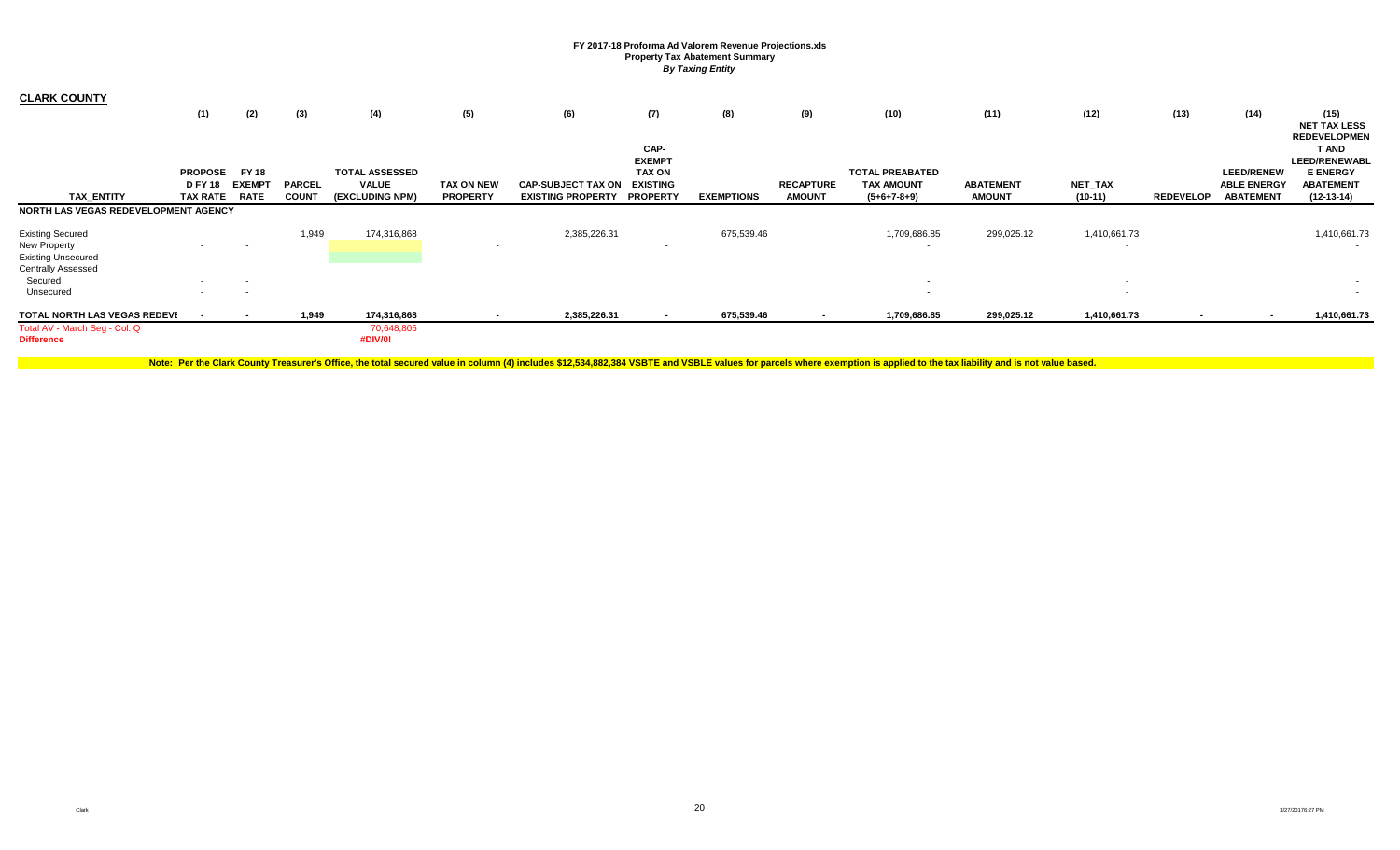| <b>DOUGLAS COUNTY</b>                 |                                                               |                                              |                               |                                                          |                                      |                                                                      |                                              |                   |                                   |                                                                        |                                   |                      |                          |                                                                                  |                                                                                           |
|---------------------------------------|---------------------------------------------------------------|----------------------------------------------|-------------------------------|----------------------------------------------------------|--------------------------------------|----------------------------------------------------------------------|----------------------------------------------|-------------------|-----------------------------------|------------------------------------------------------------------------|-----------------------------------|----------------------|--------------------------|----------------------------------------------------------------------------------|-------------------------------------------------------------------------------------------|
|                                       | (1)                                                           | (2)                                          | (3)                           | (4)                                                      | (5)                                  | (6)                                                                  | (7)                                          | (8)               | (9)                               | (10)                                                                   | (11)                              | (12)                 | (13)                     | (14)                                                                             | (15)                                                                                      |
|                                       |                                                               |                                              |                               |                                                          |                                      |                                                                      |                                              |                   |                                   |                                                                        |                                   |                      |                          |                                                                                  | <b>NET TAX LESS</b><br><b>REDEVELOPMENT</b>                                               |
| <b>TAX ENTITY</b>                     | <b>PROPOS</b><br><b>ED FY 18</b><br><b>TAX</b><br><b>RATE</b> | <b>FY 18</b><br><b>EXEMPT</b><br><b>RATE</b> | <b>PARCEL</b><br><b>COUNT</b> | <b>TOTAL ASSESSED</b><br><b>VALUE</b><br>(EXCLUDING NPM) | <b>TAX ON NEW</b><br><b>PROPERTY</b> | <b>CAP-SUBJECT</b><br>TAX ON EXISTING ON EXISTING<br><b>PROPERTY</b> | CAP-<br><b>EXEMPT TAX</b><br><b>PROPERTY</b> | <b>EXEMPTIONS</b> | <b>RECAPTURE</b><br><b>AMOUNT</b> | <b>TOTAL</b><br><b>PREABATED TAX</b><br><b>AMOUNT</b><br>$(5+6+7-8+9)$ | <b>ABATEMENT</b><br><b>AMOUNT</b> | NET_TAX<br>$(10-11)$ | <b>REDEVELOP</b>         | <b>LEED/REN</b><br><b>EWABLE</b><br><b>ENERGY</b><br><b>ABATEME</b><br><b>NT</b> | <b>AND</b><br><b>LEED/RENEWABL</b><br><b>E ENERGY</b><br><b>ABATEMENT</b><br>$(12-13-14)$ |
| <b>ALL ENTITIES</b>                   |                                                               |                                              |                               |                                                          |                                      |                                                                      |                                              |                   |                                   |                                                                        |                                   |                      |                          |                                                                                  |                                                                                           |
| STATE OF NEVADA                       | 0.1700                                                        |                                              | 26,579                        | 3,005,733,053                                            | 77,638.27                            | 5,047,305.56                                                         |                                              | 15,112.17         | 2,010.73                          | 5,111,842.39                                                           | 503,746.76                        | 4,608,095.63         | 118,122.66               |                                                                                  | 4,489,972.97                                                                              |
| <b>GENERAL COUNTY</b>                 | 1.1680                                                        | $\overline{\phantom{a}}$                     | 26,579                        | 3,005,732,981                                            | 533,420.43                           | 34,677,975.97                                                        |                                              | 100,830.84        | 13,815.01                         | 35, 124, 380.57                                                        | 7,225,769.39                      | 27,898,611.18        | 866,558.02               |                                                                                  | 27,032,053.16                                                                             |
| <b>SCHOOL DISTRICT</b>                | 0.8500                                                        | $\overline{\phantom{a}}$                     | 26,579                        | 3,005,732,963                                            | 388,191.26                           | 25,236,541.27                                                        |                                              | 75,570.65         | 10,053.63                         | 25,559,215.51                                                          | 2,395,350.42                      | 23,163,865.09        | 573,449.38               |                                                                                  | 22,590,415.71                                                                             |
| <b>GARDNERVILLE TOWN</b>              | 0.6677                                                        |                                              | 2,256                         | 196,667,391                                              | 32,955.43                            | 1,283,610.86                                                         |                                              | 3,404.84          | 26.41                             | 1,313,187.85                                                           | 168,097.18                        | 1,145,090.67         |                          |                                                                                  | 1,145,090.67                                                                              |
| <b>GENOA TOWN</b>                     | 0.6496                                                        |                                              | 144                           | 12,973,845                                               | 302.60                               | 84,044.85                                                            |                                              | 65.08             | 11.16                             | 84,293.53                                                              | 28,452.70                         | 55,840.83            | 13,862.21                |                                                                                  | 41,978.62                                                                                 |
| <b>MINDEN TOWN</b>                    | 0.6677                                                        | $\sim$                                       | 1,756                         | 167,690,067                                              | 33,135.99                            | 1,090,216.06                                                         | $\overline{\phantom{a}}$                     | 3,660.12          | $\sim$                            | 1,119,691.93                                                           | 111,096.72                        | 1,008,595.21         | $\overline{\phantom{a}}$ |                                                                                  | 1,008,595.21                                                                              |
| CARSON WATER SUBCONSERVANO            | 0.0300                                                        |                                              | 21,355                        | 1,899,606,265                                            | 11,046.48                            | 560,581.69                                                           |                                              | 1,741.65          | 4.76                              | 569,891.28                                                             | 46,134.88                         | 523,756.40           | 22,827.87                |                                                                                  | 500,928.53                                                                                |
| <b>CAVE ROCK ESTATES GID</b>          | 0.3788                                                        |                                              | 93                            | 25,130,775                                               | 653.05                               | 94,584.64                                                            |                                              | 42.03             | 66.74                             | 95,262.40                                                              | 11,802.66                         | 83,459.74            |                          |                                                                                  | 83,459.74                                                                                 |
| DOUGLAS COUNTY MOSQUITO ABA           | 0.0345                                                        |                                              | 19,606                        | 1,758,036,878                                            | 12,533.96                            | 595,987.49                                                           |                                              | 1.862.19          | 5.44                              | 606,664.70                                                             | 104,831.69                        | 501,833.01           | 24.721.03                |                                                                                  | 477.111.98                                                                                |
| <b>EAST FORK FIRE PROTECTION DIST</b> | 0.4874                                                        |                                              | 21,237                        | 1,830,585,077                                            | 183,215.93                           | 8,772,613.19                                                         |                                              | 32,765.55         | 78.07                             | 8,923,141.64                                                           | 1,006,522.77                      | 7,916,618.87         | 363,898.22               |                                                                                  | 7,552,720.65                                                                              |
| EAST FORK SWIMMING POOL DISTI         | 0.1300                                                        | $\overline{a}$                               | 21,223                        | 1,824,123,954                                            | 48,601.32                            | 2,331,677.83                                                         | $\blacksquare$                               | 8,643.31          | 20.81                             | 2,371,656.64                                                           | 278,296.16                        | 2,093,360.48         | 96,573.99                |                                                                                  | 1,996,786.49                                                                              |
| ELK POINT SANITATION DISTRICT         | 0.0095                                                        |                                              |                               |                                                          |                                      |                                                                      |                                              |                   |                                   |                                                                        |                                   |                      |                          |                                                                                  |                                                                                           |
|                                       |                                                               |                                              | 96                            | 38,581,766                                               | 27.46                                | 3,637.76                                                             |                                              |                   |                                   | 3,665.22                                                               | 722.19                            | 2,943.03             |                          |                                                                                  | 2,943.03                                                                                  |
| <b>GARDNERVILLE RANCHOS GID</b>       | 0.5500                                                        |                                              | 4,068                         | 252,965,377                                              | 26,294.36                            | 1,370,883.69                                                         |                                              | 4,163.03          |                                   | 1,393,015.02                                                           | 575,760.83                        | 817,254.19           |                          |                                                                                  | 817,254.19                                                                                |
| <b>INDIAN HILLS GID</b>               | 0.7901                                                        | $\overline{\phantom{a}}$                     | 1,833                         | 121,460,821                                              | 7,701.27                             | 956,238.58                                                           |                                              | 4,169.85          | $\overline{\phantom{a}}$          | 959,770.00                                                             | 94,314.98                         | 865,455.02           | 59,354.26                |                                                                                  | 806,100.76                                                                                |
| <b>KINGSBURY GID</b>                  | 0.4790                                                        |                                              | 2,453                         | 243,292,237                                              | 4,874.17                             | 1,167,499.00                                                         |                                              | 6,506.28          |                                   | 1,165,866.89                                                           | 356,288.45                        | 809,578.44           |                          |                                                                                  | 809,578.44                                                                                |
| <b>LAKERIDGE GID</b>                  | 0.1306                                                        |                                              | 83                            | 26,933,610                                               | 433.51                               | 34,807.35                                                            |                                              | 65.43             | $\overline{\phantom{a}}$          | 35,175.43                                                              | 6,214.41                          | 28,961.02            |                          |                                                                                  | 28,961.02                                                                                 |
| <b>LOGAN CREEK GID</b>                | 0.6645                                                        |                                              | 23                            | 6,970,342                                                | 77.43                                | 46,265.44                                                            |                                              | 24.72             |                                   | 46,318.15                                                              | 6,689.09                          | 39,629.06            |                          |                                                                                  | 39,629.06                                                                                 |
| MINDEN-GARDNERVILLE SANITATIC         | 0.1224                                                        |                                              | 4,012                         | 363,607,563                                              | 11,197.84                            | 435,159.92                                                           |                                              | 1,302.15          | 4.84                              | 445,060.45                                                             | 48,824.27                         | 396,236.18           |                          |                                                                                  | 396,236.18                                                                                |
| <b>OLIVER PARK</b>                    | 0.6511                                                        |                                              | 91                            | 10,154,238                                               | 1,483.51                             | 64,673.94                                                            | $\overline{\phantom{a}}$                     | 43.21             | 42.04                             | 66,156.28                                                              | 18,194.96                         | 47,961.32            | 1,686.82                 |                                                                                  | 46,274.50                                                                                 |
| ROUND HILL GID                        | 0.4404                                                        | $\overline{\phantom{a}}$                     | 590                           | 109,379,483                                              | 4,089.90                             | 477,763.42                                                           |                                              | 105.44            |                                   | 481,747.88                                                             | 413,243.23                        | 68,504.65            |                          |                                                                                  | 68,504.65                                                                                 |
| <b>SKYLAND GID</b>                    | 0.0731                                                        |                                              | 235                           | 77,942,858                                               | 189.18                               | 56,803.06                                                            |                                              | 16.00             | $\overline{\phantom{a}}$          | 56,976.24                                                              | 5,791.65                          | 51,184.59            |                          |                                                                                  | 51,184.59                                                                                 |
| TAHOE-DOUGLAS FIRE PROTECTIO          | 0.6381                                                        | 0.0500                                       | 5,342                         | 1,178,307,045                                            | 67,231.61                            | 6,875,545.79                                                         | 589,120.84                                   | 12,917.84         | 6,861.81                          | 7,525,842.21                                                           | 1,678,276.18                      | 5,847,566.03         | 1,884.16                 |                                                                                  | 5,845,681.87                                                                              |
| TAHOE-DOUGLAS SEWER DISTRICT          | 0.0350                                                        |                                              | 1,593                         | 604,725,360                                              | 1,108.80                             | 210,663.37                                                           |                                              | 114.56            | 10.86                             | 211,668.47                                                             | 40,614.28                         | 171,054.19           | 0.72                     |                                                                                  | 171,053.47                                                                                |
| TOPAZ RANCH ESTATES GID               | 0.8546                                                        |                                              | 873                           | 27,258,761                                               | 3,541.51                             | 232,333.81                                                           |                                              | 2,607.72          | 1.75                              | 233,269.35                                                             | 64,199.40                         | 169,069.95           |                          |                                                                                  | 169,069.95                                                                                |
| ZEPHYR COVE GID                       | 0.1000                                                        |                                              | 76                            | 22,394,872                                               | 92.12                                | 22,307.89                                                            |                                              | 5.12              |                                   | 22,394.89                                                              | 5,366.25                          | 17,028.64            |                          |                                                                                  | 17,028.64                                                                                 |
| <b>ZEPHYR HEIGHTS</b>                 | 0.2798                                                        |                                              | 228                           | 39.432.235                                               | 918.75                               | 109.752.26                                                           |                                              | 339.60            |                                   | 110,331.41                                                             | 19,624.27                         | 90,707.14            |                          |                                                                                  | 90.707.14                                                                                 |
| ZEPHYR KNOLLS                         | 0.5252                                                        |                                              | 65                            | 8,753,965                                                | 363.28                               | 45,779.05                                                            |                                              | 164.19            | $\overline{\phantom{a}}$          | 45,978.14                                                              | 5,270.25                          | 40,707.89            |                          |                                                                                  | 40,707.89                                                                                 |
| <b>TOTAL COUNTY</b>                   |                                                               |                                              | 26,579                        | 3,005,733,053                                            | 1,451,319.42                         | 91,885,253.72                                                        | 589,120.84                                   | 276,243.57        | 33.014.06                         | 93,682,464.47                                                          | 15,219,496.02                     | 78.462.968.45        | 2.142.939.34             |                                                                                  | 76,320,029.11                                                                             |
| <b>STATE OF NEVADA</b>                |                                                               |                                              |                               | $\sim$                                                   |                                      |                                                                      |                                              |                   |                                   | <u>ient Fercent</u>                                                    | 10.ZJ70                           |                      |                          |                                                                                  |                                                                                           |
|                                       |                                                               |                                              |                               |                                                          |                                      |                                                                      |                                              |                   |                                   |                                                                        |                                   |                      |                          |                                                                                  |                                                                                           |
| <b>Existing Secured</b>               | 0.1700                                                        |                                              | 26,579                        | 2,844,363,745                                            | 8,280.82                             | 4,838,899.91                                                         |                                              | 11,676.88         | 2,010.67                          | 4,837,514.52                                                           | 502,871.15                        | 4,334,643.37         | 116,924.53               |                                                                                  | 4,217,718.84                                                                              |
| <b>New Property</b>                   | 0.1700                                                        | $\sim$                                       |                               | 37,230,445                                               | 63,291.76                            |                                                                      |                                              |                   |                                   | 63,291.76                                                              |                                   | 63,291.76            |                          |                                                                                  | 63,291.76                                                                                 |
| <b>Existing Unsecured</b>             | 0.1700                                                        |                                              |                               | 66,214,184                                               |                                      | 112,564.11                                                           |                                              |                   |                                   | 112,564.11                                                             |                                   | 112,564.11           |                          |                                                                                  | 112,564.11                                                                                |
| <b>Centrally Assessed</b>             |                                                               |                                              |                               |                                                          |                                      |                                                                      |                                              |                   |                                   |                                                                        |                                   |                      |                          |                                                                                  |                                                                                           |
| Secured                               | 0.1700                                                        |                                              |                               | 54,960,479                                               | 1,026.66                             | 95,841.43                                                            |                                              | 3,435.29          | 0.06                              | 93,432.86                                                              | 875.61                            | 92,557.25            | 1,140.79                 |                                                                                  | 91,416.46                                                                                 |
| Unsecured                             | 0.1700                                                        |                                              |                               | 2,964,199                                                | 5,039.03                             | 0.11                                                                 |                                              |                   | $\overline{\phantom{a}}$          | 5,039.14                                                               |                                   | 5,039.14             | 57.34                    | $\overline{\phantom{a}}$                                                         | 4,981.80                                                                                  |
| TOTAL STATE OF NEVADA                 | 0.1700                                                        |                                              | 26,579                        | 3,005,733,053                                            | 77,638.27                            | 5,047,305.56                                                         |                                              | 15,112.17         | 2,010.73                          | 5,111,842.39                                                           | 503,746.76                        | 4,608,095.63         | 118,122.66               |                                                                                  | 4,489,972.97                                                                              |
| Total AV - March Seg - Col. Q         |                                                               |                                              |                               | 2,908,641,064                                            |                                      |                                                                      |                                              |                   |                                   |                                                                        |                                   |                      |                          |                                                                                  |                                                                                           |
| <b>Difference</b>                     |                                                               |                                              |                               | 97,091,989                                               |                                      |                                                                      |                                              |                   |                                   |                                                                        |                                   |                      |                          |                                                                                  |                                                                                           |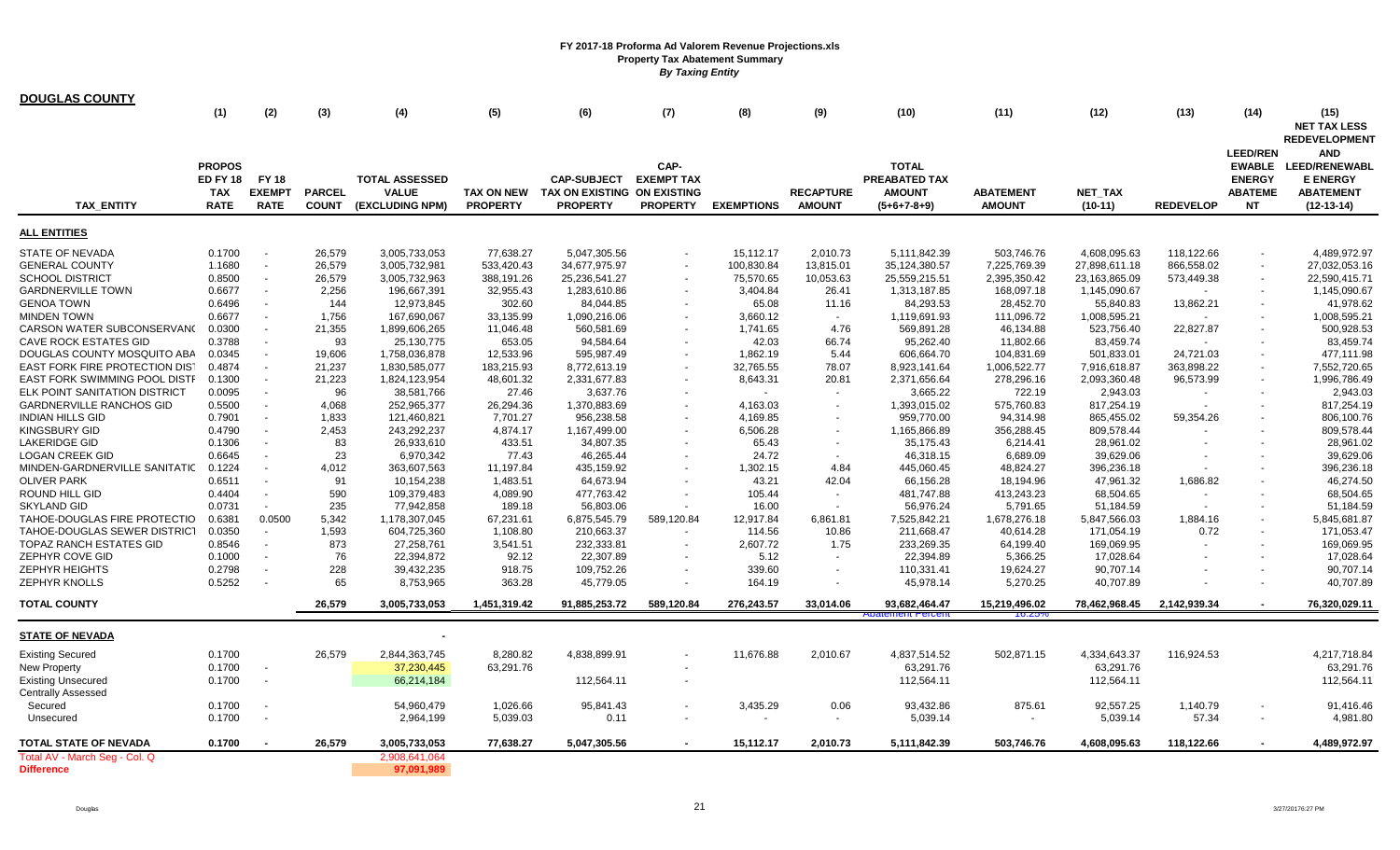| <b>DOUGLAS COUNTY</b>                |                  |                                                      |               |                         |                       |                             |                          |                   |                  |                         |                                        |                         |                    |                 |                         |
|--------------------------------------|------------------|------------------------------------------------------|---------------|-------------------------|-----------------------|-----------------------------|--------------------------|-------------------|------------------|-------------------------|----------------------------------------|-------------------------|--------------------|-----------------|-------------------------|
|                                      | (1)              | (2)                                                  | (3)           | (4)                     | (5)                   | (6)                         | (7)                      | (8)               | (9)              | (10)                    | (11)                                   | (12)                    | (13)               | (14)            | (15)                    |
|                                      |                  |                                                      |               |                         |                       |                             |                          |                   |                  |                         |                                        |                         |                    |                 | <b>NET TAX LESS</b>     |
|                                      |                  |                                                      |               |                         |                       |                             |                          |                   |                  |                         |                                        |                         |                    |                 | <b>REDEVELOPMENT</b>    |
|                                      |                  |                                                      |               |                         |                       |                             |                          |                   |                  |                         |                                        |                         |                    | <b>LEED/REN</b> | <b>AND</b>              |
|                                      | <b>PROPOS</b>    |                                                      |               |                         |                       |                             | CAP-                     |                   |                  | <b>TOTAL</b>            |                                        |                         |                    | <b>EWABLE</b>   | <b>LEED/RENEWABL</b>    |
|                                      | <b>ED FY 18</b>  | <b>FY 18</b>                                         |               | <b>TOTAL ASSESSED</b>   |                       | <b>CAP-SUBJECT</b>          | <b>EXEMPT TAX</b>        |                   |                  | <b>PREABATED TAX</b>    |                                        |                         |                    | <b>ENERGY</b>   | <b>E ENERGY</b>         |
|                                      | <b>TAX</b>       | <b>EXEMPT</b>                                        | <b>PARCEL</b> | <b>VALUE</b>            | <b>TAX ON NEW</b>     | TAX ON EXISTING ON EXISTING |                          |                   | <b>RECAPTURE</b> | <b>AMOUNT</b>           | <b>ABATEMENT</b>                       | NET_TAX                 |                    | <b>ABATEME</b>  | <b>ABATEMENT</b>        |
| <b>TAX ENTITY</b>                    | <b>RATE</b>      | <b>RATE</b>                                          | <b>COUNT</b>  | (EXCLUDING NPM)         | <b>PROPERTY</b>       | <b>PROPERTY</b>             | <b>PROPERTY</b>          | <b>EXEMPTIONS</b> | <b>AMOUNT</b>    | $(5+6+7-8+9)$           | <b>AMOUNT</b>                          | $(10-11)$               | <b>REDEVELOP</b>   | <b>NT</b>       | $(12-13-14)$            |
| <b>GENERAL COUNTY</b>                |                  |                                                      |               |                         |                       |                             |                          |                   |                  |                         |                                        |                         |                    |                 |                         |
|                                      |                  |                                                      |               |                         |                       |                             |                          |                   |                  |                         |                                        |                         |                    |                 |                         |
| <b>Existing Secured</b>              |                  |                                                      |               |                         |                       |                             |                          |                   |                  |                         |                                        |                         |                    |                 |                         |
| General Fund                         | 0.8746           |                                                      | 26,579        | 2,844,363,745           | 42,603.03             | 24,894,729.43               | $\overline{\phantom{a}}$ | 57,630.05         | 10,344.33        | 24,890,046.74           | 5,584,547.46                           | 19,305,499.28           | 642,071.70         |                 | 18,663,427.58           |
| <b>State Medical Assist Indigent</b> | 0.0525           |                                                      | 26,579        | 2,844,363,745           | 2,557.26              | 1,494,366.11                |                          | 3,606.98          | 620.95           | 1,493,937.34            | 155,299.08                             | 1,338,638.26            | 39,731.72          |                 | 1,298,906.54            |
| Self Insurance                       | 0.0075           |                                                      | 26,579        | 2,844,363,745           | 365.34                | 213,481.39                  |                          | 516.06            | 88.70            | 213,419.37              | 22,183.95                              | 191,235.42              | 5,676.49           |                 | 185,558.93              |
| Road Operating                       | 0.0563           |                                                      | 26,579        | 2,844,363,745           | 2,742.48              | 1,602,531.39                |                          | 3,394.59          | 665.90           | 1,602,545.18            | 626,545.46                             | 975,999.72              | 38,568.45          |                 | 937,431.27              |
| Emergency 911                        | 0.0475           |                                                      | 26,579        | 2,844,363,745           | 2,313.78              | 1,352,046.24                |                          | 3,261.51          | 561.81           | 1,351,660.32            | 140,507.62                             | 1,211,152.70            | 35,948.02          |                 | 1,175,204.68            |
| Capital Improvement                  | 0.0500           |                                                      | 26,579        | 2,844,363,745           | 2,435.52              | 1,423,205.75                |                          | 3,434.33          | 591.38           | 1,422,798.32            | 147,900.38                             | 1,274,897.94            | 37,840.01          |                 | 1,237,057.93            |
| <b>Social Services</b>               | 0.0337           |                                                      | 26,579        | 2,844,363,745           | 1,641.31              | 959,241.56                  |                          | 2,256.38          | 398.60           | 959,025.09              | 171,503.47                             | 787,521.62              | 25,018.99          |                 | 762,502.63              |
| China Spring                         | 0.0039           |                                                      | 26,579        | 2,844,363,745           | 189.97                | 111,010.83                  |                          | 262.94            | 46.14            | 110,984.00              | 17,155.96                              | 93,828.04               | 2,920.81           |                 | 90,907.23               |
| State MV Accident Indigent           | 0.0150           |                                                      | 26,579        | 2,844,363,745           | 730.82                | 426,962.06                  | $\overline{\phantom{a}}$ | 1,032.08          | 177.42           | 426,838.22              | 44,371.07                              | 382,467.15              | 11,351.62          |                 | 371,115.53              |
| <b>Agriculture Extension</b>         | 0.0100           |                                                      | 26,579        | 2,844,363,745           | 487.12                | 284,640.51                  |                          | 685.13            | 118.31           | 284,560.81              | 29,581.43                              | 254,979.38              | 7,567.92           |                 | 247,411.46              |
| Western NV Regional Youth Center     | 0.0170           |                                                      | 26,579        | 2,844,363,745           | 828.31                | 483,891.20                  |                          | 1,148.50          | 201.06           | 483,772.07              | 92,526.86                              | 391,245.21              | 12,761.37          |                 | 378,483.84              |
| <b>GENERAL TOTAL</b>                 | 1.1680           |                                                      | 26,579        | 2,844,363,745           | 56,894.94             | 33,246,106.47               |                          | 77,228.55         | 13,814.60        | 33,239,587.46           | 7,032,122.74                           | 26,207,464.72           | 859,457.10         |                 | 25,348,007.62           |
|                                      |                  |                                                      |               |                         |                       |                             |                          |                   |                  |                         |                                        |                         |                    |                 |                         |
| <b>New Property</b>                  | 1.1680           | $\overline{\phantom{a}}$<br>$\overline{\phantom{a}}$ |               | 37,230,374              | 434,850.77            |                             |                          |                   |                  | 434,850.77              |                                        | 434,850.77              |                    |                 | 434,850.77              |
| Existing Unsecured                   | 1.1680           |                                                      |               | 66,214,184              |                       | 773,381.67                  |                          |                   |                  | 773,381.67              |                                        | 773,381.67              |                    |                 | 773,381.67              |
| <b>Centrally Assessed</b>            |                  |                                                      |               |                         |                       |                             |                          |                   |                  |                         |                                        |                         |                    |                 |                         |
| Secured<br>Unsecured                 | 1.1680<br>1.1680 | $\overline{\phantom{a}}$<br>$\sim$                   |               | 54,960,479<br>2,964,199 | 7,053.63<br>34,621.09 | 658,487.07<br>0.76          |                          | 23,602.29         | 0.41<br>$\sim$   | 641,938.82<br>34,621.85 | 193,646.65<br>$\overline{\phantom{a}}$ | 448,292.17<br>34,621.85 | 6,667.51<br>433.41 |                 | 441,624.66<br>34,188.44 |
|                                      |                  |                                                      |               |                         |                       |                             |                          |                   |                  |                         |                                        |                         |                    |                 |                         |
| <b>TOTAL GENERAL COUNTY</b>          | 1.1680           | <b>.</b>                                             | 26,579        | 3,005,732,981           | 533,420.43            | 34,677,975.97               | $\sim$                   | 100,830.84        | 13,815.01        | 35,124,380.57           | 7,225,769.39                           | 27,898,611.18           | 866,558.02         |                 | 27,032,053.16           |
| <b>March Assessors Report:</b>       |                  |                                                      |               |                         |                       |                             |                          |                   |                  |                         |                                        |                         |                    |                 |                         |
| New secured                          |                  |                                                      |               | 4,064,953               |                       |                             |                          |                   |                  |                         |                                        |                         |                    |                 |                         |
| <b>Existing Secured</b>              |                  |                                                      |               | 2,742,400,686           |                       |                             |                          |                   |                  |                         |                                        |                         |                    |                 |                         |
|                                      |                  |                                                      |               | 2,746,465,639           |                       |                             |                          |                   |                  |                         |                                        |                         |                    |                 |                         |
| <b>Difference</b>                    |                  |                                                      |               | 97,898,106              | 3.56%                 |                             |                          |                   |                  |                         |                                        |                         |                    |                 |                         |
| Total AV - March Seg - Col. Q        |                  |                                                      |               | 2,908,641,064           |                       |                             |                          |                   |                  |                         |                                        |                         |                    |                 |                         |
| <b>Difference</b>                    |                  |                                                      |               | 97,091,917              |                       |                             |                          |                   |                  |                         |                                        |                         |                    |                 |                         |
| <u>SCHOOL DISTRICT</u>               |                  |                                                      |               | 21,384,254              |                       | 21,384,633.28               |                          | 6,870,070.67      |                  |                         |                                        |                         |                    |                 |                         |
| <b>Existing Secured</b>              | 0.7500           |                                                      | 26,579        | 2,844,363,745           | 36,533.70             | 21,348,099.58               | $\overline{\phantom{a}}$ | 51,525.53         | 8,870.56         | 21,341,978.31           | 2,109,684.05                           | 19,232,294.26           | 567,596.12         |                 | 18,664,698.14           |
| <b>New Property</b>                  | 0.7500           | $\sim$                                               |               | 37,230,356              | 279,227.67            |                             |                          |                   |                  | 279,227.67              |                                        | 279,227.67              |                    |                 | 279,227.67              |
| <b>Existing Unsecured</b>            | 0.7500           | $\sim$                                               |               | 66,214,184              |                       | 496,606.38                  | $\overline{\phantom{a}}$ |                   |                  | 496,606.38              |                                        | 496,606.38              |                    |                 | 496,606.38              |
| <b>Centrally Assessed</b>            |                  |                                                      |               |                         |                       |                             |                          |                   |                  |                         |                                        |                         |                    |                 |                         |
| Secured                              | 0.7500           |                                                      |               | 54,960,479              | 4,529.32              | 422,829.87                  |                          | 15,155.57         | 0.26             | 412,203.89              | 3,862.31                               | 408,341.59              | 4,886.33           |                 | 403,455.26              |
| Unsecured                            | 0.7500           | $\overline{\phantom{a}}$                             |               | 2,964,199               | 22,231.01             | 0.49                        |                          |                   |                  | 22,231.49               |                                        | 22,231.49               | 278.31             |                 | 21,953.18               |
| <b>TOTAL SCHOOL OPERATING</b>        | 0.7500           |                                                      | 26,579        | 3,005,732,963           | 342,521.70            | 22,267,536.32               |                          | 66,681.10         | 8,870.82         | 22,552,247.74           | 2,113,546.36                           | 20,438,701.39           | 572,760.76         |                 | 19,865,940.63           |
|                                      |                  |                                                      |               |                         |                       |                             |                          |                   |                  |                         |                                        |                         |                    |                 |                         |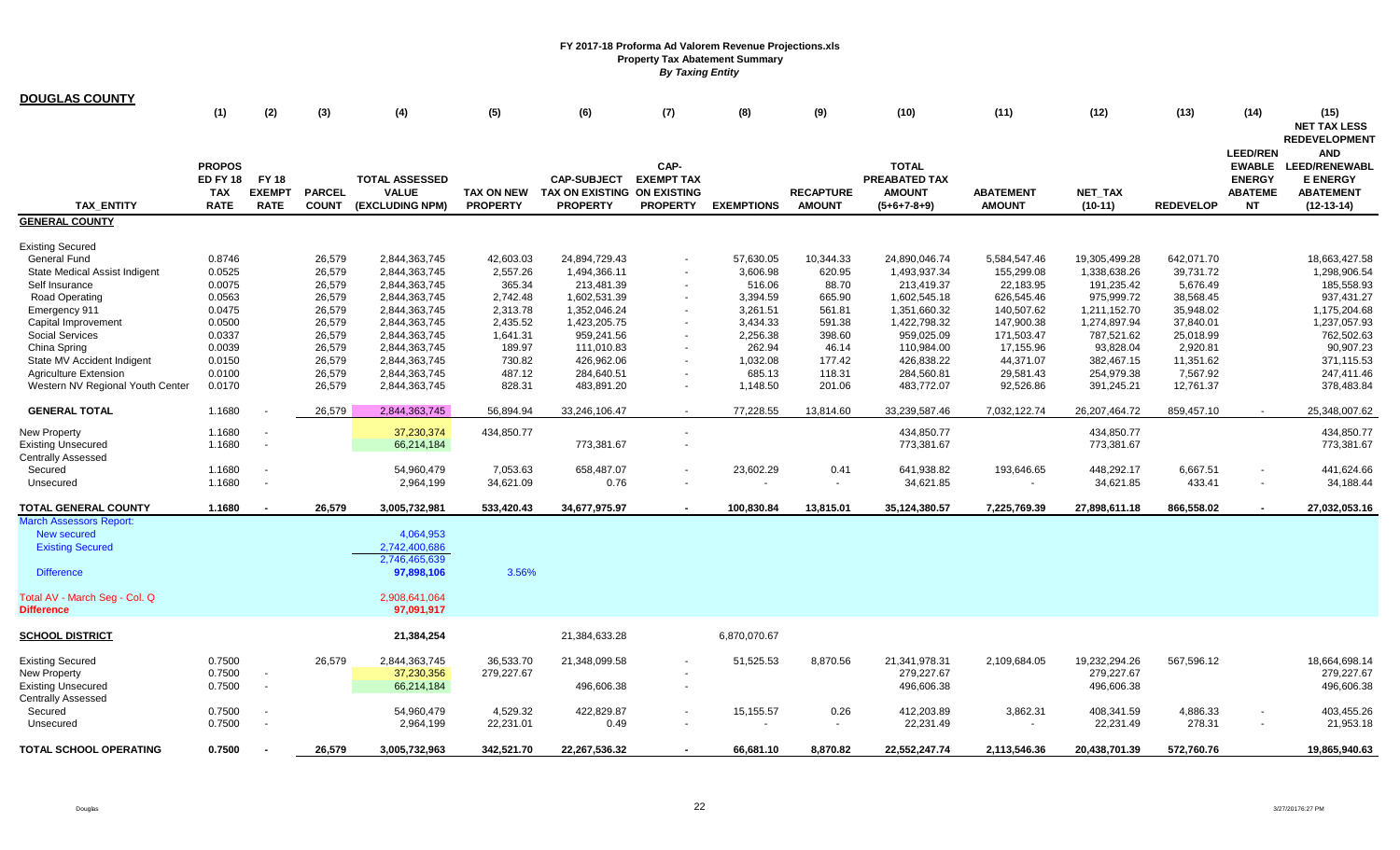| <b>DOUGLAS COUNTY</b><br><b>TAX ENTITY</b> | (1)<br><b>PROPOS</b><br><b>ED FY 18</b><br><b>TAX</b><br><b>RATE</b> | (2)<br><b>FY 18</b><br><b>EXEMPT</b><br><b>RATE</b> | (3)<br><b>PARCEL</b><br><b>COUNT</b> | (4)<br><b>TOTAL ASSESSED</b><br><b>VALUE</b><br>(EXCLUDING NPM) | (5)<br><b>TAX ON NEW</b><br><b>PROPERTY</b> | (6)<br><b>CAP-SUBJECT</b><br>TAX ON EXISTING ON EXISTING<br><b>PROPERTY</b> | (7)<br>CAP-<br><b>EXEMPT TAX</b><br><b>PROPERTY</b> | (8)<br><b>EXEMPTIONS</b> | (9)<br><b>RECAPTURE</b><br><b>AMOUNT</b> | (10)<br><b>TOTAL</b><br><b>PREABATED TAX</b><br><b>AMOUNT</b><br>$(5+6+7-8+9)$ | (11)<br><b>ABATEMENT</b><br><b>AMOUNT</b> | (12)<br><b>NET TAX</b><br>$(10-11)$ | (13)<br><b>REDEVELOP</b> | (14)<br><b>LEED/REN</b><br><b>ENERGY</b><br><b>ABATEME</b><br><b>NT</b> | (15)<br><b>NET TAX LESS</b><br><b>REDEVELOPMENT</b><br><b>AND</b><br>EWABLE LEED/RENEWABL<br><b>E ENERGY</b><br><b>ABATEMENT</b><br>$(12-13-14)$ |
|--------------------------------------------|----------------------------------------------------------------------|-----------------------------------------------------|--------------------------------------|-----------------------------------------------------------------|---------------------------------------------|-----------------------------------------------------------------------------|-----------------------------------------------------|--------------------------|------------------------------------------|--------------------------------------------------------------------------------|-------------------------------------------|-------------------------------------|--------------------------|-------------------------------------------------------------------------|--------------------------------------------------------------------------------------------------------------------------------------------------|
|                                            |                                                                      |                                                     |                                      |                                                                 | 5,133.23                                    | 479,207.19                                                                  |                                                     | 17,176.31                | 0.30                                     | 467,164.41                                                                     | 4,377.28                                  | 462,787.13                          | 5,537.84                 | <b>Section</b>                                                          | 457,249.29                                                                                                                                       |
| <b>SCHOOL DEBT</b>                         |                                                                      |                                                     |                                      |                                                                 | 25,195.14                                   | 0.55                                                                        |                                                     |                          |                                          | 25,195.69                                                                      |                                           | 25,195.69                           | 315.42                   | $\sim$                                                                  | 24,880.27                                                                                                                                        |
| <b>Existing Secured</b>                    | 0.1000                                                               |                                                     | 26.579                               | 2,844,363,745                                                   | 4,871.11                                    | 2,846,413.39                                                                |                                                     | 6.868.81                 | 1,182.77                                 | 2,845,598.46                                                                   | 281,289.09                                | 2,564,309.37                        | $\blacksquare$           |                                                                         | 2,564,309.37                                                                                                                                     |
| <b>New Property</b>                        | 0.1000                                                               | $\sim$                                              |                                      | 37,230,406                                                      | 37,230.41                                   |                                                                             |                                                     |                          |                                          | 37,230.41                                                                      |                                           | 37,230.41                           |                          |                                                                         | 37,230.41                                                                                                                                        |
| <b>Existing Unsecured</b>                  | 0.1000                                                               | $\sim$                                              |                                      | 66,214,184                                                      |                                             | 66.214.18                                                                   |                                                     |                          |                                          | 66,214.18                                                                      |                                           | 66,214.18                           |                          |                                                                         | 66,214.18                                                                                                                                        |
| <b>Centrally Assessed</b>                  |                                                                      |                                                     |                                      |                                                                 |                                             |                                                                             |                                                     |                          |                                          |                                                                                |                                           |                                     |                          |                                                                         |                                                                                                                                                  |
| Secured                                    | 0.1000                                                               | $\overline{\phantom{a}}$                            |                                      | 54,960,479                                                      | 603.91                                      | 56,377.32                                                                   |                                                     | 2,020.74                 | 0.04                                     | 54,960.52                                                                      | 514.97                                    | 54,445.54                           | 651.51                   |                                                                         | 53,794.03                                                                                                                                        |
| Unsecured                                  | 0.1000                                                               | $\sim$                                              |                                      | 2,964,199                                                       | 2,964.13                                    | 0.06                                                                        |                                                     | $\overline{\phantom{0}}$ | $\sim$                                   | 2,964.20                                                                       |                                           | 2,964.20                            | 37.11                    |                                                                         | 2,927.09                                                                                                                                         |
| <b>TOTAL SCHOOL DEBT</b>                   | 0.1000                                                               |                                                     | 26,579                               | 3,005,733,013                                                   | 45,669.56                                   | 2,969,004.96                                                                |                                                     | 8.889.55                 | 1.182.81                                 | 3,006,967.77                                                                   | 281,804.06                                | 2,725,163.70                        | 688.62                   |                                                                         | 2,724,475.08                                                                                                                                     |
| <b>TOTAL SCHOOL DISTRICT</b>               | 0.8500                                                               |                                                     | 26,579                               | 3,005,732,963                                                   | 388,191.26                                  | 25,236,541.27                                                               |                                                     | 75,570.65                | 10,053.63                                | 25,559,215.51                                                                  | 2,395,350.42                              | 23,163,865.09                       | 573,449.38               |                                                                         | 22,590,415.71                                                                                                                                    |
| Total AV - March Seg - Col. Q              |                                                                      |                                                     |                                      | 2.908.641.064                                                   |                                             |                                                                             |                                                     |                          |                                          |                                                                                |                                           |                                     |                          |                                                                         |                                                                                                                                                  |
| <b>Difference</b>                          |                                                                      |                                                     |                                      | 97,091,899                                                      |                                             |                                                                             |                                                     |                          |                                          |                                                                                |                                           |                                     |                          |                                                                         |                                                                                                                                                  |
| <b>GARDNERVILLE TOWN</b>                   |                                                                      |                                                     |                                      |                                                                 |                                             |                                                                             |                                                     |                          |                                          |                                                                                |                                           |                                     |                          |                                                                         |                                                                                                                                                  |
| <b>Existing Secured</b>                    | 0.6677                                                               |                                                     | 2,256                                | 180,616,382                                                     | 274.07                                      | 1,208,587.79                                                                |                                                     | 2,873.01                 | 26.41                                    | 1,206,015.26                                                                   | 168,034.88                                | 1,037,980.38                        |                          |                                                                         | 1,037,980.38                                                                                                                                     |
| New Property                               | 0.6677                                                               | $\overline{\phantom{a}}$                            |                                      | 4,757,182                                                       | 31,763.71                                   |                                                                             |                                                     |                          |                                          | 31,763.71                                                                      |                                           | 31,763.71                           |                          |                                                                         | 31,763.71                                                                                                                                        |
| <b>Existing Unsecured</b>                  | 0.6677                                                               | $\overline{\phantom{a}}$                            |                                      | 8,393,519                                                       |                                             | 56,043.53                                                                   |                                                     |                          |                                          | 56,043.53                                                                      |                                           | 56,043.53                           |                          |                                                                         | 56,043.53                                                                                                                                        |
| <b>Centrally Assessed</b>                  |                                                                      |                                                     |                                      |                                                                 |                                             |                                                                             |                                                     |                          |                                          |                                                                                |                                           |                                     |                          |                                                                         |                                                                                                                                                  |
| Secured                                    | 0.6677                                                               | $\overline{\phantom{a}}$                            |                                      | 2,763,683                                                       | 5.41                                        | 18,979.54                                                                   |                                                     | 531.83                   |                                          | 18,453.12                                                                      | 62.30                                     | 18,390.82                           |                          | $\sim$                                                                  | 18,390.82                                                                                                                                        |
| Unsecured                                  | 0.6677                                                               |                                                     |                                      | 136,624                                                         | 912.24                                      |                                                                             |                                                     | $\overline{\phantom{a}}$ |                                          | 912.24                                                                         | $\overline{\phantom{a}}$                  | 912.24                              |                          | $\overline{\phantom{a}}$                                                | 912.24                                                                                                                                           |
| <b>TOTAL GARDNERVILLE TOWN</b>             | 0.6677                                                               |                                                     | 2,256                                | 196,667,391                                                     | 32,955.43                                   | 1,283,610.86                                                                |                                                     | 3,404.84                 | 26.41                                    | 1,313,187.85                                                                   | 168,097.18                                | 1,145,090.67                        | $\sim$                   | $\sim$                                                                  | 1,145,090.67                                                                                                                                     |
| Total AV - March Seg - Col. Q              |                                                                      |                                                     |                                      | 196,671,348                                                     |                                             |                                                                             |                                                     |                          |                                          |                                                                                |                                           |                                     |                          |                                                                         |                                                                                                                                                  |
| <b>Difference</b>                          |                                                                      |                                                     |                                      | (3,957)                                                         |                                             |                                                                             |                                                     |                          |                                          |                                                                                |                                           |                                     |                          |                                                                         |                                                                                                                                                  |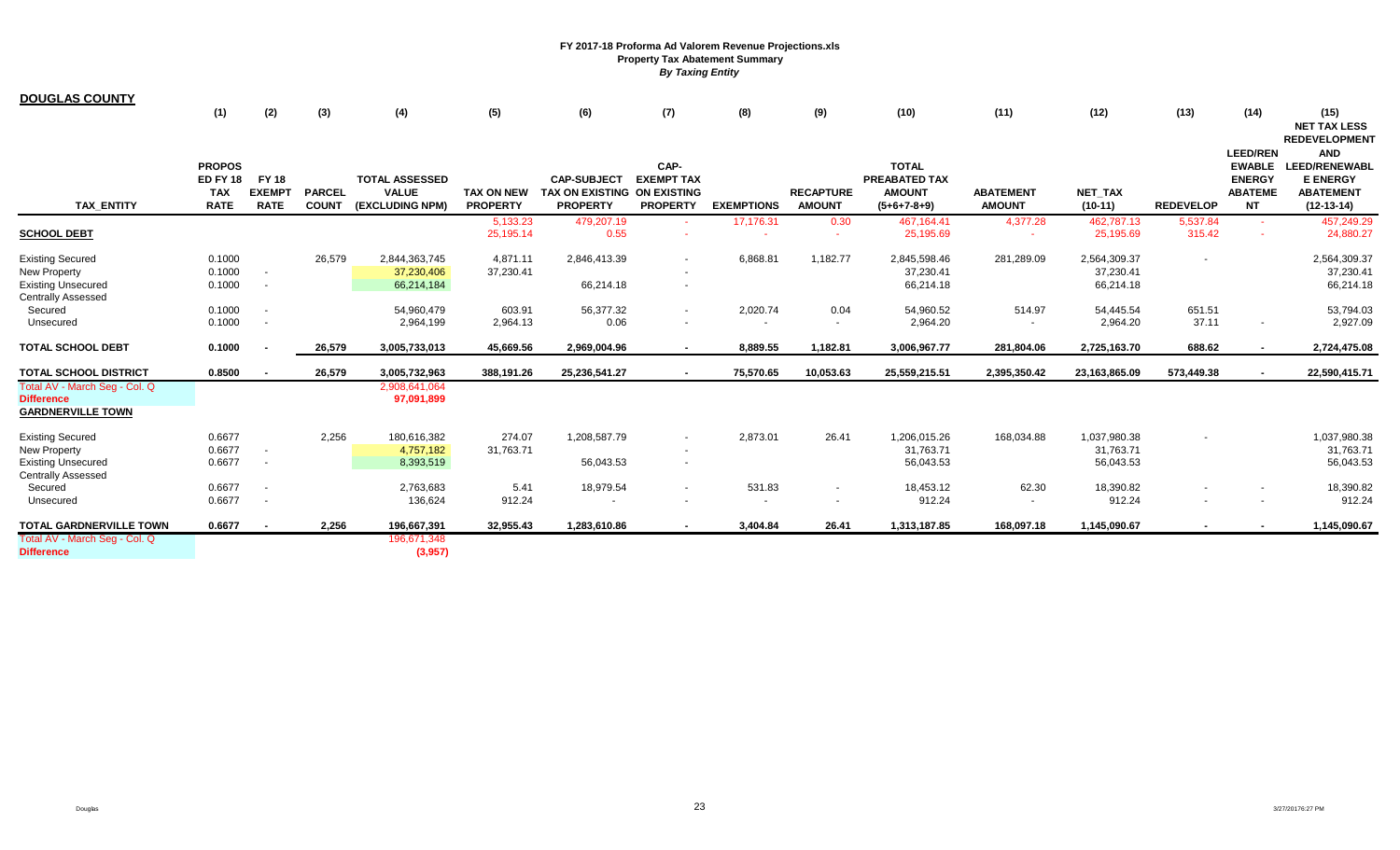| <b>DOUGLAS COUNTY</b>              |                 |                          |               |                       |                   |                             |                          |                   |                  |               |                  |              |                  |                          |                                    |
|------------------------------------|-----------------|--------------------------|---------------|-----------------------|-------------------|-----------------------------|--------------------------|-------------------|------------------|---------------|------------------|--------------|------------------|--------------------------|------------------------------------|
|                                    | (1)             | (2)                      | (3)           | (4)                   | (5)               | (6)                         | (7)                      | (8)               | (9)              | (10)          | (11)             | (12)         | (13)             | (14)                     | (15)                               |
|                                    |                 |                          |               |                       |                   |                             |                          |                   |                  |               |                  |              |                  |                          | <b>NET TAX LESS</b>                |
|                                    |                 |                          |               |                       |                   |                             |                          |                   |                  |               |                  |              |                  |                          | <b>REDEVELOPMENT</b>               |
|                                    | <b>PROPOS</b>   |                          |               |                       |                   |                             | CAP-                     |                   |                  | <b>TOTAL</b>  |                  |              |                  | <b>LEED/REN</b>          | <b>AND</b><br>EWABLE LEED/RENEWABL |
|                                    | <b>ED FY 18</b> | <b>FY 18</b>             |               | <b>TOTAL ASSESSED</b> |                   | <b>CAP-SUBJECT</b>          | <b>EXEMPT TAX</b>        |                   |                  | PREABATED TAX |                  |              |                  | <b>ENERGY</b>            | <b>E ENERGY</b>                    |
|                                    | <b>TAX</b>      | <b>EXEMPT</b>            | <b>PARCEL</b> | <b>VALUE</b>          | <b>TAX ON NEW</b> | TAX ON EXISTING ON EXISTING |                          |                   | <b>RECAPTURE</b> | <b>AMOUNT</b> | <b>ABATEMENT</b> | NET_TAX      |                  | <b>ABATEME</b>           | <b>ABATEMENT</b>                   |
| <b>TAX ENTITY</b>                  | <b>RATE</b>     | <b>RATE</b>              | <b>COUNT</b>  | (EXCLUDING NPM)       | <b>PROPERTY</b>   | <b>PROPERTY</b>             | <b>PROPERTY</b>          | <b>EXEMPTIONS</b> | <b>AMOUNT</b>    | $(5+6+7-8+9)$ | <b>AMOUNT</b>    | $(10-11)$    | <b>REDEVELOP</b> | <b>NT</b>                | $(12-13-14)$                       |
| <b>GENOA TOWN</b>                  |                 |                          |               |                       |                   |                             |                          |                   |                  |               |                  |              |                  |                          |                                    |
|                                    |                 |                          |               |                       |                   |                             |                          |                   |                  |               |                  |              |                  |                          |                                    |
| <b>Existing Secured</b>            | 0.6496          |                          | 144           | 12,644,984            | $\sim$            | 82,158.99                   |                          | 12.88             | 11.16            | 82,157.27     | 27,755.61        | 54,401.66    | 13,800.03        |                          | 40,601.63                          |
| New Property                       | 0.6496          | $\sim$                   |               | 35,476                | 230.45            |                             |                          |                   |                  | 230.45        |                  | 230.45       |                  |                          | 230.45                             |
| <b>Existing Unsecured</b>          | 0.6496          | $\overline{\phantom{a}}$ |               | 89,912                |                   | 584.07                      |                          |                   |                  | 584.07        |                  | 584.07       |                  |                          | 584.07                             |
| <b>Centrally Assessed</b>          |                 |                          |               |                       |                   |                             |                          |                   |                  |               |                  |              |                  |                          |                                    |
| Secured                            | 0.6496          | $\overline{\phantom{a}}$ |               | 192,469               | 0.67              | 1,301.79                    |                          | 52.20             |                  | 1,250.26      | 697.09           | 553.17       | 59.79            |                          | 493.38                             |
| Unsecured                          | 0.6496          | $\overline{\phantom{a}}$ |               | 11,004                | 71.48             |                             |                          | $\overline{a}$    |                  | 71.48         |                  | 71.48        | 2.39             | $\overline{\phantom{a}}$ | 69.09                              |
| TOTAL GENOA TOWN                   | 0.6496          |                          | 144           | 12,973,845            | 302.60            | 84,044.85                   |                          | 65.08             | 11.16            | 84,293.53     | 28,452.70        | 55,840.83    | 13,862.21        | $\sim$                   | 41,978.62                          |
| Total AV - March Seg - Col. Q      |                 |                          |               | 9,349,508             |                   |                             |                          |                   |                  |               |                  |              |                  |                          |                                    |
| <b>Difference</b>                  |                 |                          |               | 3,624,337             |                   |                             |                          |                   |                  |               |                  |              |                  |                          |                                    |
| <b>MINDEN TOWN</b>                 |                 |                          |               |                       |                   |                             |                          |                   |                  |               |                  |              |                  |                          |                                    |
| <b>Existing Secured</b>            | 0.6677          |                          | 1,756         | 158,850,134           | 9,540.89          | 1,054,421.34                | $\overline{\phantom{a}}$ | 3,294.52          |                  | 1,060,667.71  | 111,088.97       | 949,578.74   |                  |                          | 949,578.74                         |
| New Property                       | 0.6677          | $\overline{\phantom{a}}$ |               | 3,438,498             | 22,958.85         |                             |                          |                   |                  | 22,958.85     |                  | 22,958.85    |                  |                          | 22,958.85                          |
| <b>Existing Unsecured</b>          | 0.6677          | $\sim$                   |               | 3,409,444             |                   | 22,764.86                   | $\overline{\phantom{a}}$ |                   |                  | 22,764.86     |                  | 22,764.86    |                  |                          | 22,764.86                          |
| Centrally Assessed                 |                 |                          |               |                       |                   |                             |                          |                   |                  |               |                  |              |                  |                          |                                    |
| Secured                            | 0.6677          | $\overline{\phantom{a}}$ |               | 1,897,071             | 2.47              | 13,029.86                   |                          | 365.60            |                  | 12,666.73     | 7.75             | 12,658.98    |                  |                          | 12,658.98                          |
| Unsecured                          | 0.6677          | $\overline{\phantom{a}}$ |               | 94,920                | 633.78            |                             |                          |                   |                  | 633.78        |                  | 633.78       |                  |                          | 633.78                             |
| TOTAL MINDEN TOWN                  | 0.6677          |                          | 1,756         | 167,690,067           | 33,135.99         | 1,090,216.06                |                          | 3,660.12          |                  | 1,119,691.93  | 111,096.72       | 1,008,595.21 |                  |                          | 1,008,595.21                       |
| Total AV - March Seg - Col. Q      |                 |                          |               | 167,980,306           |                   |                             |                          |                   |                  |               |                  |              |                  |                          |                                    |
| <b>Difference</b>                  |                 |                          |               | (290, 239)            |                   |                             |                          |                   |                  |               |                  |              |                  |                          |                                    |
| <b>CARSON WATER SUBCONSERVANCY</b> |                 |                          |               |                       |                   |                             |                          |                   |                  |               |                  |              |                  |                          |                                    |
| <b>Existing Secured</b>            | 0.0300          |                          | 21,355        | 1,775,527,226         | 1,127.77          | 532,853.53                  |                          | 1,318.54          | 4.76             | 532.667.52    | 46,096.15        | 486,571.37   | 22,595.21        |                          | 463,976.16                         |
| New Property                       | 0.0300          | $\sim$                   |               | 30,860,234            | 9,258.07          |                             |                          |                   |                  | 9,258.07      |                  | 9,258.07     |                  |                          | 9,258.07                           |
| <b>Existing Unsecured</b>          | 0.0300          | $\overline{\phantom{a}}$ |               | 52,487,164            |                   | 15,746.15                   |                          |                   |                  | 15,746.15     |                  | 15,746.15    |                  |                          | 15,746.15                          |
| <b>Centrally Assessed</b>          |                 |                          |               |                       |                   |                             |                          |                   |                  |               |                  |              |                  |                          |                                    |
| Secured                            | 0.0300          | $\overline{\phantom{a}}$ |               | 38,571,744            | 12.67             | 11,982.01                   |                          | 423.11            |                  | 11,571.57     | 38.73            | 11,532.84    | 221.52           | $\overline{\phantom{a}}$ | 11,311.32                          |
| Unsecured                          | 0.0300          | $\overline{\phantom{a}}$ |               | 2,159,897             | 647.97            |                             |                          |                   |                  | 647.97        |                  | 647.97       | 11.14            |                          | 636.83                             |
| <b>TOTAL CARSON WATER SUBCONSI</b> | 0.0300          | $\sim$                   | 21,355        | 1,899,606,265         | 11,046.48         | 560,581.69                  |                          | 1,741.65          | 4.76             | 569,891.28    | 46,134.88        | 523,756.40   | 22,827.87        | $\sim$                   | 500,928.53                         |
| Total AV - March Seg - Col. Q      |                 |                          |               | 1,824,220,990         |                   |                             |                          |                   |                  |               |                  |              |                  |                          |                                    |
| <b>Difference</b>                  |                 |                          |               | 75,385,275            |                   |                             |                          |                   |                  |               |                  |              |                  |                          |                                    |
|                                    |                 |                          |               |                       |                   |                             |                          |                   |                  |               |                  |              |                  |                          |                                    |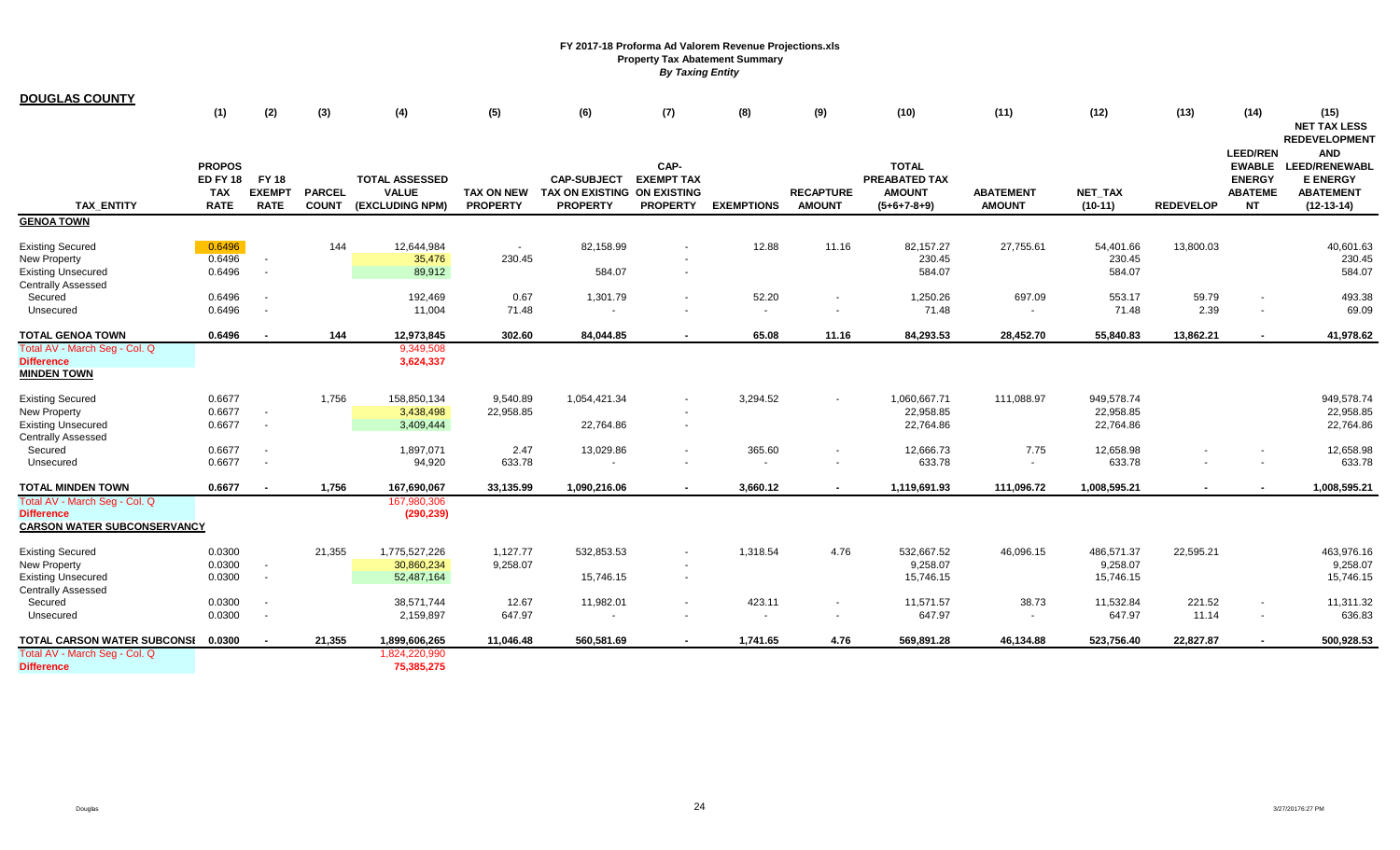| <u>DOUGLAS COUNTY</u>                                                                                    |                                                        |                                                      |                               |                                                          |                          |                                                                                 |                                                      |                                   |                                    |                                                                        |                                   |                                          |                    |                                                                 |                                                                                           |
|----------------------------------------------------------------------------------------------------------|--------------------------------------------------------|------------------------------------------------------|-------------------------------|----------------------------------------------------------|--------------------------|---------------------------------------------------------------------------------|------------------------------------------------------|-----------------------------------|------------------------------------|------------------------------------------------------------------------|-----------------------------------|------------------------------------------|--------------------|-----------------------------------------------------------------|-------------------------------------------------------------------------------------------|
|                                                                                                          | (1)                                                    | (2)                                                  | (3)                           | (4)                                                      | (5)                      | (6)                                                                             | (7)                                                  | (8)                               | (9)                                | (10)                                                                   | (11)                              | (12)                                     | (13)               | (14)                                                            | (15)<br><b>NET TAX LESS</b><br><b>REDEVELOPMENT</b>                                       |
| <b>TAX ENTITY</b>                                                                                        | <b>PROPOS</b><br><b>ED FY 18</b><br>TAX<br><b>RATE</b> | <b>FY 18</b><br><b>EXEMPT</b><br><b>RATE</b>         | <b>PARCEL</b><br><b>COUNT</b> | <b>TOTAL ASSESSED</b><br><b>VALUE</b><br>(EXCLUDING NPM) | <b>PROPERTY</b>          | <b>CAP-SUBJECT</b><br>TAX ON NEW TAX ON EXISTING ON EXISTING<br><b>PROPERTY</b> | CAP-<br><b>EXEMPT TAX</b><br><b>PROPERTY</b>         | <b>EXEMPTIONS</b>                 | <b>RECAPTURE</b><br><b>AMOUNT</b>  | <b>TOTAL</b><br><b>PREABATED TAX</b><br><b>AMOUNT</b><br>$(5+6+7-8+9)$ | <b>ABATEMENT</b><br><b>AMOUNT</b> | NET_TAX<br>$(10-11)$                     | <b>REDEVELOP</b>   | <b>LEED/REN</b><br><b>ENERGY</b><br><b>ABATEME</b><br><b>NT</b> | <b>AND</b><br>EWABLE LEED/RENEWABL<br><b>E ENERGY</b><br><b>ABATEMENT</b><br>$(12-13-14)$ |
| <b>CAVE ROCK ESTATES GID</b>                                                                             |                                                        |                                                      |                               |                                                          |                          |                                                                                 |                                                      |                                   |                                    |                                                                        |                                   |                                          |                    |                                                                 |                                                                                           |
| <b>Existing Secured</b><br>New Property<br><b>Existing Unsecured</b>                                     | 0.3788<br>0.3788<br>0.3788                             | $\sim$<br>$\overline{\phantom{a}}$                   | 93                            | 24,830,942<br>165,002<br>$\sim$                          | $\overline{a}$<br>625.03 | 94,079.59                                                                       | $\overline{\phantom{a}}$                             | 19.70                             | 66.74                              | 94,126.63<br>625.03<br>$\sim$                                          | 11,802.62                         | 82,324.01<br>625.03                      |                    |                                                                 | 82,324.01<br>625.03                                                                       |
| <b>Centrally Assessed</b><br>Secured<br>Unsecured                                                        | 0.3788<br>0.3788                                       | $\overline{\phantom{a}}$                             |                               | 127,436<br>7,395                                         | 0.01<br>28.01            | 505.05                                                                          | $\overline{\phantom{a}}$                             | 22.33<br>$\overline{\phantom{a}}$ |                                    | 482.73<br>28.01                                                        | 0.04                              | 482.69<br>28.01                          |                    |                                                                 | 482.69<br>28.01                                                                           |
| TOTAL CAVE ROCK ESTATES GID                                                                              | 0.3788                                                 |                                                      | 93                            | 25,130,775                                               | 653.05                   | 94,584.64                                                                       |                                                      | 42.03                             | 66.74                              | 95,262.40                                                              | 11,802.66                         | 83,459.74                                |                    |                                                                 | 83,459.74                                                                                 |
| Total AV - March Seg - Col. Q<br><b>Difference</b><br><b>DOUGLAS COUNTY MOSQUITO ABATEMENT</b>           |                                                        |                                                      |                               | 25,130,775<br>(0)                                        |                          |                                                                                 |                                                      |                                   |                                    |                                                                        |                                   |                                          |                    |                                                                 |                                                                                           |
| <b>Existing Secured</b><br><b>New Property</b><br><b>Existing Unsecured</b><br><b>Centrally Assessed</b> | 0.0345<br>0.0345<br>0.0345                             | $\sim$<br>$\sim$                                     | 19,606                        | 1,641,753,430<br>30,433,220<br>45,920,595                | 1,290.45<br>10,499.46    | 566,632.71<br>15,842.61                                                         | $\overline{\phantom{a}}$<br>$\overline{\phantom{a}}$ | 1,381.71                          | 5.44                               | 566,546.89<br>10,499.46<br>15,842.61                                   | 96,107.75                         | 470,439.14<br>10,499.46<br>15,842.61     | 24,581.17          |                                                                 | 445,857.97<br>10,499.46<br>15,842.61                                                      |
| Secured<br>Unsecured                                                                                     | 0.0345<br>0.0345                                       | $\overline{\phantom{a}}$<br>$\overline{\phantom{a}}$ |                               | 37,812,170<br>2,117,462                                  | 13.53<br>730.52          | 13,512.17                                                                       | $\overline{\phantom{a}}$                             | 480.48                            | $\sim$                             | 13,045.22<br>730.52                                                    | 8,723.94                          | 4,321.28<br>730.52                       | 127.06<br>12.80    | $\blacksquare$                                                  | 4,194.22<br>717.72                                                                        |
| TOTAL DOUGLAS COUNTY MOSQUI<br>Total AV - March Seg - Col. Q<br><b>Difference</b>                        | 0.0345                                                 |                                                      | 19,606                        | 1,758,036,878<br>1,682,649,230<br>75,387,648             | 12.533.96                | 595.987.49                                                                      |                                                      | 1.862.19                          | 5.44                               | 606,664.70                                                             | 104,831.69                        | 501.833.01                               | 24,721.03          |                                                                 | 477,111.98                                                                                |
| <b>EAST FORK FIRE PROTECTION DISTRICT</b>                                                                |                                                        |                                                      |                               |                                                          |                          |                                                                                 |                                                      |                                   |                                    |                                                                        |                                   |                                          |                    |                                                                 |                                                                                           |
| <b>Existing Secured</b><br><b>New Property</b><br><b>Existing Unsecured</b><br>Centrally Assessed        | 0.4874<br>0.4874<br>0.4874                             | $\sim$<br>$\sim$                                     | 21,237                        | 1,702,635,648<br>31,275,805<br>51,988,640                | 19,010.00<br>152,438.27  | 8,305,421.71<br>253,392.63                                                      | $\overline{\phantom{a}}$<br>$\overline{\phantom{a}}$ | 24,993.61                         | 78.07                              | 8,299,516.17<br>152,438.27<br>253,392.63                               | 908,735.93                        | 7,390,780.24<br>152,438.27<br>253,392.63 | 361,451.58         |                                                                 | 7,029,328.66<br>152,438.27<br>253,392.63                                                  |
| Secured<br>Unsecured                                                                                     | 0.4874<br>0.4874                                       | $\overline{\phantom{a}}$                             |                               | 42,309,797<br>2,375,187                                  | 191.00<br>11,576.66      | 213,798.85                                                                      | $\overline{\phantom{a}}$                             | 7,771.94                          | $\sim$<br>$\overline{\phantom{a}}$ | 206,217.91<br>11,576.66                                                | 97,786.84                         | 108,431.07<br>11,576.66                  | 2,265.79<br>180.85 | $\overline{\phantom{a}}$<br>$\overline{\phantom{a}}$            | 106,165.28<br>11,395.81                                                                   |
| <b>TOTAL EAST FORK FIRE PROTECTI</b>                                                                     | 0.4874                                                 | $\sim$                                               | 21,237                        | 1,830,585,077                                            | 183,215.93               | 8,772,613.19                                                                    |                                                      | 32,765.55                         | 78.07                              | 8,923,141.64                                                           | 1,006,522.77                      | 7,916,618.87                             | 363,898.22         |                                                                 | 7,552,720.65                                                                              |
| Total AV - March Seg - Col. Q<br><b>Difference</b>                                                       |                                                        |                                                      |                               | 1,755,196,448<br>75,388,629                              |                          |                                                                                 |                                                      |                                   |                                    |                                                                        |                                   |                                          |                    |                                                                 |                                                                                           |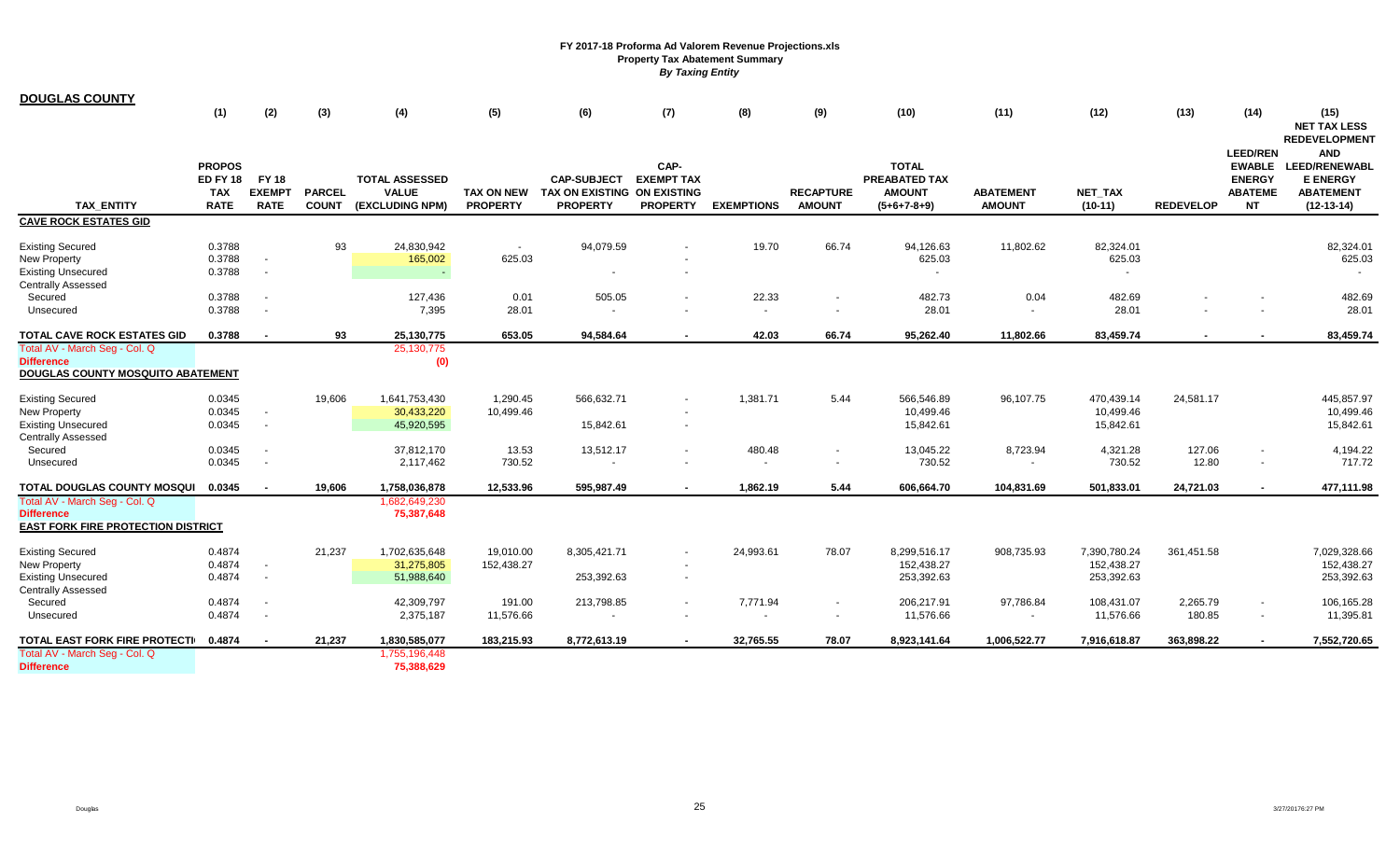| <b>DOUGLAS COUNTY</b>                                                                                                    |                                                               |                                                      |                               |                                                          |                               |                                                                      |                                              |                                    |                                   |                                                                 |                                   |                                        |                  |                                                                 |                                                                                           |
|--------------------------------------------------------------------------------------------------------------------------|---------------------------------------------------------------|------------------------------------------------------|-------------------------------|----------------------------------------------------------|-------------------------------|----------------------------------------------------------------------|----------------------------------------------|------------------------------------|-----------------------------------|-----------------------------------------------------------------|-----------------------------------|----------------------------------------|------------------|-----------------------------------------------------------------|-------------------------------------------------------------------------------------------|
|                                                                                                                          | (1)                                                           | (2)                                                  | (3)                           | (4)                                                      | (5)                           | (6)                                                                  | (7)                                          | (8)                                | (9)                               | (10)                                                            | (11)                              | (12)                                   | (13)             | (14)                                                            | (15)<br><b>NET TAX LESS</b><br><b>REDEVELOPMENT</b>                                       |
| <b>TAX ENTITY</b>                                                                                                        | <b>PROPOS</b><br><b>ED FY 18</b><br><b>TAX</b><br><b>RATE</b> | <b>FY 18</b><br><b>EXEMPT</b><br><b>RATE</b>         | <b>PARCEL</b><br><b>COUNT</b> | <b>TOTAL ASSESSED</b><br><b>VALUE</b><br>(EXCLUDING NPM) | TAX ON NEW<br><b>PROPERTY</b> | <b>CAP-SUBJECT</b><br>TAX ON EXISTING ON EXISTING<br><b>PROPERTY</b> | CAP-<br><b>EXEMPT TAX</b><br><b>PROPERTY</b> | <b>EXEMPTIONS</b>                  | <b>RECAPTURE</b><br><b>AMOUNT</b> | <b>TOTAL</b><br>PREABATED TAX<br><b>AMOUNT</b><br>$(5+6+7-8+9)$ | <b>ABATEMENT</b><br><b>AMOUNT</b> | <b>NET TAX</b><br>$(10-11)$            | <b>REDEVELOP</b> | <b>LEED/REN</b><br><b>ENERGY</b><br><b>ABATEME</b><br><b>NT</b> | <b>AND</b><br>EWABLE LEED/RENEWABL<br><b>E ENERGY</b><br><b>ABATEMENT</b><br>$(12-13-14)$ |
| <b>EAST FORK SWIMMING POOL DISTRICT</b>                                                                                  |                                                               |                                                      |                               |                                                          |                               |                                                                      |                                              |                                    |                                   |                                                                 |                                   |                                        |                  |                                                                 |                                                                                           |
| <b>Existing Secured</b><br><b>New Property</b><br><b>Existing Unsecured</b>                                              | 0.1300<br>0.1300<br>0.1300                                    | $\sim$<br>$\overline{\phantom{a}}$                   | 21,223                        | 1,702,391,173<br>31,101,983<br>46,500,966                | 5,070.83<br>40,432.58         | 2,214,915.82<br>60,451.26                                            |                                              | 6,603.43                           | 20.81                             | 2,213,404.03<br>40,432.58<br>60,451.26                          | 264,880.35                        | 1,948,523.68<br>40,432.58<br>60,451.26 | 95,739.66        |                                                                 | 1.852.784.02<br>40,432.58<br>60,451.26                                                    |
| <b>Centrally Assessed</b><br>Secured<br>Unsecured                                                                        | 0.1300<br>0.1300                                              | $\overline{\phantom{a}}$                             |                               | 41,785,904<br>2,343,928                                  | 50.80<br>3,047.11             | 56,310.75                                                            | $\overline{\phantom{a}}$                     | 2,039.88                           |                                   | 54,321.67<br>3,047.11                                           | 13,415.81                         | 40,905.86<br>3,047.11                  | 786.09<br>48.24  | $\overline{\phantom{a}}$                                        | 40,119.77<br>2,998.87                                                                     |
| TOTAL EAST FORK SWIMMING POO                                                                                             | 0.1300                                                        |                                                      | 21,223                        | 1,824,123,954                                            | 48,601.32                     | 2,331,677.83                                                         |                                              | 8,643.31                           | 20.81                             | 2,371,656.64                                                    | 278,296.16                        | 2,093,360.48                           | 96,573.99        |                                                                 | 1,996,786.49                                                                              |
| Total AV - March Seg - Col. Q<br><b>Difference</b><br>ELK POINT SANITATION DISTRICT                                      |                                                               |                                                      |                               | 1,748,735,576<br>75,388,378                              |                               |                                                                      |                                              |                                    |                                   |                                                                 |                                   |                                        |                  |                                                                 |                                                                                           |
| <b>Existing Secured</b><br>New Property<br><b>Existing Unsecured</b>                                                     | 0.0095<br>0.0095<br>0.0095                                    | $\overline{\phantom{a}}$<br>$\overline{\phantom{a}}$ | 96                            | 38,273,066<br>285,365<br>20,179                          | 0.34<br>27.11                 | 3,635.55<br>1.92                                                     |                                              |                                    |                                   | 3,635.89<br>27.11<br>1.92                                       | 722.18                            | 2,913.71<br>27.11<br>1.92              |                  |                                                                 | 2,913.71<br>27.11<br>1.92                                                                 |
| <b>Centrally Assessed</b><br>Secured<br>Unsecured                                                                        | 0.0095<br>0.0095                                              | $\sim$                                               |                               | 3,027<br>129                                             | $\overline{a}$<br>0.01        | 0.29<br>$\sim$                                                       |                                              |                                    |                                   | 0.29<br>0.01                                                    | 0.01                              | 0.28<br>0.01                           |                  |                                                                 | 0.28<br>0.01                                                                              |
| TOTAL ELK POINT SANITATION DIST<br>Total AV - March Seg - Col. Q<br><b>Difference</b><br><b>GARDNERVILLE RANCHOS GID</b> | 0.0095                                                        | $\overline{\phantom{a}}$                             | 96                            | 38,581,766<br>38,581,729<br>37                           | 27.46                         | 3,637.76                                                             |                                              |                                    |                                   | 3,665.22                                                        | 722.19                            | 2,943.03                               |                  |                                                                 | 2,943.03                                                                                  |
| <b>Existing Secured</b><br><b>New Property</b><br><b>Existing Unsecured</b>                                              | 0.5500<br>0.5500<br>0.5500                                    | $\overline{\phantom{a}}$<br>$\overline{\phantom{a}}$ | 4,068                         | 244,478,787<br>4,190,778<br>718,429                      | 2,250.47<br>23,049.28         | 1,347,595.52<br>3,951.36                                             |                                              | 3,507.23                           |                                   | 1,346,338.76<br>23,049.28<br>3,951.36                           | 570,702.19                        | 775,636.57<br>23,049.28<br>3,951.36    |                  |                                                                 | 775,636.57<br>23,049.28<br>3,951.36                                                       |
| <b>Centrally Assessed</b><br>Secured<br>Unsecured                                                                        | 0.5500<br>0.5500                                              | $\overline{\phantom{a}}$<br>$\overline{\phantom{a}}$ |                               | 3,397,182<br>180,201                                     | 3.50<br>991.11                | 19,336.81                                                            |                                              | 655.80<br>$\overline{\phantom{a}}$ |                                   | 18,684.51<br>991.11                                             | 5,058.64                          | 13,625.87<br>991.11                    |                  |                                                                 | 13,625.87<br>991.11                                                                       |
| TOTAL GARDNERVILLE RANCHOS (                                                                                             | 0.5500                                                        |                                                      | 4,068                         | 252,965,377                                              | 26,294.36                     | 1,370,883.69                                                         |                                              | 4,163.03                           |                                   | 1,393,015.02                                                    | 575,760.83                        | 817,254.19                             |                  |                                                                 | 817,254.19                                                                                |
| Total AV - March Seg - Col. Q<br><b>Difference</b>                                                                       |                                                               |                                                      |                               | 252,965,372                                              |                               |                                                                      |                                              |                                    |                                   |                                                                 |                                   |                                        |                  |                                                                 |                                                                                           |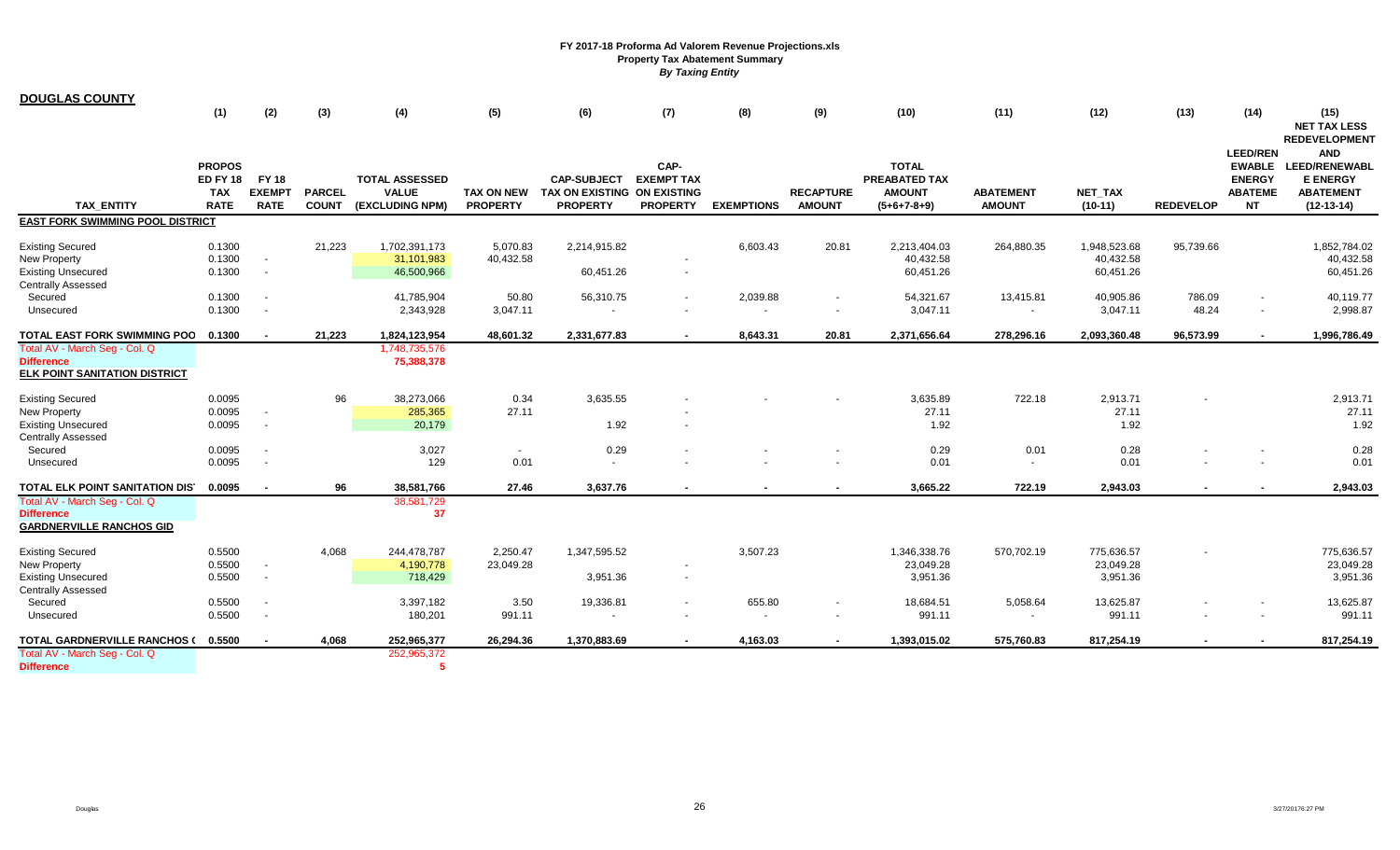| <u>DOUGLAS COUNTY</u>                           | (1)                                                    | (2)                                          | (3)                           | (4)                                                      | (5)                      | (6)                                                                             | (7)                                          | (8)                      | (9)                               | (10)                                                                   | (11)                              | (12)                 | (13)             | (14)                                         | (15)                                                                        |
|-------------------------------------------------|--------------------------------------------------------|----------------------------------------------|-------------------------------|----------------------------------------------------------|--------------------------|---------------------------------------------------------------------------------|----------------------------------------------|--------------------------|-----------------------------------|------------------------------------------------------------------------|-----------------------------------|----------------------|------------------|----------------------------------------------|-----------------------------------------------------------------------------|
|                                                 |                                                        |                                              |                               |                                                          |                          |                                                                                 |                                              |                          |                                   |                                                                        |                                   |                      |                  | <b>LEED/REN</b>                              | <b>NET TAX LESS</b><br><b>REDEVELOPMENT</b><br><b>AND</b>                   |
| <b>TAX ENTITY</b>                               | <b>PROPOS</b><br><b>ED FY 18</b><br>TAX<br><b>RATE</b> | <b>FY 18</b><br><b>EXEMPT</b><br><b>RATE</b> | <b>PARCEL</b><br><b>COUNT</b> | <b>TOTAL ASSESSED</b><br><b>VALUE</b><br>(EXCLUDING NPM) | <b>PROPERTY</b>          | <b>CAP-SUBJECT</b><br>TAX ON NEW TAX ON EXISTING ON EXISTING<br><b>PROPERTY</b> | CAP-<br><b>EXEMPT TAX</b><br><b>PROPERTY</b> | <b>EXEMPTIONS</b>        | <b>RECAPTURE</b><br><b>AMOUNT</b> | <b>TOTAL</b><br><b>PREABATED TAX</b><br><b>AMOUNT</b><br>$(5+6+7-8+9)$ | <b>ABATEMENT</b><br><b>AMOUNT</b> | NET_TAX<br>$(10-11)$ | <b>REDEVELOP</b> | <b>ENERGY</b><br><b>ABATEME</b><br><b>NT</b> | EWABLE LEED/RENEWABL<br><b>E ENERGY</b><br><b>ABATEMENT</b><br>$(12-13-14)$ |
| <b>INDIAN HILLS GID</b>                         |                                                        |                                              |                               |                                                          |                          |                                                                                 |                                              |                          |                                   |                                                                        |                                   |                      |                  |                                              |                                                                             |
|                                                 |                                                        |                                              |                               |                                                          |                          |                                                                                 |                                              |                          |                                   |                                                                        |                                   |                      |                  |                                              |                                                                             |
| <b>Existing Secured</b>                         | 0.7901                                                 |                                              | 1,833                         | 118,213,576                                              | 615.80                   | 937,194.41                                                                      | $\overline{\phantom{a}}$                     | 3,696.70                 |                                   | 934,113.51                                                             | 94,292.91                         | 839,820.60           | 57,514.86        |                                              | 782,305.74                                                                  |
| New Property                                    | 0.7901                                                 | $\overline{\phantom{a}}$                     |                               | 799,788                                                  | 6,319.13                 |                                                                                 |                                              |                          |                                   | 6,319.13                                                               |                                   | 6,319.13             |                  |                                              | 6,319.13                                                                    |
| <b>Existing Unsecured</b><br>Centrally Assessed | 0.7901                                                 | $\overline{\phantom{a}}$                     |                               | 528,697                                                  |                          | 4,177.23                                                                        |                                              |                          |                                   | 4,177.23                                                               |                                   | 4,177.23             |                  |                                              | 4,177.23                                                                    |
| Secured                                         | 0.7901                                                 | $\overline{\phantom{a}}$                     |                               | 1,822,658                                                | 7.04                     | 14,866.94                                                                       |                                              | 473.15                   |                                   | 14,400.83                                                              | 22.07                             | 14,378.76            | 1,757.20         | $\overline{\phantom{a}}$                     | 12,621.56                                                                   |
| Unsecured                                       | 0.7901                                                 |                                              |                               | 96,102                                                   | 759.30                   |                                                                                 |                                              |                          |                                   | 759.30                                                                 |                                   | 759.30               | 82.20            |                                              | 677.10                                                                      |
|                                                 |                                                        |                                              |                               |                                                          |                          |                                                                                 |                                              |                          |                                   |                                                                        |                                   |                      |                  |                                              |                                                                             |
| TOTAL INDIAN HILLS GID                          | 0.7901                                                 |                                              | 1,833                         | 121,460,821                                              | 7,701.27                 | 956,238.58                                                                      | $\sim$                                       | 4,169.85                 | $\sim$                            | 959,770.00                                                             | 94,314.98                         | 865,455.02           | 59,354.26        | $\sim$                                       | 806,100.76                                                                  |
| Total AV - March Seg - Col. Q                   |                                                        |                                              |                               | 114,414,553                                              |                          |                                                                                 |                                              |                          |                                   |                                                                        |                                   |                      |                  |                                              |                                                                             |
| <b>Difference</b>                               |                                                        |                                              |                               | 7,046,268                                                |                          |                                                                                 |                                              |                          |                                   |                                                                        |                                   |                      |                  |                                              |                                                                             |
| <b>KINGSBURY GID</b>                            |                                                        |                                              |                               |                                                          |                          |                                                                                 |                                              |                          |                                   |                                                                        |                                   |                      |                  |                                              |                                                                             |
| <b>Existing Secured</b>                         | 0.4790                                                 |                                              | 2,453                         | 239,225,053                                              | 185.04                   | 1,152,423.45                                                                    |                                              | 6,223.41                 |                                   | 1,146,385.08                                                           | 354,285.75                        | 792,099.33           |                  |                                              | 792,099.33                                                                  |
| <b>New Property</b>                             | 0.4790                                                 | $\sim$                                       |                               | 874,945                                                  | 4,190.98                 |                                                                                 |                                              |                          |                                   | 4,190.98                                                               |                                   | 4,190.98             |                  |                                              | 4,190.98                                                                    |
| <b>Existing Unsecured</b>                       | 0.4790                                                 | $\sim$                                       |                               | 1,349,682                                                |                          | 6,464.98                                                                        | $\overline{\phantom{0}}$                     |                          |                                   | 6,464.98                                                               |                                   | 6,464.98             |                  |                                              | 6,464.98                                                                    |
| <b>Centrally Assessed</b>                       |                                                        |                                              |                               |                                                          |                          |                                                                                 |                                              |                          |                                   |                                                                        |                                   |                      |                  |                                              |                                                                             |
| Secured                                         | 0.4790                                                 | $\overline{\phantom{a}}$                     |                               | 1,742,333                                                | 18.08                    | 8,610.57                                                                        |                                              | 282.87                   | $\overline{a}$                    | 8,345.78                                                               | 2,002.70                          | 6,343.08             |                  |                                              | 6,343.08                                                                    |
| Unsecured                                       | 0.4790                                                 | $\overline{\phantom{a}}$                     |                               | 100,224                                                  | 480.07                   |                                                                                 |                                              | $\overline{\phantom{0}}$ |                                   | 480.07                                                                 |                                   | 480.07               |                  |                                              | 480.07                                                                      |
| <b>TOTAL KINGSBURY GID</b>                      | 0.4790                                                 |                                              | 2,453                         | 243,292,237                                              | 4,874.17                 | 1,167,499.00                                                                    |                                              | 6,506.28                 |                                   | 1,165,866.89                                                           | 356,288.45                        | 809,578.44           |                  |                                              | 809,578.44                                                                  |
| Total AV - March Seg - Col. Q                   |                                                        |                                              |                               | 243,294,876                                              |                          |                                                                                 |                                              |                          |                                   |                                                                        |                                   |                      |                  |                                              |                                                                             |
| <b>Difference</b>                               |                                                        |                                              |                               | (2,639)                                                  |                          |                                                                                 |                                              |                          |                                   |                                                                        |                                   |                      |                  |                                              |                                                                             |
| LAKERIDGE GID                                   |                                                        |                                              |                               |                                                          |                          |                                                                                 |                                              |                          |                                   |                                                                        |                                   |                      |                  |                                              |                                                                             |
| <b>Existing Secured</b>                         | 0.1306                                                 |                                              | 83                            | 25,602,454                                               | $\overline{\phantom{a}}$ | 33,438.52                                                                       |                                              | 1.57                     |                                   | 33,436.95                                                              | 6,213.09                          | 27,223.86            |                  |                                              | 27,223.86                                                                   |
| <b>New Property</b>                             | 0.1306                                                 | $\overline{\phantom{a}}$                     |                               | 272,390                                                  | 355.74                   |                                                                                 |                                              |                          |                                   | 355.74                                                                 |                                   | 355.74               |                  |                                              | 355.74                                                                      |
| <b>Existing Unsecured</b>                       | 0.1306                                                 | $\sim$                                       |                               | 4,516                                                    |                          | 5.90                                                                            | $\overline{\phantom{a}}$                     |                          |                                   | 5.90                                                                   |                                   | 5.90                 |                  |                                              | 5.90                                                                        |
| <b>Centrally Assessed</b>                       |                                                        |                                              |                               |                                                          |                          |                                                                                 |                                              |                          |                                   |                                                                        |                                   |                      |                  |                                              |                                                                             |
| Secured                                         | 0.1306                                                 | $\overline{\phantom{a}}$                     |                               | 994,830                                                  | 0.17                     | 1,362.93                                                                        |                                              | 63.86                    | $\sim$                            | 1,299.24                                                               | 1.32                              | 1,297.92             |                  |                                              | 1,297.92                                                                    |
| Unsecured                                       | 0.1306                                                 | $\overline{\phantom{a}}$                     |                               | 59,420                                                   | 77.60                    |                                                                                 |                                              | $\overline{\phantom{a}}$ | $\overline{\phantom{a}}$          | 77.60                                                                  |                                   | 77.60                |                  |                                              | 77.60                                                                       |
| <b>TOTAL LAKERIDGE GID</b>                      | 0.1306                                                 |                                              | 83                            | 26,933,610                                               | 433.51                   | 34,807.35                                                                       |                                              | 65.43                    |                                   | 35,175.43                                                              | 6,214.41                          | 28,961.02            |                  |                                              | 28,961.02                                                                   |
| Total AV - March Seg - Col. Q                   |                                                        |                                              |                               | 26,933,610                                               |                          |                                                                                 |                                              |                          |                                   |                                                                        |                                   |                      |                  |                                              |                                                                             |
| <b>Difference</b>                               |                                                        |                                              |                               | $\Omega$                                                 |                          |                                                                                 |                                              |                          |                                   |                                                                        |                                   |                      |                  |                                              |                                                                             |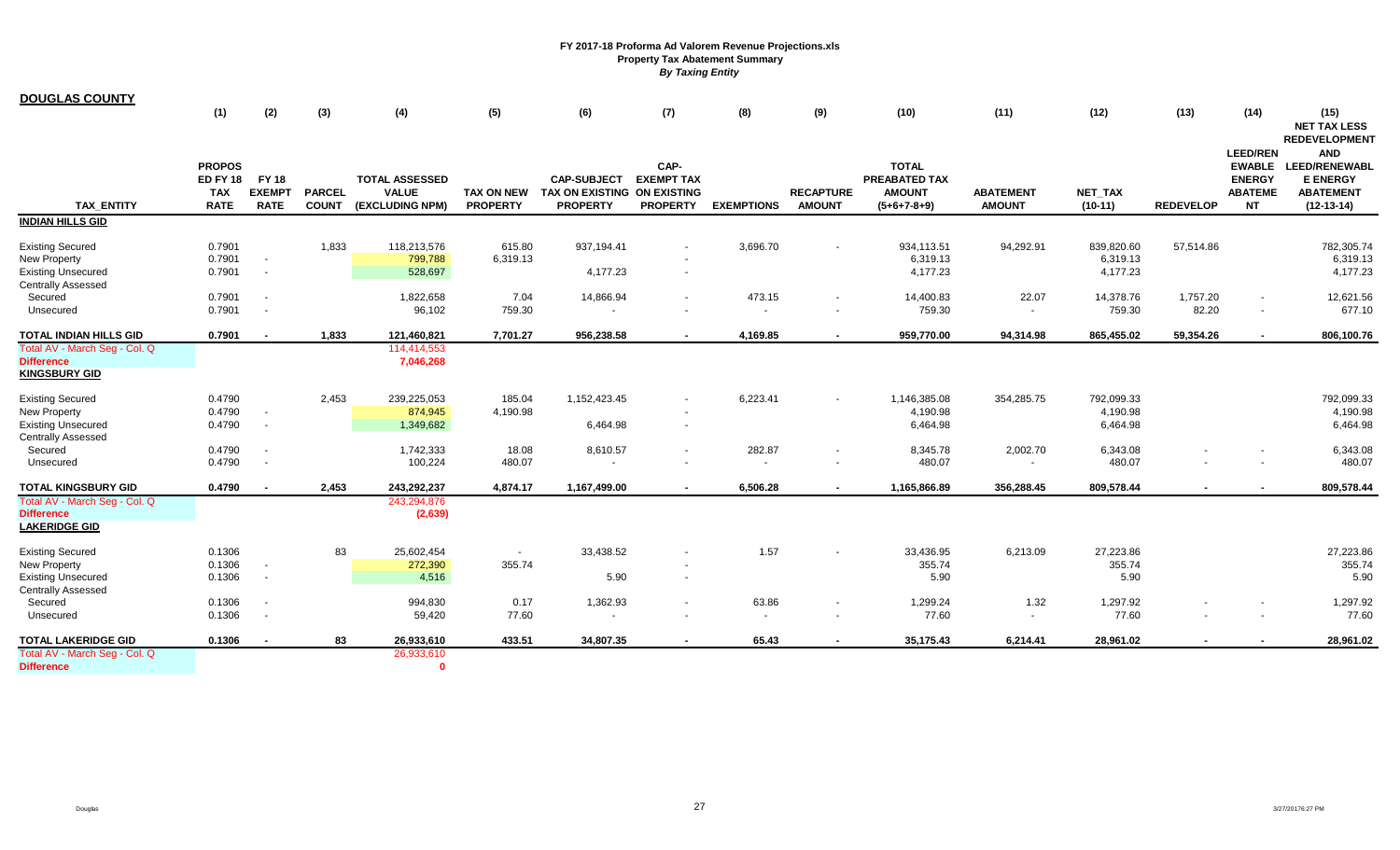| <u>DOUGLAS COUNTY</u>                                                                                    |                                                        |                                              |                               |                                                          |                      |                                                                                 |                                              |                                    |                                                      |                                                                        |                                   |                                     |                  |                                                                 |                                                                                           |
|----------------------------------------------------------------------------------------------------------|--------------------------------------------------------|----------------------------------------------|-------------------------------|----------------------------------------------------------|----------------------|---------------------------------------------------------------------------------|----------------------------------------------|------------------------------------|------------------------------------------------------|------------------------------------------------------------------------|-----------------------------------|-------------------------------------|------------------|-----------------------------------------------------------------|-------------------------------------------------------------------------------------------|
|                                                                                                          | (1)                                                    | (2)                                          | (3)                           | (4)                                                      | (5)                  | (6)                                                                             | (7)                                          | (8)                                | (9)                                                  | (10)                                                                   | (11)                              | (12)                                | (13)             | (14)                                                            | (15)<br><b>NET TAX LESS</b><br><b>REDEVELOPMENT</b>                                       |
| <b>TAX ENTITY</b>                                                                                        | <b>PROPOS</b><br><b>ED FY 18</b><br>TAX<br><b>RATE</b> | <b>FY 18</b><br><b>EXEMPT</b><br><b>RATE</b> | <b>PARCEL</b><br><b>COUNT</b> | <b>TOTAL ASSESSED</b><br><b>VALUE</b><br>(EXCLUDING NPM) | <b>PROPERTY</b>      | <b>CAP-SUBJECT</b><br>TAX ON NEW TAX ON EXISTING ON EXISTING<br><b>PROPERTY</b> | CAP-<br><b>EXEMPT TAX</b><br><b>PROPERTY</b> | <b>EXEMPTIONS</b>                  | <b>RECAPTURE</b><br><b>AMOUNT</b>                    | <b>TOTAL</b><br><b>PREABATED TAX</b><br><b>AMOUNT</b><br>$(5+6+7-8+9)$ | <b>ABATEMENT</b><br><b>AMOUNT</b> | NET_TAX<br>$(10-11)$                | <b>REDEVELOP</b> | <b>LEED/REN</b><br><b>ENERGY</b><br><b>ABATEME</b><br><b>NT</b> | <b>AND</b><br>EWABLE LEED/RENEWABL<br><b>E ENERGY</b><br><b>ABATEMENT</b><br>$(12-13-14)$ |
| <b>LOGAN CREEK GID</b>                                                                                   |                                                        |                                              |                               |                                                          |                      |                                                                                 |                                              |                                    |                                                      |                                                                        |                                   |                                     |                  |                                                                 |                                                                                           |
| <b>Existing Secured</b><br>New Property<br><b>Existing Unsecured</b>                                     | 0.6645<br>0.6645<br>0.6645                             | $\sim$<br>$\overline{\phantom{a}}$           | 23                            | 6,908,807<br>8,699<br>$\sim$                             | $\sim$<br>57.80      | 45,917.80                                                                       |                                              | 8.54                               |                                                      | 45,909.26<br>57.80                                                     | 6,689.09                          | 39,220.17<br>57.80                  |                  |                                                                 | 39,220.17<br>57.80                                                                        |
| <b>Centrally Assessed</b><br>Secured<br>Unsecured                                                        | 0.6645<br>0.6645                                       | $\overline{\phantom{a}}$                     |                               | 49,881<br>2,955                                          | $\sim$<br>19.63      | 347.64                                                                          |                                              | 16.18<br>$\overline{\phantom{a}}$  |                                                      | 331.46<br>19.63                                                        |                                   | 331.46<br>19.63                     |                  |                                                                 | 331.46<br>19.63                                                                           |
| <b>TOTAL LOGAN CREEK GID</b>                                                                             | 0.6645                                                 | $\sim$                                       | 23                            | 6,970,342                                                | 77.43                | 46,265.44                                                                       |                                              | 24.72                              |                                                      | 46,318.15                                                              | 6,689.09                          | 39,629.06                           |                  |                                                                 | 39,629.06                                                                                 |
| Total AV - March Seg - Col. Q<br><b>Difference</b><br><b>MINDEN-GARDNERVILLE SANITATION</b>              |                                                        |                                              |                               | 6,970,342<br>(0)                                         |                      |                                                                                 |                                              |                                    |                                                      |                                                                        |                                   |                                     |                  |                                                                 |                                                                                           |
| <b>Existing Secured</b><br><b>New Property</b><br><b>Existing Unsecured</b><br><b>Centrally Assessed</b> | 0.1224<br>0.1224<br>0.1224                             | $\sim$<br>$\sim$                             | 4,012                         | 339,466,516<br>7,445,786<br>11,802,963                   | 1,799.35<br>9,113.64 | 414,845.27<br>14,446.83                                                         | $\overline{\phantom{a}}$                     | 1,137.63                           | 4.84                                                 | 415,511.83<br>9,113.64<br>14,446.83                                    | 48,822.47                         | 366,689.36<br>9,113.64<br>14,446.83 |                  |                                                                 | 366,689.36<br>9,113.64<br>14,446.83                                                       |
| Secured<br>Unsecured                                                                                     | 0.1224<br>0.1224                                       | $\overline{\phantom{a}}$<br>$\sim$           |                               | 4,660,754<br>231,544                                     | 1.44<br>283.41       | 5,867.82                                                                        |                                              | 164.52<br>$\overline{\phantom{a}}$ | $\overline{\phantom{a}}$<br>$\overline{\phantom{a}}$ | 5,704.74<br>283.41                                                     | 1.80                              | 5,702.94<br>283.41                  |                  | $\overline{\phantom{a}}$                                        | 5,702.94<br>283.41                                                                        |
| TOTAL MINDEN-GARDNERVILLE SA                                                                             | 0.1224                                                 | $\sim$                                       | 4,012                         | 363,607,563                                              | 11,197.84            | 435,159.92                                                                      |                                              | 1,302.15                           | 4.84                                                 | 445,060.45                                                             | 48,824.27                         | 396,236.18                          |                  |                                                                 | 396,236.18                                                                                |
| Total AV - March Seg - Col. Q<br><b>Difference</b><br><u>OLIVER PARK</u>                                 |                                                        |                                              |                               | 363,901,851<br>(294, 288)                                |                      |                                                                                 |                                              |                                    |                                                      |                                                                        |                                   |                                     |                  |                                                                 |                                                                                           |
| <b>Existing Secured</b><br>New Property<br><b>Existing Unsecured</b>                                     | 0.6511<br>0.6511<br>0.6511                             | $\sim$<br>$\sim$                             | 91                            | 9,733,583<br>218,978<br>34,886                           | 1,425.77             | 63,375.37<br>227.14                                                             | $\overline{\phantom{a}}$                     | 0.03                               | 42.04                                                | 63,417.38<br>1,425.77<br>227.14                                        | 17,760.02                         | 45,657.36<br>1,425.77<br>227.14     | 1,686.82         |                                                                 | 43,970.54<br>1,425.77<br>227.14                                                           |
| <b>Centrally Assessed</b><br>Secured<br>Unsecured                                                        | 0.6511<br>0.6511                                       | $\sim$<br>$\overline{\phantom{a}}$           |                               | 157,934<br>8,857                                         | 0.07<br>57.67        | 1,071.43                                                                        | $\overline{\phantom{a}}$                     | 43.18<br>$\overline{\phantom{a}}$  | $\sim$<br>$\overline{\phantom{a}}$                   | 1,028.32<br>57.67                                                      | 434.94                            | 593.38<br>57.67                     |                  |                                                                 | 593.38<br>57.67                                                                           |
| TOTAL OLIVER PARK                                                                                        | 0.6511                                                 |                                              | 91                            | 10,154,238                                               | 1,483.51             | 64,673.94                                                                       |                                              | 43.21                              | 42.04                                                | 66,156.28                                                              | 18,194.96                         | 47,961.32                           | 1,686.82         |                                                                 | 46,274.50                                                                                 |
| Total AV - March Seg - Col. Q<br><b>Difference</b>                                                       |                                                        |                                              |                               | 10,069,664<br>84,574                                     |                      |                                                                                 |                                              |                                    |                                                      |                                                                        |                                   |                                     |                  |                                                                 |                                                                                           |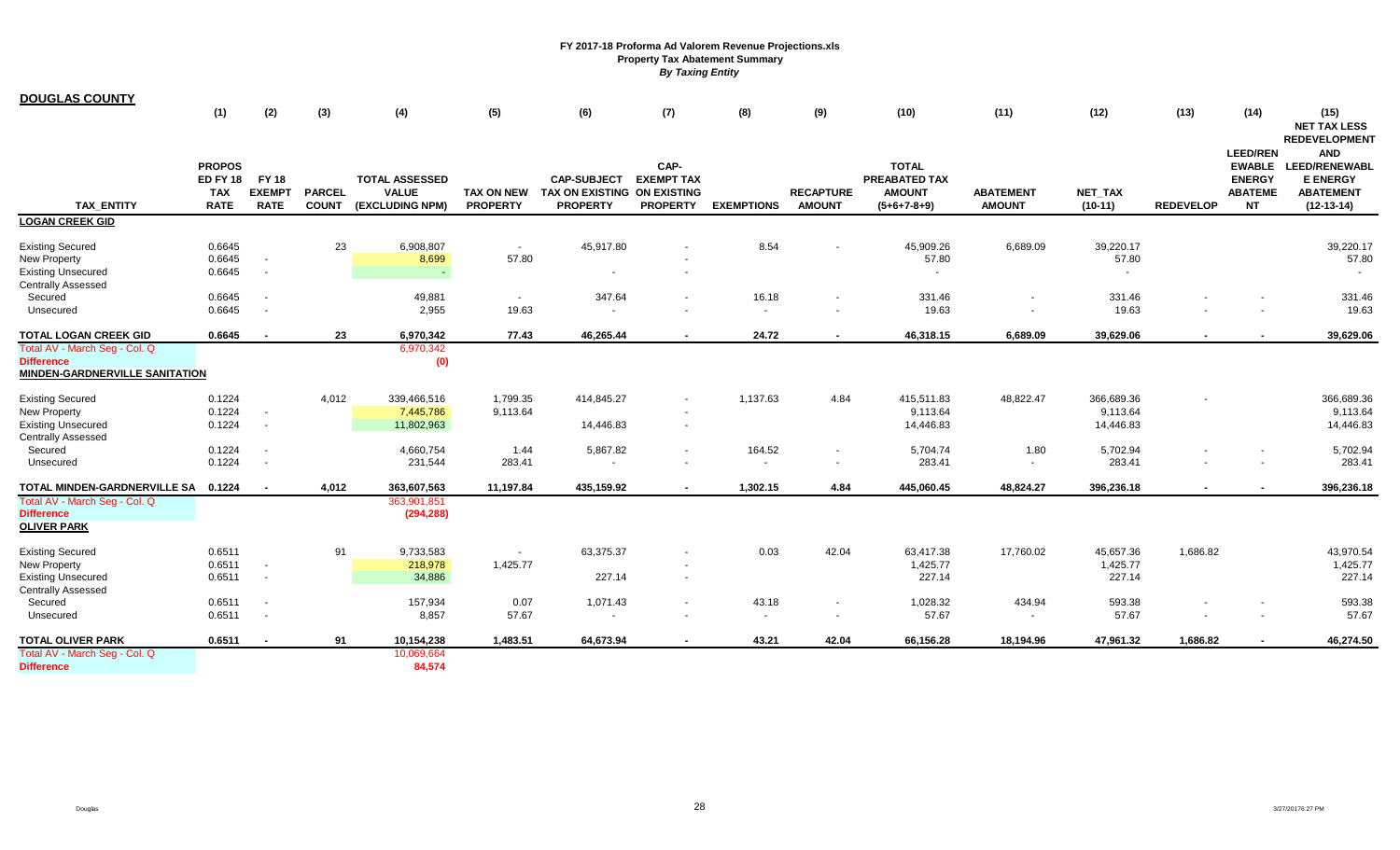| <u>DOUGLAS COUNTY</u>                                                                             |                                                        |                                              |                               |                                                          |                                      |                                                                      |                                              |                                  |                                   |                                                                 |                                   |                                        |                  |                                                                 |                                                                                           |
|---------------------------------------------------------------------------------------------------|--------------------------------------------------------|----------------------------------------------|-------------------------------|----------------------------------------------------------|--------------------------------------|----------------------------------------------------------------------|----------------------------------------------|----------------------------------|-----------------------------------|-----------------------------------------------------------------|-----------------------------------|----------------------------------------|------------------|-----------------------------------------------------------------|-------------------------------------------------------------------------------------------|
|                                                                                                   | (1)                                                    | (2)                                          | (3)                           | (4)                                                      | (5)                                  | (6)                                                                  | (7)                                          | (8)                              | (9)                               | (10)                                                            | (11)                              | (12)                                   | (13)             | (14)                                                            | (15)<br><b>NET TAX LESS</b><br><b>REDEVELOPMENT</b>                                       |
| <b>TAX ENTITY</b>                                                                                 | <b>PROPOS</b><br><b>ED FY 18</b><br>TAX<br><b>RATE</b> | <b>FY 18</b><br><b>EXEMPT</b><br><b>RATE</b> | <b>PARCEL</b><br><b>COUNT</b> | <b>TOTAL ASSESSED</b><br><b>VALUE</b><br>(EXCLUDING NPM) | <b>TAX ON NEW</b><br><b>PROPERTY</b> | <b>CAP-SUBJECT</b><br>TAX ON EXISTING ON EXISTING<br><b>PROPERTY</b> | CAP-<br><b>EXEMPT TAX</b><br><b>PROPERTY</b> | <b>EXEMPTIONS</b>                | <b>RECAPTURE</b><br><b>AMOUNT</b> | <b>TOTAL</b><br>PREABATED TAX<br><b>AMOUNT</b><br>$(5+6+7-8+9)$ | <b>ABATEMENT</b><br><b>AMOUNT</b> | <b>NET_TAX</b><br>$(10-11)$            | <b>REDEVELOP</b> | <b>LEED/REN</b><br><b>ENERGY</b><br><b>ABATEME</b><br><b>NT</b> | <b>AND</b><br>EWABLE LEED/RENEWABL<br><b>E ENERGY</b><br><b>ABATEMENT</b><br>$(12-13-14)$ |
| ROUND HILL GID                                                                                    |                                                        |                                              |                               |                                                          |                                      |                                                                      |                                              |                                  |                                   |                                                                 |                                   |                                        |                  |                                                                 |                                                                                           |
| <b>Existing Secured</b><br>New Property<br><b>Existing Unsecured</b>                              | 0.4404<br>0.4404<br>0.4404                             | $\sim$<br>$\overline{\phantom{a}}$           | 590                           | 106,837,125<br>785,523<br>919,230                        | 444.79<br>3,459.44                   | 470,106.53<br>4,048.29                                               |                                              |                                  |                                   | 470,551.32<br>3,459.44<br>4,048.29                              | 413,229.69                        | 57,321.63<br>3,459.44<br>4,048.29      |                  |                                                                 | 57,321.63<br>3,459.44<br>4,048.29                                                         |
| <b>Centrally Assessed</b><br>Secured<br>Unsecured                                                 | 0.4404<br>0.4404                                       | $\overline{\phantom{a}}$                     |                               | 796,080<br>41,525                                        | 2.79<br>182.88                       | 3,608.60                                                             |                                              | 105.44                           |                                   | 3,505.95<br>182.88                                              | 13.54                             | 3,492.41<br>182.88                     |                  |                                                                 | 3,492.41<br>182.88                                                                        |
| TOTAL ROUND HILL GID                                                                              | 0.4404                                                 | $\overline{\phantom{a}}$                     | 590                           | 109,379,483                                              | 4,089.90                             | 477,763.42                                                           |                                              | 105.44                           | $\sim$                            | 481,747.88                                                      | 413,243.23                        | 68,504.65                              | $\sim$           |                                                                 | 68,504.65                                                                                 |
| Total AV - March Seg - Col. Q<br><b>Difference</b><br><b>SKYLAND GID</b>                          |                                                        |                                              |                               | 109,379,484<br>238                                       |                                      |                                                                      |                                              |                                  |                                   |                                                                 |                                   |                                        |                  |                                                                 |                                                                                           |
| <b>Existing Secured</b><br>New Property<br><b>Existing Unsecured</b><br>Centrally Assessed        | 0.0731<br>0.0731<br>0.0731                             | $\overline{\phantom{a}}$<br>$\sim$           | 235                           | 77,381,057<br>238,232<br>38,330                          | 3.96<br>174.15                       | 56,569.31<br>28.02                                                   |                                              | 7.71                             |                                   | 56,565.56<br>174.15<br>28.02                                    | 5,791.65                          | 50,773.91<br>174.15<br>28.02           |                  |                                                                 | 50,773.91<br>174.15<br>28.02                                                              |
| Secured<br>Unsecured                                                                              | 0.0731<br>0.0731                                       | $\overline{\phantom{a}}$<br>$\sim$           |                               | 270,112<br>15,127                                        | 0.01<br>11.06                        | 205.73                                                               |                                              | 8.29<br>$\overline{\phantom{a}}$ |                                   | 197.45<br>11.06                                                 | $\blacksquare$                    | 197.45<br>11.06                        |                  |                                                                 | 197.45<br>11.06                                                                           |
| TOTAL SKYLAND GID                                                                                 | 0.0731                                                 | $\overline{\phantom{a}}$                     | 235                           | 77,942,858                                               | 189.18                               | 56.803.06                                                            |                                              | 16.00                            |                                   | 56,976.24                                                       | 5,791.65                          | 51,184.59                              |                  |                                                                 | 51,184.59                                                                                 |
| Total AV - March Seg - Col. Q<br><b>Difference</b><br>TAHOE-DOUGLAS FIRE PROTECTION DISTRICT      |                                                        |                                              |                               | 77,942,861<br>(3)                                        |                                      | 0.79                                                                 |                                              |                                  |                                   |                                                                 | 0.10<br>0.25                      |                                        |                  |                                                                 |                                                                                           |
| <b>Existing Secured</b><br><b>New Property</b><br><b>Existing Unsecured</b><br>Centrally Assessed | 0.6381<br>0.6381<br>0.6381                             | 0.0500<br>0.0500<br>0.0500                   | 5,342                         | 6,723,902.21<br>1,141,728,097<br>9,126,960<br>14,212,293 | 6,194.41<br>53,675.65                | 6,724,573.44<br>6,718,379.03<br>83,582.50                            | 571,195.10<br>4,563.48<br>7,106.15           | 1,598,243.22<br>10,198.39        | 6,861.60                          | 7,292,431.75<br>58,239.13<br>90,688.64                          | 1,667,742.89                      | 5,624,688.86<br>58,239.13<br>90,688.64 | 1,884.16         |                                                                 | 5,622,804.70<br>58,239.13<br>90,688.64                                                    |
| Secured<br>Unsecured                                                                              | 0.6381<br>0.6381                                       | 0.0500<br>0.0500                             |                               | 12,650,682<br>589,012                                    | 3,603.48<br>3,758.07                 | 73,583.88<br>0.38                                                    | 6,256.08<br>0.03                             | 2,719.45                         | 0.21<br>$\overline{\phantom{a}}$  | 80,724.20<br>3,758.48                                           | 10,533.29                         | 70,190.91<br>3,758.48                  |                  |                                                                 | 70,190.91<br>3,758.48                                                                     |
| <b>TOTAL TAHOE-DOUGLAS FIRE PRO</b>                                                               | 0.6381                                                 | 0.0500                                       | 5,342                         | 1,178,307,045                                            | 67,231.61                            | 6,875,545.79                                                         | 589,120.84                                   | 12,917.84                        | 6,861.81                          | 7,525,842.21                                                    | 1,678,276.18                      | 5,847,566.03                           | 1,884.16         | $\sim$                                                          | 5,845,681.87                                                                              |
| Total AV - March Seg - Col. Q<br><b>Difference</b>                                                |                                                        |                                              |                               | 1,156,603,660<br>21,703,385                              |                                      |                                                                      |                                              |                                  |                                   |                                                                 |                                   |                                        |                  |                                                                 |                                                                                           |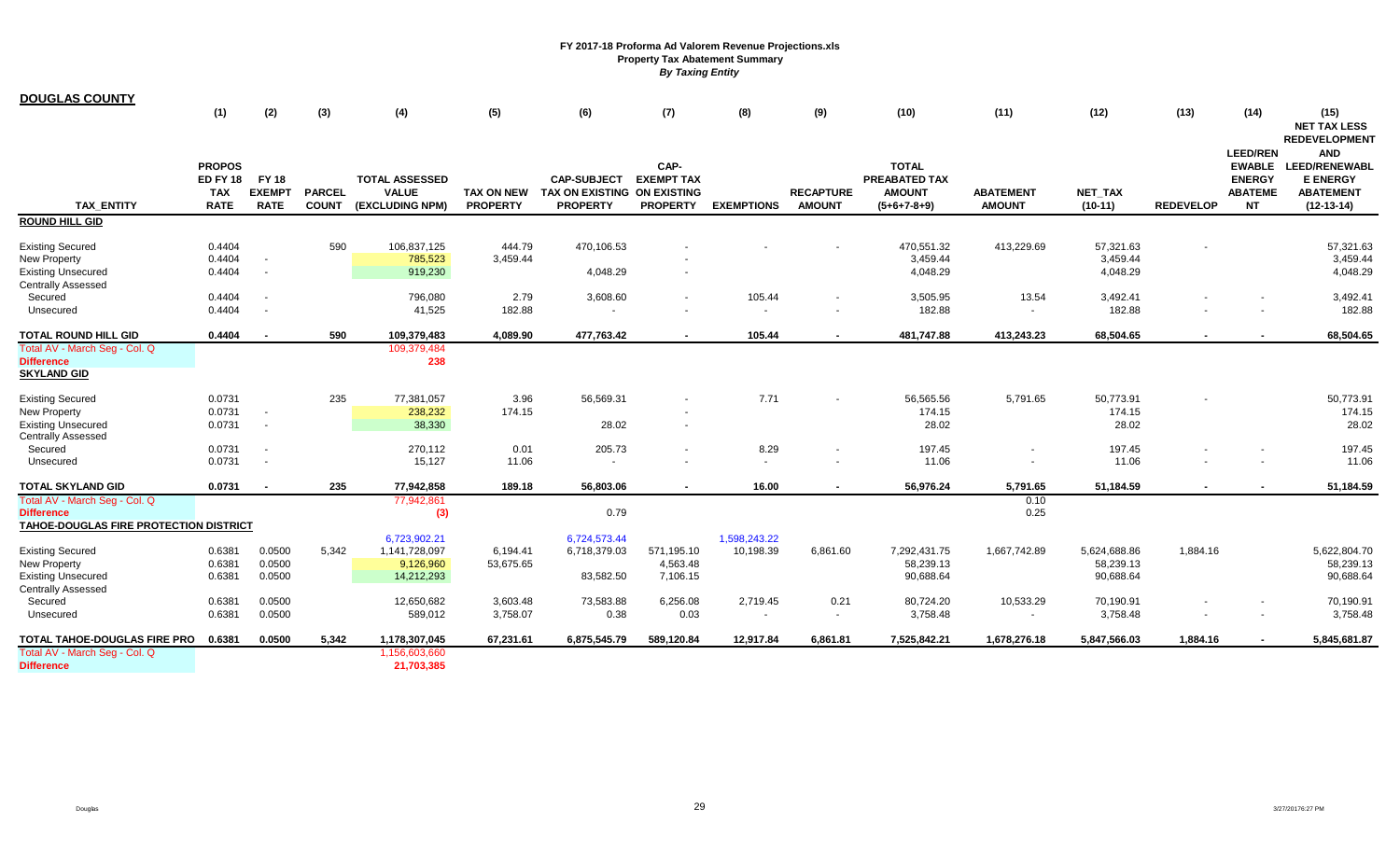| <u>DOUGLAS COUNTY</u>                                                                |                                                               |                                                      |                               |                                                          |                               |                                                                      |                                              |                                  |                                   |                                                                 |                                   |                                  |                  |                                                                 |                                                                                           |
|--------------------------------------------------------------------------------------|---------------------------------------------------------------|------------------------------------------------------|-------------------------------|----------------------------------------------------------|-------------------------------|----------------------------------------------------------------------|----------------------------------------------|----------------------------------|-----------------------------------|-----------------------------------------------------------------|-----------------------------------|----------------------------------|------------------|-----------------------------------------------------------------|-------------------------------------------------------------------------------------------|
|                                                                                      | (1)                                                           | (2)                                                  | (3)                           | (4)                                                      | (5)                           | (6)                                                                  | (7)                                          | (8)                              | (9)                               | (10)                                                            | (11)                              | (12)                             | (13)             | (14)                                                            | (15)<br><b>NET TAX LESS</b><br><b>REDEVELOPMENT</b>                                       |
| <b>TAX ENTITY</b>                                                                    | <b>PROPOS</b><br><b>ED FY 18</b><br><b>TAX</b><br><b>RATE</b> | <b>FY 18</b><br><b>EXEMPT</b><br><b>RATE</b>         | <b>PARCEL</b><br><b>COUNT</b> | <b>TOTAL ASSESSED</b><br><b>VALUE</b><br>(EXCLUDING NPM) | TAX ON NEW<br><b>PROPERTY</b> | <b>CAP-SUBJECT</b><br>TAX ON EXISTING ON EXISTING<br><b>PROPERTY</b> | CAP-<br><b>EXEMPT TAX</b><br><b>PROPERTY</b> | <b>EXEMPTIONS</b>                | <b>RECAPTURE</b><br><b>AMOUNT</b> | <b>TOTAL</b><br>PREABATED TAX<br><b>AMOUNT</b><br>$(5+6+7-8+9)$ | <b>ABATEMENT</b><br><b>AMOUNT</b> | NET_TAX<br>$(10-11)$             | <b>REDEVELOP</b> | <b>LEED/REN</b><br><b>ENERGY</b><br><b>ABATEME</b><br><b>NT</b> | <b>AND</b><br>EWABLE LEED/RENEWABL<br><b>E ENERGY</b><br><b>ABATEMENT</b><br>$(12-13-14)$ |
| TAHOE-DOUGLAS SEWER DISTRICT                                                         |                                                               |                                                      |                               |                                                          |                               |                                                                      |                                              |                                  |                                   |                                                                 |                                   |                                  |                  |                                                                 |                                                                                           |
| <b>Existing Secured</b><br>New Property                                              | 0.0350<br>0.0350                                              | $\sim$                                               | 1,593                         | 596,676,856<br>2,688,315                                 | 100.05<br>940.91              | 208,805.19                                                           |                                              | 64.61                            | 10.86                             | 208,851.49<br>940.91                                            | 40,594.73                         | 168,256.76<br>940.91             | 0.72             |                                                                 | 168,256.04<br>940.91                                                                      |
| <b>Existing Unsecured</b><br>Centrally Assessed                                      | 0.0350                                                        | $\overline{\phantom{a}}$                             |                               | 1,819,146                                                |                               | 636.70                                                               |                                              |                                  |                                   | 636.70                                                          |                                   | 636.70                           |                  |                                                                 | 636.70                                                                                    |
| Secured<br>Unsecured                                                                 | 0.0350<br>0.0350                                              | $\overline{\phantom{a}}$<br>$\overline{\phantom{a}}$ |                               | 3,348,775<br>192,268                                     | 0.55<br>67.29                 | 1,221.48                                                             |                                              | 49.95                            |                                   | 1,172.08<br>67.29                                               | 19.55                             | 1,152.53<br>67.29                |                  |                                                                 | 1,152.53<br>67.29                                                                         |
| TOTAL TAHOE-DOUGLAS SEWER D                                                          | 0.0350                                                        | $\overline{\phantom{a}}$                             | 1,593                         | 604,725,360                                              | 1,108.80                      | 210,663.37                                                           |                                              | 114.56                           | 10.86                             | 211,668.47                                                      | 40,614.28                         | 171,054.19                       | 0.72             |                                                                 | 171,053.47                                                                                |
| Total AV - March Seg - Col. Q<br><b>Difference</b><br><b>TOPAZ RANCH ESTATES GID</b> |                                                               |                                                      |                               | 604,569,000<br>156,360                                   |                               |                                                                      |                                              |                                  |                                   |                                                                 |                                   |                                  |                  |                                                                 |                                                                                           |
|                                                                                      |                                                               |                                                      |                               |                                                          |                               |                                                                      |                                              |                                  |                                   |                                                                 |                                   |                                  |                  |                                                                 |                                                                                           |
| <b>Existing Secured</b><br><b>New Property</b><br><b>Existing Unsecured</b>          | 0.8546<br>0.8546<br>0.8546                                    | $\overline{\phantom{a}}$<br>$\overline{\phantom{a}}$ | 873                           | 25,436,273<br>335,493<br>44,313                          | $\sim$<br>2,867.12            | 219,764.10<br>378.70                                                 |                                              | 2,071.49                         | 1.75                              | 217,694.36<br>2,867.12<br>378.70                                | 61,757.51                         | 155,936.85<br>2,867.12<br>378.70 |                  |                                                                 | 155,936.85<br>2,867.12<br>378.70                                                          |
| <b>Centrally Assessed</b><br>Secured                                                 | 0.8546                                                        | $\overline{\phantom{a}}$                             |                               | 1,363,769                                                | $\overline{a}$                | 12,191.01                                                            |                                              | 536.23                           | $\overline{\phantom{a}}$          | 11,654.78                                                       | 2,441.89                          | 9,212.89                         |                  |                                                                 | 9,212.89                                                                                  |
| Unsecured                                                                            | 0.8546                                                        | $\overline{\phantom{a}}$                             |                               | 78,913                                                   | 674.39                        |                                                                      |                                              | $\overline{\phantom{a}}$         | $\overline{\phantom{a}}$          | 674.39                                                          |                                   | 674.39                           |                  | $\overline{\phantom{a}}$                                        | 674.39                                                                                    |
| TOTAL TOPAZ RANCH ESTATES GII                                                        | 0.8546                                                        | $\overline{\phantom{a}}$                             | 873                           | 27,258,761                                               | 3,541.51                      | 232,333.81                                                           |                                              | 2,607.72                         | 1.75                              | 233,269.35                                                      | 64,199.40                         | 169.069.95                       |                  |                                                                 | 169,069.95                                                                                |
| Total AV - March Seg - Col. Q<br><b>Difference</b><br><b>ZEPHYR COVE GID</b>         |                                                               |                                                      |                               | 27,257,441<br>1,320                                      |                               |                                                                      |                                              |                                  |                                   |                                                                 |                                   |                                  |                  |                                                                 |                                                                                           |
|                                                                                      |                                                               |                                                      |                               |                                                          |                               |                                                                      |                                              |                                  |                                   |                                                                 |                                   |                                  |                  |                                                                 |                                                                                           |
| <b>Existing Secured</b><br>New Property<br><b>Existing Unsecured</b>                 | 0.1000<br>0.1000<br>0.1000                                    | $\overline{\phantom{a}}$<br>$\sim$                   | 76                            | 22,185,712<br>87,091<br>28,312                           | $\sim$<br>87.09               | 22,187.06<br>28.31                                                   |                                              | 1.32                             |                                   | 22,185.74<br>87.09<br>28.31                                     | 5,366.23                          | 16,819.51<br>87.09<br>28.31      |                  |                                                                 | 16,819.51<br>87.09<br>28.31                                                               |
| <b>Centrally Assessed</b><br>Secured<br>Unsecured                                    | 0.1000<br>0.1000                                              | $\overline{\phantom{a}}$<br>$\overline{\phantom{a}}$ |                               | 88,741<br>5,016                                          | 0.01<br>5.02                  | 92.52                                                                |                                              | 3.80<br>$\overline{\phantom{a}}$ | $\overline{\phantom{a}}$          | 88.73<br>5.02                                                   | 0.02                              | 88.71<br>5.02                    |                  |                                                                 | 88.71<br>5.02                                                                             |
|                                                                                      | 0.1000                                                        |                                                      | 76                            | 22,394,872                                               | 92.12                         | 22,307.89                                                            |                                              | 5.12                             |                                   |                                                                 | 5,366.25                          |                                  |                  |                                                                 | 17,028.64                                                                                 |
| TOTAL ZEPHYR COVE GID<br>Total AV - March Seg - Col. Q<br><b>Difference</b>          |                                                               |                                                      |                               | 22,394,872<br>(0)                                        |                               |                                                                      |                                              |                                  |                                   | 22,394.89                                                       |                                   | 17,028.64                        |                  |                                                                 |                                                                                           |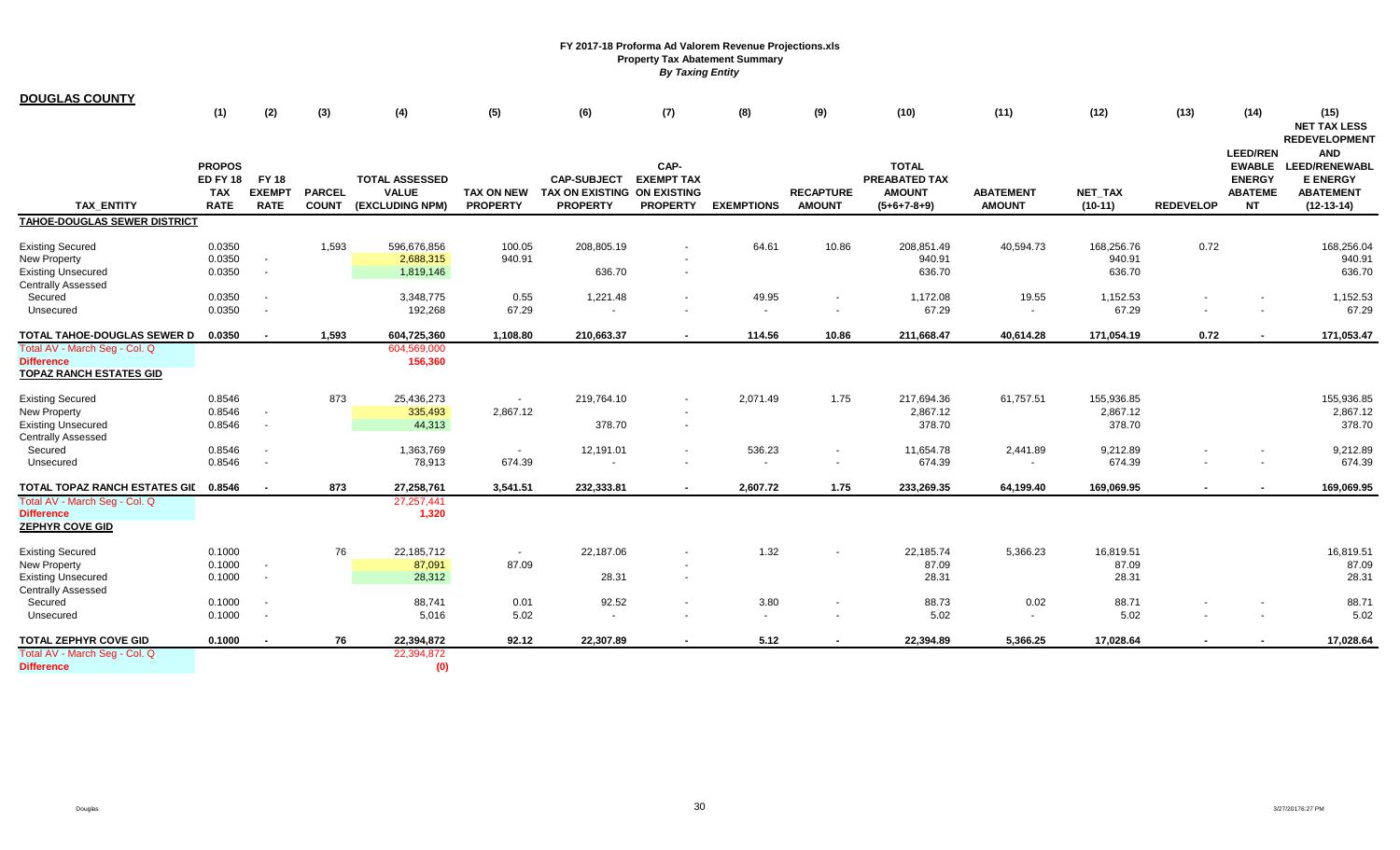| <b>DOUGLAS COUNTY</b>                                                                             | (1)                                                    | (2)                                          | (3)                           | (4)                                                      | (5)                                  | (6)                                                                  | (7)                                                                              | (8)               | (9)                               | (10)                                                                   | (11)                              | (12)                          | (13)             | (14)<br><b>LEED/REN</b>                                       | (15)<br><b>NET TAX LESS</b><br><b>REDEVELOPMENT</b><br><b>AND</b>           |
|---------------------------------------------------------------------------------------------------|--------------------------------------------------------|----------------------------------------------|-------------------------------|----------------------------------------------------------|--------------------------------------|----------------------------------------------------------------------|----------------------------------------------------------------------------------|-------------------|-----------------------------------|------------------------------------------------------------------------|-----------------------------------|-------------------------------|------------------|---------------------------------------------------------------|-----------------------------------------------------------------------------|
| <b>TAX ENTITY</b>                                                                                 | <b>PROPOS</b><br>ED FY 18<br><b>TAX</b><br><b>RATE</b> | <b>FY 18</b><br><b>EXEMPT</b><br><b>RATE</b> | <b>PARCEL</b><br><b>COUNT</b> | <b>TOTAL ASSESSED</b><br><b>VALUE</b><br>(EXCLUDING NPM) | <b>TAX ON NEW</b><br><b>PROPERTY</b> | <b>CAP-SUBJECT</b><br>TAX ON EXISTING ON EXISTING<br><b>PROPERTY</b> | CAP-<br><b>EXEMPT TAX</b><br><b>PROPERTY</b>                                     | <b>EXEMPTIONS</b> | <b>RECAPTURE</b><br><b>AMOUNT</b> | <b>TOTAL</b><br><b>PREABATED TAX</b><br><b>AMOUNT</b><br>$(5+6+7-8+9)$ | <b>ABATEMENT</b><br><b>AMOUNT</b> | NET_TAX<br>$(10-11)$          | <b>REDEVELOP</b> | <b>EWABLE</b><br><b>ENERGY</b><br><b>ABATEME</b><br><b>NT</b> | <b>LEED/RENEWABL</b><br><b>E ENERGY</b><br><b>ABATEMENT</b><br>$(12-13-14)$ |
| <b>ZEPHYR HEIGHTS</b>                                                                             |                                                        |                                              |                               |                                                          |                                      |                                                                      |                                                                                  |                   |                                   |                                                                        |                                   |                               |                  |                                                               |                                                                             |
| <b>Existing Secured</b><br>New Property<br><b>Existing Unsecured</b><br>Centrally Assessed        | 0.2798<br>0.2798<br>0.2798                             | $\overline{\phantom{a}}$<br>$\sim$           | 228                           | 38,748,649<br>271,482<br>182,267                         | 124.12<br>759.61                     | 108,608.67<br>509.98                                                 | $\overline{\phantom{a}}$<br>$\overline{\phantom{a}}$<br>$\overline{\phantom{a}}$ | 314.05            | $\sim$                            | 108,418.74<br>759.61<br>509.98                                         | 19,623.37                         | 88,795.37<br>759.61<br>509.98 |                  |                                                               | 88,795.37<br>759.61<br>509.98                                               |
| Secured                                                                                           | 0.2798                                                 | $\overline{\phantom{a}}$                     |                               | 217,421                                                  | 0.28                                 | 633.61                                                               | $\overline{\phantom{a}}$                                                         | 25.55             | $\overline{\phantom{a}}$          | 608.34                                                                 | 0.90                              | 607.44                        |                  | $\overline{\phantom{a}}$                                      | 607.44                                                                      |
| Unsecured                                                                                         | 0.2798                                                 | $\overline{\phantom{a}}$                     |                               | 12,416                                                   | 34.74                                | $\sim$                                                               | $\overline{\phantom{a}}$                                                         | $\sim$            | $\overline{\phantom{a}}$          | 34.74                                                                  | $\overline{\phantom{0}}$          | 34.74                         |                  | $\overline{\phantom{a}}$                                      | 34.74                                                                       |
| TOTAL ZEPHYR HEIGHTS                                                                              | 0.2798                                                 | $\overline{a}$                               | 228                           | 39,432,235                                               | 918.75                               | 109,752.26                                                           | $\sim$                                                                           | 339.60            | $\sim$                            | 110,331.41                                                             | 19,624.27                         | 90,707.14                     | $\sim$           | $\sim$                                                        | 90,707.14                                                                   |
| Total AV - March Seg - Col. Q<br><b>Difference</b><br><u>ZEPHYR KNOLLS</u>                        |                                                        |                                              |                               | 39,432,236<br>(1)                                        |                                      |                                                                      |                                                                                  |                   |                                   |                                                                        |                                   |                               |                  |                                                               |                                                                             |
| <b>Existing Secured</b><br>New Property<br><b>Existing Unsecured</b><br><b>Centrally Assessed</b> | 0.5252<br>0.5252<br>0.5252                             | $\sim$<br>$\sim$                             | 65                            | 8,611,284<br>65,921<br>18,690                            | $\sim$<br>346.22                     | 45,378.98<br>98.16                                                   | $\overline{\phantom{a}}$<br>$\overline{\phantom{a}}$<br>$\overline{\phantom{a}}$ | 150.20            | $\overline{\phantom{a}}$          | 45,228.78<br>346.22<br>98.16                                           | 5,270.21                          | 39,958.57<br>346.22<br>98.16  |                  |                                                               | 39,958.57<br>346.22<br>98.16                                                |
| Secured                                                                                           | 0.5252                                                 | $\overline{\phantom{a}}$                     |                               | 54,824                                                   | 0.01                                 | 301.91                                                               | $\overline{\phantom{a}}$                                                         | 13.99             | $\sim$                            | 287.93                                                                 | 0.04                              | 287.89                        |                  |                                                               | 287.89                                                                      |
| Unsecured                                                                                         | 0.5252                                                 | $\overline{\phantom{a}}$                     |                               | 3,246                                                    | 17.05                                | $\sim$                                                               | $\overline{\phantom{a}}$                                                         | $\sim$            | $\overline{\phantom{a}}$          | 17.05                                                                  |                                   | 17.05                         |                  | $\overline{\phantom{a}}$                                      | 17.05                                                                       |
| TOTAL ZEPHYR KNOLLS                                                                               | 0.5252                                                 | $\sim$                                       | 65                            | 8,753,965                                                | 363.28                               | 45,779.05                                                            | $\sim$                                                                           | 164.19            | $\sim$                            | 45,978.14                                                              | 5,270.25                          | 40,707.89                     | $\sim$           | $\sim$                                                        | 40,707.89                                                                   |
| Total AV - March Seg - Col. Q<br><b>Difference</b>                                                |                                                        |                                              |                               | 8,753,965<br>(0)                                         |                                      |                                                                      |                                                                                  |                   |                                   |                                                                        |                                   |                               |                  |                                                               |                                                                             |
|                                                                                                   |                                                        |                                              |                               |                                                          |                                      |                                                                      |                                                                                  |                   |                                   |                                                                        |                                   |                               |                  |                                                               |                                                                             |

**NOTE: Total secured value includes \$101,532,015 incremental value for the Redevelopment Agency.**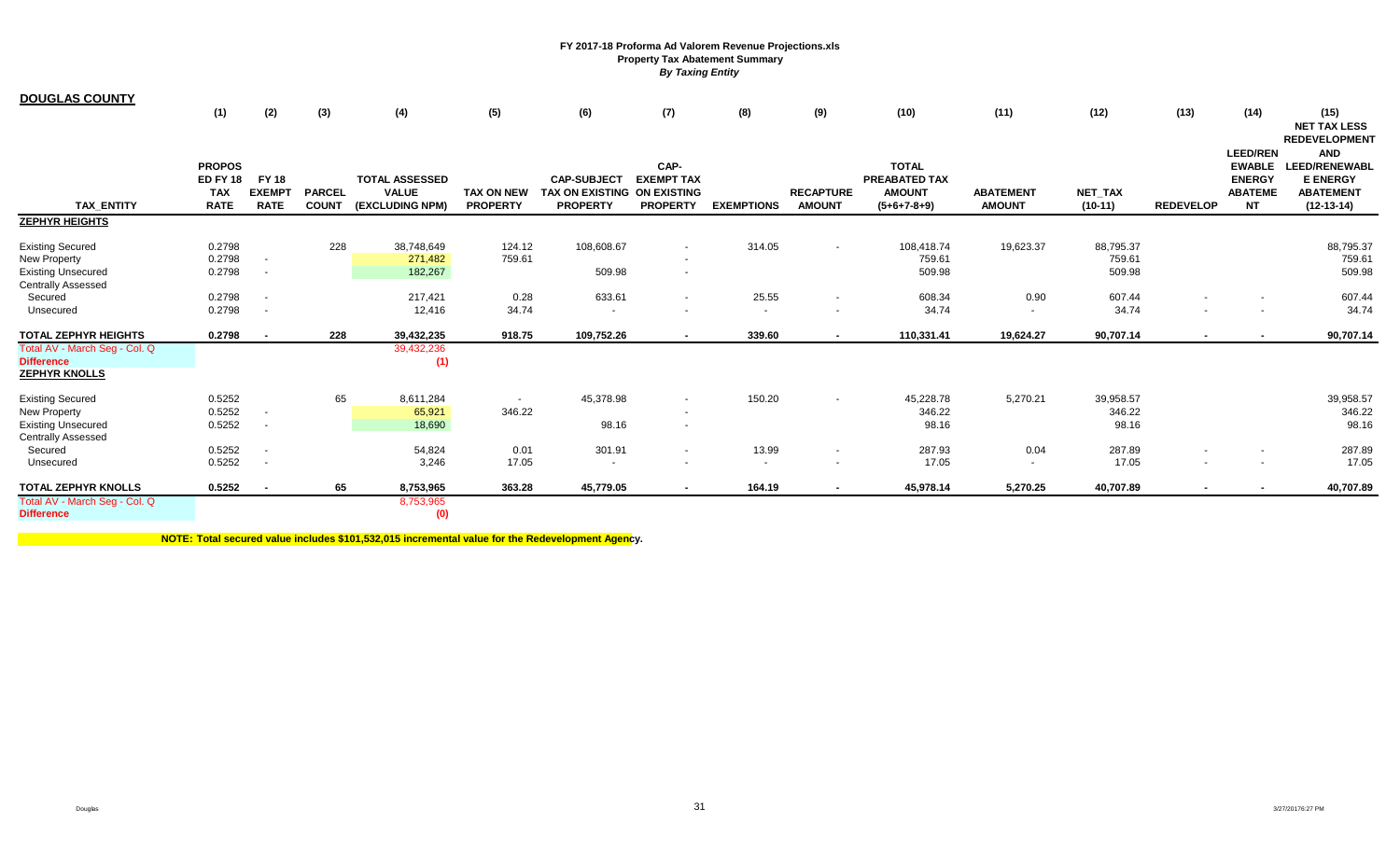| <b>ELKO COUNTY</b>                                 |                                             |                                              |                               |                                                          |                                      |                                                                 |                                                                              |                   |                                   |                                                                 |                                   |                             |                  |                                                             |                                                                                          |
|----------------------------------------------------|---------------------------------------------|----------------------------------------------|-------------------------------|----------------------------------------------------------|--------------------------------------|-----------------------------------------------------------------|------------------------------------------------------------------------------|-------------------|-----------------------------------|-----------------------------------------------------------------|-----------------------------------|-----------------------------|------------------|-------------------------------------------------------------|------------------------------------------------------------------------------------------|
|                                                    | (1)                                         | (2)                                          | (3)                           | (4)                                                      | (5)                                  | (6)                                                             | (7)                                                                          | (8)               | (9)                               | (10)                                                            | (11)                              | (12)                        | (13)             | (14)                                                        | (15)<br><b>NET TAX LESS</b><br><b>REDEVELOPMENT</b>                                      |
| <b>TAX ENTITY</b>                                  | <b>PROPOSED</b><br>FY 18 TAX<br><b>RATE</b> | <b>FY 18</b><br><b>EXEMPT</b><br><b>RATE</b> | <b>PARCEL</b><br><b>COUNT</b> | <b>TOTAL ASSESSED</b><br><b>VALUE</b><br>(EXCLUDING NPM) | <b>TAX ON NEW</b><br><b>PROPERTY</b> | <b>CAP-SUBJECT</b><br><b>TAX ON EXISTING</b><br><b>PROPERTY</b> | CAP-<br><b>EXEMPT</b><br><b>TAX ON</b><br><b>EXISTING</b><br><b>PROPERTY</b> | <b>EXEMPTIONS</b> | <b>RECAPTURE</b><br><b>AMOUNT</b> | <b>TOTAL</b><br>PREABATED TAX<br><b>AMOUNT</b><br>$(5+6+7-8+9)$ | <b>ABATEMENT</b><br><b>AMOUNT</b> | <b>NET TAX</b><br>$(10-11)$ | <b>REDEVELOP</b> | <b>LEED/RENEW</b><br><b>ABLE ENERGY</b><br><b>ABATEMENT</b> | <b>AND</b><br><b>LEED/RENEWABLE</b><br><b>ENERGY</b><br><b>ABATEMENT</b><br>$(12-13-14)$ |
| <b>ALL ENTITIES</b>                                |                                             |                                              |                               |                                                          |                                      |                                                                 |                                                                              |                   |                                   |                                                                 |                                   |                             |                  |                                                             |                                                                                          |
| <b>STATE OF NEVADA</b>                             | 0.1700                                      | $\overline{\phantom{a}}$                     | 42,742                        | 1,900,083,636                                            | 224,182.21                           | 3,133,690.48                                                    |                                                                              | 127,245.68        | 10,025.79                         | 3,240,652.81                                                    | 126,451.80                        | 3,114,201.01                | 14,928.57        |                                                             | 3,099,272.44                                                                             |
| <b>GENERAL COUNTY</b>                              | 0.8386                                      | $\sim$                                       | 42,742                        | 1,900,083,720                                            | 1,105,877.74                         | 15,458,325.47                                                   | $\sim$                                                                       | 627,690.17        | 49,456.74                         | 15,985,969.79                                                   | 627,021.69                        | 15,358,948.10               | 81,018.19        |                                                             | 15,277,929.91                                                                            |
| <b>SCHOOL DISTRICT</b>                             | 1.5000                                      | $\sim$                                       | 42,742                        | 1,900,083,658                                            | 1,978,078.55                         | 27,650,273.67                                                   | $\sim$                                                                       | 1,122,753.77      | 88,462.97                         | 28,594,061.42                                                   | 1,115,728.71                      | 27,478,332.71               | 72,469.14        |                                                             | 27,405,863.57                                                                            |
| <b>CITY OF CARLIN</b>                              | 1.1480                                      | $\overline{\phantom{a}}$                     | 948                           | 37,903,241                                               | 42,735.42                            | 394,660.15                                                      |                                                                              | 2,266.42          | 24.32                             | 435, 153. 47                                                    | 9,461.93                          | 425,691.54                  |                  |                                                             | 425,691.54                                                                               |
| <b>CITY OF ELKO</b>                                | 0.9200                                      | $\sim$                                       | 5,992                         | 522,985,395                                              | 299,227.41                           | 4,522,710.22                                                    |                                                                              | 10,471.96         | 1,669.23                          | 4,813,134.90                                                    | 73,392.93                         | 4,739,741.97                | 80,199.26        |                                                             | 4,659,542.71                                                                             |
| <b>CITY OF WELLS</b>                               | 0.9605                                      | $\sim$                                       | 809                           | 28,283,574                                               | 16,678.84                            | 257,509.70                                                      |                                                                              | 2,524.36          | 34.26                             | 271,698.44                                                      | 6,704.43                          | 264,994.01                  |                  |                                                             | 264,994.01                                                                               |
| CITY OF WEST WENDOVER                              | 1.1514                                      | $\sim$                                       | 815                           | 130,050,363                                              | 51,256.16                            | 1,456,328.56                                                    |                                                                              | 10,184.69         | 21.13                             | 1,497,421.16                                                    | 14,883.29                         | 1,482,537.87                |                  |                                                             | 1,482,537.87                                                                             |
| <b>JACKPOT TOWN</b>                                | 0.5891                                      | $\overline{\phantom{a}}$                     | 183                           | 27,431,223                                               | 10,189.05                            | 154,311.26                                                      | $\sim$                                                                       | 1,487.65          | 450.18                            | 163,462.84                                                      | 2,907.78                          | 160,555.06                  |                  |                                                             | 160,555.06                                                                               |
| <b>MONTELLO TOWN</b>                               | 0.4858                                      | $\overline{\phantom{a}}$                     | 168                           | 1,827,891                                                | 552.46                               | 8,580.97                                                        |                                                                              | 67.58             | 2.82                              | 9,068.67                                                        | 1,442.24                          | 7,626.43                    |                  |                                                             | 7,626.43                                                                                 |
| <b>MOUNTAIN CITY TOWN</b>                          | 0.4347                                      |                                              | 88                            | 1,983,458                                                | 311.95                               | 8,539.01                                                        |                                                                              | 228.88            |                                   | 8,622.08                                                        | 574.43                            | 8,047.65                    |                  |                                                             | 8,047.65                                                                                 |
| ELKO CONVENTION & VISITORS AL                      | 0.0392                                      | $\sim$                                       | 26,294                        | 1,311,273,054                                            | 33,835.54                            | 486,639.03                                                      | $\sim$                                                                       | 6,452.86          | 1,744.25                          | 515,765.97                                                      | 15,858.50                         | 499,907.47                  | 3,787.77         |                                                             | 496,119.70                                                                               |
| ELKO TELEVISION DISTRICT                           | 0.0145                                      | $\overline{\phantom{a}}$                     | 26,054                        | 1,134,989,657                                            | 8,796.71                             | 158,378.60                                                      |                                                                              | 2,605.71          | 648.38                            | 165,217.98                                                      | 6,605.44                          | 158,612.54                  | 1,401.07         |                                                             | 157,211.47                                                                               |
| <b>TOTAL COUNTY</b>                                |                                             |                                              | 42,742                        | 1,900,083,636                                            | 3,771,722.03                         | 53,689,947.13                                                   |                                                                              | 1,913,979.73      | 152,540.07                        | 55,700,229.50                                                   | 2,001,033.17                      | 53,699,196.33               | 253,804.00       |                                                             | 53,445,392.33                                                                            |
|                                                    |                                             |                                              |                               |                                                          |                                      |                                                                 |                                                                              |                   |                                   | <b>Abatement Percent</b>                                        | 3.59%                             |                             |                  |                                                             |                                                                                          |
| <b>STATE OF NEVADA</b>                             |                                             |                                              |                               |                                                          | 15,555,671                           |                                                                 |                                                                              |                   |                                   |                                                                 |                                   |                             |                  |                                                             |                                                                                          |
| <b>Existing Secured</b>                            | 0.1700                                      |                                              | 42,742                        | 1,242,927,992                                            | 26,444.64                            | 2,197,306.95                                                    |                                                                              | 110,289.20        | 9,923.50                          | 2,123,385.89                                                    | 100,497.97                        | 2,022,887.92                | 14,928.57        |                                                             | 2,007,959.35                                                                             |
| <b>New Property</b>                                | 0.1700                                      |                                              |                               | 105,121,266                                              | 178,706.15                           |                                                                 |                                                                              |                   |                                   | 178,706.15                                                      |                                   | 178,706.15                  |                  |                                                             | 178,706.15                                                                               |
| <b>Existing Unsecured</b>                          | 0.1700                                      |                                              |                               | 148,602,390                                              |                                      | 252,624.06                                                      |                                                                              |                   |                                   | 252,624.06                                                      |                                   | 252,624.06                  |                  |                                                             | 252,624.06                                                                               |
| <b>Centrally Assessed</b>                          |                                             |                                              |                               |                                                          |                                      |                                                                 |                                                                              |                   |                                   |                                                                 |                                   |                             |                  |                                                             |                                                                                          |
| Secured                                            | 0.1700                                      |                                              |                               | 395,952,269                                              | 11,630.71                            | 678,428.03                                                      |                                                                              | 16,939.85         | 102.29                            | 673,221.18                                                      | 25,621.71                         | 647,599.47                  |                  |                                                             | 647,599.47                                                                               |
| Unsecured                                          | 0.1700                                      |                                              |                               | 7,479,719                                                | 7,400.71                             | 5,331.44                                                        | $\sim$                                                                       | 16.63             |                                   | 12,715.52                                                       | 332.12                            | 12,383.40                   |                  |                                                             | 12,383.40                                                                                |
| <b>TOTAL STATE OF NEVADA</b>                       | 0.1700                                      |                                              | 42,742                        | 1,900,083,636                                            | 224,182.21                           | 3,133,690.48                                                    |                                                                              | 127,245.68        | 10,025.79                         | 3,240,652.81                                                    | 126,451.80                        | 3,114,201.01                | 14,928.57        |                                                             | 3,099,272.44                                                                             |
| Total AV - March Seg - Col. Q<br><b>Difference</b> |                                             |                                              |                               | 1,890,418,337<br>9,665,299                               |                                      |                                                                 |                                                                              |                   |                                   |                                                                 |                                   |                             |                  |                                                             |                                                                                          |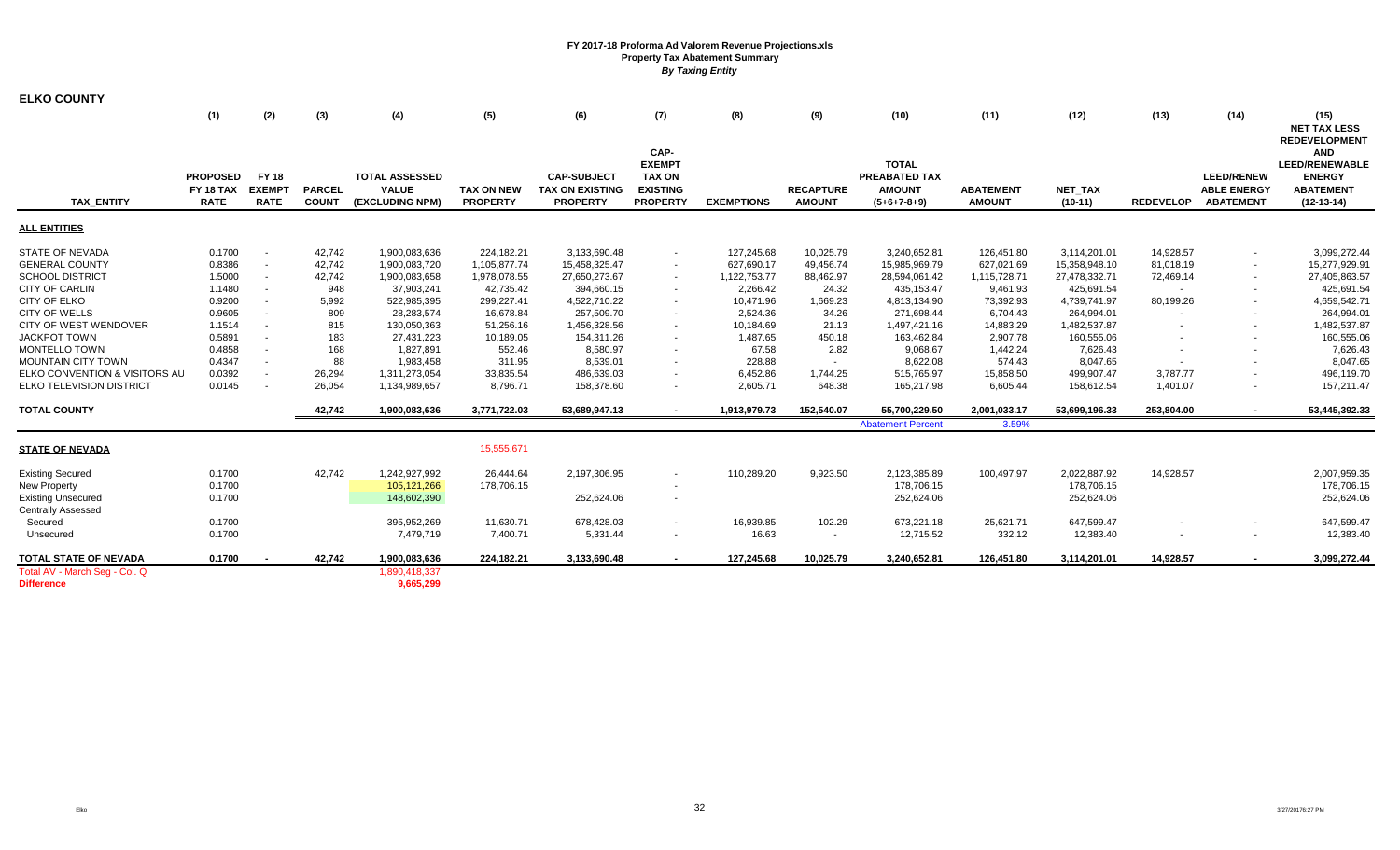| <b>ELKO COUNTY</b>             |                              |                               |                  |                                       |                      |                                              |                                  |                       |                    |                                |                       |                          |                      |                                         |                                   |
|--------------------------------|------------------------------|-------------------------------|------------------|---------------------------------------|----------------------|----------------------------------------------|----------------------------------|-----------------------|--------------------|--------------------------------|-----------------------|--------------------------|----------------------|-----------------------------------------|-----------------------------------|
|                                | (1)                          | (2)                           | (3)              | (4)                                   | (5)                  | (6)                                          | (7)                              | (8)                   | (9)                | (10)                           | (11)                  | (12)                     | (13)                 | (14)                                    | (15)                              |
|                                |                              |                               |                  |                                       |                      |                                              |                                  |                       |                    |                                |                       |                          |                      |                                         | <b>NET TAX LESS</b>               |
|                                |                              |                               |                  |                                       |                      |                                              |                                  |                       |                    |                                |                       |                          |                      |                                         | <b>REDEVELOPMENT</b>              |
|                                |                              |                               |                  |                                       |                      |                                              | CAP-                             |                       |                    |                                |                       |                          |                      |                                         | <b>AND</b>                        |
|                                |                              |                               |                  |                                       |                      |                                              | <b>EXEMPT</b>                    |                       |                    | <b>TOTAL</b>                   |                       |                          |                      |                                         | <b>LEED/RENEWABLE</b>             |
|                                | <b>PROPOSED</b><br>FY 18 TAX | <b>FY 18</b><br><b>EXEMPT</b> | <b>PARCEL</b>    | <b>TOTAL ASSESSED</b><br><b>VALUE</b> | <b>TAX ON NEW</b>    | <b>CAP-SUBJECT</b><br><b>TAX ON EXISTING</b> | <b>TAX ON</b><br><b>EXISTING</b> |                       | <b>RECAPTURE</b>   | PREABATED TAX<br><b>AMOUNT</b> | <b>ABATEMENT</b>      | NET_TAX                  |                      | <b>LEED/RENEW</b><br><b>ABLE ENERGY</b> | <b>ENERGY</b><br><b>ABATEMENT</b> |
| <b>TAX ENTITY</b>              | <b>RATE</b>                  | <b>RATE</b>                   | <b>COUNT</b>     | (EXCLUDING NPM)                       | <b>PROPERTY</b>      | <b>PROPERTY</b>                              | <b>PROPERTY</b>                  | <b>EXEMPTIONS</b>     | <b>AMOUNT</b>      | $(5+6+7-8+9)$                  | <b>AMOUNT</b>         | $(10-11)$                | <b>REDEVELOP</b>     | <b>ABATEMENT</b>                        | $(12-13-14)$                      |
| <b>GENERAL COUNTY</b>          |                              |                               |                  |                                       |                      |                                              |                                  |                       |                    |                                |                       |                          |                      |                                         |                                   |
|                                |                              |                               |                  |                                       |                      |                                              |                                  |                       |                    |                                |                       |                          |                      |                                         |                                   |
| <b>Existing Secured</b>        |                              |                               |                  |                                       |                      |                                              |                                  |                       |                    |                                |                       |                          |                      |                                         |                                   |
| General Co.                    | 0.5081                       | $\overline{\phantom{a}}$      | 42,742           | 1,242,927,992                         | 79,038.08            | 6,567,347.07                                 |                                  | 329,634.30            | 29,659.66          | 6,346,410.51                   | 300,409.80            | 6,046,000.71             | 49,095.45            |                                         | 5,996,905.26                      |
| Gen Indigent                   | 0.0250                       | $\sim$                        | 42,742           | 1,242,927,992                         | 3,888.95             | 323,123.56                                   |                                  | 16,218.46             | 1,459.37           | 312,253.42                     | 14,791.06             | 297,462.36               | 2,415.60             |                                         | 295,046.76                        |
| Extension                      | 0.0100                       | $\overline{\phantom{a}}$      | 42,742           | 1,242,927,992                         | 1,555.71             | 129,250.31                                   |                                  | 6,487.39              | 583.75             | 124,902.38                     | 5,914.52              | 118,987.86               | 966.36               |                                         | 118,021.50                        |
| Library                        | 0.0292                       | $\overline{\phantom{a}}$      | 42,742           | 1,242,927,992                         | 4,541.89             | 377,410.56                                   |                                  | 18,943.55             | 1,704.49           | 364,713.39                     | 17,560.93             | 347,152.46               | 2,820.42             |                                         | 344,332.04                        |
| Juvenile Prob                  | 0.0671                       | $\blacksquare$                | 42,742           | 1,242,927,992                         | 10,437.86            | 867,284.33                                   |                                  | 43,529.62             | 3,916.86           | 838,109.43                     | 40,492.02             | 797,617.41               | 6,480.65             |                                         | 791,136.76                        |
| Sr Citizen Sv<br>Jail Operatns | 0.0200<br>0.0130             | $\overline{\phantom{a}}$      | 42,742<br>42,742 | 1,242,927,992<br>1,242,927,992        | 3,111.33<br>2,022.12 | 258,513.62<br>168,038.41                     |                                  | 12,975.17<br>8,434.40 | 1,167.47<br>758.85 | 249,817.25<br>162,384.98       | 11,816.72<br>7,686.94 | 238,000.53<br>154,698.04 | 1,932.44<br>1,256.01 |                                         | 236,068.09<br>153,442.03          |
| Med Indigent                   | 0.0700                       | $\blacksquare$                | 42,742           | 1,242,927,992                         | 10,888.91            | 904,769.11                                   |                                  | 45,411.43             | 4,086.13           | 874,332.72                     | 43,164.47             | 831,168.25               | 6,756.88             |                                         | 824,411.37                        |
| Co Captl Proj                  | 0.0500                       | $\sim$                        | 42,742           | 1,242,927,992                         | 7,778.00             | 646,277.51                                   |                                  | 32,437.99             | 2,918.70           | 624,536.22                     | 29,551.12             | 594,985.10               | 4,831.44             |                                         | 590,153.66                        |
| Fair Board Im                  | 0.0038                       |                               | 42,742           | 1,242,927,992                         | 590.88               | 49,123.41                                    |                                  | 2,465.58              | 221.80             | 47,470.51                      | 2,238.93              | 45,231.58                | 367.22               |                                         | 44,864.36                         |
| Hosp Indigent                  | 0.0150                       | $\blacksquare$                | 42,742           | 1,242,927,992                         | 2,333.45             | 193,881.47                                   |                                  | 9,731.72              | 875.58             | 187,358.78                     | 8,865.92              | 178,492.86               | 1,449.40             |                                         | 177,043.46                        |
| Youth Service                  | 0.0089                       | $\overline{\phantom{a}}$      | 42,742           | 1,242,927,992                         | 1,384.12             | 115,051.23                                   | $\sim$                           | 5,773.55              | 519.52             | 111,181.32                     | 5,515.77              | 105,665.55               | 858.95               |                                         | 104,806.60                        |
| Museum                         | 0.0185                       | $\sim$                        | 42,742           | 1,242,927,992                         | 2,877.85             | 239,130.21                                   |                                  | 12,001.68             | 1,079.90           | 231,086.28                     | 10,985.69             | 220,100.59               | 1,787.37             |                                         | 218,313.22                        |
| <b>GENERAL TOTAL</b>           | 0.8386                       |                               | 42,742           | 1,242,927,992                         | 130,449.15           | 10,839,200.80                                | $\blacksquare$                   | 544,044.84            | 48,952.08          | 10,474,557.19                  | 498,993.89            | 9,975,563.30             | 81,018.19            |                                         | 9,894,545.11                      |
| New Property                   | 0.8386                       |                               |                  | 105,121,350                           | 881,547.64           |                                              |                                  |                       |                    | 881,547.64                     |                       | 881,547.64               |                      |                                         | 881,547.64                        |
| <b>Existing Unsecured</b>      | 0.8386                       | $\overline{\phantom{a}}$      |                  | 148,602,390                           |                      | 1,246,179.64                                 |                                  |                       |                    | 1,246,179.64                   |                       | 1,246,179.64             |                      |                                         | 1,246,179.64                      |
| <b>Centrally Assessed</b>      |                              |                               |                  |                                       |                      |                                              |                                  |                       |                    |                                |                       |                          |                      |                                         |                                   |
| Secured                        | 0.8386                       | $\overline{\phantom{a}}$      |                  | 395,952,269                           | 57,373.66            | 3,346,645.36                                 |                                  | 83,563.29             | 504.66             | 3,320,960.39                   | 126,389.74            | 3,194,570.65             |                      |                                         | 3,194,570.65                      |
| Unsecured                      | 0.8386                       | $\overline{\phantom{a}}$      |                  | 7,479,719                             | 36,507.29            | 26,299.67                                    |                                  | 82.04                 | $\blacksquare$     | 62,724.92                      | 1,638.06              | 61,086.86                |                      |                                         | 61,086.86                         |
| <b>TOTAL GENERAL COUNTY</b>    | 0.8386                       |                               | 42,742           | 1,900,083,720                         | 1,105,877.74         | 15,458,325.47                                |                                  | 627,690.17            | 49,456.74          | 15,985,969.79                  | 627,021.69            | 15,358,948.10            | 81,018.19            |                                         | 15,277,929.91                     |
| March Assessors Report:        |                              |                               |                  |                                       |                      |                                              |                                  |                       |                    |                                |                       |                          |                      |                                         |                                   |
| New secured                    |                              |                               |                  | 15,428,172                            |                      |                                              |                                  |                       |                    |                                |                       |                          |                      |                                         |                                   |
| <b>Existing Secured</b>        |                              |                               |                  | 1,217,707,022                         |                      |                                              |                                  |                       |                    |                                |                       |                          |                      |                                         |                                   |
|                                |                              |                               |                  | 1,233,135,194                         |                      |                                              |                                  |                       |                    |                                |                       |                          |                      |                                         |                                   |
| <b>Difference</b>              |                              |                               |                  | 9,792,798                             | 0.79%                |                                              |                                  |                       |                    |                                |                       |                          |                      |                                         |                                   |
| Total AV - March Seg - Col. Q  |                              |                               |                  | 1,890,418,337                         |                      |                                              |                                  |                       |                    |                                |                       |                          |                      |                                         |                                   |
| <b>Difference</b>              |                              |                               |                  | 9,665,383                             |                      |                                              |                                  |                       |                    |                                |                       |                          |                      |                                         |                                   |
| <b>SCHOOL DISTRICT</b>         |                              |                               |                  | 9,808,528.78                          |                      | 9,810,700.57                                 |                                  | 64,875,845            |                    |                                |                       |                          |                      |                                         |                                   |
|                                |                              |                               |                  |                                       |                      |                                              |                                  |                       |                    |                                |                       |                          |                      |                                         |                                   |
| <b>Existing Secured</b>        | 0.7500                       |                               | 42,742           | 1,242,927,992                         | 116,667.37           | 9,694,033.20                                 |                                  | 486,568.84            | 43,780.16          | 9,367,911.89                   | 443,363.01            | 8,924,548.88             | 72,469.14            |                                         | 8,852,079.74                      |
| New Property                   | 0.7500                       | $\sim$                        |                  | 105,121,288                           | 788,409.66           |                                              |                                  |                       |                    | 788,409.66                     |                       | 788,409.66               |                      |                                         | 788,409.66                        |
| <b>Existing Unsecured</b>      | 0.7500                       | $\blacksquare$                |                  | 148,602,390                           |                      | 1,114,517.93                                 |                                  |                       |                    | 1,114,517.93                   |                       | 1,114,517.93             |                      |                                         | 1,114,517.93                      |
| <b>Centrally Assessed</b>      |                              |                               |                  |                                       |                      |                                              |                                  |                       |                    |                                |                       |                          |                      |                                         |                                   |
| Secured                        | 0.7500                       |                               |                  | 395,952,269                           | 51,312.03            | 2,993,064.66                                 |                                  | 74,734.68             | 451.33             | 2,970,093.34                   | 113,036.40            | 2,857,056.94             |                      |                                         | 2,857,056.94                      |
| Unsecured                      | 0.7500                       |                               |                  | 7,479,719                             | 32,650.22            | 23,521.05                                    |                                  | 73.37                 | $\blacksquare$     | 56,097.90                      | 1,464.95              | 54,632.95                |                      |                                         | 54,632.95                         |
| <b>TOTAL SCHOOL OPERATING</b>  | 0.7500                       |                               | 42.742           | 1,900,083,658                         | 989,039.27           | 13,825,136.84                                |                                  | 561,376.89            | 44,231.49          | 14,297,030.71                  | 557.864.36            | 13,739,166.35            | 72,469.14            |                                         | 13,666,697.21                     |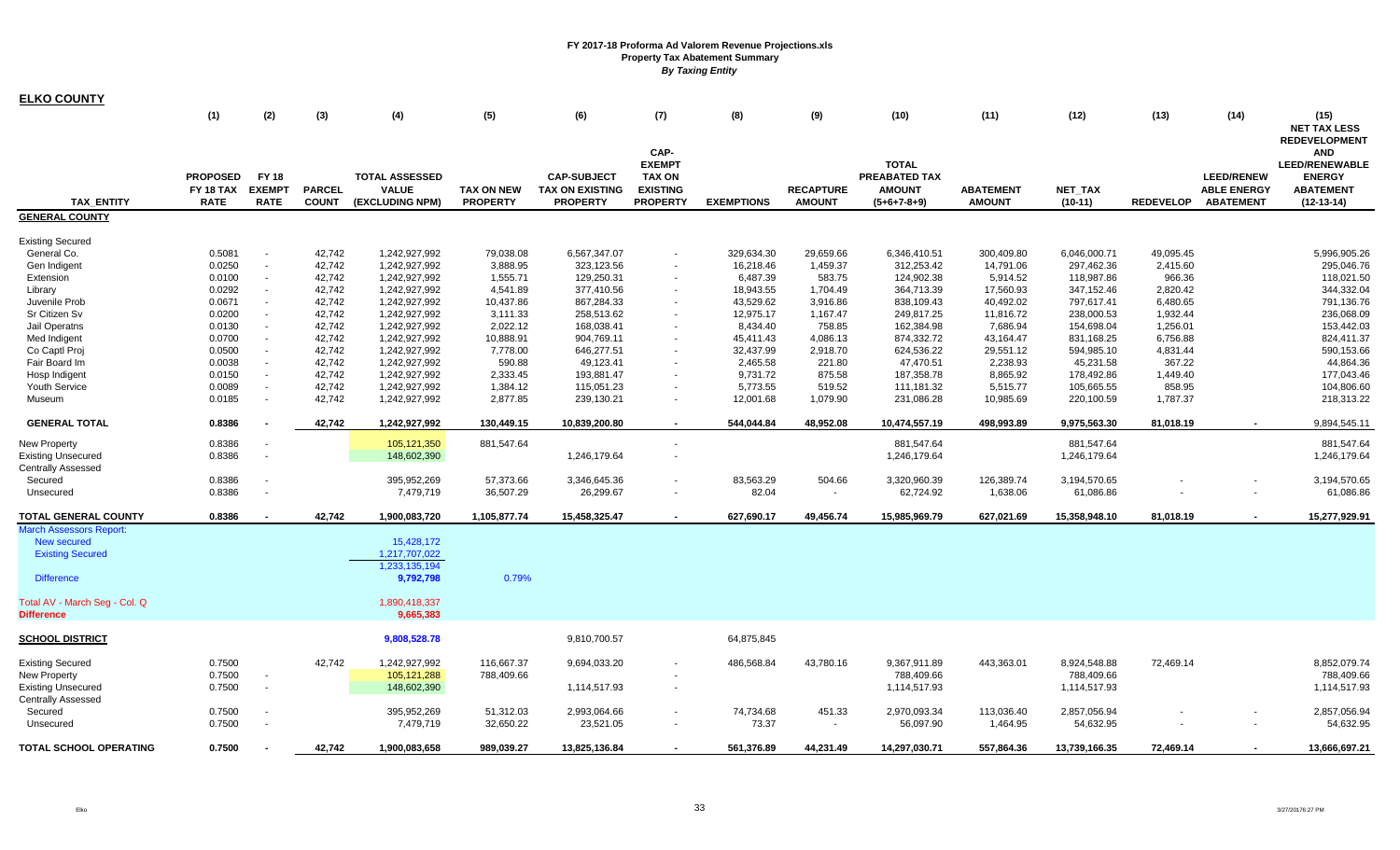| <b>ELKO COUNTY</b>                                                                                       |                                             |                                              |                               |                                                          |                                      |                                                                 |                                                                              |                      |                                   |                                                                        |                                   |                                            |                  |                                                             |                                                                                          |
|----------------------------------------------------------------------------------------------------------|---------------------------------------------|----------------------------------------------|-------------------------------|----------------------------------------------------------|--------------------------------------|-----------------------------------------------------------------|------------------------------------------------------------------------------|----------------------|-----------------------------------|------------------------------------------------------------------------|-----------------------------------|--------------------------------------------|------------------|-------------------------------------------------------------|------------------------------------------------------------------------------------------|
|                                                                                                          | (1)                                         | (2)                                          | (3)                           | (4)                                                      | (5)                                  | (6)                                                             | (7)                                                                          | (8)                  | (9)                               | (10)                                                                   | (11)                              | (12)                                       | (13)             | (14)                                                        | (15)<br><b>NET TAX LESS</b><br><b>REDEVELOPMENT</b>                                      |
| <b>TAX ENTITY</b>                                                                                        | <b>PROPOSED</b><br>FY 18 TAX<br><b>RATE</b> | <b>FY 18</b><br><b>EXEMPT</b><br><b>RATE</b> | <b>PARCEL</b><br><b>COUNT</b> | <b>TOTAL ASSESSED</b><br><b>VALUE</b><br>(EXCLUDING NPM) | <b>TAX ON NEW</b><br><b>PROPERTY</b> | <b>CAP-SUBJECT</b><br><b>TAX ON EXISTING</b><br><b>PROPERTY</b> | CAP-<br><b>EXEMPT</b><br><b>TAX ON</b><br><b>EXISTING</b><br><b>PROPERTY</b> | <b>EXEMPTIONS</b>    | <b>RECAPTURE</b><br><b>AMOUNT</b> | <b>TOTAL</b><br><b>PREABATED TAX</b><br><b>AMOUNT</b><br>$(5+6+7-8+9)$ | <b>ABATEMENT</b><br><b>AMOUNT</b> | <b>NET TAX</b><br>$(10-11)$                | <b>REDEVELOP</b> | <b>LEED/RENEW</b><br><b>ABLE ENERGY</b><br><b>ABATEMENT</b> | <b>AND</b><br><b>LEED/RENEWABLE</b><br><b>ENERGY</b><br><b>ABATEMENT</b><br>$(12-13-14)$ |
| SCHOOL - PAY-AS-YOU-GO                                                                                   |                                             |                                              |                               |                                                          | 102,624.06<br>65,300.43              | 5,986,129.32<br>47,042.10                                       | $\sim$<br>$\sim$                                                             | 149,469.35<br>146.74 | 902.65<br>$\sim$                  | 5,940,186.68<br>112,195.79                                             | 226,072.80<br>2,929.89            | 5,714,113.88<br>109,265.90                 |                  |                                                             | 5,714,113.88<br>109,265.90                                                               |
| <b>Existing Secured</b><br>New Property<br><b>Existing Unsecured</b><br><b>Centrally Assessed</b>        | 0.7500<br>0.7500<br>0.7500                  | $\sim$<br>$\sim$                             | 42,742                        | 1,242,927,992<br>105,121,288<br>148,602,390              | 116,667.37<br>788,409.66             | 9,694,033.20<br>1,114,517.93                                    | $\sim$<br>$\sim$                                                             | 486,568.84           | 43,780.16                         | 9,367,911.89<br>788,409.66<br>1,114,517.93                             | 443,363.01                        | 8,924,548.88<br>788,409.66<br>1,114,517.93 |                  |                                                             | 8,924,548.88<br>788,409.66<br>1,114,517.93                                               |
| Secured<br>Unsecured                                                                                     | 0.7500<br>0.7500                            |                                              |                               | 395,952,269<br>7,479,719                                 | 51,312.03<br>32,650.22               | 2,993,064.66<br>23,521.05                                       | $\sim$<br>$\sim$                                                             | 74,734.68<br>73.37   | 451.33<br>$\sim$                  | 2,970,093.34<br>56,097.90                                              | 113,036.40<br>1,464.95            | 2,857,056.94<br>54,632.95                  |                  | $\overline{\phantom{a}}$                                    | 2,857,056.94<br>54,632.95                                                                |
| <b>TOTAL SCHOOL DEBT</b>                                                                                 | 0.7500                                      |                                              | 42,742                        | 1,900,083,658                                            | 989,039.27                           | 13,825,136.84                                                   | $\sim$                                                                       | 561,376.89           | 44,231.49                         | 14,297,030.71                                                          | 557,864.36                        | 13,739,166.35                              |                  | $\sim$                                                      | 13,739,166.35                                                                            |
| <b>TOTAL SCHOOL DISTRICT</b>                                                                             | 1.5000                                      |                                              | 42,742                        | 1,900,083,658                                            | 1,978,078.55                         | 27,650,273.67                                                   | $\sim$                                                                       | 1,122,753.77         | 88,462.97                         | 28,594,061.42                                                          | 1,115,728.71                      | 27,478,332.71                              | 72,469.14        | $\sim$                                                      | 27,405,863.57                                                                            |
| Total AV - March Seg - Col. Q<br><b>Difference</b><br><b>CITY OF CARLIN</b>                              |                                             |                                              |                               | 1,890,418,337<br>9,665,321                               |                                      |                                                                 |                                                                              |                      |                                   |                                                                        |                                   |                                            |                  |                                                             |                                                                                          |
| <b>Existing Secured</b><br><b>New Property</b><br><b>Existing Unsecured</b><br><b>Centrally Assessed</b> | 1.1480<br>1.1480<br>1.1480                  | $\sim$<br>$\overline{\phantom{a}}$           | 948                           | 26,492,652<br>3,315,926<br>2,348,054                     | 1,244.14<br>38,066.84                | 303,844.40<br>26,955.66                                         | $\overline{\phantom{a}}$                                                     | 952.93               |                                   | 304,135.61<br>38,066.84<br>26,955.66                                   | 3,109.77                          | 301,025.84<br>38,066.84<br>26,955.66       |                  |                                                             | 301,025.84<br>38,066.84<br>26,955.66                                                     |
| Secured<br>Unsecured                                                                                     | 1.1480<br>1.1480                            | $\overline{\phantom{a}}$                     |                               | 5,548,494<br>198,115                                     | 2,212.63<br>1,211.81                 | 62,794.65<br>1,065.44                                           | $\sim$                                                                       | 1,310.59<br>2.90     | 24.32<br>$\sim$                   | 63,721.01<br>2,274.35                                                  | 6,294.08<br>58.08                 | 57,426.93<br>2,216.27                      |                  |                                                             | 57,426.93<br>2,216.27                                                                    |
| <b>TOTAL CITY OF CARLIN</b>                                                                              | 1.1480                                      | $\sim$                                       | 948                           | 37,903,241                                               | 42,735.42                            | 394,660.15                                                      | $\sim$                                                                       | 2,266.42             | 24.32                             | 435,153.47                                                             | 9,461.93                          | 425,691.54                                 |                  |                                                             | 425,691.54                                                                               |
| Total AV - March Seg - Col. Q<br><b>Difference</b><br><b>CITY OF ELKO</b>                                |                                             |                                              |                               | 37,903,242<br>(1)                                        |                                      |                                                                 |                                                                              |                      |                                   |                                                                        |                                   |                                            |                  |                                                             |                                                                                          |
| <b>Existing Secured</b><br><b>New Property</b><br><b>Existing Unsecured</b><br><b>Centrally Assessed</b> | 0.9200<br>0.9200<br>0.9200                  | $\sim$<br>$\overline{\phantom{a}}$           | 5,992                         | 436,463,049<br>28,559,078<br>31,861,311                  | 27,956.25<br>262,743.52              | 3,994,404.95<br>293,124.06                                      | $\overline{\phantom{a}}$                                                     | 6,901.09             | 1,640.29                          | 4,017,100.40<br>262,743.52<br>293,124.06                               | 65,553.57                         | 3,951,546.83<br>262,743.52<br>293,124.06   | 80,199.26        |                                                             | 3,871,347.57<br>262,743.52<br>293,124.06                                                 |
| Secured<br>Unsecured                                                                                     | 0.9200<br>0.9200                            | $\overline{\phantom{a}}$                     |                               | 25,378,633<br>723,324                                    | 2,862.33<br>5,665.31                 | 234,189.99<br>991.22                                            | $\sim$<br>$\sim$                                                             | 3,568.93<br>1.94     | 28.94<br>$\sim$                   | 233,512.33<br>6,654.59                                                 | 7,799.73<br>39.63                 | 225,712.60<br>6,614.96                     |                  |                                                             | 225,712.60<br>6,614.96                                                                   |
| TOTAL CITY OF ELKO                                                                                       | 0.9200                                      | $\overline{\phantom{a}}$                     | 5.992                         | 522,985,395                                              | 299,227.41                           | 4,522,710.22                                                    | $\sim$                                                                       | 10,471.96            | 1,669.23                          | 4,813,134.90                                                           | 73,392.93                         | 4,739,741.97                               | 80,199.26        | $\sim$                                                      | 4,659,542.71                                                                             |
| Total AV - March Seg - Col. Q<br><b>Difference</b>                                                       |                                             |                                              |                               | 513,303,111<br>9,682,284                                 |                                      |                                                                 |                                                                              |                      |                                   |                                                                        |                                   |                                            |                  |                                                             |                                                                                          |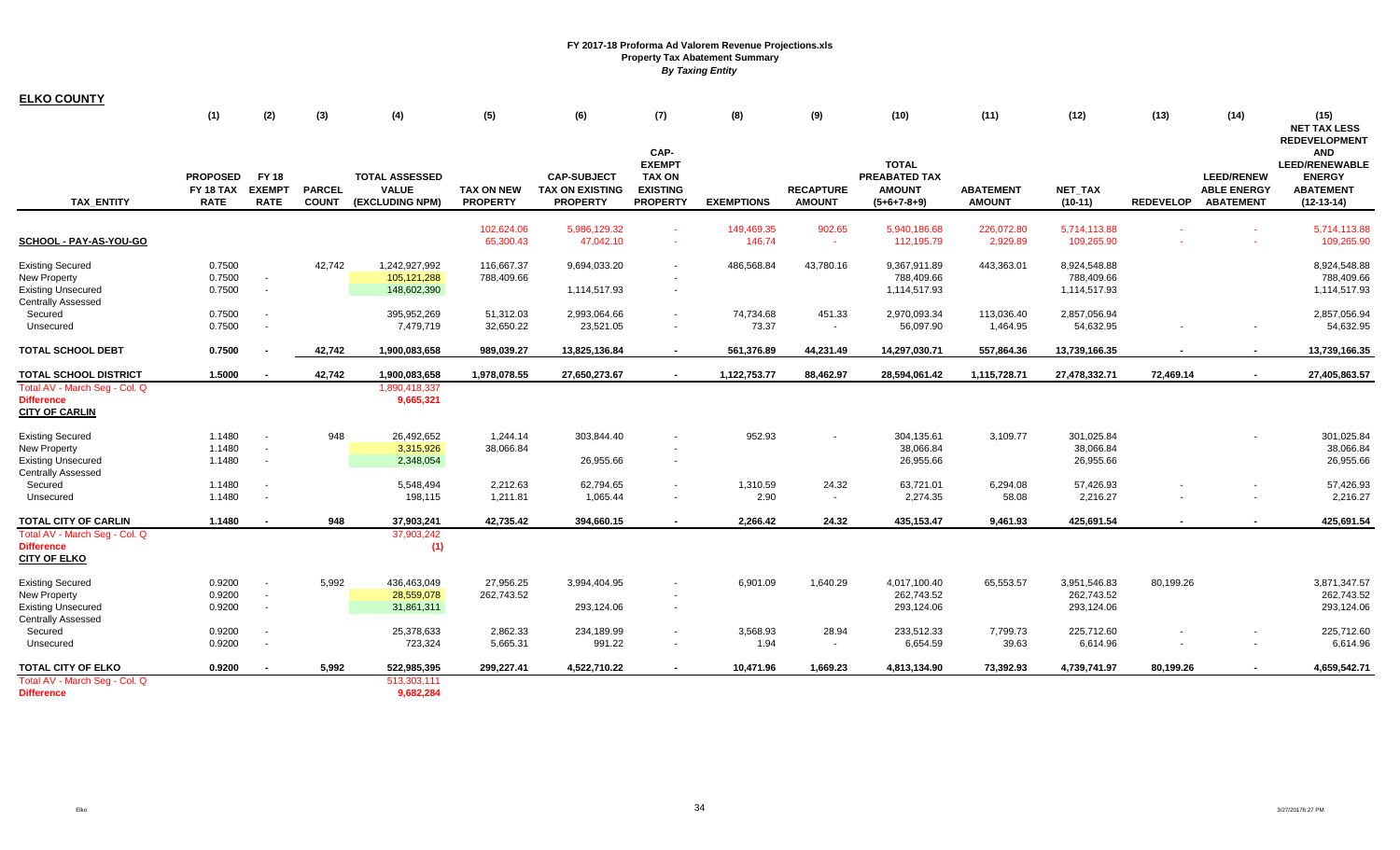**ELKO COUNTY**

|                                                                                                          | (1)                                         | (2)                                                                              | (3)                           | (4)                                                      | (5)                                  | (6)                                                             | (7)                                                                          | (8)               | (9)                               | (10)                                                            | (11)                              | (12)                                    | (13)             | (14)                                                        | (15)<br><b>NET TAX LESS</b><br><b>REDEVELOPMENT</b>                                      |
|----------------------------------------------------------------------------------------------------------|---------------------------------------------|----------------------------------------------------------------------------------|-------------------------------|----------------------------------------------------------|--------------------------------------|-----------------------------------------------------------------|------------------------------------------------------------------------------|-------------------|-----------------------------------|-----------------------------------------------------------------|-----------------------------------|-----------------------------------------|------------------|-------------------------------------------------------------|------------------------------------------------------------------------------------------|
| <b>TAX ENTITY</b>                                                                                        | <b>PROPOSED</b><br>FY 18 TAX<br><b>RATE</b> | <b>FY 18</b><br><b>EXEMPT</b><br><b>RATE</b>                                     | <b>PARCEL</b><br><b>COUNT</b> | <b>TOTAL ASSESSED</b><br><b>VALUE</b><br>(EXCLUDING NPM) | <b>TAX ON NEW</b><br><b>PROPERTY</b> | <b>CAP-SUBJECT</b><br><b>TAX ON EXISTING</b><br><b>PROPERTY</b> | CAP-<br><b>EXEMPT</b><br><b>TAX ON</b><br><b>EXISTING</b><br><b>PROPERTY</b> | <b>EXEMPTIONS</b> | <b>RECAPTURE</b><br><b>AMOUNT</b> | <b>TOTAL</b><br>PREABATED TAX<br><b>AMOUNT</b><br>$(5+6+7-8+9)$ | <b>ABATEMENT</b><br><b>AMOUNT</b> | NET_TAX<br>$(10-11)$                    | <b>REDEVELOP</b> | <b>LEED/RENEW</b><br><b>ABLE ENERGY</b><br><b>ABATEMENT</b> | <b>AND</b><br><b>LEED/RENEWABLE</b><br><b>ENERGY</b><br><b>ABATEMENT</b><br>$(12-13-14)$ |
| <b>CITY OF WELLS</b>                                                                                     |                                             |                                                                                  |                               |                                                          |                                      |                                                                 |                                                                              |                   |                                   |                                                                 |                                   |                                         |                  |                                                             |                                                                                          |
| <b>Existing Secured</b><br>New Property<br><b>Existing Unsecured</b><br><b>Centrally Assessed</b>        | 0.9605<br>0.9605<br>0.9605                  | $\overline{\phantom{a}}$<br>$\overline{\phantom{a}}$<br>$\overline{\phantom{a}}$ | 809                           | 21,221,846<br>1,498,963<br>2,090,623                     | 619.41<br>14,397.54                  | 204,010.62<br>20,080.43                                         | $\sim$<br>$\overline{\phantom{a}}$                                           | 793.72            | 19.43                             | 203,855.74<br>14,397.54<br>20,080.43                            | 2,777.24                          | 201,078.50<br>14,397.54<br>20,080.43    |                  |                                                             | 201,078.50<br>14,397.54<br>20,080.43                                                     |
| Secured<br>Unsecured                                                                                     | 0.9605<br>0.9605                            | $\sim$                                                                           |                               | 3,380,052<br>92,091                                      | 1,397.62<br>264.27                   | 32,796.79<br>621.86                                             | $\sim$<br>$\overline{\phantom{a}}$                                           | 1,729.03<br>1.61  | 14.83<br>$\sim$                   | 32,480.21<br>884.52                                             | 3,894.88<br>32.31                 | 28,585.33<br>852.21                     |                  |                                                             | 28,585.33<br>852.21                                                                      |
| <b>TOTAL CITY OF WELLS</b>                                                                               | 0.9605                                      | $\overline{\phantom{a}}$                                                         | 809                           | 28,283,574                                               | 16,678.84                            | 257,509.70                                                      | $\blacksquare$                                                               | 2,524.36          | 34.26                             | 271,698.44                                                      | 6,704.43                          | 264,994.01                              |                  | $\sim$                                                      | 264,994.01                                                                               |
| Total AV - March Seg - Col. Q<br><b>Difference</b><br><b>CITY OF WEST WENDOVER</b>                       |                                             |                                                                                  |                               | 28,283,574<br>$\mathbf{0}$                               |                                      |                                                                 |                                                                              |                   |                                   |                                                                 |                                   |                                         |                  |                                                             |                                                                                          |
| <b>Existing Secured</b><br>New Property<br><b>Existing Unsecured</b><br><b>Centrally Assessed</b>        | 1.1514<br>1.1514<br>1.1514                  | $\sim$<br>$\overline{\phantom{a}}$<br>$\overline{\phantom{a}}$                   | 815                           | 108,722,547<br>3,507,962<br>15,512,244                   | 10,217.95<br>40,390.67               | 1,251,371.52<br>178,607.98                                      | $\sim$                                                                       | 9,757.92          | 16.24                             | 1,251,847.79<br>40,390.67<br>178,607.98                         | 12,461.56                         | 1,239,386.23<br>40,390.67<br>178,607.98 |                  |                                                             | 1,239,386.23<br>40,390.67<br>178,607.98                                                  |
| Secured<br>Unsecured                                                                                     | 1.1514<br>1.1514                            | $\sim$                                                                           |                               | 2,284,900<br>22,710                                      | 487.82<br>159.72                     | 26,247.29<br>101.77                                             | $\sim$<br>$\overline{\phantom{a}}$                                           | 426.77<br>$\sim$  | 4.89<br>$\sim$                    | 26,313.23<br>261.49                                             | 2,421.24<br>0.49                  | 23,891.99<br>261.00                     |                  | $\overline{\phantom{a}}$                                    | 23,891.99<br>261.00                                                                      |
| TOTAL CITY OF WEST WENDOVER<br>Total AV - March Seg - Col. Q<br><b>Difference</b><br><b>JACKPOT TOWN</b> | 1.1514                                      | $\sim$                                                                           | 815                           | 130,050,363<br>130,050,366<br>(3)                        | 51,256.16                            | 1,456,328.56                                                    | $\sim$                                                                       | 10,184.69         | 21.13                             | 1,497,421.16                                                    | 14,883.29                         | 1,482,537.87                            |                  | $\sim$                                                      | 1,482,537.87                                                                             |
| <b>Existing Secured</b><br>New Property<br><b>Existing Unsecured</b>                                     | 0.5891<br>0.5891<br>0.5891                  | $\overline{\phantom{a}}$<br>$\blacksquare$<br>$\sim$                             | 183                           | 25,780,892<br>796,701                                    | 9,900.04                             | 144,728.37<br>4,693.37                                          | $\overline{\phantom{a}}$<br>$\sim$                                           | 1,337.85          | 450.18                            | 153,740.74<br>4,693.37                                          | 2,907.78                          | 150,832.96<br>4,693.37                  |                  |                                                             | 150,832.96<br>4,693.37                                                                   |
| <b>Centrally Assessed</b><br>Secured<br>Unsecured                                                        | 0.5891<br>0.5891                            | $\sim$                                                                           |                               | 816,030<br>37,600                                        | 67.51<br>221.50                      | 4,889.52<br>$\sim$                                              | $\sim$<br>$\overline{\phantom{a}}$                                           | 149.80<br>$\sim$  | $\sim$                            | 4,807.23<br>221.50                                              | $\sim$                            | 4,807.23<br>221.50                      |                  | $\sim$                                                      | 4,807.23<br>221.50                                                                       |
| <b>TOTAL JACKPOT TOWN</b>                                                                                | 0.5891                                      |                                                                                  | 183                           | 27,431,223                                               | 10,189.05                            | 154,311.26                                                      |                                                                              | 1,487.65          | 450.18                            | 163,462.84                                                      | 2,907.78                          | 160,555.06                              |                  | $\overline{\phantom{a}}$                                    | 160,555.06                                                                               |
| Total AV - March Seg - Col. Q<br><b>Difference</b>                                                       |                                             |                                                                                  |                               | 27,250,687<br>180,536                                    |                                      |                                                                 |                                                                              |                   |                                   |                                                                 |                                   |                                         |                  |                                                             |                                                                                          |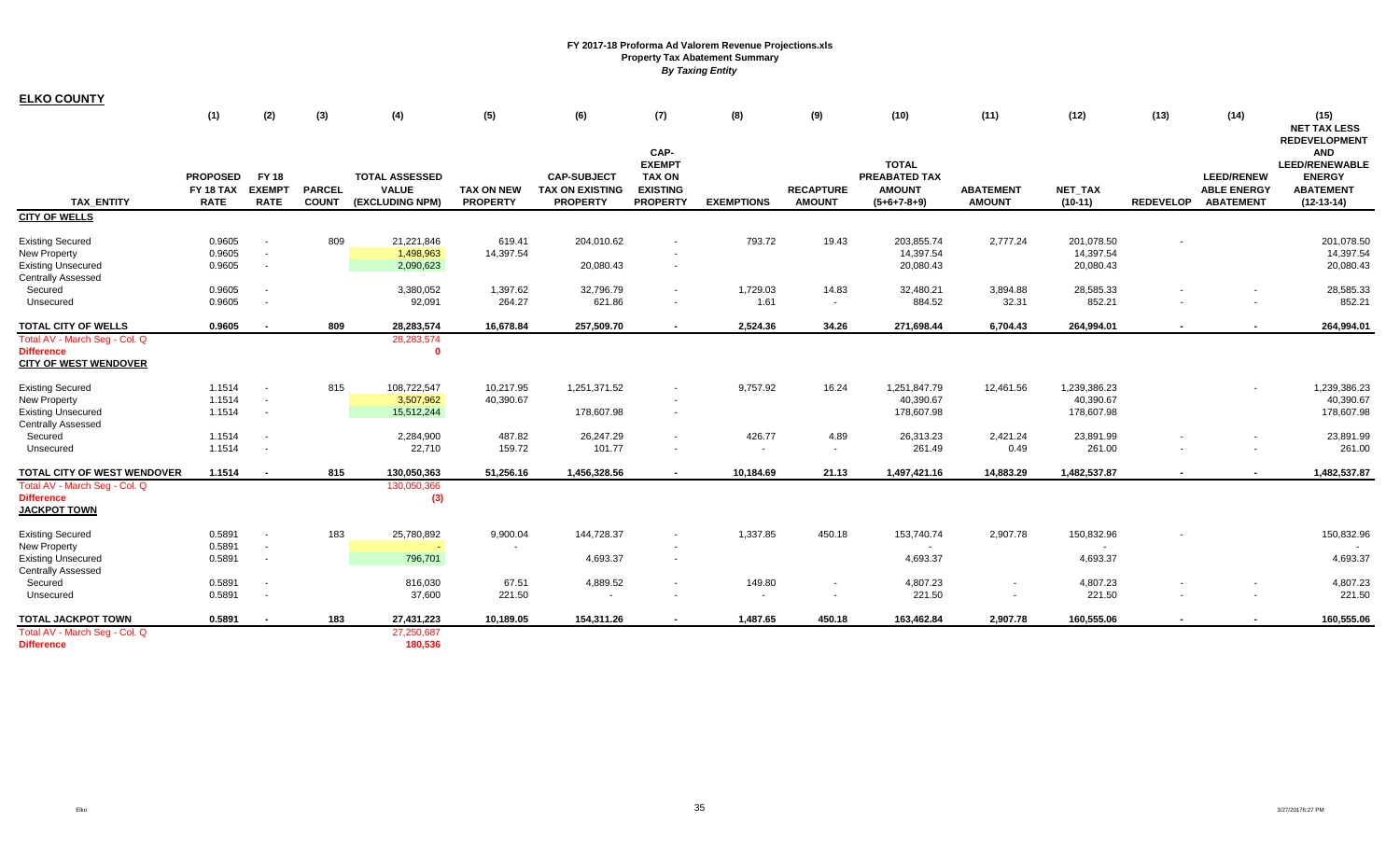**ELKO COUNTY**

|                                                                                                                        | (1)                                         | (2)                                                            | (3)                           | (4)                                                      | (5)                                  | (6)                                                             | (7)                                                                          | (8)                                | (9)                               | (10)                                                            | (11)                              | (12)                                 | (13)             | (14)                                                        | (15)<br><b>NET TAX LESS</b><br><b>REDEVELOPMENT</b>                                      |
|------------------------------------------------------------------------------------------------------------------------|---------------------------------------------|----------------------------------------------------------------|-------------------------------|----------------------------------------------------------|--------------------------------------|-----------------------------------------------------------------|------------------------------------------------------------------------------|------------------------------------|-----------------------------------|-----------------------------------------------------------------|-----------------------------------|--------------------------------------|------------------|-------------------------------------------------------------|------------------------------------------------------------------------------------------|
| <b>TAX ENTITY</b>                                                                                                      | <b>PROPOSED</b><br>FY 18 TAX<br><b>RATE</b> | <b>FY 18</b><br><b>EXEMPT</b><br><b>RATE</b>                   | <b>PARCEL</b><br><b>COUNT</b> | <b>TOTAL ASSESSED</b><br><b>VALUE</b><br>(EXCLUDING NPM) | <b>TAX ON NEW</b><br><b>PROPERTY</b> | <b>CAP-SUBJECT</b><br><b>TAX ON EXISTING</b><br><b>PROPERTY</b> | CAP-<br><b>EXEMPT</b><br><b>TAX ON</b><br><b>EXISTING</b><br><b>PROPERTY</b> | <b>EXEMPTIONS</b>                  | <b>RECAPTURE</b><br><b>AMOUNT</b> | <b>TOTAL</b><br>PREABATED TAX<br><b>AMOUNT</b><br>$(5+6+7-8+9)$ | <b>ABATEMENT</b><br><b>AMOUNT</b> | <b>NET TAX</b><br>$(10-11)$          | <b>REDEVELOP</b> | <b>LEED/RENEW</b><br><b>ABLE ENERGY</b><br><b>ABATEMENT</b> | <b>AND</b><br><b>LEED/RENEWABLE</b><br><b>ENERGY</b><br><b>ABATEMENT</b><br>$(12-13-14)$ |
| <b>MONTELLO TOWN</b>                                                                                                   |                                             |                                                                |                               |                                                          |                                      |                                                                 |                                                                              |                                    |                                   |                                                                 |                                   |                                      |                  |                                                             |                                                                                          |
| <b>Existing Secured</b><br>New Property<br><b>Existing Unsecured</b><br><b>Centrally Assessed</b>                      | 0.4858<br>0.4858<br>0.4858                  | $\overline{\phantom{a}}$<br>$\overline{\phantom{a}}$<br>$\sim$ | 168                           | 746,965<br>33,204<br>156,089                             | 222.32<br>161.31                     | 3,649.17<br>758.28                                              | $\overline{\phantom{a}}$                                                     | 56.77                              | 0.58                              | 3,815.30<br>161.31<br>758.28                                    | 818.43                            | 2,996.87<br>161.31<br>758.28         |                  |                                                             | 2,996.87<br>161.31<br>758.28                                                             |
| Secured<br>Unsecured                                                                                                   | 0.4858<br>0.4858                            | $\overline{\phantom{a}}$<br>$\sim$                             |                               | 879,686<br>11,947                                        | 162.22<br>6.61                       | 4,122.09<br>51.43                                               | $\overline{\phantom{a}}$                                                     | 10.81<br>$\sim$                    | 2.24<br>$\sim$                    | 4,275.74<br>58.04                                               | 623.66<br>0.15                    | 3,652.08<br>57.89                    |                  | $\overline{\phantom{a}}$                                    | 3,652.08<br>57.89                                                                        |
| <b>TOTAL MONTELLO TOWN</b>                                                                                             | 0.4858                                      |                                                                | 168                           | 1,827,891                                                | 552.46                               | 8,580.97                                                        |                                                                              | 67.58                              | 2.82                              | 9,068.67                                                        | 1,442.24                          | 7,626.43                             |                  | $\overline{\phantom{0}}$                                    | 7,626.43                                                                                 |
| Total AV - March Seg - Col. Q<br><b>Difference</b><br><b>MOUNTAIN CITY TOWN</b>                                        |                                             |                                                                |                               | 1,827,898<br>(7)                                         |                                      |                                                                 |                                                                              |                                    |                                   |                                                                 |                                   |                                      |                  |                                                             |                                                                                          |
| <b>Existing Secured</b><br><b>New Property</b><br><b>Existing Unsecured</b><br><b>Centrally Assessed</b>               | 0.4347<br>0.4347<br>0.4347                  | $\overline{\phantom{a}}$<br>$\blacksquare$<br>$\sim$           | 88                            | 886,969<br>10,698<br>22,043                              | 0.29<br>46.51                        | 3,866.66<br>95.82                                               | $\overline{\phantom{a}}$                                                     | 11.30                              |                                   | 3,855.65<br>46.51<br>95.82                                      | 574.43                            | 3,281.22<br>46.51<br>95.82           |                  |                                                             | 3,281.22<br>46.51<br>95.82                                                               |
| Secured<br>Unsecured                                                                                                   | 0.4347<br>0.4347                            | $\sim$<br>$\sim$                                               |                               | 1,004,021<br>59,726                                      | 5.52<br>259.63                       | 4,576.53<br>$\overline{\phantom{a}}$                            | $\blacksquare$                                                               | 217.58<br>$\overline{\phantom{a}}$ | $\sim$                            | 4,364.47<br>259.63                                              | $\sim$                            | 4,364.47<br>259.63                   |                  |                                                             | 4,364.47<br>259.63                                                                       |
| TOTAL MOUNTAIN CITY TOWN<br>Total AV - March Seq - Col. Q<br><b>Difference</b><br>ELKO CONVENTION & VISITORS AUTHORITY | 0.4347                                      | $\overline{\phantom{a}}$                                       | 88                            | 1,983,458<br>1,983,458<br>(0)                            | 311.95                               | 8,539.01                                                        | $\blacksquare$                                                               | 228.88                             |                                   | 8,622.08                                                        | 574.43                            | 8,047.65                             |                  | $\overline{\phantom{a}}$                                    | 8,047.65                                                                                 |
| <b>Existing Secured</b><br>New Property<br><b>Existing Unsecured</b><br><b>Centrally Assessed</b>                      | 0.0392<br>0.0392<br>0.0392                  | $\sim$<br>$\sim$<br>$\overline{\phantom{a}}$                   | 26,294                        | 917,423,889<br>73,801,516<br>112,454,193                 | 4,078.39<br>28,930.19                | 359,936.55<br>44,082.04                                         | $\overline{\phantom{a}}$<br>$\overline{\phantom{a}}$                         | 4,382.06                           | 1,741.79                          | 361,374.67<br>28,930.19<br>44,082.04                            | 15,204.13                         | 346,170.54<br>28,930.19<br>44,082.04 | 3,787.77         |                                                             | 342,382.77<br>28,930.19<br>44,082.04                                                     |
| Secured<br>Unsecured                                                                                                   | 0.0392<br>0.0392                            | $\overline{\phantom{a}}$<br>$\sim$                             |                               | 206,124,574<br>1,468,882                                 | 350.81<br>476.15                     | 82,520.55<br>99.89                                              | $\blacksquare$<br>$\sim$                                                     | 2,070.55<br>0.25                   | 2.46<br>$\sim$                    | 80,803.27<br>575.79                                             | 649.38<br>4.99                    | 80,153.89<br>570.80                  |                  | $\sim$                                                      | 80,153.89<br>570.80                                                                      |
| <b>TOTAL ELKO CONVENTION &amp; VISIT</b>                                                                               | 0.0392                                      | $\sim$                                                         | 26,294                        | 1,311,273,054                                            | 33,835.54                            | 486,639.03                                                      | ٠.                                                                           | 6,452.86                           | 1,744.25                          | 515,765.97                                                      | 15,858.50                         | 499,907.47                           | 3,787.77         | $\blacksquare$                                              | 496,119.70                                                                               |
| Total AV - March Seg - Col. Q<br><b>Difference</b>                                                                     |                                             |                                                                |                               | 1,301,607,328<br>9,665,726                               |                                      |                                                                 |                                                                              |                                    |                                   |                                                                 |                                   |                                      |                  |                                                             |                                                                                          |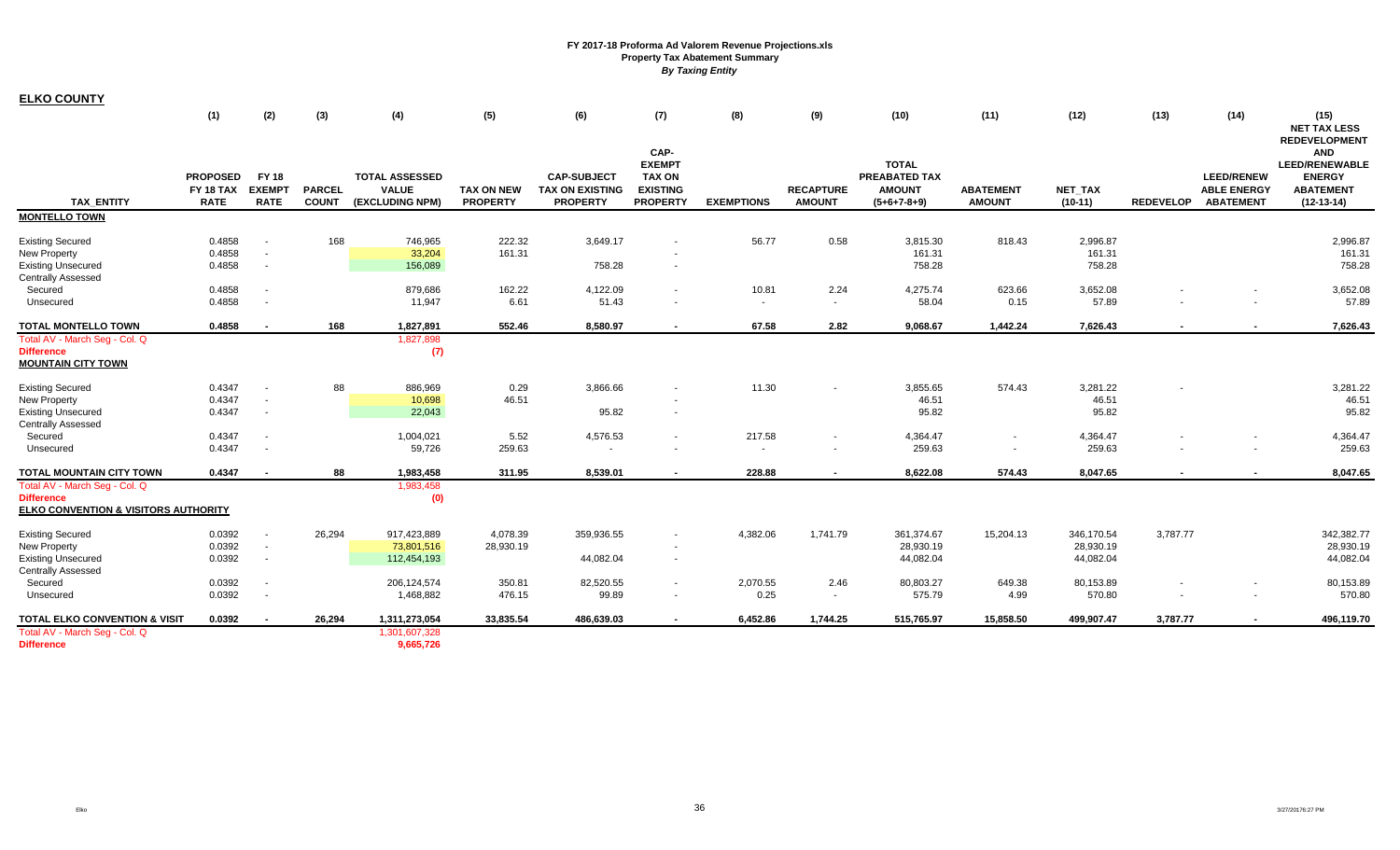| <b>ELKO COUNTY</b>                                 | (1)                                 | (2)                          | (3)           | (4)                                   | (5)               | (6)                                   | (7)<br>CAP-                      | (8)               | (9)              | (10)                                  | (11)             | (12)       | (13)             | (14)                                    | (15)<br><b>NET TAX LESS</b><br><b>REDEVELOPMENT</b><br><b>AND</b> |
|----------------------------------------------------|-------------------------------------|------------------------------|---------------|---------------------------------------|-------------------|---------------------------------------|----------------------------------|-------------------|------------------|---------------------------------------|------------------|------------|------------------|-----------------------------------------|-------------------------------------------------------------------|
|                                                    |                                     |                              |               |                                       |                   |                                       | <b>EXEMPT</b>                    |                   |                  | <b>TOTAL</b>                          |                  |            |                  |                                         | <b>LEED/RENEWABLE</b>                                             |
|                                                    | <b>PROPOSED</b><br><b>FY 18 TAX</b> | <b>FY 18</b><br><b>EXEMP</b> | <b>PARCEL</b> | <b>TOTAL ASSESSED</b><br><b>VALUE</b> | <b>TAX ON NEW</b> | <b>CAP-SUBJECT</b><br>TAX ON EXISTING | <b>TAX ON</b><br><b>EXISTING</b> |                   | <b>RECAPTURE</b> | <b>PREABATED TAX</b><br><b>AMOUNT</b> | <b>ABATEMENT</b> | NET_TAX    |                  | <b>LEED/RENEW</b><br><b>ABLE ENERGY</b> | <b>ENERGY</b><br><b>ABATEMENT</b>                                 |
| <b>TAX ENTITY</b>                                  | <b>RATE</b>                         | <b>RATE</b>                  | <b>COUNT</b>  | (EXCLUDING NPM)                       | <b>PROPERTY</b>   | <b>PROPERTY</b>                       | <b>PROPERTY</b>                  | <b>EXEMPTIONS</b> | <b>AMOUNT</b>    | $(5+6+7-8+9)$                         | <b>AMOUNT</b>    | $(10-11)$  | <b>REDEVELOP</b> | <b>ABATEMENT</b>                        | $(12-13-14)$                                                      |
| <b>ELKO TELEVISION DISTRICT</b>                    |                                     |                              |               |                                       |                   |                                       |                                  |                   |                  |                                       |                  |            |                  |                                         |                                                                   |
| <b>Existing Secured</b>                            | 0.0145                              | $\sim$ $-$                   | 26,054        | 934,446,541                           | 1,593.21          | 135,525.57                            | $\sim$                           | 1,627.96          | 644.28           | 136,135.10                            | 5,856.44         | 130,278.66 | 1,401.07         |                                         | 128,877.59                                                        |
| <b>New Property</b>                                | 0.0145                              |                              |               | 43,869,492                            | 6,361.08          |                                       | $\sim$                           |                   |                  | 6,361.08                              |                  | 6,361.08   |                  |                                         | 6,361.08                                                          |
| <b>Existing Unsecured</b>                          | 0.0145                              | $\overline{\phantom{a}}$     |               | 51,701,404                            |                   | 7,496.70                              | $\sim$                           |                   |                  | 7,496.70                              |                  | 7,496.70   |                  |                                         | 7,496.70                                                          |
| <b>Centrally Assessed</b>                          |                                     |                              |               |                                       |                   |                                       |                                  |                   |                  |                                       |                  |            |                  |                                         |                                                                   |
| Secured                                            | 0.0145                              | $\overline{\phantom{a}}$     |               | 100,717,425                           | 439.83            | 15,141.33                             | $\sim$                           | 977.10            | 4.10             | 14,608.16                             | 736.04           | 13,872.12  |                  |                                         | 13,872.12                                                         |
| Unsecured                                          | 0.0145                              |                              |               | 4,254,795                             | 402.59            | 215.00                                | $\sim$                           | 0.65              | $\sim$           | 616.94                                | 12.96            | 603.98     | $\sim$           |                                         | 603.98                                                            |
| TOTAL ELKO TELEVISION DISTRIC'                     | 0.0145                              | $\sim$                       | 26,054        | 1,134,989,657                         | 8,796.71          | 158,378.60                            | $\sim$                           | 2,605.71          | 648.38           | 165,217.98                            | 6,605.44         | 158,612.54 | 1,401.07         | $\overline{\phantom{a}}$                | 157,211.47                                                        |
| Total AV - March Seg - Col. Q<br><b>Difference</b> |                                     |                              |               | 125,324,591<br>9,665,066              |                   |                                       |                                  |                   |                  |                                       |                  |            |                  |                                         |                                                                   |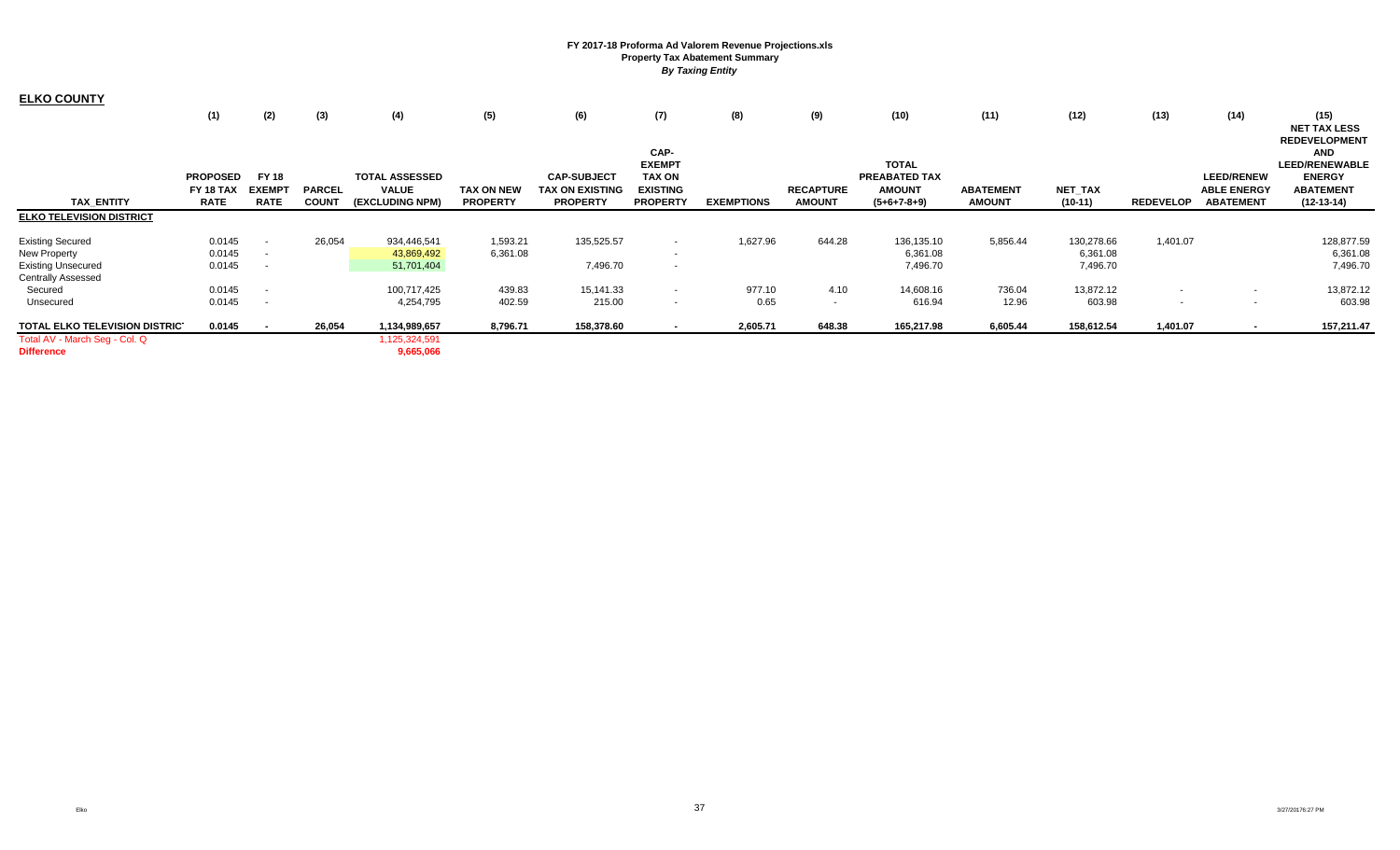| (2)<br>(3)<br>(5)<br>(7)<br>(9)<br>(13)<br>(1)<br>(4)<br>(6)<br>(8)<br>(10)<br>(11)<br>(12)<br>(14)<br>(15)<br><b>NET TAX LESS</b><br><b>REDEVELOPMENT</b><br><b>TOTAL</b><br><b>AND</b><br><b>ASSESSED</b><br><b>CAP-EXEMPT</b><br><b>TOTAL</b><br><b>LEED/RENEWABLE</b><br><b>PROPOSED</b><br><b>FY 18</b><br><b>VALUE</b><br><b>CAP-SUBJECT</b><br><b>TAX ON</b><br><b>PREABATED TAX</b><br><b>LEED/RENEWA</b><br><b>ENERGY</b><br><b>EXEMPT</b><br><b>(EXCLUDING</b><br><b>EXISTING</b><br><b>RECAPTURE</b><br><b>ABATEMENT</b><br>FY 18 TAX<br><b>PARCEL</b><br><b>TAX ON NEW</b><br><b>TAX ON EXISTING</b><br><b>AMOUNT</b><br><b>ABATEMENT</b><br><b>NET TAX</b><br><b>BLE ENERGY</b><br><b>TAX ENTITY</b><br><b>RATE</b><br><b>RATE</b><br><b>COUNT</b><br>NPM)<br><b>PROPERTY</b><br><b>PROPERTY</b><br><b>AMOUNT</b><br><b>PROPERTY</b><br><b>EXEMPTIONS</b><br><b>AMOUNT</b><br>$(5+6+7-8+9)$<br>$(10-11)$<br><b>REDEVELOP</b><br><b>ABATEMENT</b><br>$(12-13-14)$<br><b>ALL ENTITIES</b><br>2,512<br>0.1700<br>76,772,901<br>11,089.34<br>129,609.58<br>10,186.32<br>368.46<br>130,881.06<br>14,443.89<br>116,437.17<br>116,437.17<br>$\blacksquare$<br>2.0995<br>2,512<br>4,550.51<br>76,772,891<br>136,953.38<br>1,600,696.46<br>125,800.73<br>1,616,399.62<br>178,373.96<br>1,438,025.66<br>1,438,025.66<br>$\sim$<br>٠<br>$\sim$<br>0.7500<br>2,512<br>76,772,887<br>48,923.56<br>571,811.95<br>44,939.54<br>1,674.27<br>577,470.24<br>65,984.45<br>511,485.79<br>511,485.79<br>$\sim$<br>$\overline{\phantom{a}}$<br>2,512<br>76,772,901<br>196,966.28<br>2,302,117.99<br>180,926.59<br>6,593.24<br>2,324,750.92<br>258,802.30<br>2,065,948.62<br>2,065,948.62<br>$\overline{\phantom{a}}$<br><b>Abatement Percent</b><br>11.139<br>1,145,665<br>0.1700<br>2,512<br>1,947.63<br>166.18<br>52,196.57<br>48,732.24<br>48,732.24<br>30,606,902<br>51,001.23<br>918.47<br>3,464.33<br>1,962.37<br>1,962.37<br>1,962.37<br>0.1700<br>1,154,335<br>1,962.37<br>9,931.62<br>0.1700<br>5,842,130<br>9,931.62<br>9,931.62<br>9,931.62<br><b>Centrally Assessed</b><br>0.1700<br>4,956.07<br>68,676.73<br>9,267.85<br>202.28<br>64,567.23<br>10,979.56<br>53,587.67<br>53,587.67<br>Secured<br>37,861,727<br>2,223.27<br>0.1700<br>1,307,807<br>2,223.27<br>2,223.27<br>2,223.27<br>Unsecured<br>$\sim$<br>$\sim$<br>0.1700<br>2,512<br>76,772,901<br>11,089.34<br>129,609.58<br>10,186.32<br>368.46<br>130,881.06<br>14,443.89<br>116,437.17<br>116,437.17<br>Total AV - March Seg - Col. Q<br>76,792,948<br>(20, 046)<br>Existing Secured<br>General Fund<br>2.0535<br>2,512<br>23,526.43<br>11,094.25<br>2,007.41<br>630,520.48<br>588,680.66<br>30,606,902<br>616,080.89<br>41,839.82<br>588,680.66<br>$\overline{\phantom{a}}$<br>2,512<br>4,300.54<br>State Indigent<br>0.0150<br>30,606,902<br>171.86<br>4,500.67<br>81.04<br>14.67<br>4,606.16<br>305.62<br>4,300.54<br>$\sim$<br>2,866.89<br><b>County Medical Assistance</b><br>2,512<br>3,000.29<br>54.02<br>2,866.89<br>0.0100<br>30,606,902<br>114.60<br>9.78<br>3,070.65<br>203.76<br>$\sim$<br>2,512<br>30,606,902<br><b>Agriculture Extension</b><br>$\sim$<br>$\sim$<br>$\sim$<br>$\sim$<br>$\sim$<br>$\sim$<br>$\sim$<br>$\sim$<br>$\sim$<br>5.44<br>287.96<br>Youth Services<br>2,512<br>30,606,902<br>11.43<br>0.98<br>307.99<br>20.03<br>287.96<br>0.0010<br>301.02<br>$\sim$<br>HEALTH/WELFARE<br>0.0200<br>2,512<br>30,606,902<br>229.13<br>108.03<br>19.55<br>5,733.95<br>5,733.95<br>6,000.63<br>6,141.28<br>407.33<br>$\sim$<br>2.0995<br>2,512<br>2,052.39<br>644,646.56<br><b>GENERAL TOTAL</b><br>30,606,902<br>24,053.45<br>629,883.50<br>11,342.78<br>42,776.56<br>601,870.00<br>601,870.00<br>$\sim$<br>2.0995<br>24,235.05<br>24,235.05<br>1,154,325<br>24,235.05<br>24,235.05<br><b>New Property</b><br>$\blacksquare$<br>$\sim$<br>122,655.51<br>2.0995<br>122,655.51<br>122,655.51<br>5,842,130<br>122,655.51<br>$\blacksquare$<br>Centrally Assessed<br>2.0995<br>61,207.46<br>848, 157.45<br>135,597.40<br>661,807.68<br>661,807.68<br>37,861,727<br>114,457.95<br>2,498.12<br>797,405.08<br>Secured<br>$\overline{\phantom{a}}$<br>27,457.42<br>27,457.42<br>2.0995<br>1,307,807<br>27,457.42<br>27,457.42<br>Unsecured<br>$\sim$<br>$\blacksquare$<br>$\sim$<br><b>TOTAL GENERAL COUNTY</b><br>2.0995<br>2,512<br>125,800.73<br>4,550.51<br>178,373.96<br>76,772,891<br>136,953.38<br>1,600,696.46<br>1,616,399.62<br>1,438,025.66<br>1,438,025.66 | <b>ESMERALDA COUNTY</b>                                                     |  |  |  |  |  |  |  |  |
|---------------------------------------------------------------------------------------------------------------------------------------------------------------------------------------------------------------------------------------------------------------------------------------------------------------------------------------------------------------------------------------------------------------------------------------------------------------------------------------------------------------------------------------------------------------------------------------------------------------------------------------------------------------------------------------------------------------------------------------------------------------------------------------------------------------------------------------------------------------------------------------------------------------------------------------------------------------------------------------------------------------------------------------------------------------------------------------------------------------------------------------------------------------------------------------------------------------------------------------------------------------------------------------------------------------------------------------------------------------------------------------------------------------------------------------------------------------------------------------------------------------------------------------------------------------------------------------------------------------------------------------------------------------------------------------------------------------------------------------------------------------------------------------------------------------------------------------------------------------------------------------------------------------------------------------------------------------------------------------------------------------------------------------------------------------------------------------------------------------------------------------------------------------------------------------------------------------------------------------------------------------------------------------------------------------------------------------------------------------------------------------------------------------------------------------------------------------------------------------------------------------------------------------------------------------------------------------------------------------------------------------------------------------------------------------------------------------------------------------------------------------------------------------------------------------------------------------------------------------------------------------------------------------------------------------------------------------------------------------------------------------------------------------------------------------------------------------------------------------------------------------------------------------------------------------------------------------------------------------------------------------------------------------------------------------------------------------------------------------------------------------------------------------------------------------------------------------------------------------------------------------------------------------------------------------------------------------------------------------------------------------------------------------------------------------------------------------------------------------------------------------------------------------------------------------------------------------------------------------------------------------------------------------------------------------------------------------------------------------------------------------------------------------------------------------------------------------------------------------------------------------------------------------------------------------------------------------------------------------------------------------------------------------------------------------------------------------------------------------------------------------------------------------------------------------------------|-----------------------------------------------------------------------------|--|--|--|--|--|--|--|--|
|                                                                                                                                                                                                                                                                                                                                                                                                                                                                                                                                                                                                                                                                                                                                                                                                                                                                                                                                                                                                                                                                                                                                                                                                                                                                                                                                                                                                                                                                                                                                                                                                                                                                                                                                                                                                                                                                                                                                                                                                                                                                                                                                                                                                                                                                                                                                                                                                                                                                                                                                                                                                                                                                                                                                                                                                                                                                                                                                                                                                                                                                                                                                                                                                                                                                                                                                                                                                                                                                                                                                                                                                                                                                                                                                                                                                                                                                                                                                                                                                                                                                                                                                                                                                                                                                                                                                                                                                                                                   |                                                                             |  |  |  |  |  |  |  |  |
|                                                                                                                                                                                                                                                                                                                                                                                                                                                                                                                                                                                                                                                                                                                                                                                                                                                                                                                                                                                                                                                                                                                                                                                                                                                                                                                                                                                                                                                                                                                                                                                                                                                                                                                                                                                                                                                                                                                                                                                                                                                                                                                                                                                                                                                                                                                                                                                                                                                                                                                                                                                                                                                                                                                                                                                                                                                                                                                                                                                                                                                                                                                                                                                                                                                                                                                                                                                                                                                                                                                                                                                                                                                                                                                                                                                                                                                                                                                                                                                                                                                                                                                                                                                                                                                                                                                                                                                                                                                   |                                                                             |  |  |  |  |  |  |  |  |
|                                                                                                                                                                                                                                                                                                                                                                                                                                                                                                                                                                                                                                                                                                                                                                                                                                                                                                                                                                                                                                                                                                                                                                                                                                                                                                                                                                                                                                                                                                                                                                                                                                                                                                                                                                                                                                                                                                                                                                                                                                                                                                                                                                                                                                                                                                                                                                                                                                                                                                                                                                                                                                                                                                                                                                                                                                                                                                                                                                                                                                                                                                                                                                                                                                                                                                                                                                                                                                                                                                                                                                                                                                                                                                                                                                                                                                                                                                                                                                                                                                                                                                                                                                                                                                                                                                                                                                                                                                                   |                                                                             |  |  |  |  |  |  |  |  |
|                                                                                                                                                                                                                                                                                                                                                                                                                                                                                                                                                                                                                                                                                                                                                                                                                                                                                                                                                                                                                                                                                                                                                                                                                                                                                                                                                                                                                                                                                                                                                                                                                                                                                                                                                                                                                                                                                                                                                                                                                                                                                                                                                                                                                                                                                                                                                                                                                                                                                                                                                                                                                                                                                                                                                                                                                                                                                                                                                                                                                                                                                                                                                                                                                                                                                                                                                                                                                                                                                                                                                                                                                                                                                                                                                                                                                                                                                                                                                                                                                                                                                                                                                                                                                                                                                                                                                                                                                                                   | <b>STATE OF NEVADA</b><br><b>GENERAL COUNTY</b><br><b>SCHOOL DISTRICT</b>   |  |  |  |  |  |  |  |  |
|                                                                                                                                                                                                                                                                                                                                                                                                                                                                                                                                                                                                                                                                                                                                                                                                                                                                                                                                                                                                                                                                                                                                                                                                                                                                                                                                                                                                                                                                                                                                                                                                                                                                                                                                                                                                                                                                                                                                                                                                                                                                                                                                                                                                                                                                                                                                                                                                                                                                                                                                                                                                                                                                                                                                                                                                                                                                                                                                                                                                                                                                                                                                                                                                                                                                                                                                                                                                                                                                                                                                                                                                                                                                                                                                                                                                                                                                                                                                                                                                                                                                                                                                                                                                                                                                                                                                                                                                                                                   | <b>TOTAL COUNTY</b>                                                         |  |  |  |  |  |  |  |  |
|                                                                                                                                                                                                                                                                                                                                                                                                                                                                                                                                                                                                                                                                                                                                                                                                                                                                                                                                                                                                                                                                                                                                                                                                                                                                                                                                                                                                                                                                                                                                                                                                                                                                                                                                                                                                                                                                                                                                                                                                                                                                                                                                                                                                                                                                                                                                                                                                                                                                                                                                                                                                                                                                                                                                                                                                                                                                                                                                                                                                                                                                                                                                                                                                                                                                                                                                                                                                                                                                                                                                                                                                                                                                                                                                                                                                                                                                                                                                                                                                                                                                                                                                                                                                                                                                                                                                                                                                                                                   |                                                                             |  |  |  |  |  |  |  |  |
|                                                                                                                                                                                                                                                                                                                                                                                                                                                                                                                                                                                                                                                                                                                                                                                                                                                                                                                                                                                                                                                                                                                                                                                                                                                                                                                                                                                                                                                                                                                                                                                                                                                                                                                                                                                                                                                                                                                                                                                                                                                                                                                                                                                                                                                                                                                                                                                                                                                                                                                                                                                                                                                                                                                                                                                                                                                                                                                                                                                                                                                                                                                                                                                                                                                                                                                                                                                                                                                                                                                                                                                                                                                                                                                                                                                                                                                                                                                                                                                                                                                                                                                                                                                                                                                                                                                                                                                                                                                   | <b>STATE OF NEVADA</b>                                                      |  |  |  |  |  |  |  |  |
|                                                                                                                                                                                                                                                                                                                                                                                                                                                                                                                                                                                                                                                                                                                                                                                                                                                                                                                                                                                                                                                                                                                                                                                                                                                                                                                                                                                                                                                                                                                                                                                                                                                                                                                                                                                                                                                                                                                                                                                                                                                                                                                                                                                                                                                                                                                                                                                                                                                                                                                                                                                                                                                                                                                                                                                                                                                                                                                                                                                                                                                                                                                                                                                                                                                                                                                                                                                                                                                                                                                                                                                                                                                                                                                                                                                                                                                                                                                                                                                                                                                                                                                                                                                                                                                                                                                                                                                                                                                   | <b>Existing Secured</b><br><b>New Property</b><br><b>Existing Unsecured</b> |  |  |  |  |  |  |  |  |
|                                                                                                                                                                                                                                                                                                                                                                                                                                                                                                                                                                                                                                                                                                                                                                                                                                                                                                                                                                                                                                                                                                                                                                                                                                                                                                                                                                                                                                                                                                                                                                                                                                                                                                                                                                                                                                                                                                                                                                                                                                                                                                                                                                                                                                                                                                                                                                                                                                                                                                                                                                                                                                                                                                                                                                                                                                                                                                                                                                                                                                                                                                                                                                                                                                                                                                                                                                                                                                                                                                                                                                                                                                                                                                                                                                                                                                                                                                                                                                                                                                                                                                                                                                                                                                                                                                                                                                                                                                                   |                                                                             |  |  |  |  |  |  |  |  |
|                                                                                                                                                                                                                                                                                                                                                                                                                                                                                                                                                                                                                                                                                                                                                                                                                                                                                                                                                                                                                                                                                                                                                                                                                                                                                                                                                                                                                                                                                                                                                                                                                                                                                                                                                                                                                                                                                                                                                                                                                                                                                                                                                                                                                                                                                                                                                                                                                                                                                                                                                                                                                                                                                                                                                                                                                                                                                                                                                                                                                                                                                                                                                                                                                                                                                                                                                                                                                                                                                                                                                                                                                                                                                                                                                                                                                                                                                                                                                                                                                                                                                                                                                                                                                                                                                                                                                                                                                                                   | TOTAL STATE OF NEVADA<br><b>Difference</b><br><b>GENERAL COUNTY</b>         |  |  |  |  |  |  |  |  |
|                                                                                                                                                                                                                                                                                                                                                                                                                                                                                                                                                                                                                                                                                                                                                                                                                                                                                                                                                                                                                                                                                                                                                                                                                                                                                                                                                                                                                                                                                                                                                                                                                                                                                                                                                                                                                                                                                                                                                                                                                                                                                                                                                                                                                                                                                                                                                                                                                                                                                                                                                                                                                                                                                                                                                                                                                                                                                                                                                                                                                                                                                                                                                                                                                                                                                                                                                                                                                                                                                                                                                                                                                                                                                                                                                                                                                                                                                                                                                                                                                                                                                                                                                                                                                                                                                                                                                                                                                                                   |                                                                             |  |  |  |  |  |  |  |  |
|                                                                                                                                                                                                                                                                                                                                                                                                                                                                                                                                                                                                                                                                                                                                                                                                                                                                                                                                                                                                                                                                                                                                                                                                                                                                                                                                                                                                                                                                                                                                                                                                                                                                                                                                                                                                                                                                                                                                                                                                                                                                                                                                                                                                                                                                                                                                                                                                                                                                                                                                                                                                                                                                                                                                                                                                                                                                                                                                                                                                                                                                                                                                                                                                                                                                                                                                                                                                                                                                                                                                                                                                                                                                                                                                                                                                                                                                                                                                                                                                                                                                                                                                                                                                                                                                                                                                                                                                                                                   |                                                                             |  |  |  |  |  |  |  |  |
|                                                                                                                                                                                                                                                                                                                                                                                                                                                                                                                                                                                                                                                                                                                                                                                                                                                                                                                                                                                                                                                                                                                                                                                                                                                                                                                                                                                                                                                                                                                                                                                                                                                                                                                                                                                                                                                                                                                                                                                                                                                                                                                                                                                                                                                                                                                                                                                                                                                                                                                                                                                                                                                                                                                                                                                                                                                                                                                                                                                                                                                                                                                                                                                                                                                                                                                                                                                                                                                                                                                                                                                                                                                                                                                                                                                                                                                                                                                                                                                                                                                                                                                                                                                                                                                                                                                                                                                                                                                   |                                                                             |  |  |  |  |  |  |  |  |
|                                                                                                                                                                                                                                                                                                                                                                                                                                                                                                                                                                                                                                                                                                                                                                                                                                                                                                                                                                                                                                                                                                                                                                                                                                                                                                                                                                                                                                                                                                                                                                                                                                                                                                                                                                                                                                                                                                                                                                                                                                                                                                                                                                                                                                                                                                                                                                                                                                                                                                                                                                                                                                                                                                                                                                                                                                                                                                                                                                                                                                                                                                                                                                                                                                                                                                                                                                                                                                                                                                                                                                                                                                                                                                                                                                                                                                                                                                                                                                                                                                                                                                                                                                                                                                                                                                                                                                                                                                                   |                                                                             |  |  |  |  |  |  |  |  |
|                                                                                                                                                                                                                                                                                                                                                                                                                                                                                                                                                                                                                                                                                                                                                                                                                                                                                                                                                                                                                                                                                                                                                                                                                                                                                                                                                                                                                                                                                                                                                                                                                                                                                                                                                                                                                                                                                                                                                                                                                                                                                                                                                                                                                                                                                                                                                                                                                                                                                                                                                                                                                                                                                                                                                                                                                                                                                                                                                                                                                                                                                                                                                                                                                                                                                                                                                                                                                                                                                                                                                                                                                                                                                                                                                                                                                                                                                                                                                                                                                                                                                                                                                                                                                                                                                                                                                                                                                                                   | <b>Existing Unsecured</b>                                                   |  |  |  |  |  |  |  |  |
|                                                                                                                                                                                                                                                                                                                                                                                                                                                                                                                                                                                                                                                                                                                                                                                                                                                                                                                                                                                                                                                                                                                                                                                                                                                                                                                                                                                                                                                                                                                                                                                                                                                                                                                                                                                                                                                                                                                                                                                                                                                                                                                                                                                                                                                                                                                                                                                                                                                                                                                                                                                                                                                                                                                                                                                                                                                                                                                                                                                                                                                                                                                                                                                                                                                                                                                                                                                                                                                                                                                                                                                                                                                                                                                                                                                                                                                                                                                                                                                                                                                                                                                                                                                                                                                                                                                                                                                                                                                   |                                                                             |  |  |  |  |  |  |  |  |
|                                                                                                                                                                                                                                                                                                                                                                                                                                                                                                                                                                                                                                                                                                                                                                                                                                                                                                                                                                                                                                                                                                                                                                                                                                                                                                                                                                                                                                                                                                                                                                                                                                                                                                                                                                                                                                                                                                                                                                                                                                                                                                                                                                                                                                                                                                                                                                                                                                                                                                                                                                                                                                                                                                                                                                                                                                                                                                                                                                                                                                                                                                                                                                                                                                                                                                                                                                                                                                                                                                                                                                                                                                                                                                                                                                                                                                                                                                                                                                                                                                                                                                                                                                                                                                                                                                                                                                                                                                                   |                                                                             |  |  |  |  |  |  |  |  |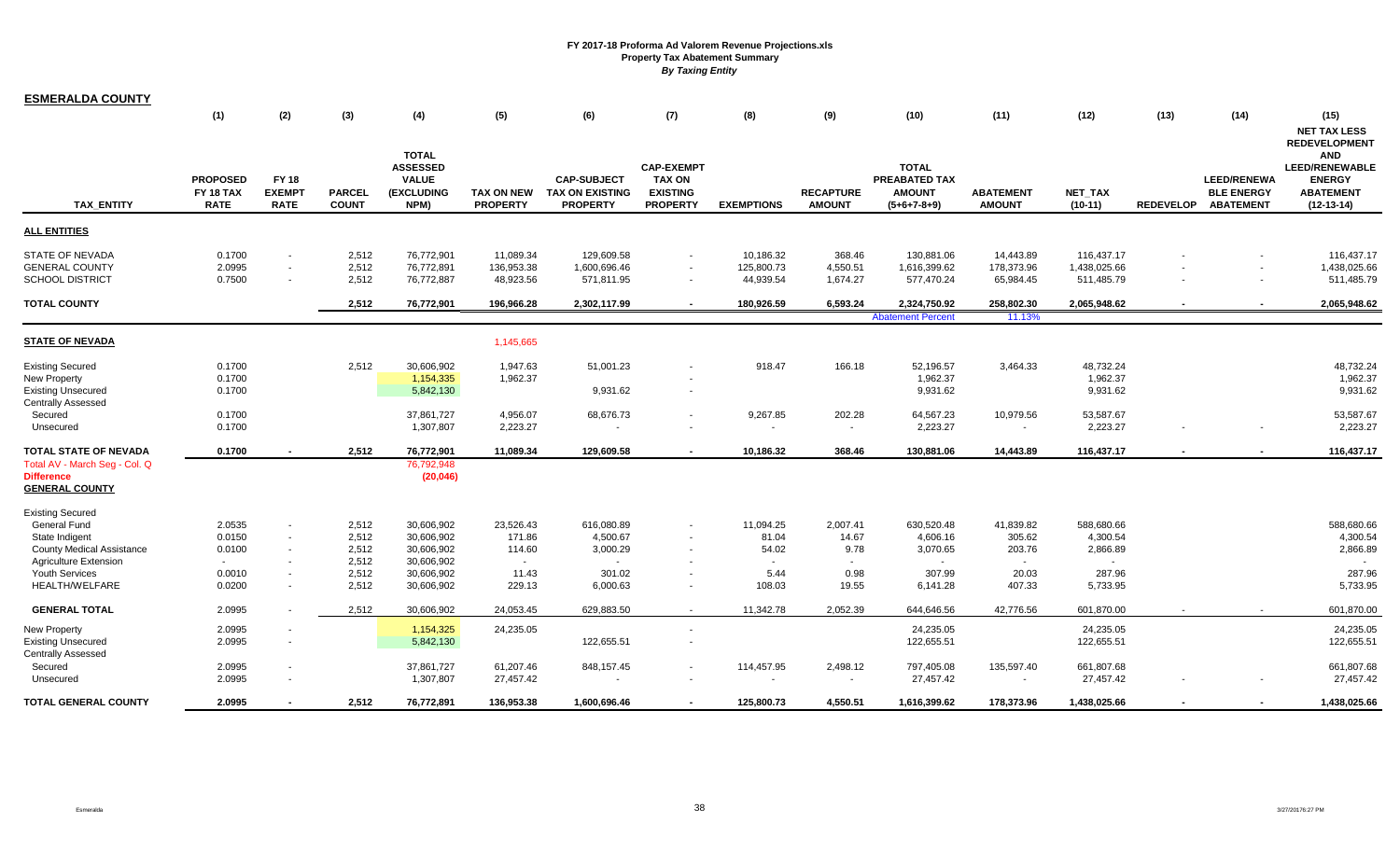| <b>ESMERALDA COUNTY</b>                            |                                             |                                              |                               |                                                                       |                                      |                                                                 |                                                                          |                     |                                   |                                                                 |                                   |                             |        |                                                                |                                                                                          |
|----------------------------------------------------|---------------------------------------------|----------------------------------------------|-------------------------------|-----------------------------------------------------------------------|--------------------------------------|-----------------------------------------------------------------|--------------------------------------------------------------------------|---------------------|-----------------------------------|-----------------------------------------------------------------|-----------------------------------|-----------------------------|--------|----------------------------------------------------------------|------------------------------------------------------------------------------------------|
|                                                    | (1)                                         | (2)                                          | (3)                           | (4)                                                                   | (5)                                  | (6)                                                             | (7)                                                                      | (8)                 | (9)                               | (10)                                                            | (11)                              | (12)                        | (13)   | (14)                                                           | (15)<br><b>NET TAX LESS</b><br><b>REDEVELOPMENT</b>                                      |
| <b>TAX ENTITY</b>                                  | <b>PROPOSED</b><br>FY 18 TAX<br><b>RATE</b> | <b>FY 18</b><br><b>EXEMPT</b><br><b>RATE</b> | <b>PARCEL</b><br><b>COUNT</b> | <b>TOTAL</b><br><b>ASSESSED</b><br><b>VALUE</b><br>(EXCLUDING<br>NPM) | <b>TAX ON NEW</b><br><b>PROPERTY</b> | <b>CAP-SUBJECT</b><br><b>TAX ON EXISTING</b><br><b>PROPERTY</b> | <b>CAP-EXEMPT</b><br><b>TAX ON</b><br><b>EXISTING</b><br><b>PROPERTY</b> | <b>EXEMPTIONS</b>   | <b>RECAPTURE</b><br><b>AMOUNT</b> | <b>TOTAL</b><br>PREABATED TAX<br><b>AMOUNT</b><br>$(5+6+7-8+9)$ | <b>ABATEMENT</b><br><b>AMOUNT</b> | <b>NET TAX</b><br>$(10-11)$ |        | <b>LEED/RENEWA</b><br><b>BLE ENERGY</b><br>REDEVELOP ABATEMENT | <b>AND</b><br><b>LEED/RENEWABLE</b><br><b>ENERGY</b><br><b>ABATEMENT</b><br>$(12-13-14)$ |
| March Assessors Report:<br>New secured             |                                             |                                              |                               | 1,149,050                                                             |                                      |                                                                 |                                                                          |                     |                                   |                                                                 |                                   |                             |        |                                                                |                                                                                          |
| <b>Existing Secured</b>                            |                                             |                                              |                               | 29,481,284                                                            |                                      |                                                                 |                                                                          |                     |                                   |                                                                 |                                   |                             |        |                                                                |                                                                                          |
| <b>Difference</b>                                  |                                             |                                              |                               | 30,630,334<br>(23, 432)                                               | $-0.08%$                             |                                                                 |                                                                          |                     |                                   |                                                                 |                                   |                             |        |                                                                |                                                                                          |
| Total AV - March Seg - Col. Q<br><b>Difference</b> |                                             |                                              |                               | 76,792,948<br>(20, 057)                                               |                                      |                                                                 |                                                                          |                     |                                   |                                                                 |                                   |                             |        |                                                                |                                                                                          |
| <b>SCHOOL DISTRICT</b>                             |                                             |                                              |                               |                                                                       |                                      |                                                                 |                                                                          |                     |                                   |                                                                 |                                   |                             |        |                                                                |                                                                                          |
| <b>Existing Secured</b>                            | 0.7500                                      |                                              | 2,512                         | 30,606,902                                                            | 8,592.59                             | 225,010.48                                                      | $\sim$                                                                   | 4,051.97            | 733.17                            | 230,284.27                                                      | 15,281.16                         | 215,003.11                  |        |                                                                | 215,003.11                                                                               |
| <b>New Property</b>                                | 0.7500                                      | $\sim$                                       |                               | 1,154,321                                                             | 8,657.41                             |                                                                 |                                                                          |                     |                                   | 8,657.41                                                        |                                   | 8,657.41                    |        |                                                                | 8,657.41                                                                                 |
| <b>Existing Unsecured</b>                          | 0.7500                                      | $\sim$                                       |                               | 5,842,130                                                             |                                      | 43,815.97                                                       | $\sim$                                                                   |                     |                                   | 43,815.97                                                       |                                   | 43,815.97                   |        |                                                                | 43,815.97                                                                                |
| Centrally Assessed                                 |                                             |                                              |                               |                                                                       |                                      |                                                                 |                                                                          |                     |                                   |                                                                 |                                   |                             |        |                                                                |                                                                                          |
| Secured<br>Unsecured                               | 0.7500<br>0.7500                            | $\sim$<br>$\sim$                             |                               | 37,861,727<br>1,307,807                                               | 21,865.00<br>9,808.56                | 302,985.50<br>$\sim$                                            | $\sim$<br>$\sim$                                                         | 40,887.57<br>$\sim$ | 941.10<br>$\sim$                  | 284,904.03<br>9,808.56                                          | 50,703.29<br>$\sim$               | 234,200.74<br>9,808.56      |        | $\sim$                                                         | 234,200.74<br>9,808.56                                                                   |
| <b>TOTAL SCHOOL OPERATING</b>                      | 0.7500                                      |                                              | 2,512                         | 76,772,887                                                            | 48,923.56                            | 571,811.95                                                      | $\overline{\phantom{a}}$                                                 | 44,939.54           | 1,674.27                          | 577,470.24                                                      | 65,984.45                         | 511,485.79                  | $\sim$ |                                                                | 511,485.79                                                                               |
| <b>SCHOOL DEBT</b>                                 |                                             |                                              |                               |                                                                       |                                      |                                                                 |                                                                          |                     |                                   |                                                                 |                                   |                             |        |                                                                |                                                                                          |
| <b>Existing Secured</b>                            |                                             |                                              |                               |                                                                       |                                      |                                                                 |                                                                          |                     |                                   |                                                                 |                                   |                             |        |                                                                |                                                                                          |
| <b>New Property</b>                                |                                             |                                              |                               |                                                                       |                                      |                                                                 |                                                                          |                     |                                   |                                                                 |                                   |                             |        |                                                                |                                                                                          |
| <b>Existing Unsecured</b>                          |                                             |                                              |                               |                                                                       |                                      |                                                                 |                                                                          |                     |                                   |                                                                 |                                   |                             |        |                                                                |                                                                                          |
| Centrally Assessed<br>Secured                      |                                             |                                              |                               |                                                                       |                                      |                                                                 |                                                                          |                     |                                   |                                                                 |                                   |                             |        |                                                                |                                                                                          |
| Unsecured                                          |                                             |                                              |                               |                                                                       |                                      |                                                                 |                                                                          |                     |                                   |                                                                 |                                   |                             |        |                                                                | $\sim$                                                                                   |
|                                                    |                                             |                                              |                               |                                                                       |                                      |                                                                 |                                                                          |                     |                                   |                                                                 |                                   |                             |        |                                                                |                                                                                          |
| <b>TOTAL SCHOOL DEBT</b>                           |                                             |                                              |                               |                                                                       |                                      |                                                                 |                                                                          |                     |                                   |                                                                 |                                   |                             |        |                                                                |                                                                                          |
| <b>TOTAL SCHOOL DISTRICT</b>                       | 0.7500                                      |                                              | 2,512                         | 76,772,887                                                            | 48,923.56                            | 571,811.95                                                      | $\overline{\phantom{a}}$                                                 | 44,939.54           | 1,674.27                          | 577,470.24                                                      | 65,984.45                         | 511,485.79                  | $\sim$ | $\sim$                                                         | 511,485.79                                                                               |
| Total AV - March Seg - Col. Q<br><b>Difference</b> |                                             |                                              |                               | 76,792,948<br>(20,060)                                                |                                      |                                                                 |                                                                          |                     |                                   |                                                                 |                                   |                             |        |                                                                |                                                                                          |

**Note:**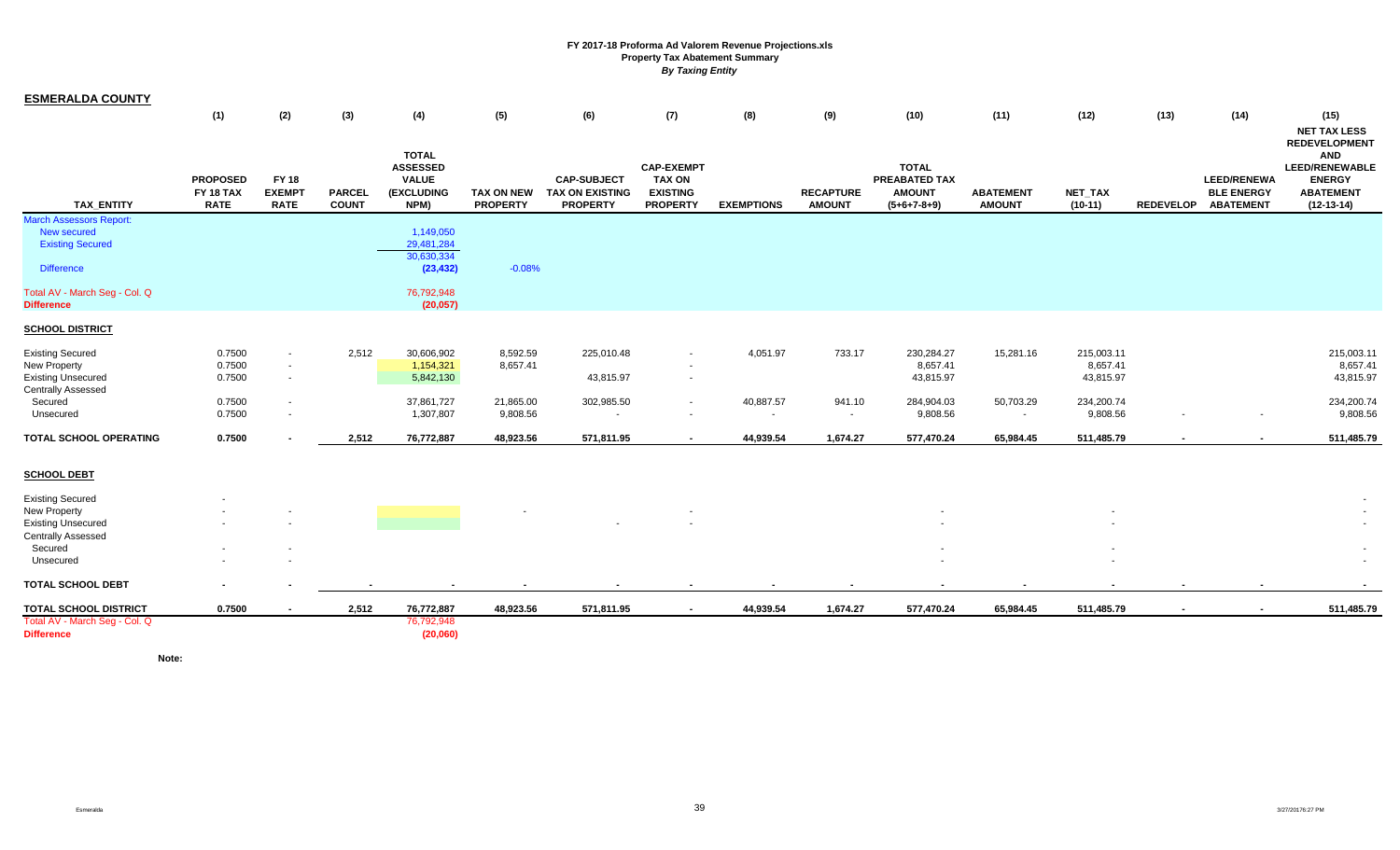| <b>EUREKA COUNTY</b>                                   |                                             |                                              |                               |                                                                              |                                      |                                                                 |                                                                          |                   |                                   |                                                                        |                                   |                             |                  |                                                             |                                                                                                                                         |
|--------------------------------------------------------|---------------------------------------------|----------------------------------------------|-------------------------------|------------------------------------------------------------------------------|--------------------------------------|-----------------------------------------------------------------|--------------------------------------------------------------------------|-------------------|-----------------------------------|------------------------------------------------------------------------|-----------------------------------|-----------------------------|------------------|-------------------------------------------------------------|-----------------------------------------------------------------------------------------------------------------------------------------|
|                                                        | (1)                                         | (2)                                          | (3)                           | (4)                                                                          | (5)                                  | (6)                                                             | (7)                                                                      | (8)               | (9)                               | (10)                                                                   | (11)                              | (12)                        | (13)             | (14)                                                        | (15)                                                                                                                                    |
| <b>TAX ENTITY</b>                                      | <b>PROPOSED</b><br>FY 18 TAX<br><b>RATE</b> | <b>FY 18</b><br><b>EXEMPT</b><br><b>RATE</b> | <b>PARCEL</b><br><b>COUNT</b> | <b>TOTAL</b><br><b>ASSESSED</b><br><b>VALUE</b><br><b>(EXCLUDING</b><br>NPM) | <b>TAX ON NEW</b><br><b>PROPERTY</b> | <b>CAP-SUBJECT</b><br><b>TAX ON EXISTING</b><br><b>PROPERTY</b> | <b>CAP-EXEMPT</b><br><b>TAX ON</b><br><b>EXISTING</b><br><b>PROPERTY</b> | <b>EXEMPTIONS</b> | <b>RECAPTURE</b><br><b>AMOUNT</b> | <b>TOTAL</b><br><b>PREABATED TAX</b><br><b>AMOUNT</b><br>$(5+6+7-8+9)$ | <b>ABATEMENT</b><br><b>AMOUNT</b> | <b>NET TAX</b><br>$(10-11)$ | <b>REDEVELOP</b> | <b>LEED/RENEWA</b><br><b>BLE ENERGY</b><br><b>ABATEMENT</b> | <b>NET TAX LESS</b><br><b>REDEVELOPMENT</b><br><b>AND</b><br><b>LEED/RENEWABLE</b><br><b>ENERGY</b><br><b>ABATEMENT</b><br>$(12-13-14)$ |
|                                                        |                                             |                                              |                               |                                                                              |                                      |                                                                 |                                                                          |                   |                                   |                                                                        |                                   |                             |                  |                                                             |                                                                                                                                         |
| <b>ALL ENTITIES</b>                                    |                                             |                                              |                               |                                                                              |                                      |                                                                 |                                                                          |                   |                                   |                                                                        |                                   |                             |                  |                                                             |                                                                                                                                         |
| <b>STATE OF NEVADA</b>                                 | 0.1700                                      | $\blacksquare$                               | 3,881                         | 788,441,750                                                                  | 237,521.97                           | 1,676,105.50                                                    | $\sim$                                                                   | 573,276.65        | 22.01                             | 1,340,372.83                                                           | 25,838.61                         | 1,314,534.22                |                  |                                                             | 1,314,534.22                                                                                                                            |
| <b>GENERAL COUNTY</b>                                  | 0.9458                                      | $\sim$                                       | 3,881                         | 788,441,750                                                                  | 1,321,460.38                         | 9,325,062.32                                                    | $\sim$                                                                   | 3,189,431.58      | 129.82                            | 7,457,220.94                                                           | 185,758.72                        | 7,271,462.22                |                  |                                                             | 7,271,462.22                                                                                                                            |
| <b>SCHOOL DISTRICT</b>                                 | 0.7500                                      | $\overline{\phantom{a}}$                     | 3,881                         | 788,441,750                                                                  | 1,047,890.95                         | 7,394,581.76                                                    | $\sim$                                                                   | 2,529,161.88      | 102.88                            | 5,913,413.71                                                           | 123,465.56                        | 5,789,948.15                |                  |                                                             | 5,789,948.15                                                                                                                            |
| <b>CRESCENT VALLEY TOWN</b>                            | 0.2153                                      | $\blacksquare$                               | 502                           | 4,616,776                                                                    | 577.96                               | 9,454.13                                                        | $\sim$                                                                   | 92.09             |                                   | 9,940.01                                                               | 225.47                            | 9,714.54                    |                  |                                                             | 9,714.54                                                                                                                                |
| <b>EUREKA TOWN</b>                                     | 0.2153                                      | $\blacksquare$                               | 401                           | 14,459,091                                                                   | 1,612.36                             | 29,643.01                                                       |                                                                          | 124.92            |                                   | 31,130.45                                                              | 459.93                            | 30,670.52                   |                  |                                                             | 30,670.52                                                                                                                               |
| <b>DIAMOND VALLEY RODENT CONTR</b>                     | $\sim$                                      |                                              |                               |                                                                              |                                      |                                                                 |                                                                          |                   |                                   |                                                                        |                                   |                             |                  |                                                             | $\sim$                                                                                                                                  |
| DIAMOND VALLEY WEED CONTROL                            |                                             |                                              |                               |                                                                              |                                      |                                                                 |                                                                          |                   |                                   |                                                                        |                                   |                             |                  |                                                             |                                                                                                                                         |
| EUREKA COUNTY TV DISTRICT                              | 0.0085                                      | $\sim$                                       | 3,881                         | 788,441,750                                                                  | 11,876.11                            | 83,805.09                                                       | $\sim$                                                                   | 28,663.74         | 1.10                              | 67,018.56                                                              | 1,291.49                          | 65,727.07                   | $\sim$           |                                                             | 65,727.07                                                                                                                               |
| <b>TOTAL COUNTY</b>                                    |                                             |                                              | 3,881                         | 788,441,750                                                                  | 2,620,939.74                         | 18,518,651.82                                                   |                                                                          | 6,320,750.86      | 255.81                            | 14,819,096.51                                                          | 337,039.78                        | 14,482,056.73               |                  |                                                             | 14,482,056.73                                                                                                                           |
|                                                        |                                             |                                              |                               |                                                                              |                                      |                                                                 |                                                                          |                   |                                   | <b>Abatement Percent</b>                                               | 2.27%                             |                             |                  |                                                             |                                                                                                                                         |
| <b>STATE OF NEVADA</b>                                 |                                             |                                              |                               |                                                                              | 137,196,594                          |                                                                 |                                                                          | 335,002,964.71    |                                   |                                                                        |                                   |                             |                  |                                                             |                                                                                                                                         |
| <b>Existing Secured</b>                                | 0.1700                                      |                                              | 3,881                         | 735,517,913                                                                  | 233,234.21                           | 1,586,651.14                                                    | $\sim$                                                                   | 569,505.04        | 3.11                              | 1,250,383.42                                                           | 19,987.98                         | 1,230,395.44                |                  |                                                             | 1,230,395.44                                                                                                                            |
| <b>New Property</b>                                    | 0.1700                                      |                                              |                               |                                                                              | $\sim$                               |                                                                 | $\sim$                                                                   |                   |                                   |                                                                        |                                   |                             |                  |                                                             |                                                                                                                                         |
| <b>Existing Unsecured</b><br><b>Centrally Assessed</b> | 0.1700                                      |                                              |                               | 8,393,867                                                                    |                                      | 14,269.57                                                       | $\sim$                                                                   |                   |                                   | 14,269.57                                                              |                                   | 14,269.57                   |                  |                                                             | 14,269.57                                                                                                                               |
| Secured                                                | 0.1700                                      |                                              |                               | 43,219,636                                                                   | 2,448.79                             | 74,796.19                                                       | $\sim$                                                                   | 3,771.61          | 18.90                             | 73,492.27                                                              | 5,844.86                          | 67,647.41                   |                  |                                                             | 67,647.41                                                                                                                               |
| Unsecured                                              | 0.1700                                      |                                              |                               | 1,310,334                                                                    | 1,838.97                             | 388.60                                                          | $\sim$                                                                   | $\sim$            | $\overline{\phantom{a}}$          | 2,227.57                                                               | 5.77                              | 2,221.80                    |                  |                                                             | 2,221.80                                                                                                                                |
| <b>TOTAL STATE OF NEVADA</b>                           | 0.1700                                      |                                              | 3,881                         | 788,441,750                                                                  | 237,521.97                           | 1,676,105.50                                                    | $\sim$                                                                   | 573,276.65        | 22.01                             | 1,340,372.83                                                           | 25,838.61                         | 1,314,534.22                |                  |                                                             | 1,314,534.22                                                                                                                            |
| Total AV - March Seg - Col. Q                          |                                             |                                              |                               | 788,391,654                                                                  |                                      |                                                                 |                                                                          |                   |                                   |                                                                        |                                   |                             |                  |                                                             |                                                                                                                                         |
| <b>Difference</b>                                      |                                             |                                              |                               | 50,096                                                                       |                                      |                                                                 |                                                                          |                   |                                   |                                                                        |                                   |                             |                  |                                                             |                                                                                                                                         |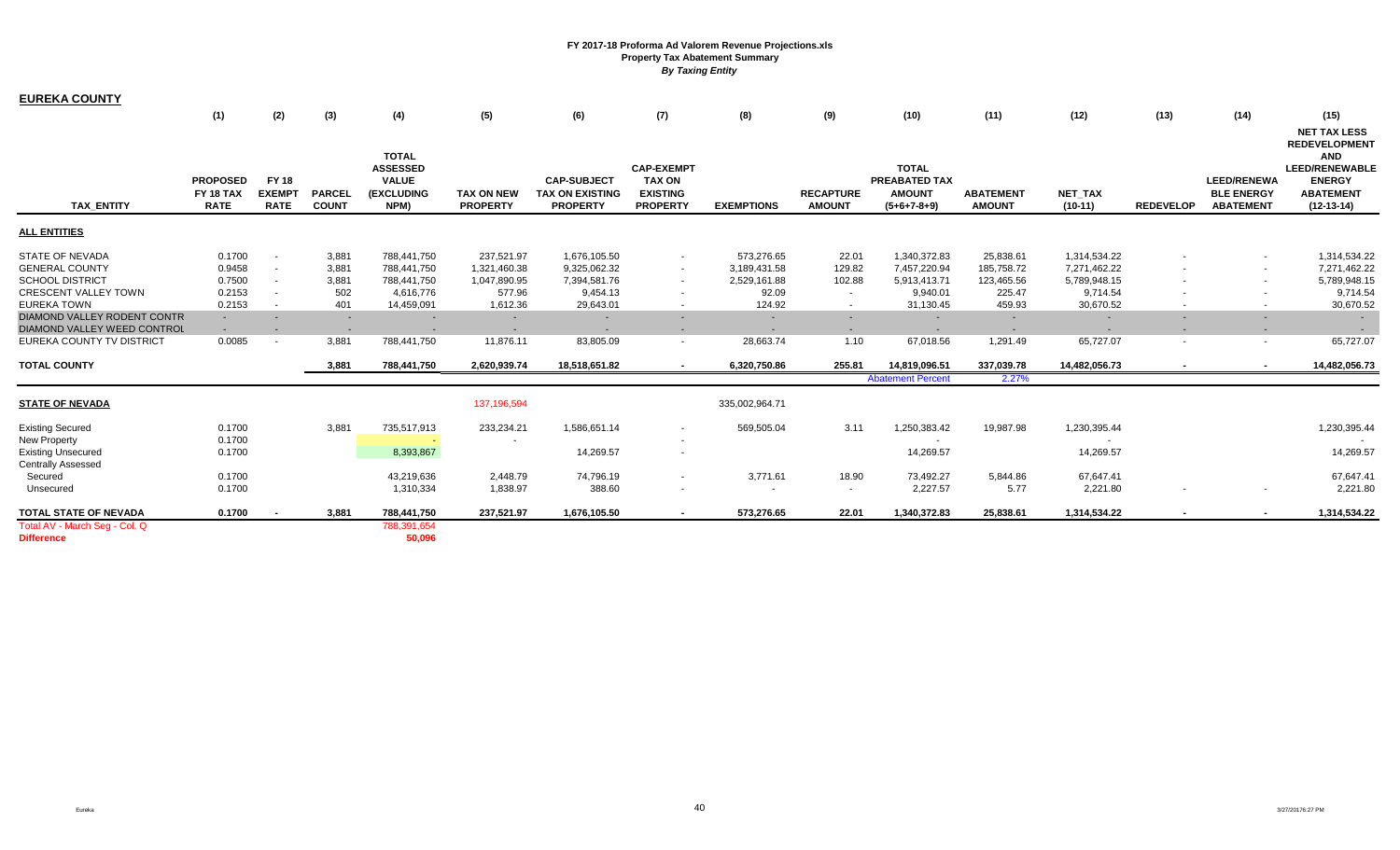| <b>EUREKA COUNTY</b>           |                          |                              |                               |                    |                               |                                           |                                    |                   |                                   |                                |                                   |                             |                  |                                       |                                  |
|--------------------------------|--------------------------|------------------------------|-------------------------------|--------------------|-------------------------------|-------------------------------------------|------------------------------------|-------------------|-----------------------------------|--------------------------------|-----------------------------------|-----------------------------|------------------|---------------------------------------|----------------------------------|
|                                | (1)                      | (2)                          | (3)                           | (4)                | (5)                           | (6)                                       | (7)                                | (8)               | (9)                               | (10)                           | (11)                              | (12)                        | (13)             | (14)                                  | (15)                             |
|                                |                          |                              |                               |                    |                               |                                           |                                    |                   |                                   |                                |                                   |                             |                  |                                       | <b>NET TAX LESS</b>              |
|                                |                          |                              |                               |                    |                               |                                           |                                    |                   |                                   |                                |                                   |                             |                  |                                       | <b>REDEVELOPMENT</b>             |
|                                |                          |                              |                               | <b>TOTAL</b>       |                               |                                           |                                    |                   |                                   |                                |                                   |                             |                  |                                       | <b>AND</b>                       |
|                                |                          |                              |                               | <b>ASSESSED</b>    |                               |                                           | <b>CAP-EXEMPT</b>                  |                   |                                   | <b>TOTAL</b>                   |                                   |                             |                  |                                       | <b>LEED/RENEWABLE</b>            |
|                                | <b>PROPOSED</b>          | <b>FY 18</b>                 |                               | <b>VALUE</b>       |                               | <b>CAP-SUBJECT</b>                        | <b>TAX ON</b>                      |                   |                                   | PREABATED TAX                  |                                   |                             |                  | <b>LEED/RENEWA</b>                    | <b>ENERGY</b>                    |
| <b>TAX ENTITY</b>              | FY 18 TAX<br><b>RATE</b> | <b>EXEMPT</b><br><b>RATE</b> | <b>PARCEL</b><br><b>COUNT</b> | (EXCLUDING<br>NPM) | TAX ON NEW<br><b>PROPERTY</b> | <b>TAX ON EXISTING</b><br><b>PROPERTY</b> | <b>EXISTING</b><br><b>PROPERTY</b> | <b>EXEMPTIONS</b> | <b>RECAPTURE</b><br><b>AMOUNT</b> | <b>AMOUNT</b><br>$(5+6+7-8+9)$ | <b>ABATEMENT</b><br><b>AMOUNT</b> | <b>NET TAX</b><br>$(10-11)$ | <b>REDEVELOP</b> | <b>BLE ENERGY</b><br><b>ABATEMENT</b> | <b>ABATEMENT</b><br>$(12-13-14)$ |
| <b>GENERAL COUNTY</b>          |                          |                              |                               |                    |                               |                                           |                                    |                   |                                   |                                |                                   |                             |                  |                                       |                                  |
|                                |                          |                              |                               |                    |                               |                                           |                                    |                   |                                   |                                |                                   |                             |                  |                                       |                                  |
| <b>Existing Secured</b>        |                          |                              |                               |                    |                               |                                           |                                    |                   |                                   |                                |                                   |                             |                  |                                       |                                  |
| <b>General Fund</b>            | 0.6075                   | $\blacksquare$               | 3,881                         | 735,517,913        | 833,469.31                    | 5,669,943.35                              | $\sim$                             | 2,035,140.07      | 11.10                             | 4,468,283.69                   | 79,796.65                         | 4,388,487.04                |                  |                                       | 4,388,487.04                     |
| RTC Fund                       | 0.0750                   | $\sim$                       | 3,881                         | 735,517,913        | 102,897.42                    | 699,994.05                                | $\sim$                             | 251,250.25        | 1.37                              | 551,642.59                     | 13,801.10                         | 537,841.49                  |                  |                                       | 537,841.49                       |
| Road Fund                      | 0.0500                   | $\sim$                       | 3,881                         | 735,517,913        | 68,598.28                     | 466,664.00                                | $\sim$                             | 167,501.51        | 0.91                              | 367,761.68                     | 5,879.76                          | 361,881.92                  |                  |                                       | 361,881.92                       |
| Agr Ext Fund                   | 0.0100                   | $\sim$                       | 3,881                         | 735,517,913        | 13,719.68                     | 93,332.77                                 | $\sim$                             | 33,500.25         | 0.18                              | 73,552.38                      | 1,174.44                          | 72,377.94                   |                  |                                       | 72,377.94                        |
| Cap Imprvment                  | 0.1000                   | $\blacksquare$               | 3,881                         | 735,517,913        | 137,196.60                    | 933,322.44                                | $\sim$                             | 334,999.90        | 1.83                              | 735,520.97                     | 19,404.30                         | 716,116.67                  |                  |                                       | 716,116.67                       |
| St Indigent                    | 0.0150                   | $\sim$                       | 3,881                         | 735,517,913        | 20,579.46                     | 139,999.39                                | $\sim$                             | 50,250.50         | 0.27                              | 110,328.62                     | 1,763.92                          | 108,564.70                  |                  |                                       | 108,564.70                       |
| Co Indigent                    | 0.0033                   | $\sim$                       | 3,881                         | 735,517,913        | 4,527.51                      | 30,798.62                                 | $\sim$                             | 11,055.05         | 0.06                              | 24,271.14                      | 387.71                            | 23,883.43                   |                  |                                       | 23,883.43                        |
| Hospital Indg                  | 0.0100                   | $\sim$                       | 3,881                         | 735,517,913        | 13,719.69                     | 93,332.76                                 | $\sim$                             | 33,500.25         | 0.18                              | 73,552.38                      | 1,174.42                          | 72,377.96                   |                  |                                       | 72,377.96                        |
| <b>Landfill Fund</b>           | 0.0250                   | $\sim$                       | 3,881                         | 735,517,913        | 34,299.11                     | 233,330.98                                | $\sim$                             | 83,749.62         | 0.46                              | 183,880.93                     | 5,718.36                          | 178,162.57                  |                  |                                       | 178,162.57                       |
| Water Plan                     | 0.0250                   | $\blacksquare$               | 3,881                         | 735,517,913        | 34,299.11                     | 233,330.98                                | $\sim$                             | 83,750.02         | 0.46                              | 183,880.53                     | 4,744.66                          | 179,135.87                  |                  |                                       | 179,135.87                       |
| Nat Res Fund                   | 0.0250                   | $\blacksquare$               | 3,881                         | 735,517,913        | 34,299.11                     | 233,330.98                                | $\overline{\phantom{a}}$           | 83,750.73         | 0.46                              | 183,879.82                     | 2,938.76                          | 180,941.06                  |                  |                                       | 180,941.06                       |
| <b>GENERAL TOTAL</b>           | 0.9458                   |                              | 3,881                         | 735,517,913        | 1,297,605.28                  | 8,827,380.32                              | $\sim$                             | 3,168,448.15      | 17.28                             | 6,956,554.73                   | 136,784.08                        | 6,819,770.65                |                  |                                       | 6,819,770.65                     |
| New Property                   | 0.9458                   | $\blacksquare$               |                               |                    |                               |                                           | $\sim$                             |                   |                                   | $\sim$                         |                                   | $\sim$                      |                  |                                       |                                  |
| <b>Existing Unsecured</b>      | 0.9458                   | $\omega$                     |                               | 8,393,867          |                               | 79,389.19                                 |                                    |                   |                                   | 79,389.19                      |                                   | 79,389.19                   |                  |                                       | 79,389.19                        |
| <b>Centrally Assessed</b>      |                          |                              |                               |                    |                               |                                           |                                    |                   |                                   |                                |                                   |                             |                  |                                       |                                  |
| Secured                        |                          |                              |                               | 43,219,636         | 13,623.92                     | 416,130.85                                | $\overline{\phantom{a}}$           | 20,983.43         | 112.54                            | 408,883.88                     | 48,910.91                         | 359,972.97                  |                  |                                       | 359,972.97                       |
| Unsecured                      |                          |                              |                               | 1,310,334          | 10,231.18                     | 2,161.96                                  |                                    |                   | $\sim$                            | 12,393.14                      | 63.73                             | 12,329.41                   |                  |                                       | 12,329.41                        |
| <b>TOTAL GENERAL COUNTY</b>    | 0.9458                   |                              | 3,881                         | 788,441,750        | 1,321,460.38                  | 9,325,062.32                              |                                    | 3,189,431.58      | 129.82                            | 7,457,220.94                   | 185,758.72                        | 7,271,462.22                |                  |                                       | 7,271,462.22                     |
| <b>March Assessors Report:</b> |                          |                              |                               |                    |                               |                                           |                                    |                   |                                   |                                |                                   |                             |                  |                                       |                                  |
| <b>New secured</b>             |                          |                              |                               | 137, 196, 584      |                               |                                           |                                    |                   |                                   |                                |                                   |                             |                  |                                       |                                  |
| <b>Existing Secured</b>        |                          |                              |                               | 598,621,329        |                               |                                           |                                    |                   |                                   |                                |                                   |                             |                  |                                       |                                  |
|                                |                          |                              |                               | 735,817,913        |                               |                                           |                                    |                   |                                   |                                |                                   |                             |                  |                                       |                                  |
| <b>Difference</b>              |                          |                              |                               | (300,000)          | $-0.04%$                      |                                           |                                    |                   |                                   |                                |                                   |                             |                  |                                       |                                  |
| Total AV - March Seg - Col. Q  |                          |                              |                               | 788,391,654        |                               |                                           |                                    |                   |                                   |                                |                                   |                             |                  |                                       |                                  |
| <b>Difference</b>              |                          |                              |                               | 50,096             |                               |                                           |                                    |                   |                                   |                                |                                   |                             |                  |                                       |                                  |
|                                |                          |                              |                               |                    |                               |                                           |                                    |                   |                                   |                                |                                   |                             |                  |                                       |                                  |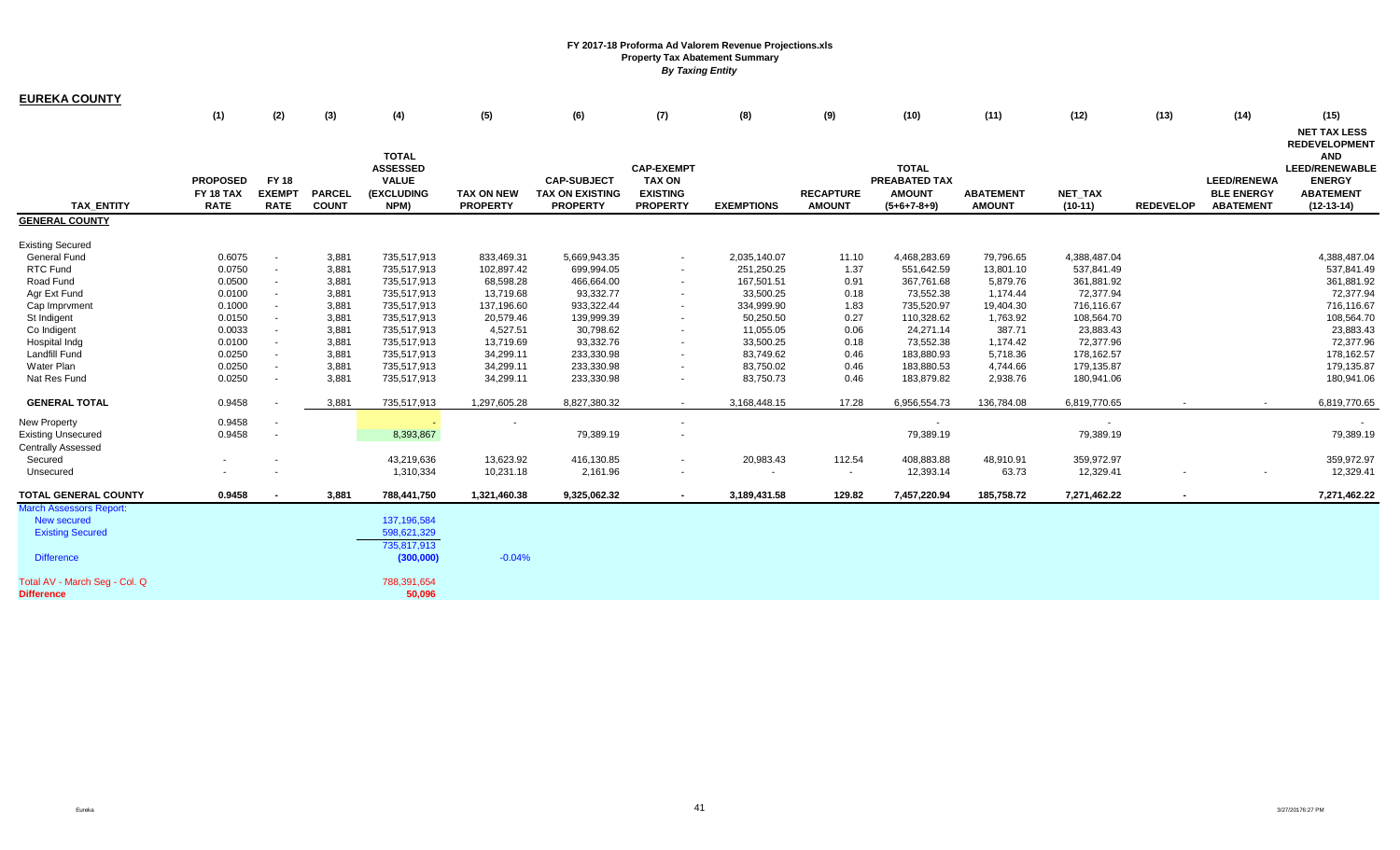| <b>EUREKA COUNTY</b>                                                                                                      |                                             |                                              |                               |                                                                       |                                      |                                                                 |                                                                          |                   |                                   |                                                                 |                                            |                              |                          |                                                             |                                                                                          |
|---------------------------------------------------------------------------------------------------------------------------|---------------------------------------------|----------------------------------------------|-------------------------------|-----------------------------------------------------------------------|--------------------------------------|-----------------------------------------------------------------|--------------------------------------------------------------------------|-------------------|-----------------------------------|-----------------------------------------------------------------|--------------------------------------------|------------------------------|--------------------------|-------------------------------------------------------------|------------------------------------------------------------------------------------------|
|                                                                                                                           | (1)                                         | (2)                                          | (3)                           | (4)                                                                   | (5)                                  | (6)                                                             | (7)                                                                      | (8)               | (9)                               | (10)                                                            | (11)                                       | (12)                         | (13)                     | (14)                                                        | (15)<br><b>NET TAX LESS</b><br><b>REDEVELOPMENT</b>                                      |
| <b>TAX ENTITY</b>                                                                                                         | <b>PROPOSED</b><br>FY 18 TAX<br><b>RATE</b> | <b>FY 18</b><br><b>EXEMPT</b><br><b>RATE</b> | <b>PARCEL</b><br><b>COUNT</b> | <b>TOTAL</b><br><b>ASSESSED</b><br><b>VALUE</b><br>(EXCLUDING<br>NPM) | <b>TAX ON NEW</b><br><b>PROPERTY</b> | <b>CAP-SUBJECT</b><br><b>TAX ON EXISTING</b><br><b>PROPERTY</b> | <b>CAP-EXEMPT</b><br><b>TAX ON</b><br><b>EXISTING</b><br><b>PROPERTY</b> | <b>EXEMPTIONS</b> | <b>RECAPTURE</b><br><b>AMOUNT</b> | <b>TOTAL</b><br>PREABATED TAX<br><b>AMOUNT</b><br>$(5+6+7-8+9)$ | <b>ABATEMENT</b><br><b>AMOUNT</b>          | NET_TAX<br>$(10-11)$         | <b>REDEVELOP</b>         | <b>LEED/RENEWA</b><br><b>BLE ENERGY</b><br><b>ABATEMENT</b> | <b>AND</b><br><b>LEED/RENEWABLE</b><br><b>ENERGY</b><br><b>ABATEMENT</b><br>$(12-13-14)$ |
| <b>SCHOOL DISTRICT</b>                                                                                                    |                                             |                                              |                               |                                                                       |                                      |                                                                 |                                                                          |                   |                                   |                                                                 |                                            |                              |                          |                                                             |                                                                                          |
| <b>Existing Secured</b><br>New Property                                                                                   | 0.7500<br>0.7500                            | $\sim$<br>$\sim$                             | 3,881                         | 735,517,913                                                           | 1,028,974.37                         | 6,999,930.13                                                    | $\sim$                                                                   | 2,512,522.45      | 13.71                             | 5,516,395.76<br>$\sim$                                          | 88,178.14                                  | 5,428,217.62                 |                          |                                                             | 5,428,217.62                                                                             |
| <b>Existing Unsecured</b><br><b>Centrally Assessed</b>                                                                    | 0.7500                                      | $\blacksquare$                               |                               | 8,393,867                                                             |                                      | 62,954.00                                                       |                                                                          |                   |                                   | 62,954.00                                                       |                                            | 62,954.00                    |                          |                                                             | 62,954.00                                                                                |
| Secured<br>Unsecured                                                                                                      | 0.7500<br>0.7500                            | $\sim$<br>$\blacksquare$                     |                               | 43,219,636<br>1,310,334                                               | 10,803.47<br>8,113.11                | 329,983.24<br>1,714.39                                          | $\sim$                                                                   | 16,639.43         | 89.17<br>$\sim$                   | 324,236.45<br>9,827.50                                          | 35,261.81<br>25.61                         | 288,974.64<br>9,801.89       |                          |                                                             | 288,974.64<br>9,801.89                                                                   |
| TOTAL SCHOOL OPERATING                                                                                                    | 0.7500                                      |                                              | 3,881                         | 788,441,750                                                           | 1,047,890.95                         | 7,394,581.76                                                    | $\sim$                                                                   | 2,529,161.88      | 102.88                            | 5,913,413.71                                                    | 123,465.56                                 | 5,789,948.15                 | $\overline{\phantom{a}}$ | $\mathbf{r}$                                                | 5,789,948.15                                                                             |
| <b>SCHOOL DEBT</b>                                                                                                        |                                             |                                              |                               |                                                                       | 10,803.47<br>8,113.11                | 329,983.24<br>1,714.39                                          |                                                                          | 16,639.43         | 89.17<br>$\sim$                   | 324,236.45<br>9,827.50                                          | 35,261.81<br>25.61                         | 288,974.64<br>9,801.89       |                          |                                                             | 288,974.64<br>9,801.89                                                                   |
| <b>Existing Secured</b><br>New Property<br><b>Existing Unsecured</b><br><b>Centrally Assessed</b><br>Secured<br>Unsecured |                                             |                                              |                               |                                                                       |                                      |                                                                 |                                                                          |                   |                                   |                                                                 |                                            |                              |                          |                                                             |                                                                                          |
| <b>TOTAL SCHOOL DEBT</b>                                                                                                  |                                             |                                              |                               |                                                                       |                                      |                                                                 |                                                                          |                   |                                   |                                                                 |                                            |                              |                          |                                                             |                                                                                          |
| <b>TOTAL SCHOOL DISTRICT</b>                                                                                              | 0.7500                                      | $\sim$                                       | 3,881                         | 788,441,750                                                           | 1,047,890.95                         | 7,394,581.76                                                    | $\sim$                                                                   | 2,529,161.88      | 102.88                            | 5,913,413.71                                                    | 123,465.56                                 | 5,789,948.15                 |                          | $\sim$                                                      | 5,789,948.15                                                                             |
| Total AV - March Seg - Col. Q<br><b>Difference</b><br><b>CRESCENT VALLEY TOWN</b>                                         |                                             |                                              |                               | 788,391,654<br>50,096                                                 |                                      |                                                                 |                                                                          |                   |                                   |                                                                 |                                            |                              |                          |                                                             |                                                                                          |
| <b>Existing Secured</b><br>New Property<br><b>Existing Unsecured</b>                                                      | 0.2153<br>0.2153<br>0.2153                  | $\overline{\phantom{a}}$<br>$\sim$<br>$\sim$ | 502                           | 3,643,804<br>244,116<br>298,381                                       | $\sim$<br>525.58                     | 7,893.39<br>642.41                                              |                                                                          | 48.20             |                                   | 7,845.19<br>525.58<br>642.41                                    | 225.47                                     | 7,619.72<br>525.58<br>642.41 |                          |                                                             | 7,619.72<br>525.58<br>642.41                                                             |
| <b>Centrally Assessed</b><br>Secured<br>Unsecured                                                                         | 0.2153<br>0.2153                            | $\blacksquare$<br>$\blacksquare$             |                               | 406,148<br>24,327                                                     | $\sim$<br>52.38                      | 918.33<br>$\blacksquare$                                        |                                                                          | 43.89<br>$\sim$   | $\sim$                            | 874.44<br>52.38                                                 | $\blacksquare$<br>$\overline{\phantom{a}}$ | 874.44<br>52.38              |                          |                                                             | 874.44<br>52.38                                                                          |
| TOTAL CRESCENT VALLEY TOWN<br>Total AV - March Seg - Col. Q                                                               | 0.2153                                      |                                              | 502                           | 4,616,776<br>4,616,776                                                | 577.96                               | 9,454.13                                                        | $\blacksquare$                                                           | 92.09             |                                   | 9,940.01                                                        | 225.47                                     | 9,714.54                     |                          |                                                             | 9,714.54                                                                                 |
| <b>Difference</b>                                                                                                         |                                             |                                              |                               | $\mathbf{0}$                                                          |                                      |                                                                 |                                                                          |                   |                                   |                                                                 |                                            |                              |                          |                                                             |                                                                                          |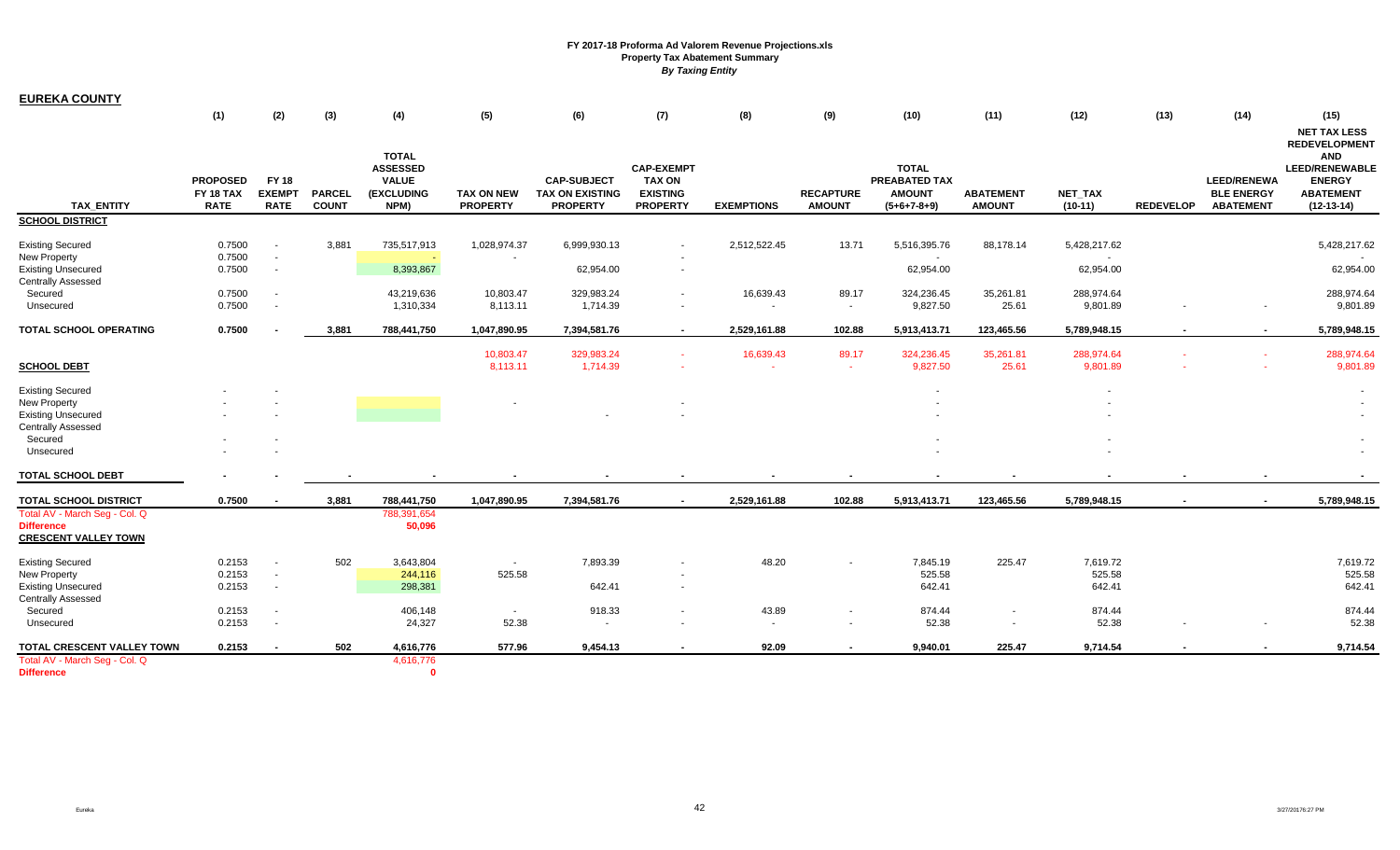| <b>EUREKA COUNTY</b>                                   |                              |                               |               |                                                               |                   |                                              |                                                       |                   |                  |                                                       |                  |           |                  |                                         |                                                                                                                         |
|--------------------------------------------------------|------------------------------|-------------------------------|---------------|---------------------------------------------------------------|-------------------|----------------------------------------------|-------------------------------------------------------|-------------------|------------------|-------------------------------------------------------|------------------|-----------|------------------|-----------------------------------------|-------------------------------------------------------------------------------------------------------------------------|
|                                                        | (1)                          | (2)                           | (3)           | (4)                                                           | (5)               | (6)                                          | (7)                                                   | (8)               | (9)              | (10)                                                  | (11)             | (12)      | (13)             | (14)                                    | (15)                                                                                                                    |
|                                                        | <b>PROPOSED</b><br>FY 18 TAX | <b>FY 18</b><br><b>EXEMPT</b> | <b>PARCEL</b> | <b>TOTAL</b><br><b>ASSESSED</b><br><b>VALUE</b><br>(EXCLUDING | <b>TAX ON NEW</b> | <b>CAP-SUBJECT</b><br><b>TAX ON EXISTING</b> | <b>CAP-EXEMPT</b><br><b>TAX ON</b><br><b>EXISTING</b> |                   | <b>RECAPTURE</b> | <b>TOTAL</b><br><b>PREABATED TAX</b><br><b>AMOUNT</b> | <b>ABATEMENT</b> | NET_TAX   |                  | <b>LEED/RENEWA</b><br><b>BLE ENERGY</b> | <b>NET TAX LESS</b><br><b>REDEVELOPMENT</b><br><b>AND</b><br><b>LEED/RENEWABLE</b><br><b>ENERGY</b><br><b>ABATEMENT</b> |
| <b>TAX ENTITY</b>                                      | <b>RATE</b>                  | <b>RATE</b>                   | <b>COUNT</b>  | NPM)                                                          | <b>PROPERTY</b>   | <b>PROPERTY</b>                              | <b>PROPERTY</b>                                       | <b>EXEMPTIONS</b> | <b>AMOUNT</b>    | $(5+6+7-8+9)$                                         | <b>AMOUNT</b>    | $(10-11)$ | <b>REDEVELOP</b> | <b>ABATEMENT</b>                        | $(12-13-14)$                                                                                                            |
| <b>EUREKA TOWN</b>                                     |                              |                               |               |                                                               |                   |                                              |                                                       |                   |                  |                                                       |                  |           |                  |                                         |                                                                                                                         |
|                                                        |                              |                               |               |                                                               |                   |                                              |                                                       |                   |                  |                                                       |                  |           |                  |                                         |                                                                                                                         |
| <b>Existing Secured</b>                                | 0.2153                       |                               | 401           | 12,405,022                                                    | 845.70            | 25,930.22                                    |                                                       | 67.88             |                  | 26,708.04                                             | 459.93           | 26,248.11 |                  |                                         | 26,248.11                                                                                                               |
| <b>New Property</b>                                    | 0.2153                       | $\sim$                        |               | 234,707                                                       | 505.32            |                                              |                                                       |                   |                  | 505.32                                                |                  | 505.32    |                  |                                         | 505.32                                                                                                                  |
| <b>Existing Unsecured</b>                              | 0.2153                       | $\sim$                        |               | 148,365                                                       |                   | 319.43                                       | $\sim$                                                |                   |                  | 319.43                                                |                  | 319.43    |                  |                                         | 319.43                                                                                                                  |
| <b>Centrally Assessed</b>                              |                              |                               |               |                                                               |                   |                                              |                                                       |                   |                  |                                                       |                  |           |                  |                                         |                                                                                                                         |
| Secured                                                | 0.2153                       | $\sim$                        |               | 1,565,236                                                     | 33.64             | 3,393.36                                     | $\sim$                                                | 57.04             |                  | 3,369.96                                              | $\sim$           | 3,369.96  |                  |                                         | 3,369.96                                                                                                                |
| Unsecured                                              | 0.2153                       | $\sim$                        |               | 105,760                                                       | 227.70            | $\sim$                                       |                                                       | $\sim$            |                  | 227.70                                                | $\sim$           | 227.70    |                  |                                         | 227.70                                                                                                                  |
| <b>TOTAL EUREKA TOWN</b>                               | 0.2153                       |                               | 401           | 14,459,091                                                    | 1,612.36          | 29,643.01                                    | $\sim$                                                | 124.92            |                  | 31,130.45                                             | 459.93           | 30,670.52 | $\sim$           |                                         | 30,670.52                                                                                                               |
| Total AV - March Seg - Col. Q                          |                              |                               |               | 14,459,108                                                    |                   |                                              |                                                       |                   |                  |                                                       |                  |           |                  |                                         |                                                                                                                         |
| <b>Difference</b>                                      |                              |                               |               | (17)                                                          |                   |                                              |                                                       |                   |                  |                                                       |                  |           |                  |                                         |                                                                                                                         |
| DIAMOND VALLEY RODENT CONTROL DISTRICT                 |                              |                               |               |                                                               |                   |                                              |                                                       |                   |                  |                                                       |                  |           |                  |                                         |                                                                                                                         |
|                                                        |                              |                               |               |                                                               |                   |                                              |                                                       |                   |                  |                                                       |                  |           |                  |                                         |                                                                                                                         |
| <b>Existing Secured</b>                                |                              |                               |               |                                                               |                   |                                              |                                                       |                   |                  |                                                       |                  |           |                  |                                         |                                                                                                                         |
| <b>New Property</b>                                    |                              |                               |               |                                                               |                   |                                              |                                                       |                   |                  |                                                       |                  |           |                  |                                         |                                                                                                                         |
| <b>Existing Unsecured</b>                              |                              |                               |               |                                                               |                   |                                              |                                                       |                   |                  |                                                       |                  |           |                  |                                         |                                                                                                                         |
| <b>Centrally Assessed</b>                              |                              |                               |               |                                                               |                   |                                              |                                                       |                   |                  |                                                       |                  |           |                  |                                         |                                                                                                                         |
| Secured                                                |                              |                               |               |                                                               |                   |                                              |                                                       |                   |                  |                                                       |                  |           |                  |                                         |                                                                                                                         |
| Unsecured                                              |                              |                               |               |                                                               |                   |                                              |                                                       |                   |                  |                                                       |                  |           |                  |                                         |                                                                                                                         |
| TOTAL DIAMOND VALLEY RODENT                            |                              |                               |               |                                                               |                   | SPECIAL ASSESSMENT DIST                      |                                                       |                   |                  |                                                       |                  |           |                  |                                         |                                                                                                                         |
| Total AV - March Seg - Col. Q                          |                              |                               |               |                                                               |                   |                                              |                                                       |                   |                  |                                                       |                  |           |                  |                                         |                                                                                                                         |
| <b>Difference</b>                                      |                              |                               |               |                                                               |                   |                                              |                                                       |                   |                  |                                                       |                  |           |                  |                                         |                                                                                                                         |
| DIAMOND VALLEY WEED CONTROL DISTRICT                   |                              |                               |               |                                                               |                   |                                              |                                                       |                   |                  |                                                       |                  |           |                  |                                         |                                                                                                                         |
| <b>Existing Secured</b>                                |                              |                               |               |                                                               |                   |                                              |                                                       |                   |                  |                                                       |                  |           |                  |                                         |                                                                                                                         |
| <b>New Property</b>                                    |                              |                               |               |                                                               |                   |                                              |                                                       |                   |                  |                                                       |                  |           |                  |                                         |                                                                                                                         |
|                                                        |                              |                               |               |                                                               |                   |                                              |                                                       |                   |                  |                                                       |                  |           |                  |                                         |                                                                                                                         |
| <b>Existing Unsecured</b><br><b>Centrally Assessed</b> |                              |                               |               |                                                               |                   |                                              |                                                       |                   |                  |                                                       |                  |           |                  |                                         |                                                                                                                         |
| Secured                                                |                              |                               |               |                                                               |                   |                                              |                                                       |                   |                  |                                                       |                  |           |                  |                                         |                                                                                                                         |
| Unsecured                                              |                              |                               |               |                                                               |                   |                                              |                                                       |                   |                  |                                                       |                  |           |                  |                                         |                                                                                                                         |
|                                                        |                              |                               |               |                                                               |                   |                                              |                                                       |                   |                  |                                                       |                  |           |                  |                                         |                                                                                                                         |
| TOTAL DIAMOND VALLEY WEED C(                           |                              |                               |               |                                                               |                   |                                              |                                                       |                   |                  |                                                       |                  |           |                  |                                         |                                                                                                                         |
| Total AV - March Seg - Col. Q                          |                              |                               |               |                                                               |                   |                                              |                                                       |                   |                  |                                                       |                  |           |                  |                                         |                                                                                                                         |

**#DIV/0!**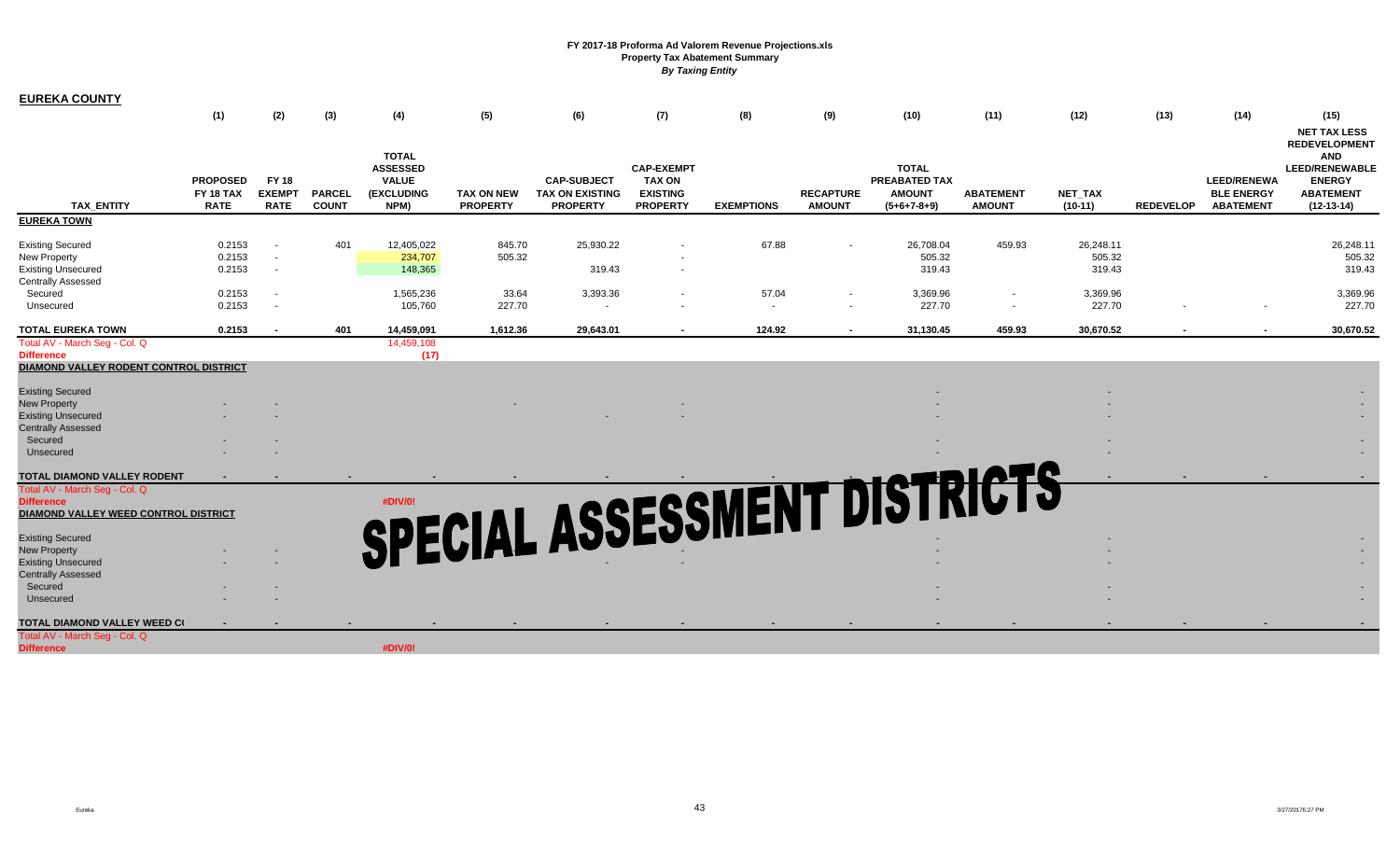| <b>EUREKA COUNTY</b>                |                 |               |               |                   |                   |                    |                          |                   |                          |                      |                  |                |                          |                    |                       |
|-------------------------------------|-----------------|---------------|---------------|-------------------|-------------------|--------------------|--------------------------|-------------------|--------------------------|----------------------|------------------|----------------|--------------------------|--------------------|-----------------------|
|                                     | (1)             | (2)           | (3)           | (4)               | (5)               | (6)                | (7)                      | (8)               | (9)                      | (10)                 | (11)             | (12)           | (13)                     | (14)               | (15)                  |
|                                     |                 |               |               |                   |                   |                    |                          |                   |                          |                      |                  |                |                          |                    | <b>NET TAX LESS</b>   |
|                                     |                 |               |               |                   |                   |                    |                          |                   |                          |                      |                  |                |                          |                    | <b>REDEVELOPMENT</b>  |
|                                     |                 |               |               | <b>TOTAL</b>      |                   |                    |                          |                   |                          |                      |                  |                |                          |                    | <b>AND</b>            |
|                                     |                 |               |               | <b>ASSESSED</b>   |                   |                    | <b>CAP-EXEMPT</b>        |                   |                          | <b>TOTAL</b>         |                  |                |                          |                    | <b>LEED/RENEWABLE</b> |
|                                     | <b>PROPOSED</b> | <b>FY 18</b>  |               | <b>VALUE</b>      |                   | <b>CAP-SUBJECT</b> | <b>TAX ON</b>            |                   |                          | <b>PREABATED TAX</b> |                  |                |                          | <b>LEED/RENEWA</b> | <b>ENERGY</b>         |
|                                     | FY 18 TAX       | <b>EXEMPT</b> | <b>PARCEL</b> | <b>(EXCLUDING</b> | <b>TAX ON NEW</b> | TAX ON EXISTING    | <b>EXISTING</b>          |                   | <b>RECAPTURE</b>         | <b>AMOUNT</b>        | <b>ABATEMENT</b> | <b>NET TAX</b> |                          | <b>BLE ENERGY</b>  | <b>ABATEMENT</b>      |
| <b>TAX ENTITY</b>                   | <b>RATE</b>     | <b>RATE</b>   | <b>COUNT</b>  | NPM)              | <b>PROPERTY</b>   | <b>PROPERTY</b>    | <b>PROPERTY</b>          | <b>EXEMPTIONS</b> | <b>AMOUNT</b>            | $(5+6+7-8+9)$        | <b>AMOUNT</b>    | $(10-11)$      | <b>REDEVELOP</b>         | <b>ABATEMENT</b>   | $(12-13-14)$          |
| <b>EUREKA COUNTY TV DISTRICT</b>    |                 |               |               |                   |                   |                    |                          |                   |                          |                      |                  |                |                          |                    |                       |
| <b>Existing Secured</b>             | 0.0085          | $\sim$        | 3,881         | 735,517,913       | 11,661.70         | 79,332.40          | $\sim$                   | 28,475.17         | 0.16                     | 62,519.09            | 998.93           | 61,520.16      |                          |                    | 61,520.16             |
| New Property                        | 0.0085          |               |               |                   |                   |                    | $\sim$                   |                   |                          |                      |                  |                |                          |                    |                       |
| <b>Existing Unsecured</b>           | 0.0085          |               |               | 8,393,867         |                   | 713.48             | $\overline{\phantom{a}}$ |                   |                          | 713.48               |                  | 713.48         |                          |                    | 713.48                |
| Centrally Assessed                  |                 |               |               |                   |                   |                    |                          |                   |                          |                      |                  |                |                          |                    |                       |
| Secured                             | 0.0085          |               |               | 43,219,636        | 122.46            | 3,739.78           | $\sim$                   | 188.57            | 0.94                     | 3,674.61             | 292.27           | 3,382.34       |                          |                    | 3,382.34              |
| Unsecured                           | 0.0085          |               |               | 1,310,334         | 91.95             | 19.43              | $\sim$                   | $\sim$            | $\overline{\phantom{a}}$ | 111.38               | 0.29             | 111.09         |                          |                    | 111.09                |
| <b>TOTAL EUREKA COUNTY TV DISTR</b> | 0.0085          |               | 3,881         | 788,441,750       | 11,876.11         | 83,805.09          | $\overline{\phantom{a}}$ | 28,663.74         | 1.10                     | 67,018.56            | 1,291.49         | 65,727.07      | $\overline{\phantom{a}}$ |                    | 65,727.07             |
| Total AV - March Seg - Col. Q       |                 |               |               | 788,391,654       |                   |                    |                          |                   |                          |                      |                  |                |                          |                    |                       |
| <b>Difference</b>                   |                 |               |               | 50,096            |                   |                    |                          |                   |                          |                      |                  |                |                          |                    |                       |

**Note:**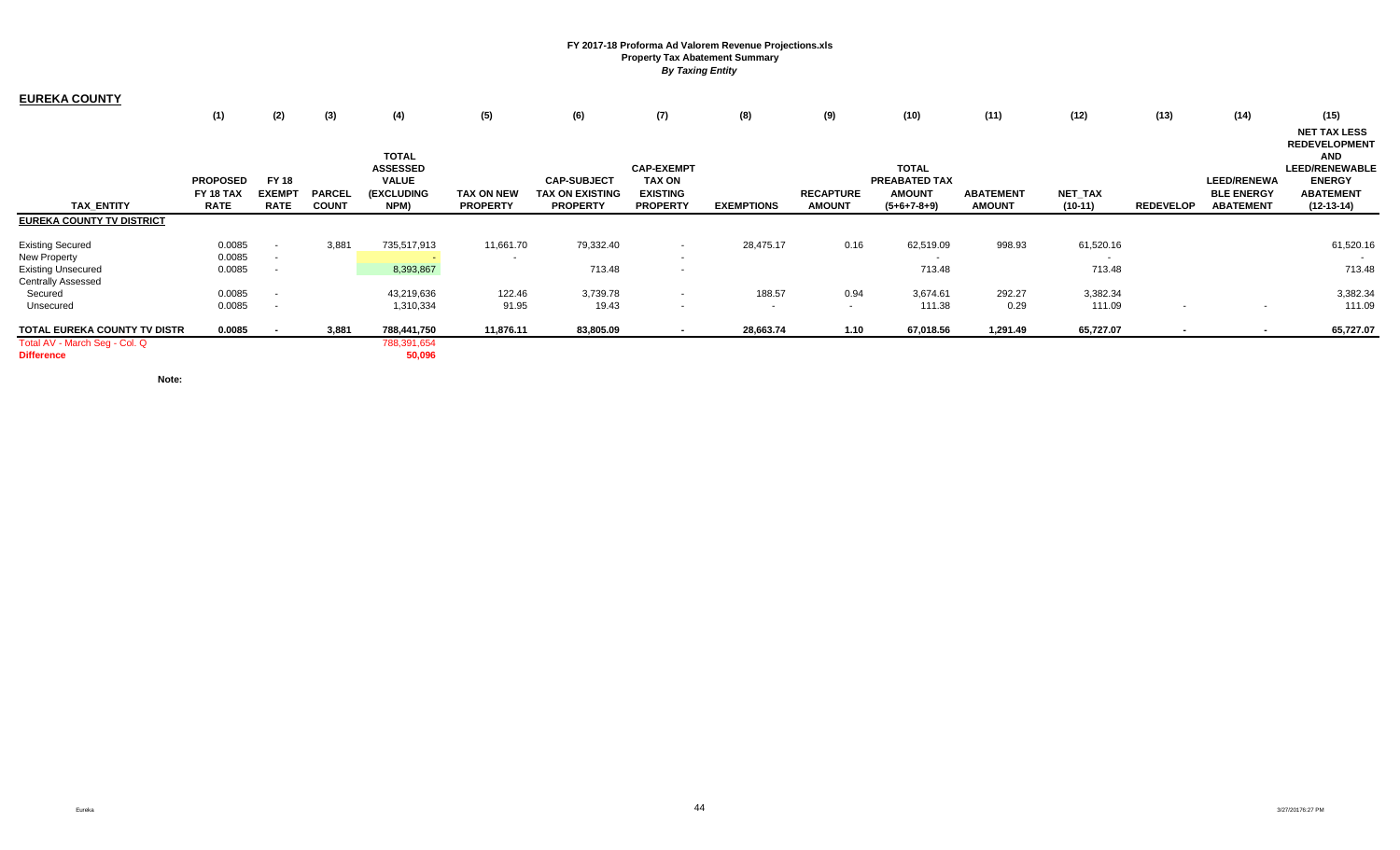| <b>HUMBOLDT COUNTY</b>                                 |                                             |                                              |                               |                                                                              |                                      |                                                                     |                                               |                          |                                   |                                                                        |                                   |                              |                  |                                                             |                                                                                                                                         |
|--------------------------------------------------------|---------------------------------------------|----------------------------------------------|-------------------------------|------------------------------------------------------------------------------|--------------------------------------|---------------------------------------------------------------------|-----------------------------------------------|--------------------------|-----------------------------------|------------------------------------------------------------------------|-----------------------------------|------------------------------|------------------|-------------------------------------------------------------|-----------------------------------------------------------------------------------------------------------------------------------------|
|                                                        | (1)                                         | (2)                                          | (3)                           | (4)                                                                          | (5)                                  | (6)                                                                 | (7)                                           | (8)                      | (9)                               | (10)                                                                   | (11)                              | (12)                         | (13)             | (14)                                                        | (15)                                                                                                                                    |
| <b>TAX ENTITY</b>                                      | <b>PROPOSED</b><br>FY 18 TAX<br><b>RATE</b> | <b>FY 18</b><br><b>EXEMPT</b><br><b>RATE</b> | <b>PARCEL</b><br><b>COUNT</b> | <b>TOTAL</b><br><b>ASSESSED</b><br><b>VALUE</b><br><b>(EXCLUDING</b><br>NPM) | <b>TAX ON NEW</b><br><b>PROPERTY</b> | CAP-SUBJECT TAX EXEMPT TAX<br><b>ON EXISTING</b><br><b>PROPERTY</b> | CAP-<br><b>ON EXISTING</b><br><b>PROPERTY</b> | <b>EXEMPTIONS</b>        | <b>RECAPTURE</b><br><b>AMOUNT</b> | <b>TOTAL</b><br><b>PREABATED TAX</b><br><b>AMOUNT</b><br>$(5+6+7-8+9)$ | <b>ABATEMENT</b><br><b>AMOUNT</b> | <b>NET TAX</b><br>$(10-11)$  | <b>REDEVELOP</b> | <b>LEED/RENEWAB</b><br><b>LE ENERGY</b><br><b>ABATEMENT</b> | <b>NET TAX LESS</b><br><b>REDEVELOPMENT</b><br><b>AND</b><br><b>LEED/RENEWABLE</b><br><b>ENERGY</b><br><b>ABATEMENT</b><br>$(12-13-14)$ |
| <b>ALL ENTITIES</b>                                    |                                             |                                              |                               |                                                                              |                                      |                                                                     |                                               |                          |                                   |                                                                        |                                   |                              |                  |                                                             |                                                                                                                                         |
|                                                        |                                             |                                              |                               |                                                                              |                                      |                                                                     |                                               |                          |                                   |                                                                        |                                   |                              |                  |                                                             |                                                                                                                                         |
| <b>STATE OF NEVADA</b><br><b>GENERAL COUNTY</b>        | 0.1700<br>0.7512                            | $\sim$                                       | 15,623<br>15,623              | 998,684,331<br>998,684,252                                                   | 73,177.27<br>323,357.50              | 1,814,372.18<br>8,017,372.48                                        | $\sim$<br>$\sim$                              | 189,781.86<br>838,614.14 | 1,440.54<br>6,365.42              | 1,699,208.13<br>7,508,481.26                                           | 41,527.71<br>183,535.84           | 1,657,680.42<br>7,324,945.42 |                  | $\sim$<br>$\overline{a}$                                    | 1,657,680.42<br>7,324,945.42                                                                                                            |
| <b>SCHOOL DISTRICT</b>                                 | 0.8850                                      | $\sim$                                       | 15,623                        | 998,684,275                                                                  | 380,952.34                           | 9,445,404.50                                                        | $\sim$                                        | 987,982.19               | 7,499.24                          | 8,845,873.89                                                           | 216,163.94                        | 8,629,709.95                 |                  | $\sim$                                                      | 8,629,709.95                                                                                                                            |
| <b>CITY OF WINNEMUCCA</b>                              | 0.9700                                      | $\sim$                                       | 3,369                         | 207,909,218                                                                  | 62,372.46                            | 1,960,213.29                                                        | $\sim$                                        | 5,866.79                 | 777.31                            | 2,017,496.27                                                           | 80,501.76                         | 1,936,994.51                 |                  | $\sim$                                                      | 1,936,994.51                                                                                                                            |
| <b>GOLCONDA FIRE PROTECTION DIST</b>                   | 0.0290                                      |                                              | 2,873                         | 324,643,425                                                                  | 6,222.63                             | 114,754.88                                                          |                                               | 26,833.72                | 211.49                            | 94,355.28                                                              | 1,870.63                          | 92,484.65                    |                  |                                                             | 92,484.65                                                                                                                               |
| HUMBOLDT COUNTY FIRE DISTRICT                          | 0.1047                                      |                                              | 1,739                         | 31,913,015                                                                   | 1,098.59                             | 32,589.99                                                           |                                               | 274.50                   | $\sim$                            | 33.414.08                                                              | 578.92                            | 32,835.16                    |                  |                                                             | 32,835.16                                                                                                                               |
| HUMBOLDT COUNTY HOSPITAL DIS'                          | 0.3954                                      | $\sim$                                       | 15,623                        | 998,684,271                                                                  | 170,201.75                           | 4,220,015.69                                                        | $\sim$                                        | 441,411.03               | 3,350.81                          | 3,952,157.22                                                           | 97,050.67                         | 3,855,106.55                 |                  | $\overline{\phantom{a}}$                                    | 3,855,106.55                                                                                                                            |
| KINGS RIVER GID                                        | 0.2000                                      |                                              | 83                            | 6,435,439                                                                    | 507.56                               | 12,368.83                                                           | $\sim$                                        | 5.51                     | 3.11                              | 12,873.99                                                              | 1,125.45                          | 11,748.54                    |                  | $\overline{\phantom{a}}$                                    | 11,748.54                                                                                                                               |
| MCDERMITT FIRE PROTECTION DIS                          | 0.4655                                      |                                              | 435                           | 4,993,025                                                                    | 991.19                               | 22,287.39                                                           |                                               | 36.70                    | $\sim$                            | 23,241.88                                                              | 2,198.29                          | 21,043.59                    |                  |                                                             | 21,043.59                                                                                                                               |
| OROVADA COMMUNITY SERVICES I                           | 0.0974                                      |                                              | 403                           | 36,999,788                                                                   | 1,508.32                             | 42,090.19                                                           |                                               | 7,561.00                 | $\sim$                            | 36,037.51                                                              | 585.54                            | 35,451.97                    |                  |                                                             | 35,451.97                                                                                                                               |
| OROVADA FIRE PROTECTION DISTF                          | 0.1500                                      |                                              | 403                           | 36,999,770                                                                   | 2,322.87                             | 64,820.87                                                           | $\sim$                                        | 11,644.23                | $\sim$                            | 55,499.50                                                              | 901.68                            | 54,597.82                    |                  | $\sim$                                                      | 54,597.82                                                                                                                               |
| PARADISE VALLEY FIRE DISTRICT                          | 0.1745                                      |                                              | 1,439                         | 47,674,747                                                                   | 2,672.40                             | 81,333.61                                                           | $\overline{\phantom{a}}$                      | 813.22                   | 0.48                              | 83,193.27                                                              | 1,122.12                          | 82,071.15                    |                  | $\overline{\phantom{a}}$                                    | 82,071.15                                                                                                                               |
| PUEBLO FIRE PROTECTION DISTRIC                         | 0.3500                                      |                                              | 201                           | 32,888,327                                                                   | 3,566.25                             | 111,591.39                                                          |                                               | 48.61                    | $\sim$                            | 115,109.03                                                             | 1,755.92                          | 113,353.11                   |                  | $\overline{\phantom{a}}$                                    | 113,353.11                                                                                                                              |
| WINNEMUCCA RURAL FIRE PROTE(                           | 0.1047                                      |                                              | 2,947                         | 104,462,246                                                                  | 3,499.61                             | 106,555.19                                                          |                                               | 682.92                   | 6.85                              | 109,378.73                                                             | 2,636.70                          | 106,742.03                   |                  |                                                             | 106,742.03                                                                                                                              |
| <b>TOTAL COUNTY</b>                                    |                                             |                                              | 15,623                        | 998,684,331                                                                  | 1,032,450.73                         | 26,045,770.48                                                       |                                               | 2,511,556.42             | 19,655.25                         | 24,586,320.04                                                          | 631,555.17                        | 23,954,764.87                |                  |                                                             | 23,954,764.87                                                                                                                           |
|                                                        |                                             |                                              |                               |                                                                              |                                      |                                                                     |                                               |                          |                                   | <b>Abatement Percent</b>                                               | 2.57%                             |                              |                  |                                                             |                                                                                                                                         |
| <b>STATE OF NEVADA</b>                                 |                                             |                                              |                               |                                                                              | 3,764,071                            |                                                                     |                                               |                          |                                   |                                                                        |                                   |                              |                  |                                                             |                                                                                                                                         |
| <b>Existing Secured</b>                                | 0.1700                                      |                                              | 15,623                        | 563,192,615                                                                  | 6,398.92                             | 1,095,477.76                                                        | $\sim$                                        | 144.444.99               | 1,361.38                          | 958,793.07                                                             | 30,879.77                         | 927,913.30                   |                  |                                                             | 927,913.30                                                                                                                              |
| <b>New Property</b>                                    | 0.1700                                      |                                              |                               | 29,525,362                                                                   | 50,193.12                            |                                                                     |                                               |                          |                                   | 50,193.12                                                              |                                   | 50,193.12                    |                  |                                                             | 50,193.12                                                                                                                               |
| <b>Existing Unsecured</b><br><b>Centrally Assessed</b> | 0.1700                                      |                                              |                               | 91,200,000                                                                   |                                      | 155,040.00                                                          | $\sim$                                        |                          |                                   | 155,040.00                                                             |                                   | 155,040.00                   |                  |                                                             | 155,040.00                                                                                                                              |
| Secured                                                | 0.1700                                      |                                              |                               | 310,450,264                                                                  | 10,400.74                            | 562,695.87                                                          |                                               | 45,331.18                | 79.16                             | 527,844.59                                                             | 10,632.67                         | 517,211.92                   |                  |                                                             | 517,211.92                                                                                                                              |
| Unsecured                                              | 0.1700                                      |                                              |                               | 4,316,089                                                                    | 6,184.49                             | 1,158.55                                                            |                                               | 5.69                     | $\sim$                            | 7,337.35                                                               | 15.27                             | 7,322.08                     |                  |                                                             | 7,322.08                                                                                                                                |
| <b>TOTAL STATE OF NEVADA</b>                           | 0.1700                                      |                                              | 15.623                        | 998,684,331                                                                  | 73.177.27                            | 1,814,372.18                                                        | $\sim$                                        | 189.781.86               | 1.440.54                          | 1.699.208.13                                                           | 41.527.71                         | 1.657.680.42                 |                  |                                                             | 1,657,680.42                                                                                                                            |
| Total AV - March Seg - Col. Q                          |                                             |                                              |                               | 998,684,275                                                                  |                                      |                                                                     |                                               |                          |                                   |                                                                        |                                   |                              |                  |                                                             |                                                                                                                                         |
| <b>Difference</b>                                      |                                             |                                              |                               | 56                                                                           |                                      |                                                                     |                                               |                          |                                   |                                                                        |                                   |                              |                  |                                                             |                                                                                                                                         |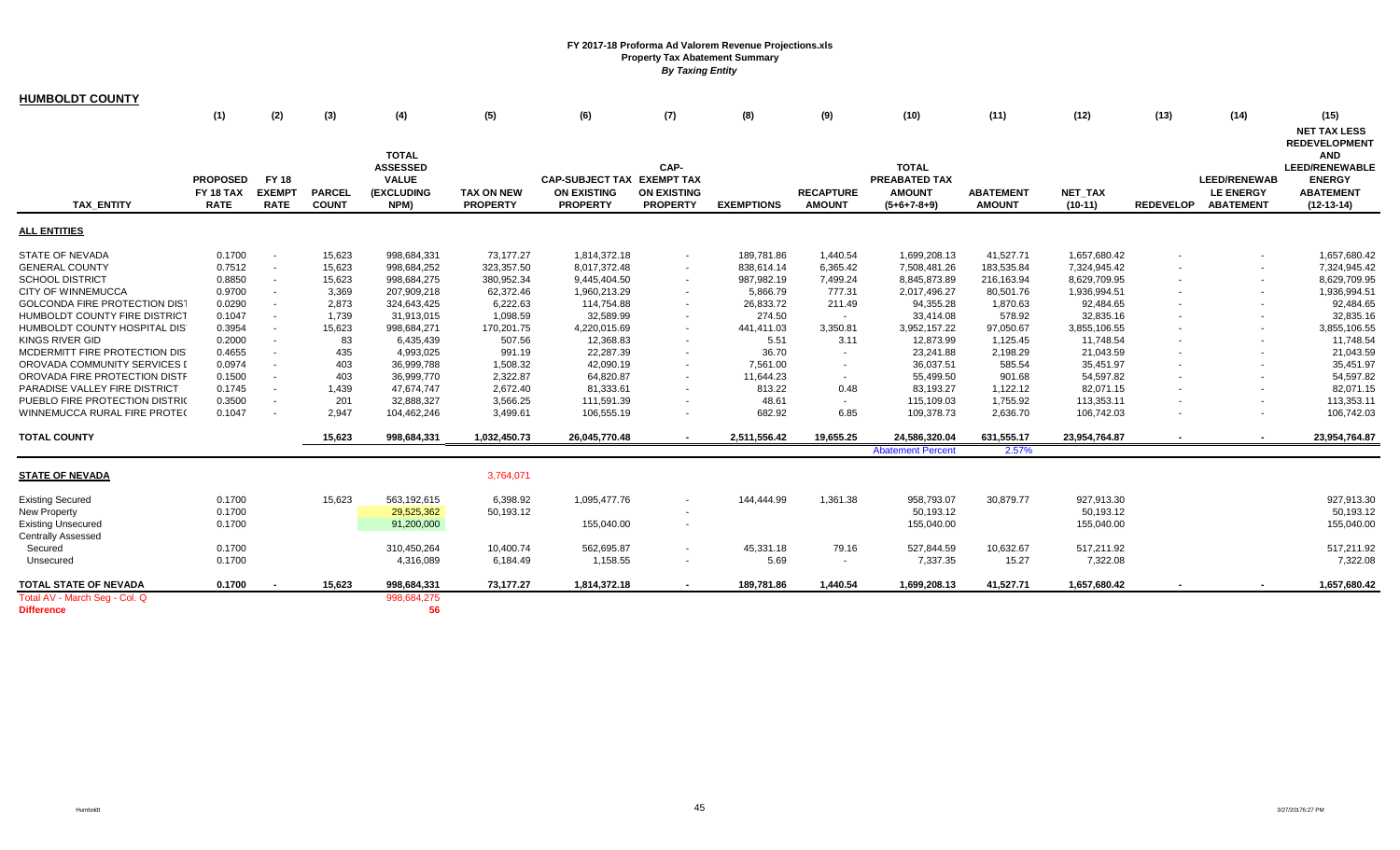| (1)<br>(2)<br>(3)<br>(4)<br>(5)<br>(6)<br>(7)<br>(8)<br>(9)<br>(10)<br>(11)<br>(12)<br>(13)<br>(14)<br>(15)<br><b>NET TAX LESS</b><br><b>REDEVELOPMENT</b><br><b>TOTAL</b><br><b>AND</b><br>CAP-<br><b>TOTAL</b><br><b>ASSESSED</b><br><b>LEED/RENEWABLE</b><br><b>FY 18</b><br><b>VALUE</b><br>CAP-SUBJECT TAX EXEMPT TAX<br>PREABATED TAX<br><b>ENERGY</b><br><b>PROPOSED</b><br><b>LEED/RENEWAB</b><br><b>EXEMPT</b><br><b>PARCEL</b><br>(EXCLUDING<br><b>ON EXISTING</b><br><b>ON EXISTING</b><br><b>RECAPTURE</b><br><b>AMOUNT</b><br><b>ABATEMENT</b><br><b>NET TAX</b><br><b>LE ENERGY</b><br><b>ABATEMENT</b><br>FY 18 TAX<br><b>TAX ON NEW</b><br><b>TAX ENTITY</b><br><b>RATE</b><br><b>COUNT</b><br>NPM)<br><b>PROPERTY</b><br><b>PROPERTY</b><br><b>PROPERTY</b><br><b>EXEMPTIONS</b><br><b>AMOUNT</b><br><b>AMOUNT</b><br><b>REDEVELOP</b><br><b>ABATEMENT</b><br><b>RATE</b><br>$(5+6+7-8+9)$<br>$(10-11)$<br>$(12-13-14)$<br><b>GENERAL COUNTY</b><br>15,623<br><b>General Fund</b><br>0.3670<br>563,192,615<br>13,814.56<br>2,364,930.34<br>311,831.58<br>2,938.89<br>2,069,852.21<br>66,711.09<br>2,003,141.12<br>2,003,141.12<br>$\sim$<br><b>Senior Citizens</b><br>0.0300<br>15,623<br>1,129.42<br>193,324.53<br>169,203.64<br>5,447.14<br>163,756.50<br>163,756.50<br>563,192,615<br>25,490.54<br>240.23<br>$\blacksquare$<br>$\sim$<br>Indigent Fund<br>0.0227<br>15,623<br>563,192,615<br>854.55<br>146,287.49<br>19,287.87<br>181.77<br>128,035.94<br>4,115.85<br>123,920.09<br>123,920.09<br>$\sim$<br>State Accident Indigent<br>0.0150<br>15,623<br>563,192,615<br>564.58<br>96,658.32<br>120.13<br>84,597.08<br>2,727.17<br>81,869.91<br>81,869.91<br>12,745.95<br>$\sim$<br>$\sim$<br>56,402.71<br>54,587.44<br>54,587.44<br><b>Building Reserve</b><br>0.0100<br>15,623<br>563,192,615<br>376.32<br>64,442.26<br>8,495.96<br>80.09<br>1,815.27<br>$\sim$<br>$\sim$<br>0.0165<br>563,192,615<br>621.12<br>106,325.12<br>93,057.76<br>2,996.89<br>90,060.87<br>90,060.87<br><b>Cooperative Extension</b><br>15,623<br>14,020.63<br>132.15<br>6th Judicial<br>0.1886<br>563,192,615<br>1,215,328.08<br>34,254.34<br>15,623<br>7,099.11<br>160,249.43<br>1,510.33<br>1,063,688.09<br>1,029,433.75<br>1,029,433.75<br>$\blacksquare$<br>$\sim$<br>54,587.34<br><b>Capital Projects</b><br>0.0100<br>15,623<br>563,192,615<br>376.32<br>64,442.12<br>8,495.96<br>80.09<br>56,402.57<br>1,815.23<br>54,587.34<br>$\sim$<br>$\sim$<br>Library<br>15,623<br>563,192,615<br>$\sim$<br>$\sim$<br>$\sim$<br>$\sim$<br>$\sim$<br>564.58<br>96,655.94<br>12,745.95<br>84,594.70<br>2,727.51<br>81,867.19<br>81,867.19<br>0.0150<br>15,623<br>563,192,615<br>120.13<br>Museum<br>$\overline{\phantom{a}}$<br>$\sim$<br>0.0200<br>563,192,615<br><b>Medical Indigent</b><br>15,623<br>752.86<br>128,871.85<br>16,993.35<br>160.15<br>112,791.51<br>3,631.00<br>109,160.51<br>109,160.51<br>$\sim$<br>$\sim$<br>State Medical Indigent<br>56,402.57<br>15,623<br>563,192,615<br>376.32<br>64,442.12<br>8,495.96<br>80.09<br>1,815.23<br>54,587.34<br>54,587.34<br>0.0100<br>41,237.57<br>36,092.30<br>34,932.77<br>China Springs<br>0.0064<br>15,623<br>563,192,615<br>240.91<br>5,437.44<br>51.26<br>1,159.53<br>34,932.77<br>$\sim$<br>$\sim$<br><b>WMCA Events</b><br>0.0400<br>563,192,615<br>1,505.64<br>257,759.24<br>320.32<br>225,597.26<br>7,267.97<br>218,329.29<br>218,329.29<br>15,623<br>33,987.94<br>$\sim$<br>$\sim$<br>0.7512<br><b>GENERAL TOTAL</b><br>15,623<br>563,192,615<br>28,276.29<br>4,840,704.98<br>638,278.56<br>6,015.63<br>4,236,718.34<br>136,484.22<br>4,100,234.12<br>4,100,234.12<br>$\sim$<br>0.7512<br>221,793.93<br>29,525,284<br>221,793.93<br>221,793.93<br>221,793.93<br>$\sim$<br>0.7512<br>91,200,000<br>685,094.40<br>685,094.40<br>685,094.40<br>685,094.40<br>0.7512<br>310,450,264<br>45,959.13<br>2,486,453.66<br>200,310.45<br>349.79<br>2,332,452.13<br>46,984.04<br>2,285,468.09<br>2,285,468.09<br>Secured<br>$\sim$<br>0.7512<br>4,316,089<br>25.13<br>32,422.46<br>67.58<br>32,354.88<br>27,328.15<br>5,119.44<br>32,354.88<br>Unsecured<br>$\sim$<br>0.7512<br>15,623<br>998,684,252<br>323,357.50<br>8,017,372.48<br>6,365.42<br>7,508,481.26<br>183,535.84<br>7,324,945.42<br>7,324,945.42<br>838,614.14<br><b>New secured</b><br>3,764,126<br>559,428,489<br><b>Existing Secured</b><br>563,192,615<br>0.00%<br><b>Difference</b><br>Total AV - March Seq - Col. Q<br>998,684,275<br>(23) | <b>HUMBOLDT COUNTY</b>         |  |  |  |  |  |  |  |  |
|-----------------------------------------------------------------------------------------------------------------------------------------------------------------------------------------------------------------------------------------------------------------------------------------------------------------------------------------------------------------------------------------------------------------------------------------------------------------------------------------------------------------------------------------------------------------------------------------------------------------------------------------------------------------------------------------------------------------------------------------------------------------------------------------------------------------------------------------------------------------------------------------------------------------------------------------------------------------------------------------------------------------------------------------------------------------------------------------------------------------------------------------------------------------------------------------------------------------------------------------------------------------------------------------------------------------------------------------------------------------------------------------------------------------------------------------------------------------------------------------------------------------------------------------------------------------------------------------------------------------------------------------------------------------------------------------------------------------------------------------------------------------------------------------------------------------------------------------------------------------------------------------------------------------------------------------------------------------------------------------------------------------------------------------------------------------------------------------------------------------------------------------------------------------------------------------------------------------------------------------------------------------------------------------------------------------------------------------------------------------------------------------------------------------------------------------------------------------------------------------------------------------------------------------------------------------------------------------------------------------------------------------------------------------------------------------------------------------------------------------------------------------------------------------------------------------------------------------------------------------------------------------------------------------------------------------------------------------------------------------------------------------------------------------------------------------------------------------------------------------------------------------------------------------------------------------------------------------------------------------------------------------------------------------------------------------------------------------------------------------------------------------------------------------------------------------------------------------------------------------------------------------------------------------------------------------------------------------------------------------------------------------------------------------------------------------------------------------------------------------------------------------------------------------------------------------------------------------------------------------------------------------------------------------------------------------------------------------------------------------------------------------------------------------------------------------------------------------------------------------------------------------------------------------------------------------------------------------------------------------------------------------------------------------------------------------------------------------------------------------------------------------------------------------------------------------------------------------|--------------------------------|--|--|--|--|--|--|--|--|
|                                                                                                                                                                                                                                                                                                                                                                                                                                                                                                                                                                                                                                                                                                                                                                                                                                                                                                                                                                                                                                                                                                                                                                                                                                                                                                                                                                                                                                                                                                                                                                                                                                                                                                                                                                                                                                                                                                                                                                                                                                                                                                                                                                                                                                                                                                                                                                                                                                                                                                                                                                                                                                                                                                                                                                                                                                                                                                                                                                                                                                                                                                                                                                                                                                                                                                                                                                                                                                                                                                                                                                                                                                                                                                                                                                                                                                                                                                                                                                                                                                                                                                                                                                                                                                                                                                                                                                                                                                                                 |                                |  |  |  |  |  |  |  |  |
|                                                                                                                                                                                                                                                                                                                                                                                                                                                                                                                                                                                                                                                                                                                                                                                                                                                                                                                                                                                                                                                                                                                                                                                                                                                                                                                                                                                                                                                                                                                                                                                                                                                                                                                                                                                                                                                                                                                                                                                                                                                                                                                                                                                                                                                                                                                                                                                                                                                                                                                                                                                                                                                                                                                                                                                                                                                                                                                                                                                                                                                                                                                                                                                                                                                                                                                                                                                                                                                                                                                                                                                                                                                                                                                                                                                                                                                                                                                                                                                                                                                                                                                                                                                                                                                                                                                                                                                                                                                                 |                                |  |  |  |  |  |  |  |  |
|                                                                                                                                                                                                                                                                                                                                                                                                                                                                                                                                                                                                                                                                                                                                                                                                                                                                                                                                                                                                                                                                                                                                                                                                                                                                                                                                                                                                                                                                                                                                                                                                                                                                                                                                                                                                                                                                                                                                                                                                                                                                                                                                                                                                                                                                                                                                                                                                                                                                                                                                                                                                                                                                                                                                                                                                                                                                                                                                                                                                                                                                                                                                                                                                                                                                                                                                                                                                                                                                                                                                                                                                                                                                                                                                                                                                                                                                                                                                                                                                                                                                                                                                                                                                                                                                                                                                                                                                                                                                 |                                |  |  |  |  |  |  |  |  |
|                                                                                                                                                                                                                                                                                                                                                                                                                                                                                                                                                                                                                                                                                                                                                                                                                                                                                                                                                                                                                                                                                                                                                                                                                                                                                                                                                                                                                                                                                                                                                                                                                                                                                                                                                                                                                                                                                                                                                                                                                                                                                                                                                                                                                                                                                                                                                                                                                                                                                                                                                                                                                                                                                                                                                                                                                                                                                                                                                                                                                                                                                                                                                                                                                                                                                                                                                                                                                                                                                                                                                                                                                                                                                                                                                                                                                                                                                                                                                                                                                                                                                                                                                                                                                                                                                                                                                                                                                                                                 | <b>Existing Secured</b>        |  |  |  |  |  |  |  |  |
|                                                                                                                                                                                                                                                                                                                                                                                                                                                                                                                                                                                                                                                                                                                                                                                                                                                                                                                                                                                                                                                                                                                                                                                                                                                                                                                                                                                                                                                                                                                                                                                                                                                                                                                                                                                                                                                                                                                                                                                                                                                                                                                                                                                                                                                                                                                                                                                                                                                                                                                                                                                                                                                                                                                                                                                                                                                                                                                                                                                                                                                                                                                                                                                                                                                                                                                                                                                                                                                                                                                                                                                                                                                                                                                                                                                                                                                                                                                                                                                                                                                                                                                                                                                                                                                                                                                                                                                                                                                                 |                                |  |  |  |  |  |  |  |  |
|                                                                                                                                                                                                                                                                                                                                                                                                                                                                                                                                                                                                                                                                                                                                                                                                                                                                                                                                                                                                                                                                                                                                                                                                                                                                                                                                                                                                                                                                                                                                                                                                                                                                                                                                                                                                                                                                                                                                                                                                                                                                                                                                                                                                                                                                                                                                                                                                                                                                                                                                                                                                                                                                                                                                                                                                                                                                                                                                                                                                                                                                                                                                                                                                                                                                                                                                                                                                                                                                                                                                                                                                                                                                                                                                                                                                                                                                                                                                                                                                                                                                                                                                                                                                                                                                                                                                                                                                                                                                 |                                |  |  |  |  |  |  |  |  |
|                                                                                                                                                                                                                                                                                                                                                                                                                                                                                                                                                                                                                                                                                                                                                                                                                                                                                                                                                                                                                                                                                                                                                                                                                                                                                                                                                                                                                                                                                                                                                                                                                                                                                                                                                                                                                                                                                                                                                                                                                                                                                                                                                                                                                                                                                                                                                                                                                                                                                                                                                                                                                                                                                                                                                                                                                                                                                                                                                                                                                                                                                                                                                                                                                                                                                                                                                                                                                                                                                                                                                                                                                                                                                                                                                                                                                                                                                                                                                                                                                                                                                                                                                                                                                                                                                                                                                                                                                                                                 |                                |  |  |  |  |  |  |  |  |
|                                                                                                                                                                                                                                                                                                                                                                                                                                                                                                                                                                                                                                                                                                                                                                                                                                                                                                                                                                                                                                                                                                                                                                                                                                                                                                                                                                                                                                                                                                                                                                                                                                                                                                                                                                                                                                                                                                                                                                                                                                                                                                                                                                                                                                                                                                                                                                                                                                                                                                                                                                                                                                                                                                                                                                                                                                                                                                                                                                                                                                                                                                                                                                                                                                                                                                                                                                                                                                                                                                                                                                                                                                                                                                                                                                                                                                                                                                                                                                                                                                                                                                                                                                                                                                                                                                                                                                                                                                                                 |                                |  |  |  |  |  |  |  |  |
|                                                                                                                                                                                                                                                                                                                                                                                                                                                                                                                                                                                                                                                                                                                                                                                                                                                                                                                                                                                                                                                                                                                                                                                                                                                                                                                                                                                                                                                                                                                                                                                                                                                                                                                                                                                                                                                                                                                                                                                                                                                                                                                                                                                                                                                                                                                                                                                                                                                                                                                                                                                                                                                                                                                                                                                                                                                                                                                                                                                                                                                                                                                                                                                                                                                                                                                                                                                                                                                                                                                                                                                                                                                                                                                                                                                                                                                                                                                                                                                                                                                                                                                                                                                                                                                                                                                                                                                                                                                                 |                                |  |  |  |  |  |  |  |  |
|                                                                                                                                                                                                                                                                                                                                                                                                                                                                                                                                                                                                                                                                                                                                                                                                                                                                                                                                                                                                                                                                                                                                                                                                                                                                                                                                                                                                                                                                                                                                                                                                                                                                                                                                                                                                                                                                                                                                                                                                                                                                                                                                                                                                                                                                                                                                                                                                                                                                                                                                                                                                                                                                                                                                                                                                                                                                                                                                                                                                                                                                                                                                                                                                                                                                                                                                                                                                                                                                                                                                                                                                                                                                                                                                                                                                                                                                                                                                                                                                                                                                                                                                                                                                                                                                                                                                                                                                                                                                 |                                |  |  |  |  |  |  |  |  |
|                                                                                                                                                                                                                                                                                                                                                                                                                                                                                                                                                                                                                                                                                                                                                                                                                                                                                                                                                                                                                                                                                                                                                                                                                                                                                                                                                                                                                                                                                                                                                                                                                                                                                                                                                                                                                                                                                                                                                                                                                                                                                                                                                                                                                                                                                                                                                                                                                                                                                                                                                                                                                                                                                                                                                                                                                                                                                                                                                                                                                                                                                                                                                                                                                                                                                                                                                                                                                                                                                                                                                                                                                                                                                                                                                                                                                                                                                                                                                                                                                                                                                                                                                                                                                                                                                                                                                                                                                                                                 |                                |  |  |  |  |  |  |  |  |
|                                                                                                                                                                                                                                                                                                                                                                                                                                                                                                                                                                                                                                                                                                                                                                                                                                                                                                                                                                                                                                                                                                                                                                                                                                                                                                                                                                                                                                                                                                                                                                                                                                                                                                                                                                                                                                                                                                                                                                                                                                                                                                                                                                                                                                                                                                                                                                                                                                                                                                                                                                                                                                                                                                                                                                                                                                                                                                                                                                                                                                                                                                                                                                                                                                                                                                                                                                                                                                                                                                                                                                                                                                                                                                                                                                                                                                                                                                                                                                                                                                                                                                                                                                                                                                                                                                                                                                                                                                                                 |                                |  |  |  |  |  |  |  |  |
|                                                                                                                                                                                                                                                                                                                                                                                                                                                                                                                                                                                                                                                                                                                                                                                                                                                                                                                                                                                                                                                                                                                                                                                                                                                                                                                                                                                                                                                                                                                                                                                                                                                                                                                                                                                                                                                                                                                                                                                                                                                                                                                                                                                                                                                                                                                                                                                                                                                                                                                                                                                                                                                                                                                                                                                                                                                                                                                                                                                                                                                                                                                                                                                                                                                                                                                                                                                                                                                                                                                                                                                                                                                                                                                                                                                                                                                                                                                                                                                                                                                                                                                                                                                                                                                                                                                                                                                                                                                                 |                                |  |  |  |  |  |  |  |  |
|                                                                                                                                                                                                                                                                                                                                                                                                                                                                                                                                                                                                                                                                                                                                                                                                                                                                                                                                                                                                                                                                                                                                                                                                                                                                                                                                                                                                                                                                                                                                                                                                                                                                                                                                                                                                                                                                                                                                                                                                                                                                                                                                                                                                                                                                                                                                                                                                                                                                                                                                                                                                                                                                                                                                                                                                                                                                                                                                                                                                                                                                                                                                                                                                                                                                                                                                                                                                                                                                                                                                                                                                                                                                                                                                                                                                                                                                                                                                                                                                                                                                                                                                                                                                                                                                                                                                                                                                                                                                 |                                |  |  |  |  |  |  |  |  |
|                                                                                                                                                                                                                                                                                                                                                                                                                                                                                                                                                                                                                                                                                                                                                                                                                                                                                                                                                                                                                                                                                                                                                                                                                                                                                                                                                                                                                                                                                                                                                                                                                                                                                                                                                                                                                                                                                                                                                                                                                                                                                                                                                                                                                                                                                                                                                                                                                                                                                                                                                                                                                                                                                                                                                                                                                                                                                                                                                                                                                                                                                                                                                                                                                                                                                                                                                                                                                                                                                                                                                                                                                                                                                                                                                                                                                                                                                                                                                                                                                                                                                                                                                                                                                                                                                                                                                                                                                                                                 |                                |  |  |  |  |  |  |  |  |
|                                                                                                                                                                                                                                                                                                                                                                                                                                                                                                                                                                                                                                                                                                                                                                                                                                                                                                                                                                                                                                                                                                                                                                                                                                                                                                                                                                                                                                                                                                                                                                                                                                                                                                                                                                                                                                                                                                                                                                                                                                                                                                                                                                                                                                                                                                                                                                                                                                                                                                                                                                                                                                                                                                                                                                                                                                                                                                                                                                                                                                                                                                                                                                                                                                                                                                                                                                                                                                                                                                                                                                                                                                                                                                                                                                                                                                                                                                                                                                                                                                                                                                                                                                                                                                                                                                                                                                                                                                                                 |                                |  |  |  |  |  |  |  |  |
|                                                                                                                                                                                                                                                                                                                                                                                                                                                                                                                                                                                                                                                                                                                                                                                                                                                                                                                                                                                                                                                                                                                                                                                                                                                                                                                                                                                                                                                                                                                                                                                                                                                                                                                                                                                                                                                                                                                                                                                                                                                                                                                                                                                                                                                                                                                                                                                                                                                                                                                                                                                                                                                                                                                                                                                                                                                                                                                                                                                                                                                                                                                                                                                                                                                                                                                                                                                                                                                                                                                                                                                                                                                                                                                                                                                                                                                                                                                                                                                                                                                                                                                                                                                                                                                                                                                                                                                                                                                                 |                                |  |  |  |  |  |  |  |  |
|                                                                                                                                                                                                                                                                                                                                                                                                                                                                                                                                                                                                                                                                                                                                                                                                                                                                                                                                                                                                                                                                                                                                                                                                                                                                                                                                                                                                                                                                                                                                                                                                                                                                                                                                                                                                                                                                                                                                                                                                                                                                                                                                                                                                                                                                                                                                                                                                                                                                                                                                                                                                                                                                                                                                                                                                                                                                                                                                                                                                                                                                                                                                                                                                                                                                                                                                                                                                                                                                                                                                                                                                                                                                                                                                                                                                                                                                                                                                                                                                                                                                                                                                                                                                                                                                                                                                                                                                                                                                 |                                |  |  |  |  |  |  |  |  |
|                                                                                                                                                                                                                                                                                                                                                                                                                                                                                                                                                                                                                                                                                                                                                                                                                                                                                                                                                                                                                                                                                                                                                                                                                                                                                                                                                                                                                                                                                                                                                                                                                                                                                                                                                                                                                                                                                                                                                                                                                                                                                                                                                                                                                                                                                                                                                                                                                                                                                                                                                                                                                                                                                                                                                                                                                                                                                                                                                                                                                                                                                                                                                                                                                                                                                                                                                                                                                                                                                                                                                                                                                                                                                                                                                                                                                                                                                                                                                                                                                                                                                                                                                                                                                                                                                                                                                                                                                                                                 | <b>New Property</b>            |  |  |  |  |  |  |  |  |
|                                                                                                                                                                                                                                                                                                                                                                                                                                                                                                                                                                                                                                                                                                                                                                                                                                                                                                                                                                                                                                                                                                                                                                                                                                                                                                                                                                                                                                                                                                                                                                                                                                                                                                                                                                                                                                                                                                                                                                                                                                                                                                                                                                                                                                                                                                                                                                                                                                                                                                                                                                                                                                                                                                                                                                                                                                                                                                                                                                                                                                                                                                                                                                                                                                                                                                                                                                                                                                                                                                                                                                                                                                                                                                                                                                                                                                                                                                                                                                                                                                                                                                                                                                                                                                                                                                                                                                                                                                                                 | <b>Existing Unsecured</b>      |  |  |  |  |  |  |  |  |
|                                                                                                                                                                                                                                                                                                                                                                                                                                                                                                                                                                                                                                                                                                                                                                                                                                                                                                                                                                                                                                                                                                                                                                                                                                                                                                                                                                                                                                                                                                                                                                                                                                                                                                                                                                                                                                                                                                                                                                                                                                                                                                                                                                                                                                                                                                                                                                                                                                                                                                                                                                                                                                                                                                                                                                                                                                                                                                                                                                                                                                                                                                                                                                                                                                                                                                                                                                                                                                                                                                                                                                                                                                                                                                                                                                                                                                                                                                                                                                                                                                                                                                                                                                                                                                                                                                                                                                                                                                                                 | <b>Centrally Assessed</b>      |  |  |  |  |  |  |  |  |
|                                                                                                                                                                                                                                                                                                                                                                                                                                                                                                                                                                                                                                                                                                                                                                                                                                                                                                                                                                                                                                                                                                                                                                                                                                                                                                                                                                                                                                                                                                                                                                                                                                                                                                                                                                                                                                                                                                                                                                                                                                                                                                                                                                                                                                                                                                                                                                                                                                                                                                                                                                                                                                                                                                                                                                                                                                                                                                                                                                                                                                                                                                                                                                                                                                                                                                                                                                                                                                                                                                                                                                                                                                                                                                                                                                                                                                                                                                                                                                                                                                                                                                                                                                                                                                                                                                                                                                                                                                                                 |                                |  |  |  |  |  |  |  |  |
|                                                                                                                                                                                                                                                                                                                                                                                                                                                                                                                                                                                                                                                                                                                                                                                                                                                                                                                                                                                                                                                                                                                                                                                                                                                                                                                                                                                                                                                                                                                                                                                                                                                                                                                                                                                                                                                                                                                                                                                                                                                                                                                                                                                                                                                                                                                                                                                                                                                                                                                                                                                                                                                                                                                                                                                                                                                                                                                                                                                                                                                                                                                                                                                                                                                                                                                                                                                                                                                                                                                                                                                                                                                                                                                                                                                                                                                                                                                                                                                                                                                                                                                                                                                                                                                                                                                                                                                                                                                                 |                                |  |  |  |  |  |  |  |  |
|                                                                                                                                                                                                                                                                                                                                                                                                                                                                                                                                                                                                                                                                                                                                                                                                                                                                                                                                                                                                                                                                                                                                                                                                                                                                                                                                                                                                                                                                                                                                                                                                                                                                                                                                                                                                                                                                                                                                                                                                                                                                                                                                                                                                                                                                                                                                                                                                                                                                                                                                                                                                                                                                                                                                                                                                                                                                                                                                                                                                                                                                                                                                                                                                                                                                                                                                                                                                                                                                                                                                                                                                                                                                                                                                                                                                                                                                                                                                                                                                                                                                                                                                                                                                                                                                                                                                                                                                                                                                 | <b>TOTAL GENERAL COUNTY</b>    |  |  |  |  |  |  |  |  |
|                                                                                                                                                                                                                                                                                                                                                                                                                                                                                                                                                                                                                                                                                                                                                                                                                                                                                                                                                                                                                                                                                                                                                                                                                                                                                                                                                                                                                                                                                                                                                                                                                                                                                                                                                                                                                                                                                                                                                                                                                                                                                                                                                                                                                                                                                                                                                                                                                                                                                                                                                                                                                                                                                                                                                                                                                                                                                                                                                                                                                                                                                                                                                                                                                                                                                                                                                                                                                                                                                                                                                                                                                                                                                                                                                                                                                                                                                                                                                                                                                                                                                                                                                                                                                                                                                                                                                                                                                                                                 | <b>March Assessors Report:</b> |  |  |  |  |  |  |  |  |
|                                                                                                                                                                                                                                                                                                                                                                                                                                                                                                                                                                                                                                                                                                                                                                                                                                                                                                                                                                                                                                                                                                                                                                                                                                                                                                                                                                                                                                                                                                                                                                                                                                                                                                                                                                                                                                                                                                                                                                                                                                                                                                                                                                                                                                                                                                                                                                                                                                                                                                                                                                                                                                                                                                                                                                                                                                                                                                                                                                                                                                                                                                                                                                                                                                                                                                                                                                                                                                                                                                                                                                                                                                                                                                                                                                                                                                                                                                                                                                                                                                                                                                                                                                                                                                                                                                                                                                                                                                                                 |                                |  |  |  |  |  |  |  |  |
|                                                                                                                                                                                                                                                                                                                                                                                                                                                                                                                                                                                                                                                                                                                                                                                                                                                                                                                                                                                                                                                                                                                                                                                                                                                                                                                                                                                                                                                                                                                                                                                                                                                                                                                                                                                                                                                                                                                                                                                                                                                                                                                                                                                                                                                                                                                                                                                                                                                                                                                                                                                                                                                                                                                                                                                                                                                                                                                                                                                                                                                                                                                                                                                                                                                                                                                                                                                                                                                                                                                                                                                                                                                                                                                                                                                                                                                                                                                                                                                                                                                                                                                                                                                                                                                                                                                                                                                                                                                                 |                                |  |  |  |  |  |  |  |  |
|                                                                                                                                                                                                                                                                                                                                                                                                                                                                                                                                                                                                                                                                                                                                                                                                                                                                                                                                                                                                                                                                                                                                                                                                                                                                                                                                                                                                                                                                                                                                                                                                                                                                                                                                                                                                                                                                                                                                                                                                                                                                                                                                                                                                                                                                                                                                                                                                                                                                                                                                                                                                                                                                                                                                                                                                                                                                                                                                                                                                                                                                                                                                                                                                                                                                                                                                                                                                                                                                                                                                                                                                                                                                                                                                                                                                                                                                                                                                                                                                                                                                                                                                                                                                                                                                                                                                                                                                                                                                 |                                |  |  |  |  |  |  |  |  |
|                                                                                                                                                                                                                                                                                                                                                                                                                                                                                                                                                                                                                                                                                                                                                                                                                                                                                                                                                                                                                                                                                                                                                                                                                                                                                                                                                                                                                                                                                                                                                                                                                                                                                                                                                                                                                                                                                                                                                                                                                                                                                                                                                                                                                                                                                                                                                                                                                                                                                                                                                                                                                                                                                                                                                                                                                                                                                                                                                                                                                                                                                                                                                                                                                                                                                                                                                                                                                                                                                                                                                                                                                                                                                                                                                                                                                                                                                                                                                                                                                                                                                                                                                                                                                                                                                                                                                                                                                                                                 |                                |  |  |  |  |  |  |  |  |
|                                                                                                                                                                                                                                                                                                                                                                                                                                                                                                                                                                                                                                                                                                                                                                                                                                                                                                                                                                                                                                                                                                                                                                                                                                                                                                                                                                                                                                                                                                                                                                                                                                                                                                                                                                                                                                                                                                                                                                                                                                                                                                                                                                                                                                                                                                                                                                                                                                                                                                                                                                                                                                                                                                                                                                                                                                                                                                                                                                                                                                                                                                                                                                                                                                                                                                                                                                                                                                                                                                                                                                                                                                                                                                                                                                                                                                                                                                                                                                                                                                                                                                                                                                                                                                                                                                                                                                                                                                                                 | <b>Difference</b>              |  |  |  |  |  |  |  |  |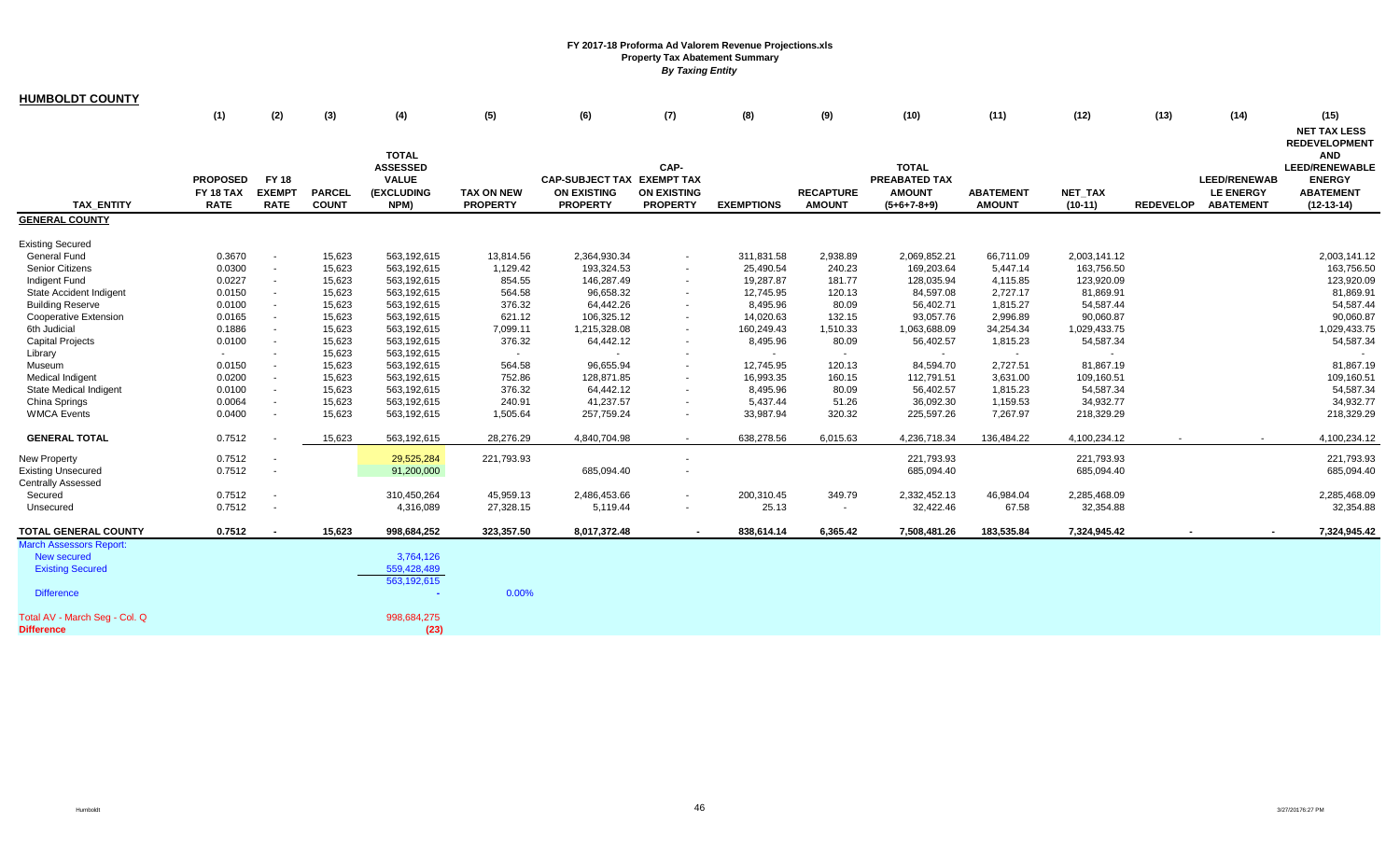| <b>HUMBOLDT COUNTY</b>                                                                            |                                             |                                              |                               |                                                                       |                                      |                                                                     |                                               |                     |                                   |                                                                 |                                   |                                          |                  |                                                             |                                                                                          |
|---------------------------------------------------------------------------------------------------|---------------------------------------------|----------------------------------------------|-------------------------------|-----------------------------------------------------------------------|--------------------------------------|---------------------------------------------------------------------|-----------------------------------------------|---------------------|-----------------------------------|-----------------------------------------------------------------|-----------------------------------|------------------------------------------|------------------|-------------------------------------------------------------|------------------------------------------------------------------------------------------|
|                                                                                                   | (1)                                         | (2)                                          | (3)                           | (4)                                                                   | (5)                                  | (6)                                                                 | (7)                                           | (8)                 | (9)                               | (10)                                                            | (11)                              | (12)                                     | (13)             | (14)                                                        | (15)<br><b>NET TAX LESS</b><br><b>REDEVELOPMENT</b>                                      |
| <b>TAX ENTITY</b>                                                                                 | <b>PROPOSED</b><br>FY 18 TAX<br><b>RATE</b> | <b>FY 18</b><br><b>EXEMPT</b><br><b>RATE</b> | <b>PARCEL</b><br><b>COUNT</b> | <b>TOTAL</b><br><b>ASSESSED</b><br><b>VALUE</b><br>(EXCLUDING<br>NPM) | <b>TAX ON NEW</b><br><b>PROPERTY</b> | CAP-SUBJECT TAX EXEMPT TAX<br><b>ON EXISTING</b><br><b>PROPERTY</b> | CAP-<br><b>ON EXISTING</b><br><b>PROPERTY</b> | <b>EXEMPTIONS</b>   | <b>RECAPTURE</b><br><b>AMOUNT</b> | <b>TOTAL</b><br>PREABATED TAX<br><b>AMOUNT</b><br>$(5+6+7-8+9)$ | <b>ABATEMENT</b><br><b>AMOUNT</b> | <b>NET TAX</b><br>$(10-11)$              | <b>REDEVELOP</b> | <b>LEED/RENEWAB</b><br><b>LE ENERGY</b><br><b>ABATEMENT</b> | <b>AND</b><br><b>LEED/RENEWABLE</b><br><b>ENERGY</b><br><b>ABATEMENT</b><br>$(12-13-14)$ |
| <b>SCHOOL DISTRICT</b>                                                                            |                                             |                                              |                               |                                                                       |                                      |                                                                     |                                               |                     |                                   |                                                                 |                                   |                                          |                  |                                                             |                                                                                          |
| <b>Existing Secured</b><br>New Property<br><b>Existing Unsecured</b><br><b>Centrally Assessed</b> | 0.7500<br>0.7500<br>0.7500                  | $\sim$<br>$\sim$                             | 15.623                        | 563,192,615<br>29,525,306<br>91,200,000                               | 28,230.95<br>221,439.80              | 4,832,990.77<br>684,000.00                                          |                                               | 637,258.18          | 6,006.06                          | 4.229.969.60<br>221,439.80<br>684,000.00                        | 136,211.49                        | 4,093,758.11<br>221,439.80<br>684,000.00 |                  |                                                             | 4,093,758.11<br>221,439.80<br>684,000.00                                                 |
| Secured<br>Unsecured                                                                              | 0.7500<br>0.7500                            | $\sim$<br>$\sim$                             |                               | 310,450,264<br>4,316,089                                              | 45,885.73<br>27,284.49               | 2,482,481.71<br>5,111.26                                            |                                               | 199,990.48<br>25.08 | 349.23<br>$\sim$                  | 2,328,726.19<br>32,370.67                                       | 46,908.99<br>67.50                | 2,281,817.19<br>32,303.17                |                  |                                                             | 2,281,817.19<br>32,303.17                                                                |
| <b>TOTAL SCHOOL OPERATING</b>                                                                     | 0.7500                                      |                                              | 15,623                        | 998,684,275                                                           | 322,840.97                           | 8,004,583.74                                                        | $\sim$                                        | 837,273.75          | 6,355.29                          | 7,496,506.25                                                    | 183,187.98                        | 7,313,318.27                             |                  | $\sim$                                                      | 7,313,318.27                                                                             |
| <b>SCHOOL DEBT</b>                                                                                |                                             |                                              |                               |                                                                       | 54,145.16<br>32,195.70               | 2,929,328.42<br>6,031.29                                            |                                               | 235,988.77<br>29.60 | 412.09<br>n an                    | 2,747,896.90<br>38,197.39                                       | 55,352.61<br>79.65                | 2,692,544.29<br>38,117.74                |                  |                                                             | 2,692,544.29<br>38,117.74                                                                |
| <b>Existing Secured</b><br>New Property<br><b>Existing Unsecured</b><br><b>Centrally Assessed</b> | 0.1350<br>0.1350<br>0.1350                  | $\sim$<br>$\sim$                             | 15,623                        | 563,192,615<br>29,525,329<br>91,200,000                               | 5,081.54<br>39,859.19                | 869,934.02<br>123,120.00                                            |                                               | 114,705.64          | 1,081.09                          | 761,391.01<br>39,859.19<br>123,120.00                           | 24,520.19                         | 736,870.82<br>39,859.19<br>123,120.00    |                  |                                                             | 736,870.82<br>39,859.19<br>123,120.00                                                    |
| Secured<br>Unsecured                                                                              | 0.1350<br>0.1350                            | $\sim$<br>$\overline{\phantom{a}}$           |                               | 310,450,264<br>4,316,089                                              | 8,259.43<br>4,911.21                 | 446,846.71<br>920.03                                                |                                               | 35,998.29<br>4.52   | 62.86<br>$\sim$                   | 419,170.71<br>5,826.72                                          | 8,443.62<br>12.15                 | 410,727.10<br>5,814.57                   |                  |                                                             | 410,727.10<br>5,814.57                                                                   |
| <b>TOTAL SCHOOL DEBT</b>                                                                          | 0.1350                                      |                                              | 15,623                        | 998,684,298                                                           | 58,111.37                            | 1,440,820.76                                                        |                                               | 150,708.44          | 1,143.95                          | 1,349,367.64                                                    | 32,975.96                         | 1,316,391.68                             |                  |                                                             | 1,316,391.68                                                                             |
| TOTAL SCHOOL DISTRICT                                                                             | 0.8850                                      |                                              | 15,623                        | 998,684,275                                                           | 380,952.34                           | 9,445,404.50                                                        |                                               | 987,982.19          | 7,499.24                          | 8,845,873.89                                                    | 216,163.94                        | 8,629,709.95                             |                  | $\sim$                                                      | 8,629,709.95                                                                             |
| Total AV - March Seg - Col. Q<br><b>Difference</b><br><b>CITY OF WINNEMUCCA</b>                   |                                             |                                              |                               | 998,684,275<br>(0)                                                    |                                      |                                                                     |                                               |                     |                                   |                                                                 |                                   |                                          |                  |                                                             |                                                                                          |
| <b>Existing Secured</b><br>New Property                                                           | 0.9700<br>0.9700                            | $\sim$<br>$\sim$<br>$\sim$                   | 3,369                         | 186,304,768<br>4,446,622                                              | 14,991.90<br>43,132.24               | 1,795,818.62                                                        |                                               | 3,654.74            | 761.64                            | 1,807,917.42<br>43,132.24                                       | 76,840.59                         | 1,731,076.83<br>43,132.24<br>88,586.02   |                  |                                                             | 1,731,076.83<br>43,132.24<br>88,586.02                                                   |
| <b>Existing Unsecured</b><br><b>Centrally Assessed</b>                                            | 0.9700                                      |                                              |                               | 9,132,579                                                             |                                      | 88,586.02                                                           |                                               |                     |                                   | 88,586.02                                                       |                                   |                                          |                  |                                                             |                                                                                          |
| Secured<br>Unsecured                                                                              | 0.9700<br>0.9700                            | $\blacksquare$<br>$\sim$                     |                               | 7,686,988<br>338,260                                                  | 1,328.18<br>2,920.14                 | 75,447.66<br>360.99                                                 |                                               | 2,212.05<br>$\sim$  | 15.67<br>$\sim$                   | 74,579.46<br>3,281.13                                           | 3,660.29<br>0.88                  | 70,919.17<br>3,280.25                    |                  |                                                             | 70,919.17<br>3,280.25                                                                    |
| TOTAL CITY OF WINNEMUCCA                                                                          | 0.9700                                      | $\overline{\phantom{a}}$                     | 3,369                         | 207,909,218                                                           | 62,372.46                            | 1,960,213.29                                                        |                                               | 5,866.79            | 777.31                            | 2,017,496.27                                                    | 80,501.76                         | 1,936,994.51                             |                  |                                                             | 1,936,994.51                                                                             |
| Total AV - March Seg - Col. Q<br><b>Difference</b>                                                |                                             |                                              |                               | 207,909,215<br>$\overline{2}$                                         |                                      |                                                                     |                                               |                     |                                   |                                                                 |                                   |                                          |                  |                                                             |                                                                                          |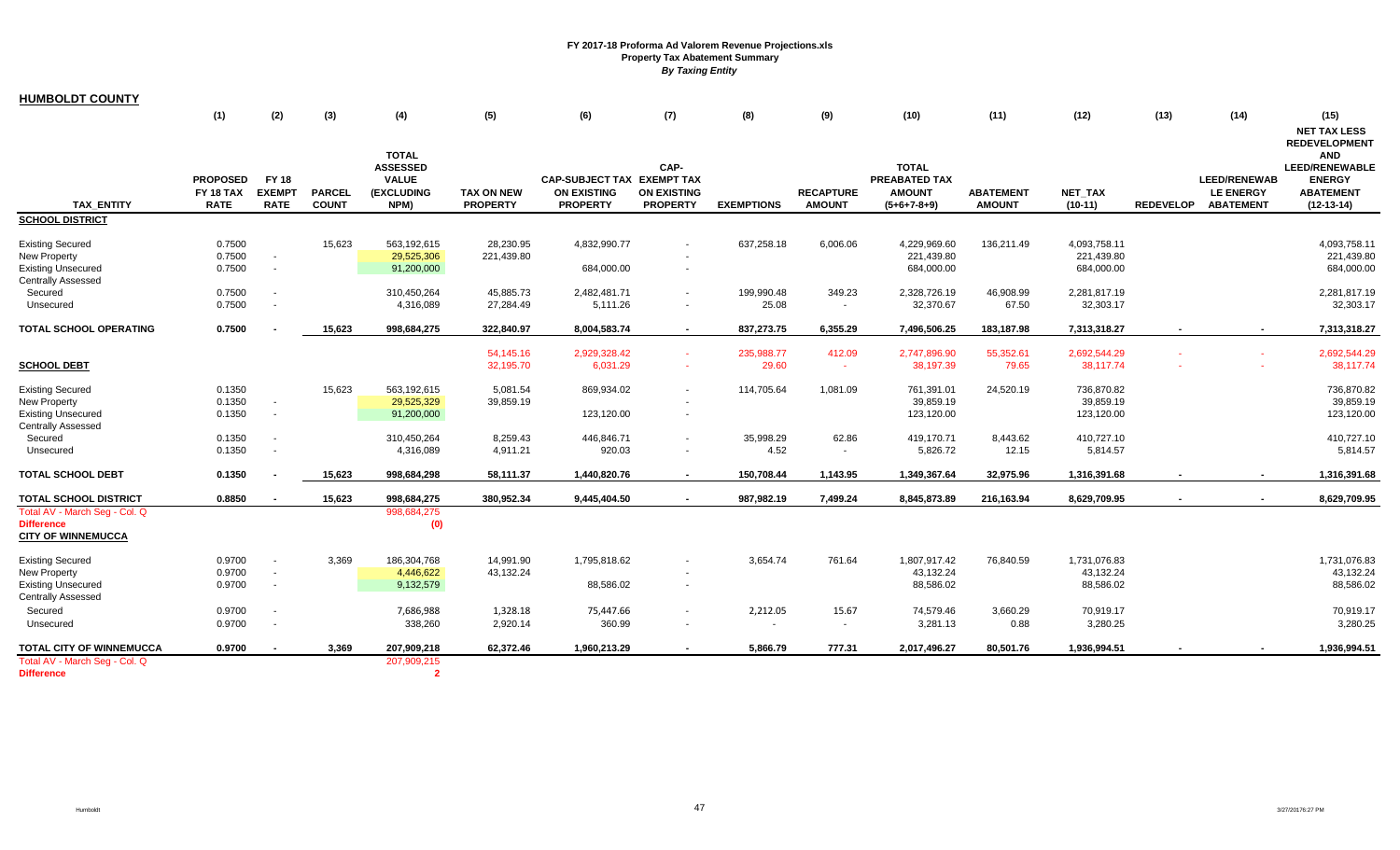| <b>HUMBOLDT COUNTY</b>                   |                 |                          |               |                                                 |                   |                            |                    |                   |                  |                               |                          |              |                  |                     |                                                                              |
|------------------------------------------|-----------------|--------------------------|---------------|-------------------------------------------------|-------------------|----------------------------|--------------------|-------------------|------------------|-------------------------------|--------------------------|--------------|------------------|---------------------|------------------------------------------------------------------------------|
|                                          | (1)             | (2)                      | (3)           | (4)                                             | (5)               | (6)                        | (7)                | (8)               | (9)              | (10)                          | (11)                     | (12)         | (13)             | (14)                | (15)                                                                         |
|                                          |                 |                          |               |                                                 |                   |                            |                    |                   |                  |                               |                          |              |                  |                     | <b>NET TAX LESS</b>                                                          |
|                                          | <b>PROPOSED</b> | <b>FY 18</b>             |               | <b>TOTAL</b><br><b>ASSESSED</b><br><b>VALUE</b> |                   | CAP-SUBJECT TAX EXEMPT TAX | CAP-               |                   |                  | <b>TOTAL</b><br>PREABATED TAX |                          |              |                  | <b>LEED/RENEWAB</b> | <b>REDEVELOPMENT</b><br><b>AND</b><br><b>LEED/RENEWABLE</b><br><b>ENERGY</b> |
|                                          | FY 18 TAX       | <b>EXEMPT</b>            | <b>PARCEL</b> | <b>(EXCLUDING</b>                               | <b>TAX ON NEW</b> | <b>ON EXISTING</b>         | <b>ON EXISTING</b> |                   | <b>RECAPTURE</b> | <b>AMOUNT</b>                 | <b>ABATEMENT</b>         | NET_TAX      |                  | <b>LE ENERGY</b>    | <b>ABATEMENT</b>                                                             |
| <b>TAX ENTITY</b>                        | <b>RATE</b>     | <b>RATE</b>              | <b>COUNT</b>  | NPM)                                            | <b>PROPERTY</b>   | <b>PROPERTY</b>            | <b>PROPERTY</b>    | <b>EXEMPTIONS</b> | <b>AMOUNT</b>    | $(5+6+7-8+9)$                 | <b>AMOUNT</b>            | $(10-11)$    | <b>REDEVELOP</b> | <b>ABATEMENT</b>    | $(12-13-14)$                                                                 |
| <b>GOLCONDA FIRE PROTECTION DISTRICT</b> |                 |                          |               |                                                 |                   |                            |                    |                   |                  |                               |                          |              |                  |                     |                                                                              |
| <b>Existing Secured</b>                  | 0.0290          | $\overline{\phantom{a}}$ | 2,873         | 193,604,151                                     | 26.25             | 80,473.77                  |                    | 24,357.61         | 208.04           | 56,350.45                     | 1,087.62                 | 55,262.83    |                  |                     | 55,262.83                                                                    |
| <b>New Property</b>                      | 0.0290          | $\mathbf{r}$             |               | 18,913,886                                      | 5,485.03          |                            |                    |                   |                  | 5,485.03                      |                          | 5,485.03     |                  |                     | 5,485.03                                                                     |
| <b>Existing Unsecured</b>                | 0.0290          | $\sim$                   |               | 29,000,000                                      |                   | 8,410.00                   |                    |                   |                  | 8,410.00                      |                          | 8,410.00     |                  |                     | 8,410.00                                                                     |
| <b>Centrally Assessed</b>                |                 |                          |               |                                                 |                   |                            |                    |                   |                  |                               |                          |              |                  |                     |                                                                              |
| Secured                                  | 0.0290          | $\overline{\phantom{a}}$ |               | 81,861,812                                      | 428.04            | 25,787.98                  | $\blacksquare$     | 2,476.11          | 3.45             | 23,743.36                     | 782.76                   | 22,960.60    |                  |                     | 22,960.60                                                                    |
| Unsecured                                | 0.0290          | $\blacksquare$           |               | 1,263,576                                       | 283.31            | 83.13                      |                    | $\sim$            | $\sim$           | 366.44                        | 0.25                     | 366.19       |                  |                     | 366.19                                                                       |
| <b>TOTAL GOLCONDA FIRE PROTECTI</b>      | 0.0290          |                          | 2,873         | 324,643,425                                     | 6.222.63          | 114,754.88                 |                    |                   | 211.49           | 94,355.28                     | 1,870.63                 | 92,484.65    |                  |                     | 92,484.65                                                                    |
| Total AV - March Seq - Col. Q            |                 | $\sim$                   |               | 324,643,430                                     |                   |                            | $\sim$             | 26,833.72         |                  |                               |                          |              |                  |                     |                                                                              |
| <b>Difference</b>                        |                 |                          |               | (5)                                             |                   |                            |                    |                   |                  |                               |                          |              |                  |                     |                                                                              |
| HUMBOLDT COUNTY FIRE DISTRICT            |                 |                          |               |                                                 |                   |                            |                    |                   |                  |                               |                          |              |                  |                     |                                                                              |
|                                          |                 |                          |               |                                                 |                   |                            |                    |                   |                  |                               |                          |              |                  |                     |                                                                              |
| <b>Existing Secured</b>                  | 0.1047          | $\overline{\phantom{a}}$ | 1,739         | 27,764,445                                      | 332.48            | 28,848.29                  |                    | 110.24            |                  | 29,070.53                     | 578.92                   | 28,491.61    |                  |                     | 28,491.61                                                                    |
| <b>New Property</b>                      | 0.1047          | $\sim$                   |               | 544,243                                         | 569.82            |                            |                    |                   |                  | 569.82                        |                          | 569.82       |                  |                     | 569.82                                                                       |
| <b>Existing Unsecured</b>                | 0.1047          | $\mathbf{r}$             |               | 290,183                                         |                   | 303.82                     |                    |                   |                  | 303.82                        |                          | 303.82       |                  |                     | 303.82                                                                       |
| <b>Centrally Assessed</b>                |                 |                          |               |                                                 |                   |                            |                    |                   |                  |                               |                          |              |                  |                     |                                                                              |
| Secured                                  | 0.1047          | $\blacksquare$           |               | 3,126,937                                       | 0.28              | 3,437.88                   |                    | 164.26            |                  | 3,273.90                      | $\overline{\phantom{a}}$ | 3,273.90     |                  |                     | 3,273.90                                                                     |
| Unsecured                                | 0.1047          | $\mathbf{r}$             |               | 187,208                                         | 196.01            |                            |                    | $\sim$            | $\sim$           | 196.01                        | $\overline{\phantom{a}}$ | 196.01       |                  |                     | 196.01                                                                       |
| TOTAL HUMBOLDT COUNTY FIRE D             | 0.1047          |                          | 1,739         | 31,913,015                                      | 1,098.59          | 32,589.99                  |                    | 274.50            |                  | 33,414.08                     | 578.92                   | 32,835.16    |                  |                     | 32,835.16                                                                    |
| Total AV - March Seg - Col. Q            |                 |                          |               | 31,913,018                                      |                   |                            |                    |                   |                  |                               |                          |              |                  |                     |                                                                              |
| <b>Difference</b>                        |                 |                          |               | (2)                                             |                   |                            |                    |                   |                  |                               |                          |              |                  |                     |                                                                              |
| HUMBOLDT COUNTY HOSPITAL DISTRICT        |                 |                          |               |                                                 |                   |                            |                    |                   |                  |                               |                          |              |                  |                     |                                                                              |
| <b>Existing Secured</b>                  | 0.3954          | $\blacksquare$           | 15,623        | 563,192,615                                     | 14,883.37         | 2,547,951.87               | $\sim$             | 335,962.85        | 3,166.40         | 2,230,038.79                  | 71,812.96                | 2,158,225.83 |                  |                     | 2,158,225.83                                                                 |
| <b>New Property</b>                      | 0.3954          | $\sim$                   |               | 29,525,303                                      | 116,743.05        |                            |                    |                   |                  | 116,743.05                    |                          | 116,743.05   |                  |                     | 116,743.05                                                                   |
| <b>Existing Unsecured</b>                | 0.3954          | $\sim$                   |               | 91,200,000                                      |                   | 360,604.80                 | $\sim$             |                   |                  | 360,604.80                    |                          | 360,604.80   |                  |                     | 360,604.80                                                                   |
| <b>Centrally Assessed</b>                |                 |                          |               |                                                 |                   |                            |                    |                   |                  |                               |                          |              |                  |                     |                                                                              |
| Secured                                  | 0.3954          | $\overline{\phantom{a}}$ |               | 310,450,264                                     | 24,190.94         | 1,308,764.37               | $\sim$             | 105,434.95        | 184.41           | 1,227,704.77                  | 25,202.15                | 1,202,502.62 |                  |                     | 1,202,502.62                                                                 |
| Unsecured                                | 0.3954          | $\sim$                   |               | 4,316,089                                       | 14,384.39         | 2,694.65                   | $\sim$             | 13.23             | $\sim$           | 17,065.81                     | 35.56                    | 17,030.25    |                  |                     | 17,030.25                                                                    |
| TOTAL HUMBOLDT COUNTY HOSPIT             | 0.3954          |                          | 15,623        | 998,684,271                                     | 170,201.75        | 4,220,015.69               | $\sim$             | 441,411.03        | 3,350.81         | 3,952,157.22                  | 97,050.67                | 3,855,106.55 |                  |                     | 3,855,106.55                                                                 |
| Total AV - March Seg - Col. Q            |                 |                          |               | 998,684,275                                     |                   |                            |                    |                   |                  |                               |                          |              |                  |                     |                                                                              |
| <b>Difference</b>                        |                 |                          |               | (4)                                             |                   |                            |                    |                   |                  |                               |                          |              |                  |                     |                                                                              |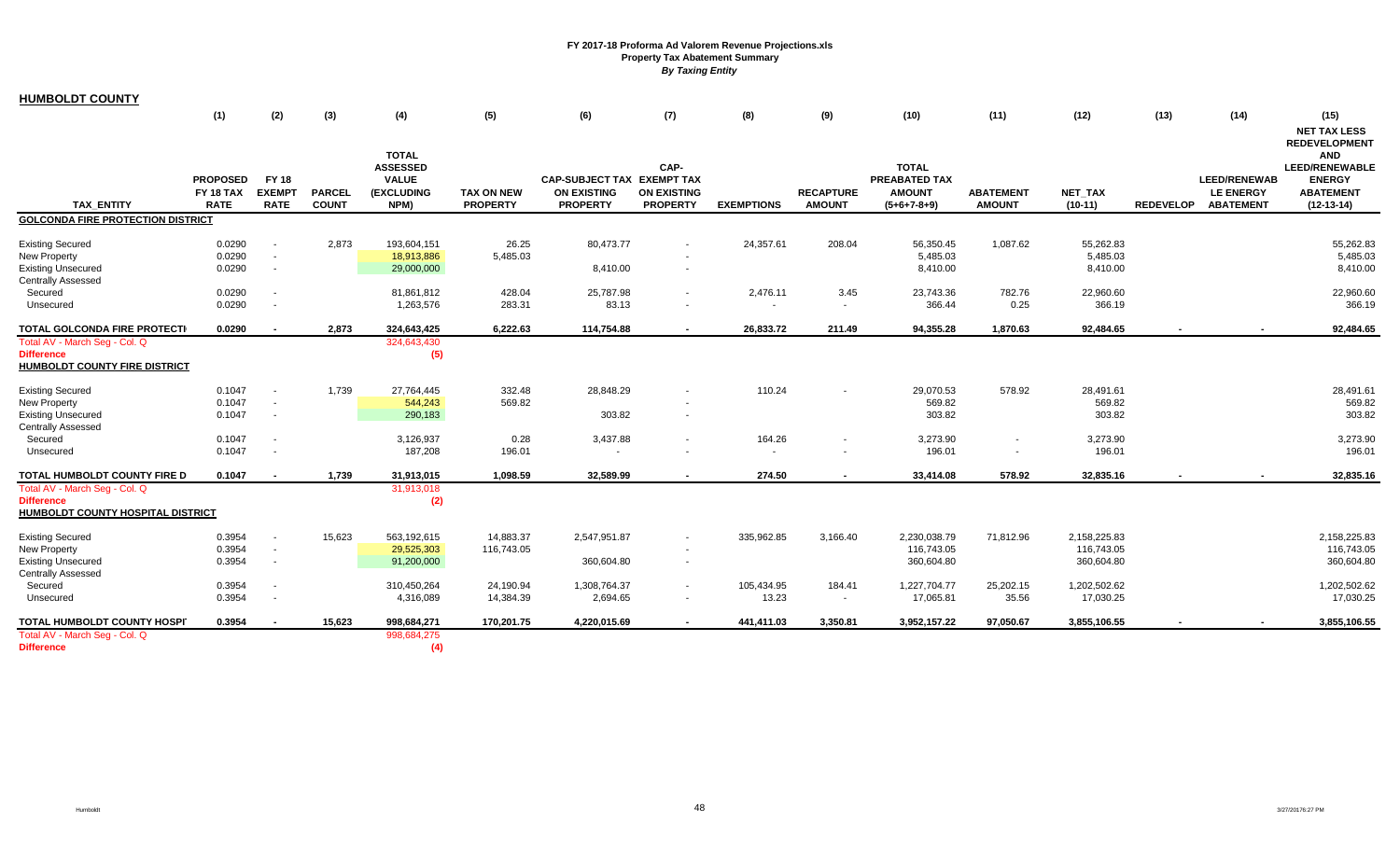| <b>HUMBOLDT COUNTY</b>                    |                          |                              |                               |                                 |                                      |                                       |                                       |                   |                                   |                                |                                   |                      |                  |                                      |                                                                                    |
|-------------------------------------------|--------------------------|------------------------------|-------------------------------|---------------------------------|--------------------------------------|---------------------------------------|---------------------------------------|-------------------|-----------------------------------|--------------------------------|-----------------------------------|----------------------|------------------|--------------------------------------|------------------------------------------------------------------------------------|
|                                           | (1)                      | (2)                          | (3)                           | (4)                             | (5)                                  | (6)                                   | (7)                                   | (8)               | (9)                               | (10)                           | (11)                              | (12)                 | (13)             | (14)                                 | (15)                                                                               |
|                                           |                          |                              |                               | <b>TOTAL</b><br><b>ASSESSED</b> |                                      |                                       | CAP-                                  |                   |                                   | <b>TOTAL</b>                   |                                   |                      |                  |                                      | <b>NET TAX LESS</b><br><b>REDEVELOPMENT</b><br><b>AND</b><br><b>LEED/RENEWABLE</b> |
|                                           | <b>PROPOSED</b>          | <b>FY 18</b>                 |                               | <b>VALUE</b>                    |                                      | CAP-SUBJECT TAX EXEMPT TAX            |                                       |                   |                                   | PREABATED TAX                  |                                   |                      |                  | <b>LEED/RENEWAB</b>                  | <b>ENERGY</b>                                                                      |
| <b>TAX ENTITY</b>                         | FY 18 TAX<br><b>RATE</b> | <b>EXEMPT</b><br><b>RATE</b> | <b>PARCEL</b><br><b>COUNT</b> | <b>(EXCLUDING</b><br>NPM)       | <b>TAX ON NEW</b><br><b>PROPERTY</b> | <b>ON EXISTING</b><br><b>PROPERTY</b> | <b>ON EXISTING</b><br><b>PROPERTY</b> | <b>EXEMPTIONS</b> | <b>RECAPTURE</b><br><b>AMOUNT</b> | <b>AMOUNT</b><br>$(5+6+7-8+9)$ | <b>ABATEMENT</b><br><b>AMOUNT</b> | NET_TAX<br>$(10-11)$ | <b>REDEVELOP</b> | <b>LE ENERGY</b><br><b>ABATEMENT</b> | <b>ABATEMENT</b><br>$(12-13-14)$                                                   |
| <b>KINGS RIVER GID</b>                    |                          |                              |                               |                                 |                                      |                                       |                                       |                   |                                   |                                |                                   |                      |                  |                                      |                                                                                    |
| <b>Existing Secured</b>                   | 0.2000                   | $\overline{\phantom{a}}$     | 83                            | 6,024,358                       | 208.96                               | 11,845.03                             |                                       | 5.28              | 3.11                              | 12,051.82                      | 1,125.45                          | 10,926.37            |                  |                                      | 10,926.37                                                                          |
| <b>New Property</b>                       | 0.2000                   | $\sim$                       |                               | 145,523                         | 291.05                               |                                       |                                       |                   |                                   | 291.05                         |                                   | 291.05               |                  |                                      | 291.05                                                                             |
| <b>Existing Unsecured</b>                 | 0.2000                   | $\blacksquare$               |                               | 223,980                         |                                      | 447.96                                |                                       |                   |                                   | 447.96                         |                                   | 447.96               |                  |                                      | 447.96                                                                             |
| <b>Centrally Assessed</b>                 |                          |                              |                               |                                 |                                      |                                       |                                       |                   |                                   |                                |                                   |                      |                  |                                      |                                                                                    |
| Secured                                   | 0.2000                   | $\blacksquare$               |                               | 37,805                          | $\sim$                               | 75.84                                 |                                       | 0.23              |                                   | 75.61                          |                                   | 75.61                |                  |                                      | 75.61                                                                              |
| Unsecured                                 | 0.2000                   | $\sim$                       |                               | 3,773                           | 7.55                                 | $\sim$                                |                                       | $\sim$            |                                   | 7.55                           |                                   | 7.55                 |                  |                                      | 7.55                                                                               |
| <b>TOTAL KINGS RIVER GID</b>              | 0.2000                   | $\sim$                       | 83                            | 6,435,439                       | 507.56                               | 12,368.83                             |                                       | 5.51              | 3.11                              | 12,873.99                      | 1,125.45                          | 11,748.54            |                  |                                      | 11,748.54                                                                          |
| Total AV - March Seq - Col. Q             |                          |                              |                               | 6,435,436                       |                                      |                                       |                                       |                   |                                   |                                |                                   |                      |                  |                                      |                                                                                    |
| <b>Difference</b>                         |                          |                              |                               | 3                               |                                      |                                       |                                       |                   |                                   |                                |                                   |                      |                  |                                      |                                                                                    |
| <b>MCDERMITT FIRE PROTECTION DISTRICT</b> |                          |                              |                               |                                 |                                      |                                       |                                       |                   |                                   |                                |                                   |                      |                  |                                      |                                                                                    |
| <b>Existing Secured</b>                   | 0.4655                   | $\overline{\phantom{a}}$     | 435                           | 4,263,785                       | 293.46                               | 19,584.53                             |                                       | 30.73             |                                   | 19,847.26                      | 2,198.29                          | 17,648.97            |                  |                                      | 17,648.97                                                                          |
| <b>New Property</b>                       | 0.4655                   | $\sim$                       |                               | 107,639                         | 501.06                               |                                       |                                       |                   |                                   | 501.06                         |                                   | 501.06               |                  |                                      | 501.06                                                                             |
| <b>Existing Unsecured</b>                 | 0.4655                   | $\sim$                       |                               | 156,000                         |                                      | 726.18                                |                                       |                   |                                   | 726.18                         |                                   | 726.18               |                  |                                      | 726.18                                                                             |
| <b>Centrally Assessed</b>                 |                          |                              |                               |                                 |                                      |                                       |                                       |                   |                                   |                                |                                   |                      |                  |                                      |                                                                                    |
| Secured                                   | 0.4655                   | $\blacksquare$               |                               | 423,353                         | $\sim$                               | 1,976.68                              |                                       | 5.97              | $\sim$                            | 1,970.71                       | $\sim$                            | 1,970.71             |                  |                                      | 1,970.71                                                                           |
| Unsecured                                 | 0.4655                   | $\sim$                       |                               | 42,248                          | 196.67                               |                                       |                                       | $\sim$            | $\overline{a}$                    | 196.67                         |                                   | 196.67               |                  |                                      | 196.67                                                                             |
| <b>TOTAL MCDERMITT FIRE PROTECTI</b>      | 0.4655                   |                              | 435                           | 4,993,025                       | 991.19                               | 22,287.39                             |                                       | 36.70             |                                   | 23,241.88                      | 2,198.29                          | 21,043.59            |                  |                                      | 21,043.59                                                                          |
| Total AV - March Seg - Col. Q             |                          |                              |                               | 4,993,025                       |                                      |                                       |                                       |                   |                                   |                                |                                   |                      |                  |                                      |                                                                                    |
| <b>Difference</b>                         |                          |                              |                               | n                               |                                      |                                       |                                       |                   |                                   |                                |                                   |                      |                  |                                      |                                                                                    |
| OROVADA COMMUNITY SERVICES DISTRICT       |                          |                              |                               |                                 |                                      |                                       |                                       |                   |                                   |                                |                                   |                      |                  |                                      |                                                                                    |
| <b>Existing Secured</b>                   | 0.0974                   |                              | 403                           | 13,147,329                      | 436.75                               | 12,380.05                             |                                       | 11.59             |                                   | 12,805.21                      | 585.54                            | 12,219.67            |                  |                                      | 12,219.67                                                                          |
| <b>New Property</b>                       | 0.0974                   | $\blacksquare$               |                               | 392,255                         | 382.06                               |                                       |                                       |                   |                                   | 382.06                         |                                   | 382.06               |                  |                                      | 382.06                                                                             |
| <b>Existing Unsecured</b>                 | 0.0974                   | $\blacksquare$               |                               | 412,958                         |                                      | 402.22                                | $\sim$                                |                   |                                   | 402.22                         |                                   | 402.22               |                  |                                      | 402.22                                                                             |
| <b>Centrally Assessed</b>                 |                          |                              |                               |                                 |                                      |                                       |                                       |                   |                                   |                                |                                   |                      |                  |                                      |                                                                                    |
| Secured                                   | 0.0974                   | $\blacksquare$               |                               | 22,900,248                      | 546.33                               | 29,307.92                             | $\sim$                                | 7,549.41          | $\sim$                            | 22,304.84                      |                                   | 22,304.84            |                  |                                      | 22,304.84                                                                          |
| Unsecured                                 | 0.0974                   | $\overline{\phantom{a}}$     |                               | 146,998                         | 143.18                               |                                       |                                       |                   | $\sim$                            | 143.18                         | $\sim$                            | 143.18               |                  |                                      | 143.18                                                                             |
| TOTAL OROVADA COMMUNITY SER               | 0.0974                   | $\sim$                       | 403                           | 36,999,788                      | 1,508.32                             | 42,090.19                             |                                       | 7,561.00          |                                   | 36,037.51                      | 585.54                            | 35,451.97            |                  |                                      | 35,451.97                                                                          |
| Total AV - March Seq - Col. Q             |                          |                              |                               | 36,999,776                      |                                      |                                       |                                       |                   |                                   |                                |                                   |                      |                  |                                      |                                                                                    |
| <b>Difference</b>                         |                          |                              |                               | 12                              |                                      |                                       |                                       |                   |                                   |                                |                                   |                      |                  |                                      |                                                                                    |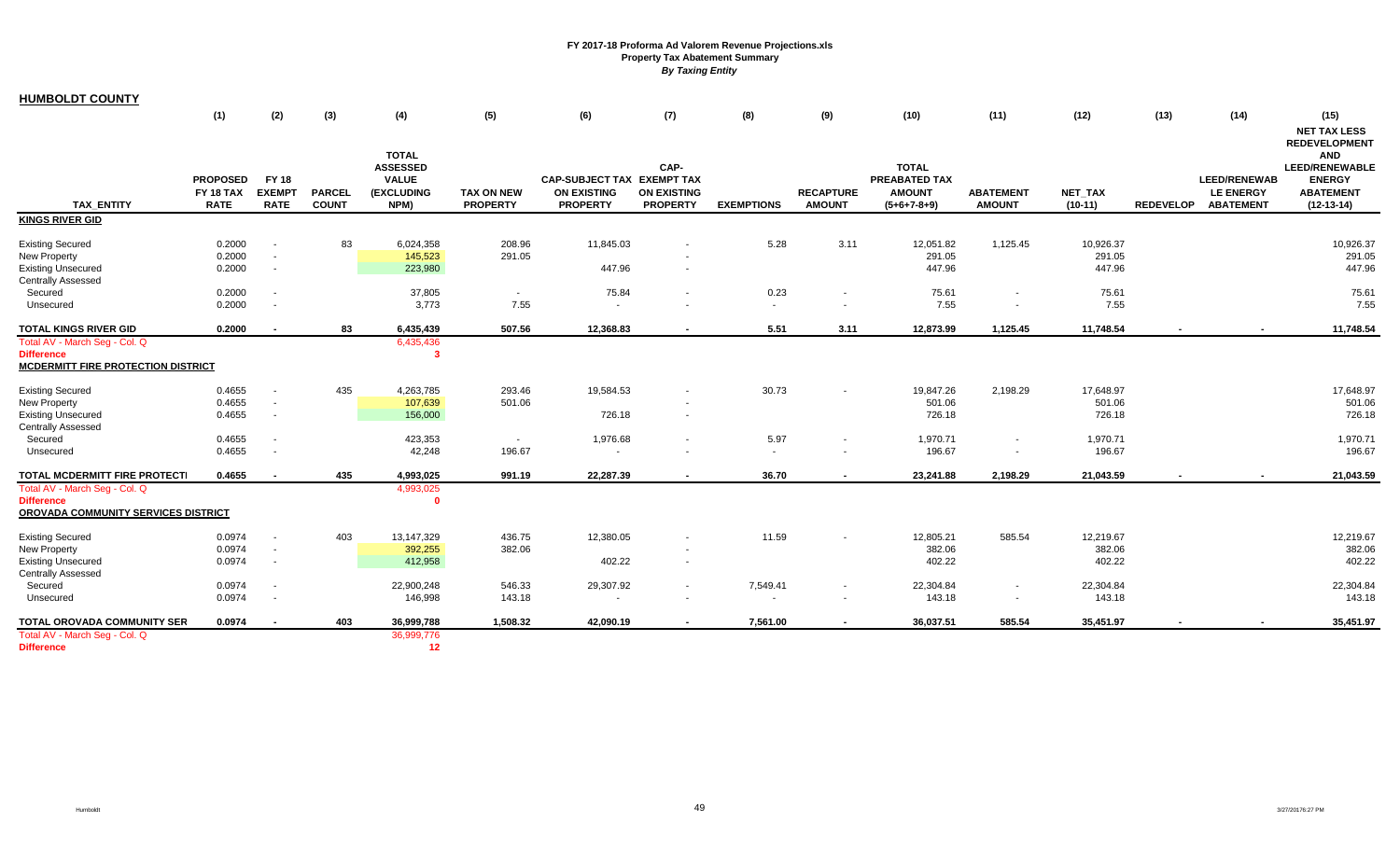| <b>HUMBOLDT COUNTY</b>                                                                                   |                                             |                                                      |                               |                                                                       |                                      |                                                                     |                                               |                     |                                   |                                                                 |                                    |                                   |                  |                                                             |                                                                                                                  |
|----------------------------------------------------------------------------------------------------------|---------------------------------------------|------------------------------------------------------|-------------------------------|-----------------------------------------------------------------------|--------------------------------------|---------------------------------------------------------------------|-----------------------------------------------|---------------------|-----------------------------------|-----------------------------------------------------------------|------------------------------------|-----------------------------------|------------------|-------------------------------------------------------------|------------------------------------------------------------------------------------------------------------------|
|                                                                                                          | (1)                                         | (2)                                                  | (3)                           | (4)                                                                   | (5)                                  | (6)                                                                 | (7)                                           | (8)                 | (9)                               | (10)                                                            | (11)                               | (12)                              | (13)             | (14)                                                        | (15)<br><b>NET TAX LESS</b>                                                                                      |
| <b>TAX ENTITY</b>                                                                                        | <b>PROPOSED</b><br>FY 18 TAX<br><b>RATE</b> | <b>FY 18</b><br><b>EXEMPT</b><br><b>RATE</b>         | <b>PARCEL</b><br><b>COUNT</b> | <b>TOTAL</b><br><b>ASSESSED</b><br><b>VALUE</b><br>(EXCLUDING<br>NPM) | <b>TAX ON NEW</b><br><b>PROPERTY</b> | CAP-SUBJECT TAX EXEMPT TAX<br><b>ON EXISTING</b><br><b>PROPERTY</b> | CAP-<br><b>ON EXISTING</b><br><b>PROPERTY</b> | <b>EXEMPTIONS</b>   | <b>RECAPTURE</b><br><b>AMOUNT</b> | <b>TOTAL</b><br>PREABATED TAX<br><b>AMOUNT</b><br>$(5+6+7-8+9)$ | <b>ABATEMENT</b><br><b>AMOUNT</b>  | NET_TAX<br>$(10-11)$              | <b>REDEVELOP</b> | <b>LEED/RENEWAB</b><br><b>LE ENERGY</b><br><b>ABATEMENT</b> | <b>REDEVELOPMENT</b><br><b>AND</b><br><b>LEED/RENEWABLE</b><br><b>ENERGY</b><br><b>ABATEMENT</b><br>$(12-13-14)$ |
| OROVADA FIRE PROTECTION DISTRICT                                                                         |                                             |                                                      |                               |                                                                       |                                      |                                                                     |                                               |                     |                                   |                                                                 |                                    |                                   |                  |                                                             |                                                                                                                  |
| <b>Existing Secured</b><br>New Property<br><b>Existing Unsecured</b><br><b>Centrally Assessed</b>        | 0.1500<br>0.1500<br>0.1500                  | $\blacksquare$<br>$\sim$<br>$\blacksquare$           | 403                           | 13,147,329<br>392,237<br>412,958                                      | 672.64<br>588.36                     | 19,066.02<br>619.44                                                 |                                               | 17.82               |                                   | 19,720.84<br>588.36<br>619.44                                   | 901.68                             | 18,819.16<br>588.36<br>619.44     |                  |                                                             | 18,819.16<br>588.36<br>619.44                                                                                    |
| Secured<br>Unsecured                                                                                     | 0.1500<br>0.1500                            | $\overline{\phantom{a}}$<br>$\sim$                   |                               | 22,900,248<br>146,998                                                 | 841.37<br>220.50                     | 45,135.41                                                           | $\sim$                                        | 11,626.41<br>$\sim$ |                                   | 34,350.37<br>220.50                                             | $\sim$<br>$\overline{\phantom{a}}$ | 34,350.37<br>220.50               |                  |                                                             | 34,350.37<br>220.50                                                                                              |
| TOTAL OROVADA FIRE PROTECTIO                                                                             | 0.1500                                      | $\blacksquare$                                       | 403                           | 36,999,770                                                            | 2,322.87                             | 64,820.87                                                           |                                               | 11,644.23           | $\sim$                            | 55,499.50                                                       | 901.68                             | 54,597.82                         |                  |                                                             | 54,597.82                                                                                                        |
| Total AV - March Seq - Col. Q<br><b>Difference</b><br>PARADISE VALLEY FIRE DISTRICT                      |                                             |                                                      |                               | 36,999,776<br>(6)                                                     |                                      |                                                                     |                                               |                     |                                   |                                                                 |                                    |                                   |                  |                                                             |                                                                                                                  |
| <b>Existing Secured</b><br><b>New Property</b><br><b>Existing Unsecured</b><br><b>Centrally Assessed</b> | 0.1745<br>0.1745<br>0.1745                  | $\overline{\phantom{a}}$<br>$\blacksquare$<br>$\sim$ | 1,439                         | 18,510,860<br>621,560<br>120,643                                      | 501.86<br>1,084.62                   | 32,003.00<br>210.52                                                 | $\overline{\phantom{a}}$                      | 203.05              | 0.48                              | 32,302.29<br>1,084.62<br>210.52                                 | 1,122.12                           | 31,180.17<br>1,084.62<br>210.52   |                  |                                                             | 31,180.17<br>1,084.62<br>210.52                                                                                  |
| Secured<br>Unsecured                                                                                     | 0.1745<br>0.1745                            | $\blacksquare$<br>$\blacksquare$                     |                               | 27,830,089<br>591,594                                                 | 53.59<br>1,032.33                    | 49,120.09<br>$\sim$                                                 |                                               | 610.17<br>$\sim$    | $\sim$<br>$\sim$                  | 48,563.51<br>1,032.33                                           | $\overline{\phantom{a}}$<br>$\sim$ | 48,563.51<br>1,032.33             |                  |                                                             | 48,563.51<br>1,032.33                                                                                            |
| TOTAL PARADISE VALLEY FIRE DIS                                                                           | 0.1745                                      | $\overline{\phantom{a}}$                             | 1,439                         | 47,674,747                                                            | 2,672.40                             | 81,333.61                                                           |                                               | 813.22              | 0.48                              | 83,193.27                                                       | 1,122.12                           | 82,071.15                         |                  |                                                             | 82,071.15                                                                                                        |
| Total AV - March Seg - Col. Q<br><b>Difference</b><br>PUEBLO FIRE PROTECTION DISTRICT                    |                                             |                                                      |                               | 47,674,733<br>14                                                      |                                      |                                                                     |                                               |                     |                                   |                                                                 |                                    |                                   |                  |                                                             |                                                                                                                  |
| <b>Existing Secured</b><br><b>New Property</b><br><b>Existing Unsecured</b>                              | 0.3500<br>0.3500<br>0.3500                  | $\sim$<br>$\sim$<br>$\sim$                           | 201                           | 6,354,483<br>753,760<br>527,581                                       | 862.44<br>2,638.16                   | 21,419.72<br>1,846.53                                               | $\blacksquare$                                | 41.58               |                                   | 22,240.58<br>2,638.16<br>1,846.53                               | 1,755.92                           | 20,484.66<br>2,638.16<br>1,846.53 |                  |                                                             | 20,484.66<br>2,638.16<br>1,846.53                                                                                |
| <b>Centrally Assessed</b><br>Secured<br>Unsecured                                                        | 0.3500<br>0.3500                            | $\blacksquare$<br>$\overline{\phantom{a}}$           |                               | 25,233,746<br>18,757                                                  | $\sim$<br>65.65                      | 88,325.14                                                           | $\blacksquare$                                | 7.03<br>$\sim$      | $\sim$<br>$\sim$                  | 88,318.11<br>65.65                                              | $\sim$<br>$\sim$                   | 88,318.11<br>65.65                |                  |                                                             | 88,318.11<br>65.65                                                                                               |
| TOTAL PUEBLO FIRE PROTECTION                                                                             | 0.3500                                      | $\blacksquare$                                       | 201                           | 32,888,327                                                            | 3,566.25                             | 111,591.39                                                          |                                               | 48.61               |                                   | 115,109.03                                                      | 1,755.92                           | 113,353.11                        |                  |                                                             | 113,353.11                                                                                                       |
| Total AV - March Seg - Col. Q<br><b>Difference</b>                                                       |                                             |                                                      |                               | 32,888,330<br>(4)                                                     |                                      |                                                                     |                                               |                     |                                   |                                                                 |                                    |                                   |                  |                                                             |                                                                                                                  |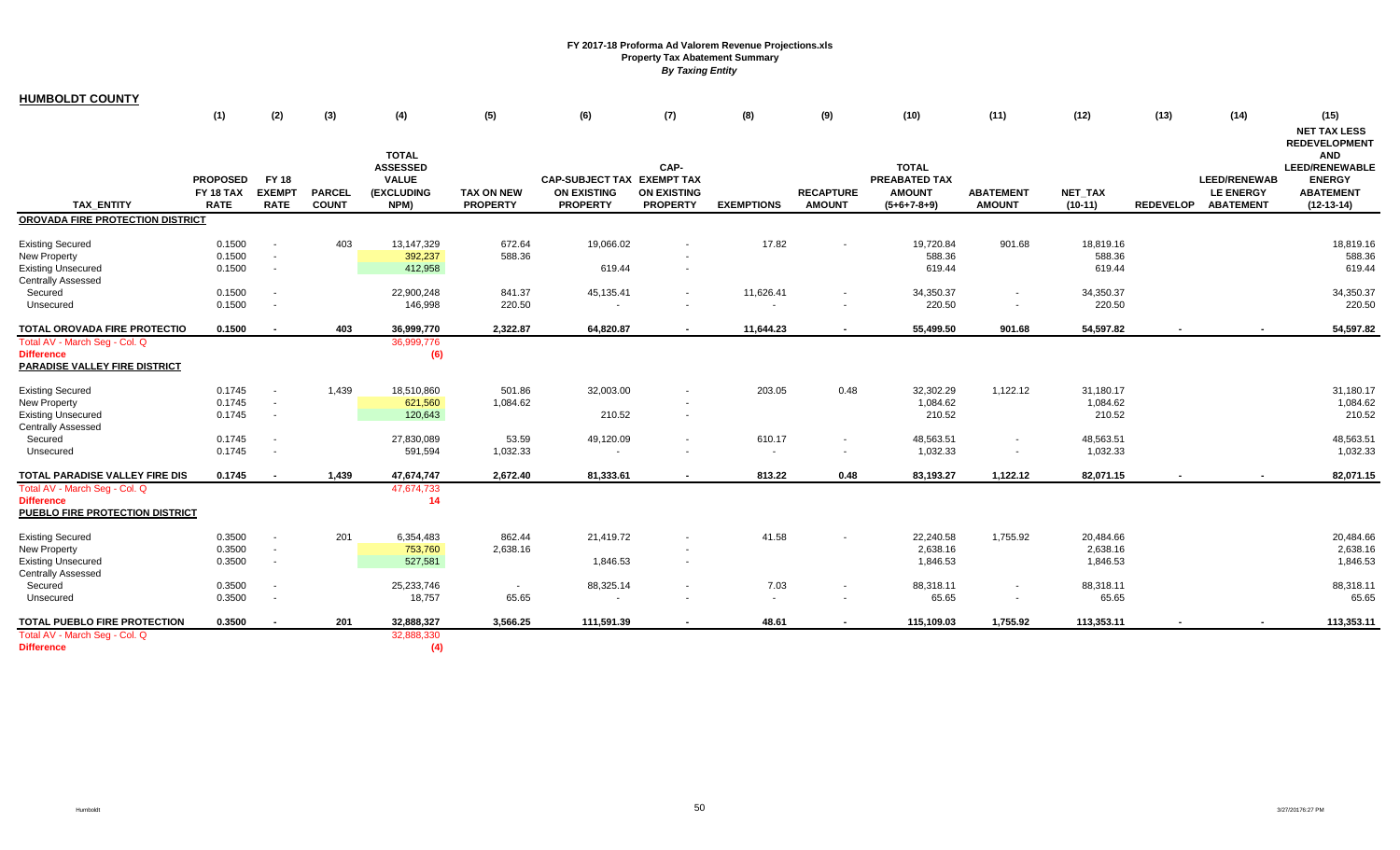| <b>HUMBOLDT COUNTY</b>                    |                 |               |               |                 |                   |                        |                    |                   |                  |               |                  |                |                  |                     |                       |
|-------------------------------------------|-----------------|---------------|---------------|-----------------|-------------------|------------------------|--------------------|-------------------|------------------|---------------|------------------|----------------|------------------|---------------------|-----------------------|
|                                           | (1)             | (2)           | (3)           | (4)             | (5)               | (6)                    | (7)                | (8)               | (9)              | (10)          | (11)             | (12)           | (13)             | (14)                | (15)                  |
|                                           |                 |               |               |                 |                   |                        |                    |                   |                  |               |                  |                |                  |                     | <b>NET TAX LESS</b>   |
|                                           |                 |               |               |                 |                   |                        |                    |                   |                  |               |                  |                |                  |                     | <b>REDEVELOPMENT</b>  |
|                                           |                 |               |               | <b>TOTAL</b>    |                   |                        |                    |                   |                  |               |                  |                |                  |                     | <b>AND</b>            |
|                                           |                 |               |               | <b>ASSESSED</b> |                   |                        | CAP-               |                   |                  | <b>TOTAL</b>  |                  |                |                  |                     | <b>LEED/RENEWABLE</b> |
|                                           | <b>PROPOSED</b> | <b>FY 18</b>  |               | <b>VALUE</b>    |                   | <b>CAP-SUBJECT TAX</b> | <b>EXEMPT TAX</b>  |                   |                  | PREABATED TAX |                  |                |                  | <b>LEED/RENEWAB</b> | <b>ENERGY</b>         |
|                                           | FY 18 TAX       | <b>EXEMPT</b> | <b>PARCEL</b> | (EXCLUDING      | <b>TAX ON NEW</b> | <b>ON EXISTING</b>     | <b>ON EXISTING</b> |                   | <b>RECAPTURE</b> | <b>AMOUNT</b> | <b>ABATEMENT</b> | <b>NET TAX</b> |                  | <b>LE ENERGY</b>    | <b>ABATEMENT</b>      |
| <b>TAX ENTITY</b>                         | <b>RATE</b>     | <b>RATE</b>   | <b>COUNT</b>  | NPM)            | <b>PROPERTY</b>   | <b>PROPERTY</b>        | <b>PROPERTY</b>    | <b>EXEMPTIONS</b> | <b>AMOUNT</b>    | $(5+6+7-8+9)$ | <b>AMOUNT</b>    | $(10-11)$      | <b>REDEVELOP</b> | <b>ABATEMENT</b>    | $(12-13-14)$          |
| WINNEMUCCA RURAL FIRE PROTECTION DISTRICT |                 |               |               |                 |                   |                        |                    |                   |                  |               |                  |                |                  |                     |                       |
| <b>Existing Secured</b>                   | 0.1047          |               | 2,947         | 87,728,852      | 473.86            | 91,733.58              | $\sim$             | 355.43            | 3.23             | 91,855.24     | 1,816.03         | 90,039.21      |                  |                     | 90,039.21             |
| <b>New Property</b>                       | 0.1047          | $\sim$        |               | 2,229,908       | 2,334.71          |                        | $\sim$             |                   |                  | 2,334.71      |                  | 2,334.71       |                  |                     | 2,334.71              |
| <b>Existing Unsecured</b>                 | 0.1047          |               |               | 1,589,100       |                   | 1,663.79               | $\sim$             |                   |                  | 1,663.79      |                  | 1,663.79       |                  |                     | 1,663.79              |
| <b>Centrally Assessed</b>                 |                 |               |               |                 |                   |                        |                    |                   |                  |               |                  |                |                  |                     |                       |
| Secured                                   | 0.1047          |               |               | 12,443,382      | 284.27            | 13,071.45              | $\sim$             | 327.49            | 3.62             | 13,031.85     | 820.43           | 12,211.42      |                  |                     | 12,211.42             |
| Unsecured                                 | 0.1047          |               |               | 471,004         | 406.77            | 86.37                  | $\sim$             | $\sim$            | $\sim$           | 493.14        | 0.24             | 492.90         |                  |                     | 492.90                |
| TOTAL WINNEMUCCA RURAL FIRE I             | 0.1047          |               | 2,947         | 104,462,246     | 3,499.61          | 106,555.19             |                    | 682.92            | 6.85             | 109,378.73    | 2,636.70         | 106,742.03     |                  |                     | 106,742.03            |
| Total AV - March Seg - Col. Q             |                 |               |               | 104,462,233     |                   |                        |                    |                   |                  |               |                  |                |                  |                     |                       |
| <b>Difference</b>                         |                 |               |               | 13              |                   |                        |                    |                   |                  |               |                  |                |                  |                     |                       |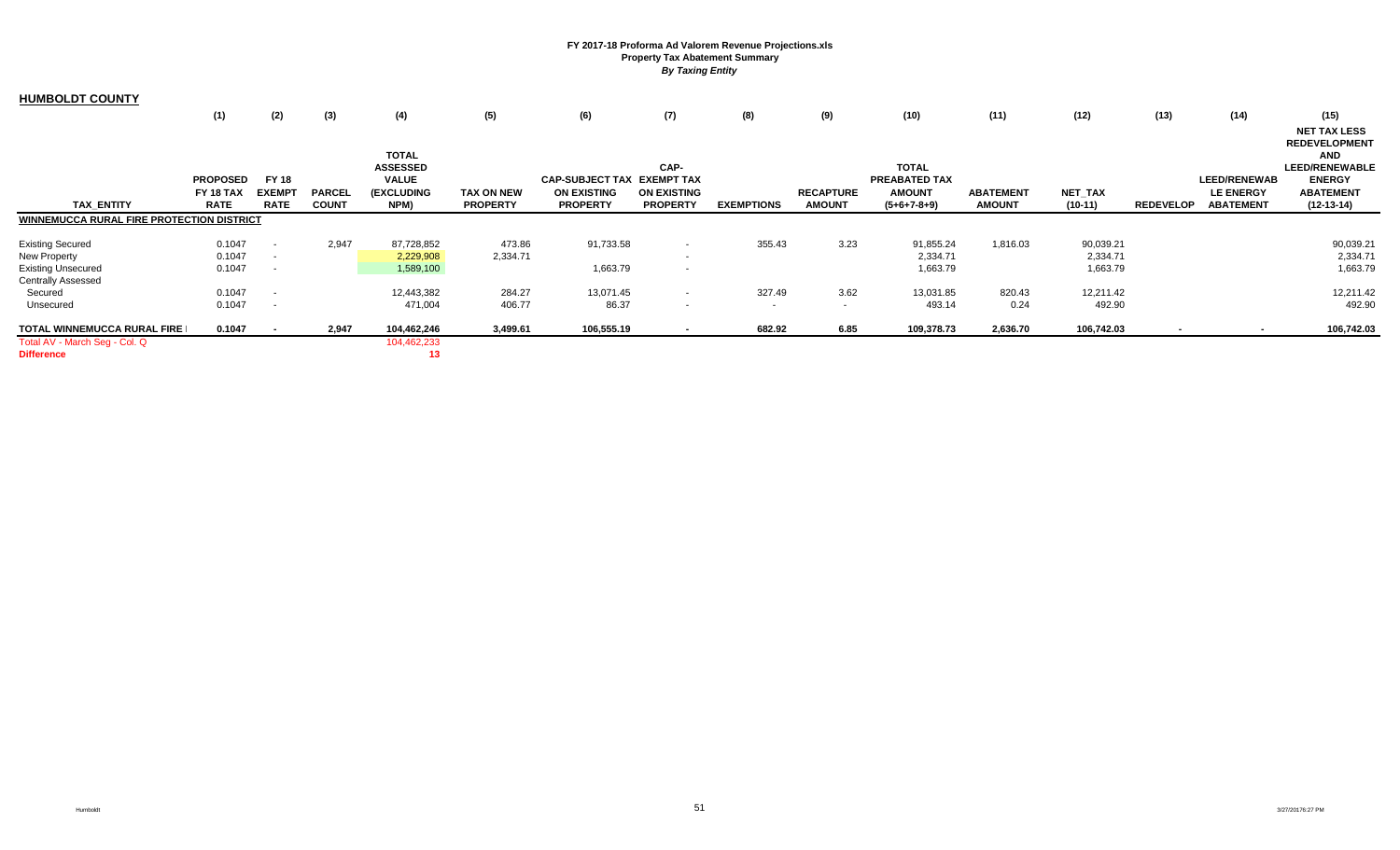| <b>LANDER COUNTY</b>                    |                 |               |               |                 |                   |                        |                   |                   |                  |                          |                  |                |                  |                    |                                                     |
|-----------------------------------------|-----------------|---------------|---------------|-----------------|-------------------|------------------------|-------------------|-------------------|------------------|--------------------------|------------------|----------------|------------------|--------------------|-----------------------------------------------------|
|                                         | (1)             | (2)           | (3)           | (4)             | (5)               | (6)                    | (7)               | (8)               | (9)              | (10)                     | (11)             | (12)           | (13)             | (14)               | (15)<br><b>NET TAX LESS</b><br><b>REDEVELOPMENT</b> |
|                                         |                 |               |               | <b>TOTAL</b>    |                   |                        |                   |                   |                  |                          |                  |                |                  |                    | <b>AND</b>                                          |
|                                         |                 |               |               | <b>ASSESSED</b> |                   |                        | <b>CAP-EXEMPT</b> |                   |                  | <b>TOTAL</b>             |                  |                |                  |                    | <b>LEED/RENEWABLE</b>                               |
|                                         | <b>PROPOSED</b> | <b>FY 18</b>  |               | <b>VALUE</b>    |                   | <b>CAP-SUBJECT TAX</b> | <b>TAX ON</b>     |                   |                  | PREABATED TAX            |                  |                |                  | <b>LEED/RENEWA</b> | <b>ENERGY</b>                                       |
|                                         | FY 18 TAX       | <b>EXEMPT</b> | <b>PARCEL</b> | (EXCLUDING      | <b>TAX ON NEW</b> | <b>ON EXISTING</b>     | <b>EXISTING</b>   |                   | <b>RECAPTURE</b> | <b>AMOUNT</b>            | <b>ABATEMENT</b> | <b>NET TAX</b> |                  | <b>BLE ENERGY</b>  | <b>ABATEMENT</b>                                    |
| <b>TAX ENTITY</b>                       | <b>RATE</b>     | <b>RATE</b>   | <b>COUNT</b>  | NPM)            | <b>PROPERTY</b>   | <b>PROPERTY</b>        | <b>PROPERTY</b>   | <b>EXEMPTIONS</b> | <b>AMOUNT</b>    | $(5+6+7-8+9)$            | <b>AMOUNT</b>    | $(10-11)$      | <b>REDEVELOP</b> | <b>ABATEMENT</b>   | $(12-13-14)$                                        |
| <b>ALL ENTITIES</b>                     |                 |               |               |                 |                   |                        |                   |                   |                  |                          |                  |                |                  |                    |                                                     |
| STATE OF NEVADA                         | 0.1700          | $\sim$        | 6,515         | 645,862,441     | 165,671.17        | 1,060,288.20           | $\sim$            | 127,992.44        | 45.90            | 1,098,012.84             | 10,038.91        | 1,087,973.93   |                  |                    | 1,087,973.93                                        |
| <b>GENERAL COUNTY</b>                   | 1.9243          | $\sim$        | 6,515         | 645,862,469     | 1,875,300.08      | 12,001,828.42          | $\sim$            | 1,448,799.89      | 519.60           | 12,428,848.21            | 113,692.60       | 12,315,155.61  |                  |                    | 12,315,155.61                                       |
| <b>SCHOOL DISTRICT</b>                  | 0.7500          |               | 6,515         | 645,862,463     | 730,902.18        | 4,677,738.92           |                   | 564,672.54        | 202.51           | 4,844,171.06             | 44,290.81        | 4,799,880.25   |                  |                    | 4,799,880.25                                        |
| <b>AUSTIN TOWN</b>                      | 0.2213          |               | 333           | 4,358,708       | 720.11            | 9,053.65               |                   | 127.89            | $\sim$           | 9,645.88                 | 107.24           | 9,538.64       |                  |                    | 9,538.64                                            |
| <b>BATTLE MOUNTAIN TOWN</b>             | 0.0500          |               | 1,320         | 47,310,064      | 1,767.69          | 22,018.90              |                   | 131.65            | 1.53             | 23,656.47                | 311.90           | 23,344.57      |                  |                    | 23,344.57                                           |
| <b>KINGSTON TOWN</b>                    | 0.3048          |               | 860           | 5,669,796       | 438.24            | 17,020.23              |                   | 176.94            | $\sim$           | 17,281.53                | 911.84           | 16,369.69      |                  |                    | 16,369.69                                           |
| <b>LANDER CO HOSPITAL DISTRICT</b>      | 0.5109          |               | 6,515         | 645,862,452     | 497,890.58        | 3,186,479.61           |                   | 384,654.62        | 137.95           | 3,299,853.52             | 30,170.36        | 3,269,683.16   |                  |                    | 3,269,683.16                                        |
| <b>LANDER CO SEWER &amp; WATER DIST</b> | 0.0677          |               | 333           | 4,358,708       | 220.30            | 2,769.80               | $\sim$            | 39.13             | $\sim$           | 2,950.97                 | 104.18           | 2,846.79       |                  |                    | 2,846.79                                            |
| <b>TOTAL COUNTY</b>                     |                 |               | 6,515         | 645,862,441     | 3,272,910.35      | 20,977,197.74          |                   | 2,526,595.10      | 907.49           | 21,724,420.48            | 199,627.84       | 21,524,792.64  |                  |                    | 21,524,792.64                                       |
|                                         |                 |               |               |                 |                   |                        |                   |                   |                  | <b>Abatement Percent</b> | 0.92%            |                |                  |                    |                                                     |
| <b>STATE OF NEVADA</b>                  |                 |               |               |                 |                   |                        |                   |                   |                  |                          |                  |                |                  |                    |                                                     |
| <b>Existing Secured</b>                 | 0.1700          |               | 6,515         | 214,083,728     | 377.20            | 485,507.09             |                   | 121,941.17        | 4.65             | 363,947.77               | 7,320.19         | 356,627.58     |                  |                    | 356,627.58                                          |
| <b>New Property</b>                     | 0.1700          | $\sim$        |               | 91,736,289      | 155,951.69        |                        |                   |                   |                  | 155,951.69               |                  | 155,951.69     |                  |                    | 155,951.69                                          |
| <b>Existing Unsecured</b>               | 0.1700          | $\sim$        |               | 280,866,609     |                   | 477,473.23             |                   |                   |                  | 477,473.23               |                  | 477,473.23     |                  |                    | 477,473.23                                          |
| <b>Centrally Assessed</b>               |                 |               |               |                 |                   |                        |                   |                   |                  |                          |                  |                |                  |                    |                                                     |
| Secured                                 | 0.1700          |               |               | 56,484,174      | 5,384.12          | 96,688.60              |                   | 6,049.62          | 41.25            | 96,064.35                | 2,708.35         | 93,356.00      |                  |                    | 93,356.00                                           |
| Unsecured                               | 0.1700          | $\sim$        |               | 2,691,641       | 3,958.16          | 619.28                 |                   | 1.65              | $\sim$           | 4,575.79                 | 10.37            | 4,565.42       |                  |                    | 4,565.42                                            |
| TOTAL STATE OF NEVADA                   | 0.1700          |               | 6,515         | 645,862,441     | 165,671.17        | 1,060,288.20           |                   | 127,992.44        | 45.90            | 1,098,012.84             | 10,038.91        | 1,087,973.93   |                  |                    | 1,087,973.93                                        |
| Total AV - March Seg - Col. Q           |                 |               |               | 656,532,782     |                   |                        |                   |                   |                  |                          |                  |                |                  |                    |                                                     |
| <b>Difference</b>                       |                 |               |               | (10,670,341)    |                   |                        |                   |                   |                  |                          |                  |                |                  |                    |                                                     |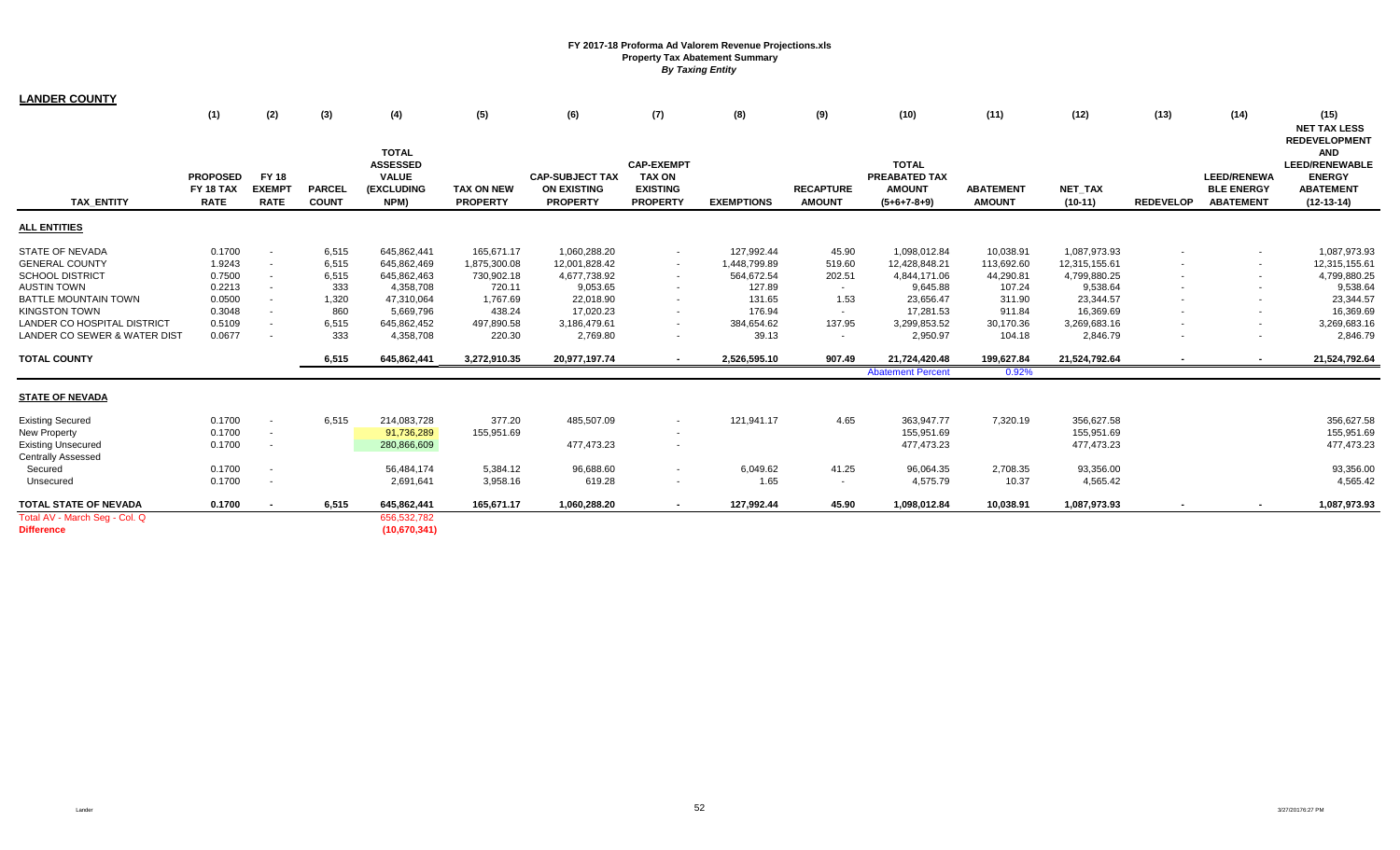| <u>LANDER COUNTY</u>           |                                             |                                              |                               |                                                                       |                                      |                                                                 |                                                                          |                   |                                   |                                                                 |                                   |                             |                  |                                                             |                                                                                                                  |
|--------------------------------|---------------------------------------------|----------------------------------------------|-------------------------------|-----------------------------------------------------------------------|--------------------------------------|-----------------------------------------------------------------|--------------------------------------------------------------------------|-------------------|-----------------------------------|-----------------------------------------------------------------|-----------------------------------|-----------------------------|------------------|-------------------------------------------------------------|------------------------------------------------------------------------------------------------------------------|
|                                | (1)                                         | (2)                                          | (3)                           | (4)                                                                   | (5)                                  | (6)                                                             | (7)                                                                      | (8)               | (9)                               | (10)                                                            | (11)                              | (12)                        | (13)             | (14)                                                        | (15)<br><b>NET TAX LESS</b>                                                                                      |
| <b>TAX ENTITY</b>              | <b>PROPOSED</b><br>FY 18 TAX<br><b>RATE</b> | <b>FY 18</b><br><b>EXEMPT</b><br><b>RATE</b> | <b>PARCEL</b><br><b>COUNT</b> | <b>TOTAL</b><br><b>ASSESSED</b><br><b>VALUE</b><br>(EXCLUDING<br>NPM) | <b>TAX ON NEW</b><br><b>PROPERTY</b> | <b>CAP-SUBJECT TAX</b><br><b>ON EXISTING</b><br><b>PROPERTY</b> | <b>CAP-EXEMPT</b><br><b>TAX ON</b><br><b>EXISTING</b><br><b>PROPERTY</b> | <b>EXEMPTIONS</b> | <b>RECAPTURE</b><br><b>AMOUNT</b> | <b>TOTAL</b><br>PREABATED TAX<br><b>AMOUNT</b><br>$(5+6+7-8+9)$ | <b>ABATEMENT</b><br><b>AMOUNT</b> | <b>NET TAX</b><br>$(10-11)$ | <b>REDEVELOP</b> | <b>LEED/RENEWA</b><br><b>BLE ENERGY</b><br><b>ABATEMENT</b> | <b>REDEVELOPMENT</b><br><b>AND</b><br><b>LEED/RENEWABLE</b><br><b>ENERGY</b><br><b>ABATEMENT</b><br>$(12-13-14)$ |
| <b>GENERAL COUNTY</b>          |                                             |                                              |                               |                                                                       |                                      |                                                                 |                                                                          |                   |                                   |                                                                 |                                   |                             |                  |                                                             |                                                                                                                  |
| <b>Existing Secured</b>        |                                             |                                              |                               |                                                                       |                                      |                                                                 |                                                                          |                   |                                   |                                                                 |                                   |                             |                  |                                                             |                                                                                                                  |
| General                        | 1.2733                                      |                                              | 6,515                         | 214,083,728                                                           | 2,824.89                             | 3,636,436.76                                                    | $\sim$                                                                   | 913,340.32        | 34.83                             | 2,725,956.16                                                    | 54,863.28                         | 2,671,092.88                |                  |                                                             | 2,671,092.88                                                                                                     |
| Road & Bridge                  | 0.1855                                      |                                              | 6,515                         | 214,083,728                                                           | 411.49                               | 529,767.39                                                      | $\sim$                                                                   | 133,059.13        | 5.08                              | 397,124.83                                                      | 7,989.04                          | 389,135.79                  |                  |                                                             | 389,135.79                                                                                                       |
| Indigent                       | 0.0755                                      |                                              | 6,515                         | 214,083,728                                                           | 167.45                               | 215,615.42                                                      | $\sim$                                                                   | 54,155.97         | 2.06                              | 161,628.96                                                      | 3,268.06                          | 158,360.90                  |                  |                                                             | 158,360.90                                                                                                       |
| St Med Indgnt                  | 0.0655                                      |                                              | 6,515                         | 214,083,728                                                           | 145.34                               | 187,066.60                                                      | $\sim$                                                                   | 46,982.95         | 1.79                              | 140,230.78                                                      | 2,822.79                          | 137,407.99                  |                  |                                                             | 137,407.99                                                                                                       |
| Ag Extension                   | 0.0150                                      |                                              | 6,515                         | 214,083,728                                                           | 33.29                                | 42,843.18                                                       | $\sim$                                                                   | 10,759.75         | 0.41                              | 32,117.13                                                       | 645.80                            | 31,471.33                   |                  |                                                             | 31,471.33                                                                                                        |
| State Indgnt                   | 0.0150                                      |                                              | 6,515                         | 214,083,728                                                           | 33.29                                | 42,843.18                                                       | $\blacksquare$                                                           | 10,759.75         | 0.41                              | 32,117.13                                                       | 645.80                            | 31,471.33                   |                  |                                                             | 31,471.33                                                                                                        |
| Cap Acquistn                   | 0.0300                                      | $\sim$                                       | 6,515                         | 214,083,728                                                           | 66.53                                | 85,677.26                                                       | $\blacksquare$                                                           | 21,519.02         | 0.82                              | 64,225.59                                                       | 1,291.54                          | 62,934.05                   |                  |                                                             | 62,934.05                                                                                                        |
| Pub Safety Dt                  |                                             |                                              |                               |                                                                       |                                      |                                                                 |                                                                          |                   |                                   |                                                                 |                                   |                             |                  |                                                             |                                                                                                                  |
| <b>Aging Service</b>           | 0.0850                                      |                                              | 6,515                         | 214,083,728                                                           | 188.61                               | 242,756.96                                                      | $\blacksquare$                                                           | 60,970.84         | 2.33                              | 181,977.06                                                      | 3,660.35                          | 178,316.71                  |                  |                                                             | 178,316.71                                                                                                       |
| L C Airports                   | 0.0400                                      |                                              | 6,515                         | 214,083,728                                                           | 88.72                                | 114,237.05                                                      | $\sim$                                                                   | 28,692.05         | 1.10                              | 85,634.82                                                       | 1,724.47                          | 83,910.35                   |                  |                                                             | 83,910.35                                                                                                        |
| Culture & Rec                  | 0.0895                                      |                                              | 6,515                         | 214,083,728                                                           | 198.57                               | 255,606.19                                                      | $\sim$                                                                   | 64,198.42         | 2.45                              | 191,608.79                                                      | 3,854.13                          | 187,754.66                  |                  |                                                             | 187,754.66                                                                                                       |
| Landfill                       | 0.0500                                      |                                              | 6,515                         | 214,083,728                                                           | 110.96                               | 142,794.44                                                      | $\sim$                                                                   | 35,865.05         | 1.37                              | 107,041.72                                                      | 2,152.66                          | 104,889.06                  |                  |                                                             | 104,889.06                                                                                                       |
|                                |                                             |                                              |                               |                                                                       |                                      |                                                                 |                                                                          |                   |                                   |                                                                 |                                   |                             |                  |                                                             |                                                                                                                  |
| <b>GENERAL TOTAL</b>           | 1.9243                                      |                                              | 6,515                         | 214,083,728                                                           | 4,269.14                             | 5,495,644.43                                                    | $\sim$                                                                   | 1,380,303.25      | 52.65                             | 4,119,662.97                                                    | 82,917.92                         | 4,036,745.05                |                  |                                                             | 4,036,745.05                                                                                                     |
| <b>New Property</b>            | 1.9243                                      |                                              |                               | 91,736,317                                                            | 1,765,281.95                         |                                                                 |                                                                          |                   |                                   | 1,765,281.95                                                    |                                   | 1,765,281.95                |                  |                                                             | 1,765,281.95                                                                                                     |
| <b>Existing Unsecured</b>      | 1.9243                                      | $\sim$                                       |                               | 280,866,609                                                           |                                      | 5,404,716.15                                                    | $\overline{\phantom{a}}$                                                 |                   |                                   | 5,404,716.15                                                    |                                   | 5,404,716.15                |                  |                                                             | 5,404,716.15                                                                                                     |
| <b>Centrally Assessed</b>      |                                             |                                              |                               |                                                                       |                                      |                                                                 |                                                                          |                   |                                   |                                                                 |                                   |                             |                  |                                                             |                                                                                                                  |
| Secured                        | 1.9243                                      |                                              |                               | 56,484,174                                                            | 60,944.89                            | 1,094,458.03                                                    | $\overline{\phantom{a}}$                                                 | 68,477.98         | 466.95                            | 1,087,391.89                                                    | 30,657.31                         | 1,056,734.58                |                  |                                                             | 1,056,734.58                                                                                                     |
| Unsecured                      | 1.9243                                      |                                              |                               | 2,691,641                                                             | 44,804.10                            | 7,009.81                                                        |                                                                          | 18.66             | $\sim$                            | 51,795.25                                                       | 117.37                            | 51,677.88                   |                  |                                                             | 51,677.88                                                                                                        |
| <b>TOTAL GENERAL COUNTY</b>    | 1.9243                                      |                                              | 6,515                         | 645,862,469                                                           | 1,875,300.08                         | 12,001,828.42                                                   | $\sim$                                                                   | 1,448,799.89      | 519.60                            | 12,428,848.21                                                   | 113,692.60                        | 12,315,155.61               |                  |                                                             | 12,315,155.61                                                                                                    |
| <b>March Assessors Report:</b> |                                             |                                              |                               |                                                                       |                                      |                                                                 |                                                                          |                   |                                   |                                                                 |                                   |                             |                  |                                                             |                                                                                                                  |
| New secured                    |                                             |                                              |                               | 264,150                                                               |                                      |                                                                 |                                                                          |                   |                                   |                                                                 |                                   |                             |                  |                                                             |                                                                                                                  |
| <b>Existing Secured</b>        |                                             |                                              |                               | 224,532,187                                                           |                                      |                                                                 |                                                                          |                   |                                   |                                                                 |                                   |                             |                  |                                                             |                                                                                                                  |
|                                |                                             |                                              |                               | 224,796,337                                                           |                                      |                                                                 |                                                                          |                   |                                   |                                                                 |                                   |                             |                  |                                                             |                                                                                                                  |
| <b>Difference</b>              |                                             |                                              |                               | (10,712,609)                                                          | $-4.77%$                             |                                                                 |                                                                          |                   |                                   |                                                                 |                                   |                             |                  |                                                             |                                                                                                                  |
| Total AV - March Seq - Col. Q  |                                             |                                              |                               | 656,532,782                                                           |                                      |                                                                 |                                                                          |                   |                                   |                                                                 |                                   |                             |                  |                                                             |                                                                                                                  |
| <b>Difference</b>              |                                             |                                              |                               | (10, 670, 313)                                                        |                                      |                                                                 |                                                                          |                   |                                   |                                                                 |                                   |                             |                  |                                                             |                                                                                                                  |
|                                |                                             |                                              |                               |                                                                       |                                      |                                                                 |                                                                          |                   |                                   |                                                                 |                                   |                             |                  |                                                             |                                                                                                                  |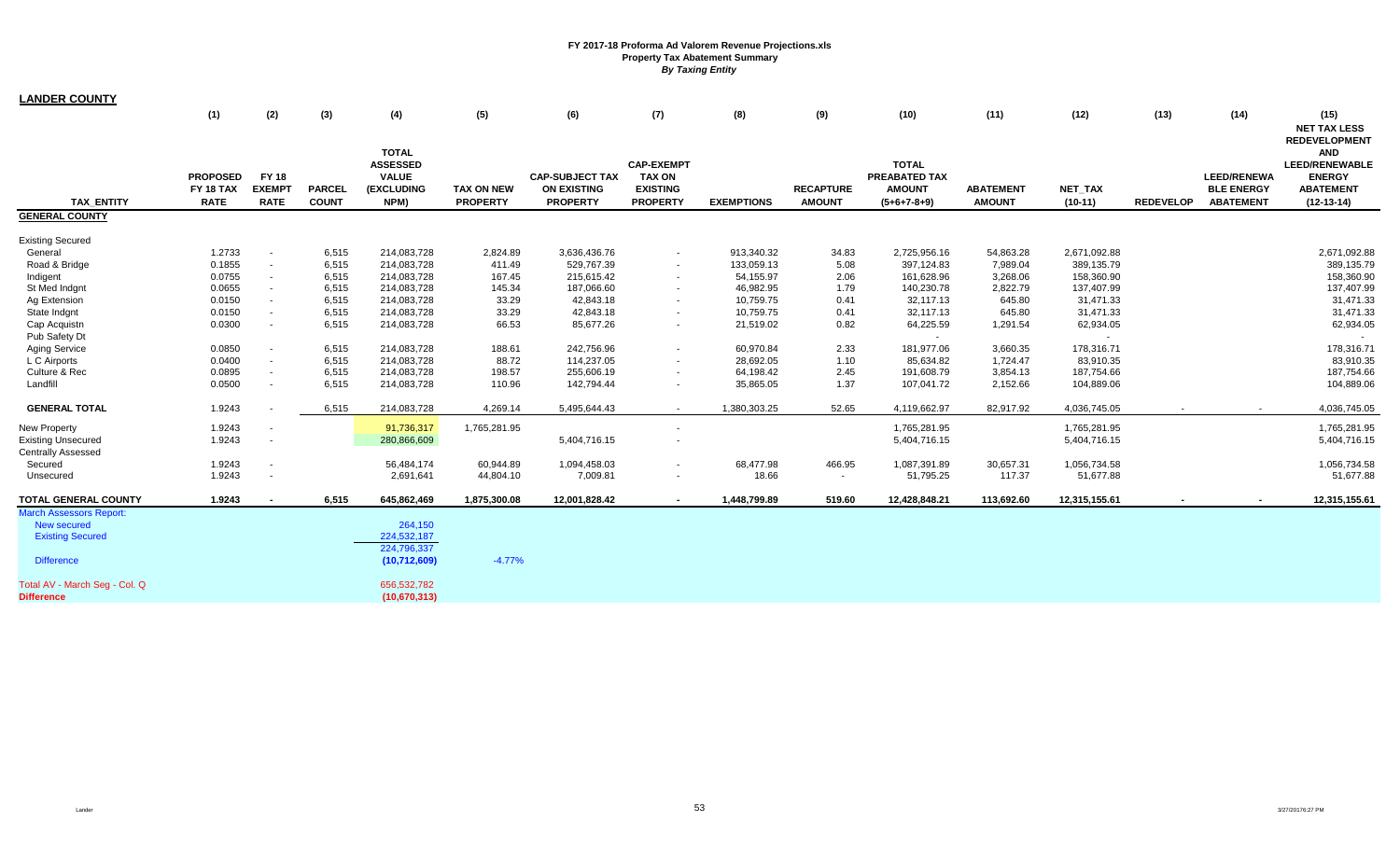| LANDER COUNTY                                                                                            |                                             |                                              |                        |                                                                       |                                      |                                                                 |                                                                          |                   |                                   |                                                                 |                                   |                                            |                  |                                                             |                                                                                                                  |
|----------------------------------------------------------------------------------------------------------|---------------------------------------------|----------------------------------------------|------------------------|-----------------------------------------------------------------------|--------------------------------------|-----------------------------------------------------------------|--------------------------------------------------------------------------|-------------------|-----------------------------------|-----------------------------------------------------------------|-----------------------------------|--------------------------------------------|------------------|-------------------------------------------------------------|------------------------------------------------------------------------------------------------------------------|
|                                                                                                          | (1)                                         | (2)                                          | (3)                    | (4)                                                                   | (5)                                  | (6)                                                             | (7)                                                                      | (8)               | (9)                               | (10)                                                            | (11)                              | (12)                                       | (13)             | (14)                                                        | (15)<br><b>NET TAX LESS</b>                                                                                      |
| <b>TAX ENTITY</b>                                                                                        | <b>PROPOSED</b><br>FY 18 TAX<br><b>RATE</b> | <b>FY 18</b><br><b>EXEMPT</b><br><b>RATE</b> | PARCEL<br><b>COUNT</b> | <b>TOTAL</b><br><b>ASSESSED</b><br><b>VALUE</b><br>(EXCLUDING<br>NPM) | <b>TAX ON NEW</b><br><b>PROPERTY</b> | <b>CAP-SUBJECT TAX</b><br><b>ON EXISTING</b><br><b>PROPERTY</b> | <b>CAP-EXEMPT</b><br><b>TAX ON</b><br><b>EXISTING</b><br><b>PROPERTY</b> | <b>EXEMPTIONS</b> | <b>RECAPTURE</b><br><b>AMOUNT</b> | <b>TOTAL</b><br>PREABATED TAX<br><b>AMOUNT</b><br>$(5+6+7-8+9)$ | <b>ABATEMENT</b><br><b>AMOUNT</b> | NET_TAX<br>$(10-11)$                       | <b>REDEVELOP</b> | <b>LEED/RENEWA</b><br><b>BLE ENERGY</b><br><b>ABATEMENT</b> | <b>REDEVELOPMENT</b><br><b>AND</b><br><b>LEED/RENEWABLE</b><br><b>ENERGY</b><br><b>ABATEMENT</b><br>$(12-13-14)$ |
| <b>SCHOOL DISTRICT</b>                                                                                   |                                             |                                              |                        |                                                                       |                                      |                                                                 |                                                                          |                   |                                   |                                                                 |                                   |                                            |                  |                                                             |                                                                                                                  |
| <b>Existing Secured</b><br><b>New Property</b><br><b>Existing Unsecured</b><br><b>Centrally Assessed</b> | 0.7500<br>0.7500<br>0.7500                  | $\blacksquare$<br>$\sim$<br>$\sim$           | 6,515                  | 214,083,728<br>91,736,311<br>280,866,609                              | 1,663.95<br>688,022.34               | 2,141,939.93<br>2,106,499.57                                    | $\overline{\phantom{a}}$<br>$\sim$                                       | 537,975.83        | 20.53                             | 1,605,648.58<br>688,022.34<br>2,106,499.57                      | 32,296.23                         | 1,573,352.35<br>688,022.34<br>2,106,499.57 |                  |                                                             | 1,573,352.35<br>688,022.34<br>2,106,499.57                                                                       |
| Secured<br>Unsecured                                                                                     | 0.7500<br>0.7500                            | $\overline{\phantom{a}}$<br>$\sim$           |                        | 56,484,174<br>2,691,641                                               | 23,753.40<br>17,462.49               | 426,567.33<br>2,732.09                                          | $\sim$<br>$\sim$                                                         | 26,689.44<br>7.27 | 181.98<br>$\sim$                  | 423,813.27<br>20,187.31                                         | 11,948.78<br>45.80                | 411,864.49<br>20,141.51                    |                  |                                                             | 411,864.49<br>20,141.51                                                                                          |
| TOTAL SCHOOL OPERATING                                                                                   | 0.7500                                      |                                              | 6,515                  | 645,862,463                                                           | 730,902.18                           | 4,677,738.92                                                    | $\sim$                                                                   | 564,672.54        | 202.51                            | 4,844,171.06                                                    | 44,290.81                         | 4,799,880.25                               |                  | $\blacksquare$                                              | 4,799,880.25                                                                                                     |
| <b>SCHOOL DEBT</b>                                                                                       |                                             |                                              |                        |                                                                       | 23,753.40<br>17,462.49               | 426,567.33<br>2,732.09                                          | $\sim$                                                                   | 26,689.44<br>7.27 | 181.98<br>$\sim$                  | 423,813.27<br>20,187.31                                         | 11,948.78<br>45.80                | 411,864.49<br>20,141.51                    |                  |                                                             | 411,864.49<br>20,141.51                                                                                          |
| <b>Existing Secured</b><br><b>New Property</b><br><b>Existing Unsecured</b><br><b>Centrally Assessed</b> |                                             |                                              |                        |                                                                       |                                      |                                                                 |                                                                          |                   |                                   |                                                                 |                                   |                                            |                  |                                                             |                                                                                                                  |
| Secured                                                                                                  |                                             |                                              |                        |                                                                       |                                      |                                                                 |                                                                          |                   |                                   |                                                                 |                                   |                                            |                  |                                                             |                                                                                                                  |
| Unsecured                                                                                                |                                             | $\overline{\phantom{a}}$                     |                        |                                                                       |                                      |                                                                 |                                                                          |                   |                                   |                                                                 |                                   |                                            |                  |                                                             |                                                                                                                  |
| <b>TOTAL SCHOOL DEBT</b>                                                                                 |                                             |                                              |                        |                                                                       |                                      |                                                                 | $\blacksquare$                                                           |                   |                                   |                                                                 |                                   |                                            |                  |                                                             |                                                                                                                  |
| TOTAL SCHOOL DISTRICT                                                                                    | 0.7500                                      |                                              | 6,515                  | 645,862,463                                                           | 730,902.18                           | 4,677,738.92                                                    | $\sim$                                                                   | 564,672.54        | 202.51                            | 4,844,171.06                                                    | 44,290.81                         | 4,799,880.25                               | $\blacksquare$   | $\sim$                                                      | 4,799,880.25                                                                                                     |
| Total AV - March Seg - Col. Q<br><b>Difference</b><br><b>AUSTIN TOWN</b>                                 |                                             |                                              |                        | 656,532,782<br>(10,670,319)                                           |                                      |                                                                 |                                                                          |                   |                                   |                                                                 |                                   |                                            |                  |                                                             |                                                                                                                  |
| <b>Existing Secured</b><br><b>New Property</b><br><b>Existing Unsecured</b>                              | 0.2213<br>0.2213<br>0.2213                  | $\blacksquare$<br>$\sim$<br>$\blacksquare$   | 333                    | 3,210,474<br>305,334<br>487,796                                       | $\sim$<br>675.70                     | 7,195.51<br>1,079.49                                            | $\sim$                                                                   | 90.67             |                                   | 7,104.84<br>675.70<br>1,079.49                                  | 107.24                            | 6,997.60<br>675.70<br>1,079.49             |                  |                                                             | 6,997.60<br>675.70<br>1,079.49                                                                                   |
| <b>Centrally Assessed</b><br>Secured<br>Unsecured                                                        | 0.2213<br>0.2213                            | $\overline{\phantom{a}}$<br>$\sim$           |                        | 335,036<br>20,068                                                     | $\sim$<br>44.41                      | 778.65                                                          | $\overline{\phantom{a}}$                                                 | 37.22<br>$\sim$   |                                   | 741.43<br>44.41                                                 |                                   | 741.43<br>44.41                            |                  |                                                             | 741.43<br>44.41                                                                                                  |
| <b>TOTAL AUSTIN TOWN</b>                                                                                 | 0.2213                                      | $\sim$                                       | 333                    | 4,358,708                                                             | 720.11                               | 9,053.65                                                        | $\sim$                                                                   | 127.89            |                                   | 9,645.88                                                        | 107.24                            | 9,538.64                                   |                  |                                                             | 9,538.64                                                                                                         |
| Total AV - March Seg - Col. Q<br><b>Difference</b>                                                       |                                             |                                              |                        | 4,426,246<br>(67, 538)                                                |                                      |                                                                 |                                                                          |                   |                                   |                                                                 |                                   |                                            |                  |                                                             |                                                                                                                  |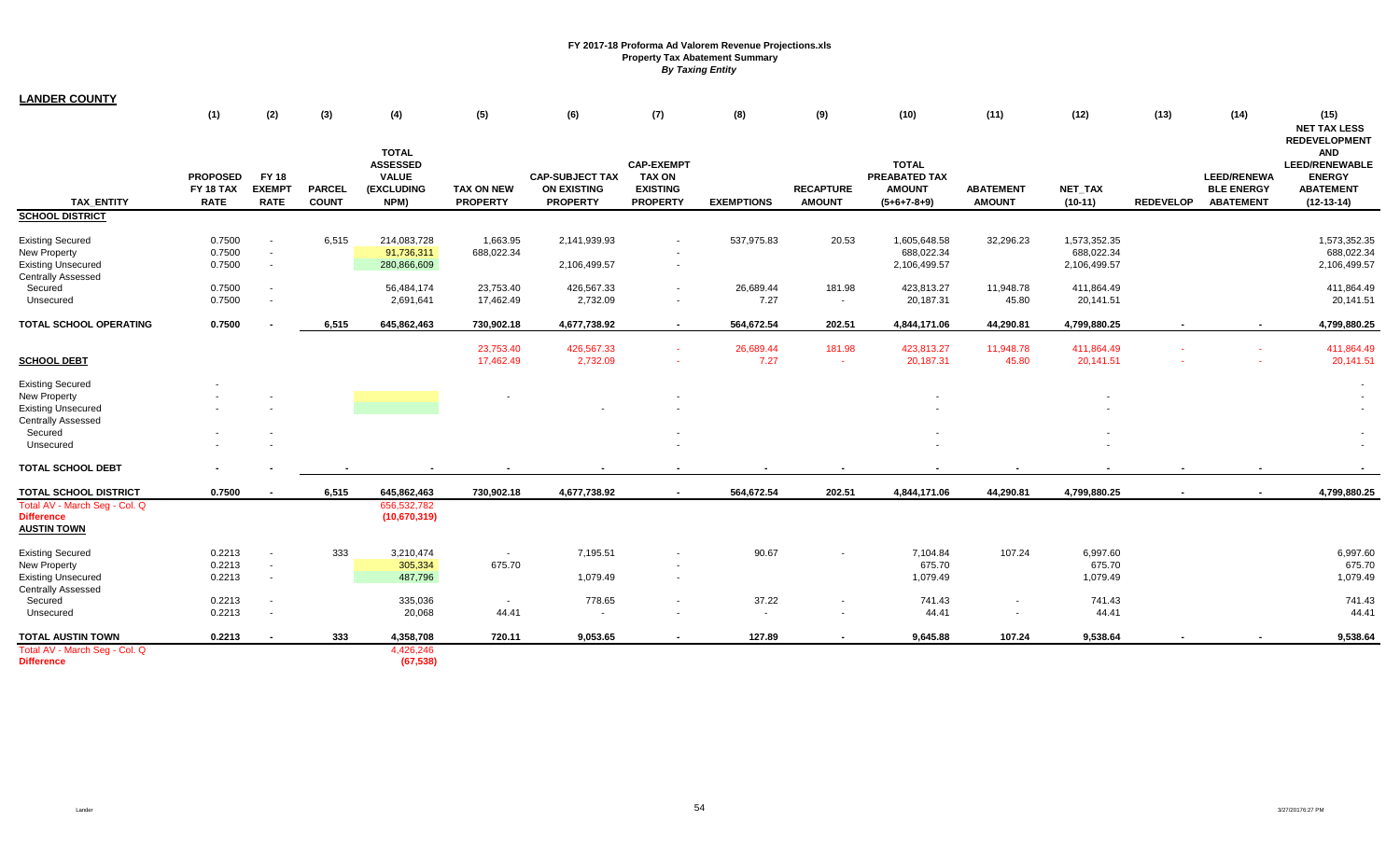| <b>LANDER COUNTY</b>                                                                                     |                                             |                                             |                               |                                                                       |                                      |                                                                 |                                                                          |                         |                                   |                                                                 |                                   |                                            |                  |                                                             |                                                                                          |
|----------------------------------------------------------------------------------------------------------|---------------------------------------------|---------------------------------------------|-------------------------------|-----------------------------------------------------------------------|--------------------------------------|-----------------------------------------------------------------|--------------------------------------------------------------------------|-------------------------|-----------------------------------|-----------------------------------------------------------------|-----------------------------------|--------------------------------------------|------------------|-------------------------------------------------------------|------------------------------------------------------------------------------------------|
|                                                                                                          | (1)                                         | (2)                                         | (3)                           | (4)                                                                   | (5)                                  | (6)                                                             | (7)                                                                      | (8)                     | (9)                               | (10)                                                            | (11)                              | (12)                                       | (13)             | (14)                                                        | (15)<br><b>NET TAX LESS</b><br><b>REDEVELOPMENT</b>                                      |
| <b>TAX ENTITY</b>                                                                                        | <b>PROPOSED</b><br>FY 18 TAX<br><b>RATE</b> | <b>FY18</b><br><b>EXEMPT</b><br><b>RATE</b> | <b>PARCEL</b><br><b>COUNT</b> | <b>TOTAL</b><br><b>ASSESSED</b><br><b>VALUE</b><br>(EXCLUDING<br>NPM) | <b>TAX ON NEW</b><br><b>PROPERTY</b> | <b>CAP-SUBJECT TAX</b><br><b>ON EXISTING</b><br><b>PROPERTY</b> | <b>CAP-EXEMPT</b><br><b>TAX ON</b><br><b>EXISTING</b><br><b>PROPERTY</b> | <b>EXEMPTIONS</b>       | <b>RECAPTURE</b><br><b>AMOUNT</b> | <b>TOTAL</b><br>PREABATED TAX<br><b>AMOUNT</b><br>$(5+6+7-8+9)$ | <b>ABATEMENT</b><br><b>AMOUNT</b> | NET_TAX<br>$(10-11)$                       | <b>REDEVELOP</b> | <b>LEED/RENEWA</b><br><b>BLE ENERGY</b><br><b>ABATEMENT</b> | <b>AND</b><br><b>LEED/RENEWABLE</b><br><b>ENERGY</b><br><b>ABATEMENT</b><br>$(12-13-14)$ |
| <b>BATTLE MOUNTAIN TOWN</b>                                                                              |                                             |                                             |                               |                                                                       |                                      |                                                                 |                                                                          |                         |                                   |                                                                 |                                   |                                            |                  |                                                             |                                                                                          |
| <b>Existing Secured</b><br><b>New Property</b><br><b>Existing Unsecured</b><br><b>Centrally Assessed</b> | 0.0500<br>0.0500<br>0.0500                  | $\blacksquare$<br>$\overline{\phantom{a}}$  | 1,320                         | 37,619,705<br>3,262,329<br>3,508,759                                  | 50.43<br>1,631.16                    | 18,839.85<br>1,754.38                                           | $\sim$                                                                   | 80.50                   | 1.37                              | 18,811.15<br>1,631.16<br>1,754.38                               | 280.33                            | 18,530.82<br>1,631.16<br>1,754.38          |                  |                                                             | 18,530.82<br>1,631.16<br>1,754.38                                                        |
| Secured<br>Unsecured                                                                                     | 0.0500<br>0.0500                            | $\overline{\phantom{a}}$<br>$\blacksquare$  |                               | 2,777,717<br>141,554                                                  | 19.22<br>66.88                       | 1,420.78<br>3.89                                                | $\sim$<br>$\overline{\phantom{a}}$                                       | 51.15<br>$\sim$         | 0.16<br>$\sim$                    | 1,389.01<br>70.77                                               | 31.57<br>$\sim$                   | 1,357.44<br>70.77                          |                  |                                                             | 1,357.44<br>70.77                                                                        |
| TOTAL BATTLE MOUNTAIN TOWN                                                                               | 0.0500                                      | $\blacksquare$                              | 1,320                         | 47,310,064                                                            | 1,767.69                             | 22,018.90                                                       | $\sim$                                                                   | 131.65                  | 1.53                              | 23,656.47                                                       | 311.90                            | 23,344.57                                  | $\blacksquare$   | $\blacksquare$                                              | 23,344.57                                                                                |
| Total AV - March Seg - Col. Q<br><b>Difference</b><br><b>KINGSTON TOWN</b>                               |                                             |                                             |                               | 48,225,558<br>(915, 495)                                              |                                      |                                                                 |                                                                          |                         |                                   |                                                                 |                                   |                                            |                  |                                                             |                                                                                          |
| <b>Existing Secured</b><br><b>New Property</b><br><b>Existing Unsecured</b><br><b>Centrally Assessed</b> | 0.3048<br>0.3048<br>0.3048                  | $\mathbf{r}$<br>$\overline{\phantom{a}}$    | 860                           | 4,924,752<br>97,513<br>162,442                                        | 57.46<br>297.22                      | 15,060.09<br>495.12                                             | $\overline{\phantom{a}}$<br>$\sim$                                       | 106.92                  |                                   | 15,010.63<br>297.22<br>495.12                                   | 911.84                            | 14,098.79<br>297.22<br>495.12              |                  |                                                             | 14,098.79<br>297.22<br>495.12                                                            |
| Secured<br>Unsecured                                                                                     | 0.3048<br>0.3048                            | $\mathbf{r}$                                |                               | 457,675<br>27,414                                                     | $\sim$<br>83.56                      | 1,465.02<br>$\sim$                                              |                                                                          | 70.02<br><b>Section</b> | <b>COL</b>                        | 1,395.00<br>83.56                                               |                                   | 1,395.00<br>83.56                          |                  |                                                             | 1,395.00<br>83.56                                                                        |
| TOTAL KINGSTON TOWN                                                                                      | 0.3048                                      |                                             | 860                           | 5,669,796                                                             | 438.24                               | 17,020.23                                                       | $\overline{\phantom{a}}$                                                 | 176.94                  |                                   | 17,281.53                                                       | 911.84                            | 16,369.69                                  |                  |                                                             | 16,369.69                                                                                |
| Total AV - March Seg - Col. Q<br><b>Difference</b><br><b>LANDER CO HOSPITAL DISTRICT</b>                 |                                             |                                             |                               | 5,848,428<br>(178, 632)                                               |                                      |                                                                 |                                                                          |                         |                                   |                                                                 |                                   |                                            |                  |                                                             |                                                                                          |
| <b>Existing Secured</b><br><b>New Property</b><br><b>Existing Unsecured</b><br><b>Centrally Assessed</b> | 0.5109<br>0.5109<br>0.5109                  | $\mathbf{r}$<br>$\mathbf{r}$                | 6,515                         | 214,083,728<br>91,736,300<br>280,866,609                              | 1,133.54<br>468,680.76               | 1,459,093.36<br>1,434,947.50                                    | $\sim$<br>$\sim$                                                         | 366,468.82              | 13.98                             | 1,093,772.06<br>468,680.76<br>1,434,947.50                      | 21,999.77                         | 1,071,772.29<br>468,680.76<br>1,434,947.50 |                  |                                                             | 1,071,772.29<br>468,680.76<br>1,434,947.50                                               |
| Secured<br>Unsecured                                                                                     | 0.5109<br>0.5109                            | $\overline{\phantom{a}}$                    |                               | 56,484,174<br>2,691,641                                               | 16,180.83<br>11,895.45               | 290,577.64<br>1,861.11                                          | $\sim$<br>$\sim$                                                         | 18,180.85<br>4.95       | 123.97<br>$\sim$                  | 288,701.59<br>13,751.61                                         | 8,139.44<br>31.15                 | 280,562.15<br>13,720.46                    |                  |                                                             | 280,562.15<br>13,720.46                                                                  |
| TOTAL LANDER CO HOSPITAL DIST                                                                            | 0.5109                                      |                                             | 6,515                         | 645,862,452                                                           | 497,890.58                           | 3,186,479.61                                                    | $\blacksquare$                                                           | 384,654.62              | 137.95                            | 3,299,853.52                                                    | 30,170.36                         | 3,269,683.16                               |                  |                                                             | 3,269,683.16                                                                             |
| Total AV - March Seg - Col. Q<br><b>Difference</b>                                                       |                                             |                                             |                               | 656,532,782<br>(10,670,330)                                           |                                      |                                                                 |                                                                          |                         |                                   |                                                                 |                                   |                                            |                  |                                                             |                                                                                          |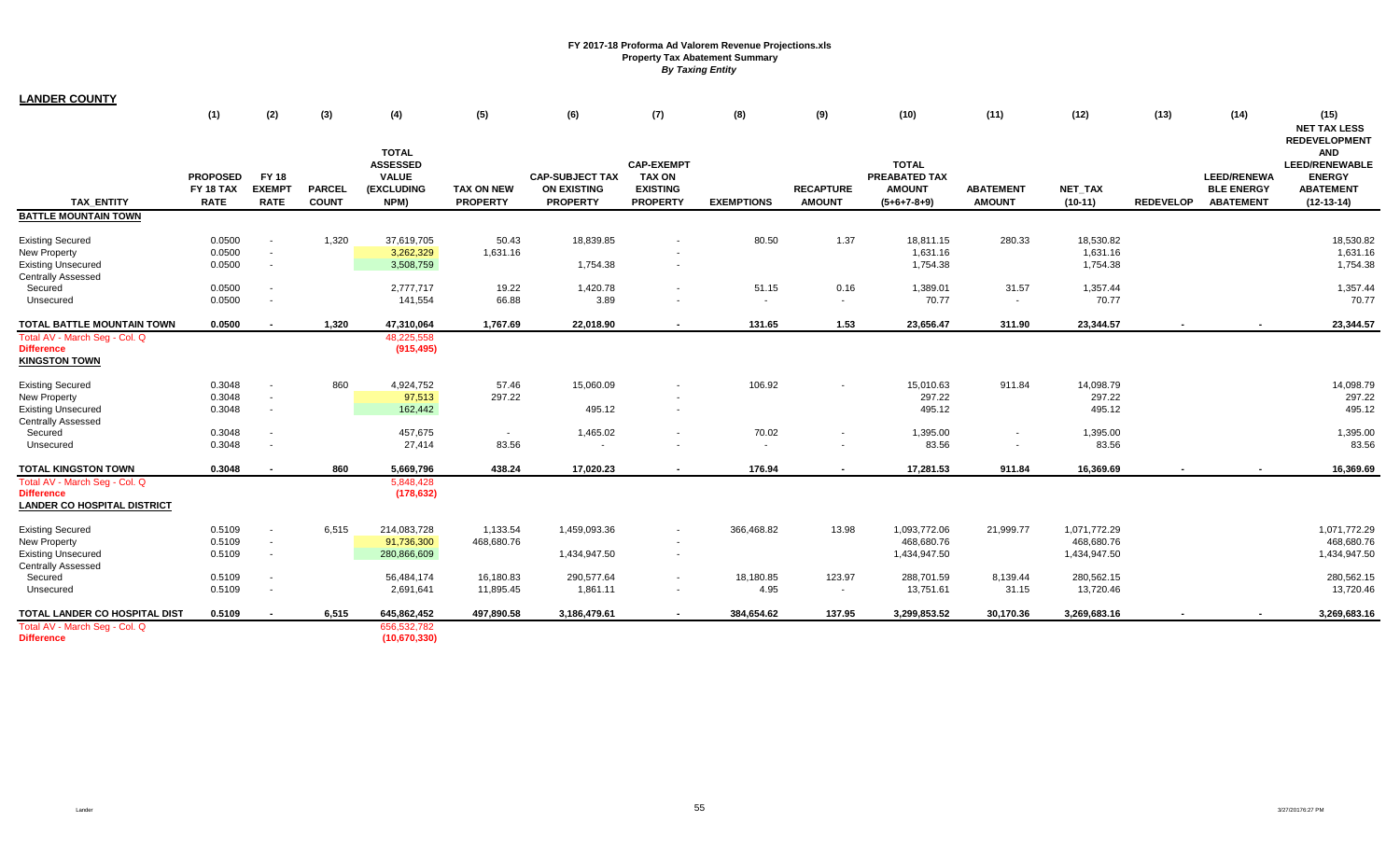| <b>LANDER COUNTY</b>                               |                 |               |               |                                 |                   |                        |                          |                   |                  |               |                  |           |                  |                    |                                     |
|----------------------------------------------------|-----------------|---------------|---------------|---------------------------------|-------------------|------------------------|--------------------------|-------------------|------------------|---------------|------------------|-----------|------------------|--------------------|-------------------------------------|
|                                                    | (1)             | (2)           | (3)           | (4)                             | (5)               | (6)                    | (7)                      | (8)               | (9)              | (10)          | (11)             | (12)      | (13)             | (14)               | (15)                                |
|                                                    |                 |               |               |                                 |                   |                        |                          |                   |                  |               |                  |           |                  |                    | <b>NET TAX LESS</b>                 |
|                                                    |                 |               |               |                                 |                   |                        |                          |                   |                  |               |                  |           |                  |                    | <b>REDEVELOPMENT</b>                |
|                                                    |                 |               |               | <b>TOTAL</b><br><b>ASSESSED</b> |                   |                        | <b>CAP-EXEMPT</b>        |                   |                  | <b>TOTAL</b>  |                  |           |                  |                    | <b>AND</b><br><b>LEED/RENEWABLE</b> |
|                                                    | <b>PROPOSED</b> | <b>FY18</b>   |               | <b>VALUE</b>                    |                   | <b>CAP-SUBJECT TAX</b> | <b>TAX ON</b>            |                   |                  | PREABATED TAX |                  |           |                  | <b>LEED/RENEWA</b> | <b>ENERGY</b>                       |
|                                                    | FY 18 TAX       | <b>EXEMPT</b> | <b>PARCEL</b> | (EXCLUDING                      | <b>TAX ON NEW</b> | <b>ON EXISTING</b>     | <b>EXISTING</b>          |                   | <b>RECAPTURE</b> | <b>AMOUNT</b> | <b>ABATEMENT</b> | NET_TAX   |                  | <b>BLE ENERGY</b>  | <b>ABATEMENT</b>                    |
| <b>TAX ENTITY</b>                                  | <b>RATE</b>     | <b>RATE</b>   | <b>COUNT</b>  | NPM)                            | <b>PROPERTY</b>   | <b>PROPERTY</b>        | <b>PROPERTY</b>          | <b>EXEMPTIONS</b> | <b>AMOUNT</b>    | $(5+6+7-8+9)$ | <b>AMOUNT</b>    | $(10-11)$ | <b>REDEVELOP</b> | <b>ABATEMENT</b>   | $(12-13-14)$                        |
| <b>LANDER CO SEWER &amp; WATER DISTRICT #2</b>     |                 |               |               |                                 |                   |                        |                          |                   |                  |               |                  |           |                  |                    |                                     |
| <b>Existing Secured</b>                            | 0.0677          | $\sim$        | 333           | 3,210,474                       | $\sim$            | 2,201.36               | $\sim$                   | 27.74             | $\sim$           | 2,173.62      | 33.73            | 2,139.89  |                  |                    | 2,139.89                            |
| New Property                                       | 0.0677          | $\sim$        |               | 305,334                         | 206.71            |                        | $\sim$                   |                   |                  | 206.71        |                  | 206.71    |                  |                    | 206.71                              |
| <b>Existing Unsecured</b>                          | 0.0677          |               |               | 487,796                         |                   | 330.24                 | $\sim$                   |                   |                  | 330.24        |                  | 330.24    |                  |                    | 330.24                              |
| <b>Centrally Assessed</b>                          |                 |               |               |                                 |                   |                        |                          |                   |                  |               |                  |           |                  |                    |                                     |
| Secured                                            | 0.0677          | $\sim$        |               | 335,036                         | $\sim$            | 238.20                 | $\sim$                   | 11.39             | $\sim$           | 226.81        | 70.45            | 156.36    |                  |                    | 156.36                              |
| Unsecured                                          | 0.0677          | $\sim$        |               | 20,068                          | 13.59             | $\sim$                 | $\sim$                   | $\sim$            | $\sim$           | 13.59         | $\sim$           | 13.59     |                  |                    | 13.59                               |
| <b>TOTAL LANDER CO SEWER &amp; WATE</b>            | 0.0677          |               | 333           | 4,358,708                       | 220.30            | 2,769.80               | $\overline{\phantom{a}}$ | 39.13             | $\sim$           | 2,950.97      | 104.18           | 2,846.79  |                  |                    | 2,846.79                            |
| Total AV - March Seg - Col. Q<br><b>Difference</b> |                 |               |               | 4,426,246<br>(67, 538)          |                   |                        |                          |                   |                  |               |                  |           |                  |                    |                                     |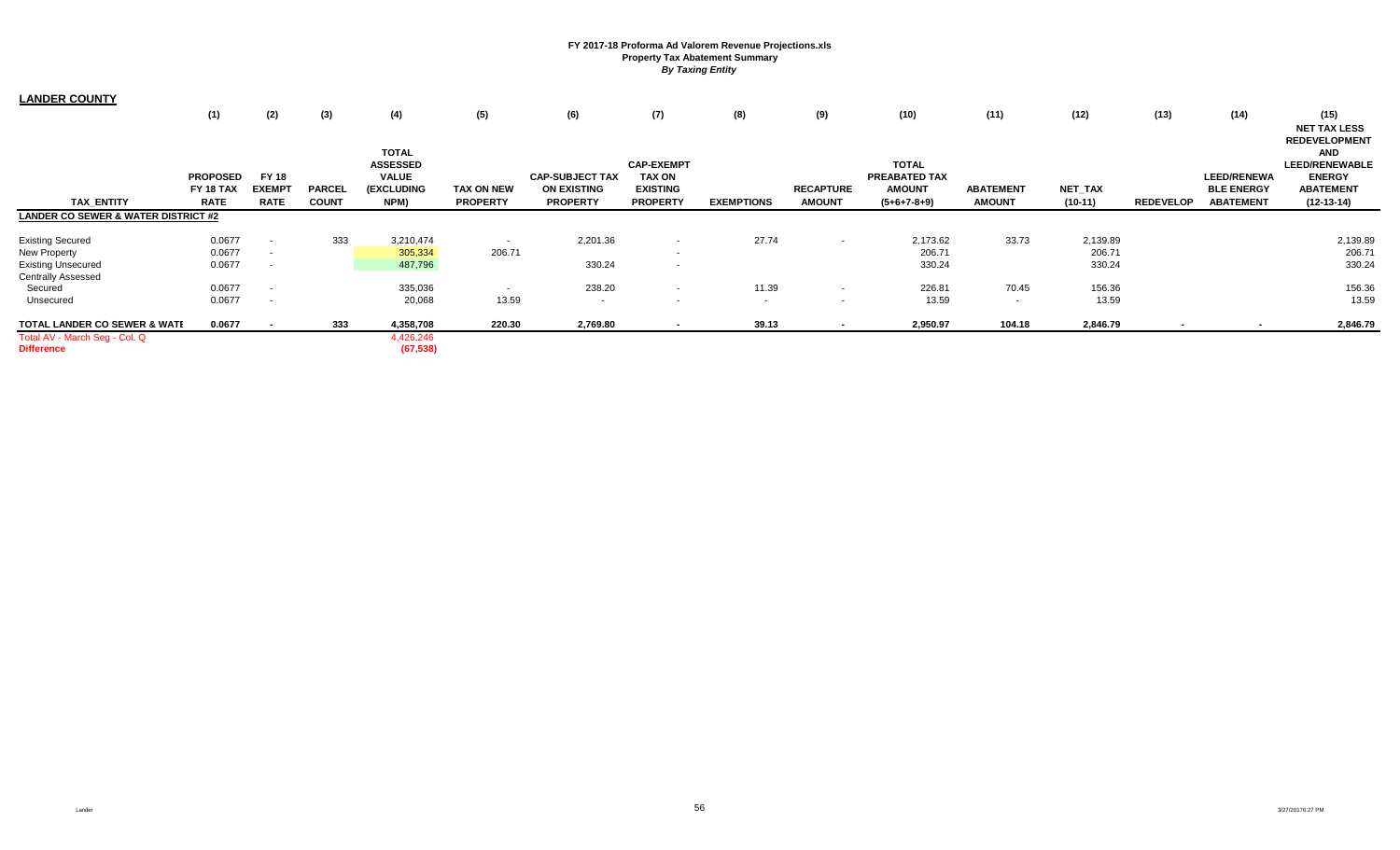| <b>LINCOLN COUNTY</b>               |                                                   |                                             |                               |                                                                       |                                      |                                                                           |                                                           |                              |                          |                                                                        |                                   |                      |                             |                                                  |                                                                                                         |
|-------------------------------------|---------------------------------------------------|---------------------------------------------|-------------------------------|-----------------------------------------------------------------------|--------------------------------------|---------------------------------------------------------------------------|-----------------------------------------------------------|------------------------------|--------------------------|------------------------------------------------------------------------|-----------------------------------|----------------------|-----------------------------|--------------------------------------------------|---------------------------------------------------------------------------------------------------------|
|                                     | (1)                                               | (2)                                         | (3)                           | (4)                                                                   | (5)                                  | (6)                                                                       | (7)                                                       | (8)                          | (9)                      | (10)                                                                   | (11)                              | (12)                 | (13)                        | (14)                                             | (15)<br><b>NET TAX LESS</b><br><b>REDEVELOPME</b>                                                       |
| <b>TAX ENTITY</b>                   | <b>PROPOSE</b><br><b>DFY18</b><br><b>TAX RATE</b> | <b>FY18</b><br><b>EXEMPT</b><br><b>RATE</b> | <b>PARCEL</b><br><b>COUNT</b> | <b>TOTAL</b><br><b>ASSESSED</b><br><b>VALUE</b><br>(EXCLUDING<br>NPM) | <b>TAX ON NEW</b><br><b>PROPERTY</b> | <b>CAP-SUBJECT</b><br><b>TAX ON</b><br><b>EXISTING</b><br><b>PROPERTY</b> | CAP-<br><b>EXEMPT</b><br><b>TAX ON</b><br><b>EXISTING</b> | PROPERTY EXEMPTIONS E AMOUNT | <b>RECAPTUR</b>          | <b>TOTAL</b><br><b>PREABATED TAX</b><br><b>AMOUNT</b><br>$(5+6+7-8+9)$ | <b>ABATEMENT</b><br><b>AMOUNT</b> | NET_TAX<br>$(10-11)$ | <b>REDEVE</b><br><b>LOP</b> | <b>ABLE</b><br><b>ENERGY</b><br><b>ABATEMENT</b> | <b>NT AND</b><br><b>LEED/RENEW LEED/RENEWAB</b><br><b>LE ENERGY</b><br><b>ABATEMENT</b><br>$(12-13-14)$ |
| <b>ALL ENTITIES</b>                 |                                                   |                                             |                               |                                                                       |                                      |                                                                           |                                                           |                              |                          |                                                                        |                                   |                      |                             |                                                  |                                                                                                         |
| <b>STATE OF NEVADA</b>              | 0.1700                                            |                                             | 4,590                         | 295,389,650                                                           | 14,831.39                            | 494,503.39                                                                |                                                           | 7,168.12                     | 352.83                   | 502,519.50                                                             | 96,814.51                         | 405,704.99           | $\overline{\phantom{a}}$    | 25,333.14                                        | 380,371.85                                                                                              |
| <b>GENERAL COUNTY</b>               | 1.3375                                            |                                             | 4,590                         | 295,389,719                                                           | 116,688.12                           | 3,890,582.05                                                              |                                                           | 56,379.28                    | 2,775.83                 | 3,953,666.72                                                           | 763,612.96                        | 3,190,053.76         | $\overline{\phantom{a}}$    | 199,312.17                                       | 2,990,741.59                                                                                            |
| <b>SCHOOL DISTRICT</b>              | 0.9731                                            |                                             | 4,590                         | 295,389,720                                                           | 84,896.60                            | 2,830,596.97                                                              |                                                           | 41,031.18                    | 2,019.57                 | 2,876,481.95                                                           | 554,180.06                        | 2,322,301.89         | $\overline{\phantom{a}}$    | 145,009.85                                       | 2,177,292.04                                                                                            |
| <b>CITY OF CALIENTE</b>             | 0.9115                                            | $\overline{\phantom{a}}$                    | 540                           | 15,398,395                                                            | 3,362.14                             | 137,872.17                                                                |                                                           | 868.12                       | 7.75                     | 140,373.94                                                             | 7,630.10                          | 132,743.84           | $\overline{\phantom{a}}$    | $\sim$                                           | 132,743.84                                                                                              |
| <b>ALAMO TOWN</b>                   | 0.6481                                            |                                             | 393                           | 9,929,296                                                             | 1,054.21                             | 63,839.52                                                                 | $\sim$                                                    | 461.80                       | $\sim$                   | 64,431.93                                                              | 12,311.18                         | 52,120.75            | $\sim$                      | $\sim$                                           | 52,120.75                                                                                               |
| PANACA TOWN                         | 0.0974                                            |                                             | 469                           | 12,749,717                                                            | 302.24                               | 12,167.28                                                                 |                                                           | 51.31                        | $\sim$                   | 12,418.21                                                              | 688.59                            | 11,729.62            | $\sim$                      | $\overline{\phantom{a}}$                         | 11,729.62                                                                                               |
| PIOCHE TOWN                         | 0.3245                                            |                                             | 980                           | 16,939,011                                                            | 1,553.78                             | 53,797.63                                                                 |                                                           | 379.33                       | 0.08                     | 54,972.16                                                              | 1,673.69                          | 53,298.47            | $\sim$                      | $\blacksquare$                                   | 53,298.47                                                                                               |
| LINCOLN CO HOSPITAL DISTRICT        | 0.2679                                            |                                             | 4,590                         | 295,389,693                                                           | 23,372.51                            | 779,279.53                                                                | $\sim$                                                    | 11,296.11                    | 555.99                   | 791,911.91                                                             | 152,568.86                        | 639,343.05           | $\sim$                      | 39,922.03                                        | 599,421.02                                                                                              |
| PAHRANAGAT VALLEY FIRE DISTRI       | 0.2334                                            |                                             | 800                           | 32,825,885                                                            | 1,974.70                             | 74,874.17                                                                 | $\sim$                                                    | 230.84                       | 23.24                    | 76,641.27                                                              | 11,575.68                         | 65,065.59            | $\sim$                      | 3,066.01                                         | 61,999.58                                                                                               |
| PIOCHE FIRE PROTECTION DISTRIC      | 0.1463                                            |                                             | 1,082                         | 19,127,540                                                            | 729.72                               | 27,448.27                                                                 |                                                           | 193.60                       | 4.70                     | 27,989.09                                                              | 722.95                            | 27,266.14            | $\sim$                      | $\overline{\phantom{a}}$                         | 27,266.14                                                                                               |
| <b>COYOTE SPRINGS</b>               | 0.6000                                            |                                             | 15                            | 10,089,028                                                            |                                      | 60,534.16                                                                 |                                                           | $\sim$                       | $\sim$                   | 60,534.16                                                              | $\blacksquare$                    | 60,534.16            | $\overline{\phantom{a}}$    | $\overline{\phantom{a}}$                         | 60,534.16                                                                                               |
| <b>LINCOLN COUNTY FIRE DISTRICT</b> | 0.2500                                            |                                             | 1,162                         | 190,873,110                                                           | 16,959.24                            | 469,702.27                                                                | $\overline{a}$                                            | 9,479.41                     | 411.11                   | 477,593.21                                                             | 117,987.47                        | 359,605.74           | $\sim$                      | 33,970.56                                        | 325,635.18                                                                                              |
| <b>SLCHCP GID</b>                   | 0.0300                                            |                                             | 16                            | 9,799,016                                                             | 7.96                                 | 2,931.74                                                                  | $\overline{\phantom{a}}$                                  | 0.01                         | 0.59                     | 2,940.28                                                               | 110.05                            | 2,830.23             | $\sim$                      | $\sim$                                           | 2,830.23                                                                                                |
| PANACA FIRE                         | 0.1873                                            |                                             | 991                           | 27,178,220                                                            | 1,021.35                             | 50,067.51                                                                 |                                                           | 183.95                       | $\overline{\phantom{a}}$ | 50,904.91                                                              | 2,381.47                          | 48,523.44            | $\blacksquare$              |                                                  | 48,523.44                                                                                               |
| <b>TOTAL COUNTY</b>                 |                                                   |                                             | 4,590                         | 295,389,650                                                           | 266,753.95                           | 8,948,196.66                                                              |                                                           | 127,723.06                   | 6,151.69                 | 9,093,379.24                                                           | 1,722,257.57                      | 7,371,121.67         | $\blacksquare$              | 446,613.76                                       | 6,924,507.91                                                                                            |
|                                     |                                                   |                                             |                               |                                                                       |                                      |                                                                           |                                                           |                              |                          | <b>Abatement Percent</b>                                               | 18.94%                            |                      |                             |                                                  |                                                                                                         |
| <b>STATE OF NEVADA</b>              |                                                   |                                             |                               |                                                                       |                                      |                                                                           |                                                           |                              |                          |                                                                        |                                   |                      |                             |                                                  |                                                                                                         |
| <b>Existing Secured</b>             | 0.1700                                            |                                             | 4,590                         | 145,442,563                                                           | 2,422.83                             | 245,629.70                                                                | $\sim$                                                    | 795.95                       | 9.68                     | 247,266.26                                                             | 9,433.05                          | 237,833.21           |                             |                                                  | 237,833.21                                                                                              |
| <b>New Property</b>                 | 0.1700                                            |                                             |                               | 1,290,314                                                             | 2,193.53                             |                                                                           |                                                           |                              |                          | 2,193.53                                                               |                                   | 2,193.53             |                             |                                                  | 2,193.53                                                                                                |
| <b>Existing Unsecured</b>           | 0.1700                                            |                                             |                               | 4,676,113                                                             |                                      | 7,949.39                                                                  | $\overline{\phantom{a}}$                                  |                              |                          | 7,949.39                                                               |                                   | 7,949.39             |                             |                                                  | 7,949.39                                                                                                |
| <b>Centrally Assessed</b>           |                                                   |                                             |                               |                                                                       |                                      |                                                                           |                                                           |                              |                          |                                                                        |                                   |                      |                             |                                                  |                                                                                                         |
| Secured                             | 0.1700                                            |                                             |                               | 142,597,657                                                           | 8,578.37                             | 240,209.85                                                                |                                                           | 6,372.17                     | 343.15                   | 242,759.20                                                             | 87,379.09                         | 155,380.11           | $\overline{\phantom{a}}$    | 24,916.39                                        | 130,463.72                                                                                              |
| Unsecured                           | 0.1700                                            |                                             |                               | 1,383,003                                                             | 1,636.66                             | 714.45                                                                    |                                                           | $\overline{\phantom{a}}$     | $\overline{\phantom{a}}$ | 2,351.11                                                               | 2.37                              | 2,348.74             | $\overline{\phantom{a}}$    | 416.75                                           | 1,931.99                                                                                                |
| <b>TOTAL STATE OF NEVADA</b>        | 0.1700                                            |                                             | 4.590                         | 295,389,650                                                           | 14,831.39                            | 494,503.39                                                                |                                                           | 7,168.12                     | 352.83                   | 502.519.50                                                             | 96,814.51                         | 405.704.99           | $\blacksquare$              | 25,333.14                                        | 380,371.85                                                                                              |
| Total AV - March Seg - Col. Q       |                                                   |                                             |                               | 286,577,877                                                           |                                      |                                                                           |                                                           |                              |                          |                                                                        |                                   |                      |                             |                                                  |                                                                                                         |
| <b>Difference</b>                   |                                                   |                                             |                               | 8,811,773                                                             |                                      |                                                                           |                                                           |                              |                          |                                                                        |                                   |                      |                             |                                                  |                                                                                                         |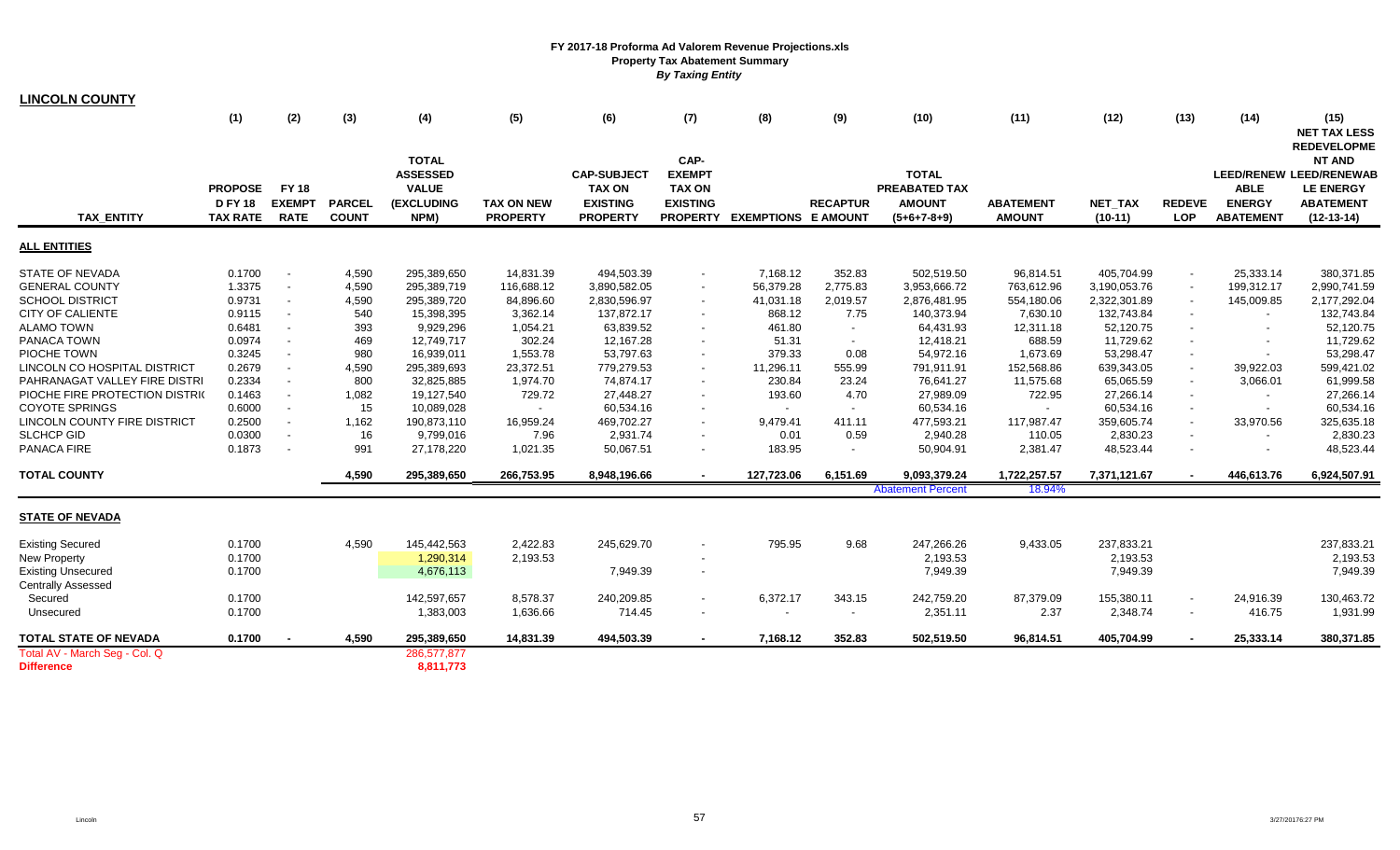| <u>LINCOLN COUNTY</u>          |                 |               |               |                   |                   |                    |                          |                            |                 |               |                  |              |                          |                  |                                     |
|--------------------------------|-----------------|---------------|---------------|-------------------|-------------------|--------------------|--------------------------|----------------------------|-----------------|---------------|------------------|--------------|--------------------------|------------------|-------------------------------------|
|                                | (1)             | (2)           | (3)           | (4)               | (5)               | (6)                | (7)                      | (8)                        | (9)             | (10)          | (11)             | (12)         | (13)                     | (14)             | (15)                                |
|                                |                 |               |               |                   |                   |                    |                          |                            |                 |               |                  |              |                          |                  | <b>NET TAX LESS</b>                 |
|                                |                 |               |               | <b>TOTAL</b>      |                   |                    | CAP-                     |                            |                 |               |                  |              |                          |                  | <b>REDEVELOPME</b><br><b>NT AND</b> |
|                                |                 |               |               | <b>ASSESSED</b>   |                   | <b>CAP-SUBJECT</b> | <b>EXEMPT</b>            |                            |                 | <b>TOTAL</b>  |                  |              |                          |                  | <b>LEED/RENEW LEED/RENEWAB</b>      |
|                                | <b>PROPOSE</b>  | <b>FY 18</b>  |               | <b>VALUE</b>      |                   | <b>TAX ON</b>      | <b>TAX ON</b>            |                            |                 | PREABATED TAX |                  |              |                          | <b>ABLE</b>      | <b>LE ENERGY</b>                    |
|                                | <b>D FY 18</b>  | <b>EXEMPT</b> | <b>PARCEL</b> | <b>(EXCLUDING</b> | <b>TAX ON NEW</b> | <b>EXISTING</b>    | <b>EXISTING</b>          |                            | <b>RECAPTUR</b> | <b>AMOUNT</b> | <b>ABATEMENT</b> | NET_TAX      | <b>REDEVE</b>            | <b>ENERGY</b>    | <b>ABATEMENT</b>                    |
| <b>TAX ENTITY</b>              | <b>TAX RATE</b> | <b>RATE</b>   | <b>COUNT</b>  | NPM)              | <b>PROPERTY</b>   | <b>PROPERTY</b>    | <b>PROPERTY</b>          | <b>EXEMPTIONS E AMOUNT</b> |                 | $(5+6+7-8+9)$ | <b>AMOUNT</b>    | $(10-11)$    | <b>LOP</b>               | <b>ABATEMENT</b> | $(12-13-14)$                        |
| <b>GENERAL COUNTY</b>          |                 |               |               |                   |                   |                    |                          |                            |                 |               |                  |              |                          |                  |                                     |
| <b>Existing Secured</b>        |                 |               |               |                   |                   |                    |                          |                            |                 |               |                  |              |                          |                  |                                     |
| General Co.                    | 0.9743          |               | 4,590         | 145,442,563       | 13,885.17         | 1,407,749.48       | $\overline{\phantom{a}}$ | 4,562.09                   | 55.49           | 1,417,128.05  | 54,064.96        | 1,363,063.09 |                          |                  | 1,363,063.09                        |
| Ag Extension                   | 0.0100          |               | 4,590         | 145,442,563       | 142.47            | 14,449.55          |                          | 46.59                      | 0.57            | 14,546.00     | 555.39           | 13,990.61    |                          |                  | 13,990.61                           |
| Co Indigent                    | 0.0359          |               | 4,590         | 145,442,563       | 511.54            | 51,871.51          | $\sim$                   | 168.13                     | 2.04            | 52,216.96     | 1,992.30         | 50,224.66    |                          |                  | 50,224.66                           |
| Cap Projects                   | 0.0420          |               | 4,590         | 145,442,563       | 598.66            | 60,685.43          | $\sim$                   | 196.60                     | 2.39            | 61,089.88     | 2,330.24         | 58,759.64    |                          |                  | 58,759.64                           |
| St Indigent                    | 0.0100          | $\sim$        | 4,590         | 145,442,563       | 142.52            | 14,448.66          | $\sim$                   | 46.50                      | 0.57            | 14,545.25     | 555.03           | 13,990.22    |                          |                  | 13,990.22                           |
| St Acc Ind                     | 0.0150          | $\sim$        | 4,590         | 145,442,563       | 213.78            | 21,672.94          | $\sim$                   | 70.53                      | 0.85            | 21,817.04     | 832.37           | 20,984.67    |                          |                  | 20,984.67                           |
| Spec Indgt                     | 0.0800          |               | 4,590         | 145,442,563       | 1,140.12          | 115,590.34         |                          | 374.56                     | 4.56            | 116,360.46    | 4,438.98         | 111,921.48   |                          |                  | 111,921.48                          |
| Alamo Cap Prj                  | 0.0010          |               | 4,590         | 145,442,563       | 14.20             | 1,444.08           | $\blacksquare$           | 4.80                       | 0.05            | 1,453.53      | 55.15            | 1,398.38     |                          |                  | 1,398.38                            |
| Panaca Cap Pj                  | 0.0020          |               | 4,590         | 145,442,563       | 28.44             | 2,889.99           | $\blacksquare$           | 9.28                       | 0.11            | 2,909.26      | 110.93           | 2,798.33     |                          |                  | 2,798.33                            |
| Pioche Cap Pr                  | 0.0015          |               | 4,590         | 145,442,563       | 21.33             | 2,167.26           |                          | 7.07                       | 0.09            | 2,181.61      | 82.99            | 2,098.62     |                          |                  | 2,098.62                            |
| Caliente Cap                   | 0.0035          |               | 4,590         | 145,442,563       | 49.82             | 5,057.57           | $\sim$                   | 16.33                      | 0.20            | 5,091.26      | 193.98           | 4,897.28     |                          |                  | 4,897.28                            |
| China Sprgs                    | 0.0042          |               | 4,590         | 145,442,563       | 59.84             | 6,068.32           |                          | 19.72                      | 0.23            | 6,108.67      | 233.15           | 5,875.52     |                          |                  | 5,875.52                            |
| Alamo Clinic                   | 0.0425          |               | 4,590         | 145,442,563       | 605.68            | 61,407.86          | $\sim$                   | 198.83                     | 2.42            | 61,817.13     | 2,358.20         | 59,458.93    |                          |                  | 59,458.93                           |
| Museum                         | 0.0216          |               | 4,590         | 145,442,563       | 307.85            | 31,209.44          | $\blacksquare$           | 97.41                      | 1.24            | 31,421.12     | 1,697.03         | 29,724.09    |                          |                  | 29,724.09                           |
| Library                        | 0.0425          | $\sim$        | 4,590         | 145,442,563       | 605.68            | 61,407.86          | $\blacksquare$           | 185.46                     | 2.42            | 61,830.50     | 3,702.08         | 58,128.42    |                          |                  | 58,128.42                           |
| Nutrition                      | 0.0515          |               | 4,590         | 145,442,563       | 733.95            | 74,411.38          | $\overline{\phantom{a}}$ | 241.15                     | 2.93            | 74,907.11     | 2,923.01         | 71,984.10    |                          |                  | 71,984.10                           |
| <b>GENERAL TOTAL</b>           | 1.3375          |               | 4,590         | 145,442,563       | 19,061.05         | 1,932,531.67       | $\sim$                   | 6,245.05                   | 76.16           | 1,945,423.83  | 76,125.79        | 1,869,298.04 |                          | $\sim$           | 1,869,298.04                        |
| New Property                   | 1.3375          |               |               | 1,290,383         | 17,258.87         |                    | $\blacksquare$           |                            |                 | 17,258.87     |                  | 17,258.87    |                          |                  | 17,258.87                           |
| <b>Existing Unsecured</b>      | 1.3375          |               |               | 4,676,113         |                   | 62,543.01          |                          |                            |                 | 62,543.01     |                  | 62,543.01    |                          |                  | 62,543.01                           |
| <b>Centrally Assessed</b>      |                 |               |               |                   |                   |                    |                          |                            |                 |               |                  |              |                          |                  |                                     |
| Secured                        | 1.3375          |               |               | 142,597,657       | 67,491.56         | 1,889,886.34       | $\blacksquare$           | 50,134.23                  | 2,699.67        | 1,909,943.34  | 687,468.30       | 1,222,475.04 | $\blacksquare$           | 196,033.34       | 1,026,441.70                        |
| Unsecured                      | 1.3375          | $\sim$        |               | 1,383,003         | 12,876.64         | 5,621.03           | $\overline{\phantom{a}}$ |                            | $\sim$          | 18,497.67     | 18.87            | 18,478.80    | $\overline{\phantom{a}}$ | 3,278.83         | 15,199.97                           |
| <b>TOTAL GENERAL COUNTY</b>    | 1.3375          |               | 4.590         | 295,389,719       | 116,688.12        | 3,890,582.05       |                          | 56,379.28                  | 2,775.83        | 3,953,666.72  | 763,612.96       | 3,190,053.76 | $\sim$                   | 199,312.17       | 2,990,741.59                        |
| <b>March Assessors Report:</b> |                 |               |               |                   |                   |                    |                          |                            |                 |               |                  |              |                          |                  |                                     |
| New secured                    |                 |               |               | 1,425,136         |                   |                    |                          |                            |                 |               |                  |              |                          |                  |                                     |
| <b>Existing Secured</b>        |                 |               |               | 135,205,596       |                   |                    |                          |                            |                 |               |                  |              |                          |                  |                                     |
|                                |                 |               |               | 136,630,732       |                   |                    |                          |                            |                 |               |                  |              |                          |                  |                                     |
| <b>Difference</b>              |                 |               |               | 8,811,831         | 6.45%             |                    |                          |                            |                 |               |                  |              |                          |                  |                                     |
| Total AV - March Seg - Col. Q  |                 |               |               | 286,577,877       |                   |                    |                          |                            |                 |               |                  |              |                          |                  |                                     |
| <b>Difference</b>              |                 |               |               | 8,811,842         |                   |                    |                          |                            |                 |               |                  |              |                          |                  |                                     |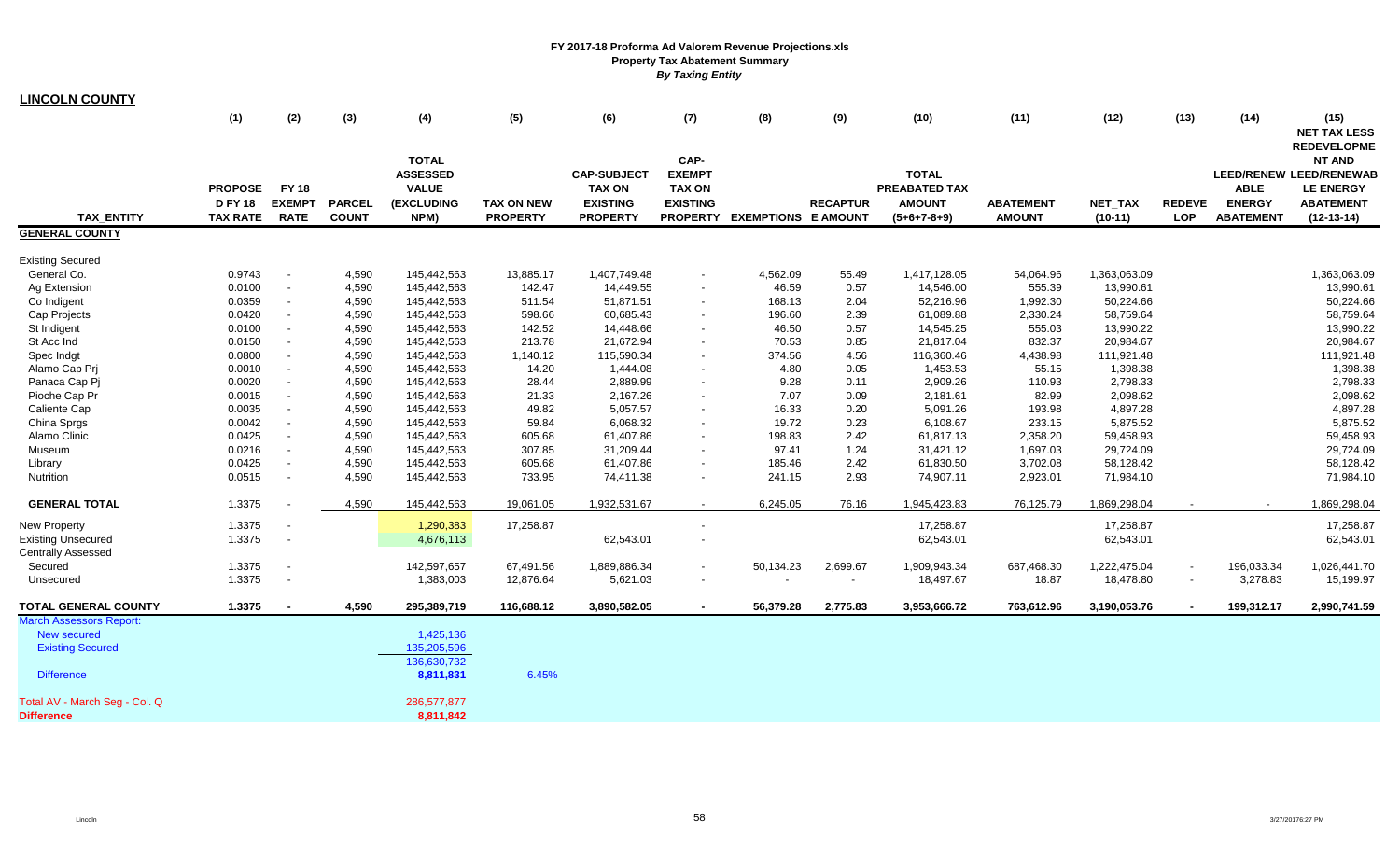| <b>LINCOLN COUNTY</b>                                                                                    |                                                   |                                                      |                               |                                                                       |                                      |                                                                           |                                                                              |                            |                          |                                                                        |                                   |                                       |                             |                                                  |                                                                                                                               |
|----------------------------------------------------------------------------------------------------------|---------------------------------------------------|------------------------------------------------------|-------------------------------|-----------------------------------------------------------------------|--------------------------------------|---------------------------------------------------------------------------|------------------------------------------------------------------------------|----------------------------|--------------------------|------------------------------------------------------------------------|-----------------------------------|---------------------------------------|-----------------------------|--------------------------------------------------|-------------------------------------------------------------------------------------------------------------------------------|
|                                                                                                          | (1)                                               | (2)                                                  | (3)                           | (4)                                                                   | (5)                                  | (6)                                                                       | (7)                                                                          | (8)                        | (9)                      | (10)                                                                   | (11)                              | (12)                                  | (13)                        | (14)                                             | (15)<br><b>NET TAX LESS</b>                                                                                                   |
| <b>TAX_ENTITY</b><br><b>SCHOOL DISTRICT</b>                                                              | <b>PROPOSE</b><br><b>DFY18</b><br><b>TAX RATE</b> | <b>FY 18</b><br><b>EXEMPT</b><br><b>RATE</b>         | <b>PARCEL</b><br><b>COUNT</b> | <b>TOTAL</b><br><b>ASSESSED</b><br><b>VALUE</b><br>(EXCLUDING<br>NPM) | <b>TAX ON NEW</b><br><b>PROPERTY</b> | <b>CAP-SUBJECT</b><br><b>TAX ON</b><br><b>EXISTING</b><br><b>PROPERTY</b> | CAP-<br><b>EXEMPT</b><br><b>TAX ON</b><br><b>EXISTING</b><br><b>PROPERTY</b> | <b>EXEMPTIONS E AMOUNT</b> | <b>RECAPTUR</b>          | <b>TOTAL</b><br><b>PREABATED TAX</b><br><b>AMOUNT</b><br>$(5+6+7-8+9)$ | <b>ABATEMENT</b><br><b>AMOUNT</b> | NET_TAX<br>$(10-11)$                  | <b>REDEVE</b><br><b>LOP</b> | <b>ABLE</b><br><b>ENERGY</b><br><b>ABATEMENT</b> | <b>REDEVELOPME</b><br><b>NT AND</b><br><b>LEED/RENEW LEED/RENEWAB</b><br><b>LE ENERGY</b><br><b>ABATEMENT</b><br>$(12-13-14)$ |
|                                                                                                          |                                                   |                                                      |                               |                                                                       |                                      |                                                                           |                                                                              |                            |                          |                                                                        |                                   |                                       |                             |                                                  |                                                                                                                               |
| <b>Existing Secured</b><br><b>New Property</b><br><b>Existing Unsecured</b><br><b>Centrally Assessed</b> | 0.7500<br>0.7500<br>0.7500                        | $\sim$<br>$\sim$                                     | 4,590                         | 145,442,563<br>1,290,384<br>4,676,113                                 | 10,688.43<br>9,677.88                | 1,083,661.44<br>35,070.85                                                 | $\overline{\phantom{a}}$                                                     | 3,511.46                   | 42.71                    | 1,090,881.12<br>9,677.88<br>35,070.85                                  | 41,618.06                         | 1,049,263.06<br>9,677.88<br>35,070.85 |                             |                                                  | 1.049.263.06<br>9,677.88<br>35,070.85                                                                                         |
| Secured<br>Unsecured                                                                                     | 0.7500<br>0.7500                                  | $\overline{\phantom{a}}$<br>$\overline{\phantom{a}}$ |                               | 142,597,657<br>1,383,003                                              | 37,845.73<br>7,220.55                | 1,059,749.34<br>3,151.98                                                  | $\sim$<br>$\sim$                                                             | 28,112.65                  | 1,513.83<br>$\sim$       | 1,070,996.25<br>10,372.53                                              | 385,496.25<br>10.58               | 685,500.01<br>10,361.95               | $\sim$<br>$\sim$            | 109,925.24<br>1,838.60                           | 575.574.77<br>8,523.35                                                                                                        |
| <b>TOTAL SCHOOL OPERATING</b>                                                                            | 0.7500                                            |                                                      | 4,590                         | 295,389,720                                                           | 65,432.59                            | 2,181,633.61                                                              | $\sim$                                                                       | 31,624.11                  | 1,556.54                 | 2,216,998.63                                                           | 427,124.89                        | 1,789,873.74                          | $\sim$                      | 111,763.83                                       | 1,678,109.91                                                                                                                  |
|                                                                                                          |                                                   |                                                      |                               |                                                                       | 49,103.57                            | 1,374,989.44                                                              | $\sim$                                                                       | 36,475.22                  | 1,964.15                 | 1,389,581.94                                                           | 500,168.53                        | 889,413.41                            |                             | 142,624.33                                       | 746,789.08                                                                                                                    |
| <b>SCHOOL DEBT</b>                                                                                       |                                                   |                                                      |                               |                                                                       | 9,368.42                             | 4,089.59                                                                  |                                                                              |                            | $\sim$                   | 13,458.01                                                              | 13.73                             | 13,444.28                             |                             | 2,385.52                                         | 11,058.76                                                                                                                     |
| <b>Existing Secured</b><br>New Property<br><b>Existing Unsecured</b>                                     | 0.2231<br>0.2231<br>0.2231                        | $\overline{\phantom{a}}$<br>$\overline{\phantom{a}}$ | 4,590                         | 145,442,563<br>1,290,349<br>4,676,113                                 | 3,179.53<br>2,878.77                 | 322,353.24<br>10,432.41                                                   | $\blacksquare$                                                               | 1,044.50                   | 12.71                    | 324,500.98<br>2,878.77<br>10,432.41                                    | 12,379.74                         | 312,121.24<br>2,878.77<br>10,432.41   |                             |                                                  | 312,121.24<br>2,878.77<br>10,432.41                                                                                           |
| <b>Centrally Assessed</b><br>Secured                                                                     | 0.2231                                            | $\sim$                                               |                               | 142,597,657                                                           | 11,257.84                            | 315,240.10                                                                | $\overline{\phantom{a}}$                                                     | 8,362.57                   | 450.32                   | 318,585.69                                                             | 114,672.28                        | 203,913.40                            |                             | 32,699.09                                        | 171,214.31                                                                                                                    |
| Unsecured                                                                                                | 0.2231                                            | $\sim$                                               |                               | 1,383,003                                                             | 2,147.87                             | 937.61                                                                    |                                                                              | $\overline{\phantom{a}}$   | $\overline{\phantom{a}}$ | 3,085.48                                                               | 3.15                              | 3,082.33                              | $\sim$                      | 546.92                                           | 2,535.41                                                                                                                      |
| <b>TOTAL SCHOOL DEBT</b>                                                                                 | 0.2231                                            |                                                      | 4.590                         | 295,389,685                                                           | 19,464.01                            | 648,963.36                                                                |                                                                              | 9,407.07                   | 463.03                   | 659,483.32                                                             | 127,055.17                        | 532,428.15                            |                             | 33,246.02                                        | 499,182.14                                                                                                                    |
| <b>TOTAL SCHOOL DISTRICT</b>                                                                             | 0.9731                                            |                                                      | 4,590                         | 295,389,720                                                           | 84,896.60                            | 2,830,596.97                                                              |                                                                              | 41,031.18                  | 2,019.57                 | 2,876,481.95                                                           | 554,180.06                        | 2,322,301.89                          |                             | 145,009.85                                       | 2,177,292.04                                                                                                                  |
| Total AV - March Seg - Col. Q<br><b>Difference</b><br><b>CITY OF CALIENTE</b>                            |                                                   |                                                      |                               | 286,577,877<br>8,811,843                                              |                                      |                                                                           |                                                                              |                            |                          |                                                                        |                                   |                                       |                             |                                                  |                                                                                                                               |
| <b>Existing Secured</b><br>New Property                                                                  | 0.9115<br>0.9115                                  | $\sim$<br>$\sim$                                     | 540                           | 12,951,853<br>150,525                                                 | 1,320.73<br>1,372.03                 | 117,556.65                                                                |                                                                              | 811.41                     |                          | 118,065.97<br>1,372.03                                                 | 5,950.86                          | 112,115.11<br>1,372.03                |                             |                                                  | 112,115.11<br>1,372.03                                                                                                        |
| <b>Existing Unsecured</b><br><b>Centrally Assessed</b>                                                   | 0.9115                                            | $\sim$                                               |                               | 450,531                                                               |                                      | 4,106.59                                                                  | $\overline{\phantom{a}}$                                                     |                            |                          | 4,106.59                                                               |                                   | 4,106.59                              |                             |                                                  | 4,106.59                                                                                                                      |
| Secured<br>Unsecured                                                                                     | 0.9115<br>0.9115                                  | $\overline{\phantom{a}}$<br>$\sim$                   |                               | 1,814,864<br>30,623                                                   | 567.91<br>101.47                     | 16,031.28<br>177.65                                                       | $\blacksquare$<br>$\blacksquare$                                             | 56.71                      | 7.75                     | 16,550.23<br>279.12                                                    | 1,678.74<br>0.50                  | 14,871.49<br>278.62                   |                             |                                                  | 14,871.49<br>278.62                                                                                                           |
| <b>TOTAL CITY OF CALIENTE</b>                                                                            | 0.9115                                            |                                                      | 540                           | 15,398,395                                                            | 3,362.14                             | 137,872.17                                                                |                                                                              | 868.12                     | 7.75                     | 140,373.94                                                             | 7,630.10                          | 132,743.84                            |                             |                                                  | 132,743.84                                                                                                                    |
| Total AV - March Seg - Col. Q<br><b>Difference</b>                                                       |                                                   |                                                      |                               | 15.398.808<br>(413)                                                   |                                      |                                                                           |                                                                              |                            |                          |                                                                        |                                   |                                       |                             |                                                  |                                                                                                                               |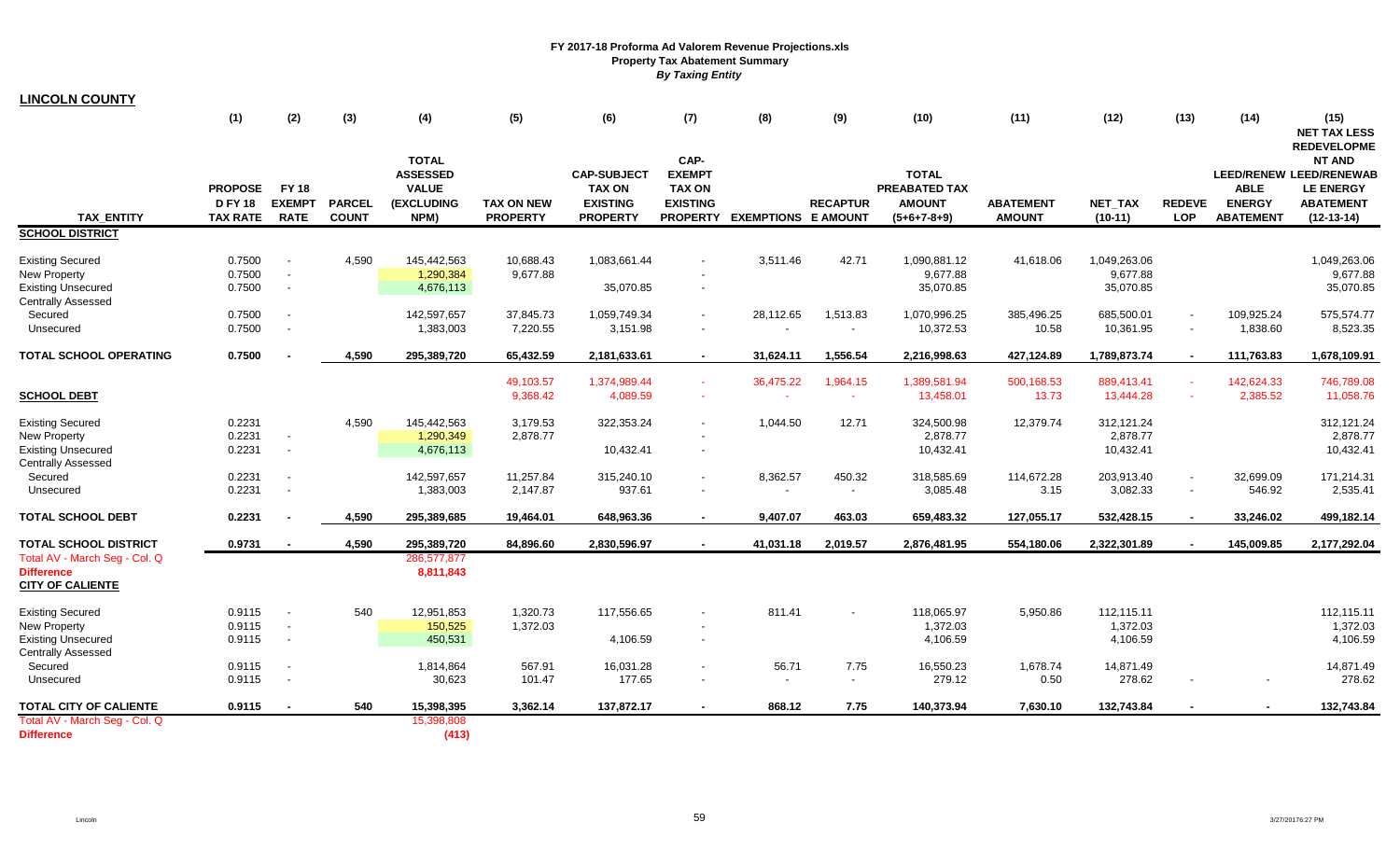| <b>LINCOLN COUNTY</b>                                                                                    |                                                     |                                                              |                               |                                                                       |                                      |                                                                           |                                                           |                                   |                          |                                                                        |                                    |                                 |                             |                                                  |                                                                                                         |
|----------------------------------------------------------------------------------------------------------|-----------------------------------------------------|--------------------------------------------------------------|-------------------------------|-----------------------------------------------------------------------|--------------------------------------|---------------------------------------------------------------------------|-----------------------------------------------------------|-----------------------------------|--------------------------|------------------------------------------------------------------------|------------------------------------|---------------------------------|-----------------------------|--------------------------------------------------|---------------------------------------------------------------------------------------------------------|
|                                                                                                          | (1)                                                 | (2)                                                          | (3)                           | (4)                                                                   | (5)                                  | (6)                                                                       | (7)                                                       | (8)                               | (9)                      | (10)                                                                   | (11)                               | (12)                            | (13)                        | (14)                                             | (15)<br><b>NET TAX LESS</b><br><b>REDEVELOPME</b>                                                       |
| <b>TAX_ENTITY</b>                                                                                        | <b>PROPOSE</b><br><b>D FY 18</b><br><b>TAX RATE</b> | <b>FY 18</b><br><b>EXEMPT</b><br><b>RATE</b>                 | <b>PARCEL</b><br><b>COUNT</b> | <b>TOTAL</b><br><b>ASSESSED</b><br><b>VALUE</b><br>(EXCLUDING<br>NPM) | <b>TAX ON NEW</b><br><b>PROPERTY</b> | <b>CAP-SUBJECT</b><br><b>TAX ON</b><br><b>EXISTING</b><br><b>PROPERTY</b> | CAP-<br><b>EXEMPT</b><br><b>TAX ON</b><br><b>EXISTING</b> | PROPERTY EXEMPTIONS E AMOUNT      | <b>RECAPTUR</b>          | <b>TOTAL</b><br><b>PREABATED TAX</b><br><b>AMOUNT</b><br>$(5+6+7-8+9)$ | <b>ABATEMENT</b><br><b>AMOUNT</b>  | NET_TAX<br>$(10-11)$            | <b>REDEVE</b><br><b>LOP</b> | <b>ABLE</b><br><b>ENERGY</b><br><b>ABATEMENT</b> | <b>NT AND</b><br><b>LEED/RENEW LEED/RENEWAB</b><br><b>LE ENERGY</b><br><b>ABATEMENT</b><br>$(12-13-14)$ |
| <b>ALAMO TOWN</b>                                                                                        |                                                     |                                                              |                               |                                                                       |                                      |                                                                           |                                                           |                                   |                          |                                                                        |                                    |                                 |                             |                                                  |                                                                                                         |
| <b>Existing Secured</b><br>New Property<br><b>Existing Unsecured</b><br><b>Centrally Assessed</b>        | 0.6481<br>0.6481<br>0.6481                          | $\blacksquare$<br>$\blacksquare$<br>$\blacksquare$           | 393                           | 9,446,950<br>45,893<br>200,722                                        | 706.73<br>297.43                     | 61,050.13<br>1,300.88                                                     | $\sim$                                                    | 451.01                            |                          | 61,305.85<br>297.43<br>1,300.88                                        | 11,980.24                          | 49,325.61<br>297.43<br>1,300.88 |                             |                                                  | 49,325.61<br>297.43<br>1,300.88                                                                         |
| Secured<br>Unsecured                                                                                     | 0.6481<br>0.6481                                    | $\overline{\phantom{a}}$<br>$\overline{\phantom{a}}$         |                               | 228,008<br>7,723                                                      | $\blacksquare$<br>50.05              | 1,488.51                                                                  | $\sim$                                                    | 10.79<br>$\overline{\phantom{a}}$ | $\overline{\phantom{a}}$ | 1,477.72<br>50.05                                                      | 330.94<br>$\overline{\phantom{a}}$ | 1,146.78<br>50.05               |                             |                                                  | 1,146.78<br>50.05                                                                                       |
| <b>TOTAL ALAMO TOWN</b>                                                                                  | 0.6481                                              | $\blacksquare$                                               | 393                           | 9,929,296                                                             | 1,054.21                             | 63,839.52                                                                 |                                                           | 461.80                            |                          | 64,431.93                                                              | 12,311.18                          | 52,120.75                       |                             |                                                  | 52,120.75                                                                                               |
| Total AV - March Seg - Col. Q<br><b>Difference</b><br><b>PANACA TOWN</b>                                 |                                                     |                                                              |                               | 9,930,969<br>(1,673)                                                  |                                      |                                                                           |                                                           |                                   |                          |                                                                        |                                    |                                 |                             |                                                  |                                                                                                         |
| <b>Existing Secured</b><br><b>New Property</b><br><b>Existing Unsecured</b><br><b>Centrally Assessed</b> | 0.0974<br>0.0974<br>0.0974                          | $\blacksquare$<br>$\overline{\phantom{a}}$<br>$\blacksquare$ | 469                           | 12,210,677<br>279,596<br>90,420                                       | 24.52<br>272.33                      | 11,918.81<br>88.07                                                        |                                                           | 50.15                             |                          | 11,893.18<br>272.33<br>88.07                                           | 688.59                             | 11,204.59<br>272.33<br>88.07    |                             |                                                  | 11,204.59<br>272.33<br>88.07                                                                            |
| Secured<br>Unsecured                                                                                     | 0.0974<br>0.0974                                    | $\blacksquare$<br>$\overline{\phantom{a}}$                   |                               | 163,486<br>5,538                                                      | $\blacksquare$<br>5.39               | 160.40                                                                    | $\sim$                                                    | 1.16<br>$\overline{\phantom{a}}$  | $\overline{\phantom{a}}$ | 159.24<br>5.39                                                         | $\overline{\phantom{a}}$           | 159.24<br>5.39                  |                             |                                                  | 159.24<br>5.39                                                                                          |
| <b>TOTAL PANACA TOWN</b>                                                                                 | 0.0974                                              |                                                              | 469                           | 12,749,717                                                            | 302.24                               | 12,167.28                                                                 |                                                           | 51.31                             |                          | 12,418.21                                                              | 688.59                             | 11,729.62                       |                             |                                                  | 11,729.62                                                                                               |
| Total AV - March Seg - Col. Q<br><b>Difference</b><br><b>PIOCHE TOWN</b>                                 |                                                     |                                                              |                               | 12,747,078<br>2,639                                                   |                                      |                                                                           |                                                           |                                   |                          |                                                                        |                                    |                                 |                             |                                                  |                                                                                                         |
| <b>Existing Secured</b><br><b>New Property</b><br><b>Existing Unsecured</b><br><b>Centrally Assessed</b> | 0.3245<br>0.3245<br>0.3245                          | $\overline{\phantom{a}}$<br>$\sim$                           | 980                           | 15,993,630<br>362,506<br>150,506                                      | 331.48<br>1,176.33                   | 51,942.26<br>488.39                                                       | $\sim$                                                    | 369.42                            | 0.08                     | 51,904.40<br>1,176.33<br>488.39                                        | 1,673.69                           | 50,230.71<br>1,176.33<br>488.39 |                             |                                                  | 50,230.71<br>1,176.33<br>488.39                                                                         |
| Secured<br>Unsecured                                                                                     | 0.3245<br>0.3245                                    | $\overline{\phantom{a}}$<br>$\overline{\phantom{a}}$         |                               | 418,203<br>14,166                                                     | $\overline{\phantom{a}}$<br>45.97    | 1,366.98                                                                  |                                                           | 9.91<br>$\blacksquare$            | $\overline{\phantom{a}}$ | 1,357.07<br>45.97                                                      | $\overline{\phantom{a}}$           | 1,357.07<br>45.97               |                             |                                                  | 1,357.07<br>45.97                                                                                       |
| <b>TOTAL PIOCHE TOWN</b>                                                                                 | 0.3245                                              |                                                              | 980                           | 16,939,011                                                            | 1,553.78                             | 53,797.63                                                                 |                                                           | 379.33                            | 0.08                     | 54,972.16                                                              | 1,673.69                           | 53,298.47                       |                             |                                                  | 53,298.47                                                                                               |
| Total AV - March Seg - Col. Q<br><b>Difference</b>                                                       |                                                     |                                                              |                               | 16,940,989<br>(1,978)                                                 |                                      |                                                                           |                                                           |                                   |                          |                                                                        |                                    |                                 |                             |                                                  |                                                                                                         |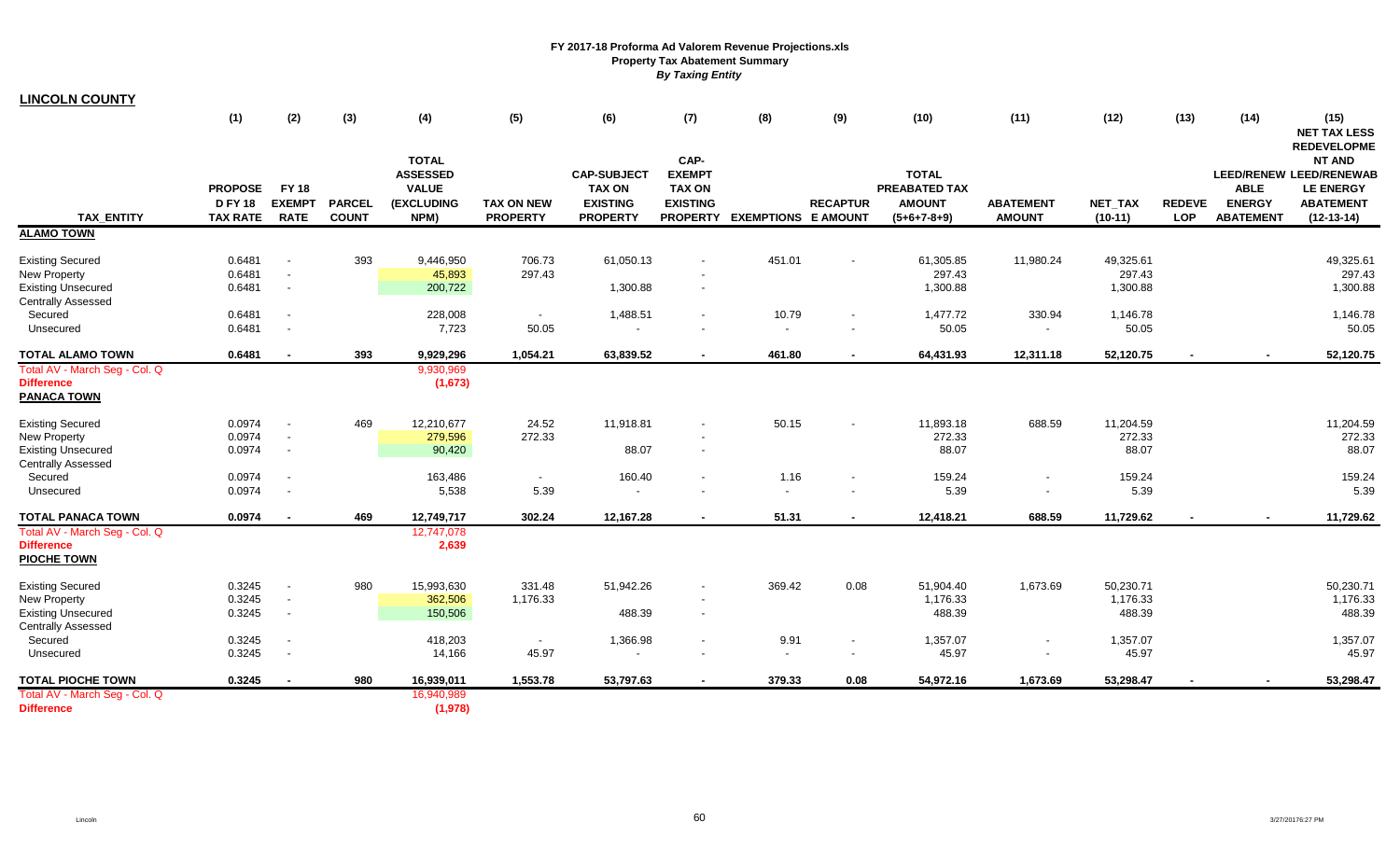| <b>LINCOLN COUNTY</b>                                                                     |                                                     |                                              |                               |                                                                              |                                      |                                                                           |                                                                              |                            |                  |                                                                        |                                   |                                     |                             |                                                  |                                                                                                                               |
|-------------------------------------------------------------------------------------------|-----------------------------------------------------|----------------------------------------------|-------------------------------|------------------------------------------------------------------------------|--------------------------------------|---------------------------------------------------------------------------|------------------------------------------------------------------------------|----------------------------|------------------|------------------------------------------------------------------------|-----------------------------------|-------------------------------------|-----------------------------|--------------------------------------------------|-------------------------------------------------------------------------------------------------------------------------------|
|                                                                                           | (1)                                                 | (2)                                          | (3)                           | (4)                                                                          | (5)                                  | (6)                                                                       | (7)                                                                          | (8)                        | (9)              | (10)                                                                   | (11)                              | (12)                                | (13)                        | (14)                                             | (15)<br><b>NET TAX LESS</b>                                                                                                   |
| <b>TAX ENTITY</b>                                                                         | <b>PROPOSE</b><br><b>D FY 18</b><br><b>TAX RATE</b> | <b>FY 18</b><br><b>EXEMPT</b><br><b>RATE</b> | <b>PARCEL</b><br><b>COUNT</b> | <b>TOTAL</b><br><b>ASSESSED</b><br><b>VALUE</b><br><b>(EXCLUDING</b><br>NPM) | <b>TAX ON NEW</b><br><b>PROPERTY</b> | <b>CAP-SUBJECT</b><br><b>TAX ON</b><br><b>EXISTING</b><br><b>PROPERTY</b> | CAP-<br><b>EXEMPT</b><br><b>TAX ON</b><br><b>EXISTING</b><br><b>PROPERTY</b> | <b>EXEMPTIONS E AMOUNT</b> | <b>RECAPTUR</b>  | <b>TOTAL</b><br><b>PREABATED TAX</b><br><b>AMOUNT</b><br>$(5+6+7-8+9)$ | <b>ABATEMENT</b><br><b>AMOUNT</b> | <b>NET TAX</b><br>$(10-11)$         | <b>REDEVE</b><br><b>LOP</b> | <b>ABLE</b><br><b>ENERGY</b><br><b>ABATEMENT</b> | <b>REDEVELOPME</b><br><b>NT AND</b><br><b>LEED/RENEW LEED/RENEWAB</b><br><b>LE ENERGY</b><br><b>ABATEMENT</b><br>$(12-13-14)$ |
| <b>LINCOLN CO HOSPITAL DISTRICT</b>                                                       |                                                     |                                              |                               |                                                                              |                                      |                                                                           |                                                                              |                            |                  |                                                                        |                                   |                                     |                             |                                                  |                                                                                                                               |
| <b>Existing Secured</b><br><b>New Property</b><br><b>Existing Unsecured</b>               | 0.2679<br>0.2679<br>0.2679                          |                                              | 4,590                         | 145,442,563<br>1,290,357<br>4,676,113                                        | 3,817.98<br>3,456.87                 | 387,083.85<br>12,527.31                                                   | $\blacksquare$                                                               | 1,254.25                   | 15.25            | 389,662.83<br>3,456.87<br>12,527.31                                    | 14,865.80                         | 374,797.03<br>3,456.87<br>12,527.31 |                             |                                                  | 374,797.03<br>3,456.87<br>12,527.31                                                                                           |
| <b>Centrally Assessed</b><br>Secured<br>Unsecured                                         | 0.2679<br>0.2679                                    |                                              |                               | 142,597,657<br>1,383,003                                                     | 13,518.48<br>2,579.18                | 378,542.48<br>1,125.89                                                    | $\overline{\phantom{a}}$                                                     | 10,041.86                  | 540.74<br>$\sim$ | 382,559.84<br>3,705.07                                                 | 137,699.28<br>3.78                | 244,860.56<br>3,701.29              | $\sim$                      | 39,265.28<br>656.75                              | 205,595.28<br>3,044.54                                                                                                        |
| TOTAL LINCOLN CO HOSPITAL DIS                                                             | 0.2679                                              |                                              | 4,590                         | 295,389,693                                                                  | 23,372.51                            | 779,279.53                                                                | $\blacksquare$                                                               | 11,296.11                  | 555.99           | 791,911.91                                                             | 152,568.86                        | 639,343.05                          |                             | 39,922.03                                        | 599,421.02                                                                                                                    |
| Total AV - March Seg - Col. Q<br><b>Difference</b><br>PAHRANAGAT VALLEY FIRE DISTRICT     |                                                     |                                              |                               | 286,577,877<br>8,811,816                                                     |                                      |                                                                           |                                                                              |                            |                  |                                                                        |                                   |                                     |                             |                                                  |                                                                                                                               |
| <b>Existing Secured</b><br><b>New Property</b><br><b>Existing Unsecured</b>               | 0.2334<br>0.2334<br>0.2334                          | $\sim$                                       | 800                           | 25,796,837<br>202,543<br>521,973                                             | 1,383.18<br>472.74                   | 59,048.73<br>1,218.28                                                     | $\sim$                                                                       | 219.68                     |                  | 60,212.23<br>472.74<br>1,218.28                                        | 2,491.57                          | 57,720.66<br>472.74<br>1,218.28     |                             |                                                  | 57.720.66<br>472.74<br>1,218.28                                                                                               |
| <b>Centrally Assessed</b><br>Secured<br>Unsecured                                         | 0.2334<br>0.2334                                    |                                              |                               | 6,253,643<br>50,889                                                          | $\overline{\phantom{a}}$<br>118.78   | 14,607.16                                                                 | $\blacksquare$<br>$\overline{\phantom{a}}$                                   | 11.16<br>$\blacksquare$    | 23.24<br>$\sim$  | 14,619.24<br>118.78                                                    | 9,084.11<br>$\blacksquare$        | 5,535.13<br>118.78                  | $\sim$<br>$\blacksquare$    | 3,015.57<br>50.44                                | 2,519.56<br>68.34                                                                                                             |
| TOTAL PAHRANAGAT VALLEY FIRE                                                              | 0.2334                                              |                                              | 800                           | 32,825,885                                                                   | 1,974.70                             | 74,874.17                                                                 |                                                                              | 230.84                     | 23.24            | 76,641.27                                                              | 11,575.68                         | 65,065.59                           |                             | 3,066.01                                         | 61,999.58                                                                                                                     |
| Total AV - March Seg - Col. Q<br><b>Difference</b><br>PIOCHE FIRE PROTECTION DISTRICT     |                                                     |                                              |                               | 32,766,008<br>59,877                                                         |                                      |                                                                           |                                                                              |                            |                  |                                                                        |                                   |                                     |                             |                                                  |                                                                                                                               |
| <b>Existing Secured</b><br>New Property<br><b>Existing Unsecured</b>                      | 0.1463<br>0.1463<br>0.1463                          | $\sim$                                       | 1,082                         | 17,833,423<br>354,710<br>155,627                                             | 173.21<br>518.94                     | 26,103.39<br>227.68                                                       | $\blacksquare$<br>$\overline{\phantom{a}}$                                   | 185.50                     | 4.70             | 26,095.80<br>518.94<br>227.68                                          | 722.95                            | 25,372.85<br>518.94<br>227.68       |                             |                                                  | 25,372.85<br>518.94<br>227.68                                                                                                 |
| <b>Centrally Assessed</b><br>Secured<br>Unsecured                                         | 0.1463<br>0.1463                                    |                                              |                               | 758,101<br>25,679                                                            | $\sim$<br>37.57                      | 1,117.20<br>$\sim$                                                        | $\blacksquare$                                                               | 8.10<br>$\blacksquare$     |                  | 1,109.10<br>37.57                                                      | $\blacksquare$                    | 1,109.10<br>37.57                   |                             | $\blacksquare$                                   | 1,109.10<br>37.57                                                                                                             |
| <b>TOTAL PIOCHE FIRE PROTECTION</b><br>Total AV - March Seg - Col. Q<br><b>Difference</b> | 0.1463                                              |                                              | 1,082                         | 19,127,540<br>19,129,520<br>(1,980)                                          | 729.72                               | 27,448.27                                                                 | $\blacksquare$                                                               | 193.60                     | 4.70             | 27,989.09                                                              | 722.95                            | 27,266.14                           | $\blacksquare$              | $\sim$                                           | 27,266.14                                                                                                                     |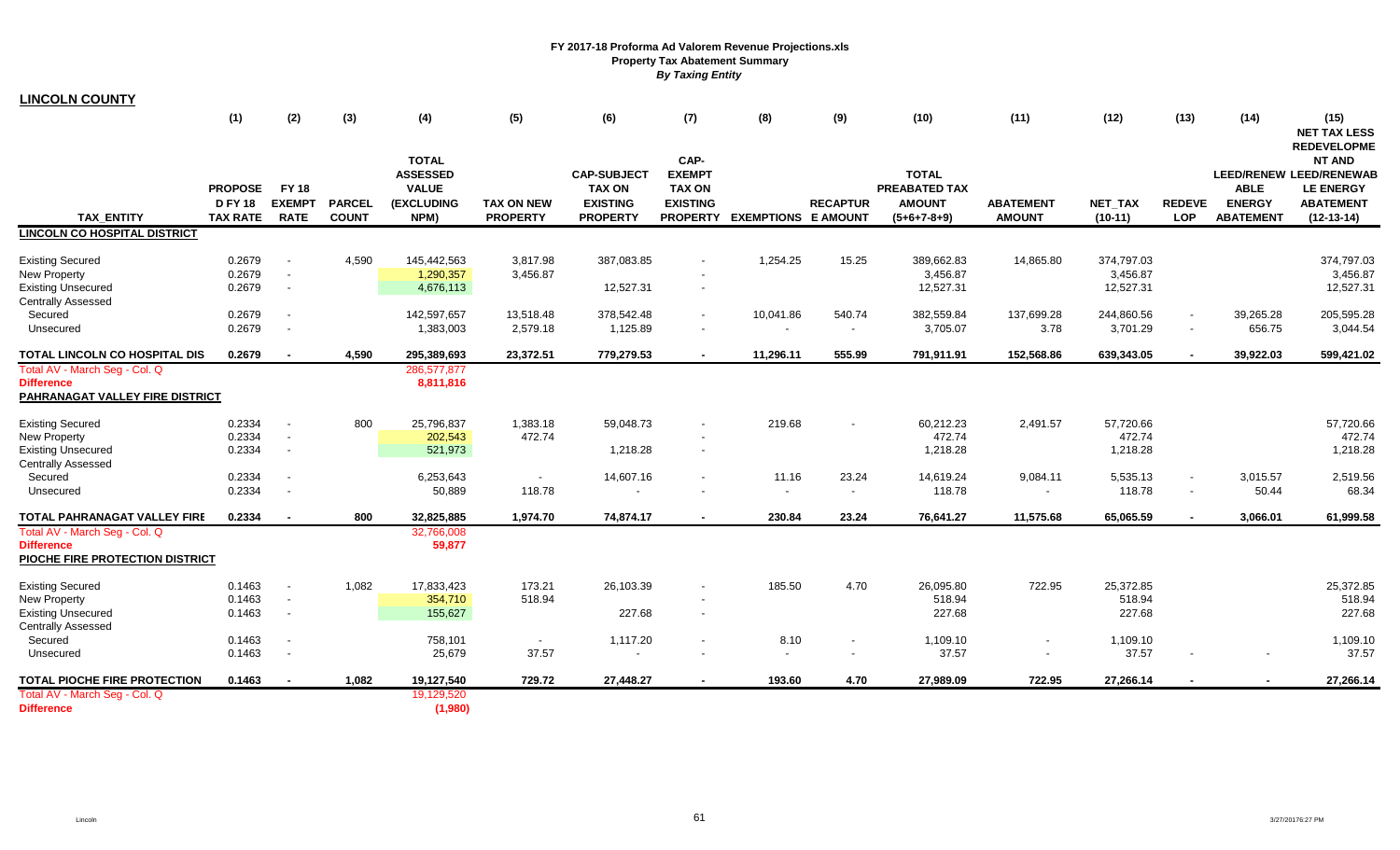| <b>LINCOLN COUNTY</b>                                                                     |                                                   |                                              |                               |                                                                              |                                      |                                                                           |                                                                              |                                      |                                  |                                                                        |                                   |                          |                             |                                                  |                                                                                                                               |
|-------------------------------------------------------------------------------------------|---------------------------------------------------|----------------------------------------------|-------------------------------|------------------------------------------------------------------------------|--------------------------------------|---------------------------------------------------------------------------|------------------------------------------------------------------------------|--------------------------------------|----------------------------------|------------------------------------------------------------------------|-----------------------------------|--------------------------|-----------------------------|--------------------------------------------------|-------------------------------------------------------------------------------------------------------------------------------|
|                                                                                           | (1)                                               | (2)                                          | (3)                           | (4)                                                                          | (5)                                  | (6)                                                                       | (7)                                                                          | (8)                                  | (9)                              | (10)                                                                   | (11)                              | (12)                     | (13)                        | (14)                                             | (15)<br><b>NET TAX LESS</b>                                                                                                   |
| <b>TAX ENTITY</b>                                                                         | <b>PROPOSE</b><br><b>DFY18</b><br><b>TAX RATE</b> | <b>FY 18</b><br><b>EXEMPT</b><br><b>RATE</b> | <b>PARCEL</b><br><b>COUNT</b> | <b>TOTAL</b><br><b>ASSESSED</b><br><b>VALUE</b><br><b>(EXCLUDING</b><br>NPM) | <b>TAX ON NEW</b><br><b>PROPERTY</b> | <b>CAP-SUBJECT</b><br><b>TAX ON</b><br><b>EXISTING</b><br><b>PROPERTY</b> | CAP-<br><b>EXEMPT</b><br><b>TAX ON</b><br><b>EXISTING</b><br><b>PROPERTY</b> | <b>EXEMPTIONS E AMOUNT</b>           | <b>RECAPTUR</b>                  | <b>TOTAL</b><br><b>PREABATED TAX</b><br><b>AMOUNT</b><br>$(5+6+7-8+9)$ | <b>ABATEMENT</b><br><b>AMOUNT</b> | NET_TAX<br>$(10-11)$     | <b>REDEVE</b><br><b>LOP</b> | <b>ABLE</b><br><b>ENERGY</b><br><b>ABATEMENT</b> | <b>REDEVELOPME</b><br><b>NT AND</b><br><b>LEED/RENEW LEED/RENEWAB</b><br><b>LE ENERGY</b><br><b>ABATEMENT</b><br>$(12-13-14)$ |
| <b>COYOTE SPRINGS</b>                                                                     |                                                   |                                              |                               |                                                                              |                                      |                                                                           |                                                                              |                                      |                                  |                                                                        |                                   |                          |                             |                                                  |                                                                                                                               |
| <b>Existing Secured</b><br>New Property                                                   | 0.6000<br>0.6000                                  |                                              | 15                            | 10,054,578                                                                   |                                      | 60,327.46                                                                 |                                                                              |                                      |                                  | 60,327.46                                                              |                                   | 60,327.46                |                             |                                                  | 60,327.46                                                                                                                     |
| <b>Existing Unsecured</b><br><b>Centrally Assessed</b>                                    | 0.6000                                            | $\sim$                                       |                               | 34,450                                                                       |                                      | 206.70                                                                    | $\overline{\phantom{a}}$                                                     |                                      |                                  | 206.70                                                                 |                                   | 206.70                   |                             |                                                  | 206.70                                                                                                                        |
| Secured<br>Unsecured                                                                      | 0.6000<br>0.6000                                  | $\overline{\phantom{a}}$                     |                               |                                                                              |                                      |                                                                           |                                                                              |                                      |                                  |                                                                        |                                   | $\overline{\phantom{a}}$ |                             |                                                  |                                                                                                                               |
| <b>TOTAL COYOTE SPRINGS</b>                                                               | 0.6000                                            | $\sim$                                       | 15                            | 10,089,028                                                                   |                                      | 60,534.16                                                                 |                                                                              |                                      |                                  | 60,534.16                                                              | $\sim$                            | 60,534.16                |                             |                                                  | 60,534.16                                                                                                                     |
| Total AV - March Seg - Col. Q<br><b>Difference</b><br><b>LINCOLN COUNTY FIRE DISTRICT</b> |                                                   |                                              |                               | 10,089,028                                                                   |                                      |                                                                           |                                                                              |                                      |                                  |                                                                        |                                   |                          |                             |                                                  |                                                                                                                               |
| <b>Existing Secured</b><br>New Property                                                   | 0.2500<br>0.2500                                  | $\sim$                                       | 1,162                         | 52,366,512<br>843,060                                                        | 241.43<br>2,107.65                   | 130,832.00                                                                | $\blacksquare$                                                               | 157.82                               | 6.21                             | 130,921.82<br>2,107.65                                                 | 5,678.43                          | 125,243.39<br>2,107.65   |                             |                                                  | 125,243.39<br>2,107.65                                                                                                        |
| <b>Existing Unsecured</b><br><b>Centrally Assessed</b>                                    | 0.2500                                            | $\sim$                                       |                               | 3,067,338                                                                    |                                      | 7,668.35                                                                  | $\blacksquare$<br>$\overline{\phantom{a}}$                                   |                                      |                                  | 7,668.35                                                               |                                   | 7,668.35                 |                             |                                                  | 7,668.35                                                                                                                      |
| Secured<br>Unsecured                                                                      | 0.2500<br>0.2500                                  | $\overline{\phantom{a}}$                     |                               | 133,335,152<br>1,261,048                                                     | 12,459.48<br>2,150.68                | 330,199.99<br>1,001.93                                                    | $\blacksquare$                                                               | 9,321.59<br>$\overline{\phantom{a}}$ | 404.90<br>$\sim$                 | 333,742.78<br>3,152.61                                                 | 111,971.65<br>337.39              | 221,771.13<br>2,815.22   | $\sim$                      | 33,411.71<br>558.85                              | 188,359.42<br>2,256.37                                                                                                        |
| TOTAL LINCOLN COUNTY FIRE DIS                                                             | 0.2500                                            |                                              | 1,162                         | 190,873,110                                                                  | 16,959.24                            | 469,702.27                                                                |                                                                              | 9,479.41                             | 411.11                           | 477,593.21                                                             | 117,987.47                        | 359,605.74               | $\overline{\phantom{a}}$    | 33,970.56                                        | 325,635.18                                                                                                                    |
| Total AV - March Seg - Col. Q<br><b>Difference</b><br><b>SLCHCP GID</b>                   |                                                   |                                              |                               | 182,088,142<br>8,784,968                                                     |                                      |                                                                           |                                                                              |                                      |                                  |                                                                        |                                   |                          |                             |                                                  |                                                                                                                               |
| <b>Existing Secured</b><br>New Property<br><b>Existing Unsecured</b>                      | 0.0300<br>0.0300<br>0.0300                        | $\sim$                                       | 16                            | 9,496,732                                                                    |                                      | 2,849.01<br>$\sim$                                                        | $\blacksquare$                                                               |                                      |                                  | 2,849.01                                                               | 107.85                            | 2,741.16<br>$\sim$       |                             |                                                  | 2,741.16                                                                                                                      |
| <b>Centrally Assessed</b><br>Secured<br>Unsecured                                         | 0.0300<br>0.0300                                  |                                              |                               | 292,604<br>9,680                                                             | 5.06<br>2.90                         | 82.73                                                                     | $\overline{\phantom{a}}$                                                     | 0.01<br>$\sim$                       | 0.59<br>$\overline{\phantom{a}}$ | 88.37<br>2.90                                                          | 2.20<br>$\sim$                    | 86.17<br>2.90            |                             |                                                  | 86.17<br>2.90                                                                                                                 |
| <b>TOTAL SLCHCP GID</b>                                                                   | 0.0300                                            |                                              | 16                            | 9,799,016                                                                    | 7.96                                 | 2,931.74                                                                  |                                                                              | 0.01                                 | 0.59                             | 2,940.28                                                               | 110.05                            | 2,830.23                 |                             |                                                  | 2,830.23                                                                                                                      |
| Total AV - March Seq - Col. Q<br><b>Difference</b>                                        |                                                   |                                              |                               | 9,799,016<br>(1)                                                             |                                      |                                                                           |                                                                              |                                      |                                  |                                                                        |                                   |                          |                             |                                                  |                                                                                                                               |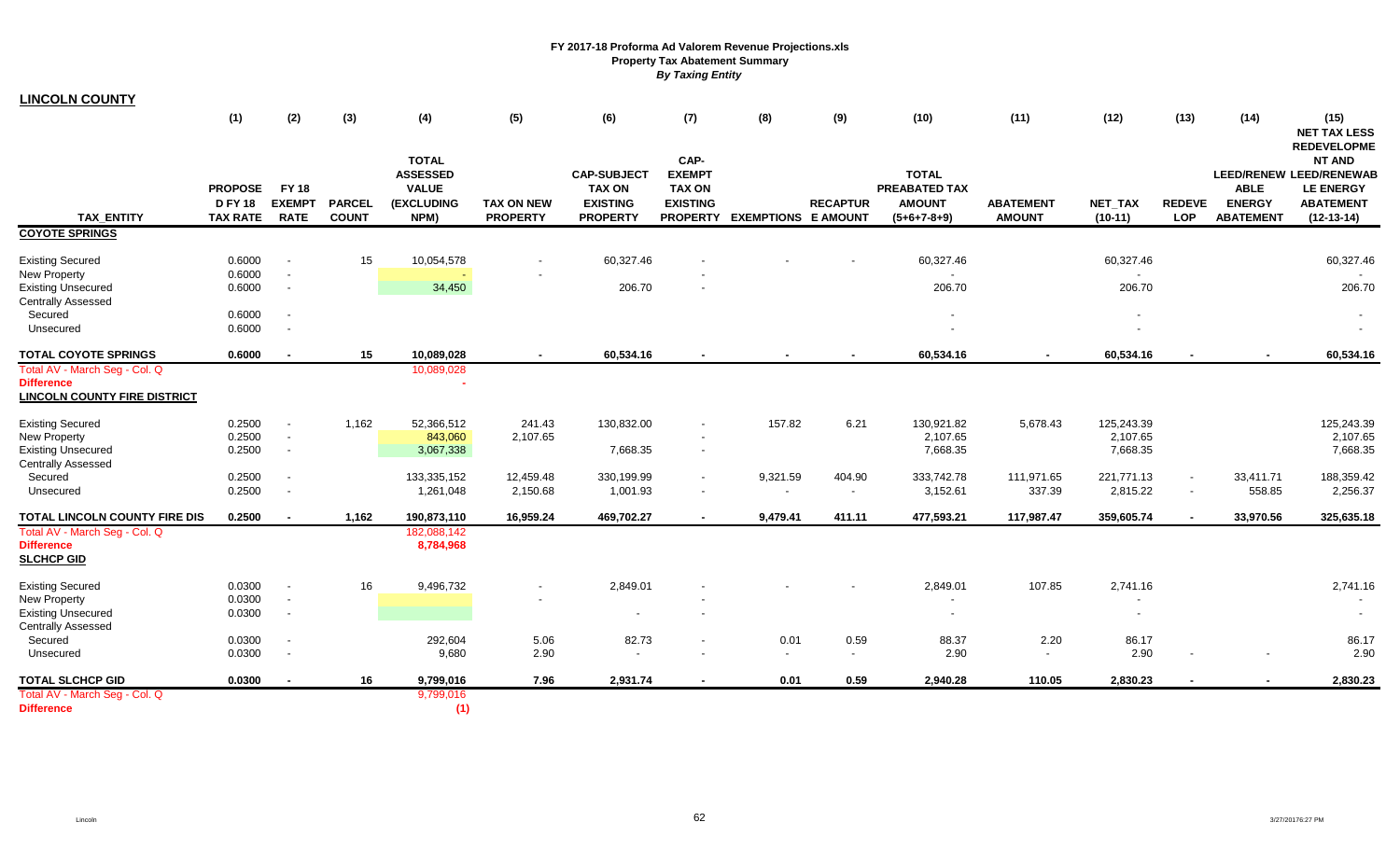| <b>LINCOLN COUNTY</b>                              |                 |                          |               |                        |                          |                    |                          |                            |                          |                      |                  |                |                          |                          |                     |
|----------------------------------------------------|-----------------|--------------------------|---------------|------------------------|--------------------------|--------------------|--------------------------|----------------------------|--------------------------|----------------------|------------------|----------------|--------------------------|--------------------------|---------------------|
|                                                    | (1)             | (2)                      | (3)           | (4)                    | (5)                      | (6)                | (7)                      | (8)                        | (9)                      | (10)                 | (11)             | (12)           | (13)                     | (14)                     | (15)                |
|                                                    |                 |                          |               |                        |                          |                    |                          |                            |                          |                      |                  |                |                          |                          | <b>NET TAX LESS</b> |
|                                                    |                 |                          |               |                        |                          |                    |                          |                            |                          |                      |                  |                |                          |                          | <b>REDEVELOPME</b>  |
|                                                    |                 |                          |               | <b>TOTAL</b>           |                          |                    | CAP-                     |                            |                          |                      |                  |                |                          |                          | <b>NT AND</b>       |
|                                                    |                 |                          |               | <b>ASSESSED</b>        |                          | <b>CAP-SUBJECT</b> | <b>EXEMPT</b>            |                            |                          | <b>TOTAL</b>         |                  |                |                          | <b>LEED/RENEW</b>        | LEED/RENEWAB        |
|                                                    | <b>PROPOSE</b>  | <b>FY 18</b>             |               | <b>VALUE</b>           |                          | <b>TAX ON</b>      | <b>TAX ON</b>            |                            |                          | <b>PREABATED TAX</b> |                  |                |                          | <b>ABLE</b>              | <b>LE ENERGY</b>    |
|                                                    | <b>D FY 18</b>  | <b>EXEMPT</b>            | <b>PARCEL</b> | (EXCLUDING             | <b>TAX ON NEW</b>        | <b>EXISTING</b>    | <b>EXISTING</b>          |                            | <b>RECAPTUR</b>          | <b>AMOUNT</b>        | <b>ABATEMENT</b> | <b>NET_TAX</b> | <b>REDEVE</b>            | <b>ENERGY</b>            | <b>ABATEMENT</b>    |
| <b>TAX ENTITY</b>                                  | <b>TAX RATE</b> | <b>RATE</b>              | <b>COUNT</b>  | NPM)                   | <b>PROPERTY</b>          | <b>PROPERTY</b>    | <b>PROPERTY</b>          | <b>EXEMPTIONS E AMOUNT</b> |                          | $(5+6+7-8+9)$        | <b>AMOUNT</b>    | $(10-11)$      | <b>LOP</b>               | <b>ABATEMENT</b>         | $(12-13-14)$        |
| PANACA FIRE                                        |                 |                          |               |                        |                          |                    |                          |                            |                          |                      |                  |                |                          |                          |                     |
| <b>Existing Secured</b>                            | 0.1873          | $\overline{\phantom{a}}$ | 991           | 26,439,360             | 885.37                   | 48,813.65          | $\overline{\phantom{a}}$ | 177.99                     | $\overline{\phantom{a}}$ | 49,521.03            | 2,381.47         | 47,139.56      |                          |                          | 47,139.56           |
| New Property                                       | 0.1873          | $\overline{\phantom{a}}$ |               | 57,835                 | 108.33                   |                    | $\overline{\phantom{a}}$ |                            |                          | 108.33               |                  | 108.33         |                          |                          | 108.33              |
| <b>Existing Unsecured</b>                          | 0.1873          | $\overline{\phantom{a}}$ |               | 230,363                |                          | 431.47             | $\overline{\phantom{a}}$ |                            |                          | 431.47               |                  | 431.47         |                          |                          | 431.47              |
| <b>Centrally Assessed</b>                          |                 |                          |               |                        |                          |                    |                          |                            |                          |                      |                  |                |                          |                          |                     |
| Secured                                            | 0.1873          | $\overline{\phantom{a}}$ |               | 435,897                | $\overline{\phantom{a}}$ | 822.39             | $\overline{\phantom{a}}$ | 5.96                       | $\overline{\phantom{0}}$ | 816.43               | $\sim$           | 816.43         |                          |                          | 816.43              |
| Unsecured                                          | 0.1873          | $\overline{\phantom{a}}$ |               | 14,765                 | 27.65                    | $\sim$             | $\blacksquare$           | $\sim$                     | $\overline{\phantom{a}}$ | 27.65                | $\sim$           | 27.65          | $\overline{\phantom{a}}$ | $\overline{\phantom{a}}$ | 27.65               |
| TOTAL PANACA FIRE                                  | 0.1873          |                          | 991           | 27,178,220             | 1,021.35                 | 50,067.51          | $\overline{\phantom{a}}$ | 183.95                     | $\overline{\phantom{0}}$ | 50,904.91            | 2,381.47         | 48,523.44      |                          | $\blacksquare$           | 48,523.44           |
| Total AV - March Seg - Col. Q<br><b>Difference</b> |                 |                          |               | 27, 147, 292<br>30,928 |                          |                    |                          |                            |                          |                      |                  |                |                          |                          |                     |

 $\bar{a}$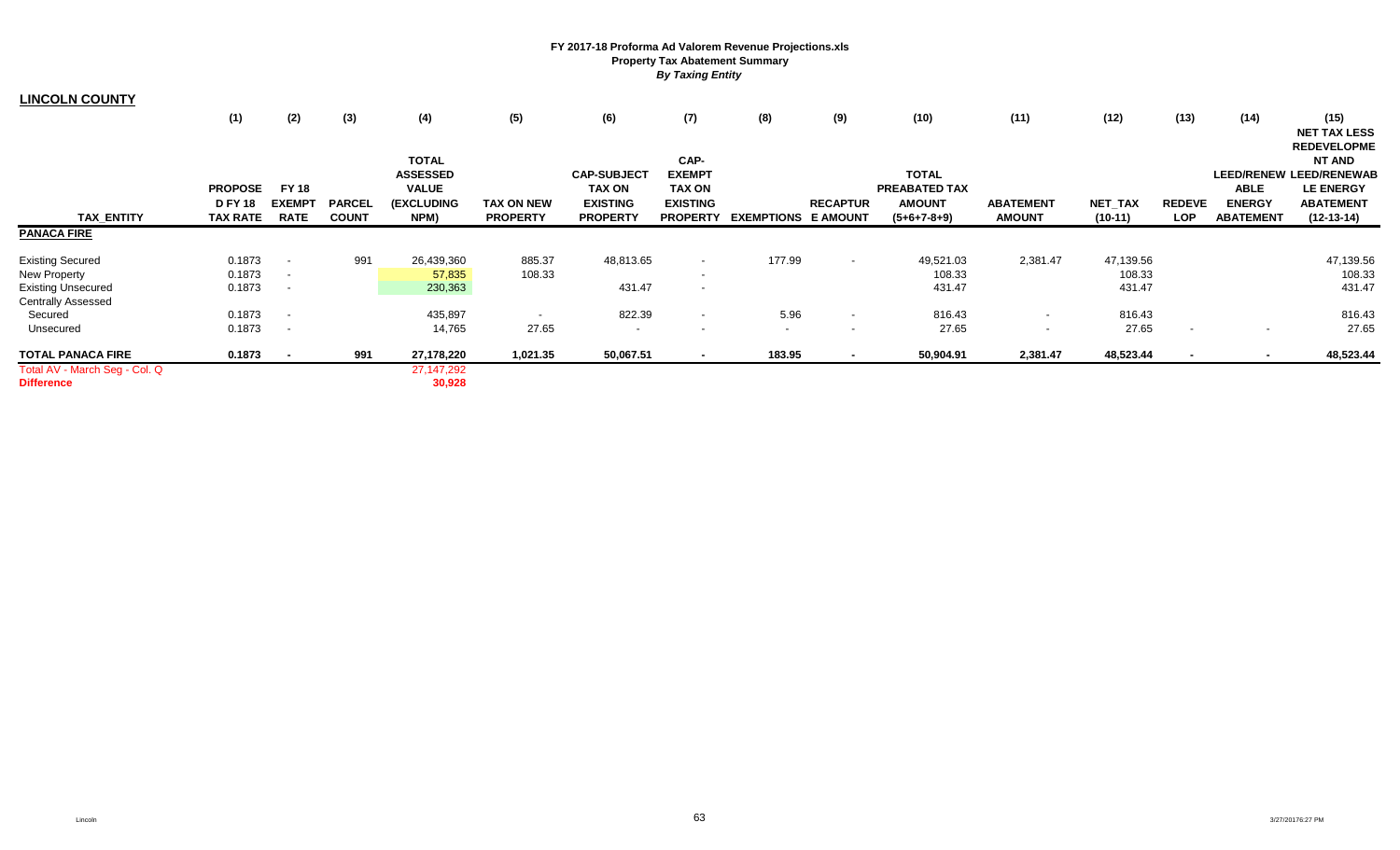| <b>LYON COUNTY</b>                   |                 |                          |               |                       |                   |                        |                          |                   |                  |                          |                  |                |                          |                          |                                     |
|--------------------------------------|-----------------|--------------------------|---------------|-----------------------|-------------------|------------------------|--------------------------|-------------------|------------------|--------------------------|------------------|----------------|--------------------------|--------------------------|-------------------------------------|
|                                      | (1)             | (2)                      | (3)           | (4)                   | (5)               | (6)                    | (7)                      | (8)               | (9)              | (10)                     | (11)             | (12)           | (13)                     | (14)                     | (15)<br>NET TAX LESS                |
|                                      |                 |                          |               |                       |                   |                        |                          |                   |                  |                          |                  |                |                          |                          | <b>REDEVELOPMENT</b>                |
|                                      |                 |                          |               |                       |                   |                        | <b>CAP-EXEMPT</b>        |                   |                  | <b>TOTAL</b>             |                  |                |                          |                          | <b>AND</b><br><b>LEED/RENEWABLE</b> |
|                                      | <b>PROPOSED</b> | <b>FY 18</b>             |               | <b>TOTAL ASSESSED</b> |                   | <b>CAP-SUBJECT</b>     | <b>TAX ON</b>            |                   |                  | PREABATED TAX            |                  |                |                          | <b>LEED/RENEWA</b>       | <b>ENERGY</b>                       |
|                                      | FY 18 TAX       | <b>EXEMPT</b>            | <b>PARCEL</b> | <b>VALUE</b>          | <b>TAX ON NEW</b> | <b>TAX ON EXISTING</b> | <b>EXISTING</b>          |                   | <b>RECAPTURE</b> | <b>AMOUNT</b>            | <b>ABATEMENT</b> | <b>NET TAX</b> |                          | <b>BLE ENERGY</b>        | <b>ABATEMENT</b>                    |
| <b>TAX ENTITY</b>                    | <b>RATE</b>     | <b>RATE</b>              | <b>COUNT</b>  | (EXCLUDING NPM)       | <b>PROPERTY</b>   | <b>PROPERTY</b>        | <b>PROPERTY</b>          | <b>EXEMPTIONS</b> | <b>AMOUNT</b>    | $(5+6+7-8+9)$            | <b>AMOUNT</b>    | $(10-11)$      | <b>REDEVELOP</b>         | <b>ABATEMENT</b>         | $(12-13-14)$                        |
| <b>ALL ENTITIES</b>                  |                 |                          |               |                       |                   |                        |                          |                   |                  |                          |                  |                |                          |                          |                                     |
| <b>STATE OF NEVADA</b>               | 0.1700          |                          | 32,089        | 1,676,719,177         | 90,648.71         | 2,780,535.55           |                          | 20,388.97         | 1,745.65         | 2,852,540.94             | 685,786.27       | 2,166,754.67   |                          | 10,936.23                | 2,155,818.44                        |
| <b>GENERAL COUNTY</b>                | 0.9287          | $\sim$                   | 32,089        | 1,676,719,135         | 495,208.60        | 15,189,884.03          | $\blacksquare$           | 111,251.86        | 9,539.72         | 15,583,380.50            | 3,896,631.37     | 11,686,749.13  |                          | 59,744.05                | 11,627,005.08                       |
| <b>SCHOOL DISTRICT</b>               | 1.3367          | $\sim$                   | 32,089        | 1,676,719,151         | 712,765.51        | 21,863,172.69          | $\overline{\phantom{a}}$ | 160,310.28        | 13,726.20        | 22,429,354.12            | 5,392,352.53     | 17,037,001.59  | $\sim$                   | 85,991.05                | 16,951,010.54                       |
| <b>CITY OF FERNLEY</b>               | 0.6714          |                          | 9,353         | 646,831,100           | 145,239.06        | 4,216,526.72           |                          | 18,256.36         | 992.14           | 4,344,501.56             | 1,866,965.09     | 2,477,536.47   |                          | 43,191.73                | 2,434,344.74                        |
| <b>CITY OF YERINGTON</b>             | 0.4044          | $\overline{\phantom{a}}$ | 1,534         | 64,190,371            | 12,398.95         | 248,072.65             | $\blacksquare$           | 884.06            | 4.67             | 259,592.21               | 13,063.20        | 246,529.01     |                          | $\sim$                   | 246,529.01                          |
| <b>CARSON WATER SUBCONSERVANO</b>    | 0.0300          | $\blacksquare$           | 15,826        | 699,141,894           | 6,955.19          | 204,455.85             | $\overline{\phantom{a}}$ | 1,619.92          | 112.33           | 209,903.45               | 50,625.45        | 159,278.00     |                          | $\sim$                   | 159,278.00                          |
| CENTRAL LYON COUNTY FIRE DISTI       | 0.6911          | $\overline{\phantom{a}}$ | 16,053        | 704,793,590           | 162,575.50        | 4,747,340.76           |                          | 36,985.00         | 2,602.32         | 4,875,533.57             | 1,680,081.70     | 3,195,451.87   |                          |                          | 3,195,451.87                        |
| CENTRAL LYON VECTOR CONTROL          | 0.0450          | $\overline{\phantom{a}}$ | 15,711        | 690,466,644           | 10,059.13         | 299,266.10             |                          | 2,219.07          | 157.02           | 307,263.18               | 113,994.08       | 193,269.10     |                          |                          | 193,269.10                          |
| FERNLEY SWIMMING POOL DISTRIC        | 0.2000          | $\overline{\phantom{a}}$ | 9,455         | 662,772,406           | 47,730.09         | 1,283,949.46           | $\blacksquare$           | 6,068.40          | 289.79           | 1,325,900.95             | 420,466.22       | 905,434.73     |                          | 12,866.17                | 892,568.56                          |
| <b>MASON VALLEY FIRE MAINTENANCE</b> | 0.3808          |                          | 3,313         | 138,672,520           | 22,556.74         | 513,022.78             |                          | 7,450.75          | 496.94           | 528,625.71               | 114,648.22       | 413,977.49     |                          |                          | 413,977.49                          |
| <b>MASON VALLEY MOSQUITO DISTRIC</b> | 0.0838          | $\sim$                   | 4,847         | 201,831,907           | 6,669.23          | 164,301.53             | $\sim$                   | 1,827.15          | 113.84           | 169,257.45               | 13,698.31        | 155,559.14     | $\sim$                   | $\sim$                   | 155,559.14                          |
| MASON VALLEY SWIMMING POOL D         | 0.1749          |                          | 4,846         | 199,098,763           | 13,853.97         | 338,190.52             | $\overline{\phantom{a}}$ | 3,800.09          | 237.53           | 348,481.93               | 28,572.11        | 319,909.82     |                          |                          | 319,909.82                          |
| NO LYON CO FIRE MAINTENANCE D        | 0.3019          | $\overline{\phantom{a}}$ | 9,473         | 664,539,019           | 73,008.85         | 1,942,495.73           | $\sim$                   | 9,102.83          | 670.66           | 2,007,072.42             | 720,160.69       | 1,286,911.73   |                          | 19,421.48                | 1,267,490.25                        |
| SILVER SPRINGS-STAGECOACH HO         | 0.0450          |                          | 7,723         | 155,043,402           | 2,778.52          | 68,017.20              | $\sim$                   | 967.60            | 9.51             | 69,837.62                | 21,635.13        | 48,202.49      | $\sim$                   | $\sim$                   | 48,202.49                           |
| SMITH VALLEY FIRE MAINTENANCE        | 0.4044          |                          | 1,547         | 86,395,762            | 12,139.08         | 343,964.68             |                          | 2,528.97          | 53.59            | 353,628.38               | 47,866.48        | 305,761.90     |                          |                          | 305,761.90                          |
| SOUTH LYON COUNTY HOSPITAL DI        | 0.5615          | $\overline{\phantom{a}}$ | 6,563         | 313,384,242           | 73,575.75         | 1,705,670.65           | $\blacksquare$           | 19,530.44         | 2,403.25         | 1,762,119.21             | 133,002.32       | 1,629,116.89   |                          | $\overline{\phantom{a}}$ | 1,629,116.89                        |
| <b>WILLOW CREEK GID</b>              | 0.0156          |                          | 252           | 4,289,230             | 3.06              | 671.14                 | $\overline{\phantom{a}}$ | 4.76              | $\sim$           | 669.45                   | 123.16           | 546.29         |                          | $\overline{\phantom{a}}$ | 546.29                              |
| <b>TOTAL COUNTY</b>                  |                 |                          | 32,089        | 1,676,719,177         | 1,888,165.96      | 55,909,538.02          | $\sim$                   | 403,196.51        | 33,155.16        | 57,427,662.63            | 15,199,672.33    | 42,227,990.30  | $\overline{\phantom{a}}$ | 232,150.71               | 41,995,839.59                       |
|                                      |                 |                          |               |                       |                   |                        |                          |                   |                  | <b>Abatement Percent</b> | 26.47%           |                |                          |                          |                                     |
| <b>STATE OF NEVADA</b>               |                 |                          |               |                       |                   |                        |                          |                   |                  |                          |                  |                |                          |                          |                                     |
| <b>Existing Secured</b>              | 0.1700          |                          | 32,089        | 1,463,078,797         | 24,366.85         | 2,476,094.64           |                          | 12,854.94         | 792.39           | 2,488,398.94             | 674,926.02       | 1,813,472.92   |                          |                          | 1,813,472.92                        |
| New Property                         | 0.1700          |                          |               | 25,791,841            | 43,846.13         |                        |                          |                   |                  | 43,846.13                |                  | 43,846.13      |                          |                          | 43,846.13                           |
| <b>Existing Unsecured</b>            | 0.1700          |                          |               | 68,760,023            |                   | 116,892.04             | $\blacksquare$           |                   |                  | 116,892.04               |                  | 116,892.04     |                          |                          | 116,892.04                          |
| <b>Centrally Assessed</b>            |                 |                          |               |                       |                   |                        |                          |                   |                  |                          |                  |                |                          |                          |                                     |
| Secured                              | 0.1700          |                          |               | 110,113,467           | 7,461.65          | 187,265.36             |                          | 7,534.03          | 953.26           | 188,146.24               | 10,857.86        | 177,288.38     |                          | 6,936.79                 | 170,351.59                          |
| Unsecured                            | 0.1700          |                          |               | 8,975,049             | 14,974.08         | 283.51                 | $\blacksquare$           |                   | $\sim$           | 15,257.59                | 2.39             | 15,255.20      | $\overline{\phantom{a}}$ | 3,999.44                 | 11,255.76                           |
| <b>TOTAL STATE OF NEVADA</b>         | 0.1700          |                          | 32.089        | 1,676,719,177         | 90,648.71         | 2,780,535.55           | $\sim$                   | 20,388.97         | 1,745.65         | 2.852.540.94             | 685.786.27       | 2,166,754.67   | $\sim$                   | 10,936.23                | 2,155,818.44                        |
| Total AV - March Seg - Col. Q        |                 |                          |               | 1,678,550,218         |                   |                        |                          |                   |                  |                          |                  |                |                          |                          |                                     |
| <b>Difference</b>                    |                 |                          |               | (1,831,041)           |                   |                        |                          |                   |                  |                          |                  |                |                          |                          |                                     |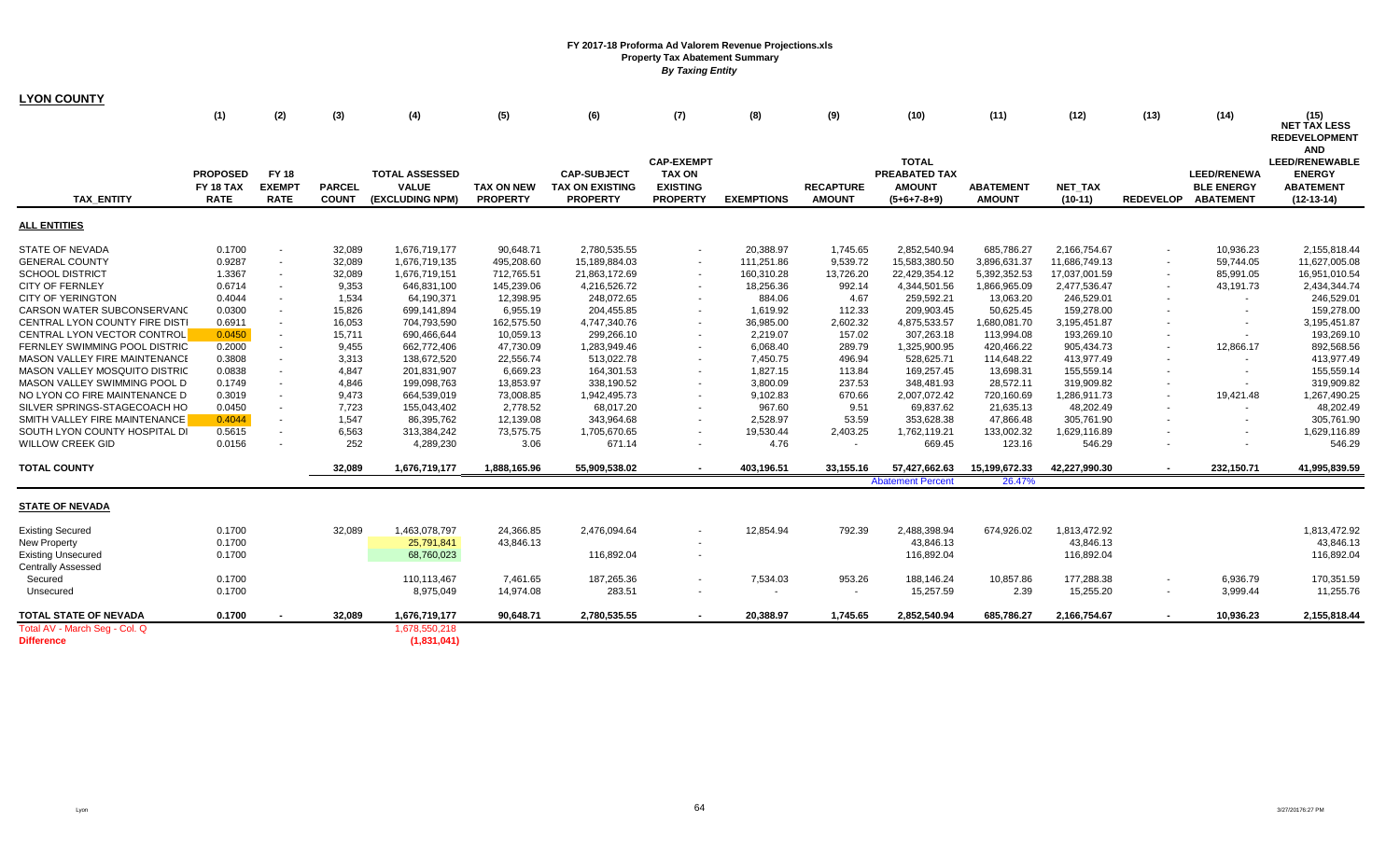| <b>LYON COUNTY</b>             |                  |                          |                  |                       |                          |                         |                   |                          |                          |               |                         |                          |                  |                    |                                     |
|--------------------------------|------------------|--------------------------|------------------|-----------------------|--------------------------|-------------------------|-------------------|--------------------------|--------------------------|---------------|-------------------------|--------------------------|------------------|--------------------|-------------------------------------|
|                                | (1)              | (2)                      | (3)              | (4)                   | (5)                      | (6)                     | (7)               | (8)                      | (9)                      | (10)          | (11)                    | (12)                     | (13)             | (14)               | (15)<br>NET TAX LESS                |
|                                |                  |                          |                  |                       |                          |                         |                   |                          |                          |               |                         |                          |                  |                    | <b>REDEVELOPMENT</b>                |
|                                |                  |                          |                  |                       |                          |                         | <b>CAP-EXEMPT</b> |                          |                          | <b>TOTAL</b>  |                         |                          |                  |                    | <b>AND</b><br><b>LEED/RENEWABLE</b> |
|                                | <b>PROPOSED</b>  | <b>FY 18</b>             |                  | <b>TOTAL ASSESSED</b> |                          | <b>CAP-SUBJECT</b>      | <b>TAX ON</b>     |                          |                          | PREABATED TAX |                         |                          |                  | <b>LEED/RENEWA</b> | <b>ENERGY</b>                       |
|                                | FY 18 TAX        | <b>EXEMPT</b>            | <b>PARCEL</b>    | <b>VALUE</b>          | <b>TAX ON NEW</b>        | <b>TAX ON EXISTING</b>  | <b>EXISTING</b>   |                          | <b>RECAPTURE</b>         | <b>AMOUNT</b> | <b>ABATEMENT</b>        | <b>NET TAX</b>           |                  | <b>BLE ENERGY</b>  | <b>ABATEMENT</b>                    |
| <b>TAX ENTITY</b>              | <b>RATE</b>      | <b>RATE</b>              | <b>COUNT</b>     | (EXCLUDING NPM)       | <b>PROPERTY</b>          | <b>PROPERTY</b>         | <b>PROPERTY</b>   | <b>EXEMPTIONS</b>        | <b>AMOUNT</b>            | $(5+6+7-8+9)$ | <b>AMOUNT</b>           | $(10-11)$                | <b>REDEVELOP</b> | <b>ABATEMENT</b>   | $(12-13-14)$                        |
| <b>GENERAL COUNTY</b>          |                  |                          |                  |                       |                          |                         |                   |                          |                          |               |                         |                          |                  |                    |                                     |
| <b>Existing Secured</b>        |                  |                          |                  |                       |                          |                         |                   |                          |                          |               |                         |                          |                  |                    |                                     |
| General Fund                   | 0.7277           |                          | 32,089           | 1,463,078,797         | 104,304.84               | 10,599,130.89           |                   | 54,939.60                | 3,392.28                 | 10,651,888.41 | 2,979,604.06            | 7,672,284.35             |                  |                    | 7,672,284.35                        |
| Gen. Indigent                  | 0.0280           |                          | 32,089           | 1,463,078,797         | 4,013.31                 | 407,830.01              |                   | 2,116.80                 | 130.41                   | 409,856.93    | 111,167.49              | 298,689.44               |                  |                    | 298,689.44                          |
| Med Indigent                   | 0.1220           | $\sim$                   | 32,089           | 1,463,078,797         | 17,486.83                | 1,776,957.90            | $\sim$            | 9,187.62                 | 568.81                   | 1,785,825.92  | 526,520.42              | 1,259,305.50             |                  |                    | 1,259,305.50                        |
| Spec Indigent                  |                  |                          |                  |                       |                          |                         |                   |                          |                          | $\sim$        |                         |                          |                  |                    |                                     |
| Capital Improvement            | $\sim$           |                          | 32,089           | 1,463,078,797         | $\overline{\phantom{a}}$ |                         |                   | $\sim$                   | $\sim$                   | $\sim$        | $\sim$                  | $\overline{\phantom{a}}$ |                  |                    |                                     |
| Co-Op Extensn                  | 0.0100           |                          | 32,089           | 1,463,078,797         | 1,433.29                 | 145,649.75              |                   | 753.64                   | 46.75                    | 146,376.15    | 39,694.01               | 106,682.14               |                  |                    | 106,682.14                          |
| China Springs<br>Juvenile Cntr | 0.0050<br>0.0360 | $\overline{\phantom{a}}$ | 32,089<br>32,089 | 1,463,078,797         | 716.71                   | 72,821.29<br>524,351.64 |                   | 376.64<br>2,719.32       | 23.29<br>167.90          | 73,184.65     | 19,847.93<br>145,746.09 | 53,336.72                |                  |                    | 53,336.72<br>381,214.21             |
|                                |                  |                          |                  | 1,463,078,797         | 5,160.08                 |                         |                   |                          |                          | 526,960.30    |                         | 381,214.21               |                  |                    |                                     |
| <b>GENERAL TOTAL</b>           | 0.9287           |                          | 32,089           | 1,463,078,797         | 133,115.06               | 13,526,741.48           |                   | 70,093.62                | 4,329.44                 | 13,594,092.36 | 3,822,580.00            | 9,771,512.36             |                  |                    | 9,771,512.36                        |
| New Property                   | 0.9287           |                          |                  | 25,791,799            | 239,528.43               |                         |                   |                          |                          | 239,528.43    |                         | 239,528.43               |                  |                    | 239,528.43                          |
| <b>Existing Unsecured</b>      | 0.9287           |                          |                  | 68,760,023            |                          | 638,574.33              |                   |                          |                          | 638,574.33    |                         | 638,574.33               |                  |                    | 638,574.33                          |
| <b>Centrally Assessed</b>      |                  |                          |                  |                       |                          |                         |                   |                          |                          |               |                         |                          |                  |                    |                                     |
| Secured                        | 0.9287           |                          |                  | 110,113,467           | 40,762.60                | 1,023,019.45            |                   | 41,158.24                | 5,210.28                 | 1,027,834.09  | 74,038.05               | 953,796.04               |                  | 37,895.31          | 915,900.73                          |
| Unsecured                      | 0.9287           | $\sim$                   |                  | 8,975,049             | 81,802.51                | 1,548.77                |                   | $\overline{\phantom{a}}$ | $\overline{\phantom{a}}$ | 83,351.28     | 13.32                   | 83,337.96                | $\sim$           | 21,848.74          | 61,489.22                           |
| <b>TOTAL GENERAL COUNTY</b>    | 0.9287           |                          | 32,089           | 1,676,719,135         | 495,208.60               | 15,189,884.03           |                   | 111,251.86               | 9,539.72                 | 15,583,380.50 | 3,896,631.37            | 11,686,749.13            | $\blacksquare$   | 59,744.05          | 11,627,005.08                       |
| <b>March Assessors Report:</b> |                  |                          |                  |                       |                          |                         |                   |                          |                          |               |                         |                          |                  |                    |                                     |
| New secured                    |                  |                          |                  | 12,309,872            |                          |                         |                   |                          |                          |               |                         |                          |                  |                    |                                     |
| <b>Existing Secured</b>        |                  |                          |                  | 1,450,576,397         |                          |                         |                   |                          |                          |               |                         |                          |                  |                    |                                     |
|                                |                  |                          |                  | 1,462,886,269         |                          |                         |                   |                          |                          |               |                         |                          |                  |                    |                                     |
| <b>Difference</b>              |                  |                          |                  | 192,528               | 0.01%                    |                         |                   |                          |                          |               |                         |                          |                  |                    |                                     |
| Total AV - March Seg - Col. Q  |                  |                          |                  | 1,678,550,218         |                          |                         |                   |                          |                          |               |                         |                          |                  |                    |                                     |
| <b>Difference</b>              |                  |                          |                  | (1,831,083)           |                          |                         |                   |                          |                          |               |                         |                          |                  |                    |                                     |
| <b>SCHOOL DISTRICT</b>         |                  |                          |                  |                       |                          |                         |                   |                          |                          |               |                         |                          |                  |                    |                                     |
|                                |                  |                          |                  |                       |                          |                         |                   |                          |                          |               |                         |                          |                  |                    |                                     |
| <b>Existing Secured</b>        | 0.7500           | $\blacksquare$           | 32,089           | 1,463,078,797         | 107,501.00               | 10,923,937.00           |                   | 56,708.59                | 3,495.87                 | 10,978,225.28 | 2,977,637.48            | 8,000,587.80             |                  |                    | 8,000,587.80                        |
| New Property                   | 0.7500           | $\sim$                   |                  | 25,791,815            | 193,438.62               |                         |                   |                          |                          | 193,438.62    |                         | 193,438.62               |                  |                    | 193,438.62                          |
| <b>Existing Unsecured</b>      | 0.7500           | $\overline{\phantom{a}}$ |                  | 68,760,023            |                          | 515,700.17              |                   |                          |                          | 515,700.17    |                         | 515,700.17               |                  |                    | 515,700.17                          |
| <b>Centrally Assessed</b>      |                  |                          |                  |                       |                          |                         |                   |                          |                          |               |                         |                          |                  |                    |                                     |
| Secured                        | 0.7500           |                          |                  | 110,113,467           | 32,919.07                | 826,170.50              |                   | 33,238.60                | 4,205.55                 | 830,056.53    | 47,902.37               | 782,154.16               |                  | 30,603.51          | 751,550.65                          |
| Unsecured                      | 0.7500           |                          |                  | 8,975,049             | 66,062.11                | 1,250.76                |                   |                          | $\sim$                   | 67,312.87     | 10.72                   | 67,302.15                | $\sim$           | 17,644.63          | 49,657.52                           |
| TOTAL SCHOOL OPERATING         | 0.7500           |                          | 32,089           | 1,676,719,151         | 399,920.80               | 12,267,058.43           |                   | 89,947.19                | 7,701.42                 | 12,584,733.47 | 3,025,550.57            | 9,559,182.89             |                  | 48,248.14          | 9,510,934.76                        |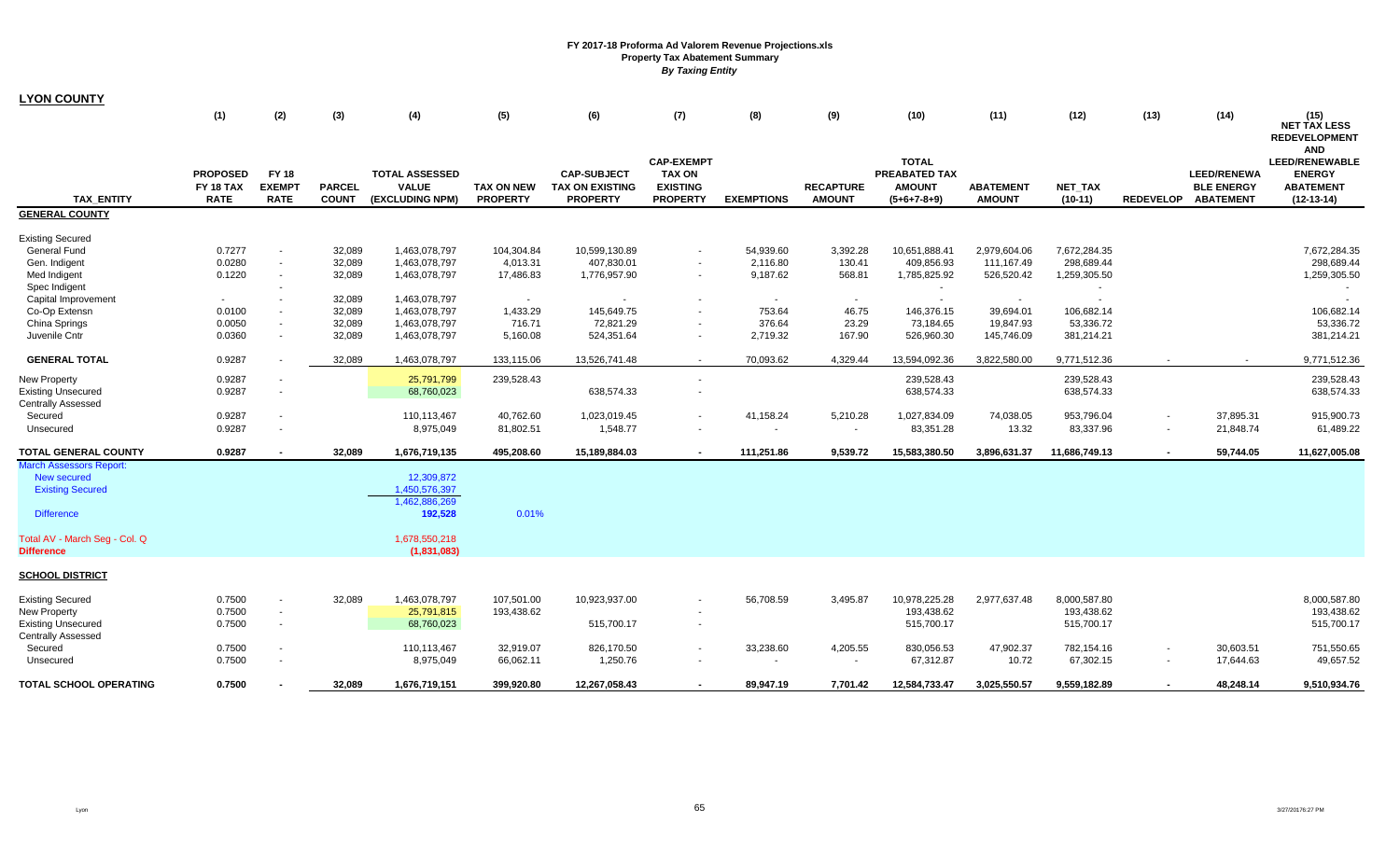| <b>LYON COUNTY</b>                          |                 |                          |               |                       |                         |                          |                   |                   |                          |                            |                    |                            |        |                        |                                                            |
|---------------------------------------------|-----------------|--------------------------|---------------|-----------------------|-------------------------|--------------------------|-------------------|-------------------|--------------------------|----------------------------|--------------------|----------------------------|--------|------------------------|------------------------------------------------------------|
|                                             | (1)             | (2)                      | (3)           | (4)                   | (5)                     | (6)                      | (7)               | (8)               | (9)                      | (10)                       | (11)               | (12)                       | (13)   | (14)                   | (15)<br>NET TAX LESS<br><b>REDEVELOPMENT</b><br><b>AND</b> |
|                                             |                 |                          |               |                       |                         |                          | <b>CAP-EXEMPT</b> |                   |                          | <b>TOTAL</b>               |                    |                            |        |                        | <b>LEED/RENEWABLE</b>                                      |
|                                             | <b>PROPOSED</b> | <b>FY 18</b>             |               | <b>TOTAL ASSESSED</b> |                         | <b>CAP-SUBJECT</b>       | <b>TAX ON</b>     |                   |                          | PREABATED TAX              |                    |                            |        | <b>LEED/RENEWA</b>     | <b>ENERGY</b>                                              |
|                                             | FY 18 TAX       | <b>EXEMPT</b>            | <b>PARCEL</b> | <b>VALUE</b>          | <b>TAX ON NEW</b>       | <b>TAX ON EXISTING</b>   | <b>EXISTING</b>   |                   | <b>RECAPTURE</b>         | <b>AMOUNT</b>              | <b>ABATEMENT</b>   | NET_TAX                    |        | <b>BLE ENERGY</b>      | <b>ABATEMENT</b>                                           |
| <b>TAX ENTITY</b>                           | <b>RATE</b>     | <b>RATE</b>              | <b>COUNT</b>  | (EXCLUDING NPM)       | <b>PROPERTY</b>         | <b>PROPERTY</b>          | <b>PROPERTY</b>   | <b>EXEMPTIONS</b> | <b>AMOUNT</b>            | $(5+6+7-8+9)$              | <b>AMOUNT</b>      | $(10-11)$                  |        | REDEVELOP ABATEMENT    | $(12-13-14)$                                               |
| <b>SCHOOL DEBT</b>                          |                 |                          |               |                       | 58,670.57<br>117,740.30 | 1,472,456.15<br>2,229.18 |                   | 59,240.04         | 7,495.41                 | 1,479,382.09<br>119,969.48 | 85,374.80<br>19.11 | 1,394,007.29<br>119,950.37 |        | 54,543.62<br>31,447.43 | 1,339,463.67<br>88,502.94                                  |
| <b>Existing Secured</b>                     | 0.5867          |                          | 32,089        | 1,463,078,797         | 84,094.39               | 8,545,435.13             |                   | 44,361.65         | 2,734.92                 | 8,587,902.79               | 2,329,321.14       | 6,258,581.65               |        |                        | 6,258,581.65                                               |
| New Property                                | 0.5867          | $\sim$                   |               | 25,791,825            | 151,320.64              |                          |                   |                   |                          | 151,320.64                 |                    | 151,320.64                 |        |                        | 151,320.64                                                 |
| <b>Existing Unsecured</b>                   | 0.5867          | $\sim$                   |               | 68,760,023            |                         | 403,415.05               |                   |                   |                          | 403,415.05                 |                    | 403,415.05                 |        |                        | 403,415.05                                                 |
| <b>Centrally Assessed</b>                   |                 |                          |               |                       |                         |                          |                   |                   |                          |                            |                    |                            |        |                        |                                                            |
| Secured                                     | 0.5867          | $\sim$                   |               | 110,113,467           | 25,751.50               | 646,285.65               |                   | 26,001.44         | 3,289.86                 | 649,325.56                 | 37,472.43          | 611,853.13                 |        | 23,940.11              | 587,913.02                                                 |
| Unsecured                                   | 0.5867          | $\sim$                   |               | 8,975,049             | 51,678.19               | 978.42                   |                   |                   | $\overline{\phantom{a}}$ | 52,656.61                  | 8.39               | 52,648.22                  | $\sim$ | 13,802.80              | 38,845.42                                                  |
| <b>TOTAL SCHOOL DEBT</b>                    | 0.5867          |                          | 32,089        | 1,676,719,161         | 312,844.71              | 9,596,114.26             |                   | 70,363.09         | 6,024.78                 | 9.844.620.65               | 2.366.801.96       | 7,477,818.70               | $\sim$ | 37,742.91              | 7,440,075.79                                               |
| <b>TOTAL SCHOOL DISTRICT</b>                | 1.3367          |                          | 32,089        | 1,676,719,151         | 712,765.51              | 21,863,172.69            |                   | 160,310.28        | 13,726.20                | 22,429,354.12              | 5,392,352.53       | 17,037,001.59              |        | 85,991.05              | 16,951,010.54                                              |
| Total AV - March Seg - Col. Q               |                 |                          |               | 1,678,550,218         |                         |                          |                   |                   |                          |                            |                    |                            |        |                        |                                                            |
| <b>Difference</b><br><b>CITY OF FERNLEY</b> |                 |                          |               | (1,831,067)           |                         |                          |                   |                   |                          |                            |                    |                            |        |                        |                                                            |
| <b>Existing Secured</b>                     | 0.6714          |                          | 9,353         | 590,550,632           | 45,773.63               | 3,935,241.61             |                   | 15,372.87         | 508.06                   | 3,966,150.43               | 1,823,412.85       | 2,142,737.58               |        |                        | 2,142,737.58                                               |
| New Property                                | 0.6714          | $\sim$                   |               | 10,853,219            | 72,868.51               |                          |                   |                   |                          | 72,868.51                  |                    | 72,868.51                  |        |                        | 72,868.51                                                  |
| <b>Existing Unsecured</b>                   | 0.6714          | $\sim$                   |               | 26,353,647            |                         | 176,938.39               |                   |                   |                          | 176,938.39                 |                    | 176,938.39                 |        |                        | 176,938.39                                                 |
| <b>Centrally Assessed</b>                   |                 |                          |               |                       |                         |                          |                   |                   |                          |                            |                    |                            |        |                        |                                                            |
| Secured                                     | 0.6714          |                          |               | 15,302,608            | 1,294.92                | 104,330.26               |                   | 2,883.49          | 484.08                   | 103,225.77                 | 43,550.70          | 59,675.07                  | $\sim$ | 27,396.26              | 32,278.81                                                  |
| Unsecured                                   | 0.6714          | $\overline{\phantom{a}}$ |               | 3,770,994             | 25,302.00               | 16.46                    |                   |                   | $\overline{\phantom{a}}$ | 25,318.46                  | 1.54               | 25,316.92                  |        | 15,795.47              | 9,521.45                                                   |
| TOTAL CITY OF FERNLEY                       | 0.6714          |                          | 9,353         | 646,831,100           | 145,239.06              | 4,216,526.72             |                   | 18,256.36         | 992.14                   | 4,344,501.56               | 1,866,965.09       | 2,477,536.47               |        | 43,191.73              | 2,434,344.74                                               |
| Total AV - March Seg - Col. Q               |                 |                          |               | 640,186,442           |                         |                          |                   |                   |                          |                            | 0.4297             |                            |        |                        |                                                            |
| <b>Difference</b>                           |                 |                          |               | 6,644,658             |                         |                          |                   |                   |                          |                            |                    |                            |        |                        |                                                            |
| <b>CITY OF YERINGTON</b>                    |                 |                          |               |                       |                         |                          |                   |                   |                          |                            |                    |                            |        |                        |                                                            |
| <b>Existing Secured</b>                     | 0.4044          | $\sim$                   | 1,534         | 55,074,034            | 183.91                  | 223,128.12               |                   | 590.97            | 4.67                     | 222,725.73                 | 13,046.76          | 209,678.97                 |        |                        | 209,678.97                                                 |
| New Property                                | 0.4044          | $\sim$                   |               | 2,904,231             | 11,744.71               |                          |                   |                   |                          | 11.744.71                  |                    | 11.744.71                  |        |                        | 11.744.71                                                  |
| <b>Existing Unsecured</b>                   | 0.4044          | $\sim$                   |               | 4,006,777             |                         | 16,203.41                |                   |                   |                          | 16,203.41                  |                    | 16,203.41                  |        |                        | 16,203.41                                                  |
| <b>Centrally Assessed</b>                   |                 |                          |               |                       |                         |                          |                   |                   |                          |                            |                    |                            |        |                        |                                                            |
| Secured                                     | 0.4044          | $\sim$                   |               | 2,090,948             | 7.77                    | 8,741.12                 |                   | 293.09            | $\sim$                   | 8,455.80                   | 16.44              | 8,439.36                   |        |                        | 8,439.36                                                   |
| Unsecured                                   | 0.4044          | $\sim$                   |               | 114,381               | 462.56                  | $\overline{\phantom{a}}$ |                   |                   | $\overline{\phantom{a}}$ | 462.56                     | $\sim$             | 462.56                     |        |                        | 462.56                                                     |
| TOTAL CITY OF YERINGTON                     | 0.4044          |                          | 1,534         | 64,190,371            | 12.398.95               | 248,072.65               |                   | 884.06            | 4.67                     | 259.592.21                 | 13.063.20          | 246,529.01                 |        |                        | 246,529.01                                                 |
| Total AV - March Seg - Col. Q               |                 |                          |               | 64,193,011            |                         |                          |                   |                   |                          |                            |                    |                            |        |                        |                                                            |
| <b>Difference</b>                           |                 |                          |               | (2,640)               |                         |                          |                   |                   |                          |                            |                    |                            |        |                        |                                                            |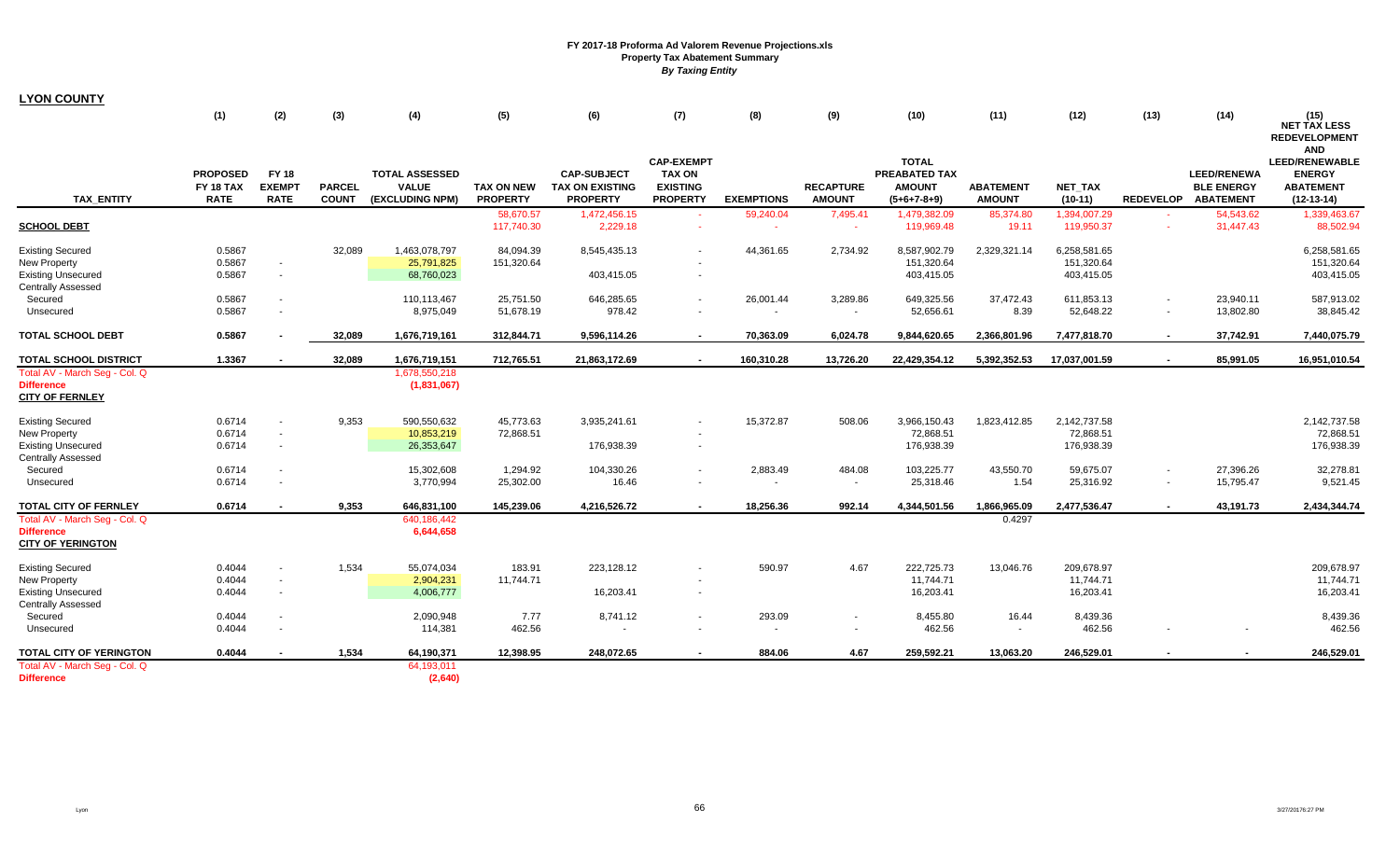| <b>LYON COUNTY</b>                                                                                       |                                             |                                                      |                               |                                                          |                                      |                                                                 |                                                                          |                     |                                   |                                                                 |                                   |                                          |                  |                                                             |                                                                     |
|----------------------------------------------------------------------------------------------------------|---------------------------------------------|------------------------------------------------------|-------------------------------|----------------------------------------------------------|--------------------------------------|-----------------------------------------------------------------|--------------------------------------------------------------------------|---------------------|-----------------------------------|-----------------------------------------------------------------|-----------------------------------|------------------------------------------|------------------|-------------------------------------------------------------|---------------------------------------------------------------------|
|                                                                                                          | (1)                                         | (2)                                                  | (3)                           | (4)                                                      | (5)                                  | (6)                                                             | (7)                                                                      | (8)                 | (9)                               | (10)                                                            | (11)                              | (12)                                     | (13)             | (14)                                                        | (15)<br>NET TAX LESS<br><b>REDEVELOPMENT</b><br><b>AND</b>          |
| <b>TAX ENTITY</b>                                                                                        | <b>PROPOSED</b><br>FY 18 TAX<br><b>RATE</b> | <b>FY 18</b><br><b>EXEMPT</b><br><b>RATE</b>         | <b>PARCEL</b><br><b>COUNT</b> | <b>TOTAL ASSESSED</b><br><b>VALUE</b><br>(EXCLUDING NPM) | <b>TAX ON NEW</b><br><b>PROPERTY</b> | <b>CAP-SUBJECT</b><br><b>TAX ON EXISTING</b><br><b>PROPERTY</b> | <b>CAP-EXEMPT</b><br><b>TAX ON</b><br><b>EXISTING</b><br><b>PROPERTY</b> | <b>EXEMPTIONS</b>   | <b>RECAPTURE</b><br><b>AMOUNT</b> | <b>TOTAL</b><br>PREABATED TAX<br><b>AMOUNT</b><br>$(5+6+7-8+9)$ | <b>ABATEMENT</b><br><b>AMOUNT</b> | NET_TAX<br>$(10-11)$                     | <b>REDEVELOP</b> | <b>LEED/RENEWA</b><br><b>BLE ENERGY</b><br><b>ABATEMENT</b> | LEED/RENEWABLE<br><b>ENERGY</b><br><b>ABATEMENT</b><br>$(12-13-14)$ |
| <b>CARSON WATER SUBCONSERVANCY DISTRICT</b>                                                              |                                             |                                                      |                               |                                                          |                                      |                                                                 |                                                                          |                     |                                   |                                                                 |                                   |                                          |                  |                                                             |                                                                     |
| <b>Existing Secured</b><br><b>New Property</b><br><b>Existing Unsecured</b><br><b>Centrally Assessed</b> | 0.0300<br>0.0300<br>0.0300                  | $\sim$<br>$\sim$                                     | 15,826                        | 619,855,142<br>15,565,590<br>30,429,661                  | 1,571.36<br>4,669.68                 | 185,641.06<br>9,128.90                                          | $\blacksquare$                                                           | 1,207.32            | 111.24                            | 186,116.34<br>4,669.68<br>9,128.90                              | 50,156.32                         | 135,960.02<br>4,669.68<br>9,128.90       |                  |                                                             | 135,960.02<br>4,669.68<br>9,128.90                                  |
| Secured<br>Unsecured                                                                                     | 0.0300<br>0.0300                            | $\sim$                                               |                               | 31,686,878<br>1,604,623                                  | 250.23<br>463.92                     | 9,668.43<br>17.46                                               |                                                                          | 412.60<br>$\sim$    | 1.09<br>$\sim$                    | 9,507.15<br>481.38                                              | 469.01<br>0.12                    | 9,038.14<br>481.26                       |                  |                                                             | 9,038.14<br>481.26                                                  |
| <b>TOTAL CARSON WATER SUBCONSI</b>                                                                       | 0.0300                                      |                                                      | 15,826                        | 699,141,894                                              | 6,955.19                             | 204,455.85                                                      |                                                                          | 1,619.92            | 112.33                            | 209,903.45                                                      | 50,625.45                         | 159,278.00                               |                  |                                                             | 159,278.00                                                          |
| Total AV - March Seq - Col. Q<br><b>Difference</b><br><b>CENTRAL LYON COUNTY FIRE DISTRICT</b>           |                                             |                                                      |                               | 700,121,859<br>(979, 965)                                |                                      |                                                                 |                                                                          |                     |                                   |                                                                 |                                   |                                          |                  |                                                             |                                                                     |
| <b>Existing Secured</b><br><b>New Property</b><br><b>Existing Unsecured</b><br><b>Centrally Assessed</b> | 0.6911<br>0.6911<br>0.6911                  | $\sim$<br>$\sim$                                     | 16,053                        | 620,614,281<br>15,566,330<br>30,453,924                  | 36,195.72<br>107,578.91              | 4,281,909.34<br>210,467.07                                      | $\blacksquare$                                                           | 26,937.00           | 2,560.24                          | 4,293,728.30<br>107,578.91<br>210,467.07                        | 1,581,411.38                      | 2,712,316.92<br>107,578.91<br>210,467.07 |                  |                                                             | 2,712,316.92<br>107,578.91<br>210,467.07                            |
| Secured<br>Unsecured                                                                                     | 0.6911<br>0.6911                            | $\overline{\phantom{a}}$<br>$\sim$                   |                               | 36,310,678<br>1,848,377                                  | 6,522.75<br>12,278.12                | 254,468.34<br>496.01                                            | $\overline{\phantom{a}}$<br>$\overline{\phantom{a}}$                     | 10,048.00<br>$\sim$ | 42.08<br>$\sim$                   | 250,985.17<br>12,774.13                                         | 98.609.04<br>61.28                | 152,376.13<br>12,712.85                  |                  |                                                             | 152,376.13<br>12,712.85                                             |
| TOTAL CENTRAL LYON COUNTY FIF                                                                            | 0.6911                                      | $\blacksquare$                                       | 16,053                        | 704,793,590                                              | 162,575.50                           | 4,747,340.76                                                    | $\blacksquare$                                                           | 36,985.00           | 2,602.32                          | 4,875,533.57                                                    | 1,680,081.70                      | 3,195,451.87                             |                  | $\blacksquare$                                              | 3,195,451.87                                                        |
| Total AV - March Seg - Col. Q<br><b>Difference</b><br><b>CENTRAL LYON VECTOR CONTROL DISTRICT</b>        |                                             |                                                      |                               | 705,773,095<br>(979, 505)                                |                                      |                                                                 |                                                                          |                     |                                   |                                                                 |                                   |                                          |                  |                                                             |                                                                     |
| <b>Existing Secured</b><br><b>New Property</b><br><b>Existing Unsecured</b><br><b>Centrally Assessed</b> | 0.0450<br>0.0450<br>0.0450                  | $\blacksquare$<br>$\sim$<br>$\overline{\phantom{a}}$ | 15,711                        | 610,378,419<br>15,026,849<br>27,401,881                  | 2,354.78<br>6,762.08                 | 274,196.11<br>12,330.85                                         | $\overline{\phantom{a}}$                                                 | 1,718.48            | 154.78                            | 274,987.19<br>6,762.08<br>12,330.85                             | 113,317.48                        | 161,669.71<br>6,762.08<br>12,330.85      |                  |                                                             | 161,669.71<br>6,762.08<br>12,330.85                                 |
| Secured<br>Unsecured                                                                                     | 0.0450<br>0.0450                            |                                                      |                               | 35,839,349<br>1,820,146                                  | 330.34<br>611.93                     | 12,714.02<br>25.12                                              |                                                                          | 500.59<br>$\sim$    | 2.24<br>$\sim$                    | 12,546.01<br>637.05                                             | 676.47<br>0.13                    | 11,869.54<br>636.92                      |                  |                                                             | 11,869.54<br>636.92                                                 |
| TOTAL CENTRAL LYON VECTOR CO                                                                             | 0.0450                                      |                                                      | 15,711                        | 690,466,644                                              | 10,059.13                            | 299,266.10                                                      |                                                                          | 2,219.07            | 157.02                            | 307,263.18                                                      | 113,994.08                        | 193,269.10                               |                  |                                                             | 193,269.10                                                          |
| Total AV - March Seg - Col. Q<br><b>Difference</b>                                                       |                                             |                                                      |                               | 691,446,126<br>(979, 483)                                |                                      |                                                                 |                                                                          |                     |                                   |                                                                 |                                   |                                          |                  |                                                             |                                                                     |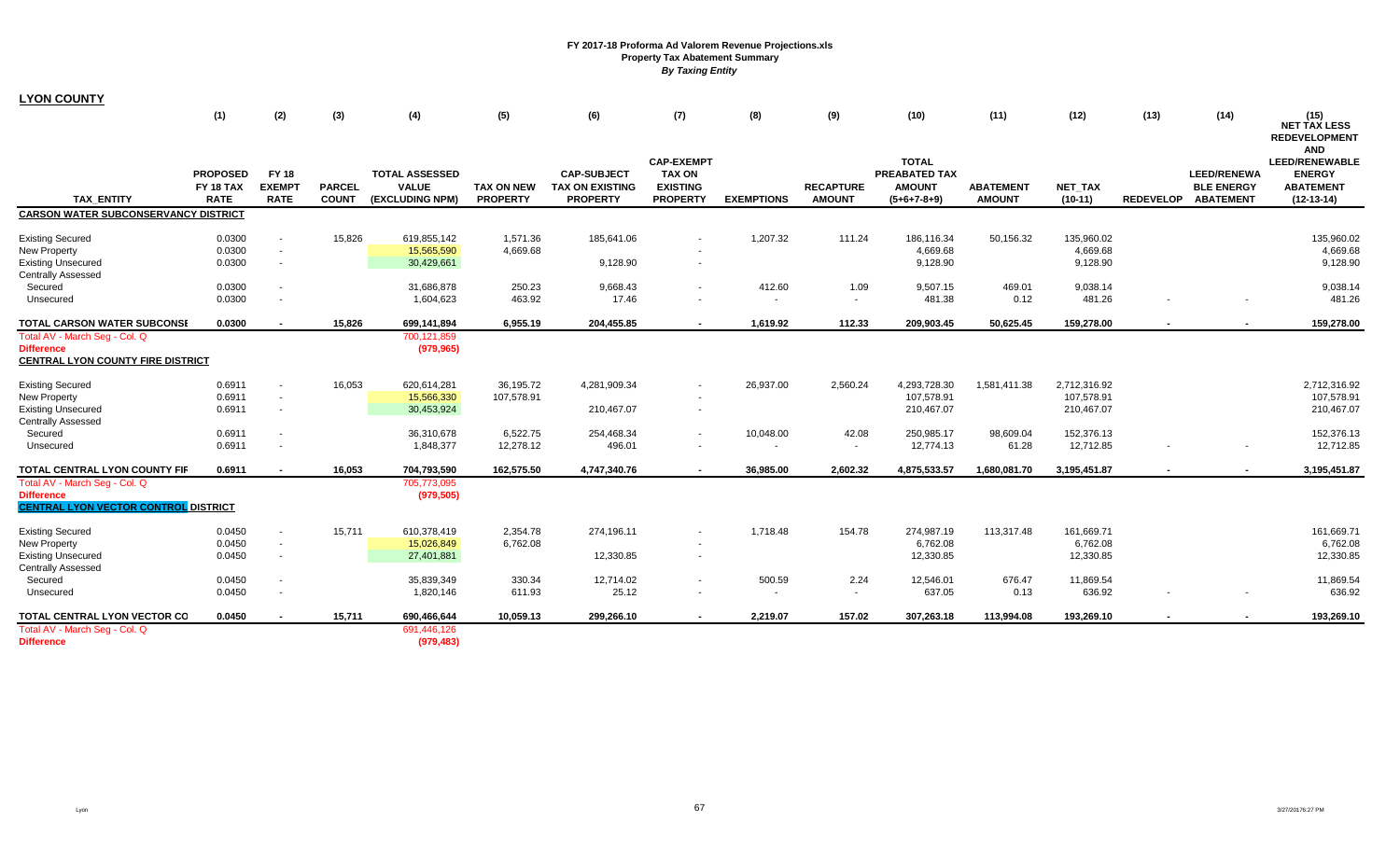| <b>LYON COUNTY</b>                                                                                       |                                             |                                                      |                               |                                                          |                                      |                                                                 |                                                                          |                   |                                   |                                                                 |                                   |                                      |        |                                                                |                                                                            |
|----------------------------------------------------------------------------------------------------------|---------------------------------------------|------------------------------------------------------|-------------------------------|----------------------------------------------------------|--------------------------------------|-----------------------------------------------------------------|--------------------------------------------------------------------------|-------------------|-----------------------------------|-----------------------------------------------------------------|-----------------------------------|--------------------------------------|--------|----------------------------------------------------------------|----------------------------------------------------------------------------|
|                                                                                                          | (1)                                         | (2)                                                  | (3)                           | (4)                                                      | (5)                                  | (6)                                                             | (7)                                                                      | (8)               | (9)                               | (10)                                                            | (11)                              | (12)                                 | (13)   | (14)                                                           | (15)<br><b>NET TAX LESS</b><br><b>REDEVELOPMENT</b><br><b>AND</b>          |
| <b>TAX ENTITY</b>                                                                                        | <b>PROPOSED</b><br>FY 18 TAX<br><b>RATE</b> | <b>FY 18</b><br><b>EXEMPT</b><br><b>RATE</b>         | <b>PARCEL</b><br><b>COUNT</b> | <b>TOTAL ASSESSED</b><br><b>VALUE</b><br>(EXCLUDING NPM) | <b>TAX ON NEW</b><br><b>PROPERTY</b> | <b>CAP-SUBJECT</b><br><b>TAX ON EXISTING</b><br><b>PROPERTY</b> | <b>CAP-EXEMPT</b><br><b>TAX ON</b><br><b>EXISTING</b><br><b>PROPERTY</b> | <b>EXEMPTIONS</b> | <b>RECAPTURE</b><br><b>AMOUNT</b> | <b>TOTAL</b><br>PREABATED TAX<br><b>AMOUNT</b><br>$(5+6+7-8+9)$ | <b>ABATEMENT</b><br><b>AMOUNT</b> | <b>NET TAX</b><br>$(10-11)$          |        | <b>LEED/RENEWA</b><br><b>BLE ENERGY</b><br>REDEVELOP ABATEMENT | <b>LEED/RENEWABLE</b><br><b>ENERGY</b><br><b>ABATEMENT</b><br>$(12-13-14)$ |
| FERNLEY SWIMMING POOL DISTRICT                                                                           |                                             |                                                      |                               |                                                          |                                      |                                                                 |                                                                          |                   |                                   |                                                                 |                                   |                                      |        |                                                                |                                                                            |
| <b>Existing Secured</b><br>New Property<br><b>Existing Unsecured</b><br><b>Centrally Assessed</b>        | 0.2000<br>0.2000<br>0.2000                  | $\sim$<br>$\blacksquare$                             | 9,455                         | 604,863,090<br>12,406,227<br>26,429,487                  | 14,994.82<br>24,812.45               | 1,200,007.15<br>52,858.97                                       |                                                                          | 5,209.45          | 151.32                            | 1,209,943.84<br>24.812.45<br>52,858.97                          | 419,929.89                        | 790,013.95<br>24,812.45<br>52,858.97 |        |                                                                | 790,013.95<br>24,812.45<br>52,858.97                                       |
| Secured<br>Unsecured                                                                                     | 0.2000<br>0.2000                            | $\blacksquare$<br>$\overline{\phantom{a}}$           |                               | 15,302,608<br>3,770,994                                  | 385.73<br>7,537.09                   | 31,078.44<br>4.90                                               |                                                                          | 858.95            | 138.47<br>$\sim$                  | 30,743.69<br>7,541.99                                           | 536.32<br>0.01                    | 30,207.37<br>7,541.98                |        | 8,160.94<br>4,705.23                                           | 22,046.43<br>2,836.75                                                      |
| <b>TOTAL FERNLEY SWIMMING POOL I</b>                                                                     | 0.2000                                      | $\blacksquare$                                       | 9,455                         | 662,772,406                                              | 47,730.09                            | 1,283,949.46                                                    |                                                                          | 6,068.40          | 289.79                            | 1,325,900.95                                                    | 420,466.22                        | 905,434.73                           | $\sim$ | 12,866.17                                                      | 892,568.56                                                                 |
| Total AV - March Seq - Col. Q<br><b>Difference</b><br><b>MASON VALLEY FIRE MAINTENANCE DISTRICT</b>      |                                             |                                                      |                               | 656,127,850<br>6,644,556                                 |                                      |                                                                 |                                                                          |                   |                                   |                                                                 |                                   |                                      |        |                                                                |                                                                            |
| <b>Existing Secured</b><br><b>New Property</b><br><b>Existing Unsecured</b><br><b>Centrally Assessed</b> | 0.3808<br>0.3808<br>0.3808                  | $\overline{\phantom{a}}$<br>$\sim$                   | 3,313                         | 102,810,588<br>2,051,193<br>5,235,404                    | 3,938.68<br>7,810.94                 | 389,556.20<br>19,936.42                                         | $\sim$                                                                   | 1,928.34          | 21.45                             | 391,587.99<br>7,810.94<br>19,936.42                             | 79,144.21                         | 312,443.78<br>7,810.94<br>19,936.42  |        |                                                                | 312,443.78<br>7,810.94<br>19,936.42                                        |
| Secured<br>Unsecured                                                                                     | 0.3808<br>0.3808                            | $\overline{\phantom{a}}$                             |                               | 27,293,975<br>1,281,360                                  | 6,217.67<br>4,589.45                 | 103,240.20<br>289.96                                            |                                                                          | 5,522.41          | 475.49<br>$\blacksquare$          | 104,410.95<br>4,879.41                                          | 35,486.26<br>17.75                | 68,924.69<br>4,861.66                |        |                                                                | 68,924.69<br>4,861.66                                                      |
| TOTAL MASON VALLEY FIRE MAINT                                                                            | 0.3808                                      | $\overline{\phantom{a}}$                             | 3,313                         | 138,672,520                                              | 22,556.74                            | 513,022.78                                                      |                                                                          | 7,450.75          | 496.94                            | 528,625.71                                                      | 114,648.22                        | 413,977.49                           |        |                                                                | 413,977.49                                                                 |
| Total AV - March Seg - Col. Q<br><b>Difference</b><br><b>MASON VALLEY MOSQUITO DISTRICT</b>              |                                             |                                                      |                               | 137,644,369<br>1,028,151                                 |                                      |                                                                 |                                                                          |                   |                                   |                                                                 |                                   |                                      |        |                                                                |                                                                            |
| <b>Existing Secured</b><br><b>New Property</b><br><b>Existing Unsecured</b><br><b>Centrally Assessed</b> | 0.0838<br>0.0838<br>0.0838                  | $\blacksquare$<br>$\sim$                             | 4,847                         | 157,884,622<br>3,924,440<br>9,242,181                    | 904.85<br>3,288.68                   | 131,962.08<br>7,744.95                                          |                                                                          | 551.15            | 5.70                              | 132,321.48<br>3,288.68<br>7,744.95                              | 11,651.74                         | 120,669.74<br>3,288.68<br>7,744.95   |        |                                                                | 120,669.74<br>3,288.68<br>7,744.95                                         |
| Secured<br>Unsecured                                                                                     | 0.0838<br>0.0838                            | $\overline{\phantom{a}}$<br>$\overline{\phantom{a}}$ |                               | 29,384,923<br>1,395,741                                  | 1,369.88<br>1,105.82                 | 24,530.69<br>63.81                                              |                                                                          | 1,276.00          | 108.14<br>$\sim$                  | 24,732.71<br>1,169.63                                           | 2,045.98<br>0.59                  | 22,686.73<br>1,169.04                |        |                                                                | 22,686.73<br>1,169.04                                                      |
| TOTAL MASON VALLEY MOSQUITO                                                                              | 0.0838                                      |                                                      | 4,847                         | 201,831,907                                              | 6,669.23                             | 164,301.53                                                      |                                                                          | 1,827.15          | 113.84                            | 169,257.45                                                      | 13,698.31                         | 155,559.14                           |        |                                                                | 155,559.14                                                                 |
| Total AV - March Seg - Col. Q<br><b>Difference</b>                                                       |                                             |                                                      |                               | 201,837,380<br>(5, 473)                                  |                                      |                                                                 |                                                                          |                   |                                   |                                                                 |                                   |                                      |        |                                                                |                                                                            |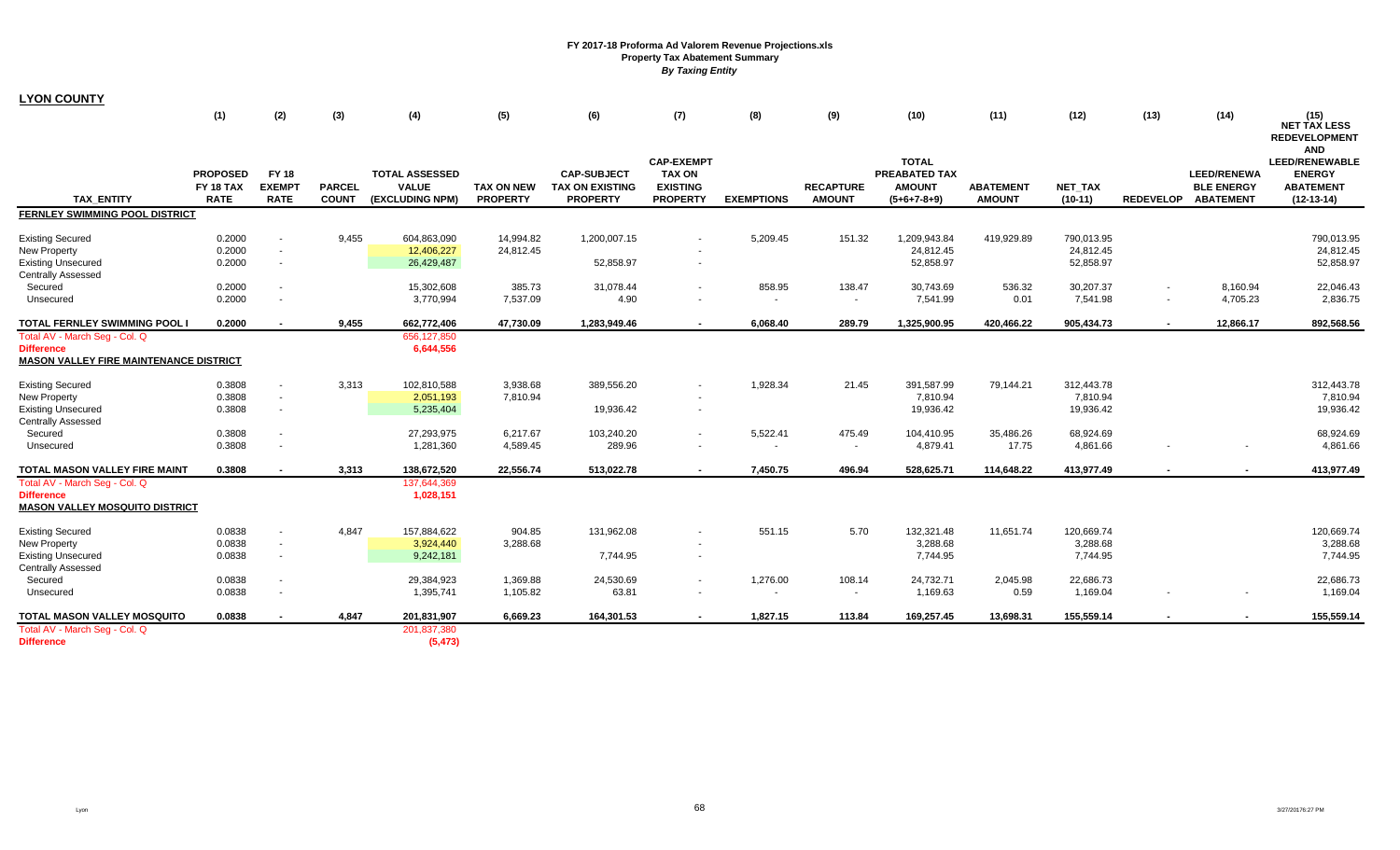| <b>LYON COUNTY</b>                                                                                       |                                             |                                                      |                               |                                                          |                                      |                                                                 |                                                                          |                   |                                    |                                                                 |                                   |                                        |        |                                                                |                                                                            |
|----------------------------------------------------------------------------------------------------------|---------------------------------------------|------------------------------------------------------|-------------------------------|----------------------------------------------------------|--------------------------------------|-----------------------------------------------------------------|--------------------------------------------------------------------------|-------------------|------------------------------------|-----------------------------------------------------------------|-----------------------------------|----------------------------------------|--------|----------------------------------------------------------------|----------------------------------------------------------------------------|
|                                                                                                          | (1)                                         | (2)                                                  | (3)                           | (4)                                                      | (5)                                  | (6)                                                             | (7)                                                                      | (8)               | (9)                                | (10)                                                            | (11)                              | (12)                                   | (13)   | (14)                                                           | (15)<br><b>NET TAX LESS</b><br><b>REDEVELOPMENT</b><br><b>AND</b>          |
| <b>TAX ENTITY</b>                                                                                        | <b>PROPOSED</b><br>FY 18 TAX<br><b>RATE</b> | <b>FY 18</b><br><b>EXEMPT</b><br><b>RATE</b>         | <b>PARCEL</b><br><b>COUNT</b> | <b>TOTAL ASSESSED</b><br><b>VALUE</b><br>(EXCLUDING NPM) | <b>TAX ON NEW</b><br><b>PROPERTY</b> | <b>CAP-SUBJECT</b><br><b>TAX ON EXISTING</b><br><b>PROPERTY</b> | <b>CAP-EXEMPT</b><br><b>TAX ON</b><br><b>EXISTING</b><br><b>PROPERTY</b> | <b>EXEMPTIONS</b> | <b>RECAPTURE</b><br><b>AMOUNT</b>  | <b>TOTAL</b><br>PREABATED TAX<br><b>AMOUNT</b><br>$(5+6+7-8+9)$ | <b>ABATEMENT</b><br><b>AMOUNT</b> | <b>NET TAX</b><br>$(10-11)$            |        | <b>LEED/RENEWA</b><br><b>BLE ENERGY</b><br>REDEVELOP ABATEMENT | <b>LEED/RENEWABLE</b><br><b>ENERGY</b><br><b>ABATEMENT</b><br>$(12-13-14)$ |
| <b>MASON VALLEY SWIMMING POOL DISTRICT</b>                                                               |                                             |                                                      |                               |                                                          |                                      |                                                                 |                                                                          |                   |                                    |                                                                 |                                   |                                        |        |                                                                |                                                                            |
| <b>Existing Secured</b><br>New Property<br><b>Existing Unsecured</b><br><b>Centrally Assessed</b>        | 0.1749<br>0.1749<br>0.1749                  | $\sim$<br>$\blacksquare$                             | 4,846                         | 155,660,889<br>3,924,430<br>9,229,719                    | 1,888.54<br>6,863.83                 | 271,533.88<br>16,142.78                                         |                                                                          | 1,150.86          | 11.84                              | 272,283.40<br>6.863.83<br>16,142.78                             | 24,318.57                         | 247,964.83<br>6,863.83<br>16,142.78    |        |                                                                | 247,964.83<br>6,863.83<br>16,142.78                                        |
| Secured<br>Unsecured                                                                                     | 0.1749<br>0.1749                            | $\blacksquare$<br>$\overline{\phantom{a}}$           |                               | 28,920,624<br>1,363,100                                  | 2,850.72<br>2,250.88                 | 50,380.68<br>133.18                                             |                                                                          | 2,649.23          | 225.69<br>$\overline{\phantom{a}}$ | 50,807.86<br>2,384.06                                           | 4,252.38<br>1.16                  | 46,555.48<br>2,382.90                  |        |                                                                | 46,555.48<br>2,382.90                                                      |
| TOTAL MASON VALLEY SWIMMING                                                                              | 0.1749                                      | $\overline{\phantom{a}}$                             | 4,846                         | 199,098,763                                              | 13,853.97                            | 338,190.52                                                      |                                                                          | 3,800.09          | 237.53                             | 348,481.93                                                      | 28,572.11                         | 319,909.82                             | $\sim$ |                                                                | 319,909.82                                                                 |
| Total AV - March Seg - Col. Q<br><b>Difference</b><br>NO LYON CO FIRE MAINTENANCE DISTRICT               |                                             |                                                      |                               | 199,104,245<br>(5, 482)                                  |                                      |                                                                 |                                                                          |                   |                                    |                                                                 |                                   |                                        |        |                                                                |                                                                            |
| <b>Existing Secured</b><br><b>New Property</b><br><b>Existing Unsecured</b>                              | 0.3019<br>0.3019<br>0.3019                  | $\overline{\phantom{a}}$<br>$\sim$                   | 9,473                         | 605,496,885<br>12,406,209<br>26,429,487                  | 22,634.71<br>37,454.34               | 1,813,324.98<br>79,790.62                                       | $\sim$                                                                   | 7,806.15          | 228.45                             | 1,828,381.99<br>37,454.34<br>79,790.62                          | 709,676.92                        | 1,118,705.07<br>37,454.34<br>79,790.62 |        |                                                                | 1,118,705.07<br>37,454.34<br>79,790.62                                     |
| <b>Centrally Assessed</b><br>Secured<br>Unsecured                                                        | 0.3019<br>0.3019                            | $\overline{\phantom{a}}$                             |                               | 16,298,671<br>3,907,767                                  | 1,129.65<br>11,790.15                | 49,372.73<br>7.40                                               |                                                                          | 1,296.68          | 442.21<br>$\blacksquare$           | 49,647.91<br>11,797.55                                          | 10,483.68<br>0.09                 | 39,164.23<br>11,797.46                 |        | 12,318.93<br>7,102.55                                          | 26,845.30<br>4,694.91                                                      |
| TOTAL NO LYON CO FIRE MAINTEN.                                                                           | 0.3019                                      | . .                                                  | 9,473                         | 664,539,019                                              | 73,008.85                            | 1,942,495.73                                                    |                                                                          | 9,102.83          | 670.66                             | 2,007,072.42                                                    | 720,160.69                        | 1,286,911.73                           |        | 19,421.48                                                      | 1,267,490.25                                                               |
| Total AV - March Seg - Col. Q<br><b>Difference</b><br>SILVER SPRINGS-STAGECOACH HOSPITAL DIST            |                                             |                                                      |                               | 657,894,481<br>6,644,538                                 |                                      |                                                                 |                                                                          |                   |                                    |                                                                 |                                   |                                        |        |                                                                |                                                                            |
| <b>Existing Secured</b><br><b>New Property</b><br><b>Existing Unsecured</b><br><b>Centrally Assessed</b> | 0.0450<br>0.0450<br>0.0450                  | $\blacksquare$<br>$\overline{\phantom{a}}$           | 7,723                         | 123,160,110<br>4,481,546<br>5,961,284                    | 38.34<br>2,016.70                    | 56,009.15<br>2,682.58                                           |                                                                          | 566.89            | 6.60                               | 55,487.20<br>2,016.70<br>2,682.58                               | 19,644.06                         | 35,843.14<br>2,016.70<br>2,682.58      |        |                                                                | 35,843.14<br>2,016.70<br>2,682.58                                          |
| Secured<br>Unsecured                                                                                     | 0.0450<br>0.0450                            | $\overline{\phantom{a}}$<br>$\overline{\phantom{a}}$ |                               | 20,534,786<br>905,676                                    | 348.22<br>375.26                     | 9,293.17<br>32.30                                               |                                                                          | 400.71<br>$\sim$  | 2.91<br>$\sim$                     | 9,243.59<br>407.56                                              | 1,990.88<br>0.19                  | 7,252.71<br>407.37                     |        |                                                                | 7,252.71<br>407.37                                                         |
| TOTAL SILVER SPRINGS-STAGECO.                                                                            | 0.0450                                      |                                                      | 7,723                         | 155,043,402                                              | 2,778.52                             | 68,017.20                                                       |                                                                          | 967.60            | 9.51                               | 69,837.62                                                       | 21,635.13                         | 48,202.49                              |        |                                                                | 48,202.49                                                                  |
| Total AV - March Seg - Col. Q<br><b>Difference</b>                                                       |                                             |                                                      |                               | 155,058,315<br>(14, 913)                                 |                                      |                                                                 |                                                                          |                   |                                    |                                                                 |                                   |                                        |        |                                                                |                                                                            |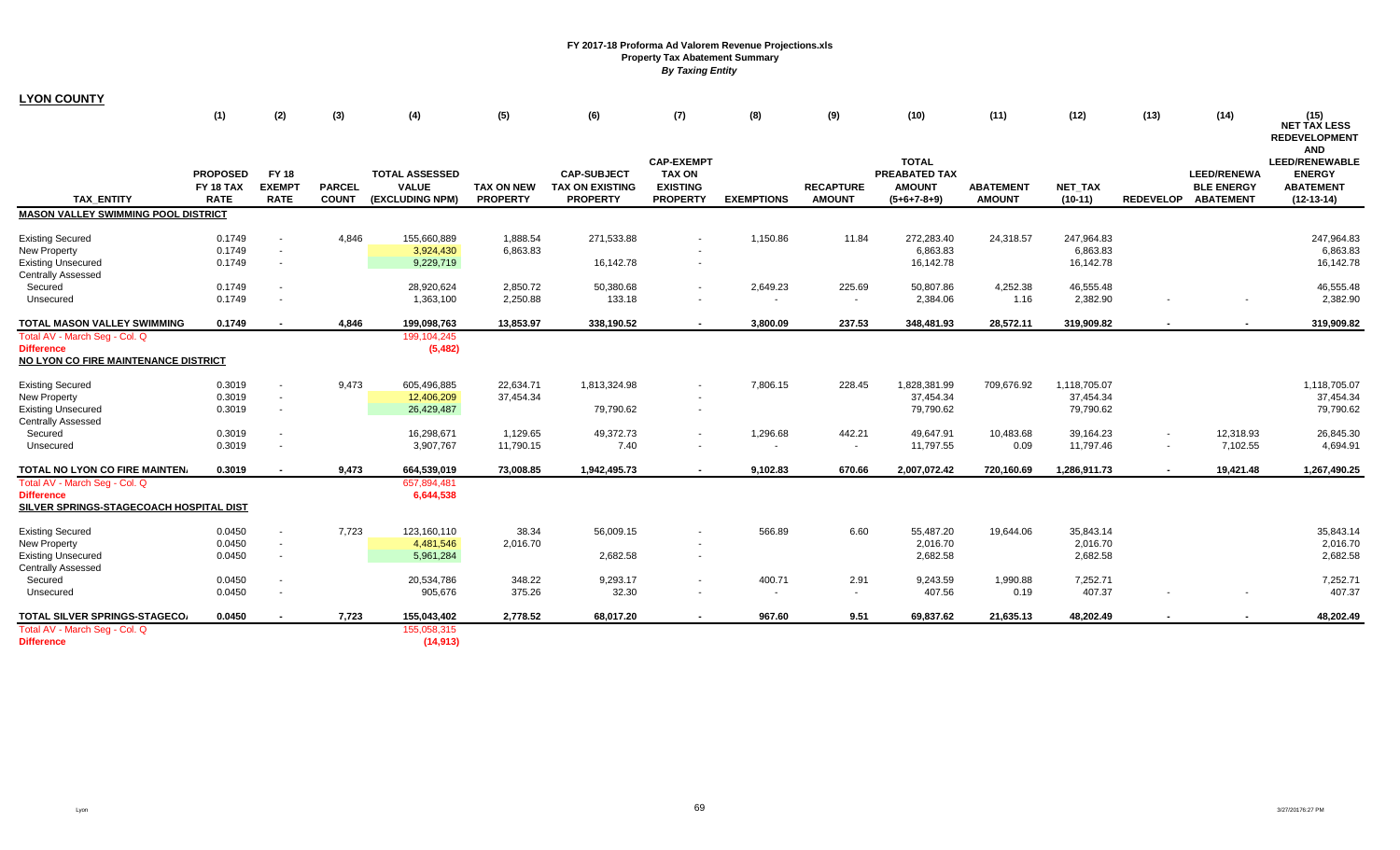| <b>LYON COUNTY</b>                                                                                       |                                             |                                                      |                               |                                                          |                                      |                                                                 |                                                                          |                   |                                    |                                                                 |                                   |                                        |        |                                                                |                                                                            |
|----------------------------------------------------------------------------------------------------------|---------------------------------------------|------------------------------------------------------|-------------------------------|----------------------------------------------------------|--------------------------------------|-----------------------------------------------------------------|--------------------------------------------------------------------------|-------------------|------------------------------------|-----------------------------------------------------------------|-----------------------------------|----------------------------------------|--------|----------------------------------------------------------------|----------------------------------------------------------------------------|
|                                                                                                          | (1)                                         | (2)                                                  | (3)                           | (4)                                                      | (5)                                  | (6)                                                             | (7)                                                                      | (8)               | (9)                                | (10)                                                            | (11)                              | (12)                                   | (13)   | (14)                                                           | (15)<br><b>NET TAX LESS</b><br><b>REDEVELOPMENT</b><br><b>AND</b>          |
| <b>TAX ENTITY</b>                                                                                        | <b>PROPOSED</b><br>FY 18 TAX<br><b>RATE</b> | <b>FY 18</b><br><b>EXEMPT</b><br><b>RATE</b>         | <b>PARCEL</b><br><b>COUNT</b> | <b>TOTAL ASSESSED</b><br><b>VALUE</b><br>(EXCLUDING NPM) | <b>TAX ON NEW</b><br><b>PROPERTY</b> | <b>CAP-SUBJECT</b><br><b>TAX ON EXISTING</b><br><b>PROPERTY</b> | <b>CAP-EXEMPT</b><br><b>TAX ON</b><br><b>EXISTING</b><br><b>PROPERTY</b> | <b>EXEMPTIONS</b> | <b>RECAPTURE</b><br><b>AMOUNT</b>  | <b>TOTAL</b><br>PREABATED TAX<br><b>AMOUNT</b><br>$(5+6+7-8+9)$ | <b>ABATEMENT</b><br><b>AMOUNT</b> | <b>NET TAX</b><br>$(10-11)$            |        | <b>LEED/RENEWA</b><br><b>BLE ENERGY</b><br>REDEVELOP ABATEMENT | <b>LEED/RENEWABLE</b><br><b>ENERGY</b><br><b>ABATEMENT</b><br>$(12-13-14)$ |
| <b>SMITH VALLEY FIRE MAINTENANCE DISTRICT</b>                                                            |                                             |                                                      |                               |                                                          |                                      |                                                                 |                                                                          |                   |                                    |                                                                 |                                   |                                        |        |                                                                |                                                                            |
| <b>Existing Secured</b><br><b>New Property</b><br><b>Existing Unsecured</b><br><b>Centrally Assessed</b> | 0.4044<br>0.4044<br>0.4044                  | $\overline{\phantom{a}}$<br>$\overline{\phantom{a}}$ | 1,547                         | 75,067,717<br>1,993,547<br>953,738                       | 1,751.77<br>8,061.90                 | 302,922.13<br>3,856.92                                          |                                                                          | 1,100.11          | 53.59                              | 303,627.38<br>8,061.90<br>3,856.92                              | 36,476.16                         | 267,151.22<br>8,061.90<br>3,856.92     |        |                                                                | 267,151.22<br>8,061.90<br>3,856.92                                         |
| Secured<br>Unsecured                                                                                     | 0.4044<br>0.4044                            | $\overline{\phantom{a}}$<br>$\overline{\phantom{a}}$ |                               | 7,981,917<br>398,843                                     | 513.07<br>1,812.34                   | 37,185.63                                                       |                                                                          | 1,428.86          | $\sim$<br>$\overline{\phantom{a}}$ | 36,269.84<br>1,812.34                                           | 11,390.32<br>$\sim$               | 24,879.52<br>1,812.34                  |        |                                                                | 24,879.52<br>1,812.34                                                      |
| TOTAL SMITH VALLEY FIRE MAINTE                                                                           | 0.4044                                      | $\sim$                                               | 1,547                         | 86,395,762                                               | 12,139.08                            | 343,964.68                                                      |                                                                          | 2,528.97          | 53.59                              | 353,628.38                                                      | 47,866.48                         | 305,761.90                             | $\sim$ |                                                                | 305,761.90                                                                 |
| Total AV - March Seg - Col. Q<br><b>Difference</b><br>SOUTH LYON COUNTY HOSPITAL DISTRICT                |                                             |                                                      |                               | 86,398,404<br>(2,642)                                    |                                      |                                                                 |                                                                          |                   |                                    |                                                                 |                                   |                                        |        |                                                                |                                                                            |
| <b>Existing Secured</b><br>New Property<br><b>Existing Unsecured</b><br><b>Centrally Assessed</b>        | 0.5615<br>0.5615<br>0.5615                  | $\overline{\phantom{a}}$<br>$\sim$                   | 6,563                         | 236,967,631<br>5,307,238<br>10,386,350                   | 8,976.28<br>29,800.14                | 1,326,881.65<br>58,319.35                                       | $\sim$                                                                   | 5,221.22          | 112.52                             | 1,330,749.23<br>29,800.14<br>58,319.35                          | 110,674.50                        | 1,220,074.73<br>29,800.14<br>58,319.35 |        |                                                                | 1,220,074.73<br>29,800.14<br>58,319.35                                     |
| Secured<br>Unsecured                                                                                     | 0.5615<br>0.5615                            | $\overline{\phantom{a}}$                             |                               | 57,504,118<br>3,218,905                                  | 17,244.82<br>17,554.51               | 319,950.01<br>519.64                                            |                                                                          | 14,309.22         | 2,290.73<br>$\blacksquare$         | 325,176.34<br>18,074.15                                         | 22,322.55<br>5.27                 | 302,853.79<br>18,068.88                |        |                                                                | 302,853.79<br>18,068.88                                                    |
| TOTAL SOUTH LYON COUNTY HOSF                                                                             | 0.5615                                      | $\overline{\phantom{a}}$                             | 6,563                         | 313,384,242                                              | 73,575.75                            | 1,705,670.65                                                    |                                                                          | 19,530.44         | 2,403.25                           | 1,762,119.21                                                    | 133,002.32                        | 1,629,116.89                           |        |                                                                | 1,629,116.89                                                               |
| Total AV - March Seg - Col. Q<br><b>Difference</b><br><b>WILLOW CREEK GID</b>                            |                                             |                                                      |                               | 313,392,380<br>(8, 138)                                  |                                      |                                                                 |                                                                          |                   |                                    |                                                                 |                                   |                                        |        |                                                                |                                                                            |
| <b>Existing Secured</b><br><b>New Property</b><br><b>Existing Unsecured</b><br><b>Centrally Assessed</b> | 0.0156<br>0.0156<br>0.0156                  | $\blacksquare$<br>$\overline{\phantom{a}}$           | 252                           | 4,123,239<br>10,414<br>57,185                            | 0.57<br>1.62                         | 647.01<br>8.92                                                  |                                                                          | 4.03              |                                    | 643.55<br>1.62<br>8.92                                          | 123.16                            | 520.39<br>1.62<br>8.92                 |        |                                                                | 520.39<br>1.62<br>8.92                                                     |
| Secured<br>Unsecured                                                                                     | 0.0156<br>0.0156                            | $\overline{\phantom{a}}$<br>$\overline{\phantom{a}}$ |                               | 92,832<br>5,560                                          | $\sim$<br>0.87                       | 15.21<br>$\sim$                                                 |                                                                          | 0.73<br>$\sim$    | $\sim$<br>$\sim$                   | 14.48<br>0.87                                                   | $\sim$                            | 14.48<br>0.87                          |        |                                                                | 14.48<br>0.87                                                              |
| <b>TOTAL WILLOW CREEK GID</b>                                                                            | 0.0156                                      |                                                      | 252                           | 4,289,230                                                | 3.06                                 | 671.14                                                          |                                                                          | 4.76              | $\blacksquare$                     | 669.45                                                          | 123.16                            | 546.29                                 |        |                                                                | 546.29                                                                     |
| Total AV - March Seg - Col. Q<br><b>Difference</b>                                                       |                                             |                                                      |                               | 4,289,260<br>(29)                                        |                                      |                                                                 |                                                                          |                   |                                    |                                                                 |                                   |                                        |        |                                                                |                                                                            |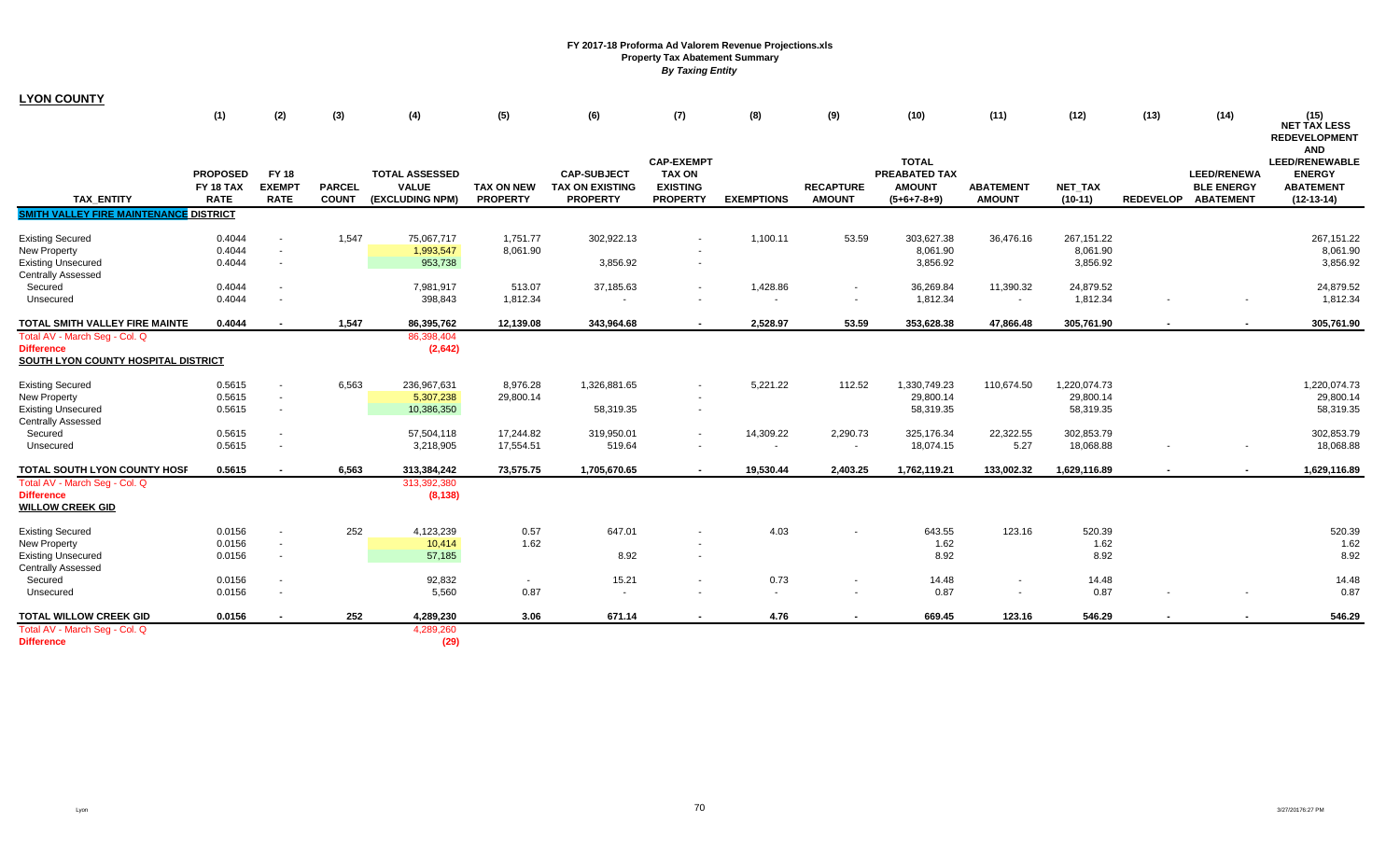| MINERAL COUNTY                                                                                                     |                                                          |                                                |                                                    |                                                                                  |                                                        |                                                                          |                                                                          |                                                              |                                                 |                                                                             |                                                                 |                                                                             |                                    |                                                                |                                                                                           |
|--------------------------------------------------------------------------------------------------------------------|----------------------------------------------------------|------------------------------------------------|----------------------------------------------------|----------------------------------------------------------------------------------|--------------------------------------------------------|--------------------------------------------------------------------------|--------------------------------------------------------------------------|--------------------------------------------------------------|-------------------------------------------------|-----------------------------------------------------------------------------|-----------------------------------------------------------------|-----------------------------------------------------------------------------|------------------------------------|----------------------------------------------------------------|-------------------------------------------------------------------------------------------|
|                                                                                                                    | (1)                                                      | (2)                                            | (3)                                                | (4)                                                                              | (5)                                                    | (6)                                                                      | (7)                                                                      | (8)                                                          | (9)                                             | (10)                                                                        | (11)                                                            | (12)                                                                        | (13)                               | (14)                                                           | (15)<br><b>NET TAX LESS</b><br><b>REDEVELOPMENT</b>                                       |
| <b>TAX ENTITY</b>                                                                                                  | <b>PROPOSED</b><br>FY 18 TAX<br><b>RATE</b>              | <b>FY 18</b><br><b>EXEMPT</b><br><b>RATE</b>   | <b>PARCEL</b><br><b>COUNT</b>                      | <b>TOTAL</b><br><b>ASSESSED</b><br><b>VALUE</b><br>(EXCLUDING<br>NPM)            | TAX ON NEW<br><b>PROPERTY</b>                          | <b>CAP-SUBJECT</b><br><b>TAX ON EXISTING</b><br><b>PROPERTY</b>          | <b>CAP-EXEMPT</b><br><b>TAX ON</b><br><b>EXISTING</b><br><b>PROPERTY</b> | <b>EXEMPTIONS</b>                                            | <b>RECAPTURE</b><br><b>AMOUNT</b>               | <b>TOTAL</b><br>PREABATED TAX<br><b>AMOUNT</b><br>$(5+6+7-8+9)$             | <b>ABATEMENT</b><br><b>AMOUNT</b>                               | NET_TAX<br>$(10-11)$                                                        |                                    | <b>LEED/RENEWA</b><br><b>BLE ENERGY</b><br>REDEVELOP ABATEMENT | <b>AND</b><br><b>LEED/RENEWABL</b><br><b>E ENERGY</b><br><b>ABATEMENT</b><br>$(12-13-14)$ |
| ALL ENTITIES                                                                                                       |                                                          |                                                |                                                    |                                                                                  |                                                        |                                                                          |                                                                          |                                                              |                                                 |                                                                             |                                                                 |                                                                             |                                    |                                                                |                                                                                           |
| STATE OF NEVADA<br><b>GENERAL COUNTY</b><br>SCHOOL DISTRICT<br>MINERAL COUNTY HOSPITAL DISTRI                      | 0.1700<br>2.2900<br>1.0000<br>0.2000                     | $\sim$<br>0.0600<br>$\sim$                     | 3,619<br>3,619<br>3,619<br>3,619                   | 166,301,632<br>166,301,637<br>166,301,640<br>166,301,644                         | 12,975.54<br>173,730.52<br>76,326.76<br>15,265.35      | 277,120.23<br>3,635,174.28<br>1,630,122.92<br>326,024.88                 | $\sim$<br>98,865.12<br>$\sim$                                            | 7,379.46<br>99,410.73<br>43,409.74<br>8,681.97               | 480.14<br>6,367.73<br>2,756.25<br>564.86        | 283,196.45<br>3,814,726.92<br>1,665,796.19<br>333,173.12                    | 15,295.99<br>208,973.01<br>87,213.44<br>17,995.51               | 267,900.46<br>3,605,753.91<br>1,578,582.75<br>315,177.61                    | $\overline{\phantom{a}}$           | 29,868.19<br>403,685.92<br>175,695.19<br>35,139.04             | 238,032.27<br>3,202,067.99<br>1,402,887.56<br>280,038.57                                  |
| TOTAL COUNTY                                                                                                       |                                                          |                                                | 3,619                                              | 166,301,632                                                                      | 278,298.17                                             | 5,868,442.31                                                             | 98,865.12                                                                | 158,881.90                                                   | 10,168.98                                       | 6,096,892.68                                                                | 329,477.95                                                      | 5,767,414.73                                                                |                                    | 644,388.34                                                     | 5,123,026.39                                                                              |
|                                                                                                                    |                                                          |                                                |                                                    |                                                                                  |                                                        |                                                                          |                                                                          |                                                              |                                                 | <b>Abatement Percent</b>                                                    | 5.40%                                                           |                                                                             |                                    |                                                                |                                                                                           |
| <b>STATE OF NEVADA</b>                                                                                             |                                                          |                                                |                                                    |                                                                                  |                                                        |                                                                          |                                                                          |                                                              |                                                 |                                                                             |                                                                 |                                                                             |                                    |                                                                |                                                                                           |
| <b>Existing Secured</b><br><b>New Property</b><br><b>Existing Unsecured</b><br>Centrally Assessed                  | 0.1700<br>0.1700<br>0.1700                               |                                                | 3,619                                              | 58,375,513<br>1,762,925<br>32,812,143                                            | 268.73<br>2,996.97                                     | 100,641.35<br>55,780.64                                                  |                                                                          | 1,668.17                                                     | 3.80                                            | 99,245.71<br>2,996.97<br>55,780.64                                          | 4,531.27                                                        | 94,714.44<br>2,996.97<br>55,780.64                                          |                                    |                                                                | 94,714.44<br>2,996.97<br>55,780.64                                                        |
| Secured<br>Unsecured                                                                                               | 0.1700<br>0.1700                                         |                                                |                                                    | 71,613,055<br>1,737,997                                                          | 6,762.62<br>2,947.22                                   | 120,690.87<br>7.37                                                       |                                                                          | 5,711.29<br>$\sim$                                           | 476.34<br>$\overline{\phantom{a}}$              | 122,218.54<br>2,954.59                                                      | 10,757.35<br>7.37                                               | 111,461.19<br>2,947.22                                                      | $\overline{\phantom{a}}$<br>$\sim$ | 29,868.19<br>$\sim$                                            | 81,593.00<br>2,947.22                                                                     |
| TOTAL STATE OF NEVADA                                                                                              | 0.1700                                                   |                                                | 3,619                                              | 166,301,632                                                                      | 12,975.54                                              | 277,120.23                                                               |                                                                          | 7,379.46                                                     | 480.14                                          | 283,196.45                                                                  | 15,295.99                                                       | 267,900.46                                                                  |                                    | 29,868.19                                                      | 238,032.27                                                                                |
| Total AV - March Seg - Col. Q<br><b>Difference</b><br><b>GENERAL COUNTY</b>                                        |                                                          |                                                |                                                    | 166,330,859<br>(29, 227)                                                         |                                                        |                                                                          |                                                                          |                                                              |                                                 |                                                                             |                                                                 |                                                                             |                                    |                                                                |                                                                                           |
| <b>Existing Secured</b>                                                                                            |                                                          |                                                |                                                    |                                                                                  |                                                        |                                                                          |                                                                          |                                                              |                                                 |                                                                             |                                                                 |                                                                             |                                    |                                                                |                                                                                           |
| General<br>China Springs<br><b>Medical Indigent</b><br>General Indigent<br>Care & Share<br><b>Capital Projects</b> | 2.0497<br>0.0153<br>0.1050<br>0.0100<br>0.0600<br>0.0500 | $\sim$<br>$\sim$<br>$\sim$<br>0.0600<br>$\sim$ | 3,619<br>3,619<br>3,619<br>3,619<br>3,619<br>3,619 | 58,375,513<br>58,375,513<br>58,375,513<br>58,375,513<br>58,375,513<br>58,375,513 | 3,240.00<br>24.19<br>165.98<br>15.80<br>94.85<br>79.02 | 1,213,445.90<br>9,058.07<br>62,162.46<br>5,919.80<br>$\sim$<br>29,600.43 | $\sim$<br>35,520.70<br>$\sim$                                            | 20,117.10<br>149.50<br>1,030.71<br>97.43<br>590.80<br>490.70 | 45.76<br>0.34<br>2.35<br>0.22<br>$\sim$<br>1.11 | 1,196,614.56<br>8,933.10<br>61,300.08<br>5,838.39<br>35,024.75<br>29,189.86 | 54,634.38<br>408.24<br>2,798.86<br>265.79<br>(0.01)<br>1,331.20 | 1,141,980.18<br>8,524.86<br>58,501.22<br>5,572.60<br>35,024.76<br>27,858.66 |                                    |                                                                | 1,141,980.18<br>8,524.86<br>58,501.22<br>5,572.60<br>35,024.76<br>27,858.66               |
| <b>GENERAL TOTAL</b>                                                                                               | 2.2900                                                   | 0.0600                                         | 3,619                                              | 58,375,513                                                                       | 3,619.84                                               | 1,320,186.66                                                             | 35,520.70                                                                | 22,476.24                                                    | 49.78                                           | 1.336.900.74                                                                | 59,438.46                                                       | 1,277,462.28                                                                |                                    |                                                                | 1,277,462.28                                                                              |
| New Property<br>Existing Unsecured<br>Centrally Assessed                                                           | 2.2900<br>2.2900                                         | 0.0600<br>0.0600                               |                                                    | 1,762,929<br>32,812,143                                                          | 39,313.33                                              | 731,710.79                                                               | 1,057.76<br>19,687.29                                                    |                                                              |                                                 | 40,371.08<br>751,398.07                                                     |                                                                 | 40,371.08<br>751,398.07                                                     |                                    |                                                                | 40,371.08<br>751,398.07                                                                   |
| Secured<br>Unsecured                                                                                               | 2.2900<br>2.2900                                         | 0.0600<br>0.0600                               |                                                    | 71,613,055<br>1,737,997                                                          | 91,096.51<br>39,700.84                                 | 1,583,180.14<br>96.69                                                    | 42,596.78<br>2.60                                                        | 76,934.49                                                    | 6,317.95                                        | 1,646,256.89<br>39,800.13                                                   | 149,437.86<br>96.69                                             | 1,496,819.03<br>39,703.44                                                   | $\tilde{\phantom{a}}$              | 403,685.92                                                     | 1,093,133.11<br>39,703.44                                                                 |
| TOTAL GENERAL COUNTY                                                                                               | 2.2900                                                   | 0.0600                                         | 3,619                                              | 166,301,637                                                                      | 173,730.52                                             | 3,635,174.28                                                             | 98,865.12                                                                | 99,410.73                                                    | 6,367.73                                        | 3,814,726.92                                                                | 208,973.01                                                      | 3,605,753.91                                                                |                                    | 403,685.92                                                     | 3,202,067.99                                                                              |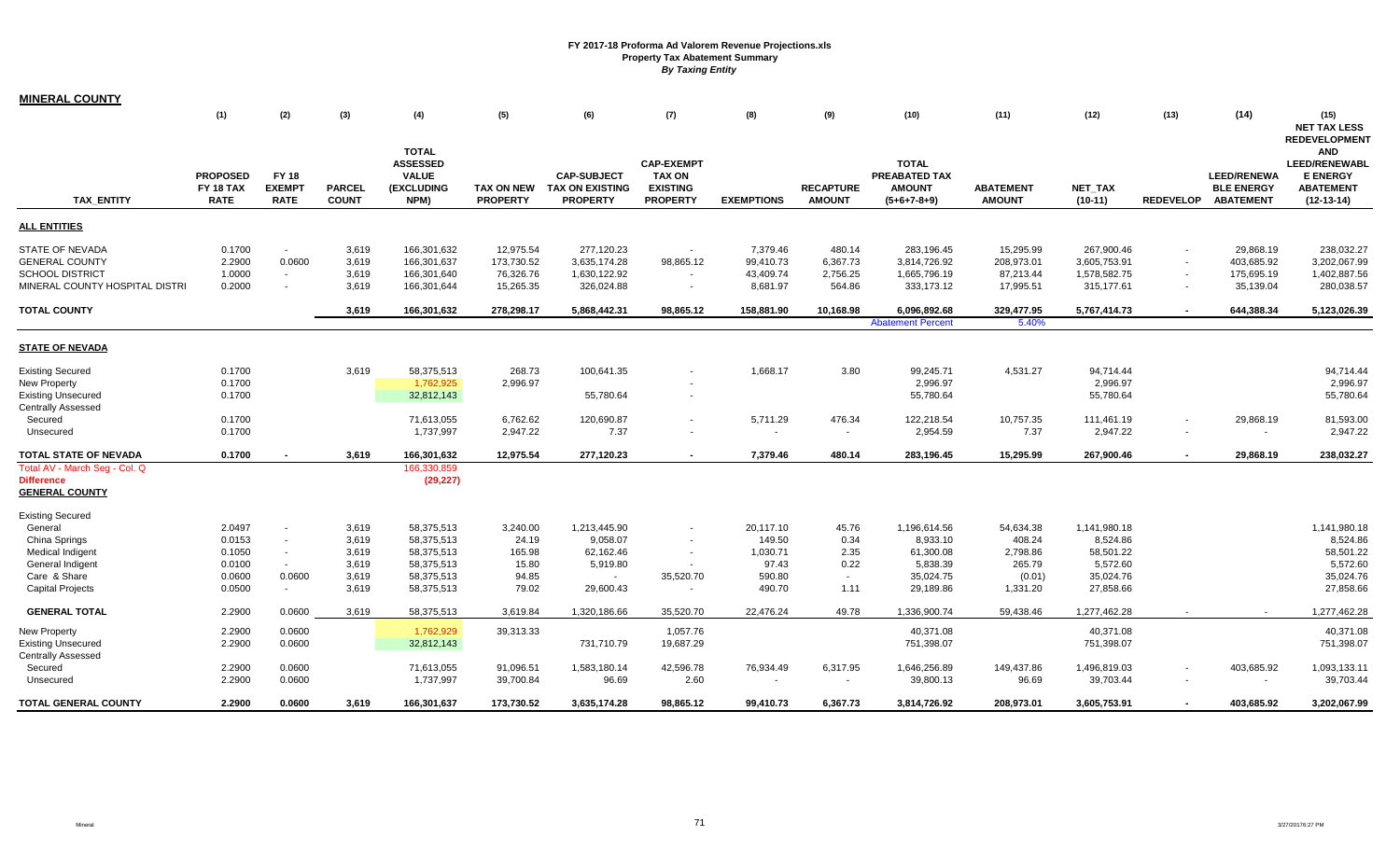| <b>MINERAL COUNTY</b>                                 |                                             |                                              |                               |                                                                              |                               |                                                                 |                                                                          |                   |                                   |                                                                 |                                   |                             |                  |                                                                |                                                                                    |
|-------------------------------------------------------|---------------------------------------------|----------------------------------------------|-------------------------------|------------------------------------------------------------------------------|-------------------------------|-----------------------------------------------------------------|--------------------------------------------------------------------------|-------------------|-----------------------------------|-----------------------------------------------------------------|-----------------------------------|-----------------------------|------------------|----------------------------------------------------------------|------------------------------------------------------------------------------------|
|                                                       | (1)                                         | (2)                                          | (3)                           | (4)                                                                          | (5)                           | (6)                                                             | (7)                                                                      | (8)               | (9)                               | (10)                                                            | (11)                              | (12)                        | (13)             | (14)                                                           | (15)<br><b>NET TAX LESS</b><br><b>REDEVELOPMENT</b>                                |
| <b>TAX ENTITY</b>                                     | <b>PROPOSED</b><br>FY 18 TAX<br><b>RATE</b> | <b>FY 18</b><br><b>EXEMPT</b><br><b>RATE</b> | <b>PARCEL</b><br><b>COUNT</b> | <b>TOTAL</b><br><b>ASSESSED</b><br><b>VALUE</b><br><b>(EXCLUDING</b><br>NPM) | TAX ON NEW<br><b>PROPERTY</b> | <b>CAP-SUBJECT</b><br><b>TAX ON EXISTING</b><br><b>PROPERTY</b> | <b>CAP-EXEMPT</b><br><b>TAX ON</b><br><b>EXISTING</b><br><b>PROPERTY</b> | <b>EXEMPTIONS</b> | <b>RECAPTURE</b><br><b>AMOUNT</b> | <b>TOTAL</b><br>PREABATED TAX<br><b>AMOUNT</b><br>$(5+6+7-8+9)$ | <b>ABATEMENT</b><br><b>AMOUNT</b> | <b>NET TAX</b><br>$(10-11)$ |                  | <b>LEED/RENEWA</b><br><b>BLE ENERGY</b><br>REDEVELOP ABATEMENT | <b>AND</b><br>LEED/RENEWABL<br><b>E ENERGY</b><br><b>ABATEMENT</b><br>$(12-13-14)$ |
| <b>March Assessors Report:</b>                        |                                             |                                              |                               |                                                                              |                               |                                                                 |                                                                          |                   |                                   |                                                                 |                                   |                             |                  |                                                                |                                                                                    |
| New secured                                           |                                             |                                              |                               | 127,208                                                                      |                               |                                                                 |                                                                          |                   |                                   |                                                                 |                                   |                             |                  |                                                                |                                                                                    |
| <b>Existing Secured</b>                               |                                             |                                              |                               | 58,373,871                                                                   |                               |                                                                 |                                                                          |                   |                                   |                                                                 |                                   |                             |                  |                                                                |                                                                                    |
|                                                       |                                             |                                              |                               | 58,501,079                                                                   |                               |                                                                 |                                                                          |                   |                                   |                                                                 |                                   |                             |                  |                                                                |                                                                                    |
| <b>Difference</b>                                     |                                             |                                              |                               | (125, 566)                                                                   | $-0.21%$                      |                                                                 |                                                                          |                   |                                   |                                                                 |                                   |                             |                  |                                                                |                                                                                    |
| Total AV - March Seg - Col. Q                         |                                             |                                              |                               | 166,330,859                                                                  |                               |                                                                 |                                                                          |                   |                                   |                                                                 |                                   |                             |                  |                                                                |                                                                                    |
| <b>Difference</b>                                     |                                             |                                              |                               | (29, 222)                                                                    |                               |                                                                 |                                                                          |                   |                                   |                                                                 |                                   |                             |                  |                                                                |                                                                                    |
| <u>SCHOOL DISTRICT</u>                                |                                             |                                              |                               |                                                                              |                               |                                                                 |                                                                          |                   |                                   |                                                                 |                                   |                             |                  |                                                                |                                                                                    |
| <b>Existing Secured</b>                               | 0.7500                                      | $\sim$                                       | 3,619                         | 58,375,513                                                                   | 1,185.52                      | 444,009.04                                                      |                                                                          | 7,360.43          | 16.74                             | 437,850.87                                                      | 19,991.85                         | 417,859.02                  |                  |                                                                | 417,859.02                                                                         |
| New Property                                          | 0.7500                                      | $\sim$                                       |                               | 1,762,932                                                                    | 13,221.99                     |                                                                 |                                                                          |                   |                                   | 13,221.99                                                       |                                   | 13,221.99                   |                  |                                                                | 13,221.99                                                                          |
| <b>Existing Unsecured</b>                             | 0.7500                                      | $\sim$                                       |                               | 32,812,143                                                                   |                               | 246,091.07                                                      |                                                                          |                   |                                   | 246,091.07                                                      |                                   | 246,091.07                  |                  |                                                                | 246,091.07                                                                         |
| <b>Centrally Assessed</b>                             |                                             |                                              |                               |                                                                              |                               |                                                                 |                                                                          |                   |                                   |                                                                 |                                   |                             |                  |                                                                |                                                                                    |
| Secured                                               | 0.7500                                      | $\sim$                                       |                               | 71,613,055                                                                   | 29,835.11                     | 532,459.69                                                      |                                                                          | 25,196.89         | 2,050.45                          | 539,148.35                                                      | 45,385.20                         | 493,763.15                  |                  | 131,771.39                                                     | 361,991.76                                                                         |
| Unsecured                                             | 0.7500                                      |                                              |                               | 1,737,997                                                                    | 13,002.46                     | 32.52                                                           | $\overline{\phantom{a}}$                                                 |                   | $\sim$                            | 13,034.98                                                       | 32.52                             | 13,002.46                   | $\sim$           | $\sim$                                                         | 13,002.46                                                                          |
| <b>TOTAL SCHOOL OPERATING</b>                         | 0.7500                                      |                                              | 3,619                         | 166,301,640                                                                  | 57,245.07                     | 1,222,592.32                                                    |                                                                          | 32,557.32         | 2,067.19                          | 1,249,347.26                                                    | 65,409.57                         | 1,183,937.69                | $\blacksquare$   | 131,771.39                                                     | 1,052,166.30                                                                       |
|                                                       |                                             |                                              |                               |                                                                              | 39,780.14                     | 709,946.25                                                      | $\sim$                                                                   | 33,595.85         | 2,733.93                          | 718,864.47                                                      | 60,513.60                         | 658,350.87                  | $\sim$           | 175,695.19                                                     | 482,655.68                                                                         |
| <b>SCHOOL DEBT</b>                                    |                                             |                                              |                               |                                                                              | 17,336.61                     | 43.36                                                           |                                                                          | $\sim$            | $\sim$                            | 17,379.97                                                       | 43.36                             | 17,336.61                   | $\sim$           |                                                                | 17,336.61                                                                          |
| <b>Existing Secured</b>                               | 0.2500                                      |                                              | 3,619                         | 58,375,513                                                                   | 395.18                        | 148,002.84                                                      |                                                                          | 2,453.46          | 5.58                              | 145,950.14                                                      | 6,664.63                          | 139,285.51                  |                  |                                                                | 139,285.51                                                                         |
| New Property                                          | 0.2500                                      | $\sim$                                       |                               | 1,762,929                                                                    | 4,407.32                      |                                                                 |                                                                          |                   |                                   | 4,407.32                                                        |                                   | 4,407.32                    |                  |                                                                | 4,407.32                                                                           |
| <b>Existing Unsecured</b>                             | 0.2500                                      | $\sim$                                       |                               | 32,812,143                                                                   |                               | 82,030.36                                                       |                                                                          |                   |                                   | 82,030.36                                                       |                                   | 82,030.36                   |                  |                                                                | 82,030.36                                                                          |
| <b>Centrally Assessed</b>                             |                                             |                                              |                               |                                                                              |                               |                                                                 |                                                                          |                   |                                   |                                                                 |                                   |                             |                  |                                                                |                                                                                    |
| Secured                                               | 0.2500                                      | $\sim$                                       |                               | 71,613,055                                                                   | 9,945.04                      | 177,486.56                                                      |                                                                          | 8,398.96          | 683.48                            | 179,716.12                                                      | 15,128.40                         | 164,587.72                  |                  | 43,923.80                                                      | 120,663.92                                                                         |
| Unsecured                                             | 0.2500                                      |                                              |                               | 1,737,997                                                                    | 4,334.15                      | 10.84                                                           |                                                                          | $\sim$            | $\sim$                            | 4,344.99                                                        | 10.84                             | 4,334.15                    | $\sim$           | $\sim$                                                         | 4,334.15                                                                           |
| TOTAL SCHOOL DEBT                                     | 0.2500                                      |                                              | 3,619                         | 166,301,637                                                                  | 19,081.69                     | 407,530.60                                                      |                                                                          | 10,852.42         | 689.06                            | 416,448.93                                                      | 21,803.87                         | 394,645.06                  | $\blacksquare$   | 43,923.80                                                      | 350,721.26                                                                         |
| TOTAL SCHOOL DISTRICT                                 | 1.0000                                      |                                              | 3,619                         | 166,301,640                                                                  | 76,326.76                     | 1,630,122.92                                                    |                                                                          | 43,409.74         | 2,756.25                          | 1,665,796.19                                                    | 87,213.44                         | 1,578,582.75                |                  | 175,695.19                                                     | 1,402,887.56                                                                       |
| Total AV - March Seg - Col. Q                         |                                             |                                              |                               | 166,330,859                                                                  |                               |                                                                 |                                                                          |                   |                                   |                                                                 |                                   |                             |                  |                                                                |                                                                                    |
| <b>Difference</b><br>MINERAL COUNTY HOSPITAL DISTRICT |                                             |                                              |                               | (29, 219)                                                                    |                               |                                                                 |                                                                          |                   |                                   |                                                                 |                                   |                             |                  |                                                                |                                                                                    |
| <b>Existing Secured</b>                               | 0.2000                                      | $\sim$                                       | 3,619                         | 58,375,513                                                                   | 316.13                        | 118,402.69                                                      |                                                                          | 1,962.79          | 4.46                              | 116,760.49                                                      | 5,331.17                          | 111,429.32                  |                  |                                                                | 111,429.32                                                                         |
| New Property                                          | 0.2000                                      | $\sim$                                       |                               | 1,762,936                                                                    | 3,525.87                      |                                                                 |                                                                          |                   |                                   | 3,525.87                                                        |                                   | 3,525.87                    |                  |                                                                | 3,525.87                                                                           |
| <b>Existing Unsecured</b>                             | 0.2000                                      | $\sim$                                       |                               | 32,812,143                                                                   |                               | 65,624.29                                                       |                                                                          |                   |                                   | 65,624.29                                                       |                                   | 65,624.29                   |                  |                                                                | 65,624.29                                                                          |
| <b>Centrally Assessed</b>                             |                                             |                                              |                               |                                                                              |                               |                                                                 |                                                                          |                   |                                   |                                                                 |                                   |                             |                  |                                                                |                                                                                    |
| Secured                                               | 0.2000<br>0.2000                            | $\sim$<br>$\sim$                             |                               | 71,613,055                                                                   | 7,956.03                      | 141,989.23<br>8.67                                              |                                                                          | 6,719.18          | 560.40                            | 143,786.48<br>3,475.99                                          | 12,655.67                         | 131,130.81                  | $\sim$<br>$\sim$ | 35,139.04<br>$\sim$                                            | 95,991.77<br>3,467.32                                                              |
| Unsecured                                             |                                             |                                              |                               | 1,737,997                                                                    | 3,467.32                      |                                                                 |                                                                          | $\sim$            | $\sim$                            |                                                                 | 8.67                              | 3,467.32                    |                  |                                                                |                                                                                    |
| TOTAL MINERAL COUNTY HOSPITAL                         | 0.2000                                      |                                              | 3,619                         | 166,301,644                                                                  | 15,265.35                     | 326,024.88                                                      |                                                                          | 8,681.97          | 564.86                            | 333,173.12                                                      | 17,995.51                         | 315,177.61                  |                  | 35,139.04                                                      | 280,038.57                                                                         |
| Total AV - March Seg - Col. Q                         |                                             |                                              |                               | 166,330,859                                                                  |                               |                                                                 |                                                                          |                   |                                   |                                                                 |                                   |                             |                  |                                                                |                                                                                    |
| <b>Difference</b>                                     |                                             |                                              |                               | (29, 215)                                                                    |                               |                                                                 |                                                                          |                   |                                   |                                                                 |                                   |                             |                  |                                                                |                                                                                    |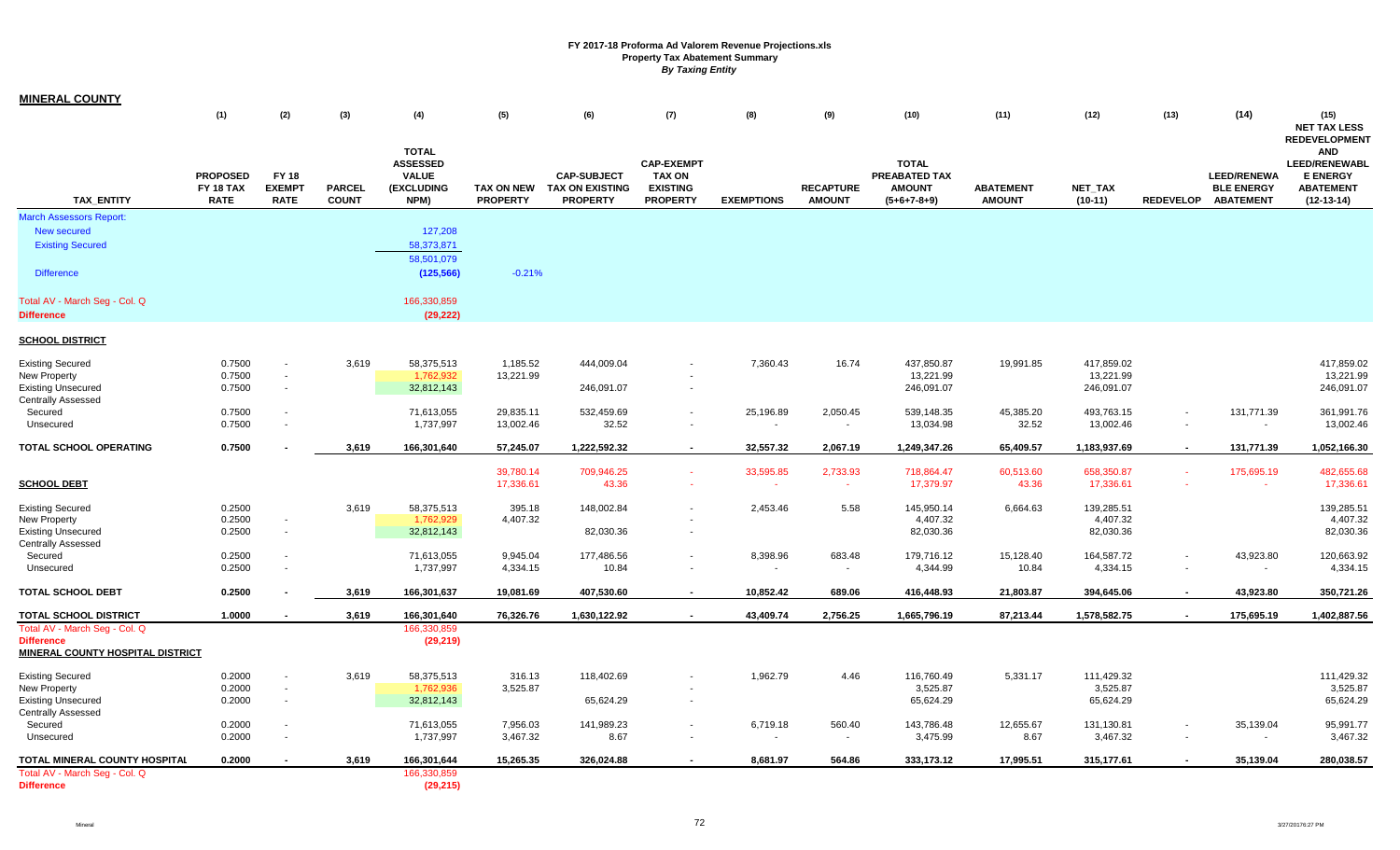| <b>NYE COUNTY</b>               |                                                   |                                              |                               |                                                                              |                                      |                                                                 |                                                                              |                   |                                   |                                                                 |                                   |                             |                  |                                                      |                                                                                                                  |
|---------------------------------|---------------------------------------------------|----------------------------------------------|-------------------------------|------------------------------------------------------------------------------|--------------------------------------|-----------------------------------------------------------------|------------------------------------------------------------------------------|-------------------|-----------------------------------|-----------------------------------------------------------------|-----------------------------------|-----------------------------|------------------|------------------------------------------------------|------------------------------------------------------------------------------------------------------------------|
|                                 | (1)                                               | (2)                                          | (3)                           | (4)                                                                          | (5)                                  | (6)                                                             | (7)                                                                          | (8)               | (9)                               | (10)                                                            | (11)                              | (12)                        | (13)             | (14)                                                 | (15)<br><b>NET TAX LESS</b>                                                                                      |
| <b>TAX ENTITY</b>               | <b>PROPOSE</b><br><b>DFY18</b><br><b>TAX RATE</b> | <b>FY 18</b><br><b>EXEMPT</b><br><b>RATE</b> | <b>PARCEL</b><br><b>COUNT</b> | <b>TOTAL</b><br><b>ASSESSED</b><br><b>VALUE</b><br><b>(EXCLUDING</b><br>NPM) | <b>TAX ON NEW</b><br><b>PROPERTY</b> | <b>CAP-SUBJECT</b><br><b>TAX ON EXISTING</b><br><b>PROPERTY</b> | CAP-<br><b>EXEMPT</b><br><b>TAX ON</b><br><b>EXISTING</b><br><b>PROPERTY</b> | <b>EXEMPTIONS</b> | <b>RECAPTURE</b><br><b>AMOUNT</b> | <b>TOTAL</b><br>PREABATED TAX<br><b>AMOUNT</b><br>$(5+6+7-8+9)$ | <b>ABATEMENT</b><br><b>AMOUNT</b> | <b>NET TAX</b><br>$(10-11)$ | <b>REDEVELOP</b> | LEED/RENEWABL<br><b>E ENERGY</b><br><b>ABATEMENT</b> | <b>REDEVELOPMENT</b><br><b>AND</b><br><b>LEED/RENEWABLE</b><br><b>ENERGY</b><br><b>ABATEMENT</b><br>$(12-13-14)$ |
| <b>ALL ENTITIES</b>             |                                                   |                                              |                               |                                                                              |                                      |                                                                 |                                                                              |                   |                                   |                                                                 |                                   |                             |                  |                                                      |                                                                                                                  |
| STATE OF NEVADA                 | 0.1700                                            |                                              | 57,414                        | 1,741,763,371                                                                | 193,830.15                           | 2,842,185.07                                                    | $\blacksquare$                                                               | 75,040.31         | 8,100.14                          | 2,969,075.05                                                    | 671,784.29                        | 2,297,290.76                |                  | 258,046.91                                           | 2,039,243.85                                                                                                     |
| <b>GENERAL COUNTY</b>           | 1.3468                                            | $\sim$                                       | 57.414                        | 1,741,763,317                                                                | 1,535,590.68                         | 22,516,971.15                                                   |                                                                              | 594,495.47        | 64,172.35                         | 23,522,238.71                                                   | 5,474,495.09                      | 18,047,743.62               |                  | 1,366,227.42                                         | 16,681,516.20                                                                                                    |
| <b>SCHOOL DISTRICT</b>          | 1.3350                                            | $\sim$                                       | 57,414                        | 1,741,763,253                                                                | 1,522,136.59                         | 22,319,721.57                                                   | $\sim$                                                                       | 589,286.91        | 63,610.02                         | 23,316,181.27                                                   | 5,275,486.99                      | 18,040,694.28               |                  | 1,354,257.18                                         | 16,686,437.10                                                                                                    |
| AMARGOSA TOWN                   | 0.4949                                            | $\sim$                                       | 1,960                         | 32,964,980                                                                   | 7,510.96                             | 158,262.98                                                      | $\overline{\phantom{a}}$                                                     | 2,630.16          | 387.02                            | 163,530.81                                                      | 23,818.19                         | 139,712.62                  |                  | $\sim$                                               | 139,712.62                                                                                                       |
| <b>BEATTY TOWN</b>              | 0.2105                                            | $\sim$                                       | 773                           | 17,260,861                                                                   | 2,418.41                             | 33,955.10                                                       | $\overline{\phantom{a}}$                                                     | 39.51             | 108.26                            | 36,442.27                                                       | 5,500.44                          | 30,941.83                   |                  | $\sim$                                               | 30,941.83                                                                                                        |
| <b>GABBS TOWN</b>               | 0.4846                                            | $\sim$                                       | 242                           | 7,574,154                                                                    | 4,856.09                             | 32,087.33                                                       | $\sim$                                                                       | 239.11            | 229.64                            | 36,933.96                                                       | 3,502.98                          | 33,430.98                   |                  |                                                      | 33,430.98                                                                                                        |
| <b>MANHATTAN TOWN</b>           | 0.3164                                            |                                              | 219                           | 2,751,195                                                                    | 134.54                               | 8,653.94                                                        |                                                                              | 83.85             | $\overline{\phantom{a}}$          | 8,704.62                                                        | 79.35                             | 8,625.27                    |                  | $\overline{\phantom{a}}$                             | 8,625.27                                                                                                         |
| PAHRUMP TOWN                    | 0.4795                                            | $\sim$                                       |                               |                                                                              |                                      |                                                                 |                                                                              |                   |                                   |                                                                 |                                   | 3,294,589.08                |                  | $\overline{a}$                                       |                                                                                                                  |
|                                 |                                                   |                                              | 50,446                        | 947,080,652                                                                  | 167,762.93                           | 4,375,040.85                                                    |                                                                              | 1,531.26          | 5,196.28                          | 4,546,468.80                                                    | 1,251,879.72                      |                             |                  |                                                      | 3,294,589.08                                                                                                     |
| ROUND MOUNTAIN TOWN             | 0.3164                                            | $\sim$                                       | 587                           | 184,814,825                                                                  | 176,446.74                           | 499,331.46                                                      |                                                                              | 91,023.99         | $\sim$                            | 584,754.21                                                      | 2,373.57                          | 582,380.64                  |                  | $\sim$                                               | 582,380.64                                                                                                       |
| <b>TONOPAH TOWN</b>             | 0.4082                                            |                                              | 1,565                         | 275,388,596                                                                  | 6,903.40                             | 1,117,831.60                                                    |                                                                              | 598.77            | 13,848.06                         | 1,137,984.30                                                    | 409,221.61                        | 728,762.69                  |                  | 393,057.58                                           | 335,705.11                                                                                                       |
| AMARGOSA LIBRARY DISTRICT       | 0.3100                                            | $\sim$                                       | 2,118                         | 39,162,342                                                                   | 7,052.72                             | 116,138.32                                                      |                                                                              | 1,788.00          | 582.51                            | 121,985.55                                                      | 19,320.02                         | 102,665.53                  |                  |                                                      | 102,665.53                                                                                                       |
| <b>BEATTY LIBRARY DISTRICT</b>  | 0.3200                                            |                                              | 836                           | 23,931,758                                                                   | 5,970.65                             | 70,782.88                                                       |                                                                              | 171.98            | 469.12                            | 77,050.66                                                       | 13,377.61                         | 63,673.05                   |                  | $\sim$                                               | 63,673.05                                                                                                        |
| NYE COUNTY HOSPITAL DISTRICT    | 0.2000                                            |                                              | 4,010                         | 568,574,030                                                                  | 45,495.04                            | 1,178,035.88                                                    |                                                                              | 86,382.95         | 7,044.02                          | 1,144,191.99                                                    | 249,389.92                        | 894,802.07                  |                  | 232,955.27                                           | 661,846.80                                                                                                       |
| PAHRUMP COMMUNITY LIBRARY DI:   | 0.1021                                            |                                              | 50,446                        | 947,080,394                                                                  | 35,721.79                            | 931,553.60                                                      |                                                                              | 326.04            | 1,149.16                          | 968,098.51                                                      | 289,991.58                        | 678,106.93                  |                  | $\sim$                                               | 678,106.93                                                                                                       |
| PAHRUMP SWIMMING POOL DISTRI    | 0.0163                                            |                                              | 50,446                        | 947,082,878                                                                  | 5,702.89                             | 148,705.97                                                      |                                                                              | 52.04             | 172.96                            | 154,529.78                                                      | 42,409.83                         | 112,119.95                  |                  |                                                      | 112,119.95                                                                                                       |
| SMOKY VALLEY LIBRARY DISTRICT   | 0.2918                                            | $\sim$                                       | 1,434                         | 207,827,812                                                                  | 165,448.14                           | 525,879.27                                                      | $\sim$                                                                       | 84,885.95         | 24.63                             | 606,466.09                                                      | 19,990.14                         | 586,475.95                  |                  | $\sim$                                               | 586,475.95                                                                                                       |
| <b>TONOPAH LIBRARY DISTRICT</b> | 0.2000                                            | $\sim$                                       | 1,790                         | 298,298,720                                                                  | 4,872.71                             | 592,762.46                                                      | $\sim$                                                                       | 1,037.83          | 6,801.82                          | 603,399.16                                                      | 207,140.97                        | 396,258.19                  |                  | 192,580.87                                           | 203,677.32                                                                                                       |
| <b>TOTAL COUNTY</b>             |                                                   |                                              | 57,414                        | 1,741,763,371                                                                | 3,887,854.42                         | 57,467,899.45                                                   | $\sim$                                                                       | 1,529,614.13      | 171,895.99                        | 59,998,035.73                                                   | 13,959,762.30                     | 46,038,273.43               | $\sim$           | 3,797,125.23                                         | 42,241,148.20                                                                                                    |
|                                 |                                                   |                                              |                               |                                                                              |                                      |                                                                 |                                                                              |                   |                                   | <b>Abatement Percent</b>                                        | 23.27%                            |                             |                  |                                                      |                                                                                                                  |
| <b>STATE OF NEVADA</b>          |                                                   |                                              |                               |                                                                              |                                      |                                                                 |                                                                              |                   |                                   |                                                                 |                                   |                             |                  |                                                      |                                                                                                                  |
| <b>Existing Secured</b>         | 0.1700                                            |                                              | 57.414                        | 1,223,516,021                                                                | 3,950.15                             | 2,125,841.55                                                    |                                                                              | 49,837.29         | 6,030.25                          | 2,085,984.66                                                    | 591,848.20                        | 1,494,136.46                |                  | 65,851.52                                            | 1,428,284.94                                                                                                     |
| New Property                    | 0.1700                                            |                                              |                               | 90,613,668                                                                   | 154,043.24                           |                                                                 |                                                                              |                   |                                   | 154,043.24                                                      |                                   | 154,043.24                  |                  |                                                      | 154,043.24                                                                                                       |
| <b>Existing Unsecured</b>       | 0.1700                                            |                                              |                               | 273,215,376                                                                  |                                      | 464,466.14                                                      | $\sim$                                                                       |                   |                                   | 464,466.14                                                      |                                   | 464,466.14                  |                  | 183,436.90                                           | 281,029.24                                                                                                       |
| <b>Centrally Assessed</b>       |                                                   |                                              |                               |                                                                              |                                      |                                                                 |                                                                              |                   |                                   |                                                                 |                                   |                             |                  |                                                      |                                                                                                                  |
| Secured                         | 0.1700                                            |                                              |                               | 143,717,437                                                                  | 21,713.24                            | 246,121.04                                                      |                                                                              | 23,514.65         | 2,069.89                          | 246,389.52                                                      | 75,499.42                         | 170,890.10                  |                  | 8,583.37                                             | 162,306.73                                                                                                       |
| Unsecured                       | 0.1700                                            |                                              |                               | 10,700,869                                                                   | 14,123.52                            | 5,756.34                                                        |                                                                              | 1,688.37          |                                   | 18,191.49                                                       | 4,436.67                          | 13,754.82                   |                  | 175.12                                               | 13,579.70                                                                                                        |
| TOTAL STATE OF NEVADA           | 0.1700                                            |                                              | 57,414                        | 1,741,763,371                                                                | 193,830.15                           | 2,842,185.07                                                    | $\sim$                                                                       | 75,040.31         | 8,100.14                          | 2,969,075.05                                                    | 671,784.29                        | 2,297,290.76                | $\sim$           | 258,046.91                                           | 2,039,243.85                                                                                                     |
| Total AV - March Seg - Col. Q   |                                                   |                                              |                               | 1,741,705,916                                                                |                                      |                                                                 |                                                                              |                   |                                   |                                                                 |                                   |                             |                  |                                                      |                                                                                                                  |
| <b>Difference</b>               |                                                   |                                              |                               | 57,455                                                                       |                                      |                                                                 |                                                                              |                   |                                   |                                                                 |                                   |                             |                  |                                                      |                                                                                                                  |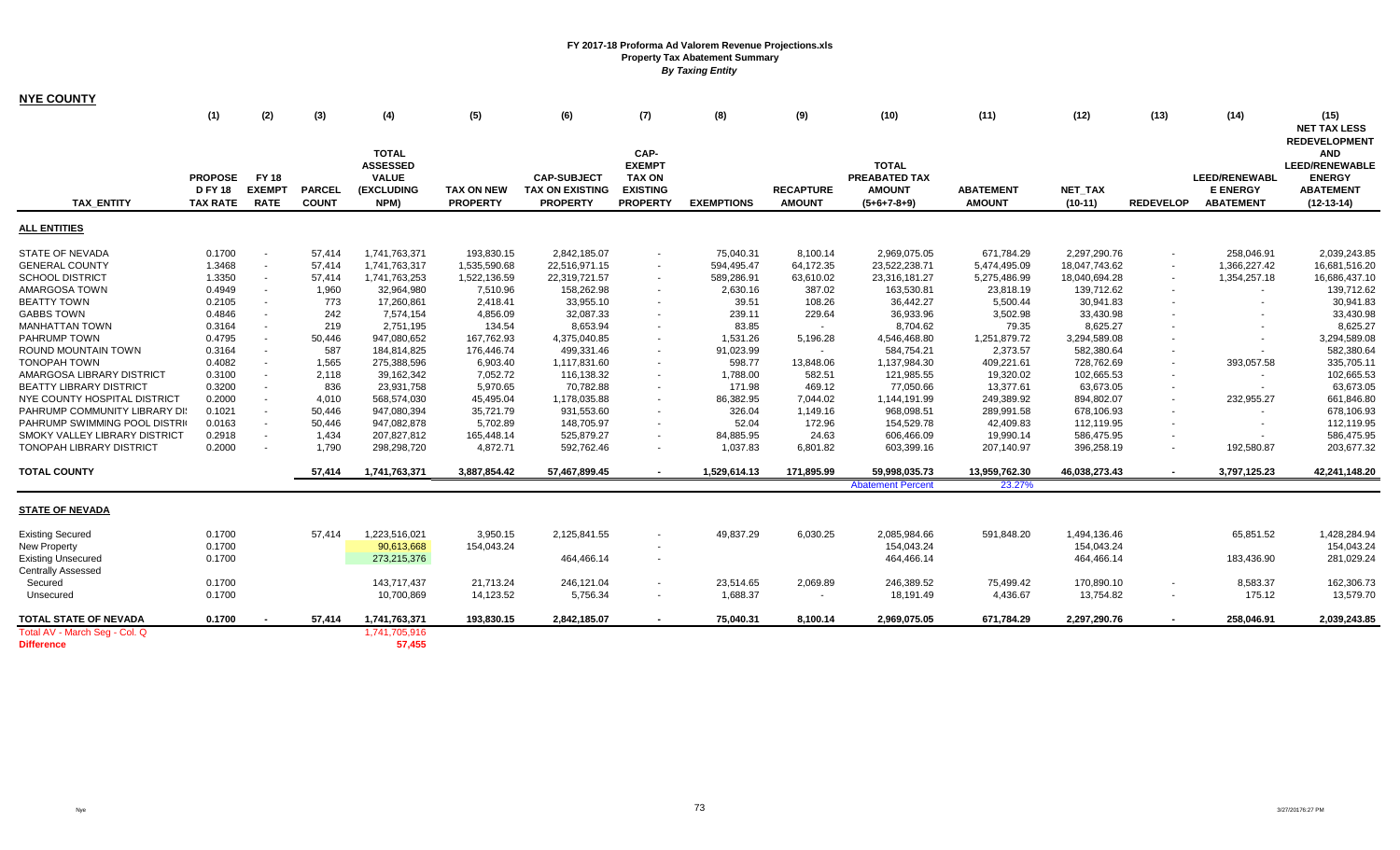| <b>NYE COUNTY</b>                          |                                                     |                                              |                               |                                                                              |                                      |                                                                 |                                                                              |                   |                                   |                                                                        |                                   |                      |                  |                                                             |                                                                                                                  |
|--------------------------------------------|-----------------------------------------------------|----------------------------------------------|-------------------------------|------------------------------------------------------------------------------|--------------------------------------|-----------------------------------------------------------------|------------------------------------------------------------------------------|-------------------|-----------------------------------|------------------------------------------------------------------------|-----------------------------------|----------------------|------------------|-------------------------------------------------------------|------------------------------------------------------------------------------------------------------------------|
|                                            | (1)                                                 | (2)                                          | (3)                           | (4)                                                                          | (5)                                  | (6)                                                             | (7)                                                                          | (8)               | (9)                               | (10)                                                                   | (11)                              | (12)                 | (13)             | (14)                                                        | (15)<br><b>NET TAX LESS</b>                                                                                      |
| <b>TAX ENTITY</b><br><b>GENERAL COUNTY</b> | <b>PROPOSE</b><br><b>D FY 18</b><br><b>TAX RATE</b> | <b>FY 18</b><br><b>EXEMPT</b><br><b>RATE</b> | <b>PARCEL</b><br><b>COUNT</b> | <b>TOTAL</b><br><b>ASSESSED</b><br><b>VALUE</b><br><b>(EXCLUDING</b><br>NPM) | <b>TAX ON NEW</b><br><b>PROPERTY</b> | <b>CAP-SUBJECT</b><br><b>TAX ON EXISTING</b><br><b>PROPERTY</b> | CAP-<br><b>EXEMPT</b><br><b>TAX ON</b><br><b>EXISTING</b><br><b>PROPERTY</b> | <b>EXEMPTIONS</b> | <b>RECAPTURE</b><br><b>AMOUNT</b> | <b>TOTAL</b><br><b>PREABATED TAX</b><br><b>AMOUNT</b><br>$(5+6+7-8+9)$ | <b>ABATEMENT</b><br><b>AMOUNT</b> | NET_TAX<br>$(10-11)$ | <b>REDEVELOP</b> | <b>LEED/RENEWABL</b><br><b>E ENERGY</b><br><b>ABATEMENT</b> | <b>REDEVELOPMENT</b><br><b>AND</b><br><b>LEED/RENEWABLE</b><br><b>ENERGY</b><br><b>ABATEMENT</b><br>$(12-13-14)$ |
|                                            |                                                     |                                              |                               |                                                                              |                                      |                                                                 |                                                                              |                   |                                   |                                                                        |                                   |                      |                  |                                                             |                                                                                                                  |
| <b>Existing Secured</b>                    |                                                     |                                              |                               |                                                                              |                                      |                                                                 |                                                                              |                   |                                   |                                                                        |                                   |                      |                  |                                                             |                                                                                                                  |
| General Fund                               | 1.0852                                              |                                              | 57,414                        | 1,223,516,021                                                                | 25,216.35                            | 13,570,569.79                                                   |                                                                              | 318,137.70        | 38,494.32                         | 13,316,142.76                                                          | 3,928,074.42                      | 9,388,068.34         |                  | 177,902.38                                                  | 9,210,165.96                                                                                                     |
| Road<br><b>Agriculture Extension</b>       |                                                     |                                              | 57,414<br>57,414              | 1,223,516,021<br>1,223,516,021                                               | $\sim$<br>$\overline{\phantom{a}}$   | $\sim$                                                          |                                                                              | $\sim$            | $\sim$<br>$\sim$                  | $\sim$<br>$\overline{\phantom{a}}$                                     | $\sim$                            |                      |                  | $\sim$<br>$\sim$                                            |                                                                                                                  |
| Medical & General Indigent                 | 0.0798                                              |                                              | 57,414                        | 1,223,516,021                                                                | 1,854.42                             | 997,944.08                                                      |                                                                              | 23,394.20         | 2,830.69                          | 979,234.99                                                             | 280,216.13                        | 699,018.86           |                  | 13,082.04                                                   | 685,936.82                                                                                                       |
| Dedicated Co. Medical                      | 0.0202                                              |                                              | 57,414                        | 1,223,516,021                                                                | 469.51                               | 252,570.56                                                      |                                                                              | 5,921.82          | 716.54                            | 247,834.79                                                             | 70,326.42                         | 177,508.37           |                  | 3,311.48                                                    | 174,196.89                                                                                                       |
| Auto Accident Indigent                     | 0.0150                                              |                                              | 57,414                        | 1,223,516,021                                                                | 348.68                               | 187,573.09                                                      |                                                                              | 4,397.46          | 532.09                            | 184,056.40                                                             | 52,223.10                         | 131,833.30           |                  | 2,459.03                                                    | 129,374.27                                                                                                       |
| Museum                                     | 0.0079                                              |                                              | 57,414                        | 1,223,516,021                                                                | 183.58                               | 98,780.80                                                       |                                                                              | 2,315.99          | 280.19                            | 96,928.58                                                              | 27,502.97                         | 69,425.61            |                  | 1,295.07                                                    | 68,130.54                                                                                                        |
| Juvenile Probation                         | 0.0728                                              |                                              | 57,414                        | 1,223,516,021                                                                | 1,691.70                             | 910,352.36                                                      |                                                                              | 21,342.06         | 2,582.39                          | 893,284.39                                                             | 253,448.85                        | 639,835.54           |                  | 11,934.49                                                   | 627,901.05                                                                                                       |
| <b>Health Clinc</b>                        | 0.0109                                              |                                              | 57,414                        | 1,223,516,021                                                                | 253.72                               | 136,277.43                                                      |                                                                              | 3,195.40          | 386.66                            | 133,722.41                                                             | 37,947.32                         | 95,775.09            |                  | 1,786.90                                                    | 93,988.19                                                                                                        |
| <b>Capital Projects</b>                    |                                                     |                                              | 57,414                        | 1,223,516,021                                                                | $\sim$                               |                                                                 |                                                                              | $\sim$            | $\sim$                            | $\sim$                                                                 | $\blacksquare$                    |                      |                  | $\sim$                                                      |                                                                                                                  |
| <b>Special Capital Projects</b>            | 0.0500                                              |                                              | 57,414                        | 1,223,516,021                                                                | 1,161.06                             | 625,226.44                                                      |                                                                              | 14,658.02         | 1,773.60                          | 613,503.08                                                             | 174,071.14                        | 439,431.94           |                  | 8,196.76                                                    | 431,235.18                                                                                                       |
| 911 Emergency                              | 0.0050                                              |                                              | 57,414                        | 1,223,516,021                                                                | 116.19                               | 62,550.47                                                       |                                                                              | 1,465.82          | 177.37                            | 61,378.21                                                              | 17,401.99                         | 43,976.22            |                  | 819.68                                                      | 43,156.54                                                                                                        |
| <b>GENERAL TOTAL</b>                       | 1.3468                                              |                                              | 57,414                        | 1,223,516,021                                                                | 31,295.21                            | 16,841,845.02                                                   |                                                                              | 394,828.47        | 47,773.85                         | 16,526,085.61                                                          | 4,841,212.34                      | 11,684,873.27        | $\sim$           | 220,787.83                                                  | 11,464,085.44                                                                                                    |
| <b>New Property</b>                        | 1.3468                                              |                                              |                               | 90,613,614                                                                   | 1,220,384.16                         |                                                                 |                                                                              |                   |                                   | 1,220,384.16                                                           |                                   | 1,220,384.16         |                  |                                                             | 1,220,384.16                                                                                                     |
| <b>Existing Unsecured</b>                  | 1.3468                                              | $\sim$                                       |                               | 273,215,376                                                                  |                                      | 3,679,664.68                                                    |                                                                              |                   |                                   | 3,679,664.68                                                           |                                   | 3,679,664.68         |                  | 1,076,051.79                                                | 2,603,612.89                                                                                                     |
| <b>Centrally Assessed</b>                  |                                                     |                                              |                               |                                                                              |                                      |                                                                 |                                                                              |                   |                                   |                                                                        |                                   |                      |                  |                                                             |                                                                                                                  |
| Secured                                    | 1.3468                                              | $\sim$                                       |                               | 143,717,437                                                                  | 172,019.84                           | 1,949,857.73                                                    |                                                                              | 186,291.11        | 16,398.50                         | 1,951,984.96                                                           | 598,133.94                        | 1,353,851.02         | $\sim$           | 68,000.43                                                   | 1,285,850.59                                                                                                     |
| Unsecured                                  | 1.3468                                              |                                              |                               | 10,700,869                                                                   | 111,891.47                           | 45,603.72                                                       |                                                                              | 13,375.89         | $\sim$                            | 144,119.30                                                             | 35,148.81                         | 108,970.49           |                  | 1,387.37                                                    | 107,583.12                                                                                                       |
| <b>TOTAL GENERAL COUNTY</b>                | 1.3468                                              |                                              | 57.414                        | 1,741,763,317                                                                | 1,535,590.68                         | 22,516,971.15                                                   | $\sim$                                                                       | 594,495.47        | 64,172.35                         | 23,522,238.71                                                          | 5,474,495.09                      | 18,047,743.62        | $\sim$           | 1,366,227                                                   | 16,681,516.20                                                                                                    |
| <b>March Assessors Report:</b>             |                                                     |                                              |                               |                                                                              |                                      |                                                                 |                                                                              |                   |                                   |                                                                        |                                   |                      |                  |                                                             |                                                                                                                  |
| <b>New secured</b>                         |                                                     |                                              |                               | 2,118,823                                                                    |                                      |                                                                 |                                                                              |                   |                                   |                                                                        |                                   |                      |                  |                                                             |                                                                                                                  |
| <b>Existing Secured</b>                    |                                                     |                                              |                               | 1,221,134,948                                                                |                                      |                                                                 |                                                                              |                   |                                   |                                                                        |                                   |                      |                  |                                                             |                                                                                                                  |
| <b>Difference</b>                          |                                                     |                                              |                               | 1,223,253,771<br>262,250                                                     | 0.02%                                |                                                                 |                                                                              |                   |                                   |                                                                        |                                   |                      |                  |                                                             |                                                                                                                  |
| Total AV - March Seq - Col. Q              |                                                     |                                              |                               | 1,741,705,916                                                                |                                      |                                                                 |                                                                              |                   |                                   |                                                                        |                                   |                      |                  |                                                             |                                                                                                                  |
| <b>Difference</b>                          |                                                     |                                              |                               | 57,401                                                                       |                                      |                                                                 |                                                                              |                   |                                   |                                                                        |                                   |                      |                  |                                                             |                                                                                                                  |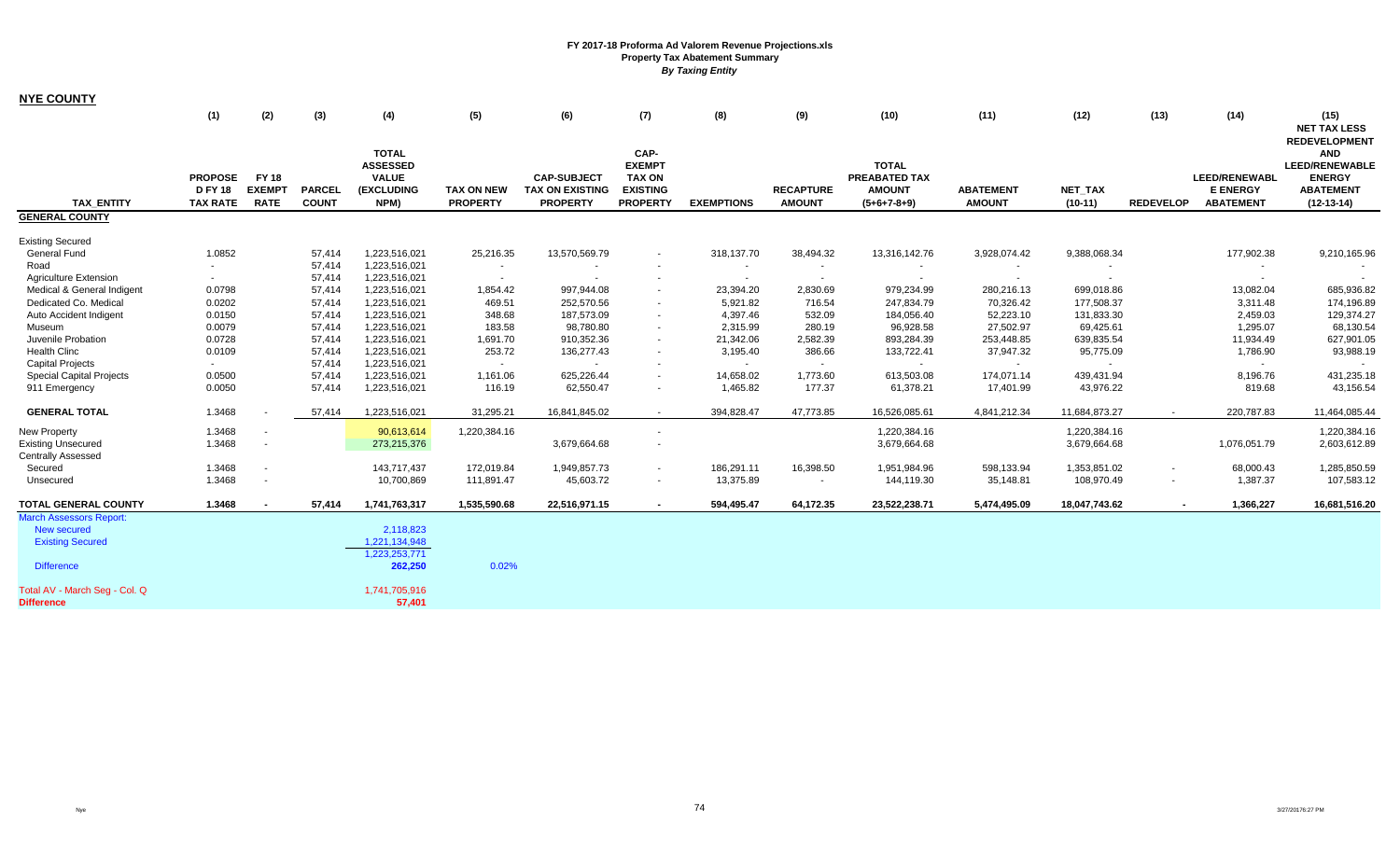| <b>NYE COUNTY</b>                                                                                 |                                                     |                                              |                               |                                                                       |                                      |                                                                 |                                                                              |                                    |                                   |                                                                 |                                      |                                            |                  |                                                      |                                                                                                                  |
|---------------------------------------------------------------------------------------------------|-----------------------------------------------------|----------------------------------------------|-------------------------------|-----------------------------------------------------------------------|--------------------------------------|-----------------------------------------------------------------|------------------------------------------------------------------------------|------------------------------------|-----------------------------------|-----------------------------------------------------------------|--------------------------------------|--------------------------------------------|------------------|------------------------------------------------------|------------------------------------------------------------------------------------------------------------------|
|                                                                                                   | (1)                                                 | (2)                                          | (3)                           | (4)                                                                   | (5)                                  | (6)                                                             | (7)                                                                          | (8)                                | (9)                               | (10)                                                            | (11)                                 | (12)                                       | (13)             | (14)                                                 | (15)<br><b>NET TAX LESS</b>                                                                                      |
| <b>TAX ENTITY</b>                                                                                 | <b>PROPOSE</b><br><b>D FY 18</b><br><b>TAX RATE</b> | <b>FY 18</b><br><b>EXEMPT</b><br><b>RATE</b> | <b>PARCEL</b><br><b>COUNT</b> | <b>TOTAL</b><br><b>ASSESSED</b><br><b>VALUE</b><br>(EXCLUDING<br>NPM) | <b>TAX ON NEW</b><br><b>PROPERTY</b> | <b>CAP-SUBJECT</b><br><b>TAX ON EXISTING</b><br><b>PROPERTY</b> | CAP-<br><b>EXEMPT</b><br><b>TAX ON</b><br><b>EXISTING</b><br><b>PROPERTY</b> | <b>EXEMPTIONS</b>                  | <b>RECAPTURE</b><br><b>AMOUNT</b> | <b>TOTAL</b><br>PREABATED TAX<br><b>AMOUNT</b><br>$(5+6+7-8+9)$ | <b>ABATEMENT</b><br><b>AMOUNT</b>    | NET_TAX<br>$(10-11)$                       | <b>REDEVELOP</b> | LEED/RENEWABL<br><b>E ENERGY</b><br><b>ABATEMENT</b> | <b>REDEVELOPMENT</b><br><b>AND</b><br><b>LEED/RENEWABLE</b><br><b>ENERGY</b><br><b>ABATEMENT</b><br>$(12-13-14)$ |
| <b>SCHOOL DISTRICT</b>                                                                            |                                                     |                                              |                               |                                                                       |                                      |                                                                 |                                                                              |                                    |                                   |                                                                 |                                      |                                            |                  |                                                      |                                                                                                                  |
| <b>Existing Secured</b><br>New Property<br><b>Existing Unsecured</b><br><b>Centrally Assessed</b> | 0.7500<br>0.7500<br>0.7500                          | $\sim$<br>$\sim$                             | 57,414                        | 1,223,516,021<br>90,613,550<br>273,215,376                            | 17,428.02<br>679,601.63              | 9,378,813.80<br>2,049,115.32                                    |                                                                              | 219,870.36                         | 26,604.05                         | 9,202,975.51<br>679,601.63<br>2,049,115.32                      | 2,611,095.33                         | 6,591,880.18<br>679,601.63<br>2,049,115.32 |                  | 122,951.33<br>599,226.95                             | 6,468,928.85<br>679,601.63<br>1,449,888.37                                                                       |
| Secured<br>Unsecured                                                                              | 0.7500<br>0.7500                                    | $\sim$                                       |                               | 143,717,437<br>10,700,869                                             | 95,793.65<br>62,309.62               | 1,085,828.13<br>25,395.60                                       |                                                                              | 103,740.98<br>7.448.71             | 9,131.92<br>$\sim$                | 1,087,012.71<br>80,256.51                                       | 333,086.26<br>19,573.52              | 753,926.46<br>60,682.99                    |                  | 37,867.78<br>772.60                                  | 716,058.68<br>59,910.40                                                                                          |
| <b>TOTAL SCHOOL OPERATING</b>                                                                     | 0.7500                                              |                                              | 57,414                        | 1,741,763,253                                                         | 855,132.91                           | 12,539,152.84                                                   | $\sim$                                                                       | 331,060.05                         | 35,735.97                         | 13,098,961.68                                                   | 2,963,755.11                         | 10,135,206.57                              | $\sim$           | 760,818.65                                           | 9,374,387.92                                                                                                     |
| <b>SCHOOL DEBT</b>                                                                                |                                                     |                                              |                               |                                                                       | 170,512.69<br>110,911.13             | 1,932,774.07<br>45,204.16                                       | $\sim$<br>$\sim$                                                             | 184,658.94<br>13,258.70            | 16,254.81<br>$\sim$               | 1,934,882.63<br>142,856.59                                      | 592,893.54<br>34,840.86              | 1,341,989.09<br>108,015.73                 | $\sim$           | 67,404.64<br>1,375.22                                | 1,274,584.45<br>106,640.51                                                                                       |
| <b>Existing Secured</b><br>New Property<br><b>Existing Unsecured</b><br><b>Centrally Assessed</b> | 0.5850<br>0.5850<br>0.5850                          | $\sim$<br>$\sim$                             | 57,414                        | 1,223,516,021<br>90,613,595<br>273,215,376                            | 13,593.59<br>530,089.53              | 7,315,504.27<br>1,598,309.95                                    |                                                                              | 171,498.91                         | 20,751.16                         | 7,178,350.11<br>530,089.53<br>1,598,309.95                      | 2,036,657.26                         | 5,141,692.85<br>530,089.53<br>1,598,309.95 |                  | 95,902.02<br>467,397.02                              | 5,045,790.83<br>530,089.53<br>1,130,912.93                                                                       |
| Secured<br>Unsecured                                                                              | 0.5850<br>0.5850                                    | $\sim$                                       |                               | 143,717,437<br>10,700,869                                             | 74,719.04<br>48,601.51               | 846,945.94<br>19,808.56                                         | $\sim$                                                                       | 80,917.96<br>5,809.99              | 7,122.89<br>$\sim$                | 847,869.92<br>62,600.08                                         | 259,807.28<br>15,267.34              | 588,062.63<br>47,332.74                    | $\sim$           | 29,536.86<br>602.62                                  | 558,525.77<br>46,730.11                                                                                          |
| <b>TOTAL SCHOOL DEBT</b>                                                                          | 0.5850                                              |                                              | 57.414                        | 1,741,763,298                                                         | 667.003.67                           | 9,780,568.72                                                    | $\sim$                                                                       | 258.226.86                         | 27.874.05                         | 10.217.219.59                                                   | 2,311,731.88                         | 7,905,487.70                               | $\sim$           | 593,438.53                                           | 7,312,049.17                                                                                                     |
| TOTAL SCHOOL DISTRICT                                                                             | 1.3350                                              |                                              | 57,414                        | 1,741,763,253                                                         | 1,522,136.59                         | 22,319,721.57                                                   |                                                                              | 589,286.91                         | 63,610.02                         | 23,316,181.27                                                   | 5,275,486.99                         | 18,040,694.28                              | $\sim$           | 1,354,257.18                                         | 16,686,437.10                                                                                                    |
| Total AV - March Seg - Col. Q<br><b>Difference</b><br><b>AMARGOSA TOWN</b>                        |                                                     |                                              |                               | 1,741,705,916<br>57,337                                               |                                      |                                                                 |                                                                              |                                    |                                   |                                                                 |                                      |                                            |                  |                                                      |                                                                                                                  |
| <b>Existing Secured</b><br>New Property<br><b>Existing Unsecured</b>                              | 0.4949<br>0.4949<br>0.4949                          | $\sim$<br>$\sim$                             | 1,960                         | 26,202,536<br>1,078,372<br>2,502,587                                  | 39.37<br>5,336.86                    | 132,113.10<br>12,385.30                                         |                                                                              | 2,476.03                           | 1.14                              | 129,677.58<br>5,336.86<br>12,385.30                             | 19,190.12                            | 110,487.46<br>5,336.86<br>12,385.30        |                  |                                                      | 110,487.46<br>5,336.86<br>12,385.30                                                                              |
| <b>Centrally Assessed</b><br>Secured<br>Unsecured                                                 | 0.4949<br>0.4949                                    | $\sim$                                       |                               | 2,750,140<br>431,345                                                  | 2,134.73                             | 13,764.58<br>$\sim$                                             |                                                                              | 154.13<br>$\overline{\phantom{a}}$ | 385.88<br>$\blacksquare$          | 13,996.33<br>2,134.73                                           | 4,628.07<br>$\overline{\phantom{a}}$ | 9,368.26<br>2,134.73                       |                  |                                                      | 9,368.26<br>2,134.73                                                                                             |
| <b>TOTAL AMARGOSA TOWN</b>                                                                        | 0.4949                                              | $\sim$                                       | 1.960                         | 32,964,980                                                            | 7,510.96                             | 158.262.98                                                      |                                                                              | 2,630.16                           | 387.02                            | 163,530.81                                                      | 23,818.19                            | 139,712.62                                 |                  |                                                      | 139,712.62                                                                                                       |
| Total AV - March Seg - Col. Q<br><b>Difference</b>                                                |                                                     |                                              |                               | 32,964,980<br>- 0                                                     |                                      |                                                                 |                                                                              |                                    |                                   |                                                                 |                                      |                                            |                  |                                                      |                                                                                                                  |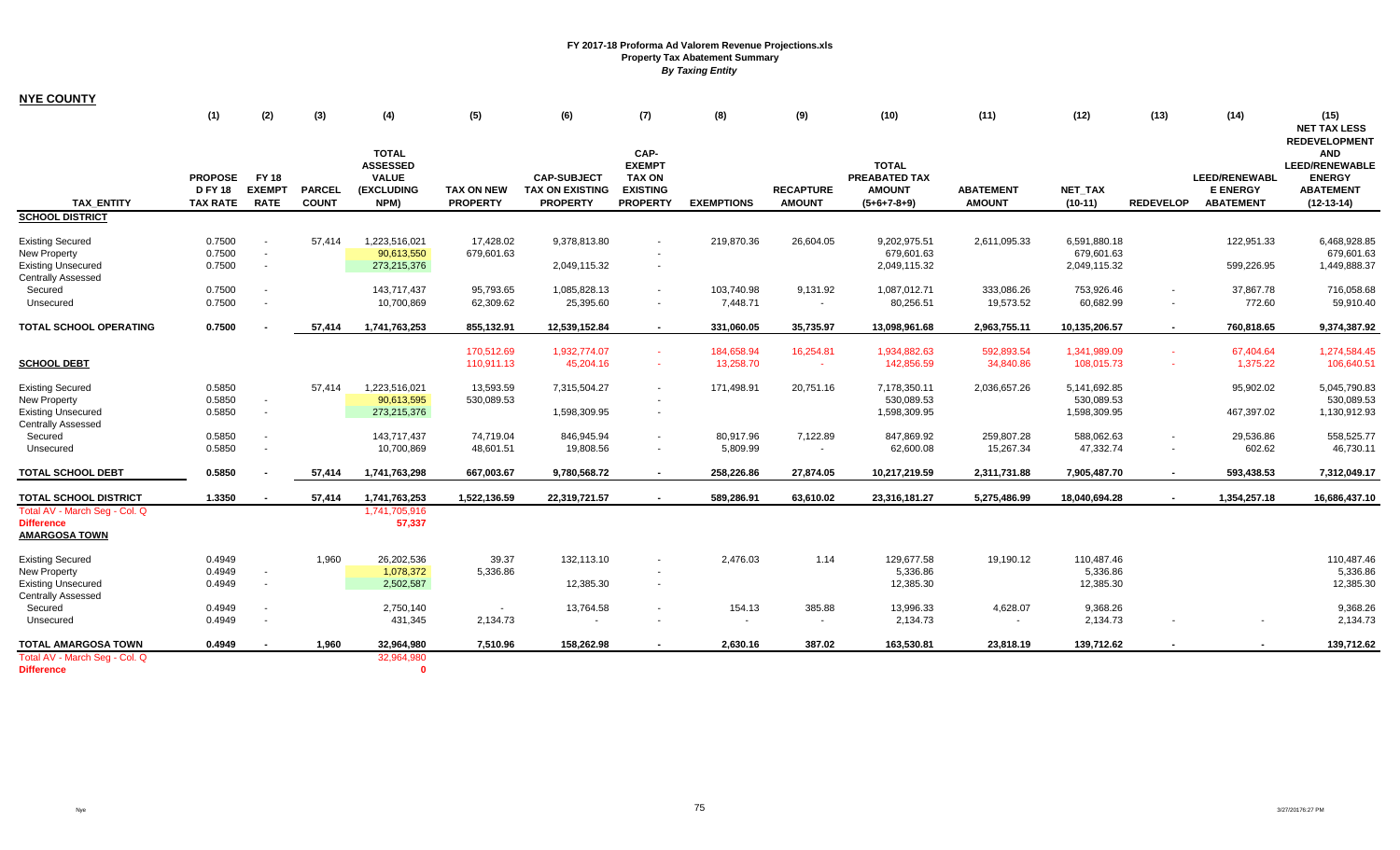| <b>NYE COUNTY</b> |
|-------------------|
|-------------------|

|                                                                                                   | (1)                                                 | (2)                                          | (3)                           | (4)                                                                   | (5)                                  | (6)                                                             | (7)                                                                          | (8)                                | (9)                               | (10)                                                                   | (11)                              | (12)                            | (13)                     | (14)                                                        | (15)<br><b>NET TAX LESS</b>                                                                                      |
|---------------------------------------------------------------------------------------------------|-----------------------------------------------------|----------------------------------------------|-------------------------------|-----------------------------------------------------------------------|--------------------------------------|-----------------------------------------------------------------|------------------------------------------------------------------------------|------------------------------------|-----------------------------------|------------------------------------------------------------------------|-----------------------------------|---------------------------------|--------------------------|-------------------------------------------------------------|------------------------------------------------------------------------------------------------------------------|
| <b>TAX ENTITY</b>                                                                                 | <b>PROPOSE</b><br><b>D FY 18</b><br><b>TAX RATE</b> | <b>FY 18</b><br><b>EXEMPT</b><br><b>RATE</b> | <b>PARCEL</b><br><b>COUNT</b> | <b>TOTAL</b><br><b>ASSESSED</b><br><b>VALUE</b><br>(EXCLUDING<br>NPM) | <b>TAX ON NEW</b><br><b>PROPERTY</b> | <b>CAP-SUBJECT</b><br><b>TAX ON EXISTING</b><br><b>PROPERTY</b> | CAP-<br><b>EXEMPT</b><br><b>TAX ON</b><br><b>EXISTING</b><br><b>PROPERTY</b> | <b>EXEMPTIONS</b>                  | <b>RECAPTURE</b><br><b>AMOUNT</b> | <b>TOTAL</b><br><b>PREABATED TAX</b><br><b>AMOUNT</b><br>$(5+6+7-8+9)$ | <b>ABATEMENT</b><br><b>AMOUNT</b> | NET_TAX<br>$(10-11)$            | <b>REDEVELOP</b>         | <b>LEED/RENEWABL</b><br><b>E ENERGY</b><br><b>ABATEMENT</b> | <b>REDEVELOPMENT</b><br><b>AND</b><br><b>LEED/RENEWABLE</b><br><b>ENERGY</b><br><b>ABATEMENT</b><br>$(12-13-14)$ |
| <b>BEATTY TOWN</b>                                                                                |                                                     |                                              |                               |                                                                       |                                      |                                                                 |                                                                              |                                    |                                   |                                                                        |                                   |                                 |                          |                                                             |                                                                                                                  |
| <b>Existing Secured</b><br>New Property<br><b>Existing Unsecured</b><br><b>Centrally Assessed</b> | 0.2105<br>0.2105<br>0.2105                          | $\sim$<br>$\sim$                             | 773                           | 13,007,273<br>377,361<br>1,958,852                                    | 1,076.86<br>794.34                   | 26,303.34<br>4,123.38                                           |                                                                              |                                    | 9.34                              | 27,389.54<br>794.34<br>4,123.38                                        | 4,314.09                          | 23,075.45<br>794.34<br>4,123.38 |                          |                                                             | 23,075.45<br>794.34<br>4,123.38                                                                                  |
| Secured<br>Unsecured                                                                              | 0.2105<br>0.2105                                    |                                              |                               | 1,657,418<br>259,958                                                  | $\sim$<br>547.21                     | 3,528.38<br>$\overline{\phantom{a}}$                            |                                                                              | 39.51                              | 98.92<br>$\overline{\phantom{a}}$ | 3,587.79<br>547.21                                                     | 1,186.35                          | 2,401.44<br>547.21              |                          |                                                             | 2,401.44<br>547.21                                                                                               |
| <b>TOTAL BEATTY TOWN</b>                                                                          | 0.2105                                              |                                              | 773                           | 17,260,861                                                            | 2,418.41                             | 33,955.10                                                       |                                                                              | 39.51                              | 108.26                            | 36,442.27                                                              | 5,500.44                          | 30,941.83                       | $\blacksquare$           | $\sim$                                                      | 30,941.83                                                                                                        |
| Total AV - March Seg - Col. Q<br><b>Difference</b><br><b>GABBS TOWN</b>                           |                                                     |                                              |                               | 17,260,859<br>-2                                                      |                                      |                                                                 |                                                                              |                                    |                                   |                                                                        |                                   |                                 |                          |                                                             |                                                                                                                  |
| <b>Existing Secured</b><br>New Property<br><b>Existing Unsecured</b><br><b>Centrally Assessed</b> | 0.4846<br>0.4846<br>0.4846                          | $\sim$<br>$\sim$                             | 242                           | 5,804,785<br>956,852<br>61,003                                        | $\sim$<br>4,636.90                   | 28,216.74<br>295.62                                             | $\sim$                                                                       | 86.80                              | 229.64                            | 28,359.58<br>4,636.90<br>295.62                                        | 3,484.53                          | 24,875.05<br>4,636.90<br>295.62 |                          |                                                             | 24,875.05<br>4,636.90<br>295.62                                                                                  |
| Secured<br>Unsecured                                                                              | 0.4846<br>0.4846                                    |                                              |                               | 707,641<br>43,873                                                     | 6.58<br>212.61                       | 3,574.97<br>$\overline{\phantom{a}}$                            |                                                                              | 152.31<br>$\overline{\phantom{a}}$ |                                   | 3,429.24<br>212.61                                                     | 18.45<br>$\sim$                   | 3,410.79<br>212.61              | $\overline{\phantom{a}}$ |                                                             | 3,410.79<br>212.61                                                                                               |
| <b>TOTAL GABBS TOWN</b>                                                                           | 0.4846                                              | $\overline{\phantom{a}}$                     | 242                           | 7,574,154                                                             | 4,856.09                             | 32,087.33                                                       | $\sim$                                                                       | 239.11                             | 229.64                            | 36,933.96                                                              | 3,502.98                          | 33,430.98                       | $\sim$                   | $\sim$                                                      | 33,430.98                                                                                                        |
| Total AV - March Seg - Col. Q<br><b>Difference</b><br><b>MANHATTAN TOWN</b>                       |                                                     |                                              |                               | 7,574,154<br>(0)                                                      |                                      |                                                                 |                                                                              |                                    |                                   |                                                                        |                                   |                                 |                          |                                                             |                                                                                                                  |
| <b>Existing Secured</b><br>New Property<br><b>Existing Unsecured</b><br><b>Centrally Assessed</b> | 0.3164<br>0.3164<br>0.3164                          | $\sim$<br>$\sim$                             | 219                           | 1,033,234<br>10,991<br>1,120,258                                      | $\sim$<br>34.78                      | 3,268.99<br>3,544.50                                            |                                                                              |                                    |                                   | 3,268.99<br>34.78<br>3,544.50                                          | 79.35                             | 3,189.64<br>34.78<br>3,544.50   |                          |                                                             | 3,189.64<br>34.78<br>3,544.50                                                                                    |
| Secured<br>Unsecured                                                                              | 0.3164<br>0.3164                                    |                                              |                               | 555,182<br>31,530                                                     | $\sim$<br>99.76                      | 1,840.45<br>$\overline{\phantom{a}}$                            | $\sim$                                                                       | 83.85<br>$\sim$                    | $\sim$                            | 1,756.60<br>99.76                                                      | $\overline{\phantom{a}}$          | 1,756.60<br>99.76               |                          |                                                             | 1,756.60<br>99.76                                                                                                |
| <b>TOTAL MANHATTAN TOWN</b><br>Total AV - March Seq - Col. Q                                      | 0.3164                                              | $\sim$                                       | 219                           | 2,751,195<br>2,751,195                                                | 134.54                               | 8,653.94                                                        | $\sim$                                                                       | 83.85                              | $\sim$                            | 8,704.62                                                               | 79.35                             | 8,625.27                        | $\sim$                   | $\sim$                                                      | 8,625.27                                                                                                         |
| <b>Difference</b>                                                                                 |                                                     |                                              |                               | (0)                                                                   |                                      |                                                                 |                                                                              |                                    |                                   |                                                                        |                                   |                                 |                          |                                                             |                                                                                                                  |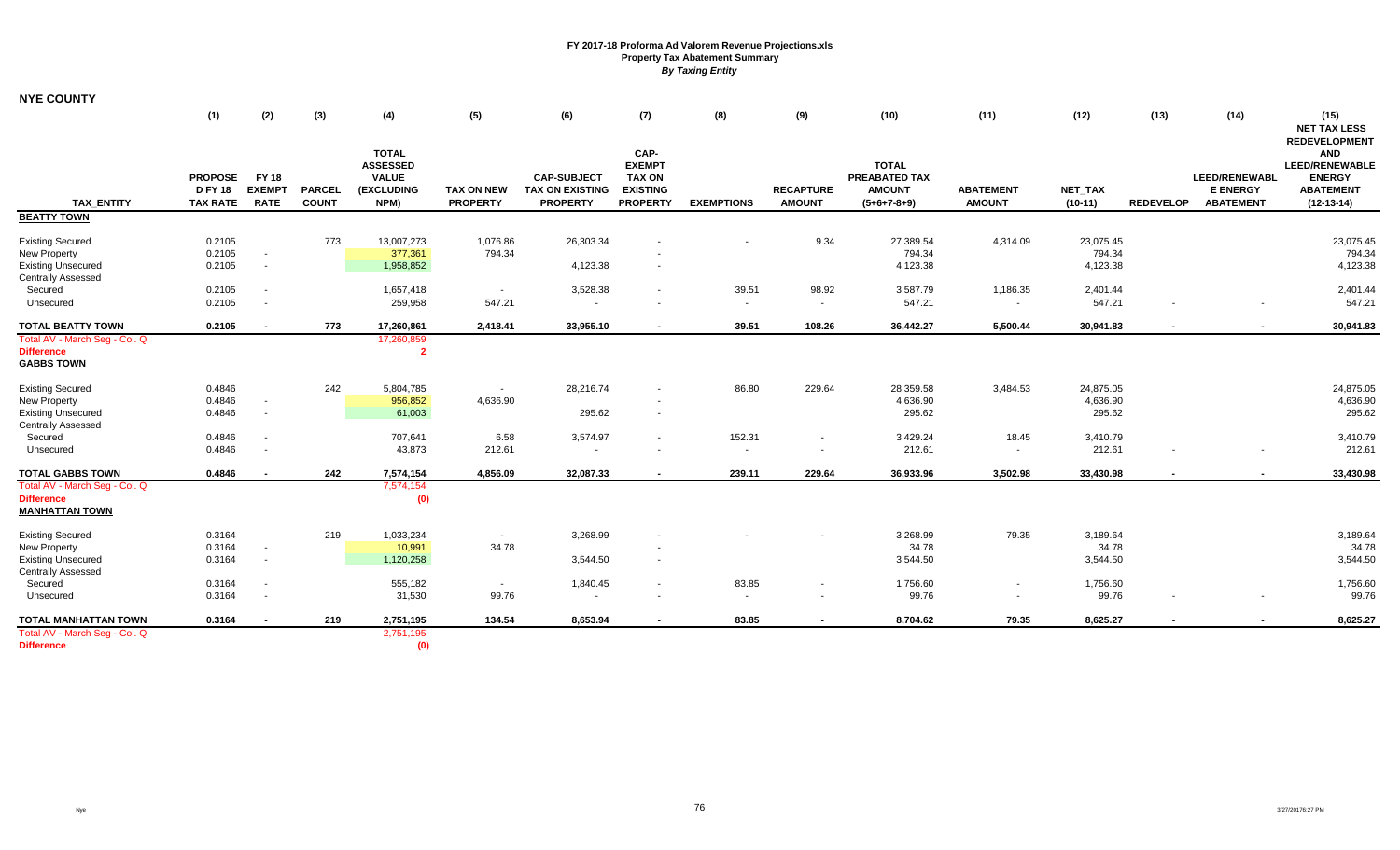| <b>NYE COUNTY</b>                                                                                 |                                                     |                                              |                               |                                                                       |                                       |                                                                 |                                                                              |                    |                                            |                                                                 |                                   |                                          |                  |                                                             |                                                                                                                  |
|---------------------------------------------------------------------------------------------------|-----------------------------------------------------|----------------------------------------------|-------------------------------|-----------------------------------------------------------------------|---------------------------------------|-----------------------------------------------------------------|------------------------------------------------------------------------------|--------------------|--------------------------------------------|-----------------------------------------------------------------|-----------------------------------|------------------------------------------|------------------|-------------------------------------------------------------|------------------------------------------------------------------------------------------------------------------|
|                                                                                                   | (1)                                                 | (2)                                          | (3)                           | (4)                                                                   | (5)                                   | (6)                                                             | (7)                                                                          | (8)                | (9)                                        | (10)                                                            | (11)                              | (12)                                     | (13)             | (14)                                                        | (15)<br><b>NET TAX LESS</b>                                                                                      |
| <b>TAX ENTITY</b>                                                                                 | <b>PROPOSE</b><br><b>D FY 18</b><br><b>TAX RATE</b> | <b>FY 18</b><br><b>EXEMPT</b><br><b>RATE</b> | <b>PARCEL</b><br><b>COUNT</b> | <b>TOTAL</b><br><b>ASSESSED</b><br><b>VALUE</b><br>(EXCLUDING<br>NPM) | <b>TAX ON NEW</b><br><b>PROPERTY</b>  | <b>CAP-SUBJECT</b><br><b>TAX ON EXISTING</b><br><b>PROPERTY</b> | CAP-<br><b>EXEMPT</b><br><b>TAX ON</b><br><b>EXISTING</b><br><b>PROPERTY</b> | <b>EXEMPTIONS</b>  | <b>RECAPTURE</b><br><b>AMOUNT</b>          | <b>TOTAL</b><br>PREABATED TAX<br><b>AMOUNT</b><br>$(5+6+7-8+9)$ | <b>ABATEMENT</b><br><b>AMOUNT</b> | NET_TAX<br>$(10-11)$                     | <b>REDEVELOP</b> | <b>LEED/RENEWABL</b><br><b>E ENERGY</b><br><b>ABATEMENT</b> | <b>REDEVELOPMENT</b><br><b>AND</b><br><b>LEED/RENEWABLE</b><br><b>ENERGY</b><br><b>ABATEMENT</b><br>$(12-13-14)$ |
| <b>PAHRUMP TOWN</b>                                                                               |                                                     |                                              |                               |                                                                       |                                       |                                                                 |                                                                              |                    |                                            |                                                                 |                                   |                                          |                  |                                                             |                                                                                                                  |
| <b>Existing Secured</b><br>New Property<br><b>Existing Unsecured</b>                              | 0.4795<br>0.4795<br>0.4795                          | $\sim$<br>$\sim$                             | 50,446                        | 860,208,219<br>28,943,360<br>25,716,182                               | 8,037.74<br>138,783.41                | 4,116,700.67<br>123,309.09                                      | $\sim$                                                                       | 19.20              | 374.89                                     | 4,125,094.10<br>138,783.41<br>123,309.09                        | 1,159,597.95                      | 2,965,496.15<br>138,783.41<br>123,309.09 |                  |                                                             | 2,965,496.15<br>138,783.41<br>123,309.09                                                                         |
| <b>Centrally Assessed</b><br>Secured<br>Unsecured                                                 | 0.4795<br>0.4795                                    | $\sim$<br>$\sim$                             |                               | 27,845,471<br>4,367,420                                               | $\overline{\phantom{a}}$<br>20,941.78 | 135,031.09                                                      |                                                                              | 1,512.06<br>$\sim$ | 4,821.39<br>$\overline{\phantom{a}}$       | 138,340.42<br>20,941.78                                         | 92,281.77<br>$\sim$               | 46,058.65<br>20,941.78                   |                  | $\overline{\phantom{a}}$                                    | 46,058.65<br>20,941.78                                                                                           |
| <b>TOTAL PAHRUMP TOWN</b>                                                                         | 0.4795                                              |                                              | 50.446                        | 947,080,652                                                           | 167.762.93                            | 4,375,040.85                                                    |                                                                              | 1,531.26           | 5,196.28                                   | 4,546,468.80                                                    | 1,251,879.72                      | 3,294,589.08                             |                  |                                                             | 3,294,589.08                                                                                                     |
| Total AV - March Seq - Col. Q<br><b>Difference</b><br><b>ROUND MOUNTAIN TOWN</b>                  |                                                     |                                              |                               | 947,023,240<br>57,412                                                 |                                       |                                                                 |                                                                              |                    |                                            |                                                                 |                                   |                                          |                  |                                                             |                                                                                                                  |
| <b>Existing Secured</b><br>New Property<br><b>Existing Unsecured</b><br><b>Centrally Assessed</b> | 0.3164<br>0.3164<br>0.3164                          | $\sim$<br>$\sim$                             | 587                           | 126,051,041<br>55,703,037<br>2,058,362                                | 23.10<br>176,244.41                   | 489,676.28<br>6,512.66                                          | $\sim$                                                                       | 90,873.79          | $\overline{\phantom{a}}$                   | 398,825.59<br>176,244.41<br>6,512.66                            | 2,373.57                          | 396,452.02<br>176,244.41<br>6,512.66     |                  |                                                             | 396,452.02<br>176,244.41<br>6,512.66                                                                             |
| Secured<br>Unsecured                                                                              | 0.3164<br>0.3164                                    | $\sim$<br>$\sim$                             |                               | 945,738<br>56,647                                                     | $\sim$<br>179.23                      | 3,142.52<br>$\sim$                                              | $\sim$                                                                       | 150.20             | $\overline{\phantom{a}}$<br>$\blacksquare$ | 2,992.32<br>179.23                                              | $\sim$<br>$\sim$                  | 2,992.32<br>179.23                       |                  |                                                             | 2,992.32<br>179.23                                                                                               |
| <b>TOTAL ROUND MOUNTAIN TOWN</b>                                                                  | 0.3164                                              | $\blacksquare$                               | 587                           | 184,814,825                                                           | 176,446,74                            | 499,331.46                                                      |                                                                              | 91,023.99          | $\sim$                                     | 584,754.21                                                      | 2,373.57                          | 582,380.64                               |                  |                                                             | 582,380.64                                                                                                       |
| Total AV - March Seg - Col. Q<br><b>Difference</b><br><b>TONOPAH TOWN</b>                         |                                                     |                                              |                               | 184,814,825<br>- 0                                                    |                                       |                                                                 |                                                                              |                    |                                            |                                                                 |                                   |                                          |                  |                                                             |                                                                                                                  |
| <b>Existing Secured</b><br>New Property<br><b>Existing Unsecured</b>                              | 0.4082<br>0.4082<br>0.4082                          | $\sim$<br>$\sim$                             | 1,565                         | 159,930,307<br>1,412,074<br>109,949,584                               | 439.00<br>5,764.08                    | 652,396.51<br>448,814.20                                        | $\sim$                                                                       |                    | 13,848.06                                  | 666,683.57<br>5,764.08<br>448,814.20                            | 409,221.61                        | 257,461.96<br>5,764.08<br>448,814.20     |                  | 66,918.32<br>326,139.26                                     | 190,543.64<br>5,764.08<br>122,674.94                                                                             |
| <b>Centrally Assessed</b><br>Secured<br>Unsecured                                                 | 0.4082<br>0.4082                                    | $\sim$<br>$\sim$                             |                               | 3,925,068<br>171,564                                                  | $\sim$<br>700.32                      | 16,620.89<br>$\sim$                                             | $\sim$                                                                       | 598.77<br>$\sim$   | $\sim$                                     | 16,022.12<br>700.32                                             | $\sim$                            | 16,022.12<br>700.32                      |                  |                                                             | 16,022.12<br>700.32                                                                                              |
| <b>TOTAL TONOPAH TOWN</b><br>Total AV - March Seg - Col. Q<br><b>Difference</b>                   | 0.4082                                              | $\blacksquare$                               | 1,565                         | 275,388,596<br>167,558,623<br>107,829,973                             | 6,903.40                              | 1,117,831.60                                                    |                                                                              | 598.77             | 13,848.06                                  | 1,137,984.30                                                    | 409,221.61                        | 728,762.69                               | $\sim$           | 393,057.58                                                  | 335,705.11                                                                                                       |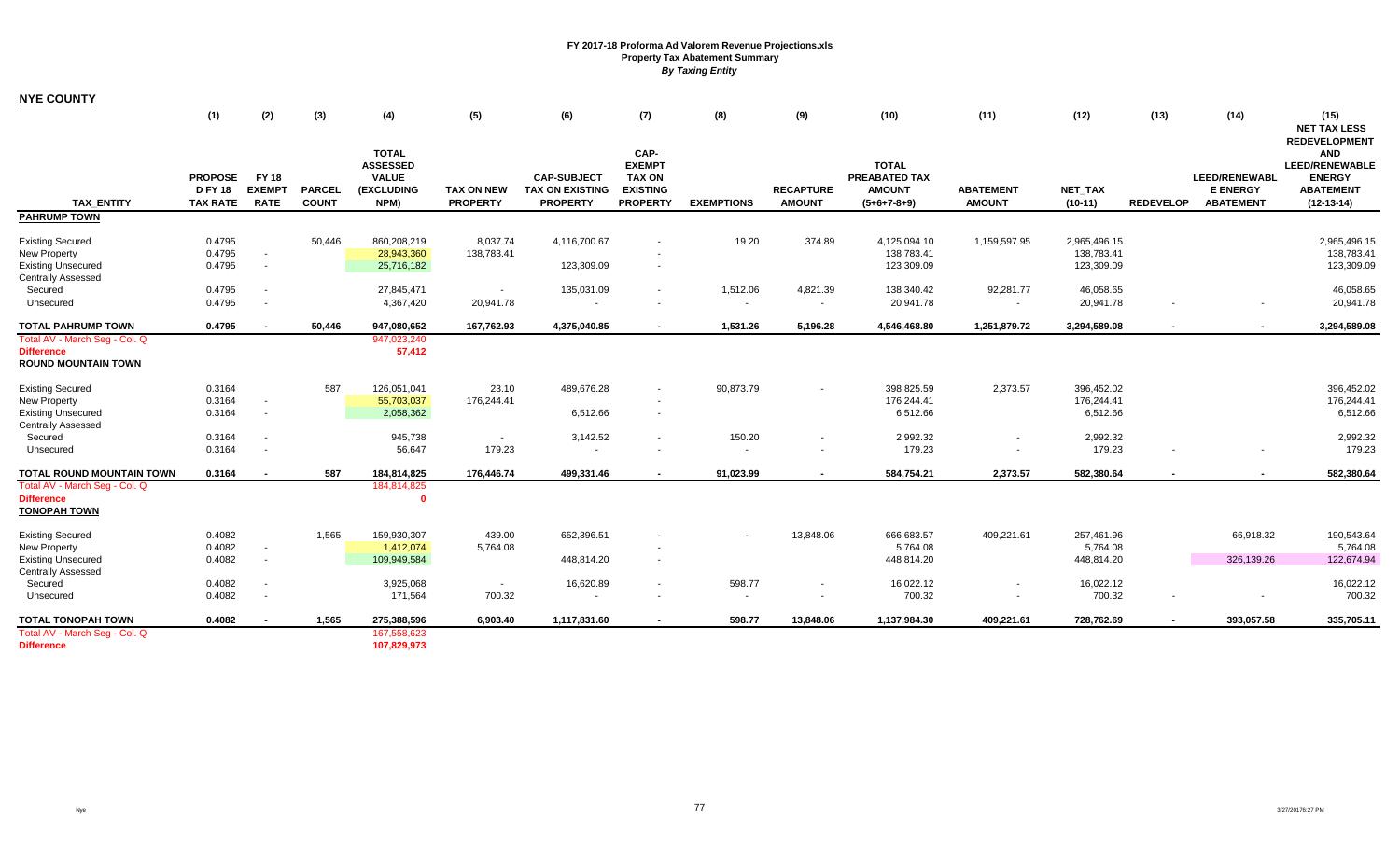|                                                                                                          | (1)                                               | (2)                                          | (3)                           | (4)                                                                   | (5)                           | (6)                                                             | (7)                                                                          | (8)                   | (9)                               | (10)                                                            | (11)                                 | (12)                                  | (13)             | (14)                                                        | (15)<br><b>NET TAX LESS</b><br><b>REDEVELOPMENT</b>                                      |
|----------------------------------------------------------------------------------------------------------|---------------------------------------------------|----------------------------------------------|-------------------------------|-----------------------------------------------------------------------|-------------------------------|-----------------------------------------------------------------|------------------------------------------------------------------------------|-----------------------|-----------------------------------|-----------------------------------------------------------------|--------------------------------------|---------------------------------------|------------------|-------------------------------------------------------------|------------------------------------------------------------------------------------------|
| <b>TAX ENTITY</b>                                                                                        | <b>PROPOSE</b><br><b>DFY18</b><br><b>TAX RATE</b> | <b>FY 18</b><br><b>EXEMPT</b><br><b>RATE</b> | <b>PARCEL</b><br><b>COUNT</b> | <b>TOTAL</b><br><b>ASSESSED</b><br><b>VALUE</b><br>(EXCLUDING<br>NPM) | TAX ON NEW<br><b>PROPERTY</b> | <b>CAP-SUBJECT</b><br><b>TAX ON EXISTING</b><br><b>PROPERTY</b> | CAP-<br><b>EXEMPT</b><br><b>TAX ON</b><br><b>EXISTING</b><br><b>PROPERTY</b> | <b>EXEMPTIONS</b>     | <b>RECAPTURE</b><br><b>AMOUNT</b> | <b>TOTAL</b><br>PREABATED TAX<br><b>AMOUNT</b><br>$(5+6+7-8+9)$ | <b>ABATEMENT</b><br><b>AMOUNT</b>    | <b>NET TAX</b><br>$(10-11)$           | <b>REDEVELOP</b> | <b>LEED/RENEWABL</b><br><b>E ENERGY</b><br><b>ABATEMENT</b> | <b>AND</b><br><b>LEED/RENEWABLE</b><br><b>ENERGY</b><br><b>ABATEMENT</b><br>$(12-13-14)$ |
| <b>AMARGOSA LIBRARY DISTRICT</b>                                                                         |                                                   |                                              |                               |                                                                       |                               |                                                                 |                                                                              |                       |                                   |                                                                 |                                      |                                       |                  |                                                             |                                                                                          |
| <b>Existing Secured</b><br><b>New Property</b><br><b>Existing Unsecured</b><br><b>Centrally Assessed</b> | 0.3100<br>0.3100<br>0.3100                        | $\sim$<br>$\sim$                             | 2,118                         | 27,577,341<br>1,228,858<br>2,698,230                                  | 24.66<br>3,809.46             | 87,020.49<br>8,364.51                                           |                                                                              | 1,555.61              | 0.71                              | 85,490.25<br>3,809.46<br>8,364.51                               | 12,342.12                            | 73,148.13<br>3,809.46<br>8,364.51     |                  |                                                             | 73,148.13<br>3,809.46<br>8,364.51                                                        |
| Secured<br>Unsecured                                                                                     | 0.3100<br>0.3100                                  | $\sim$<br>$\blacksquare$                     |                               | 6,619,654<br>1,038,259                                                | $\sim$<br>3,218.60            | 20,753.32<br>$\overline{\phantom{a}}$                           |                                                                              | 232.39                | 581.80                            | 21,102.73<br>3,218.60                                           | 6,977.90<br>$\overline{\phantom{a}}$ | 14,124.83<br>3,218.60                 |                  |                                                             | 14,124.83<br>3,218.60                                                                    |
| TOTAL AMARGOSA LIBRARY DISTR                                                                             | 0.3100                                            | $\overline{\phantom{a}}$                     | 2,118                         | 39,162,342                                                            | 7,052.72                      | 116,138.32                                                      |                                                                              | 1,788.00              | 582.51                            | 121,985.55                                                      | 19,320.02                            | 102,665.53                            |                  | $\blacksquare$                                              | 102,665.53                                                                               |
| Total AV - March Seq - Col. Q<br><b>Difference</b><br><b>BEATTY LIBRARY DISTRICT</b>                     |                                                   |                                              |                               | 39,162,342<br>$\Omega$                                                |                               |                                                                 |                                                                              |                       |                                   |                                                                 |                                      |                                       |                  |                                                             |                                                                                          |
| <b>Existing Secured</b><br><b>New Property</b><br><b>Existing Unsecured</b><br><b>Centrally Assessed</b> | 0.3200<br>0.3200<br>0.3200                        | $\sim$<br>$\sim$                             | 836                           | 13,370,738<br>621,580<br>4,524,084                                    | 1,637.05<br>1,989.06          | 41,149.22<br>14,477.07                                          |                                                                              |                       | 14.20                             | 42,800.47<br>1,989.06<br>14,477.07                              | 6,861.04                             | 35,939.43<br>1,989.06<br>14,477.07    |                  |                                                             | 35,939.43<br>1,989.06<br>14,477.07                                                       |
| Secured<br>Unsecured                                                                                     | 0.3200<br>0.3200                                  | $\sim$<br>$\sim$                             |                               | 4,682,687<br>732,669                                                  | $\sim$<br>2,344.54            | 15,156.59<br>$\overline{\phantom{a}}$                           |                                                                              | 171.98                | 454.92                            | 15,439.53<br>2,344.54                                           | 6,516.57<br>$\sim$                   | 8,922.96<br>2,344.54                  |                  |                                                             | 8,922.96<br>2,344.54                                                                     |
| <b>TOTAL BEATTY LIBRARY DISTRICT</b>                                                                     | 0.3200                                            | $\blacksquare$                               | 836                           | 23,931,758                                                            | 5,970.65                      | 70,782.88                                                       |                                                                              | 171.98                | 469.12                            | 77,050.66                                                       | 13,377.61                            | 63,673.05                             | $\sim$           | $\blacksquare$                                              | 63,673.05                                                                                |
| Total AV - March Seg - Col. Q<br><b>Difference</b><br><b>NYE COUNTY HOSPITAL DISTRICT</b>                |                                                   |                                              |                               | 23,931,761<br>(3)                                                     |                               |                                                                 |                                                                              |                       |                                   |                                                                 |                                      |                                       |                  |                                                             |                                                                                          |
| <b>Existing Secured</b><br>New Property<br><b>Existing Unsecured</b><br><b>Centrally Assessed</b>        | 0.2000<br>0.2000<br>0.2000                        | $\sim$<br>$\sim$                             | 4,010                         | 320,082,204<br>7,677,583<br>131,682,097                               | 255.70<br>15,355.17           | 697,529.08<br>263,364.19                                        |                                                                              | 57,620.47             | 6,928.77                          | 647,093.08<br>15,355.17<br>263,364.19                           | 224,933.97                           | 422,159.11<br>15,355.17<br>263,364.19 |                  | 32,787.01<br>159,793.86                                     | 389,372.10<br>15,355.17<br>103,570.33                                                    |
| Secured<br>Unsecured                                                                                     | 0.2000<br>0.2000                                  | $\sim$<br>÷.                                 |                               | 104,569,625<br>4,562,521                                              | 25,544.97<br>4,339.20         | 210,370.45<br>6,772.16                                          |                                                                              | 26,776.16<br>1,986.32 | 115.25<br>$\sim$                  | 209,254.51<br>9,125.04                                          | 20,522.73<br>3,933.22                | 188,731.78<br>5,191.82                | $\sim$           | 40,168.38<br>206.02                                         | 148,563.40<br>4,985.80                                                                   |
| TOTAL NYE COUNTY HOSPITAL DIS                                                                            | 0.2000                                            | $\sim$                                       | 4.010                         | 568,574,030                                                           | 45,495.04                     | 1,178,035.88                                                    |                                                                              | 86,382.95             | 7,044.02                          | 1,144,191.99                                                    | 249,389.92                           | 894,802.07                            | $\sim$           | 232,955.27                                                  | 661,846.80                                                                               |
| Total AV - March Seg - Col. Q<br><b>Difference</b>                                                       |                                                   |                                              |                               | 568,574,024<br>(431,909)                                              |                               |                                                                 |                                                                              |                       |                                   |                                                                 |                                      |                                       |                  |                                                             |                                                                                          |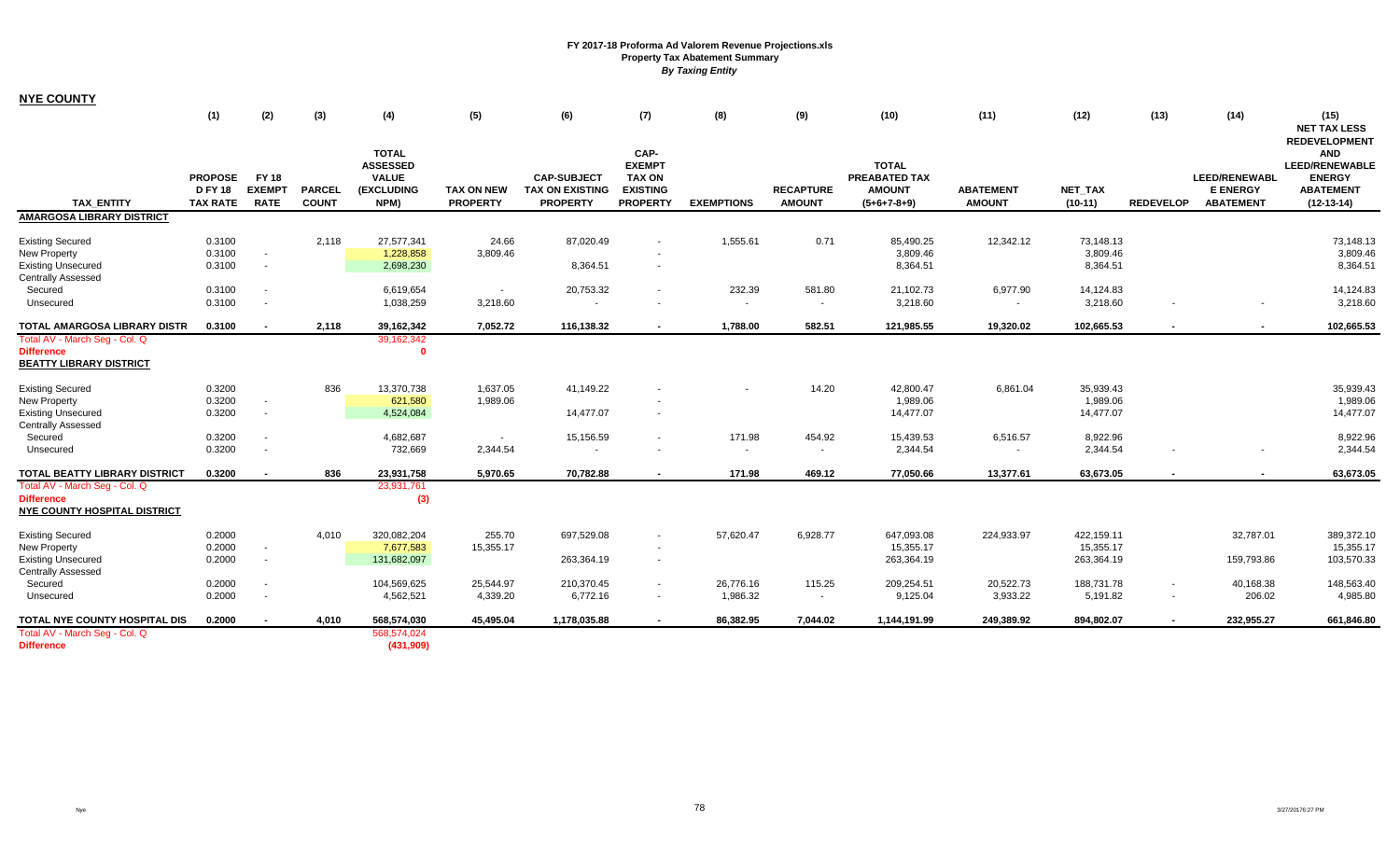| <b>NYE COUNTY</b>                                                                                        |                                                     |                                              |                               |                                                                              |                                      |                                                                 |                                                                              |                    |                                   |                                                                 |                                   |                                       |                  |                                                      |                                                                                          |
|----------------------------------------------------------------------------------------------------------|-----------------------------------------------------|----------------------------------------------|-------------------------------|------------------------------------------------------------------------------|--------------------------------------|-----------------------------------------------------------------|------------------------------------------------------------------------------|--------------------|-----------------------------------|-----------------------------------------------------------------|-----------------------------------|---------------------------------------|------------------|------------------------------------------------------|------------------------------------------------------------------------------------------|
|                                                                                                          | (1)                                                 | (2)                                          | (3)                           | (4)                                                                          | (5)                                  | (6)                                                             | (7)                                                                          | (8)                | (9)                               | (10)                                                            | (11)                              | (12)                                  | (13)             | (14)                                                 | (15)<br><b>NET TAX LESS</b><br><b>REDEVELOPMENT</b>                                      |
| <b>TAX ENTITY</b>                                                                                        | <b>PROPOSE</b><br><b>D FY 18</b><br><b>TAX RATE</b> | <b>FY 18</b><br><b>EXEMPT</b><br><b>RATE</b> | <b>PARCEL</b><br><b>COUNT</b> | <b>TOTAL</b><br><b>ASSESSED</b><br><b>VALUE</b><br><b>(EXCLUDING</b><br>NPM) | <b>TAX ON NEW</b><br><b>PROPERTY</b> | <b>CAP-SUBJECT</b><br><b>TAX ON EXISTING</b><br><b>PROPERTY</b> | CAP-<br><b>EXEMPT</b><br><b>TAX ON</b><br><b>EXISTING</b><br><b>PROPERTY</b> | <b>EXEMPTIONS</b>  | <b>RECAPTURE</b><br><b>AMOUNT</b> | <b>TOTAL</b><br>PREABATED TAX<br><b>AMOUNT</b><br>$(5+6+7-8+9)$ | <b>ABATEMENT</b><br><b>AMOUNT</b> | NET_TAX<br>$(10-11)$                  | <b>REDEVELOP</b> | LEED/RENEWABL<br><b>E ENERGY</b><br><b>ABATEMENT</b> | <b>AND</b><br><b>LEED/RENEWABLE</b><br><b>ENERGY</b><br><b>ABATEMENT</b><br>$(12-13-14)$ |
| PAHRUMP COMMUNITY LIBRARY DISTRICT                                                                       |                                                     |                                              |                               |                                                                              |                                      |                                                                 |                                                                              |                    |                                   |                                                                 |                                   |                                       |                  |                                                      |                                                                                          |
| <b>Existing Secured</b><br><b>New Property</b><br><b>Existing Unsecured</b><br>Centrally Assessed        | 0.1021<br>0.1021<br>0.1021                          | $\sim$<br>$\overline{\phantom{a}}$           | 50,446                        | 860,208,219<br>28,943,102<br>25,716,182                                      | 1,711.74<br>29,550.91                | 876,545.19<br>26,256.22                                         | $\overline{\phantom{a}}$<br>$\sim$                                           | 4.08               | 79.82                             | 878,332.67<br>29,550.91<br>26,256.22                            | 267,864.65                        | 610,468.02<br>29,550.91<br>26,256.22  |                  |                                                      | 610,468.02<br>29,550.91<br>26,256.22                                                     |
| Secured<br>Unsecured                                                                                     | 0.1021<br>0.1021                                    | $\sim$                                       |                               | 27,845,471<br>4,367,420                                                      | $\overline{\phantom{a}}$<br>4,459.14 | 28,752.19                                                       | $\sim$                                                                       | 321.96             | 1,069.34<br>$\sim$                | 29,499.57<br>4,459.14                                           | 22,126.93                         | 7,372.64<br>4,459.14                  |                  |                                                      | 7,372.64<br>4,459.14                                                                     |
| TOTAL PAHRUMP COMMUNITY LIBF                                                                             | 0.1021                                              |                                              | 50,446                        | 947,080,394                                                                  | 35,721.79                            | 931,553.60                                                      |                                                                              | 326.04             | 1,149.16                          | 968,098.51                                                      | 289,991.58                        | 678,106.93                            |                  |                                                      | 678,106.93                                                                               |
| Total AV - March Seg - Col. Q<br><b>Difference</b><br>PAHRUMP SWIMMING POOL DISTRICT                     |                                                     |                                              |                               | 947,023,240<br>57,154                                                        |                                      |                                                                 |                                                                              |                    |                                   |                                                                 |                                   |                                       |                  |                                                      |                                                                                          |
| <b>Existing Secured</b><br><b>New Property</b><br><b>Existing Unsecured</b><br><b>Centrally Assessed</b> | 0.0163<br>0.0163<br>0.0163                          | $\sim$<br>$\sim$                             | 50.446                        | 860,208,219<br>28,945,586<br>25,716,182                                      | 272.87<br>4,718.13                   | 139,924.02<br>4,191.74                                          | $\sim$                                                                       | 0.64               | 12.75                             | 140,209.00<br>4,718.13<br>4,191.74                              | 39,439.84                         | 100,769.16<br>4,718.13<br>4,191.74    |                  |                                                      | 100,769.16<br>4,718.13<br>4,191.74                                                       |
| Secured<br>Unsecured                                                                                     | 0.0163<br>0.0163                                    | $\sim$                                       |                               | 27,845,471<br>4,367,420                                                      | $\sim$<br>711.89                     | 4,590.21                                                        | ÷.                                                                           | 51.40<br>$\sim$    | 160.21<br>$\sim$                  | 4,699.02<br>711.89                                              | 2,969.99<br>$\sim$                | 1,729.03<br>711.89                    |                  |                                                      | 1,729.03<br>711.89                                                                       |
| TOTAL PAHRUMP SWIMMING POOL                                                                              | 0.0163                                              | $\sim$                                       | 50.446                        | 947,082,878                                                                  | 5.702.89                             | 148.705.97                                                      |                                                                              | 52.04              | 172.96                            | 154,529.78                                                      | 42.409.83                         | 112,119.95                            |                  | $\blacksquare$                                       | 112,119.95                                                                               |
| Total AV - March Seq - Col. Q<br><b>Difference</b><br><b>SMOKY VALLEY LIBRARY DISTRICT</b>               |                                                     |                                              |                               | 947,023,240<br>59,638                                                        |                                      |                                                                 |                                                                              |                    |                                   |                                                                 |                                   |                                       |                  |                                                      |                                                                                          |
| <b>Existing Secured</b><br>New Property<br><b>Existing Unsecured</b><br><b>Centrally Assessed</b>        | 0.2918<br>0.2918<br>0.2918                          | $\sim$<br>$\sim$                             | 1,434                         | 139,421,878<br>56,241,240<br>4,382,345                                       | 57.61<br>164,111.94                  | 490,589.55<br>12,787.68                                         | $\sim$<br>$\sim$                                                             | 83,814.23          | 24.63                             | 406,857.56<br>164,111.94<br>12,787.68                           | 12,151.98                         | 394,705.58<br>164,111.94<br>12,787.68 |                  |                                                      | 394,705.58<br>164,111.94<br>12,787.68                                                    |
| Secured<br>Unsecured                                                                                     | 0.2918<br>0.2918                                    | $\sim$<br>$\sim$                             |                               | 7,344,176<br>438,173                                                         | 1,278.59                             | 22,502.04                                                       | $\sim$                                                                       | 1,071.72<br>$\sim$ | $\blacksquare$<br>$\sim$          | 21,430.32<br>1,278.59                                           | 7,838.16                          | 13,592.16<br>1,278.59                 |                  |                                                      | 13,592.16<br>1,278.59                                                                    |
| TOTAL SMOKY VALLEY LIBRARY DI                                                                            | 0.2918                                              | $\sim$                                       | 1,434                         | 207,827,812                                                                  | 165,448.14                           | 525,879.27                                                      |                                                                              | 84,885.95          | 24.63                             | 606,466.09                                                      | 19,990.14                         | 586,475.95                            |                  |                                                      | 586,475.95                                                                               |
| Total AV - March Seg - Col. Q<br><b>Difference</b>                                                       |                                                     |                                              |                               | 207,827,813<br>(1)                                                           |                                      |                                                                 |                                                                              |                    |                                   |                                                                 |                                   |                                       |                  |                                                      |                                                                                          |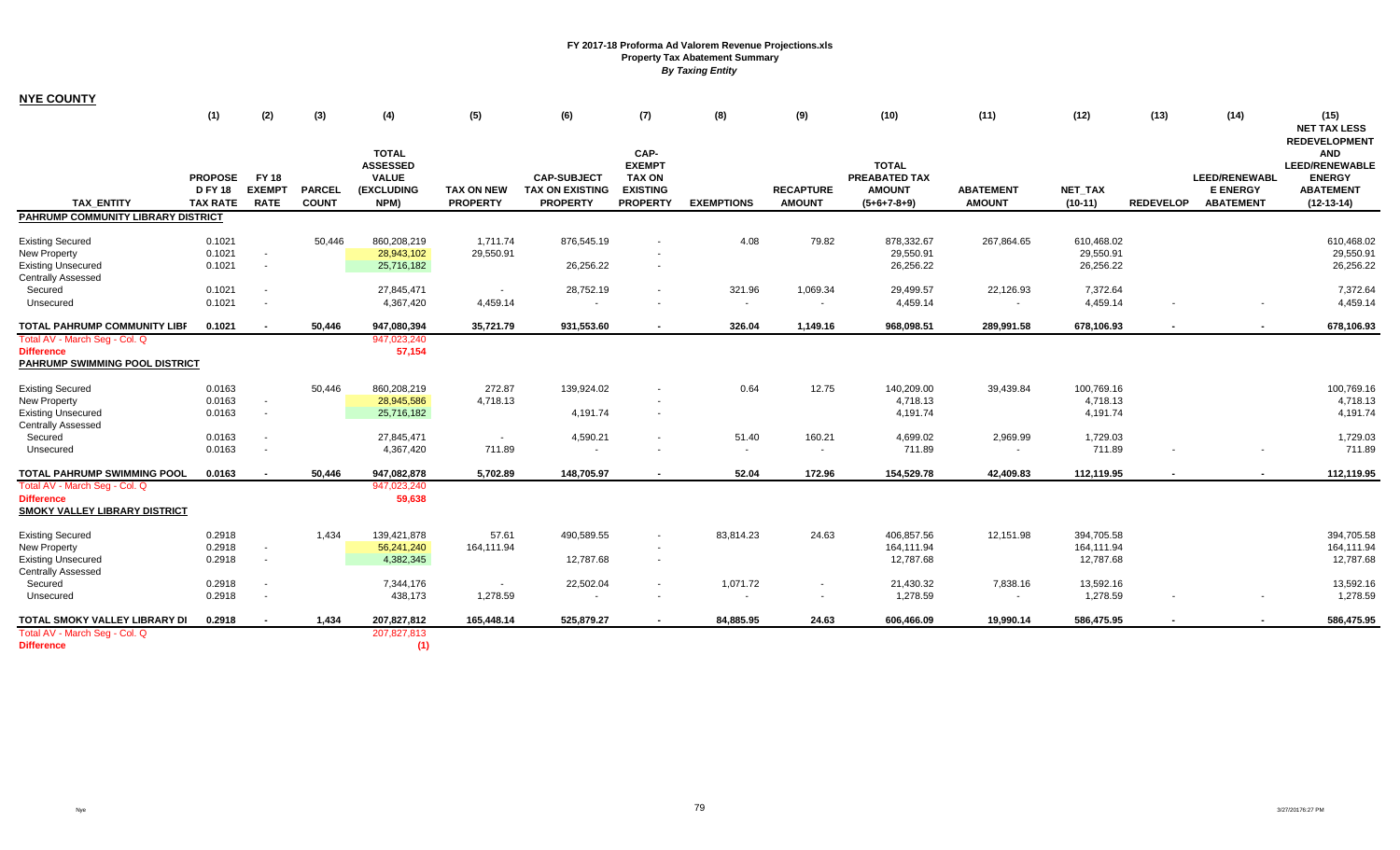| <b>NYE COUNTY</b>                    |                 |                          |               |                 |                   |                    |                          |                   |                  |               |                  |                |                  |                          |                       |
|--------------------------------------|-----------------|--------------------------|---------------|-----------------|-------------------|--------------------|--------------------------|-------------------|------------------|---------------|------------------|----------------|------------------|--------------------------|-----------------------|
|                                      | (1)             | (2)                      | (3)           | (4)             | (5)               | (6)                | (7)                      | (8)               | (9)              | (10)          | (11)             | (12)           | (13)             | (14)                     | (15)                  |
|                                      |                 |                          |               |                 |                   |                    |                          |                   |                  |               |                  |                |                  |                          | <b>NET TAX LESS</b>   |
|                                      |                 |                          |               |                 |                   |                    |                          |                   |                  |               |                  |                |                  |                          | <b>REDEVELOPMENT</b>  |
|                                      |                 |                          |               | <b>TOTAL</b>    |                   |                    | CAP-                     |                   |                  |               |                  |                |                  |                          | <b>AND</b>            |
|                                      |                 |                          |               | <b>ASSESSED</b> |                   |                    | <b>EXEMPT</b>            |                   |                  | <b>TOTAL</b>  |                  |                |                  |                          | <b>LEED/RENEWABLE</b> |
|                                      | <b>PROPOSE</b>  | <b>FY 18</b>             |               | <b>VALUE</b>    |                   | <b>CAP-SUBJECT</b> | <b>TAX ON</b>            |                   |                  | PREABATED TAX |                  |                |                  | <b>LEED/RENEWABL</b>     | <b>ENERGY</b>         |
|                                      | <b>DFY18</b>    | <b>EXEMPT</b>            | <b>PARCEL</b> | (EXCLUDING      | <b>TAX ON NEW</b> | TAX ON EXISTING    | <b>EXISTING</b>          |                   | <b>RECAPTURE</b> | <b>AMOUNT</b> | <b>ABATEMENT</b> | <b>NET TAX</b> |                  | <b>E ENERGY</b>          | <b>ABATEMENT</b>      |
| <b>TAX ENTITY</b>                    | <b>TAX RATE</b> | <b>RATE</b>              | <b>COUNT</b>  | NPM)            | <b>PROPERTY</b>   | <b>PROPERTY</b>    | <b>PROPERTY</b>          | <b>EXEMPTIONS</b> | <b>AMOUNT</b>    | $(5+6+7-8+9)$ | <b>AMOUNT</b>    | $(10-11)$      | <b>REDEVELOP</b> | <b>ABATEMENT</b>         | $(12-13-14)$          |
| <b>TONOPAH LIBRARY DISTRICT</b>      |                 |                          |               |                 |                   |                    |                          |                   |                  |               |                  |                |                  |                          |                       |
| <b>Existing Secured</b>              | 0.2000          |                          | 1,790         | 162,614,251     | 215.08            | 325,018.17         | $\overline{\phantom{a}}$ | 4.86              | 6,801.82         | 332,030.21    | 202,404.28       | 129,625.93     |                  | 32,787.01                | 96,838.92             |
| New Property                         | 0.2000          | $\sim$                   |               | 1,715,973       | 3,431.95          |                    | $\sim$                   |                   |                  | 3,431.95      |                  | 3,431.95       |                  |                          | 3,431.95              |
| <b>Existing Unsecured</b>            | 0.2000          | $\sim$                   |               | 122,063,437     |                   | 244,126.87         | $\overline{\phantom{a}}$ |                   |                  | 244,126.87    |                  | 244,126.87     |                  | 159,793.86               | 84,333.01             |
| <b>Centrally Assessed</b>            |                 |                          |               |                 |                   |                    |                          |                   |                  |               |                  |                |                  |                          |                       |
| Secured                              | 0.2000          | $\overline{\phantom{a}}$ |               | 11,292,221      | $\sim$            | 23,617.42          | $\sim$                   | 1,032.97          | $\sim$           | 22,584.45     | 4,736.69         | 17,847.76      |                  |                          | 17,847.76             |
| Unsecured                            | 0.2000          | $\overline{\phantom{a}}$ |               | 612,838         | 1,225.68          | $\sim$             | $\sim$                   | $\sim$            | . .              | 1,225.68      | $\sim$           | 1,225.68       |                  | $\overline{\phantom{a}}$ | 1,225.68              |
| <b>TOTAL TONOPAH LIBRARY DISTRIC</b> | 0.2000          |                          | 1,790         | 298,298,720     | 4,872.71          | 592,762.46         |                          | 1,037.83          | 6,801.82         | 603,399.16    | 207,140.97       | 396,258.19     |                  | 192,580.87               | 203,677.32            |
| Total AV - March Seg - Col. Q        |                 |                          |               | 298,298,717     |                   |                    |                          |                   |                  |               |                  |                |                  |                          |                       |
| <b>Difference</b>                    |                 |                          |               |                 |                   |                    |                          |                   |                  |               |                  |                |                  |                          |                       |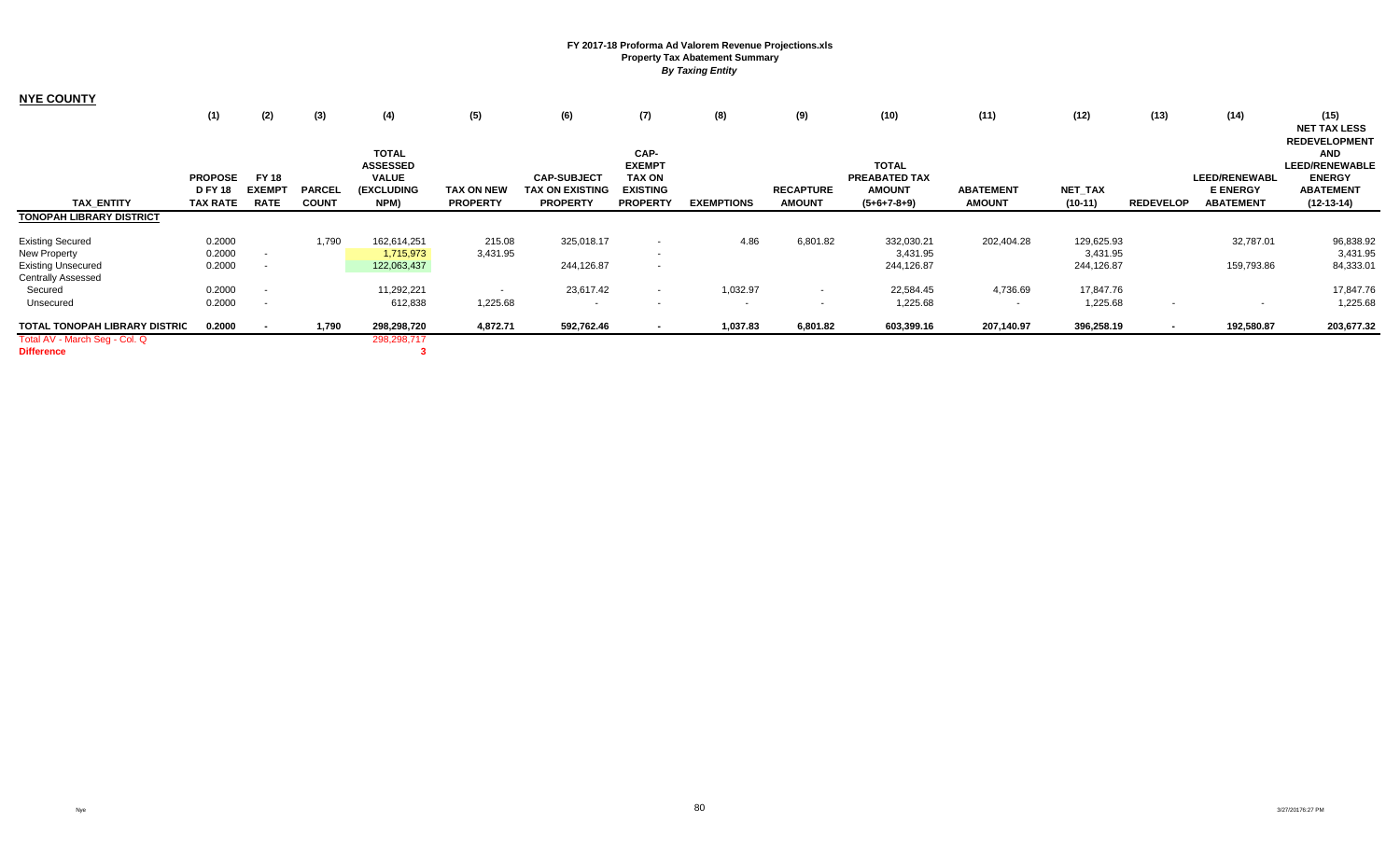| <b>PERSHING COUNTY</b>        |                 |               |               |                   |                 |                        |                          |                   |                  |                          |                  |              |                  |                    |                       |
|-------------------------------|-----------------|---------------|---------------|-------------------|-----------------|------------------------|--------------------------|-------------------|------------------|--------------------------|------------------|--------------|------------------|--------------------|-----------------------|
|                               | (1)             | (2)           | (3)           | (4)               | (5)             | (6)                    | (7)                      | (8)               | (9)              | (10)                     | (11)             | (12)         | (13)             | (14)               | (15)                  |
|                               |                 |               |               |                   |                 |                        |                          |                   |                  |                          |                  |              |                  |                    | <b>NET TAX LESS</b>   |
|                               |                 |               |               |                   |                 |                        |                          |                   |                  |                          |                  |              |                  |                    | <b>REDEVELOPMENT</b>  |
|                               |                 |               |               | <b>TOTAL</b>      |                 |                        |                          |                   |                  |                          |                  |              |                  |                    | <b>AND</b>            |
|                               |                 |               |               | <b>ASSESSED</b>   |                 |                        | <b>CAP-EXEMPT</b>        |                   |                  | <b>TOTAL</b>             |                  |              |                  |                    | <b>LEED/RENEWABLE</b> |
|                               | <b>PROPOSED</b> | <b>FY 18</b>  |               | <b>VALUE</b>      |                 | <b>CAP-SUBJECT</b>     | <b>TAX ON</b>            |                   |                  | PREABATED TAX            |                  |              |                  | <b>LEED/RENEWA</b> | <b>ENERGY</b>         |
|                               | FY 18 TAX       | <b>EXEMPT</b> | <b>PARCEL</b> | <b>(EXCLUDING</b> | TAX ON NEW      | <b>TAX ON EXISTING</b> | <b>EXISTING</b>          |                   | <b>RECAPTURE</b> | <b>AMOUNT</b>            | <b>ABATEMENT</b> | NET_TAX      |                  | <b>BLE ENERGY</b>  | <b>ABATEMENT</b>      |
| <b>TAX ENTITY</b>             | <b>RATE</b>     | <b>RATE</b>   | <b>COUNT</b>  | NPM)              | <b>PROPERTY</b> | <b>PROPERTY</b>        | <b>PROPERTY</b>          | <b>EXEMPTIONS</b> | <b>AMOUNT</b>    | $(5+6+7-8+9)$            | <b>AMOUNT</b>    | $(10-11)$    | <b>REDEVELOP</b> | <b>ABATEMENT</b>   | $(12-13-14)$          |
|                               |                 |               |               |                   |                 |                        |                          |                   |                  |                          |                  |              |                  |                    |                       |
| ALL ENTITIES                  |                 |               |               |                   |                 |                        |                          |                   |                  |                          |                  |              |                  |                    |                       |
|                               |                 |               |               |                   |                 |                        |                          |                   |                  |                          |                  |              |                  |                    |                       |
| STATE OF NEVADA               | 0.1700          |               | 10,663        | 260,475,816       | 40,548.62       | 408,165.70             |                          | 5,904.93          | 463.61           | 443,272.99               | 19,364.87        | 423,908.12   |                  |                    | 423,908.12            |
| <b>GENERAL COUNTY</b>         | 1.3568          | $\sim$        | 10,663        | 260,475,834       | 323,625.55      | 3,257,644.37           | $\blacksquare$           | 47,128.30         | 3,700.20         | 3,537,841.82             | 156,977.69       | 3,380,864.13 |                  |                    | 3,380,864.13          |
| SCHOOL DISTRICT               | 1.1500          |               | 10,663        | 260,475,833       | 274,299.36      | 2,761,115.16           |                          | 39,945.15         | 3,141.41         | 2,998,610.78             | 139,381.58       | 2,859,229.20 |                  |                    | 2,859,229.20          |
| CITY OF LOVELOCK              | 0.5624          | $\sim$        | 745           | 24,414,856        | 3,580.37        | 135,313.19             |                          | 1,584.36          | 72.30            | 137,381.50               | 1,650.03         | 135,731.47   |                  |                    | 135,731.47            |
| TOWN OF IMLAY                 | 0.1500          | $\sim$        | 252           | 2,706,393         | 163.10          | 3,950.70               |                          | 54.16             | 0.60             | 4,060.24                 | 286.14           | 3,774.10     |                  |                    | 3,774.10              |
| PERSHING CO HOSPITAL DISTRICT | 0.4200          |               | 10,663        | 260,475,848       | 100,178.91      | 1,008,396.45           |                          | 14,588.93         | 1,145.40         | 1,095,131.83             | 52,472.48        | 1,042,659.35 |                  |                    | 1,042,659.35          |
| <b>TOTAL COUNTY</b>           |                 |               | 10,663        | 260,475,816       | 742,395.92      | 7,574,585.55           | $\blacksquare$           | 109,205.83        | 8,523.52         | 8,216,299.16             | 370,132.79       | 7,846,166.37 |                  | $\sim$             | 7,846,166.37          |
|                               |                 |               |               |                   |                 |                        |                          |                   |                  | <b>Abatement Percent</b> | 4.50%            |              |                  |                    |                       |
|                               |                 |               |               |                   |                 |                        |                          |                   |                  |                          |                  |              |                  |                    |                       |
| STATE OF NEVADA               |                 |               |               |                   |                 |                        |                          |                   |                  |                          |                  |              |                  |                    |                       |
|                               |                 |               |               |                   |                 |                        |                          |                   |                  |                          |                  |              |                  |                    |                       |
| <b>Existing Secured</b>       | 0.1700          |               | 10,663        | 97,790,532        | 847.14          | 166,943.72             |                          | 1,546.48          | 28.25            | 166,272.63               | 8,084.48         | 158,188.15   |                  |                    | 158,188.15            |
| New Property                  | 0.1700          |               |               | 16,338,616        | 27,775.65       |                        |                          |                   |                  | 27,775.65                |                  | 27,775.65    |                  |                    | 27,775.65             |
| Existing Unsecured            | 0.1700          |               |               | 61,252,768        |                 | 104,129.71             |                          |                   |                  | 104,129.71               |                  | 104,129.71   |                  |                    | 104,129.71            |
| Centrally Assessed            |                 |               |               |                   |                 |                        |                          |                   |                  |                          |                  |              |                  |                    |                       |
| Secured                       | 0.1700          |               |               | 81,269,843        | 6,078.16        | 136,439.04             |                          | 4,358.45          | 435.36           | 138,594.11               | 11,276.02        | 127,318.09   |                  |                    | 127,318.09            |
| Unsecured                     | 0.1700          |               |               | 3,824,057         | 5,847.67        | 653.23                 |                          |                   |                  | 6,500.90                 | 4.37             | 6,496.53     |                  |                    | 6,496.53              |
| TOTAL STATE OF NEVADA         | 0.1700          |               | 10,663        | 260,475,816       | 40,548.62       | 408,165.70             |                          | 5,904.93          | 463.61           | 443,272.99               | 19,364.87        | 423,908.12   |                  |                    | 423,908.12            |
| Total AV - March Seg - Col. Q |                 |               |               | 260,472,445       |                 |                        |                          |                   |                  |                          |                  |              |                  |                    |                       |
| Difference                    |                 |               |               | 3,371             |                 |                        |                          |                   |                  |                          |                  |              |                  |                    |                       |
| <b>GENERAL COUNTY</b>         |                 |               |               |                   |                 |                        |                          |                   |                  |                          |                  |              |                  |                    |                       |
|                               |                 |               |               |                   |                 |                        |                          |                   |                  |                          |                  |              |                  |                    |                       |
| Existing Secured              |                 |               |               |                   |                 |                        |                          |                   |                  |                          |                  |              |                  |                    |                       |
| General Fund                  | 0.9752          |               | 10,663        | 97,790,532        | 4,859.34        | 957,664.24             |                          | 8,870.52          | 162.05           | 953,815.11               | 48,743.46        | 905,071.65   |                  |                    | 905,071.65            |
| China Springs                 | 0.0036          |               | 10,663        | 97,790,532        | 17.93           | 3,544.72               | $\overline{\phantom{a}}$ | 33.22             | 0.60             | 3,530.03                 | 218.76           | 3,311.27     |                  |                    | 3,311.27              |
| Emergency 911                 | 0.0035          |               | 10,663        | 97,790,532        | 17.46           | 3,454.91               |                          | 31.78             | 0.59             | 3,441.18                 | 165.93           | 3,275.25     |                  |                    | 3,275.25              |
| General Indigent              | 0.0060          |               | 10,663        | 97,790,532        | 29.90           | 5,880.90               |                          | 54.68             | 1.00             | 5,857.12                 | 284.88           | 5,572.24     |                  |                    | 5,572.24              |
| Medical Indigent #1           | 0.0505          |               | 10,663        | 97,790,532        | 251.66          | 49,596.91              |                          | 459.34            | 8.38             | 49,397.61                | 2,403.46         | 46,994.15    |                  |                    | 46,994.15             |
| Medical Indigent HVS          | 0.0150          |               | 10,663        | 97,790,532        | 74.73           | 14,735.05              | $\sim$                   | 136.71            | 2.49             | 14,675.56                | 714.14           | 13,961.42    |                  |                    | 13,961.42             |
| Medical Indigent #2           | 0.0600          |               | 10,663        | 97,790,532        | 299.00          | 58,910.57              |                          | 545.54            | 9.96             | 58,673.99                | 2,855.41         | 55,818.58    |                  |                    | 55,818.58             |
| Library Fund                  | 0.1360          |               | 10,663        | 97,790,532        | 677.73          | 133,553.95             |                          | 1,237.33          | 22.60            | 133,016.95               | 6,471.07         | 126,545.88   |                  |                    | 126,545.88            |
| <b>Agriculture Extension</b>  | 0.0370          |               | 10,663        | 97,790,532        | 184.39          | 36,332.59              |                          | 336.86            | 6.15             | 36,186.27                | 1,760.48         | 34,425.79    |                  |                    | 34,425.79             |
| Ad Valorem Capital Projects   | 0.0500          |               | 10,663        | 97,790,532        | 249.14          | 49,104.33              |                          | 454.85            | 8.31             | 48,906.93                | 2,377.41         | 46,529.52    |                  |                    | 46,529.52             |
| Recreation                    | 0.0200          |               | 10,663        | 97,790,532        | 99.66           | 19,631.07              |                          | 181.92            | 3.32             | 19,552.13                | 951.72           | 18,600.41    |                  |                    | 18,600.41             |
| <b>GENERAL</b>                | 1.3568          |               | 10,663        | 97,790,532        | 6,760.94        | 1,332,409.24           |                          | 12,342.75         | 225.45           | 1,327,052.88             | 66,946.72        | 1,260,106.16 |                  |                    | 1,260,106.16          |
|                               |                 |               |               |                   |                 |                        |                          |                   |                  |                          |                  |              |                  |                    |                       |

÷,

 $\bar{a}$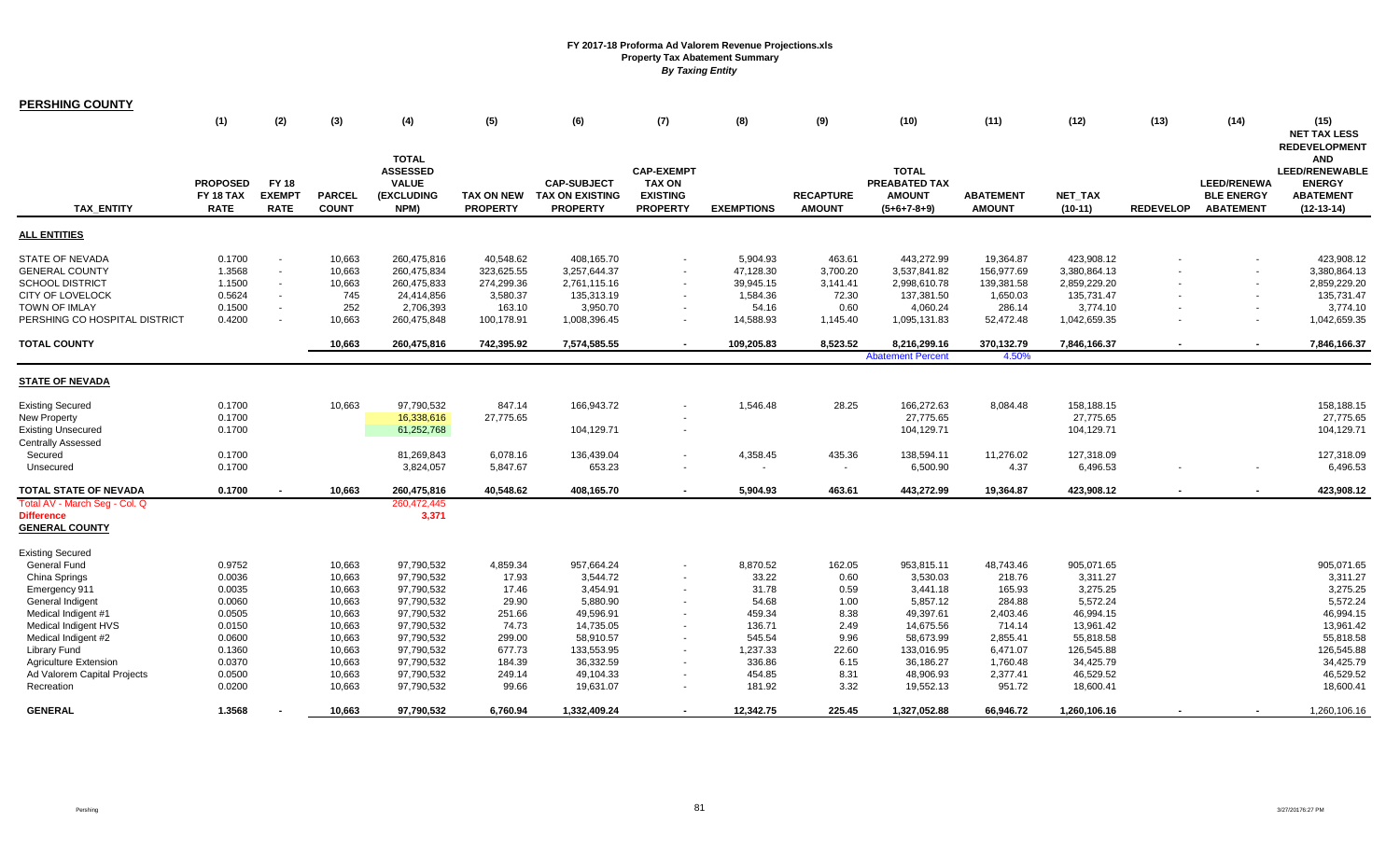| <b>PERSHING COUNTY</b>                                                                            |                                             |                                              |                               |                                                                       |                        |                                                                     |                                                                          |                             |                                   |                                                                 |                                   |                                        |                  |                                                             |                                                                                                                  |
|---------------------------------------------------------------------------------------------------|---------------------------------------------|----------------------------------------------|-------------------------------|-----------------------------------------------------------------------|------------------------|---------------------------------------------------------------------|--------------------------------------------------------------------------|-----------------------------|-----------------------------------|-----------------------------------------------------------------|-----------------------------------|----------------------------------------|------------------|-------------------------------------------------------------|------------------------------------------------------------------------------------------------------------------|
|                                                                                                   | (1)                                         | (2)                                          | (3)                           | (4)                                                                   | (5)                    | (6)                                                                 | (7)                                                                      | (8)                         | (9)                               | (10)                                                            | (11)                              | (12)                                   | (13)             | (14)                                                        | (15)<br><b>NET TAX LESS</b>                                                                                      |
| <b>TAX ENTITY</b>                                                                                 | <b>PROPOSED</b><br>FY 18 TAX<br><b>RATE</b> | <b>FY 18</b><br><b>EXEMPT</b><br><b>RATE</b> | <b>PARCEL</b><br><b>COUNT</b> | <b>TOTAL</b><br><b>ASSESSED</b><br><b>VALUE</b><br>(EXCLUDING<br>NPM) | <b>PROPERTY</b>        | <b>CAP-SUBJECT</b><br>TAX ON NEW TAX ON EXISTING<br><b>PROPERTY</b> | <b>CAP-EXEMPT</b><br><b>TAX ON</b><br><b>EXISTING</b><br><b>PROPERTY</b> | <b>EXEMPTIONS</b>           | <b>RECAPTURE</b><br><b>AMOUNT</b> | <b>TOTAL</b><br>PREABATED TAX<br><b>AMOUNT</b><br>$(5+6+7-8+9)$ | <b>ABATEMENT</b><br><b>AMOUNT</b> | NET_TAX<br>$(10-11)$                   | <b>REDEVELOP</b> | <b>LEED/RENEWA</b><br><b>BLE ENERGY</b><br><b>ABATEMENT</b> | <b>REDEVELOPMENT</b><br><b>AND</b><br><b>LEED/RENEWABLE</b><br><b>ENERGY</b><br><b>ABATEMENT</b><br>$(12-13-14)$ |
| New Property<br><b>Existing Unsecured</b><br><b>Centrally Assessed</b>                            | 1.3568<br>1.3568                            | $\sim$<br>$\sim$                             |                               | 16,338,634<br>61,252,768                                              | 221,682.58             | 831,077.56                                                          |                                                                          |                             |                                   | 221,682.58<br>831,077.56                                        |                                   | 221,682.58<br>831,077.56               |                  |                                                             | 221,682.58<br>831,077.56                                                                                         |
| Secured<br>Unsecured                                                                              | 1.3568<br>1.3568                            | $\overline{\phantom{a}}$<br>$\sim$           |                               | 81,269,843<br>3,824,057                                               | 48,510.76<br>46,671.27 | 1,088,944.03<br>5,213.54                                            |                                                                          | 34,785.55<br>$\sim$         | 3,474.75<br>$\sim$                | 1,106,143.99<br>51,884.81                                       | 89,995.88<br>35.09                | 1,016,148.11<br>51,849.72              |                  |                                                             | 1,016,148.11<br>51,849.72                                                                                        |
| <b>TOTAL GENERAL COUNTY</b>                                                                       | 1.3568                                      |                                              | 10,663                        | 260,475,834                                                           | 323,625.55             | 3,257,644.37                                                        |                                                                          | 47,128.30                   | 3,700.20                          | 3,537,841.82                                                    | 156,977.69                        | 3,380,864.13                           |                  |                                                             | 3,380,864.13                                                                                                     |
| <b>March Assessors Report:</b><br>New secured<br><b>Existing Secured</b><br><b>Difference</b>     |                                             |                                              |                               | 497,423<br>97,288,843<br>97,786,266<br>4,266                          | 0.00%                  |                                                                     |                                                                          |                             |                                   |                                                                 |                                   |                                        |                  |                                                             |                                                                                                                  |
| Total AV - March Seg - Col. Q<br><b>Difference</b>                                                |                                             |                                              |                               | 260,472,445<br>3,389                                                  |                        |                                                                     |                                                                          |                             |                                   |                                                                 |                                   |                                        |                  |                                                             |                                                                                                                  |
| <b>SCHOOL DISTRICT</b>                                                                            |                                             |                                              |                               |                                                                       |                        |                                                                     |                                                                          |                             |                                   |                                                                 |                                   |                                        |                  |                                                             |                                                                                                                  |
| <b>Existing Secured</b><br>New Property<br><b>Existing Unsecured</b><br><b>Centrally Assessed</b> | 0.7500<br>0.7500<br>0.7500                  | $\blacksquare$<br>$\sim$<br>$\sim$           | 10,663                        | 97,790,532<br>16,338,633<br>61,252,768                                | 3,737.26<br>122,539.75 | 736,511.94<br>459,395.76                                            |                                                                          | 6,822.75                    | 124.63                            | 733,551.08<br>122,539.75<br>459,395.76                          | 35,679.30                         | 697,871.78<br>122,539.75<br>459,395.76 |                  |                                                             | 697,871.78<br>122,539.75<br>459,395.76                                                                           |
| Secured<br>Unsecured                                                                              | 0.7500<br>0.7500                            |                                              |                               | 81,269,843<br>3,824,057                                               | 26,815.34<br>25,798.54 | 601,936.92<br>2,881.89                                              |                                                                          | 19,228.45<br>$\blacksquare$ | 1,924.12<br>$\sim$                | 611,447.93<br>28,680.43                                         | 55,202.24<br>19.40                | 556,245.69<br>28,661.03                |                  |                                                             | 556,245.69<br>28,661.03                                                                                          |
| TOTAL SCHOOL OPERATING                                                                            | 0.7500                                      |                                              | 10,663                        | 260,475,833                                                           | 178,890.89             | 1,800,726.51                                                        |                                                                          | 26,051.20                   | 2,048.75                          | 1,955,614.94                                                    | 90,900.94                         | 1,864,714.00                           |                  | $\blacksquare$                                              | 1,864,714.00                                                                                                     |
| <b>SCHOOL DEBT</b>                                                                                |                                             |                                              |                               |                                                                       | 41,116.86<br>39,557.76 | 922,969.94<br>4,418.90                                              |                                                                          | 29,483.62<br>$\sim$         | 2,950.31<br>$\sim$                | 937,553.49<br>43,976.66                                         | 84,643.43<br>29.75                | 852,910.06<br>43,946.91                |                  |                                                             | 852,910.06<br>43,946.91                                                                                          |
| <b>Existing Secured</b><br>New Property<br><b>Existing Unsecured</b><br><b>Centrally Assessed</b> | 0.4000<br>0.4000<br>0.4000                  | $\sim$<br>$\sim$                             | 10,663                        | 97,790,532<br>16,338,642<br>61,252,768                                | 1,993.17<br>65,354.57  | 392,807.55<br>245,011.07                                            |                                                                          | 3,638.78                    | 66.47                             | 391,228.41<br>65,354.57<br>245,011.07                           | 19,029.10                         | 372,199.31<br>65,354.57<br>245,011.07  |                  |                                                             | 372,199.31<br>65,354.57<br>245,011.07                                                                            |
| Secured<br>Unsecured                                                                              | 0.4000<br>0.4000                            | $\sim$                                       |                               | 81,269,843<br>3,824,057                                               | 14,301.52<br>13,759.22 | 321,033.02<br>1,537.01                                              |                                                                          | 10,255.17<br>$\blacksquare$ | 1,026.19                          | 326,105.56<br>15,296.23                                         | 29,441.19<br>10.35                | 296,664.37<br>15,285.88                |                  |                                                             | 296,664.37<br>15,285.88                                                                                          |
| <b>TOTAL SCHOOL DEBT</b>                                                                          | 0.4000                                      |                                              | 10,663                        | 260,475,842                                                           | 95,408.47              | 960,388.65                                                          | $\sim$                                                                   | 13,893.95                   | 1,092.66                          | 1,042,995.84                                                    | 48,480.64                         | 994,515.20                             | $\blacksquare$   | $\sim$                                                      | 994,515.20                                                                                                       |
| <b>TOTAL SCHOOL DISTRICT</b>                                                                      | 1.1500                                      |                                              | 10,663                        | 260,475,833                                                           | 274,299.36             | 2,761,115.16                                                        |                                                                          | 39,945.15                   | 3,141.41                          | 2,998,610.78                                                    | 139,381.58                        | 2,859,229.20                           |                  | $\blacksquare$                                              | 2,859,229.20                                                                                                     |
| Total AV - March Seg - Col. Q<br><b>Difference</b>                                                |                                             |                                              |                               | 260,472,445<br>3,388                                                  |                        |                                                                     |                                                                          |                             |                                   |                                                                 |                                   |                                        |                  |                                                             |                                                                                                                  |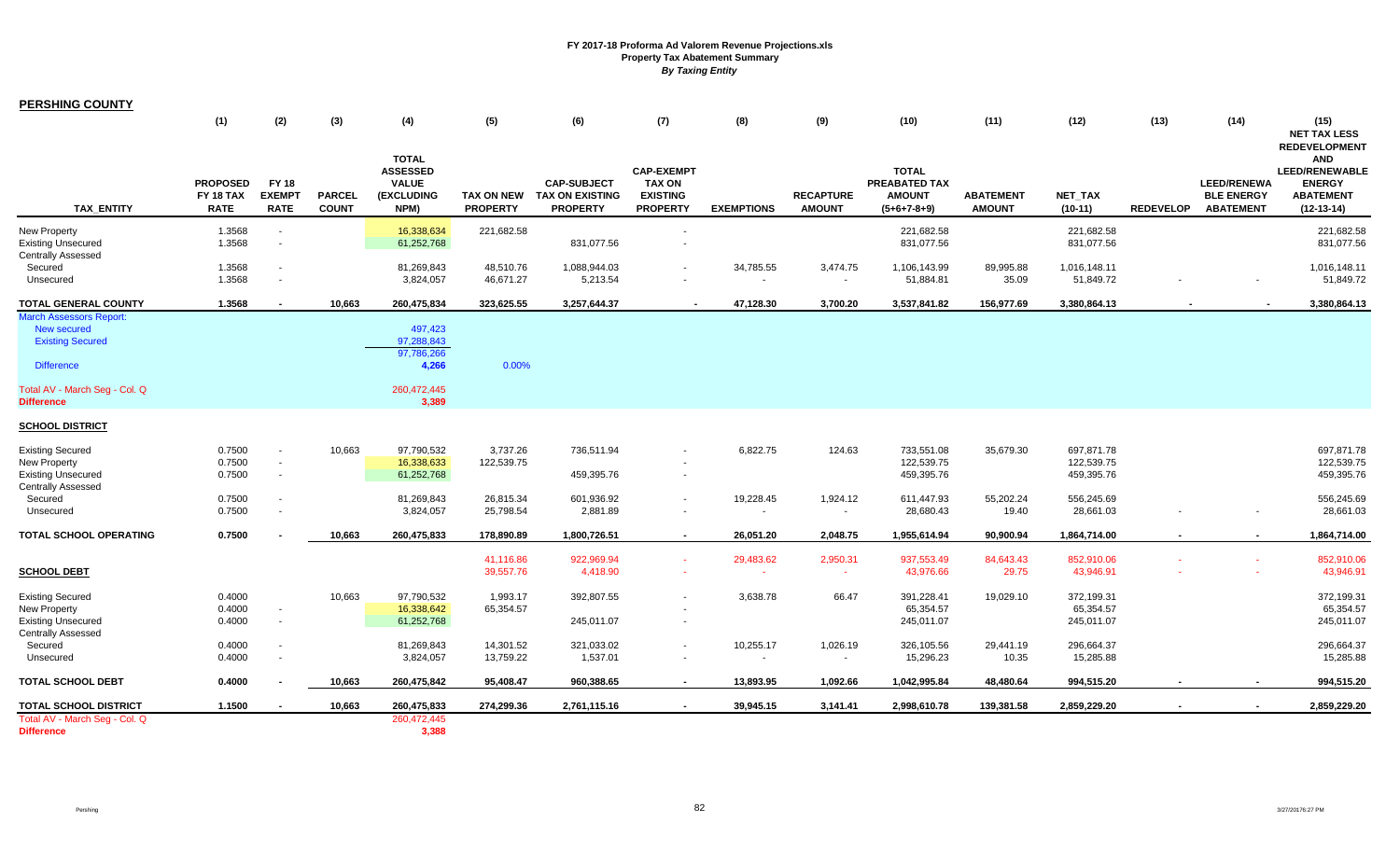|  |  | <b>PERSHING COUNTY</b> |  |
|--|--|------------------------|--|
|  |  |                        |  |
|  |  |                        |  |

|                                                                                                                   | (1)                                         | (2)                                   | (3)                           | (4)                                                                   | (5)                                  | (6)                                                             | (7)                                                                      | (8)                                   | (9)                               | (10)                                                            | (11)                              | (12)                                  | (13)             | (14)                                                        | (15)<br><b>NET TAX LESS</b>                                                                                      |
|-------------------------------------------------------------------------------------------------------------------|---------------------------------------------|---------------------------------------|-------------------------------|-----------------------------------------------------------------------|--------------------------------------|-----------------------------------------------------------------|--------------------------------------------------------------------------|---------------------------------------|-----------------------------------|-----------------------------------------------------------------|-----------------------------------|---------------------------------------|------------------|-------------------------------------------------------------|------------------------------------------------------------------------------------------------------------------|
| <b>TAX ENTITY</b>                                                                                                 | <b>PROPOSED</b><br>FY 18 TAX<br><b>RATE</b> | FY 18<br><b>EXEMPT</b><br><b>RATE</b> | <b>PARCEL</b><br><b>COUNT</b> | <b>TOTAL</b><br><b>ASSESSED</b><br><b>VALUE</b><br>(EXCLUDING<br>NPM) | <b>TAX ON NEW</b><br><b>PROPERTY</b> | <b>CAP-SUBJECT</b><br><b>TAX ON EXISTING</b><br><b>PROPERTY</b> | <b>CAP-EXEMPT</b><br><b>TAX ON</b><br><b>EXISTING</b><br><b>PROPERTY</b> | <b>EXEMPTIONS</b>                     | <b>RECAPTURE</b><br><b>AMOUNT</b> | <b>TOTAL</b><br>PREABATED TAX<br><b>AMOUNT</b><br>$(5+6+7-8+9)$ | <b>ABATEMENT</b><br><b>AMOUNT</b> | NET_TAX<br>$(10-11)$                  | <b>REDEVELOP</b> | <b>LEED/RENEWA</b><br><b>BLE ENERGY</b><br><b>ABATEMENT</b> | <b>REDEVELOPMENT</b><br><b>AND</b><br><b>LEED/RENEWABLE</b><br><b>ENERGY</b><br><b>ABATEMENT</b><br>$(12-13-14)$ |
| <b>CITY OF LOVELOCK</b>                                                                                           |                                             |                                       |                               |                                                                       |                                      |                                                                 |                                                                          |                                       |                                   |                                                                 |                                   |                                       |                  |                                                             |                                                                                                                  |
| <b>Existing Secured</b><br>New Property<br><b>Existing Unsecured</b><br><b>Centrally Assessed</b>                 | 0.5624<br>0.5624<br>0.5624                  | $\sim$<br>$\sim$                      | 745                           | 19,267,905<br>398,921<br>1,165,922                                    | 190.50<br>2,243.53                   | 108,914.59<br>6,557.15                                          | $\sim$                                                                   | 742.34                                | 71.23                             | 108,433.98<br>2,243.53<br>6,557.15                              | 1,272.28                          | 107,161.70<br>2,243.53<br>6,557.15    |                  |                                                             | 107,161.70<br>2,243.53<br>6,557.15                                                                               |
| Secured<br>Unsecured                                                                                              | 0.5624<br>0.5624                            | $\sim$<br>$\sim$                      |                               | 3,391,507<br>190,601                                                  | 98.19<br>1,048.15                    | 19,817.66<br>23.79                                              |                                                                          | 842.02<br>$\sim$                      | 1.07<br>$\sim$                    | 19,074.90<br>1,071.94                                           | 377.68<br>0.07                    | 18,697.22<br>1,071.87                 |                  |                                                             | 18,697.22<br>1,071.87                                                                                            |
| TOTAL CITY OF LOVELOCK                                                                                            | 0.5624                                      | $\blacksquare$                        | 745                           | 24,414,856                                                            | 3,580.37                             | 135,313.19                                                      | $\sim$                                                                   | 1,584.36                              | 72.30                             | 137,381.50                                                      | 1,650.03                          | 135,731.47                            |                  | $\sim$                                                      | 135,731.47                                                                                                       |
| Total AV - March Seq - Col. Q<br><b>Difference</b><br><b>TOWN OF IMLAY</b>                                        |                                             |                                       |                               | 24,414,860<br>(4)                                                     |                                      |                                                                 |                                                                          |                                       |                                   |                                                                 |                                   |                                       |                  |                                                             |                                                                                                                  |
| <b>Existing Secured</b><br>New Property<br><b>Existing Unsecured</b><br><b>Centrally Assessed</b>                 | 0.1500<br>0.1500<br>0.1500                  | $\sim$<br>$\sim$                      | 252                           | 1,374,817<br>59,721<br>240,158                                        | $\sim$<br>89.58                      | 2,088.01<br>360.24                                              | $\sim$                                                                   | 25.74                                 |                                   | 2,062.27<br>89.58<br>360.24                                     | 82.62                             | 1,979.65<br>89.58<br>360.24           |                  |                                                             | 1,979.65<br>89.58<br>360.24                                                                                      |
| Secured<br>Unsecured                                                                                              | 0.1500<br>0.1500                            | $\sim$<br>$\blacksquare$              |                               | 1,001,962<br>29,735                                                   | 42.37<br>31.15                       | 1,489.00<br>13.45                                               |                                                                          | 28.42<br>$\sim$                       | 0.60<br>$\sim$                    | 1,503.55<br>44.60                                               | 203.48<br>0.04                    | 1,300.07<br>44.56                     |                  |                                                             | 1,300.07<br>44.56                                                                                                |
| <b>TOTAL TOWN OF IMLAY</b><br>Total AV - March Seg - Col. Q<br><b>Difference</b><br>PERSHING CO HOSPITAL DISTRICT | 0.1500                                      |                                       | 252                           | 2,706,393<br>2,706,393<br>$\mathbf{0}$                                | 163.10                               | 3,950.70                                                        |                                                                          | 54.16                                 | 0.60                              | 4,060.24                                                        | 286.14                            | 3,774.10                              |                  |                                                             | 3,774.10                                                                                                         |
| <b>Existing Secured</b><br>New Property<br><b>Existing Unsecured</b><br><b>Centrally Assessed</b>                 | 0.4200<br>0.4200<br>0.4200                  | $\sim$<br>$\sim$                      | 10,663                        | 97,790,532<br>16,338,648<br>61,252,768                                | 2,092.80<br>68,622.32                | 412,436.30<br>257,261.63                                        | $\sim$                                                                   | 3,821.02                              | 69.79                             | 410,777.87<br>68,622.32<br>257,261.63                           | 22,014.68                         | 388,763.19<br>68,622.32<br>257,261.63 |                  |                                                             | 388,763.19<br>68,622.32<br>257,261.63                                                                            |
| Secured<br>Unsecured                                                                                              | 0.4200<br>0.4200                            | $\overline{\phantom{a}}$<br>$\sim$    |                               | 81,269,843<br>3,824,057                                               | 15,016.61<br>14,447.18               | 337,084.66<br>1,613.86                                          |                                                                          | 10,767.91<br>$\overline{\phantom{a}}$ | 1,075.61<br>$\sim$                | 342,408.97<br>16,061.04                                         | 30,446.94<br>10.86                | 311,962.03<br>16,050.18               |                  |                                                             | 311,962.03<br>16,050.18                                                                                          |
| TOTAL PERSHING CO HOSPITAL DIS                                                                                    | 0.4200                                      |                                       | 10,663                        | 260,475,848                                                           | 100,178.91                           | 1,008,396.45                                                    |                                                                          | 14,588.93                             | 1,145.40                          | 1,095,131.83                                                    | 52,472.48                         | 1,042,659.35                          |                  |                                                             | 1,042,659.35                                                                                                     |
| Total AV - March Seq - Col. Q<br><b>Difference</b>                                                                |                                             |                                       |                               | 260,472,445<br>3,403                                                  |                                      |                                                                 |                                                                          |                                       |                                   |                                                                 |                                   |                                       |                  |                                                             |                                                                                                                  |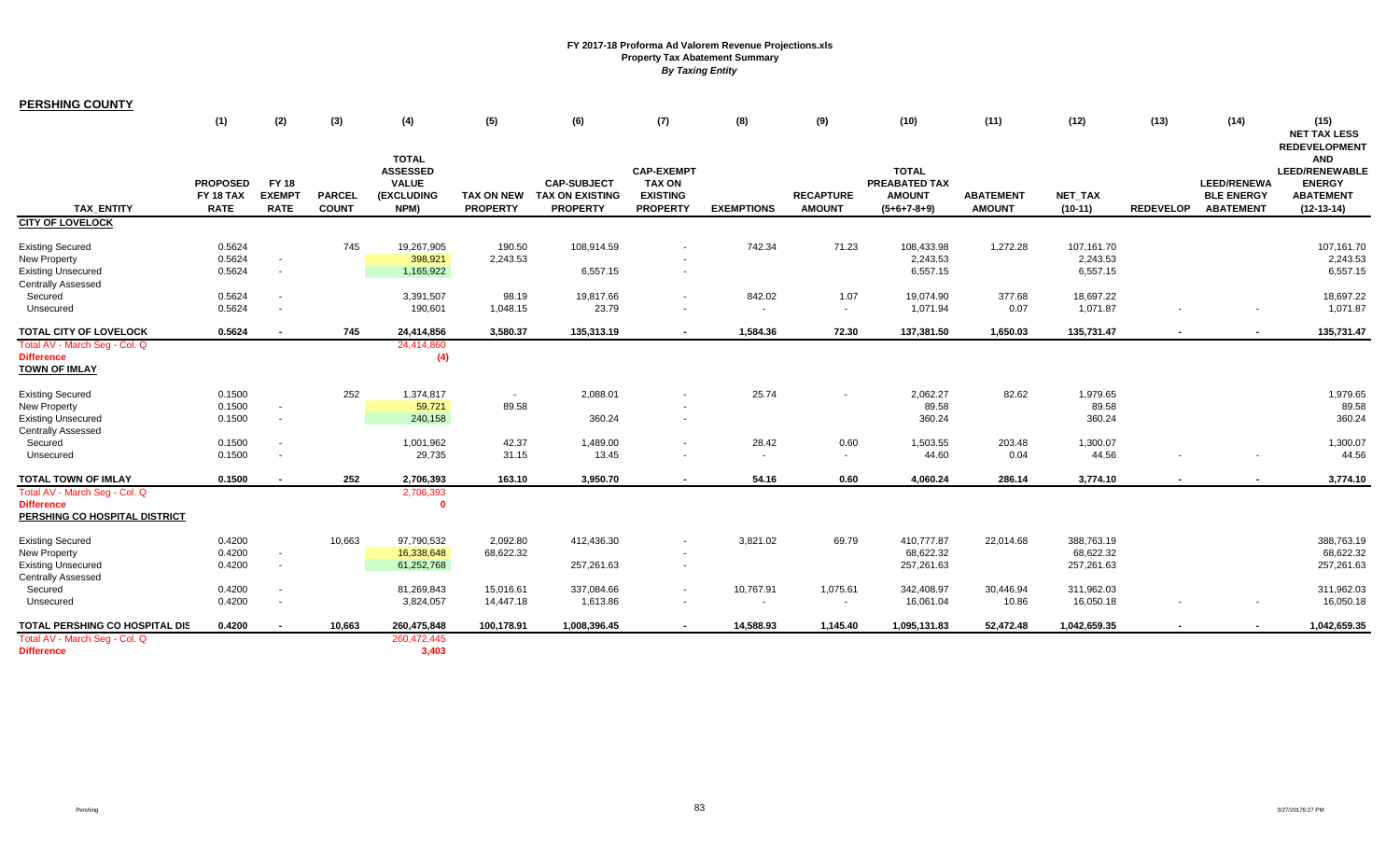| <b>STOREY COUNTY</b>                                                                                                                                                      |                                                |                                                        |                                           |                                                                         |                                                             |                                                                   |                                                                    |                                                  |                                             |                                                                                                         |                                                                 |                                                                                          |      |                                                               |                                                                                                                      |
|---------------------------------------------------------------------------------------------------------------------------------------------------------------------------|------------------------------------------------|--------------------------------------------------------|-------------------------------------------|-------------------------------------------------------------------------|-------------------------------------------------------------|-------------------------------------------------------------------|--------------------------------------------------------------------|--------------------------------------------------|---------------------------------------------|---------------------------------------------------------------------------------------------------------|-----------------------------------------------------------------|------------------------------------------------------------------------------------------|------|---------------------------------------------------------------|----------------------------------------------------------------------------------------------------------------------|
|                                                                                                                                                                           | (1)                                            | (2)                                                    | (3)                                       | (4)                                                                     | (5)                                                         | (6)                                                               | (7)                                                                | (8)                                              | (9)                                         | (10)                                                                                                    | (11)                                                            | (12)                                                                                     | (13) | (14)                                                          | (15)<br><b>NET TAX LESS</b>                                                                                          |
| <b>TAX ENTITY</b>                                                                                                                                                         | <b>PROPOSED</b><br>FY 18 TAX<br><b>RATE</b>    | <b>FY 18</b><br><b>EXEMPT</b><br><b>RATE</b>           | <b>PARCEL</b><br><b>COUNT</b>             | <b>TOTAL</b><br><b>ASSESSED</b><br><b>VALUE</b><br>(EXCLUDING<br>NPM)   | <b>TAX ON NEW</b><br><b>PROPERTY</b>                        | <b>CAP-SUBJECT</b><br><b>TAX ON EXISTING</b><br><b>PROPERTY</b>   | CAP-<br><b>EXEMPT TAX</b><br><b>ON EXISTING</b><br><b>PROPERTY</b> | <b>EXEMPTIONS</b>                                | <b>RECAPTURE</b><br><b>AMOUNT</b>           | <b>TOTAL</b><br>PREABATED TAX<br><b>AMOUNT</b><br>$(5+6+7-8+9)$                                         | <b>ABATEMENT</b><br><b>AMOUNT</b>                               | NET_TAX<br>$(10-11)$                                                                     |      | <b>LEED/RENEWA</b><br>REDEVELO BLE ENERGY<br><b>ABATEMENT</b> | <b>REDEVELOPMENT</b><br><b>AND</b><br><b>LEED/RENEWABLE</b><br><b>ENERGY</b><br><b>ABATEMENT</b><br>$(12 - 13 - 14)$ |
| <b>ALL ENTITIES</b>                                                                                                                                                       |                                                |                                                        |                                           |                                                                         |                                                             |                                                                   |                                                                    |                                                  |                                             |                                                                                                         |                                                                 |                                                                                          |      |                                                               |                                                                                                                      |
| STATE OF NEVADA<br><b>GENERAL COUNTY</b><br><b>SCHOOL DISTRICT</b><br>STOREY COUNTY FIRE PROTECTIO                                                                        | 0.1700<br>1.8514<br>0.8947<br>0.5446           | $\sim$<br>$\sim$<br>$\sim$<br>$\overline{\phantom{a}}$ | 4,848<br>4,848<br>4,848<br>4,848          | 683,837,323<br>685,837,324<br>685,837,337<br>685,837,328                | 85,166.46<br>964,540.82<br>466,120.06<br>283,725.25         | 1,087,156.37<br>11,839,765.03<br>5,721,633.00<br>3,482,732.76     | $\sim$<br>$\overline{\phantom{a}}$                                 | 9,774.41<br>106,448.67<br>51,442.21<br>31,312.88 | 176.78<br>1,923.04<br>930.33<br>566.14      | 1,162,725.20<br>12,699,780.22<br>6,137,241.18<br>3,735,711.27                                           | 250,049.32<br>2,720,072.57<br>1,257,012.63<br>800,950.28        | 912,675.88<br>9,979,707.65<br>4,880,228.55<br>2,934,760.99                               |      | 12,513.90<br>176,372.23<br>$\sim$<br>$\overline{\phantom{a}}$ | 900,161.98<br>9,803,335.42<br>4,880,228.55<br>2,934,760.99                                                           |
| <b>TOTAL COUNTY</b>                                                                                                                                                       |                                                |                                                        | 4,848                                     | 683,837,323                                                             | 1,799,552.58                                                | 22, 131, 287. 16                                                  | $\overline{\phantom{a}}$                                           | 198,978.17                                       | 3,596.29                                    | 23,735,457.87                                                                                           | 5,028,084.80                                                    | 18,707,373.07                                                                            |      | 188,886.13                                                    | 18,518,486.94                                                                                                        |
|                                                                                                                                                                           |                                                |                                                        |                                           |                                                                         |                                                             |                                                                   |                                                                    |                                                  |                                             | <b>Abatement Percent</b>                                                                                | 21.18%                                                          |                                                                                          |      |                                                               |                                                                                                                      |
| <b>STATE OF NEVADA</b>                                                                                                                                                    |                                                |                                                        |                                           |                                                                         | 24,289,200                                                  |                                                                   |                                                                    |                                                  |                                             |                                                                                                         |                                                                 |                                                                                          |      |                                                               |                                                                                                                      |
| <b>Existing Secured</b><br>New Property<br><b>Existing Unsecured</b><br><b>Centrally Assessed</b>                                                                         | 0.1700<br>0.1700<br>0.1700                     |                                                        | 4,848                                     | 482,356,486<br>19,041,441<br>79,349,838                                 | 41,291.64<br>32,370.45                                      | 780,105.12<br>134,894.72                                          | $\blacksquare$                                                     | 1,365.77                                         | 172.94                                      | 820,203.93<br>32,370.45<br>134,894.72                                                                   | 248,545.57                                                      | 571,658.36<br>32,370.45<br>134,894.72                                                    |      | 12,513.90                                                     | 559,144.46<br>32,370.45<br>134,894.72                                                                                |
| Secured<br>Unsecured                                                                                                                                                      | 0.1700<br>0.1700                               |                                                        |                                           | 97,730,768<br>5,358,790                                                 | 2,463.42<br>9,040.95                                        | 172,087.53<br>69.00                                               | $\overline{\phantom{a}}$                                           | 8,408.64                                         | 3.84                                        | 166,146.15<br>9,109.95                                                                                  | 1,503.49<br>0.26                                                | 164,642.66<br>9,109.69                                                                   |      |                                                               | 164,642.66<br>9,109.69                                                                                               |
| TOTAL STATE OF NEVADA                                                                                                                                                     | 0.1700                                         |                                                        | 4,848                                     | 683,837,323                                                             | 85,166.46                                                   | 1,087,156.37                                                      | $\sim$                                                             | 9,774.41                                         | 176.78                                      | 1,162,725.20                                                                                            | 250,049.32                                                      | 912,675.88                                                                               |      | 12,513.90                                                     | 900,161.98                                                                                                           |
| Total AV - March Seg - Col. Q<br><b>Difference</b><br><b>GENERAL COUNTY</b>                                                                                               |                                                |                                                        |                                           | 620,328,462<br>63,508,861                                               |                                                             |                                                                   |                                                                    |                                                  |                                             |                                                                                                         |                                                                 |                                                                                          |      |                                                               |                                                                                                                      |
| Existing Secured<br><b>GENERAL</b><br><b>CAPITAL AQUIS</b><br><b>IND MEDICAL</b><br><b>IND ACCIDENT</b><br><b>FORESTRY</b><br>YOUTH SERVICE<br>JAIL FUND<br>FIRE/EMER SRV | 1.7719<br>0.0500<br>0.0100<br>0.0150<br>0.0045 |                                                        | 4,848<br>4,848<br>4,848<br>4,848<br>4,848 | 482,356,486<br>482,356,486<br>482,356,486<br>482,356,486<br>482,356,486 | 430,380.34<br>12,144.60<br>2,428.88<br>3,643.40<br>1,093.02 | 8,130,982.42<br>229,444.53<br>45,889.01<br>68,831.44<br>20,648.91 |                                                                    | 14,234.78<br>401.69<br>79.98<br>120.87<br>36.26  | 1,802.34<br>50.83<br>10.20<br>15.26<br>4.56 | 8,548,930.32<br>241,238.27<br>48,248.11<br>72,369.23<br>21,710.23<br>$\sim$<br>$\overline{\phantom{a}}$ | 2,590,579.27<br>73,101.74<br>14,619.92<br>21,931.49<br>6,579.42 | 5,958,351.05<br>168,136.53<br>33,628.19<br>50,437.74<br>15,130.81<br>$\blacksquare$<br>٠ |      | 176,372.23                                                    | 5,781,978.82<br>168,136.53<br>33,628.19<br>50,437.74<br>15,130.81                                                    |
| <b>GENERAL TOTAL</b>                                                                                                                                                      | 1.8514                                         |                                                        | 4,848                                     | 482,356,486                                                             | 449,690.24                                                  | 8,495,796.31                                                      | $\overline{\phantom{a}}$                                           | 14,873.58                                        | 1,883.19                                    | 8,932,496.16                                                                                            | 2,706,811.84                                                    | 6,225,684.32                                                                             |      | 176,372.23                                                    | 6,049,312.09                                                                                                         |
| New Property<br><b>Existing Unsecured</b>                                                                                                                                 | 1.8514<br>1.8514                               | $\sim$                                                 |                                           | 21,041,441<br>79,349,838                                                | 389,561.25                                                  | 1,469,082.90                                                      | $\overline{\phantom{a}}$                                           |                                                  |                                             | 389,561.25<br>1,469,082.90                                                                              |                                                                 | 389,561.25<br>1,469,082.90                                                               |      |                                                               | 389,561.25<br>1,469,082.90                                                                                           |
| <b>Centrally Assessed</b><br>Secured<br>Unsecured                                                                                                                         | 1.8514<br>1.8514                               |                                                        |                                           | 97,730,768<br>5,358,790                                                 | 26,828.12<br>98,461.21                                      | 1,874,134.39<br>751.43                                            |                                                                    | 91,575.09                                        | 39.85<br>$\sim$                             | 1,809,427.27<br>99,212.64                                                                               | 13,257.85<br>2.88                                               | 1,796,169.42<br>99,209.76                                                                |      |                                                               | 1,796,169.42<br>99,209.76                                                                                            |
| <b>TOTAL GENERAL COUNTY</b>                                                                                                                                               | 1.8514                                         |                                                        | 4,848                                     | 685,837,324                                                             | 964,540.82                                                  | 11,839,765.03                                                     |                                                                    | 106,448.67                                       | 1,923.04                                    | 12,699,780.22                                                                                           | 2,720,072.57                                                    | 9,979,707.65                                                                             |      | 176,372                                                       | 9,803,335.42                                                                                                         |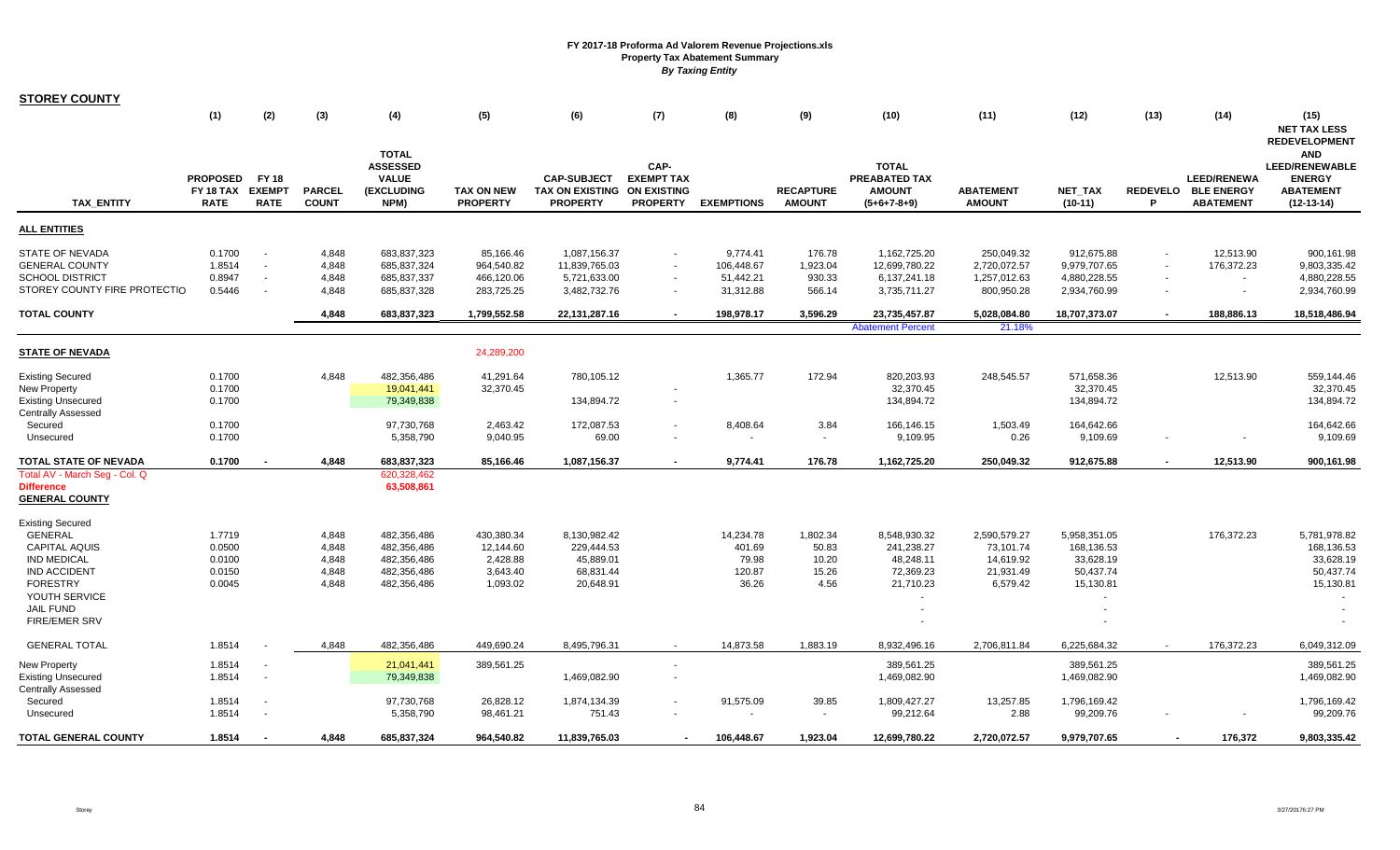| <b>STOREY COUNTY</b>                               |                                             |                                              |                               |                                                                              |                                      |                                                                 |                                                                    |                   |                                   |                                                                        |                                   |                      |        |                                                               |                                                                                          |
|----------------------------------------------------|---------------------------------------------|----------------------------------------------|-------------------------------|------------------------------------------------------------------------------|--------------------------------------|-----------------------------------------------------------------|--------------------------------------------------------------------|-------------------|-----------------------------------|------------------------------------------------------------------------|-----------------------------------|----------------------|--------|---------------------------------------------------------------|------------------------------------------------------------------------------------------|
|                                                    | (1)                                         | (2)                                          | (3)                           | (4)                                                                          | (5)                                  | (6)                                                             | (7)                                                                | (8)               | (9)                               | (10)                                                                   | (11)                              | (12)                 | (13)   | (14)                                                          | (15)<br><b>NET TAX LESS</b><br><b>REDEVELOPMENT</b>                                      |
| <b>TAX ENTITY</b>                                  | <b>PROPOSED</b><br>FY 18 TAX<br><b>RATE</b> | <b>FY 18</b><br><b>EXEMPT</b><br><b>RATE</b> | <b>PARCEL</b><br><b>COUNT</b> | <b>TOTAL</b><br><b>ASSESSED</b><br><b>VALUE</b><br><b>(EXCLUDING</b><br>NPM) | <b>TAX ON NEW</b><br><b>PROPERTY</b> | <b>CAP-SUBJECT</b><br><b>TAX ON EXISTING</b><br><b>PROPERTY</b> | CAP-<br><b>EXEMPT TAX</b><br><b>ON EXISTING</b><br><b>PROPERTY</b> | <b>EXEMPTIONS</b> | <b>RECAPTURE</b><br><b>AMOUNT</b> | <b>TOTAL</b><br><b>PREABATED TAX</b><br><b>AMOUNT</b><br>$(5+6+7-8+9)$ | <b>ABATEMENT</b><br><b>AMOUNT</b> | NET_TAX<br>$(10-11)$ | P      | <b>LEED/RENEWA</b><br>REDEVELO BLE ENERGY<br><b>ABATEMENT</b> | <b>AND</b><br><b>LEED/RENEWABLE</b><br><b>ENERGY</b><br><b>ABATEMENT</b><br>$(12-13-14)$ |
| <b>March Assessors Report:</b>                     |                                             |                                              |                               |                                                                              |                                      |                                                                 |                                                                    |                   |                                   |                                                                        |                                   |                      |        |                                                               |                                                                                          |
| <b>New secured</b><br><b>Existing Secured</b>      |                                             |                                              |                               | 9,977,602<br>392,558,425                                                     |                                      |                                                                 |                                                                    |                   |                                   |                                                                        |                                   |                      |        |                                                               |                                                                                          |
|                                                    |                                             |                                              |                               | 402,536,027                                                                  |                                      |                                                                 |                                                                    |                   |                                   |                                                                        |                                   |                      |        |                                                               |                                                                                          |
| <b>Difference</b>                                  |                                             |                                              |                               | 79,820,459                                                                   | 19.83%                               |                                                                 |                                                                    |                   |                                   |                                                                        |                                   |                      |        |                                                               |                                                                                          |
| Total AV - March Seg - Col. Q<br><b>Difference</b> |                                             |                                              |                               | 620,328,462<br>65,508,862                                                    |                                      |                                                                 |                                                                    |                   |                                   |                                                                        |                                   |                      |        |                                                               |                                                                                          |
| <b>SCHOOL DISTRICT</b>                             |                                             |                                              |                               | 3,623,699                                                                    | 24,289,187                           | 3,623,804.13                                                    |                                                                    | 803,404.00        |                                   |                                                                        |                                   |                      |        |                                                               |                                                                                          |
| <b>Existing Secured</b>                            | 0.7500                                      |                                              | 4,848                         | 482,356,486                                                                  | 182,168.90                           | 3,441,635.23                                                    |                                                                    | 6,025.53          | 762.92                            | 3,618,541.52                                                           | 1,047,082.18                      | 2,571,459.34         |        |                                                               | 2,571,459.34                                                                             |
| New Property                                       | 0.7500                                      |                                              |                               | 21,041,454                                                                   | 157,810.91                           |                                                                 |                                                                    |                   |                                   | 157,810.91                                                             |                                   | 157,810.91           |        |                                                               | 157,810.91                                                                               |
| <b>Existing Unsecured</b>                          | 0.7500                                      | $\sim$                                       |                               | 79,349,838                                                                   |                                      | 595,123.79                                                      |                                                                    |                   |                                   | 595,123.79                                                             |                                   | 595,123.79           |        |                                                               | 595,123.79                                                                               |
| <b>Centrally Assessed</b>                          |                                             |                                              |                               |                                                                              |                                      |                                                                 |                                                                    |                   |                                   |                                                                        |                                   |                      |        |                                                               |                                                                                          |
| Secured                                            | 0.7500                                      |                                              |                               | 97,730,768                                                                   | 10,868.04                            | 759,209.68                                                      |                                                                    | 37,096.95         | 16.94                             | 732,997.71                                                             | 6,633.08                          | 726,364.63           |        |                                                               | 726,364.63                                                                               |
| Unsecured                                          | 0.7500                                      |                                              |                               | 5,358,790                                                                    | 39,886.52                            | 304.41                                                          |                                                                    |                   | $\sim$                            | 40,190.93                                                              | 1.15                              | 40,189.78            |        |                                                               | 40,189.78                                                                                |
| TOTAL SCHOOL OPERATING                             | 0.7500                                      |                                              | 4,848                         | 685,837,337                                                                  | 390,734.37                           | 4,796,273.10                                                    | $\overline{\phantom{a}}$                                           | 43,122.48         | 779.86                            | 5,144,664.85                                                           | 1,053,716.41                      | 4,090,948.44         | $\sim$ | $\sim$                                                        | 4,090,948.44                                                                             |
|                                                    |                                             |                                              |                               |                                                                              | 12,964.85                            | 905,686.53                                                      |                                                                    | 44,254.19         | 20.21                             | 874,417.40                                                             | 7,912.82                          | 866,504.58           |        | $\sim$                                                        | 866,504.58                                                                               |
| <b>SCHOOL DEBT</b>                                 |                                             |                                              |                               |                                                                              | 47,581.96                            | 363.14                                                          |                                                                    |                   | $\sim$                            | 47,945.10                                                              | 1.37                              | 47,943.73            |        |                                                               | 47,943.73                                                                                |
| <b>Existing Secured</b>                            | 0.1447                                      |                                              | 4,848                         | 482,356,486                                                                  | 35,146.45                            | 664,005.10                                                      |                                                                    | 1,162.49          | 147.20                            | 698,136.26                                                             | 202,016.26                        | 496,120.00           |        |                                                               | 496,120.00                                                                               |
| New Property                                       | 0.1447                                      | $\sim$                                       |                               | 21,041,456                                                                   | 30,446.99                            |                                                                 |                                                                    |                   |                                   | 30,446.99                                                              |                                   | 30,446.99            |        |                                                               | 30,446.99                                                                                |
| <b>Existing Unsecured</b>                          | 0.1447                                      | $\sim$                                       |                               | 79,349,838                                                                   |                                      | 114,819.22                                                      |                                                                    |                   |                                   | 114,819.22                                                             |                                   | 114,819.22           |        |                                                               | 114,819.22                                                                               |
| <b>Centrally Assessed</b>                          |                                             |                                              |                               |                                                                              |                                      |                                                                 |                                                                    |                   |                                   |                                                                        |                                   |                      |        |                                                               |                                                                                          |
| Secured                                            | 0.1447                                      |                                              |                               | 97,730,768                                                                   | 2,096.81                             | 146,476.85                                                      | $\overline{\phantom{a}}$                                           | 7,157.24          | 3.27                              | 141,419.69                                                             | 1,279.74                          | 140,139.95           |        |                                                               | 140,139.95                                                                               |
| Unsecured                                          | 0.1447                                      |                                              |                               | 5,358,790                                                                    | 7,695.44                             | 58.73                                                           |                                                                    |                   | $\blacksquare$                    | 7,754.17                                                               | 0.22                              | 7,753.95             |        |                                                               | 7,753.95                                                                                 |
| <b>TOTAL SCHOOL DEBT</b>                           | 0.1447                                      |                                              | 4,848                         | 685,837,339                                                                  | 75,385.68                            | 925,359.90                                                      |                                                                    | 8,319.73          | 150.47                            | 992,576.32                                                             | 203,296.22                        | 789,280.10           |        | $\sim$                                                        | 789,280.10                                                                               |
| <b>TOTAL SCHOOL DISTRICT</b>                       | 0.8947                                      |                                              | 4,848                         | 685,837,337                                                                  | 466,120.06                           | 5,721,633.00                                                    |                                                                    | 51,442.21         | 930.33                            | 6,137,241.18                                                           | 1,257,012.63                      | 4,880,228.55         |        | $\sim$                                                        | 4,880,228.55                                                                             |
| Total AV - March Seg - Col. Q<br><b>Difference</b> |                                             |                                              |                               | 620,328,462<br>65,508,875                                                    |                                      |                                                                 |                                                                    |                   |                                   |                                                                        |                                   |                      |        |                                                               |                                                                                          |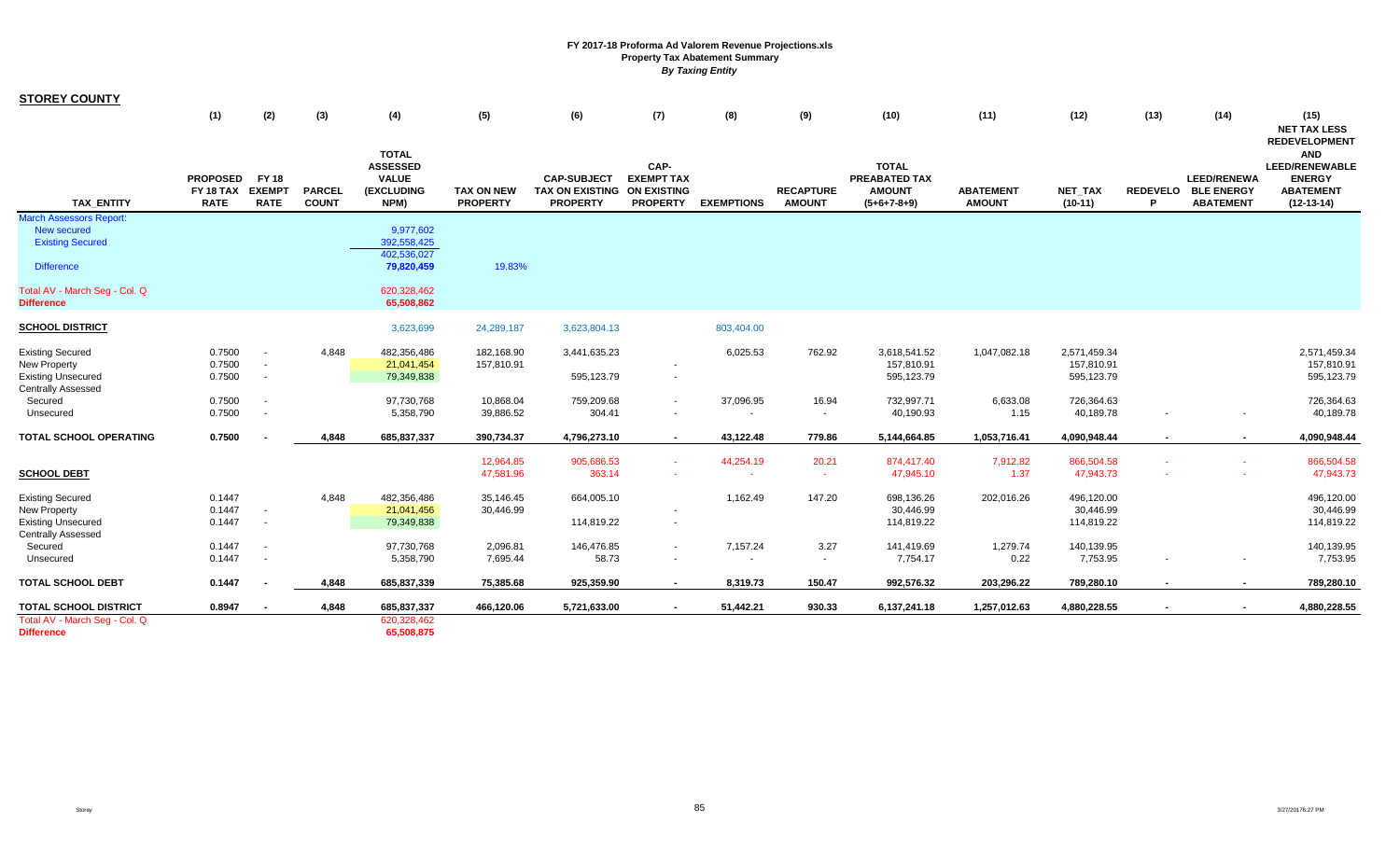| <b>STOREY COUNTY</b>                               |                 |               |               |                           |                 |                             |                   |                   |                  |               |                  |                |                          |                    |                                    |
|----------------------------------------------------|-----------------|---------------|---------------|---------------------------|-----------------|-----------------------------|-------------------|-------------------|------------------|---------------|------------------|----------------|--------------------------|--------------------|------------------------------------|
|                                                    | (1)             | (2)           | (3)           | (4)                       | (5)             | (6)                         | (7)               | (8)               | (9)              | (10)          | (11)             | (12)           | (13)                     | (14)               | (15)                               |
|                                                    |                 |               |               |                           |                 |                             |                   |                   |                  |               |                  |                |                          |                    | <b>NET TAX LESS</b>                |
|                                                    |                 |               |               | <b>TOTAL</b>              |                 |                             |                   |                   |                  |               |                  |                |                          |                    | <b>REDEVELOPMENT</b><br><b>AND</b> |
|                                                    |                 |               |               | <b>ASSESSED</b>           |                 |                             | CAP-              |                   |                  | <b>TOTAL</b>  |                  |                |                          |                    | <b>LEED/RENEWABLE</b>              |
|                                                    | <b>PROPOSED</b> | <b>FY 18</b>  |               | <b>VALUE</b>              |                 | <b>CAP-SUBJECT</b>          | <b>EXEMPT TAX</b> |                   |                  | PREABATED TAX |                  |                |                          | <b>LEED/RENEWA</b> | <b>ENERGY</b>                      |
|                                                    | FY 18 TAX       | <b>EXEMPT</b> | <b>PARCEL</b> | <b>(EXCLUDING</b>         | TAX ON NEW      | TAX ON EXISTING ON EXISTING |                   |                   | <b>RECAPTURE</b> | <b>AMOUNT</b> | <b>ABATEMENT</b> | <b>NET TAX</b> | <b>REDEVELO</b>          | <b>BLE ENERGY</b>  | <b>ABATEMENT</b>                   |
| <b>TAX ENTITY</b>                                  | <b>RATE</b>     | <b>RATE</b>   | <b>COUNT</b>  | NPM)                      | <b>PROPERTY</b> | <b>PROPERTY</b>             | <b>PROPERTY</b>   | <b>EXEMPTIONS</b> | <b>AMOUNT</b>    | $(5+6+7-8+9)$ | <b>AMOUNT</b>    | $(10-11)$      |                          | <b>ABATEMENT</b>   | $(12-13-14)$                       |
| STOREY COUNTY FIRE PROTECTION DISTRICT             |                 |               |               |                           | 24,289,196      |                             |                   |                   |                  |               |                  |                |                          |                    |                                    |
| <b>Existing Secured</b>                            | 0.5446          |               | 4,848         | 482,356,486               | 132,278.96      | 2,499,085.04                |                   | 4,375.55          | 553.98           | 2,627,542.43  | 796,222.95       | 1,831,319.48   |                          |                    | 1,831,319.48                       |
| New Property                                       | 0.5446          |               |               | 21,041,445                | 114,591.71      |                             | $\sim$            |                   |                  | 114,591.71    |                  | 114,591.71     |                          |                    | 114,591.71                         |
| <b>Existing Unsecured</b>                          | 0.5446          |               |               | 79,349,838                |                 | 432,139.22                  | $\sim$            |                   |                  | 432,139.22    |                  | 432,139.22     |                          |                    | 432,139.22                         |
| <b>Centrally Assessed</b>                          |                 |               |               |                           |                 |                             |                   |                   |                  |               |                  |                |                          |                    |                                    |
| Secured                                            | 0.5446          |               |               | 97,730,768                | 7,891.65        | 551,287.46                  | $\sim$            | 26,937.33         | 12.16            | 532,253.94    | 4,599.65         | 527,654.29     |                          |                    | 527,654.29                         |
| Unsecured                                          | 0.5446          |               |               | 5,358,790                 | 28,962.93       | 221.04                      | $\sim$            |                   | $\sim$           | 29,183.97     | 127.68           | 29,056.29      | $\overline{\phantom{a}}$ | $\sim$             | 29,056.29                          |
| TOTAL STOREY COUNTY FIRE PRO                       | 0.5446          |               | 4,848         | 685,837,328               | 283,725.25      | 3,482,732.76                | $\sim$            | 31,312.88         | 566.14           | 3,735,711.27  | 800,950.28       | 2,934,760.99   |                          | $\sim$             | 2,934,760.99                       |
| Total AV - March Seg - Col. Q<br><b>Difference</b> |                 |               |               | 620,328,462<br>65,508,866 |                 |                             |                   |                   |                  |               |                  |                |                          |                    |                                    |

**Note:**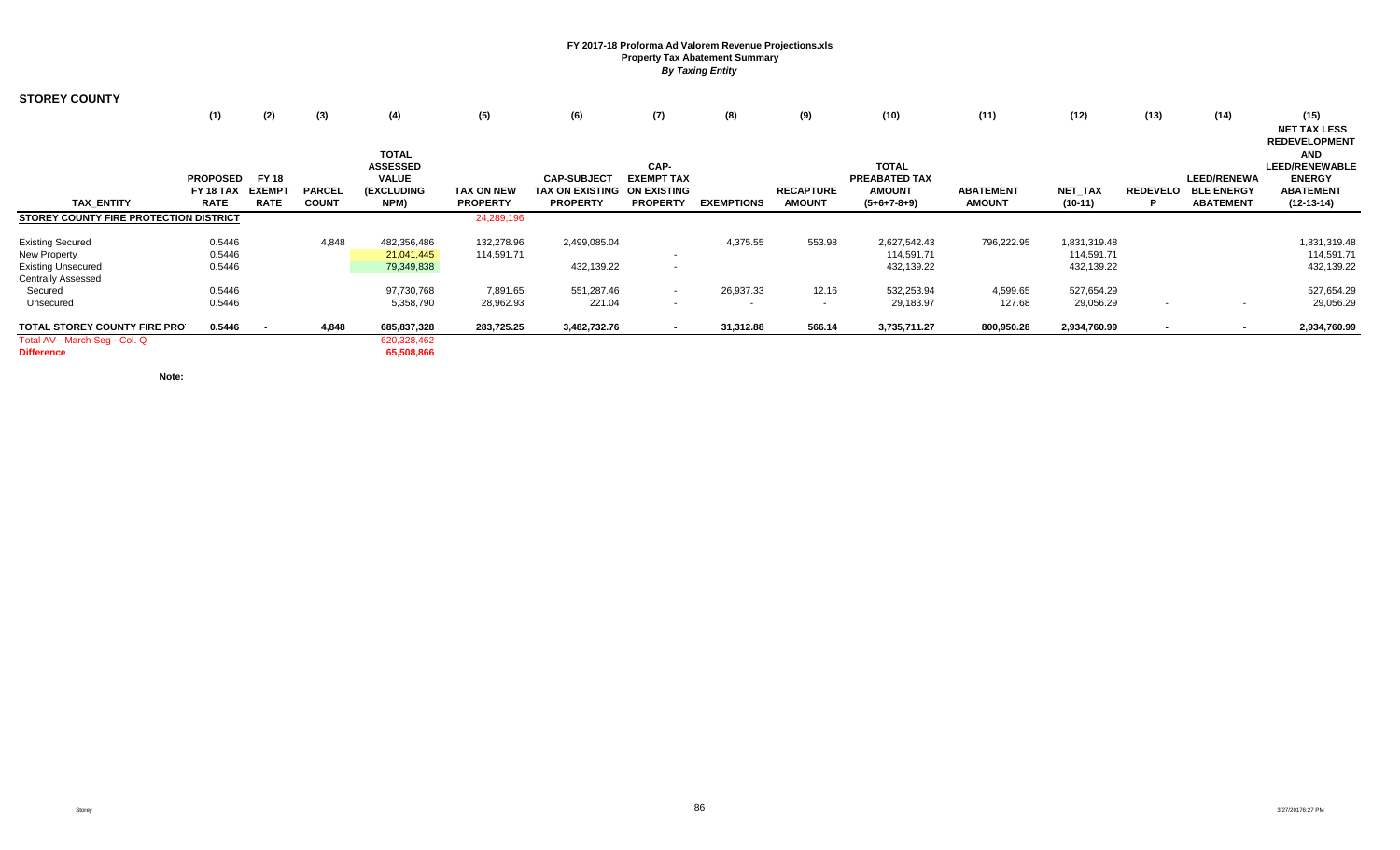| <b>WASHOE COUNTY</b>                               |                               |                               |               |                                           |                   |                                              |                                  |                   |                  |                                             |                  |                |                  |                                  |                                   |
|----------------------------------------------------|-------------------------------|-------------------------------|---------------|-------------------------------------------|-------------------|----------------------------------------------|----------------------------------|-------------------|------------------|---------------------------------------------|------------------|----------------|------------------|----------------------------------|-----------------------------------|
|                                                    | (1)                           | (2)                           | (3)           | (4)                                       | (5)               | (6)                                          | (7)                              | (8)               | (9)              | (10)                                        | (11)             | (12)           | (13)             | (14)                             | (15)                              |
|                                                    |                               |                               |               |                                           |                   |                                              |                                  |                   |                  |                                             |                  |                |                  |                                  | <b>NET TAX LESS</b>               |
|                                                    |                               |                               |               |                                           |                   |                                              |                                  |                   |                  |                                             |                  |                |                  |                                  | <b>REDEVELOPMENT</b>              |
|                                                    |                               |                               |               |                                           |                   |                                              | CAP-                             |                   |                  |                                             |                  |                |                  | <b>LEED/RENE</b>                 | <b>AND</b>                        |
|                                                    | <b>PROPOS</b>                 |                               |               |                                           |                   |                                              | <b>EXEMPT</b>                    |                   |                  |                                             |                  |                |                  | <b>WABLE</b>                     | <b>LEED/RENEWABLE</b>             |
|                                                    | <b>ED FY 18</b><br><b>TAX</b> | <b>FY 18</b><br><b>EXEMPT</b> | <b>PARCEL</b> | <b>TOTAL ASSESSED</b><br>VALUE (EXCLUDING | <b>TAX ON NEW</b> | <b>CAP-SUBJECT TAX</b><br><b>ON EXISTING</b> | <b>TAX ON</b><br><b>EXISTING</b> |                   | <b>RECAPTURE</b> | <b>TOTAL PREABATED</b><br><b>TAX AMOUNT</b> | <b>ABATEMENT</b> | NET_TAX        |                  | <b>ENERGY</b><br><b>ABATEMEN</b> | <b>ENERGY</b><br><b>ABATEMENT</b> |
| <b>TAX ENTITY</b>                                  | <b>RATE</b>                   | <b>RATE</b>                   | <b>COUNT</b>  | NPM)                                      | <b>PROPERTY</b>   | <b>PROPERTY</b>                              | <b>PROPERTY</b>                  | <b>EXEMPTIONS</b> | <b>AMOUNT</b>    | $(5+6+7-8+9)$                               | <b>AMOUNT</b>    | $(10-11)$      | <b>REDEVELOP</b> | $\mathbf{T}$                     | $(12-13-14)$                      |
|                                                    |                               |                               |               |                                           |                   |                                              |                                  |                   |                  |                                             |                  |                |                  |                                  |                                   |
| <b>ALL ENTITIES</b>                                |                               |                               |               |                                           |                   |                                              |                                  |                   |                  |                                             |                  |                |                  |                                  |                                   |
| <b>STATE OF NEVADA</b>                             | 0.1700                        |                               | 174,989       | 18,687,380,848                            | 1,134,068.25      | 30,660,097.54                                | $\blacksquare$                   | 4,140,389.47      | 3,900.43         | 27,657,676.74                               | 3,505,792.08     | 24,151,884.66  | 257,426.21       |                                  | 23,894,458.45                     |
| <b>GENERAL COUNTY</b>                              | 1.3917                        |                               | 174,989       | 18,687,380,574                            | 9,284,016.45      | 250,997,973.04                               | $\sim$                           | 33,895,159.78     | 31,954.58        | 226,418,784.29                              | 28,700,123.59    | 197,718,660.70 | 2,198,099.01     |                                  | 195,520,561.69                    |
| <b>SCHOOL DISTRICT</b>                             | 1.1385                        |                               | 174,989       | 18,687,378,666                            | 7,594,921.85      | 205,332,532.81                               | $\sim$                           | 27,486,994.58     | 26,137.71        | 185,466,597.79                              | 23,478,537.83    | 161,988,059.96 | 1,309,854.16     |                                  | 160,678,205.80                    |
| CITY OF RENO                                       | 0.9598                        |                               | 83,147        | 9,278,326,311                             | 3,553,223.85      | 85,535,695.07                                |                                  | 14,663,171.66     | 5,486.48         | 74,431,233.74                               | 9,123,193.68     | 65,308,040.06  | 129,399.53       |                                  | 65,178,640.53                     |
| <b>CITY OF SPARKS</b>                              | 0.9598                        |                               | 34,350        | 3,079,922,822                             | 1,296,131.60      | 28,281,652.56                                | $\overline{\phantom{a}}$         | 1,518,889.37      | 2,661.75         | 28,061,556.55                               | 4,509,326.66     | 23,552,229.89  | 1,410,059.87     |                                  | 22,142,170.02                     |
| <b>INCLINE VILLAGE GID</b>                         | 0.1189                        |                               | 9,336         | 1,781,892,623                             | 27,116.02         | 2,091,878.05                                 | $\blacksquare$                   | 209,671.07        | 1,468.19         | 1,910,791.19                                | 368,072.29       | 1,542,718.90   |                  |                                  | 1,542,718.90                      |
| NO LAKE TAHOE FIRE PROTECTIC                       | 0.6291                        |                               | 9,381         | 1,794,143,357                             | 143,548.71        | 11,145,141.81                                | $\sim$                           | 1,182,192.01      | 7,901.49         | 10,114,400.00                               | 1,387,524.47     | 8,726,875.53   |                  |                                  | 8,726,875.53                      |
| PALOMINO VALLEY GID                                | 0.4198                        |                               | 1,488         | 71,806,874                                | 8,812.29          | 295,184.48                                   | $\sim$                           | 6,807.12          | 154.81           | 297,344.46                                  | 11,269.49        | 286,074.97     |                  |                                  | 286,074.97                        |
| RENO REDEVELOPMENT AGENCY                          |                               |                               | 1,734         | 22,816,498                                | 1,434.69          | 905,922.50                                   | $\sim$                           | 243,576.33        | 59.57            | 663,840.43                                  | 157,214.18       | 506,626.25     |                  | $\sim$                           | 506,626.25                        |
| RENO REDEVELOPMENT AGENCY                          |                               |                               | 3,520         | 2,609,413                                 | 281.38            | 107,571.01                                   |                                  | 31,715.65         | 84.94            | 76,221.68                                   | 10,842.85        | 65,378.83      |                  |                                  | 65,378.83                         |
| SPARKS REDEVELOPMENT AGEN                          |                               |                               | 1,985         | 82,863,590                                | 30,180.67         | 3,041,190.51                                 | $\sim$                           | 403,535.49        | 28.74            | 2,667,864.43                                | 360,305.56       | 2,307,558.87   |                  | $\sim$                           | 2,307,558.87                      |
| SPARKS REDEVELOPMENT AGEN                          |                               |                               | 476           | 79,442,952                                | 9,146.13          | 2,644,366.59                                 | $\sim$                           | 96,005.78         | 4,056.20         | 2,561,563.14                                | 218,125.31       | 2,343,437.83   |                  | $\sim$                           | 2,343,437.83                      |
| SUN VALLEY WATER & SANITATIO                       | 0.1928                        |                               | 6,075         | 231,457,347                               | 4,710.15          | 442.626.44                                   |                                  | 25,613.10         | 2.37             | 421,725.86                                  | 145,627.94       | 276,097.92     |                  |                                  | 276,097.92                        |
| TRUCKEE MEADOWS FIRE PROTE                         | 0.5400                        |                               | 43,346        | 4,111,312,150                             | 641,407.94        | 21,599,988.80                                | $\sim$                           | 2,013,418.91      | 788.45           | 20,228,766.28                               | 2,977,431.43     | 17,251,334.85  |                  |                                  | 17,251,334.85                     |
| <b>GERLACH GID</b>                                 | 0.2998                        |                               | 192           | 5,820,844                                 | 961.39            | 16,505.58                                    | $\sim$                           | 4,211.38          | $\sim$           | 13,255.60                                   | 2,119.64         | 11,135.96      |                  |                                  | 11,135.96                         |
| <b>TOTAL COUNTY</b>                                |                               |                               | 174,989       | 18,687,380,848                            | 23,729,961.36     | 643,098,326.79                               | $\sim$                           | 85,921,351.70     | 84,685.71        | 580,991,622.16                              | 74,955,507.00    | 506,036,115.16 | 5,304,838.78     |                                  | 500,731,276.38                    |
|                                                    |                               |                               |               |                                           |                   |                                              |                                  |                   |                  | <b>Abatement Percent</b>                    | 12.90%           |                |                  |                                  |                                   |
| <b>STATE OF NEVADA</b>                             |                               |                               |               | Gross AV                                  |                   |                                              |                                  | 2,420,466,341     |                  |                                             |                  |                |                  |                                  |                                   |
| <b>Existing Secured</b>                            | 0.1700                        |                               | 174,989       | 17,254,061,669                            | 182,797.97        | 29,149,128.49                                | $\sim$                           | 4,114,792.78      | 1,667.08         | 25,218,800.76                               | 3,472,080.57     | 21,746,720.19  | 253,484.60       |                                  | 21,493,235.59                     |
| <b>New Property</b>                                | 0.1700                        |                               |               | 535,211,644                               | 909,859.80        |                                              |                                  |                   |                  | 909,859.80                                  |                  | 909,859.80     |                  |                                  | 909,859.80                        |
| <b>Existing Unsecured</b>                          | 0.1700                        |                               |               | 483,228,628                               |                   | 821,488.67                                   | $\sim$                           |                   |                  | 821,488.67                                  |                  | 821,488.67     |                  |                                  | 821,488.67                        |
| <b>Centrally Assessed</b>                          |                               |                               |               |                                           |                   |                                              |                                  |                   |                  |                                             |                  |                |                  |                                  |                                   |
| Secured                                            | 0.1700                        |                               |               | 399,036,643                               | 15,627.42         | 688,324.13                                   | $\blacksquare$                   | 25,589.23         | 2,233.35         | 680,595.67                                  | 33,676.79        | 646,918.88     | 3,796.44         |                                  | 643,122.44                        |
| Unsecured                                          | 0.1700                        |                               |               | 15,842,264                                | 25,783.06         | 1,156.25                                     | $\sim$                           | 7.46              | $\sim$           | 26,931.85                                   | 34.72            | 26,897.13      | 145.17           |                                  | 26,751.96                         |
| TOTAL STATE OF NEVADA                              | 0.1700                        |                               | 174,989       | 18,687,380,848                            | 1,134,068.25      | 30,660,097.54                                | $\overline{a}$                   | 4,140,389.47      | 3,900.43         | 27,657,676.74                               | 3,505,792.08     | 24,151,884.66  | 257,426.21       |                                  | 23,894,458.45                     |
| Total AV - March Seg - Col. Q<br><b>Difference</b> |                               |                               |               | 16,132,375,866<br>134,538,641             |                   |                                              |                                  |                   |                  |                                             |                  |                |                  |                                  |                                   |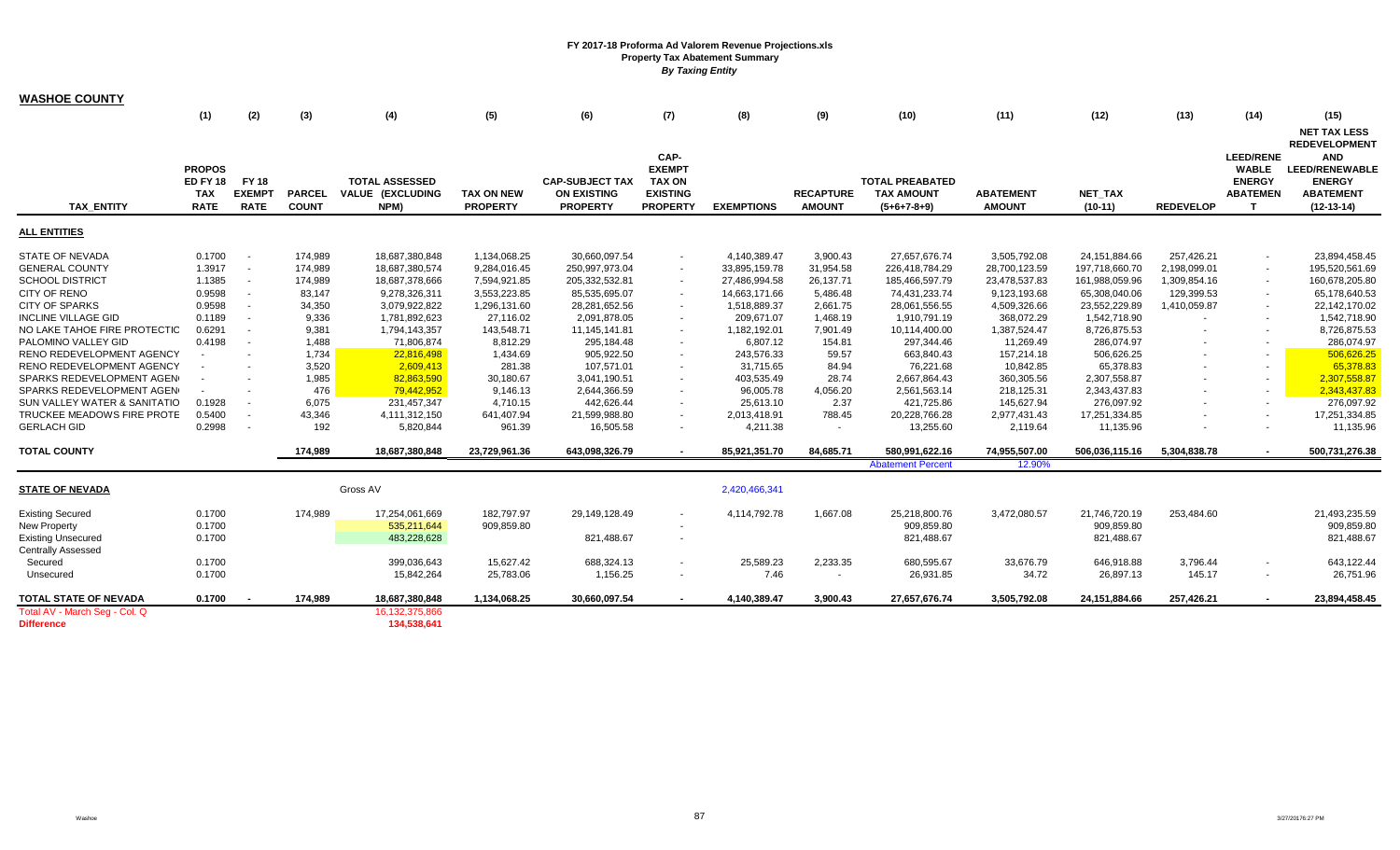| WASHOE COUNTY                   |                 |               |               |                       |                            |                        |                          |                   |                  |                        |                  |                |                  |                  |                       |
|---------------------------------|-----------------|---------------|---------------|-----------------------|----------------------------|------------------------|--------------------------|-------------------|------------------|------------------------|------------------|----------------|------------------|------------------|-----------------------|
|                                 | (1)             | (2)           | (3)           | (4)                   | (5)                        | (6)                    | (7)                      | (8)               | (9)              | (10)                   | (11)             | (12)           | (13)             | (14)             | (15)                  |
|                                 |                 |               |               |                       |                            |                        |                          |                   |                  |                        |                  |                |                  |                  | <b>NET TAX LESS</b>   |
|                                 |                 |               |               |                       |                            |                        |                          |                   |                  |                        |                  |                |                  |                  | <b>REDEVELOPMENT</b>  |
|                                 |                 |               |               |                       |                            |                        | CAP-                     |                   |                  |                        |                  |                |                  | <b>LEED/RENE</b> | <b>AND</b>            |
|                                 | <b>PROPOS</b>   |               |               |                       |                            |                        | <b>EXEMPT</b>            |                   |                  |                        |                  |                |                  | <b>WABLE</b>     | <b>LEED/RENEWABLE</b> |
|                                 | <b>ED FY 18</b> | <b>FY 18</b>  |               | <b>TOTAL ASSESSED</b> |                            | <b>CAP-SUBJECT TAX</b> | <b>TAX ON</b>            |                   |                  | <b>TOTAL PREABATED</b> |                  |                |                  | <b>ENERGY</b>    | <b>ENERGY</b>         |
|                                 | <b>TAX</b>      | <b>EXEMPT</b> | <b>PARCEL</b> | VALUE (EXCLUDING      | <b>TAX ON NEW</b>          | <b>ON EXISTING</b>     | <b>EXISTING</b>          |                   | <b>RECAPTURE</b> | <b>TAX AMOUNT</b>      | <b>ABATEMENT</b> | NET_TAX        |                  | <b>ABATEMEN</b>  | <b>ABATEMENT</b>      |
| <b>TAX ENTITY</b>               | <b>RATE</b>     | <b>RATE</b>   | <b>COUNT</b>  | NPM)                  | <b>PROPERTY</b>            | <b>PROPERTY</b>        | <b>PROPERTY</b>          | <b>EXEMPTIONS</b> | <b>AMOUNT</b>    | $(5+6+7-8+9)$          | <b>AMOUNT</b>    | $(10-11)$      | <b>REDEVELOP</b> | $\mathbf{T}$     | $(12-13-14)$          |
| <b>GENERAL COUNTY</b>           |                 |               |               |                       |                            |                        |                          |                   |                  |                        |                  |                |                  |                  |                       |
|                                 |                 |               |               |                       |                            |                        |                          |                   |                  |                        |                  |                |                  |                  |                       |
| <b>Existing Secured</b>         |                 |               |               |                       |                            |                        |                          |                   |                  |                        |                  |                |                  |                  |                       |
| AB104 Fair Share                | 0.0272          |               | 174,989       | 17,254,061,669        | 29,247.00                  | 4,663,860.26           |                          | 658,376.78        | 268.90           | 4,034,999.38           | 555,530.61       | 3,479,468.77   |                  |                  | 3,479,468.77          |
| Ag. Extension                   | 0.0100          |               | 174,989       | 17,254,061,669        | 10,752.35                  | 1,714,670.57           | $\sim$                   | 242,035.37        | 99.25            | 1,483,486.80           | 204,239.26       | 1,279,247.54   | 16,407.75        |                  | 1,262,839.79          |
| <b>Animal Shelter Operating</b> | 0.0300          |               | 174,989       | 17,254,061,669        | 32,260.33                  | 5,143,977.37           |                          | 726,139.95        | 293.58           | 4,450,391.33           | 612,728.43       | 3,837,662.90   |                  |                  | 3,837,662.90          |
| <b>Capital Facilities</b>       | 0.0500          |               | 174,989       | 17,254,061,669        | 53,766.14                  | 8,573,321.43           |                          | 1,210,237.14      | 493.09           | 7,417,343.52           | 1,021,198.78     | 6,396,144.74   | 82,031.81        |                  | 6,314,112.93          |
| <b>Child Protection</b>         | 0.0400          |               | 174,989       | 17,254,061,669        | 43,012.45                  | 6,858,618.60           | $\overline{\phantom{a}}$ | 968,200.83        | 392.66           | 5,933,822.88           | 816,963.96       | 5,116,858.92   | 65,626.95        |                  | 5,051,231.97          |
| <b>County General</b>           | 1.0104          |               | 174,989       | 17,254,061,669        | 1,086,467.45               | 173,248,571.37         | $\overline{\phantom{a}}$ | 24,456,344.16     | 9,925.26         | 149,888,619.92         | 20,636,455.66    | 129,252,164.26 | 1,657,729.38     |                  | 127,594,434.88        |
| <b>District Court</b>           | 0.0192          |               | 174,989       | 17,254,061,669        | 20,644.18                  | 3,292,131.67           |                          | 464,731.65        | 188.30           | 2,848,232.50           | 392,142.87       | 2,456,089.63   | 31,501.15        |                  | 2,424,588.48          |
| Indigent Health                 | 0.0600          |               | 174,989       | 17,254,061,669        | 64,518.01                  | 10,287,942.25          | $\sim$                   | 1,452,264.86      | 587.40           | 8,900,782.80           | 1,225,443.94     | 7,675,338.86   | 98,435.33        |                  | 7,576,903.53          |
| Indigent Insurance              | 0.0150          |               | 174,989       | 17,254,061,669        | 16,128.81                  | 2,571,985.24           |                          | 363,086.69        | 148.92           | 2,225,176.28           | 306,358.81       | 1,918,817.47   | 24,615.03        |                  | 1,894,202.44          |
| Library Override                | 0.0200          |               | 174,989       | 17,254,061,669        | 21,507.75                  | 3,429,328.41           |                          | 484,097.02        | 194.75           | 2,966,933.89           | 408,484.78       | 2,558,449.11   | 32,810.11        |                  | 2,525,639.00          |
| <b>Senior Citizens</b>          | 0.0100          |               | 174,989       | 17,254,061,669        | 10,752.35                  | 1,714,670.57           | $\sim$                   | 242,035.37        | 99.25            | 1,483,486.80           | 204,239.26       | 1,279,247.54   | 16,407.75        |                  | 1,262,839.79          |
| County Jail Override            | 0.0774          |               | 174,989       | 17,254,061,669        | 83,224.07                  | 13,271,418.85          |                          | 1,873,428.79      | 758.20           | 11,481,972.33          | 1,580,823.00     | 9,901,149.33   | 126,985.48       |                  | 9,774,163.85          |
| Youth Facilities                | 0.0075          |               | 174,989       | 17,254,061,669        | 8,064.14                   | 1,285,992.01           |                          | 181,547.88        | 72.86            | 1,112,581.13           | 153,175.61       | 959,405.52     | 12,306.52        |                  | 947,099.00            |
| <b>County Debt</b>              | 0.0150          |               | 174,989       | 17,254,061,669        | 16,128.99                  | 2,571,981.32           | $\sim$                   | 363,086.90        | 148.92           | 2,225,172.33           | 306,358.81       | 1,918,813.52   |                  |                  | 1,918,813.52          |
|                                 |                 |               |               |                       |                            |                        |                          | 2,420,465,143     |                  |                        |                  |                |                  |                  |                       |
| <b>GENERAL TOTAL</b>            | 1.3917          |               | 174,989       | 17,254,061,669        | 1,496,474.02               | 238,628,469.92         | $\sim$                   | 33,685,613.39     | 13,671.34        | 206,453,001.89         | 28,424,143.78    | 178,028,858.11 | 2,164,857.26     |                  | 175,864,000.85        |
| <b>New Property</b>             | 1.3917          |               |               | 535,211,370           | 7,448,536.64               |                        | $\sim$                   |                   |                  | 7,448,536.64           |                  | 7,448,536.64   |                  |                  | 7,448,536.64          |
| <b>Existing Unsecured</b>       | 1.3917          |               |               | 483,228,628           |                            | 6,725,092.82           |                          |                   |                  | 6,725,092.82           |                  | 6,725,092.82   |                  |                  | 6,725,092.82          |
| <b>Centrally Assessed</b>       |                 |               |               |                       |                            |                        |                          |                   |                  |                        |                  |                |                  |                  |                       |
| Secured                         | 1.3917          | $\sim$        |               | 399,036,643           | 127,933.50                 | 5,634,944.71           |                          | 209,485.28        | 18,283.24        | 5,571,676.17           | 275,694.49       | 5,295,981.68   | 31,934.32        |                  | 5,264,047.36          |
| Unsecured                       | 1.3917          |               |               | 15,842,264            | 211,072.29                 | 9,465.59               |                          | 61.11             |                  | 220,476.77             | 285.32           | 220,191.45     | 1,307.43         |                  | 218,884.02            |
|                                 |                 |               |               |                       |                            |                        |                          |                   |                  |                        |                  |                |                  |                  |                       |
| TOTAL GENERAL COUNTY            | 1.3917          |               | 174,989       | 18,687,380,574        | 9,284,016.45               | 250,997,973.04         |                          | 33,895,159.78     | 31,954.58        | 226,418,784.29         | 28,700,123.59    | 197,718,660.70 | 2,198,099.01     |                  | 195,520,561.69        |
| <b>March Assessors Report:</b>  |                 |               |               |                       |                            |                        |                          |                   |                  |                        |                  |                |                  |                  |                       |
| <b>New secured</b>              |                 |               |               | 284,862,994           |                            |                        |                          |                   |                  |                        |                  |                |                  |                  |                       |
| <b>Existing Secured</b>         |                 |               |               | 14,591,528,469        |                            |                        |                          |                   |                  |                        |                  |                |                  |                  |                       |
|                                 |                 |               |               | 14,876,391,463        | Value is net of exemptions |                        |                          |                   |                  |                        |                  |                |                  |                  |                       |
| <b>Difference</b>               |                 |               |               | (42, 794, 937)        | $-0.29%$                   |                        |                          |                   |                  |                        |                  |                |                  |                  |                       |
| Total AV - March Seg - Col. Q   |                 |               |               | 16, 132, 375, 866     |                            | 15,994,683,323         |                          |                   |                  |                        |                  |                |                  |                  |                       |
| <b>Difference</b>               |                 |               |               | 134,539,565           |                            | (137, 692, 543)        |                          |                   |                  |                        |                  |                |                  |                  |                       |
|                                 |                 |               |               |                       |                            |                        |                          |                   |                  |                        |                  |                |                  |                  |                       |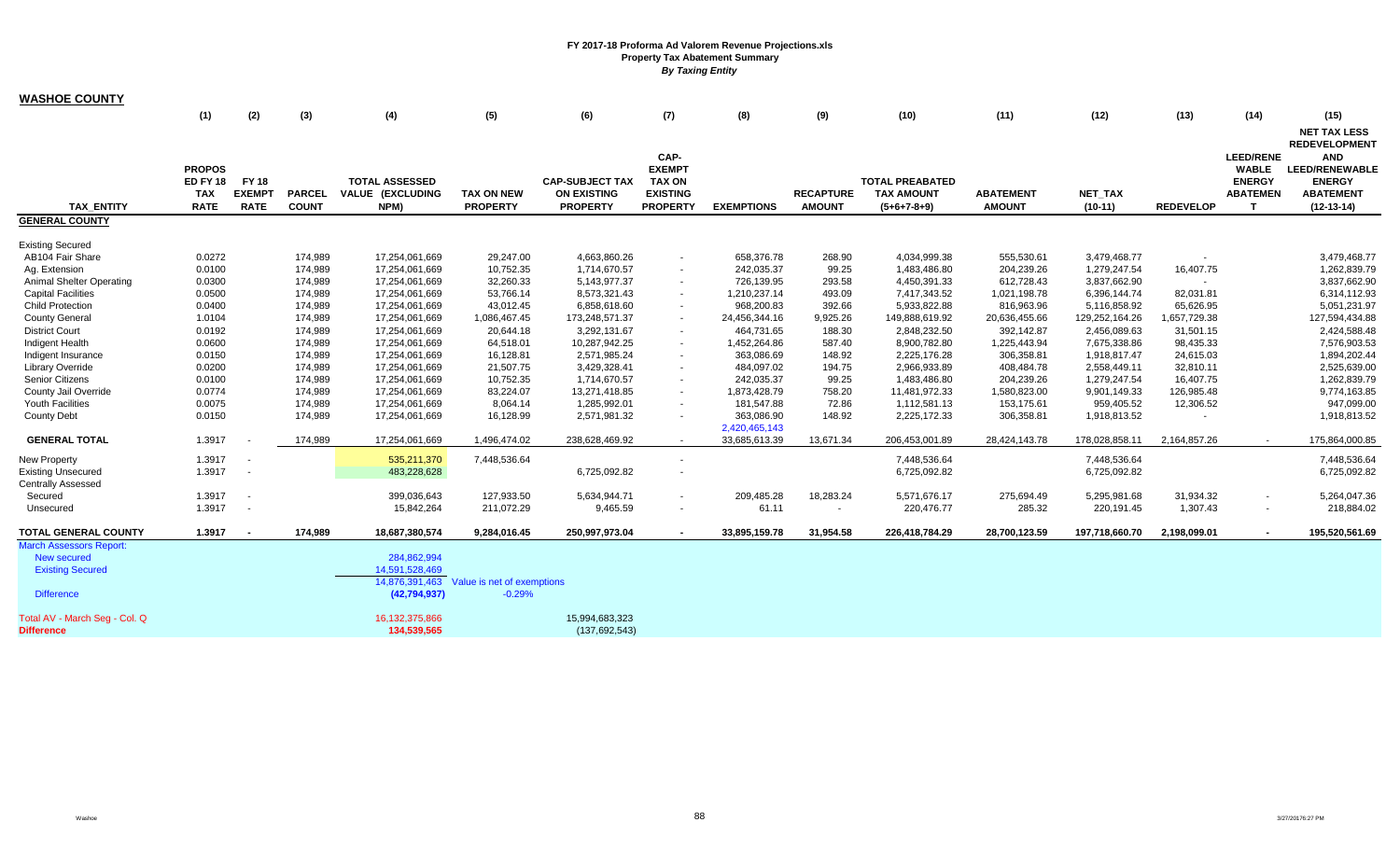| <b>WASHOE COUNTY</b>          |               |               |               |                       |                   |                        |                          |                   |                  |                        |                  |                |                  |                  |                      |
|-------------------------------|---------------|---------------|---------------|-----------------------|-------------------|------------------------|--------------------------|-------------------|------------------|------------------------|------------------|----------------|------------------|------------------|----------------------|
|                               | (1)           | (2)           | (3)           | (4)                   | (5)               | (6)                    | (7)                      | (8)               | (9)              | (10)                   | (11)             | (12)           | (13)             | (14)             | (15)                 |
|                               |               |               |               |                       |                   |                        |                          |                   |                  |                        |                  |                |                  |                  | <b>NET TAX LESS</b>  |
|                               |               |               |               |                       |                   |                        |                          |                   |                  |                        |                  |                |                  |                  | <b>REDEVELOPMENT</b> |
|                               |               |               |               |                       |                   |                        | CAP-                     |                   |                  |                        |                  |                |                  | <b>LEED/RENE</b> | <b>AND</b>           |
|                               | <b>PROPOS</b> |               |               |                       |                   |                        | <b>EXEMPT</b>            |                   |                  |                        |                  |                |                  | <b>WABLE</b>     | LEED/RENEWABLE       |
|                               | ED FY 18      | <b>FY 18</b>  |               | <b>TOTAL ASSESSED</b> |                   | <b>CAP-SUBJECT TAX</b> | <b>TAX ON</b>            |                   |                  | <b>TOTAL PREABATED</b> |                  |                |                  | <b>ENERGY</b>    | <b>ENERGY</b>        |
|                               | TAX           | <b>EXEMPT</b> | <b>PARCEL</b> | VALUE (EXCLUDING      | <b>TAX ON NEW</b> | <b>ON EXISTING</b>     | <b>EXISTING</b>          |                   | <b>RECAPTURE</b> | <b>TAX AMOUNT</b>      | <b>ABATEMENT</b> | NET_TAX        |                  | <b>ABATEMEN</b>  | <b>ABATEMENT</b>     |
| <b>TAX ENTITY</b>             | <b>RATE</b>   | <b>RATE</b>   | <b>COUNT</b>  | NPM)                  | <b>PROPERTY</b>   | <b>PROPERTY</b>        | <b>PROPERTY</b>          | <b>EXEMPTIONS</b> | <b>AMOUNT</b>    | $(5+6+7-8+9)$          | <b>AMOUNT</b>    | $(10-11)$      | <b>REDEVELOP</b> | т                | $(12-13-14)$         |
| <b>SCHOOL DISTRICT</b>        |               |               |               |                       |                   |                        |                          | 2,399,259,003     |                  |                        |                  |                |                  |                  |                      |
| <b>Existing Secured</b>       | 0.7500        |               | 174,989       | 17,254,061,669        | 806,478.00        | 128,599,201.85         |                          | 17,994,442.52     | 7,364.98         | 111,418,602.31         | 15,318,029.12    | 96,100,573.19  | 1,231,206.86     |                  | 94.869.366.33        |
| <b>New Property</b>           | 0.7500        |               |               | 535,209,462           | 4,014,070.97      |                        |                          |                   |                  | 4,014,070.97           |                  | 4,014,070.97   |                  |                  | 4,014,070.97         |
| <b>Existing Unsecured</b>     | 0.7500        | $\sim$        |               | 483,228,628           |                   | 3,624,214.71           | $\blacksquare$           |                   |                  | 3,624,214.71           |                  | 3,624,214.71   |                  |                  | 3,624,214.71         |
| <b>Centrally Assessed</b>     |               |               |               |                       |                   |                        |                          |                   |                  |                        |                  |                |                  |                  |                      |
| Secured                       | 0.7500        |               |               | 399,036,643           | 68,944.55         | 3,036,723.83           | $\blacksquare$           | 112,893.59        | 9,853.01         | 3,002,627.79           | 148,574.27       | 2,854,053.52   | 12,715.17        | $\sim$           | 2,841,338.35         |
| Unsecured                     | 0.7500        |               |               | 15,842,264            | 113,748.81        | 5,101.09               | $\blacksquare$           | 32.93             | $\sim$           | 118,816.98             | 153.71           | 118,663.27     | 704.60           | $\sim$           | 117,958.67           |
| <b>TOTAL SCHOOL OPERATING</b> | 0.7500        |               | 174,989       | 18,687,378,666        | 5,003,242.32      | 135,265,241.48         | $\sim$                   | 18,107,369.04     | 17,217.99        | 122, 178, 332. 75      | 15,466,757.10    | 106,711,575.66 | 1,244,626.63     | $\sim$           | 105,466,949.03       |
|                               |               |               |               |                       | 1,224,223.93      | 195,213,484.65         | $\sim$                   | 27,315,572.12     | 11,180.84        | 169, 133, 317. 30      | 23.252.768.76    | 145.880.548.54 | 1,289,482.95     | $\sim$           | 144.591.065.59       |
| <b>SCHOOL DEBT</b>            |               |               |               |                       | 104,657.82        | 4,609,746.77           | $\sim$                   | 171,372.47        | 14,956.87        | 4,557,988.99           | 225,535.74       | 4,332,453.25   | 19,301.63        |                  | 4,313,151.62         |
|                               |               |               |               |                       | 172,670.70        | 7,743.46               | $\sim$                   | 49.99             |                  | 180,364.17             | 233.33           | 180,130.84     | 1,069.58         |                  | 179,061.26           |
| <b>Existing Secured</b>       | 0.3885        |               | 174,989       | 17,254,061,669        | 417,745.93        | 66,614,282.80          | $\blacksquare$           | 9,321,129.60      | 3,815.86         | 57,714,714.99          | 7,934,739.64     | 49,779,975.35  | 58,276.09        |                  | 49,721,699.26        |
| New Property                  | 0.3885        | $\sim$        |               | 535,211,952           | 2,079,298.43      |                        |                          |                   |                  | 2,079,298.43           |                  | 2,079,298.43   |                  |                  | 2,079,298.43         |
| <b>Existing Unsecured</b>     | 0.3885        | $\sim$        |               | 483,228,628           |                   | 1,877,343.22           | $\overline{\phantom{a}}$ |                   |                  | 1,877,343.22           |                  | 1,877,343.22   |                  |                  | 1,877,343.22         |
| <b>Centrally Assessed</b>     |               |               |               |                       |                   |                        |                          |                   |                  |                        |                  |                |                  |                  |                      |
| Secured                       | 0.3885        |               |               | 399,036,643           | 35,713.27         | 1,573,022.94           |                          | 58,478.88         | 5,103.86         | 1,555,361.20           | 76,961.47        | 1,478,399.73   | 6,586.46         | $\blacksquare$   | 1,471,813.27         |
| Unsecured                     | 0.3885        | $\sim$        |               | 15,842,264            | 58,921.89         | 2,642.37               | $\blacksquare$           | 17.06             | $\sim$           | 61,547.19              | 79.62            | 61,467.57      | 364.98           | $\sim$           | 61,102.59            |
| <b>TOTAL SCHOOL DEBT</b>      | 0.3885        |               | 174,989       | 18,687,381,156        | 2,591,679.52      | 70,067,291.33          | $\overline{\phantom{a}}$ | 9,379,625.54      | 8,919.72         | 63,288,265.03          | 8,011,780.73     | 55,276,484.30  | 65,227.53        | $\sim$           | 55,211,256.77        |
| <b>TOTAL SCHOOL DISTRICT</b>  | 1.1385        |               | 174,989       | 18,687,378,666        | 7,594,921.85      | 205,332,532.81         | $\sim$                   | 27,486,994.58     | 26,137.71        | 185,466,597.79         | 23,478,537.83    | 161,988,059.96 | 1,309,854.16     | $\sim$           | 160,678,205.80       |
| Total AV - March Seg - Col. Q |               |               |               | 16,132,375,866        |                   |                        |                          |                   |                  |                        |                  |                |                  |                  |                      |
| <b>Difference</b>             |               |               |               | 155,743,797           |                   |                        |                          |                   |                  |                        |                  |                |                  |                  |                      |
| <b>CITY OF RENO</b>           |               |               |               |                       |                   |                        |                          |                   |                  |                        |                  |                |                  |                  |                      |
|                               |               |               |               |                       |                   |                        |                          | 1,524,028,507     |                  |                        |                  |                |                  |                  |                      |
| <b>Existing Secured</b>       | 0.9598        |               | 83,147        | 8,576,576,271         | 610,765.02        | 81,707,210.92          | $\blacksquare$           | 14,627,625.61     | 5,461.26         | 67,695,811.59          | 9,106,702.24     | 58,589,109.35  | 128,915.11       |                  | 58,460,194.24        |
| New Property                  | 0.9598        | $\sim$        |               | 301,014,236           | 2,889,134.63      |                        |                          |                   |                  | 2,889,134.63           |                  | 2,889,134.63   |                  |                  | 2,889,134.63         |
| <b>Existing Unsecured</b>     | 0.9598        | $\sim$        |               | 303,882,374           |                   | 2,916,663.03           | $\mathbf{r}$             |                   |                  | 2,916,663.03           |                  | 2,916,663.03   |                  |                  | 2,916,663.03         |
| <b>Centrally Assessed</b>     |               |               |               |                       |                   |                        |                          |                   |                  |                        |                  |                |                  |                  |                      |
| Secured                       | 0.9598        |               |               | 92,359,332            | 10,783.50         | 911,222.82             | $\overline{\phantom{a}}$ | 35,541.41         | 25.22            | 886,490.13             | 16,449.55        | 870,040.58     | 445.34           |                  | 869,595.24           |
| Unsecured                     | 0.9598        |               |               | 4,494,098             | 42,540.70         | 598.30                 | $\sim$                   | 4.64              |                  | 43,134.36              | 41.89            | 43,092.47      | 39.08            | $\sim$           | 43,053.39            |
| <b>TOTAL CITY OF RENO</b>     | 0.9598        |               | 83,147        | 9,278,326,311         | 3,553,223.85      | 85,535,695.07          | $\sim$                   | 14,663,171.66     | 5,486.48         | 74,431,233.74          | 9,123,193.68     | 65,308,040.06  | 129,399.53       | $\sim$           | 65,178,640.53        |
| Total AV - March Seg - Col. Q |               |               |               | 7,746,360,878         |                   |                        |                          |                   |                  |                        |                  |                |                  |                  |                      |
| <b>Difference</b>             |               |               |               | 7,936,926             |                   |                        |                          |                   |                  |                        |                  |                |                  |                  |                      |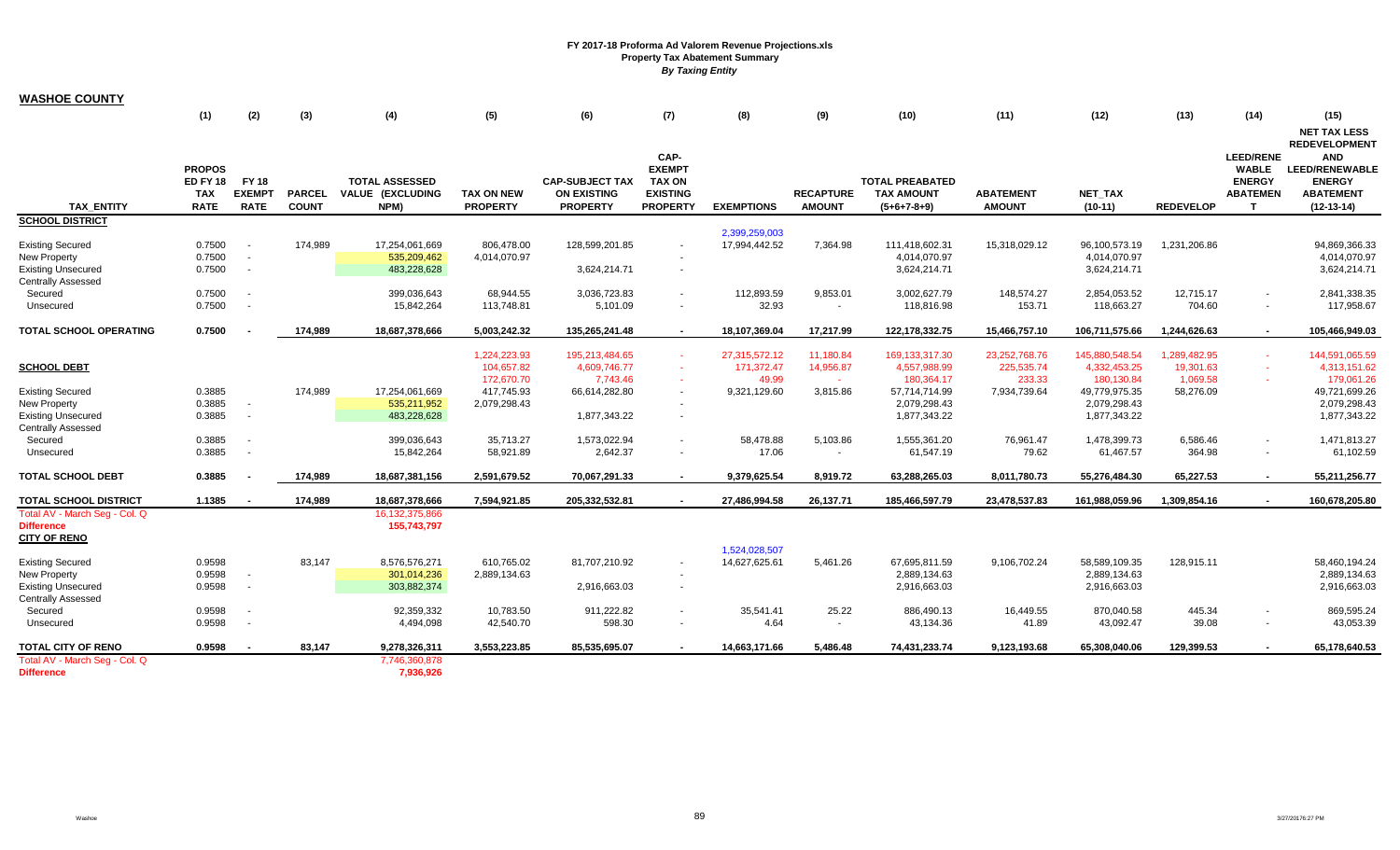| <b>WASHOE COUNTY</b>                                                                                     |                                                               |                                              |                               |                                                           |                                      |                                                                 |                                                                              |                             |                                      |                                                              |                                   |                                             |                  |                                                                           |                                                                                          |
|----------------------------------------------------------------------------------------------------------|---------------------------------------------------------------|----------------------------------------------|-------------------------------|-----------------------------------------------------------|--------------------------------------|-----------------------------------------------------------------|------------------------------------------------------------------------------|-----------------------------|--------------------------------------|--------------------------------------------------------------|-----------------------------------|---------------------------------------------|------------------|---------------------------------------------------------------------------|------------------------------------------------------------------------------------------|
|                                                                                                          | (1)                                                           | (2)                                          | (3)                           | (4)                                                       | (5)                                  | (6)                                                             | (7)                                                                          | (8)                         | (9)                                  | (10)                                                         | (11)                              | (12)                                        | (13)             | (14)                                                                      | (15)<br><b>NET TAX LESS</b><br><b>REDEVELOPMENT</b>                                      |
| <b>TAX ENTITY</b>                                                                                        | <b>PROPOS</b><br><b>ED FY 18</b><br><b>TAX</b><br><b>RATE</b> | <b>FY 18</b><br><b>EXEMPT</b><br><b>RATE</b> | <b>PARCEL</b><br><b>COUNT</b> | <b>TOTAL ASSESSED</b><br>VALUE (EXCLUDING<br>NPM)         | <b>TAX ON NEW</b><br><b>PROPERTY</b> | <b>CAP-SUBJECT TAX</b><br><b>ON EXISTING</b><br><b>PROPERTY</b> | CAP-<br><b>EXEMPT</b><br><b>TAX ON</b><br><b>EXISTING</b><br><b>PROPERTY</b> | <b>EXEMPTIONS</b>           | <b>RECAPTURE</b><br><b>AMOUNT</b>    | <b>TOTAL PREABATED</b><br><b>TAX AMOUNT</b><br>$(5+6+7-8+9)$ | <b>ABATEMENT</b><br><b>AMOUNT</b> | NET_TAX<br>$(10-11)$                        | <b>REDEVELOP</b> | <b>LEED/RENE</b><br><b>WABLE</b><br><b>ENERGY</b><br><b>ABATEMEN</b><br>т | <b>AND</b><br><b>LEED/RENEWABLE</b><br><b>ENERGY</b><br><b>ABATEMENT</b><br>$(12-13-14)$ |
| <b>CITY OF SPARKS</b>                                                                                    |                                                               |                                              |                               |                                                           |                                      |                                                                 |                                                                              |                             |                                      |                                                              |                                   |                                             |                  |                                                                           |                                                                                          |
| <b>Existing Secured</b><br>New Property<br><b>Existing Unsecured</b><br><b>Centrally Assessed</b>        | 0.9598<br>0.9598<br>0.9598                                    | $\sim$                                       | 34,350                        | 2,835,525,488<br>107,587,052<br>89,565,287                | 238,917.21<br>1,032,620.52           | 26,976,457.59<br>859,647.62                                     | $\sim$                                                                       | 156,512,363<br>1,502,205.66 | 2,604.52                             | 25,715,773.66<br>1,032,620.52<br>859,647.62                  | 4,477,090.72                      | 21,238,682.94<br>1,032,620.52<br>859,647.62 | 1,386,261.86     |                                                                           | 19,852,421.08<br>1,032,620.52<br>859,647.62                                              |
| Secured                                                                                                  | 0.9598                                                        | $\sim$                                       |                               | 45,314,648                                                | 7,234.80                             | 444,375.57                                                      | $\sim$                                                                       | 16,680.34                   | 57.23                                | 434,987.26                                                   | 32,201.08                         | 402,786.18                                  | 22,935.51        |                                                                           | 379,850.67                                                                               |
| Unsecured                                                                                                | 0.9598                                                        |                                              |                               | 1,930,347                                                 | 17,359.07                            | 1,171.78                                                        | $\overline{\phantom{a}}$                                                     | 3.37                        | $\sim$                               | 18,527.48                                                    | 34.86                             | 18,492.62                                   | 862.50           | $\sim$                                                                    | 17,630.12                                                                                |
| <b>TOTAL CITY OF SPARKS</b>                                                                              | 0.9598                                                        |                                              | 34,350                        | 3,079,922,822                                             | 1,296,131.60                         | 28,281,652.56                                                   | $\sim$                                                                       | 1,518,889.37                | 2,661.75                             | 28,061,556.55                                                | 4,509,326.66                      | 23,552,229.89                               | 1,410,059.87     | $\sim$                                                                    | 22,142,170.02                                                                            |
| Total AV - March Seq - Col. Q<br><b>Difference</b><br><b>INCLINE VILLAGE GID</b>                         |                                                               |                                              |                               | 2,777,401,409<br>146,009,050                              |                                      |                                                                 |                                                                              |                             |                                      |                                                              |                                   |                                             |                  |                                                                           |                                                                                          |
| <b>Existing Secured</b><br><b>New Property</b><br><b>Existing Unsecured</b><br><b>Centrally Assessed</b> | 0.1189<br>0.1189<br>0.1189                                    | $\sim$<br>$\sim$                             | 9,336                         | 1,733,555,725<br>16,121,856<br>8,645,477                  | 1,618.12<br>19,168.89                | 2,059,577.63<br>10,279.47                                       | $\overline{\phantom{a}}$<br>$\sim$                                           | 176,068,394<br>209,345.32   | 6.54                                 | 1,851,856.97<br>19,168.89<br>10,279.47                       | 361,776.15                        | 1,490,080.82<br>19,168.89<br>10,279.47      |                  |                                                                           | 1,490,080.82<br>19,168.89<br>10,279.47                                                   |
| Secured<br>Unsecured                                                                                     | 0.1189<br>0.1189                                              | $\sim$                                       |                               | 21,059,542<br>2,510,024                                   | 3,344.59<br>2,984.42                 | 22,020.95                                                       | $\blacksquare$                                                               | 325.75                      | 1,461.65                             | 26,501.44<br>2,984.42                                        | 6,296.14<br>$\sim$                | 20,205.30<br>2,984.42                       |                  |                                                                           | 20,205.30<br>2,984.42                                                                    |
| <b>TOTAL INCLINE VILLAGE GID</b>                                                                         | 0.1189                                                        |                                              | 9,336                         | 1,781,892,623                                             | 27,116.02                            | 2,091,878.05                                                    |                                                                              | 209,671.07                  | 1,468.19                             | 1,910,791.19                                                 | 368,072.29                        | 1,542,718.90                                |                  |                                                                           | 1,542,718.90                                                                             |
| Total AV - March Seg - Col. Q<br><b>Difference</b><br>NO LAKE TAHOE FIRE PROTECTION DISTRICT             |                                                               |                                              |                               | 1,623,315,601<br>(17, 491, 372)                           |                                      |                                                                 |                                                                              |                             |                                      |                                                              |                                   |                                             |                  |                                                                           |                                                                                          |
| <b>Existing Secured</b><br>New Property<br><b>Existing Unsecured</b><br><b>Centrally Assessed</b>        | 0.6291<br>0.6291<br>0.6291                                    | $\sim$<br>$\sim$                             | 9,381                         | 10,982,577.74<br>1,745,760,251<br>16,132,193<br>8,648,550 | 8,562.61<br>101,487.63               | 10,974,016.47<br>54,408.03                                      | $\blacksquare$<br>$\blacksquare$                                             | 187,642,457<br>1,180,458.70 | 34.58                                | 9,802,154.96<br>101,487.63<br>54,408.03                      | 1,361,337.02                      | 8,440,817.94<br>101,487.63<br>54,408.03     |                  |                                                                           | 8,440,817.94<br>101,487.63<br>54,408.03                                                  |
| Secured<br>Unsecured                                                                                     | 0.6291<br>0.6291                                              | $\sim$                                       |                               | 21,090,486<br>2,511,877                                   | 17,696.25<br>15,802.22               | 116,717.31                                                      | $\sim$                                                                       | 1,733.31                    | 7,866.91<br>$\overline{\phantom{a}}$ | 140,547.16<br>15,802.22                                      | 26,187.45                         | 114,359.71<br>15,802.22                     |                  |                                                                           | 114,359.71<br>15,802.22                                                                  |
| TOTAL NO LAKE TAHOE FIRE PRC<br>Total AV - March Seg - Col. Q                                            | 0.6291                                                        | $\sim$                                       | 9,381                         | 1,794,143,357<br>1,623,638,484                            | 143,548.71                           | 11,145,141.81                                                   | $\blacksquare$                                                               | 1,182,192.01                | 7,901.49                             | 10,114,400.00                                                | 1,387,524.47                      | 8,726,875.53                                |                  |                                                                           | 8,726,875.53                                                                             |
| <b>Difference</b>                                                                                        |                                                               |                                              |                               | (17, 137, 584)                                            |                                      |                                                                 |                                                                              |                             |                                      |                                                              |                                   |                                             |                  |                                                                           |                                                                                          |

 $\sim$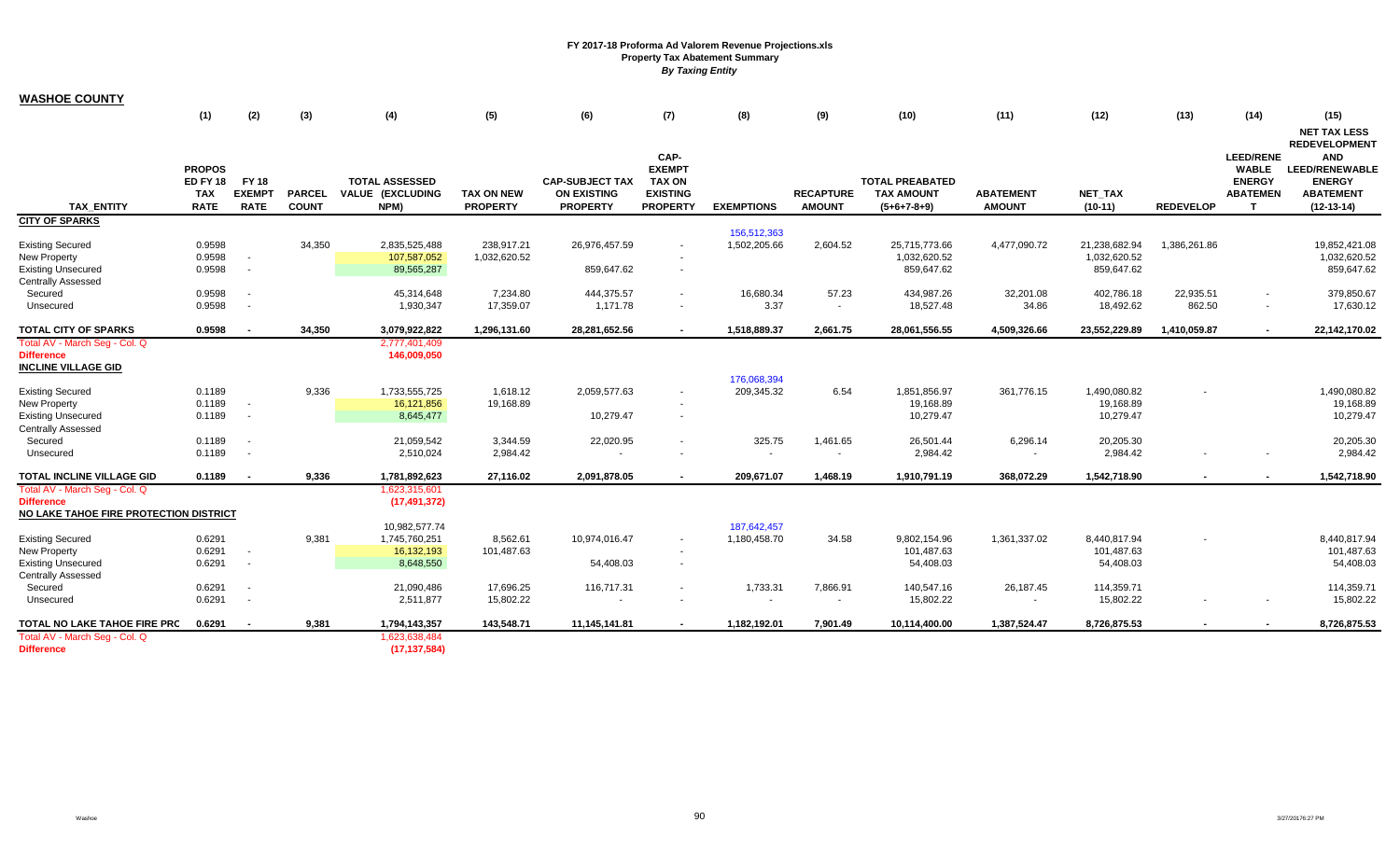| <b>WASHOE COUNTY</b>                                   |                                                               |                                              |                               |                                                   |                                      |                                                                 |                                                                              |                   |                                   |                                                              |                                   |                      |                  |                                                                           |                                                                                          |
|--------------------------------------------------------|---------------------------------------------------------------|----------------------------------------------|-------------------------------|---------------------------------------------------|--------------------------------------|-----------------------------------------------------------------|------------------------------------------------------------------------------|-------------------|-----------------------------------|--------------------------------------------------------------|-----------------------------------|----------------------|------------------|---------------------------------------------------------------------------|------------------------------------------------------------------------------------------|
|                                                        | (1)                                                           | (2)                                          | (3)                           | (4)                                               | (5)                                  | (6)                                                             | (7)                                                                          | (8)               | (9)                               | (10)                                                         | (11)                              | (12)                 | (13)             | (14)                                                                      | (15)<br><b>NET TAX LESS</b><br><b>REDEVELOPMENT</b>                                      |
| <b>TAX ENTITY</b>                                      | <b>PROPOS</b><br><b>ED FY 18</b><br><b>TAX</b><br><b>RATE</b> | <b>FY 18</b><br><b>EXEMPT</b><br><b>RATE</b> | <b>PARCEL</b><br><b>COUNT</b> | <b>TOTAL ASSESSED</b><br>VALUE (EXCLUDING<br>NPM) | <b>TAX ON NEW</b><br><b>PROPERTY</b> | <b>CAP-SUBJECT TAX</b><br><b>ON EXISTING</b><br><b>PROPERTY</b> | CAP-<br><b>EXEMPT</b><br><b>TAX ON</b><br><b>EXISTING</b><br><b>PROPERTY</b> | <b>EXEMPTIONS</b> | <b>RECAPTURE</b><br><b>AMOUNT</b> | <b>TOTAL PREABATED</b><br><b>TAX AMOUNT</b><br>$(5+6+7-8+9)$ | <b>ABATEMENT</b><br><b>AMOUNT</b> | NET_TAX<br>$(10-11)$ | <b>REDEVELOP</b> | <b>LEED/RENE</b><br><b>WABLE</b><br><b>ENERGY</b><br><b>ABATEMEN</b><br>T | <b>AND</b><br><b>LEED/RENEWABLE</b><br><b>ENERGY</b><br><b>ABATEMENT</b><br>$(12-13-14)$ |
| <b>PALOMINO VALLEY GID</b>                             |                                                               |                                              |                               |                                                   |                                      |                                                                 |                                                                              |                   |                                   |                                                              |                                   |                      |                  |                                                                           |                                                                                          |
|                                                        |                                                               |                                              |                               | 238,065.78                                        |                                      |                                                                 |                                                                              | 1,013,966         |                                   |                                                              |                                   |                      |                  |                                                                           |                                                                                          |
| <b>Existing Secured</b>                                | 0.4198                                                        |                                              | 1,488                         | 56,709,333                                        | 1,338.58                             | 236,728.21                                                      |                                                                              | 4,256.63          | 154.81                            | 233,964.97                                                   | 11,269.49                         | 222,695.48           |                  |                                                                           | 222,695.48                                                                               |
| New Property                                           | 0.4198                                                        | $\overline{\phantom{a}}$                     |                               | 1,055,179                                         | 4,429.64                             |                                                                 |                                                                              |                   |                                   | 4,429.64                                                     |                                   | 4,429.64             |                  |                                                                           | 4,429.64                                                                                 |
| <b>Existing Unsecured</b><br><b>Centrally Assessed</b> | 0.4198                                                        | $\sim$                                       |                               | 443,935                                           |                                      | 1,863.64                                                        | $\overline{\phantom{a}}$                                                     |                   |                                   | 1,863.64                                                     |                                   | 1,863.64             |                  |                                                                           | 1,863.64                                                                                 |
| Secured                                                | 0.4198                                                        | $\sim$                                       |                               | 12,873,455                                        | 0.63                                 | 56,592.63                                                       | $\blacksquare$                                                               | 2,550.49          | $\sim$                            | 54,042.77                                                    | $\sim$                            | 54,042.77            |                  |                                                                           | 54,042.77                                                                                |
| Unsecured                                              | 0.4198                                                        | $\sim$                                       |                               | 724,973                                           | 3,043.44                             |                                                                 |                                                                              | $\sim$            |                                   | 3,043.44                                                     | $\sim$                            | 3,043.44             |                  |                                                                           | 3,043.44                                                                                 |
| TOTAL PALOMINO VALLEY GID                              | 0.4198                                                        | $\sim$                                       | 1,488                         | 71,806,874                                        | 8,812.29                             | 295,184.48                                                      | $\blacksquare$                                                               | 6,807.12          | 154.81                            | 297,344.46                                                   | 11,269.49                         | 286,074.97           |                  |                                                                           | 286,074.97                                                                               |
| Total AV - March Seg - Col. Q                          |                                                               |                                              |                               | 71,126,041                                        |                                      |                                                                 |                                                                              |                   |                                   |                                                              |                                   |                      |                  |                                                                           |                                                                                          |
| <b>Difference</b>                                      |                                                               |                                              |                               | (333, 133)                                        |                                      |                                                                 |                                                                              |                   |                                   |                                                              |                                   |                      |                  |                                                                           |                                                                                          |
| <b>RENO REDEVELOPMENT AGENCY #1</b>                    |                                                               |                                              |                               |                                                   |                                      |                                                                 |                                                                              |                   |                                   |                                                              |                                   |                      |                  |                                                                           |                                                                                          |
|                                                        |                                                               |                                              |                               |                                                   |                                      |                                                                 |                                                                              | #DIV/0!           |                                   |                                                              |                                   |                      |                  |                                                                           |                                                                                          |
| <b>Existing Secured</b>                                |                                                               |                                              | 1,734                         | 22,816,498                                        | 1,434.69                             | 905,922.50                                                      |                                                                              | 243,576.33        | 59.57                             | 663,840.43                                                   | 157,214.18                        | 506,626.25           |                  |                                                                           | 506,626.25                                                                               |
| <b>New Property</b>                                    |                                                               |                                              |                               |                                                   |                                      |                                                                 |                                                                              |                   |                                   |                                                              |                                   |                      |                  |                                                                           |                                                                                          |
| <b>Existing Unsecured</b>                              |                                                               |                                              |                               |                                                   |                                      |                                                                 |                                                                              |                   |                                   | $\overline{\phantom{a}}$                                     |                                   |                      |                  |                                                                           |                                                                                          |
| <b>Centrally Assessed</b>                              |                                                               |                                              |                               |                                                   |                                      |                                                                 |                                                                              |                   |                                   |                                                              |                                   |                      |                  |                                                                           |                                                                                          |
| Secured                                                |                                                               | $\overline{\phantom{a}}$                     |                               |                                                   |                                      |                                                                 |                                                                              |                   |                                   |                                                              |                                   |                      |                  |                                                                           |                                                                                          |
| Unsecured                                              |                                                               |                                              |                               |                                                   |                                      |                                                                 |                                                                              |                   |                                   |                                                              |                                   |                      |                  |                                                                           |                                                                                          |
| TOTAL RENO REDEVELOPMENT A                             | $\sim$                                                        | $\sim$                                       | 1,734                         | 22,816,498                                        | 1,434.69                             | 905,922.50                                                      | $\sim$                                                                       | 243,576.33        | 59.57                             | 663,840.43                                                   | 157,214.18                        | 506,626.25           | $\sim$           |                                                                           | 506,626.25                                                                               |
| Total AV - March Seg - Col. Q                          |                                                               |                                              |                               | 87,342,222                                        |                                      |                                                                 |                                                                              |                   |                                   |                                                              |                                   |                      |                  |                                                                           |                                                                                          |
| <b>Difference</b>                                      |                                                               |                                              |                               | #DIV/0!                                           |                                      |                                                                 |                                                                              |                   |                                   |                                                              |                                   |                      |                  |                                                                           |                                                                                          |
| <b>RENO REDEVELOPMENT AGENCY #2</b>                    |                                                               |                                              |                               |                                                   |                                      |                                                                 |                                                                              |                   |                                   |                                                              |                                   |                      |                  |                                                                           |                                                                                          |
|                                                        |                                                               |                                              |                               |                                                   |                                      |                                                                 |                                                                              | #DIV/0!           |                                   |                                                              |                                   |                      |                  |                                                                           |                                                                                          |
| <b>Existing Secured</b>                                |                                                               |                                              | 3,520                         | 2,609,413                                         | 281.38                               | 107,571.01                                                      |                                                                              | 31,715.65         | 84.94                             | 76,221.68                                                    | 10,842.85                         | 65,378.83            |                  |                                                                           | 65,378.83                                                                                |
| <b>New Property</b>                                    |                                                               | $\sim$                                       |                               |                                                   |                                      |                                                                 |                                                                              |                   |                                   | $\sim$                                                       |                                   |                      |                  |                                                                           |                                                                                          |
| <b>Existing Unsecured</b>                              |                                                               |                                              |                               |                                                   |                                      |                                                                 |                                                                              |                   |                                   | $\overline{\phantom{a}}$                                     |                                   |                      |                  |                                                                           |                                                                                          |
| <b>Centrally Assessed</b>                              |                                                               |                                              |                               |                                                   |                                      |                                                                 |                                                                              |                   |                                   |                                                              |                                   |                      |                  |                                                                           |                                                                                          |
| Secured                                                |                                                               |                                              |                               |                                                   |                                      |                                                                 |                                                                              |                   |                                   |                                                              |                                   |                      |                  |                                                                           |                                                                                          |
| Unsecured                                              |                                                               |                                              |                               |                                                   |                                      |                                                                 |                                                                              |                   |                                   |                                                              |                                   |                      |                  |                                                                           |                                                                                          |
| TOTAL RENO REDEVELOPMENT A                             | . .                                                           | $\sim$                                       | 3,520                         | 2,609,413                                         | 281.38                               | 107,571.01                                                      |                                                                              | 31,715.65         | 84.94                             | 76,221.68                                                    | 10,842.85                         | 65,378.83            |                  |                                                                           | 65,378.83                                                                                |
| Total AV - March Seg - Col. Q                          |                                                               |                                              |                               | 48,435,627                                        |                                      |                                                                 |                                                                              |                   |                                   |                                                              |                                   |                      |                  |                                                                           |                                                                                          |
| <b>Difference</b>                                      |                                                               |                                              |                               | #DIV/0!                                           |                                      |                                                                 |                                                                              |                   |                                   |                                                              |                                   |                      |                  |                                                                           |                                                                                          |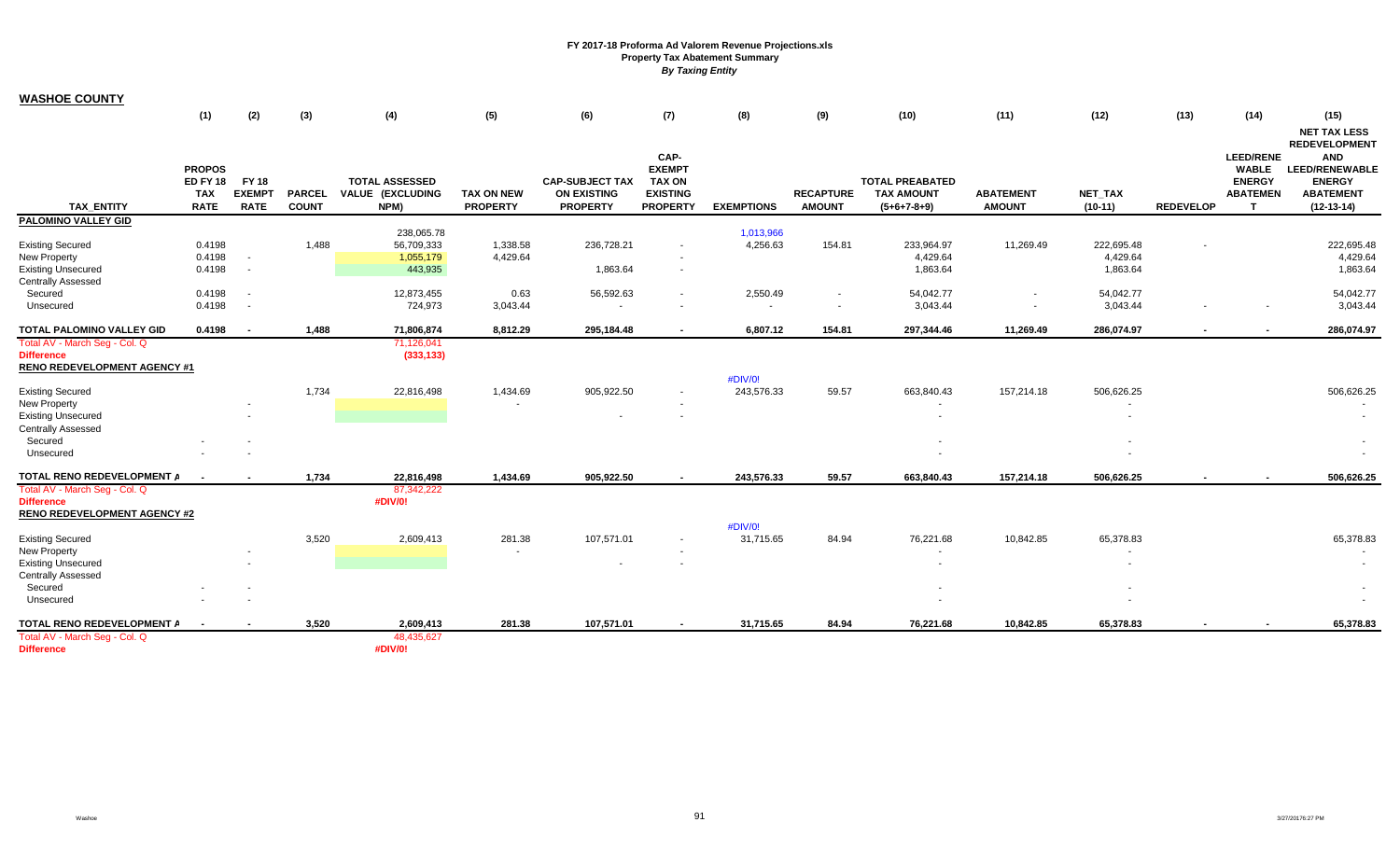| CAP-<br><b>LEED/RENE</b><br><b>AND</b><br><b>EXEMPT</b><br><b>PROPOS</b><br><b>WABLE</b><br><b>ED FY 18</b><br><b>FY 18</b><br><b>ENERGY</b><br><b>ENERGY</b><br><b>TOTAL ASSESSED</b><br><b>CAP-SUBJECT TAX</b><br><b>TAX ON</b><br><b>TOTAL PREABATED</b><br>NET_TAX<br><b>PARCEL</b><br><b>TAX ON NEW</b><br><b>EXISTING</b><br><b>RECAPTURE</b><br><b>ABATEMENT</b><br><b>ABATEMEN</b><br><b>ABATEMENT</b><br><b>TAX</b><br><b>EXEMPT</b><br>VALUE (EXCLUDING<br><b>ON EXISTING</b><br><b>TAX AMOUNT</b><br><b>TAX ENTITY</b><br><b>RATE</b><br><b>RATE</b><br><b>COUNT</b><br>NPM)<br><b>PROPERTY</b><br><b>PROPERTY</b><br><b>PROPERTY</b><br><b>EXEMPTIONS</b><br><b>AMOUNT</b><br><b>AMOUNT</b><br>$(10-11)$<br><b>REDEVELOP</b><br>$(12-13-14)$<br>$(5+6+7-8+9)$<br>$\mathbf{T}$<br><b>SPARKS REDEVELOPMENT AGENCY</b><br>#DIV/0!<br>1,985<br><b>Existing Secured</b><br>82,863,590<br>30,180.67<br>3,041,190.51<br>403,535.49<br>28.74<br>2,667,864.43<br>360,305.56<br>2,307,558.87<br><b>New Property</b><br><b>Existing Unsecured</b><br><b>Centrally Assessed</b><br>Secured<br>Unsecured<br>$\sim$<br>82,863,590<br>TOTAL SPARKS REDEVELOPMEN<br>1,985<br>30,180.67<br>3,041,190.51<br>403,535.49<br>28.74<br>2,667,864.43<br>360,305.56<br>2,307,558.87<br>2,307,558.87<br>Total AV - March Seg - Col. Q<br>101,891,583<br>#DIV/0!<br><b>Difference</b><br><b>SPARKS REDEVELOPMENT AGENCY #2</b><br>#DIV/0!<br>476<br><b>Existing Secured</b><br>79,442,952<br>9,146.13<br>2,644,366.59<br>96,005.78<br>4,056.20<br>2,561,563.14<br>218,125.31<br>2,343,437.83<br>$\overline{\phantom{a}}$<br><b>New Property</b><br><b>Existing Unsecured</b><br>$\sim$<br>$\overline{\phantom{a}}$<br><b>Centrally Assessed</b><br>Secured<br>Unsecured<br>476<br><b>TOTAL SPARKS REDEVELOPMEN</b><br>96,005.78<br>2,561,563.14<br>79,442,952<br>9,146.13<br>2,644,366.59<br>4,056.20<br>218,125.31<br>2,343,437.83<br>Total AV - March Seg - Col. Q<br>97,493,722<br>#DIV/0!<br><b>Difference</b><br><b>SUN VALLEY WATER &amp; SANITATION DISTRICT</b><br>12,721,416<br>0.1928<br>6,075<br>995.95<br>24,526.89<br>1.98<br>243,762.85<br><b>Existing Secured</b><br>213,656,992<br>410,935.36<br>387,406.40<br>143,643.55<br>$\sim$<br>0.1928<br>1,472,799<br>2,839.56<br>2,839.56<br>2,839.56<br>New Property<br>$\sim$<br>$\sim$<br><b>Existing Unsecured</b><br>0.1928<br>8,923,834<br>17,205.15<br>17,205.15<br>17,205.15<br>$\sim$<br><b>Centrally Assessed</b><br>0.1928<br>311.53<br>1,085.70<br>13,694.33<br>1,982.81<br>Secured<br>7,102,674<br>14,468.11<br>0.39<br>11.711.52<br>$\sim$<br>0.1928<br>301,047<br>563.11<br>17.82<br>0.51<br>580.42<br>1.58<br>578.84<br>Unsecured<br>$\sim$<br>$\sim$<br>TOTAL SUN VALLEY WATER & SAI<br>6,075<br>231,457,347<br>25,613.10<br>2.37<br>145,627.94<br>0.1928<br>4,710.15<br>442,626.44<br>421,725.86<br>276,097.92<br>$\sim$<br>Total AV - March Seg - Col. Q<br>219,590,952 | <b>WASHOE COUNTY</b> | (1) |     |     |            |     |     |     |     |     | (10) | (11) | (12) | (13) | (14) | (15)                                          |
|---------------------------------------------------------------------------------------------------------------------------------------------------------------------------------------------------------------------------------------------------------------------------------------------------------------------------------------------------------------------------------------------------------------------------------------------------------------------------------------------------------------------------------------------------------------------------------------------------------------------------------------------------------------------------------------------------------------------------------------------------------------------------------------------------------------------------------------------------------------------------------------------------------------------------------------------------------------------------------------------------------------------------------------------------------------------------------------------------------------------------------------------------------------------------------------------------------------------------------------------------------------------------------------------------------------------------------------------------------------------------------------------------------------------------------------------------------------------------------------------------------------------------------------------------------------------------------------------------------------------------------------------------------------------------------------------------------------------------------------------------------------------------------------------------------------------------------------------------------------------------------------------------------------------------------------------------------------------------------------------------------------------------------------------------------------------------------------------------------------------------------------------------------------------------------------------------------------------------------------------------------------------------------------------------------------------------------------------------------------------------------------------------------------------------------------------------------------------------------------------------------------------------------------------------------------------------------------------------------------------------------------------------------------------------------------------------------------------------------------------------------------------------------------------------------------------------------------------------------------------------------------------------------------------------------------|----------------------|-----|-----|-----|------------|-----|-----|-----|-----|-----|------|------|------|------|------|-----------------------------------------------|
|                                                                                                                                                                                                                                                                                                                                                                                                                                                                                                                                                                                                                                                                                                                                                                                                                                                                                                                                                                                                                                                                                                                                                                                                                                                                                                                                                                                                                                                                                                                                                                                                                                                                                                                                                                                                                                                                                                                                                                                                                                                                                                                                                                                                                                                                                                                                                                                                                                                                                                                                                                                                                                                                                                                                                                                                                                                                                                                                       |                      |     | (2) | (3) | (4)        | (5) | (6) | (7) | (8) | (9) |      |      |      |      |      | <b>NET TAX LESS</b>                           |
|                                                                                                                                                                                                                                                                                                                                                                                                                                                                                                                                                                                                                                                                                                                                                                                                                                                                                                                                                                                                                                                                                                                                                                                                                                                                                                                                                                                                                                                                                                                                                                                                                                                                                                                                                                                                                                                                                                                                                                                                                                                                                                                                                                                                                                                                                                                                                                                                                                                                                                                                                                                                                                                                                                                                                                                                                                                                                                                                       |                      |     |     |     |            |     |     |     |     |     |      |      |      |      |      | <b>REDEVELOPMENT</b><br><b>LEED/RENEWABLE</b> |
|                                                                                                                                                                                                                                                                                                                                                                                                                                                                                                                                                                                                                                                                                                                                                                                                                                                                                                                                                                                                                                                                                                                                                                                                                                                                                                                                                                                                                                                                                                                                                                                                                                                                                                                                                                                                                                                                                                                                                                                                                                                                                                                                                                                                                                                                                                                                                                                                                                                                                                                                                                                                                                                                                                                                                                                                                                                                                                                                       |                      |     |     |     |            |     |     |     |     |     |      |      |      |      |      |                                               |
|                                                                                                                                                                                                                                                                                                                                                                                                                                                                                                                                                                                                                                                                                                                                                                                                                                                                                                                                                                                                                                                                                                                                                                                                                                                                                                                                                                                                                                                                                                                                                                                                                                                                                                                                                                                                                                                                                                                                                                                                                                                                                                                                                                                                                                                                                                                                                                                                                                                                                                                                                                                                                                                                                                                                                                                                                                                                                                                                       |                      |     |     |     |            |     |     |     |     |     |      |      |      |      |      | 2,307,558.87                                  |
|                                                                                                                                                                                                                                                                                                                                                                                                                                                                                                                                                                                                                                                                                                                                                                                                                                                                                                                                                                                                                                                                                                                                                                                                                                                                                                                                                                                                                                                                                                                                                                                                                                                                                                                                                                                                                                                                                                                                                                                                                                                                                                                                                                                                                                                                                                                                                                                                                                                                                                                                                                                                                                                                                                                                                                                                                                                                                                                                       |                      |     |     |     |            |     |     |     |     |     |      |      |      |      |      |                                               |
|                                                                                                                                                                                                                                                                                                                                                                                                                                                                                                                                                                                                                                                                                                                                                                                                                                                                                                                                                                                                                                                                                                                                                                                                                                                                                                                                                                                                                                                                                                                                                                                                                                                                                                                                                                                                                                                                                                                                                                                                                                                                                                                                                                                                                                                                                                                                                                                                                                                                                                                                                                                                                                                                                                                                                                                                                                                                                                                                       |                      |     |     |     |            |     |     |     |     |     |      |      |      |      |      |                                               |
|                                                                                                                                                                                                                                                                                                                                                                                                                                                                                                                                                                                                                                                                                                                                                                                                                                                                                                                                                                                                                                                                                                                                                                                                                                                                                                                                                                                                                                                                                                                                                                                                                                                                                                                                                                                                                                                                                                                                                                                                                                                                                                                                                                                                                                                                                                                                                                                                                                                                                                                                                                                                                                                                                                                                                                                                                                                                                                                                       |                      |     |     |     |            |     |     |     |     |     |      |      |      |      |      | 2,343,437.83                                  |
|                                                                                                                                                                                                                                                                                                                                                                                                                                                                                                                                                                                                                                                                                                                                                                                                                                                                                                                                                                                                                                                                                                                                                                                                                                                                                                                                                                                                                                                                                                                                                                                                                                                                                                                                                                                                                                                                                                                                                                                                                                                                                                                                                                                                                                                                                                                                                                                                                                                                                                                                                                                                                                                                                                                                                                                                                                                                                                                                       |                      |     |     |     |            |     |     |     |     |     |      |      |      |      |      |                                               |
|                                                                                                                                                                                                                                                                                                                                                                                                                                                                                                                                                                                                                                                                                                                                                                                                                                                                                                                                                                                                                                                                                                                                                                                                                                                                                                                                                                                                                                                                                                                                                                                                                                                                                                                                                                                                                                                                                                                                                                                                                                                                                                                                                                                                                                                                                                                                                                                                                                                                                                                                                                                                                                                                                                                                                                                                                                                                                                                                       |                      |     |     |     |            |     |     |     |     |     |      |      |      |      |      | 2,343,437.83                                  |
|                                                                                                                                                                                                                                                                                                                                                                                                                                                                                                                                                                                                                                                                                                                                                                                                                                                                                                                                                                                                                                                                                                                                                                                                                                                                                                                                                                                                                                                                                                                                                                                                                                                                                                                                                                                                                                                                                                                                                                                                                                                                                                                                                                                                                                                                                                                                                                                                                                                                                                                                                                                                                                                                                                                                                                                                                                                                                                                                       |                      |     |     |     |            |     |     |     |     |     |      |      |      |      |      |                                               |
|                                                                                                                                                                                                                                                                                                                                                                                                                                                                                                                                                                                                                                                                                                                                                                                                                                                                                                                                                                                                                                                                                                                                                                                                                                                                                                                                                                                                                                                                                                                                                                                                                                                                                                                                                                                                                                                                                                                                                                                                                                                                                                                                                                                                                                                                                                                                                                                                                                                                                                                                                                                                                                                                                                                                                                                                                                                                                                                                       |                      |     |     |     |            |     |     |     |     |     |      |      |      |      |      | 243,762.85<br>2,839.56<br>17,205.15           |
|                                                                                                                                                                                                                                                                                                                                                                                                                                                                                                                                                                                                                                                                                                                                                                                                                                                                                                                                                                                                                                                                                                                                                                                                                                                                                                                                                                                                                                                                                                                                                                                                                                                                                                                                                                                                                                                                                                                                                                                                                                                                                                                                                                                                                                                                                                                                                                                                                                                                                                                                                                                                                                                                                                                                                                                                                                                                                                                                       |                      |     |     |     |            |     |     |     |     |     |      |      |      |      |      | 11,711.52<br>578.84                           |
|                                                                                                                                                                                                                                                                                                                                                                                                                                                                                                                                                                                                                                                                                                                                                                                                                                                                                                                                                                                                                                                                                                                                                                                                                                                                                                                                                                                                                                                                                                                                                                                                                                                                                                                                                                                                                                                                                                                                                                                                                                                                                                                                                                                                                                                                                                                                                                                                                                                                                                                                                                                                                                                                                                                                                                                                                                                                                                                                       | <b>Difference</b>    |     |     |     | (855, 021) |     |     |     |     |     |      |      |      |      |      | 276,097.92                                    |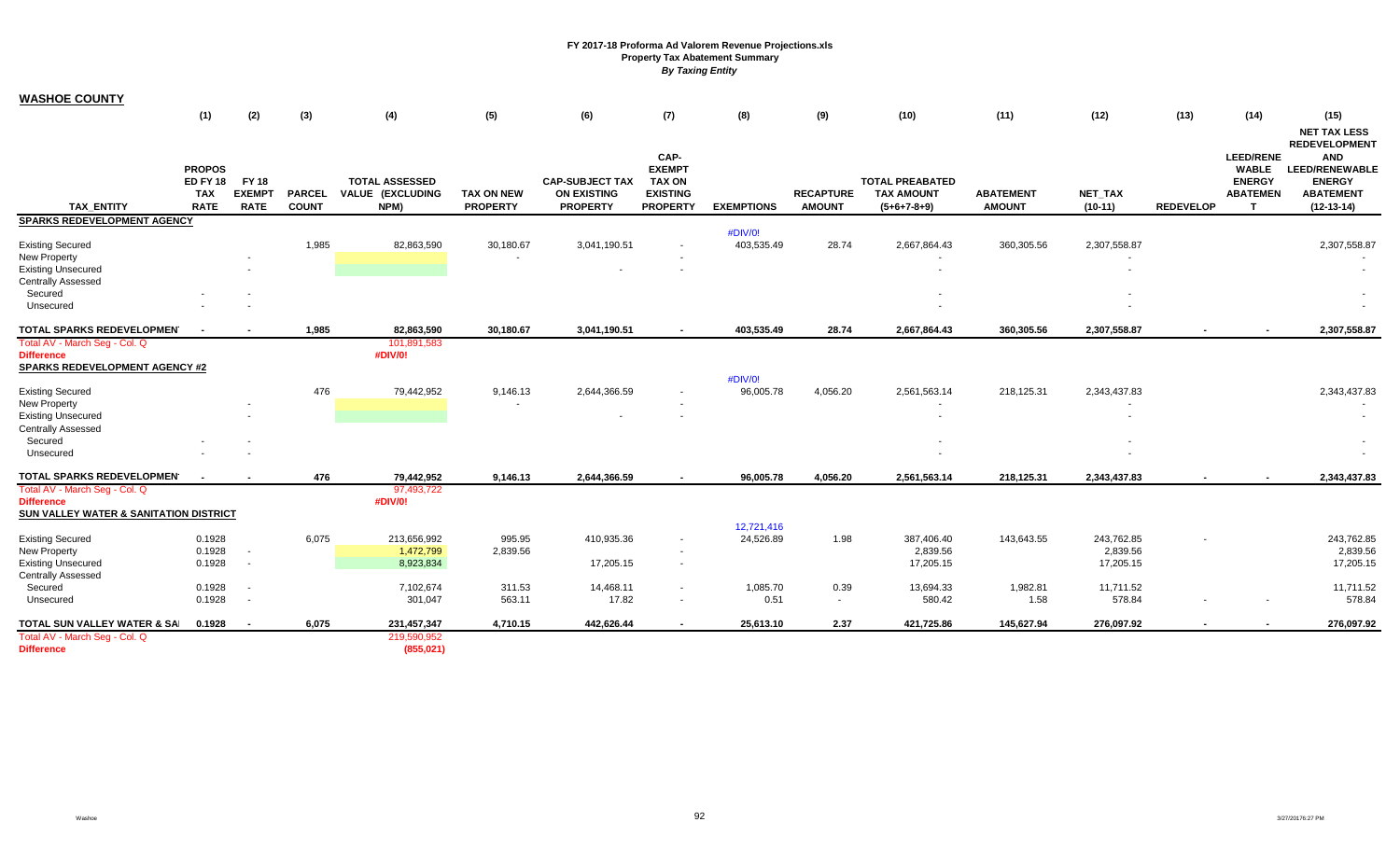| <b>WASHOE COUNTY</b>                                                                                     | (1)                                                           | (2)                                          | (3)                           | (4)                                               | (5)                                  | (6)                                                             | (7)                                                                          | (8)                         | (9)                               | (10)                                                         | (11)                              | (12)                                      | (13)             | (14)                                                                      | (15)                                                                                                                             |
|----------------------------------------------------------------------------------------------------------|---------------------------------------------------------------|----------------------------------------------|-------------------------------|---------------------------------------------------|--------------------------------------|-----------------------------------------------------------------|------------------------------------------------------------------------------|-----------------------------|-----------------------------------|--------------------------------------------------------------|-----------------------------------|-------------------------------------------|------------------|---------------------------------------------------------------------------|----------------------------------------------------------------------------------------------------------------------------------|
| <b>TAX ENTITY</b>                                                                                        | <b>PROPOS</b><br><b>ED FY 18</b><br><b>TAX</b><br><b>RATE</b> | <b>FY 18</b><br><b>EXEMPT</b><br><b>RATE</b> | <b>PARCEL</b><br><b>COUNT</b> | <b>TOTAL ASSESSED</b><br>VALUE (EXCLUDING<br>NPM) | <b>TAX ON NEW</b><br><b>PROPERTY</b> | <b>CAP-SUBJECT TAX</b><br><b>ON EXISTING</b><br><b>PROPERTY</b> | CAP-<br><b>EXEMPT</b><br><b>TAX ON</b><br><b>EXISTING</b><br><b>PROPERTY</b> | <b>EXEMPTIONS</b>           | <b>RECAPTURE</b><br><b>AMOUNT</b> | <b>TOTAL PREABATED</b><br><b>TAX AMOUNT</b><br>$(5+6+7-8+9)$ | <b>ABATEMENT</b><br><b>AMOUNT</b> | NET_TAX<br>$(10-11)$                      | <b>REDEVELOP</b> | <b>LEED/RENE</b><br><b>WABLE</b><br><b>ENERGY</b><br><b>ABATEMEN</b><br>T | <b>NET TAX LESS</b><br><b>REDEVELOPMENT</b><br><b>AND</b><br>LEED/RENEWABLE<br><b>ENERGY</b><br><b>ABATEMENT</b><br>$(12-13-14)$ |
| TRUCKEE MEADOWS FIRE PROTECTION DIST                                                                     |                                                               |                                              |                               |                                                   |                                      |                                                                 |                                                                              |                             |                                   |                                                              |                                   |                                           |                  |                                                                           |                                                                                                                                  |
| <b>Existing Secured</b><br><b>New Property</b><br><b>Existing Unsecured</b><br><b>Centrally Assessed</b> | 0.5400<br>0.5400<br>0.5400                                    |                                              | 43,346                        | 3,850,108,349<br>94,356,855<br>52,112,345         | 94,615.63<br>509,527.02              | 20,695,978.20<br>281,406.66                                     | $\sim$<br>$\blacksquare$<br>$\sim$                                           | 365,391,943<br>1,973,116.49 | 734.36                            | 18,818,211.70<br>509,527.02<br>281,406.66                    | 2,921,663.81                      | 15,896,547.89<br>509,527.02<br>281,406.66 |                  |                                                                           | 15,896,547.89<br>509,527.02<br>281,406.66                                                                                        |
| Secured<br>Unsecured                                                                                     | 0.5400<br>0.5400                                              | $\overline{\phantom{a}}$<br>$\sim$           |                               | 110,287,397<br>4,447,204                          | 14,564.61<br>22,700.68               | 621,272.89<br>1,331.05                                          | $\sim$<br>$\blacksquare$                                                     | 40,285.59<br>16.83          | 54.09<br>$\sim$                   | 595,606.00<br>24,014.90                                      | 55,712.29<br>55.33                | 539,893.71<br>23,959.57                   |                  |                                                                           | 539,893.71<br>23,959.57                                                                                                          |
| TOTAL TRUCKEE MEADOWS FIRE                                                                               | 0.5400                                                        |                                              | 43,346                        | 4,111,312,150                                     | 641,407.94                           | 21,599,988.80                                                   |                                                                              | 2,013,418.91                | 788.45                            | 20,228,766.28                                                | 2,977,431.43                      | 17,251,334.85                             |                  |                                                                           | 17,251,334.85                                                                                                                    |
| Total AV - March Seg - Col. Q<br><b>Difference</b><br><b>GERLACH GID</b>                                 |                                                               |                                              |                               | 3,762,709,137<br>(16,788,930)                     |                                      |                                                                 |                                                                              | 1,399,380                   |                                   |                                                              |                                   |                                           |                  |                                                                           |                                                                                                                                  |
| <b>Existing Secured</b><br><b>New Property</b><br><b>Existing Unsecured</b><br><b>Centrally Assessed</b> | 0.2998<br>0.2998<br>0.2998                                    |                                              | 192                           | 4,150,922<br>274,508<br>525,924                   | $\sim$<br>822.97                     | 12,444.51<br>1,576.72                                           | $\blacksquare$<br>$\overline{\phantom{a}}$<br>$\sim$                         | 4,195.34                    |                                   | 8,249.17<br>822.97<br>1,576.72                               | 2,119.64                          | 6,129.53<br>822.97<br>1,576.72            |                  |                                                                           | 6,129.53<br>822.97<br>1,576.72                                                                                                   |
| Secured<br>Unsecured                                                                                     | 0.2998<br>0.2998                                              | $\sim$<br>$\sim$                             |                               | 863,105<br>6,385                                  | 119.28<br>19.14                      | 2,484.35<br>$\overline{\phantom{a}}$                            | $\blacksquare$<br>$\overline{\phantom{a}}$                                   | 16.04<br>$\sim$             | $\sim$                            | 2,587.59<br>19.14                                            | $\sim$                            | 2,587.59<br>19.14                         |                  |                                                                           | 2,587.59<br>19.14                                                                                                                |
| <b>TOTAL GERLACH GID</b>                                                                                 | 0.2998                                                        | $\sim$                                       | 192                           | 5,820,844                                         | 961.39                               | 16,505.58                                                       | $\sim$                                                                       | 4,211.38                    | $\sim$                            | 13,255.60                                                    | 2,119.64                          | 11,135.96                                 |                  |                                                                           | 11,135.96                                                                                                                        |
| Total AV - March Seg - Col. Q<br><b>Difference</b>                                                       |                                                               |                                              |                               | 4,474,314<br>(52, 850)                            |                                      |                                                                 |                                                                              |                             |                                   |                                                              |                                   |                                           |                  |                                                                           |                                                                                                                                  |

**NOTE: Total existing secured value in column (4) represents gross assessed value whereas the assessed value from the segregation report is net of exemption. To facilitate comparison of the two sets of data, the existing secured value has been reduced by the exempt value.**

| <b>Total Fair Share Revenue</b> |         | 3,479,469          |
|---------------------------------|---------|--------------------|
| Entity                          | % Share | <b>Rev. Amount</b> |
| <b>Washoe County</b>            | 66.38%  | 2,309,587.53       |
| Reno                            | 15.48%  | 538,700.49         |
| <b>Sparks</b>                   | 7.90%   | 274.719.93         |
| <b>Carson Truckee Wate</b>      | 0.13%   | 4,633.07           |
| <b>Incline Village GID</b>      | 0.90%   | 31.448.37          |
| North Lake Tahoe Fir            | 2.48%   | 86,172.88          |
| <b>Palomino Valley GID</b>      | 0.14%   | 4.912.76           |
| <b>Sun Valley Water</b>         | 0.11%   | 3,864.95           |
| <b>Truckee Meadows Fir</b>      | 6.30%   | 219,213.26         |
| Verdi TV                        | 0.18%   | 6.215.55           |
| Total                           | 100%    | 3,479,469          |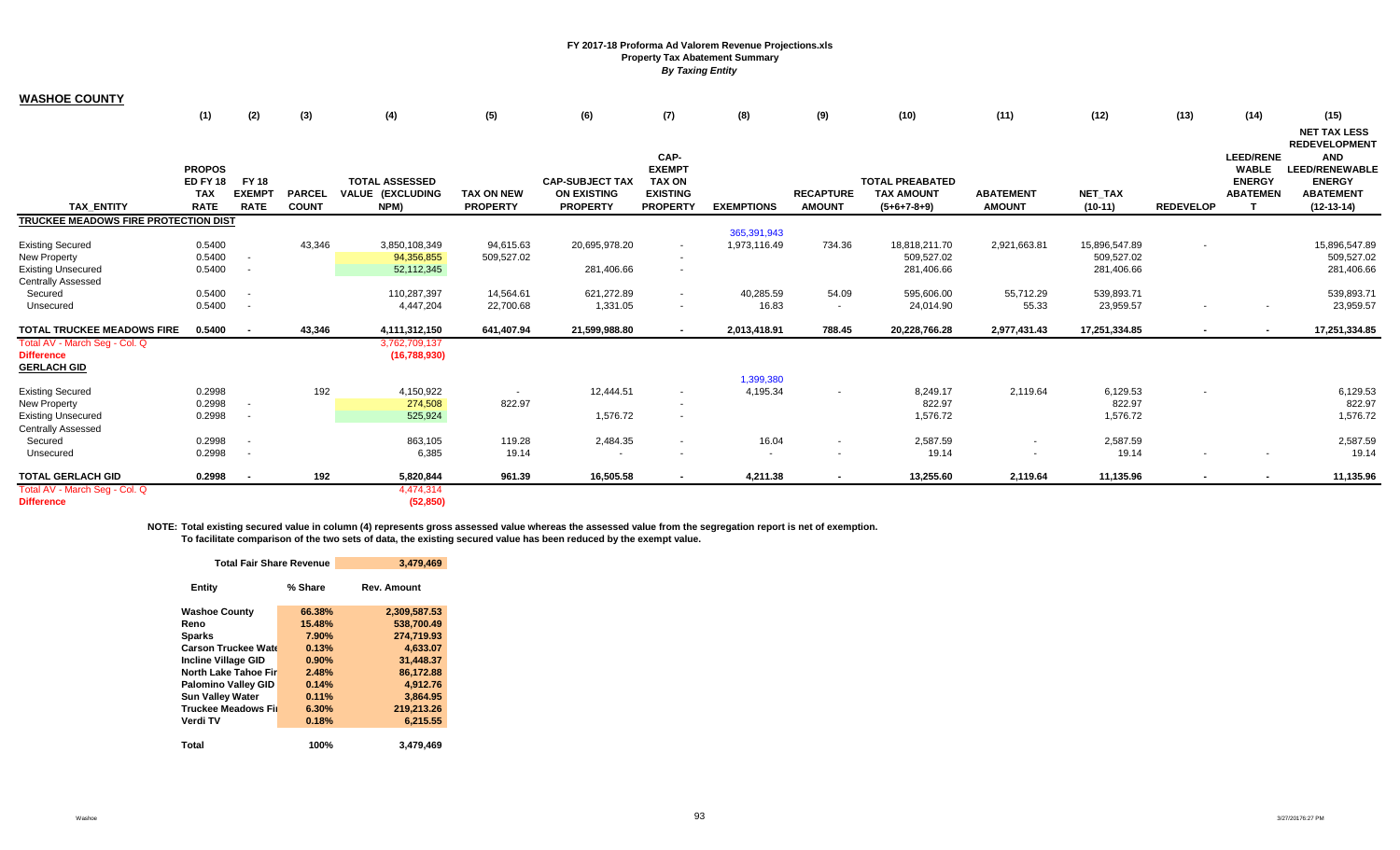| <b>WHITE PINE COUNTY</b>                        |                          |                                            |                               |                            |                                      |                                       |                                    |                         |                                   |                                |                                   |                             |                       |                                       |                                  |
|-------------------------------------------------|--------------------------|--------------------------------------------|-------------------------------|----------------------------|--------------------------------------|---------------------------------------|------------------------------------|-------------------------|-----------------------------------|--------------------------------|-----------------------------------|-----------------------------|-----------------------|---------------------------------------|----------------------------------|
|                                                 | (1)                      | (2)                                        | (3)                           | (4)                        | (5)                                  | (6)                                   | (7)                                | (8)                     | (9)                               | (10)                           | (11)                              | (12)                        | (13)                  | (14)                                  | (15)                             |
|                                                 |                          |                                            |                               |                            |                                      |                                       |                                    |                         |                                   |                                |                                   |                             |                       |                                       | <b>REDEVELOPMENT</b>             |
|                                                 |                          |                                            |                               | <b>TOTAL</b>               |                                      |                                       |                                    |                         |                                   |                                |                                   |                             |                       |                                       | <b>AND</b>                       |
|                                                 |                          |                                            |                               | <b>ASSESSED</b>            |                                      |                                       | <b>CAP-EXEMPT</b>                  |                         |                                   | <b>TOTAL</b>                   |                                   |                             |                       |                                       | <b>LEED/RENEWABL</b>             |
|                                                 | <b>PROPOSED</b>          | <b>FY 18</b><br><b>EXEMPT</b>              |                               | <b>VALUE</b>               |                                      | <b>CAP-SUBJECT TAX</b>                | <b>TAX ON</b>                      |                         |                                   | PREABATED TAX                  |                                   |                             |                       | <b>LEED/RENEWA</b>                    | <b>E ENERGY</b>                  |
| <b>TAX_ENTITY</b>                               | FY 18 TAX<br><b>RATE</b> | <b>RATE</b>                                | <b>PARCEL</b><br><b>COUNT</b> | (EXCLUDING<br>NPM)         | <b>TAX ON NEW</b><br><b>PROPERTY</b> | <b>ON EXISTING</b><br><b>PROPERTY</b> | <b>EXISTING</b><br><b>PROPERTY</b> | <b>EXEMPTIONS</b>       | <b>RECAPTURE</b><br><b>AMOUNT</b> | <b>AMOUNT</b><br>$(5+6+7-8+9)$ | <b>ABATEMENT</b><br><b>AMOUNT</b> | <b>NET TAX</b><br>$(10-11)$ | <b>REDEVELOP</b>      | <b>BLE ENERGY</b><br><b>ABATEMENT</b> | <b>ABATEMENT</b><br>$(12-13-14)$ |
| <b>ALL ENTITIES</b>                             |                          |                                            |                               |                            |                                      |                                       |                                    |                         |                                   |                                |                                   |                             |                       |                                       |                                  |
|                                                 |                          |                                            |                               |                            |                                      |                                       |                                    |                         |                                   |                                |                                   |                             |                       |                                       |                                  |
| <b>STATE OF NEVADA</b><br><b>GENERAL COUNTY</b> | 0.1700<br>1.9510         | $\omega$<br>$\omega$                       | 7,764<br>7,764                | 353,778,624<br>353,778,623 | 21,216.52<br>243,490.68              | 595,911.44<br>6,838,960.68            | $\overline{\phantom{a}}$           | 15,633.44               | 117.73<br>1,351.16                | 601,612.25<br>6,904,387.72     | 109,096.18<br>1,252,046.83        | 492,516.07<br>5,652,340.89  | 1,579.75<br>19,948.82 | 50,143.57<br>314,996.59               | 440,792.75<br>5,317,395.48       |
| <b>SCHOOL DISTRICT</b>                          | 0.9990                   | $\sim$                                     | 7,764                         | 353,778,628                | 124,678.21                           | 3,501,866.67                          | $\overline{\phantom{a}}$           | 179,414.79<br>91,873.16 | 691.85                            | 3,535,363.57                   | 641,102.22                        | 2,894,261.35                | 7,668.60              | 161,292.46                            | 2,725,300.29                     |
| WHITE PINE COUNTY HOSPITAL DI                   | 0.5400                   | $\sim$                                     | 7,764                         | 353,778,639                | 67,393.62                            | 1,892,898.47                          | $\sim$                             | 49,660.50               | 373.96                            | 1,911,005.55                   | 346,542.02                        | 1,564,463.53                | 5,521.37              | 87,185.12                             | 1,471,757.04                     |
| <b>TOTAL COUNTY</b>                             |                          |                                            | 7,764                         | 353,778,624                | 456,779.03                           | 12,829,637.25                         | $\sim$                             | 336,581.89              | 2,534.70                          | 12,952,369.09                  | 2,348,787.25                      | 10,603,581.84               | 34,718.54             | 613,617.74                            | 9,955,245.56                     |
|                                                 |                          |                                            |                               |                            |                                      |                                       |                                    |                         |                                   | <b>Abatement Percent</b>       | 18.13%                            |                             |                       |                                       |                                  |
| <b>STATE OF NEVADA</b>                          |                          |                                            |                               |                            | 2,012,606                            |                                       |                                    |                         |                                   |                                |                                   |                             |                       |                                       |                                  |
| <b>Existing Secured</b>                         | 0.1700                   |                                            | 7,764                         | 232,667,591                | 3,421.43                             | 403,789.81                            |                                    | 11,605.46               | 6.88                              | 395,612.66                     | 70,389.35                         | 325,223.31                  | 1,579.75              | 39,349.48                             | 284,294.08                       |
| New Property                                    | 0.1700                   |                                            |                               | 8,897,105                  | 15,125.08                            |                                       |                                    |                         |                                   | 15,125.08                      |                                   | 15,125.08                   |                       |                                       | 15,125.08                        |
| <b>Existing Unsecured</b>                       | 0.1700                   |                                            |                               | 60,763,935                 |                                      | 103,298.69                            | $\overline{\phantom{a}}$           |                         |                                   | 103,298.69                     |                                   | 103,298.69                  |                       |                                       | 103,298.69                       |
| <b>Centrally Assessed</b>                       |                          |                                            |                               |                            |                                      |                                       |                                    |                         |                                   |                                |                                   |                             |                       |                                       |                                  |
| Secured                                         | 0.1700                   |                                            |                               | 50,779,396                 | 1,537.95                             | 88,814.98                             |                                    | 4,027.98                | 110.85                            | 86,435.80                      | 38,699.09                         | 47,736.71                   |                       | 10,594.64                             | 37,142.07                        |
| Unsecured                                       | 0.1700                   |                                            |                               | 670,597                    | 1,132.06                             | 7.96                                  |                                    | $\sim$                  | $\sim$                            | 1,140.02                       | 7.74                              | 1,132.28                    |                       | 199.45                                | 932.83                           |
| <b>TOTAL STATE OF NEVADA</b>                    | 0.1700                   |                                            | 7,764                         | 353,778,624                | 21,216.52                            | 595,911.44                            | $\overline{\phantom{a}}$           | 15,633.44               | 117.73                            | 601,612.25                     | 109,096.18                        | 492,516.07                  | 1,579.75              | 50,143.57                             | 440,792.75                       |
| Total AV - March Seg - Col. Q                   |                          |                                            |                               | 352,472,759                |                                      |                                       |                                    |                         |                                   |                                |                                   |                             |                       |                                       |                                  |
| <b>Difference</b><br><b>GENERAL COUNTY</b>      |                          |                                            |                               | 1,305,865                  |                                      |                                       |                                    |                         |                                   |                                |                                   |                             |                       |                                       |                                  |
|                                                 |                          |                                            |                               |                            |                                      |                                       |                                    |                         |                                   |                                |                                   |                             |                       |                                       |                                  |
| Existing Secured                                |                          |                                            |                               |                            |                                      |                                       |                                    |                         |                                   |                                |                                   |                             |                       |                                       |                                  |
| <b>General Fund</b>                             | 1.5808                   | $\sim$                                     | 7,764                         | 232,667,591                | 31,815.35                            | 3,754,759.96                          | $\overline{\phantom{a}}$           | 107,910.96              | 64.01                             | 3,678,728.36                   | 654,547.73                        | 3,024,180.63                | 16,163.41             | 154,853.88                            | 2,853,163.34                     |
| Agriculture Dist. #13                           | 0.0350                   | $\sim$                                     | 7,764                         | 232,667,591                | 704.36                               | 83,127.67                             |                                    | 2,385.86                | 1.42                              | 81,447.59                      | 14,492.95                         | 66,954.64                   | 357.94                | 3,428.58                              | 63,168.12                        |
| <b>Agriculture Extension</b>                    | 0.0100                   | $\sim$                                     | 7,764                         | 232,667,591                | 201.28                               | 23,752.42                             | $\overline{\phantom{a}}$           | 681.88                  | 0.40                              | 23,272.22                      | 4,141.40                          | 19,130.82                   | 102.21                | 979.59                                | 18,049.02                        |
| County Indigent                                 | 0.0700                   | $\sim$                                     | 7,764                         | 232,667,591                | 1,408.72                             | 166,266.95                            |                                    | 4,778.57                | 2.84                              | 162,899.94                     | 28,984.32                         | 133,915.62                  | 715.81                | 6,857.15                              | 126,342.66                       |
| Senior Citizen                                  | 0.0500                   | $\omega$                                   | 7.764                         | 232,667,591                | 1.006.30                             | 118,761.97                            |                                    | 3,413.42                | 2.02                              | 116,356.87                     | 20,701.98                         | 95,654.89                   | 511.25                | 4,897.96                              | 90,245.68                        |
| <b>Emergency Medical Svc</b>                    | 0.0350                   | $\sim$                                     | 7,764                         | 232,667,591                | 704.36                               | 83,138.25                             |                                    | 2,391.44                | 1.41                              | 81,452.58                      | 14,491.52                         | 66,961.06                   | 357.93                | 3,428.58                              | 63,174.55                        |
| State Indigent                                  | 0.0600                   | $\blacksquare$                             | 7,764                         | 232,667,591                | 1,207.59                             | 142,514.65                            |                                    | 4,095.34                | 2.42                              | 139,629.32                     | 24,843.54                         | 114,785.78                  | 613.56                | 5,877.55                              | 108,294.67                       |
| <b>Indigent Accident</b>                        | 0.0150                   | $\omega$                                   | 7,764                         | 232,667,591                | 302.02                               | 35,633.96                             |                                    | 1,027.61                | 0.61                              | 34,908.98                      | 6,209.78                          | 28,699.20                   | 153.29                | 1,469.39                              | 27,076.52                        |
| China Springs                                   | 0.0052                   | $\sim$                                     | 7,764                         | 232,667,591                | 104.66                               | 12,355.24                             | $\overline{\phantom{a}}$           | 357.90                  | 0.21                              | 12,102.21                      | 2,152.61                          | 9,949.60                    | 53.21                 | 509.38                                | 9,387.01                         |
| Capital Improvements<br><b>SB74</b>             | 0.0500<br>0.0400         | $\blacksquare$<br>$\overline{\phantom{a}}$ | 7,764<br>7,764                | 232,667,591<br>232,667,591 | 1,006.30<br>805.01                   | 118,761.97<br>95,009.23               |                                    | 3,413.42<br>2,731.50    | 2.02<br>1.62                      | 116,356.87<br>93,084.36        | 20,701.97<br>16,561.43            | 95,654.90<br>76,522.93      | 511.25<br>408.96      | 4,897.96<br>3,918.37                  | 90,245.69<br>72,195.60           |
| <b>GENERAL TOTAL</b>                            | 1.9510                   |                                            | 7,764                         | 232,667,591                | 39,265.95                            | 4,634,082.27                          | $\sim$                             | 133,187.90              | 78.98                             | 4,540,239.30                   | 807,829.23                        | 3,732,410.07                | 19,948.82             | 191,118.39                            | 3,521,342.86                     |
| <b>New Property</b>                             | 1.9510                   | $\overline{\phantom{a}}$                   |                               | 8,897,105                  | 173,582.52                           |                                       |                                    |                         |                                   | 173,582.52                     |                                   | 173,582.52                  |                       |                                       | 173,582.52                       |
| <b>Existing Unsecured</b>                       | 1.9510                   | $\omega$                                   |                               | 60,763,935                 |                                      | 1,185,504.37                          | $\blacksquare$                     |                         |                                   | 1,185,504.37                   |                                   | 1,185,504.37                |                       |                                       | 1,185,504.37                     |
| <b>Centrally Assessed</b>                       |                          |                                            |                               |                            |                                      |                                       |                                    |                         |                                   |                                |                                   |                             |                       |                                       |                                  |
| Secured                                         | 1.9510                   | $\blacksquare$                             |                               | 50,779,396                 | 17,650.21                            | 1,019,282.68                          |                                    | 46,226.88               | 1,272.18                          | 991,978.19                     | 444,128.78                        | 547,849.41                  |                       | 121,589.25                            | 426,260.16                       |
| Unsecured                                       | 1.9510                   | $\blacksquare$                             |                               | 670,597                    | 12,992.00                            | 91.36                                 | $\blacksquare$                     | 0.01                    | $\sim$                            | 13,083.35                      | 88.82                             | 12,994.53                   |                       | 2,288.95                              | 10,705.58                        |
| TOTAL GENERAL TOTAL                             | 1.9510                   |                                            | 7,764                         | 353,778,623                | 243,490.68                           | 6,838,960.68                          |                                    | 179,414.79              | 1,351.16                          | 6,904,387.72                   | 1,252,046.83                      | 5,652,340.89                | 19,948.82             | 314,996.59                            | 5,317,395.48                     |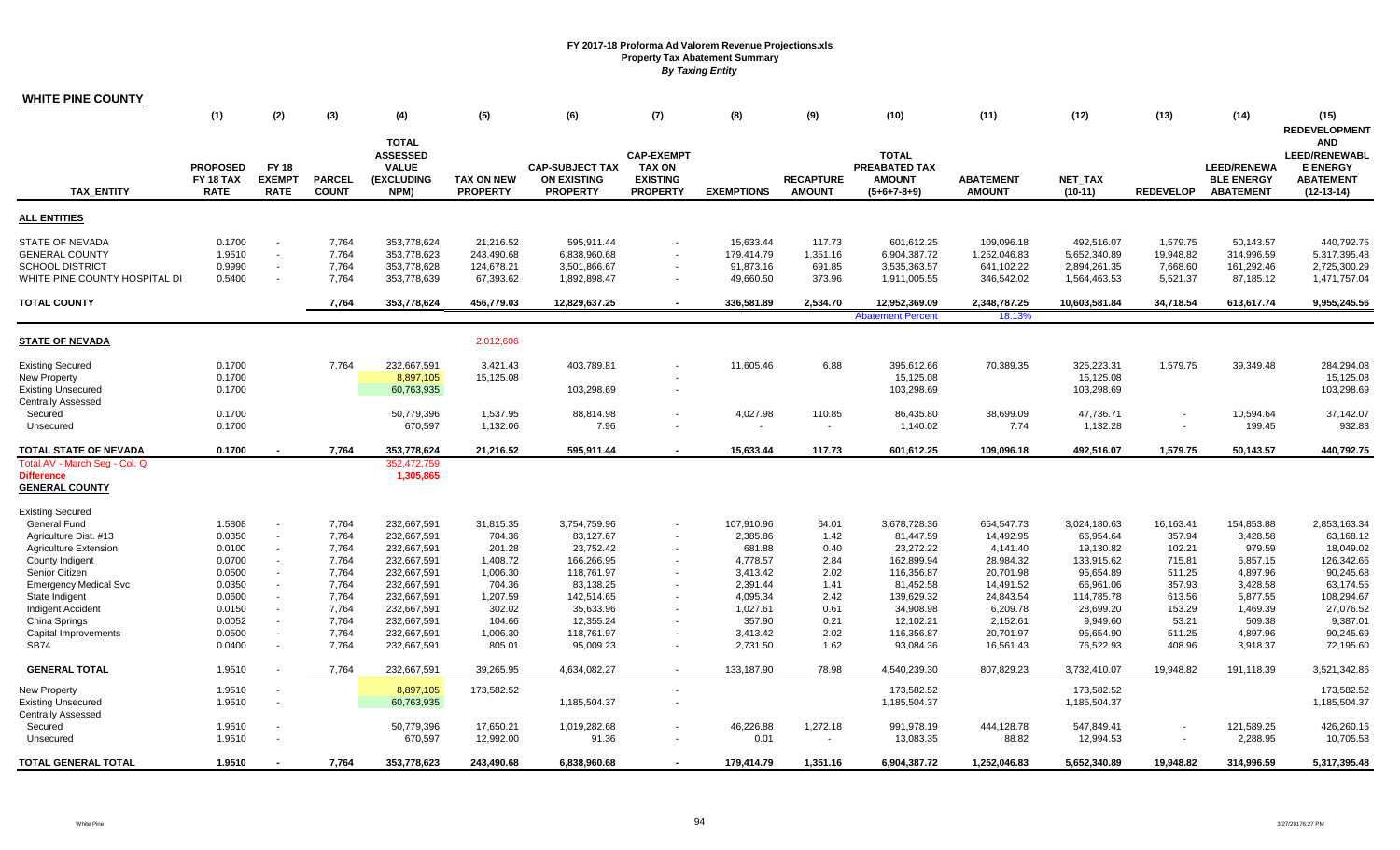| <b>WHITE PINE COUNTY</b>                   |                                                    |                                              |                               |                                                                       |                                      |                                                                 |                                                                          |                   |                                   |                                                                 |                                   |                      |                  |                                                             |                                                                                           |
|--------------------------------------------|----------------------------------------------------|----------------------------------------------|-------------------------------|-----------------------------------------------------------------------|--------------------------------------|-----------------------------------------------------------------|--------------------------------------------------------------------------|-------------------|-----------------------------------|-----------------------------------------------------------------|-----------------------------------|----------------------|------------------|-------------------------------------------------------------|-------------------------------------------------------------------------------------------|
|                                            | (1)                                                | (2)                                          | (3)                           | (4)                                                                   | (5)                                  | (6)                                                             | (7)                                                                      | (8)               | (9)                               | (10)                                                            | (11)                              | (12)                 | (13)             | (14)                                                        | (15)<br><b>REDEVELOPMENT</b>                                                              |
| <b>TAX ENTITY</b>                          | <b>PROPOSED</b><br><b>FY 18 TAX</b><br><b>RATE</b> | <b>FY 18</b><br><b>EXEMPT</b><br><b>RATE</b> | <b>PARCEL</b><br><b>COUNT</b> | <b>TOTAL</b><br><b>ASSESSED</b><br><b>VALUE</b><br>(EXCLUDING<br>NPM) | <b>TAX ON NEW</b><br><b>PROPERTY</b> | <b>CAP-SUBJECT TAX</b><br><b>ON EXISTING</b><br><b>PROPERTY</b> | <b>CAP-EXEMPT</b><br><b>TAX ON</b><br><b>EXISTING</b><br><b>PROPERTY</b> | <b>EXEMPTIONS</b> | <b>RECAPTURE</b><br><b>AMOUNT</b> | <b>TOTAL</b><br>PREABATED TAX<br><b>AMOUNT</b><br>$(5+6+7-8+9)$ | <b>ABATEMENT</b><br><b>AMOUNT</b> | NET_TAX<br>$(10-11)$ | <b>REDEVELOP</b> | <b>LEED/RENEWA</b><br><b>BLE ENERGY</b><br><b>ABATEMENT</b> | <b>AND</b><br><b>LEED/RENEWABL</b><br><b>E ENERGY</b><br><b>ABATEMENT</b><br>$(12-13-14)$ |
| <b>March Assessors Report:</b>             |                                                    |                                              |                               |                                                                       |                                      |                                                                 |                                                                          |                   |                                   |                                                                 |                                   |                      |                  |                                                             |                                                                                           |
| New secured                                |                                                    |                                              |                               | 2,006,101                                                             |                                      |                                                                 |                                                                          |                   |                                   |                                                                 |                                   |                      |                  |                                                             |                                                                                           |
| <b>Existing Secured</b>                    |                                                    |                                              |                               | 229,349,120                                                           |                                      |                                                                 |                                                                          |                   |                                   |                                                                 |                                   |                      |                  |                                                             |                                                                                           |
| <b>Difference</b>                          |                                                    |                                              |                               | 231,355,221<br>1,312,370                                              | 0.57%                                |                                                                 |                                                                          |                   |                                   |                                                                 |                                   |                      |                  |                                                             |                                                                                           |
| Total AV - March Seg - Col. Q              |                                                    |                                              |                               | 352,472,759                                                           |                                      |                                                                 |                                                                          |                   |                                   |                                                                 |                                   |                      |                  |                                                             |                                                                                           |
| <b>Difference</b>                          |                                                    |                                              |                               | 1,305,864                                                             |                                      |                                                                 |                                                                          |                   |                                   |                                                                 |                                   |                      |                  |                                                             |                                                                                           |
|                                            |                                                    |                                              |                               |                                                                       |                                      |                                                                 |                                                                          |                   |                                   |                                                                 |                                   |                      |                  |                                                             |                                                                                           |
| <b>SCHOOL DISTRICT</b>                     |                                                    |                                              |                               |                                                                       | 2,012,601                            |                                                                 |                                                                          |                   |                                   |                                                                 |                                   |                      |                  |                                                             |                                                                                           |
| <b>Existing Secured</b>                    | 0.7500                                             |                                              | 7,764                         | 232,667,591                                                           | 15,094.51                            | 1,781,429.41                                                    |                                                                          | 51,201.38         | 30.36                             | 1,745,352.90                                                    | 310,543.03                        | 1,434,809.87         | 7,668.60         | 73,469.40                                                   | 1,353,671.87                                                                              |
| <b>New Property</b>                        | 0.7500                                             | $\sim$                                       |                               | 8,897,110                                                             | 66,728.32                            |                                                                 |                                                                          |                   |                                   | 66,728.32                                                       |                                   | 66,728.32            |                  |                                                             | 66,728.32                                                                                 |
| <b>Existing Unsecured</b>                  | 0.7500                                             | $\sim$                                       |                               | 60,763,935                                                            |                                      | 455,729.51                                                      | $\blacksquare$                                                           |                   |                                   | 455,729.51                                                      |                                   | 455,729.51           |                  |                                                             | 455,729.51                                                                                |
| <b>Centrally Assessed</b>                  |                                                    |                                              |                               |                                                                       |                                      |                                                                 |                                                                          |                   |                                   |                                                                 |                                   |                      |                  |                                                             |                                                                                           |
| Secured                                    | 0.7500                                             |                                              |                               | 50,779,396                                                            | 6,785.07                             | 391,830.86                                                      | $\sim$                                                                   | 17,770.46         | 489.05                            | 381,334.52                                                      | 170,731.21                        | 210,603.31           | $\sim$           | 46,741.12                                                   | 163,862.19                                                                                |
| Unsecured                                  | 0.7500                                             |                                              |                               | 670,597                                                               | 4,994.36                             | 35.12                                                           | $\blacksquare$                                                           | 0.01              | $\sim$                            | 5,029.47                                                        | 34.14                             | 4,995.33             | $\blacksquare$   | 879.92                                                      | 4,115.41                                                                                  |
| <b>TOTAL SCHOOL OPERATING</b>              | 0.7500                                             |                                              | 7,764                         | 353,778,628                                                           | 93,602.26                            | 2,629,024.90                                                    | $\sim$                                                                   | 68,971.85         | 519.41                            | 2,654,174.73                                                    | 481,308.38                        | 2,172,866.35         | 7,668.60         | 121,090.44                                                  | 2,044,107.31                                                                              |
|                                            |                                                    |                                              |                               |                                                                       |                                      |                                                                 |                                                                          |                   |                                   |                                                                 |                                   |                      |                  |                                                             |                                                                                           |
|                                            |                                                    |                                              |                               |                                                                       | 9,037.71                             | 521,918.71                                                      | $\sim$                                                                   | 23,670.25         | 651.41                            | 507,937.58                                                      | 227,413.97                        | 280,523.61           | $\sim$           | 62,259.17                                                   | 218,264.44                                                                                |
| <b>SCHOOL DEBT</b>                         |                                                    |                                              |                               |                                                                       | 6,652.49                             | 46.78                                                           | $\sim$                                                                   | 0.01              | 14.1                              | 6,699.26                                                        | 45.48                             | 6,653.78             | $\sim$           | 1,172.05                                                    | 5,481.73                                                                                  |
| <b>Existing Secured</b>                    | 0.2490                                             |                                              | 7,764                         | 232,667,591                                                           | 5,011.24                             | 591,440.06                                                      |                                                                          | 17,001.52         | 10.08                             | 579,459.86                                                      | 103,099.74                        | 476,360.12           |                  | 24,391.84                                                   | 451,968.28                                                                                |
| <b>New Property</b>                        | 0.2490                                             | $\blacksquare$                               |                               | 8,897,165                                                             | 22,153.94                            |                                                                 |                                                                          |                   |                                   | 22,153.94                                                       |                                   | 22,153.94            |                  |                                                             | 22,153.94                                                                                 |
| <b>Existing Unsecured</b>                  | 0.2490                                             | $\sim$                                       |                               | 60,763,935                                                            |                                      | 151,302.20                                                      | $\blacksquare$                                                           |                   |                                   | 151,302.20                                                      |                                   | 151,302.20           |                  |                                                             | 151,302.20                                                                                |
| Centrally Assessed                         |                                                    |                                              |                               |                                                                       |                                      |                                                                 |                                                                          |                   |                                   |                                                                 |                                   |                      |                  |                                                             |                                                                                           |
| Secured                                    | 0.2490                                             |                                              |                               | 50,779,396                                                            | 2,252.64                             | 130,087.85                                                      | $\mathbf{r}$                                                             | 5,899.79          | 162.36                            | 126,603.06                                                      | 56,682.76                         | 69,920.30            | $\sim$           | 15,518.05                                                   | 54,402.25                                                                                 |
| Unsecured                                  | 0.2490                                             |                                              |                               | 670,597                                                               | 1,658.13                             | 11.66                                                           | $\sim$                                                                   | 0.00              | $\sim$                            | 1,669.79                                                        | 11.34                             | 1,658.45             | $\sim$           | 292.13                                                      | 1,366.32                                                                                  |
|                                            |                                                    |                                              |                               |                                                                       |                                      |                                                                 |                                                                          |                   |                                   |                                                                 |                                   |                      |                  |                                                             |                                                                                           |
| <b>TOTAL SCHOOL DEBT</b>                   | 0.2490                                             |                                              | 7,764                         | 353,778,683                                                           | 31,075.95                            | 872,841.76                                                      | $\sim$                                                                   | 22.901.31         | 172.44                            | 881,188.84                                                      | 159,793.84                        | 721,395.01           | $\sim$           | 40,202.02                                                   | 681,192.98                                                                                |
| TOTAL SCHOOL DISTRICT                      | 0.9990                                             |                                              | 7,764                         | 353,778,628                                                           | 124,678.21                           | 3,501,866.67                                                    | $\sim$                                                                   | 91,873.16         | 691.85                            | 3,535,363.57                                                    | 641,102.22                        | 2,894,261.35         | 7,668.60         | 161,292.46                                                  | 2,725,300.29                                                                              |
| Total AV - March Seg - Col. Q              |                                                    |                                              |                               | 352,472,759                                                           |                                      |                                                                 |                                                                          |                   |                                   |                                                                 |                                   |                      |                  |                                                             |                                                                                           |
| Difference                                 |                                                    |                                              |                               | 1,305,869                                                             |                                      |                                                                 |                                                                          |                   |                                   |                                                                 |                                   |                      |                  |                                                             |                                                                                           |
| <b>WHITE PINE COUNTY HOSPITAL DISTRICT</b> |                                                    |                                              |                               |                                                                       |                                      |                                                                 |                                                                          |                   |                                   |                                                                 |                                   |                      |                  |                                                             |                                                                                           |
| <b>Existing Secured</b>                    | 0.5400                                             | $\blacksquare$                               | 7,764                         | 232,667,591                                                           | 10,867.99                            | 1,282,629.70                                                    |                                                                          | 36,865.79         | 21.85                             | 1,256,653.75                                                    | 223,590.97                        | 1,033,062.78         | 5,521.37         | 52,897.97                                                   | 974,643.44                                                                                |
| <b>New Property</b>                        | 0.5400                                             | $\sim$                                       |                               | 8,897,120                                                             | 48,044.45                            |                                                                 |                                                                          |                   |                                   | 48,044.45                                                       |                                   | 48,044.45            |                  |                                                             | 48,044.45                                                                                 |
| <b>Existing Unsecured</b>                  | 0.5400                                             | $\sim$                                       |                               | 60,763,935                                                            |                                      | 328,125.25                                                      | $\blacksquare$                                                           |                   |                                   | 328,125.25                                                      |                                   | 328,125.25           |                  |                                                             | 328,125.25                                                                                |
| <b>Centrally Assessed</b>                  |                                                    |                                              |                               |                                                                       |                                      |                                                                 |                                                                          |                   |                                   |                                                                 |                                   |                      |                  |                                                             |                                                                                           |
| Secured                                    | 0.5400                                             |                                              |                               | 50,779,396                                                            | 4,885.24                             | 282,118.23                                                      | $\sim$                                                                   | 12,794.71         | 352.11                            | 274,560.87                                                      | 122,926.47                        | 151,634.40           | $\sim$           | 33,653.61                                                   | 117,980.79                                                                                |
| Unsecured                                  | 0.5400                                             | $\sim$                                       |                               | 670,597                                                               | 3,595.94                             | 25.29                                                           | $\overline{\phantom{a}}$                                                 | $\sim$            | $\sim$                            | 3,621.23                                                        | 24.58                             | 3,596.65             | $\blacksquare$   | 633.54                                                      | 2,963.11                                                                                  |
| <b>TOTAL WHITE PINE COUNTY HOSP</b>        | 0.5400                                             |                                              | 7,764                         | 353,778,639                                                           | 67,393.62                            | 1,892,898.47                                                    | $\sim$                                                                   | 49,660.50         | 373.96                            | 1,911,005.55                                                    | 346,542.02                        | 1,564,463.53         | 5,521.37         | 87,185.12                                                   | 1,471,757.04                                                                              |
| Total AV - March Seg - Col. Q              |                                                    |                                              |                               | 352,472,759                                                           |                                      |                                                                 |                                                                          |                   |                                   |                                                                 |                                   |                      |                  |                                                             |                                                                                           |
| <b>Difference</b>                          |                                                    |                                              |                               | 1,305,880                                                             |                                      |                                                                 |                                                                          |                   |                                   |                                                                 |                                   |                      |                  |                                                             |                                                                                           |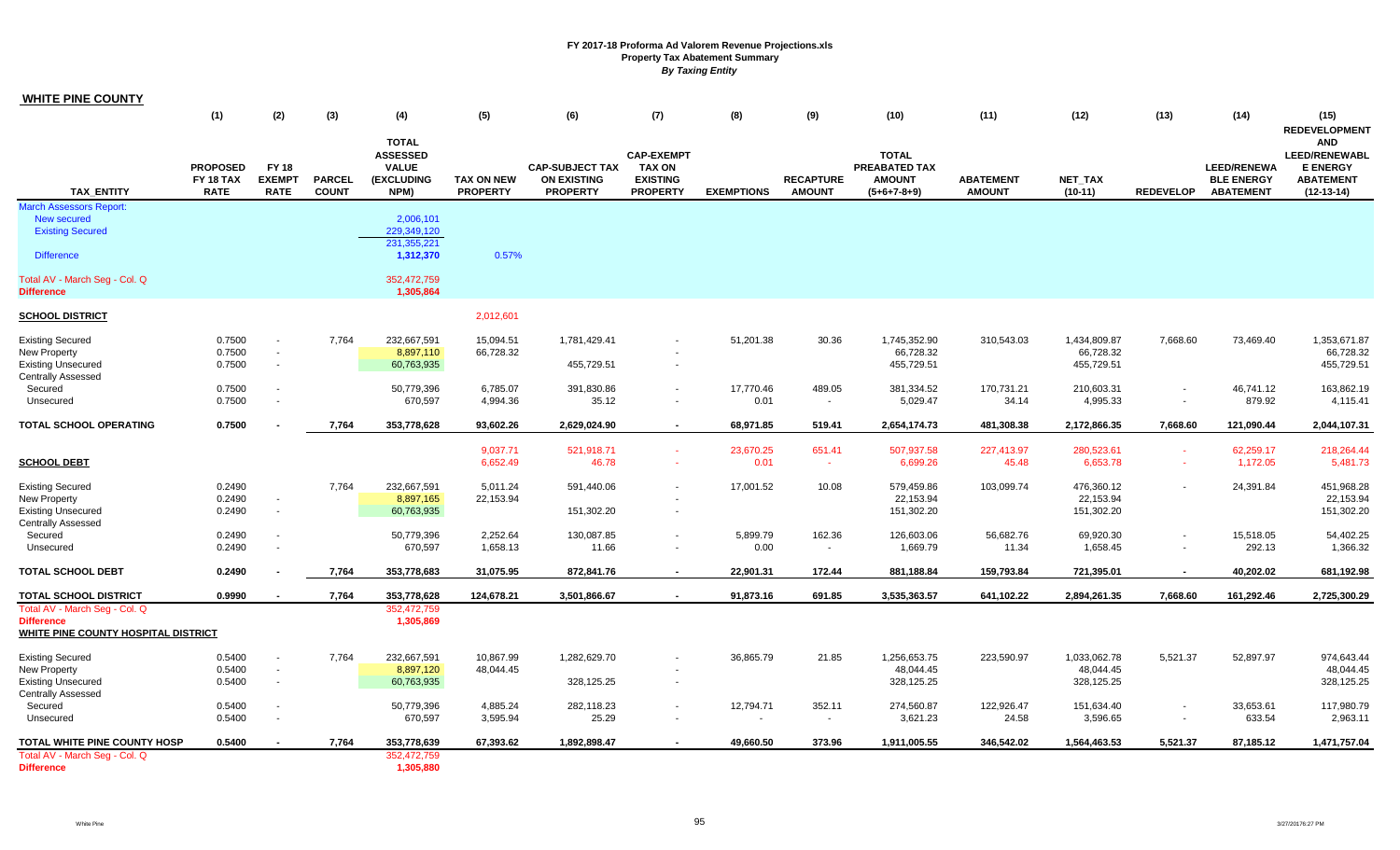### **2012-13 PROPERTY TAX ABATEMENT REPORT STATEWIDE TOTALS (March 2012)**

|                    | (1)                                         | (2)                                          | (3)                           | (4)                                                    | (5)                                  | (6)                                                             | (7)                                                                      | (8)               | (9)                               | (10)                                                         | (11)                              | (12)                        | (13)                     | (14)                                                        | (15)                                                                                                                          |
|--------------------|---------------------------------------------|----------------------------------------------|-------------------------------|--------------------------------------------------------|--------------------------------------|-----------------------------------------------------------------|--------------------------------------------------------------------------|-------------------|-----------------------------------|--------------------------------------------------------------|-----------------------------------|-----------------------------|--------------------------|-------------------------------------------------------------|-------------------------------------------------------------------------------------------------------------------------------|
| <b>TAX_ENTITY</b>  | <b>PROPOSED</b><br>FY 18 TAX<br><b>RATE</b> | <b>FY 18</b><br><b>EXEMPT</b><br><b>RATE</b> | <b>PARCEL</b><br><b>COUNT</b> | <b>NET ASSESSED</b><br><b>VALUE</b><br>(EXCLUDING NPM) | <b>TAX ON NEW</b><br><b>PROPERTY</b> | <b>CAP-SUBJECT TAX</b><br><b>ON EXISTING</b><br><b>PROPERTY</b> | <b>CAP-EXEMPT</b><br><b>TAX ON</b><br><b>EXISTING</b><br><b>PROPERTY</b> | <b>EXEMPTIONS</b> | <b>RECAPTURE</b><br><b>AMOUNT</b> | <b>TOTAL PREABATED</b><br><b>TAX AMOUNT</b><br>$(5+6+7-8+9)$ | <b>ABATEMENT</b><br><b>AMOUNT</b> | <b>NET TAX</b><br>$(10-11)$ | <b>REDEVELOP</b>         | <b>LEED/RENEWAB</b><br><b>LE ENERGY</b><br><b>ABATEMENT</b> | <b>NET TAX LESS</b><br><b>REDEVELOPMENT</b><br><b>AND</b><br><b>LEED/RENEWABLE</b><br><b>ENERGY ABATEMENT</b><br>$(12-13-14)$ |
| <b>CARSON CITY</b> |                                             |                                              | 18,704                        | 1,572,787,441                                          | 930,023.57                           | 55,300,721.56                                                   |                                                                          | 171,271.20        | 11,396.17                         | 56,070,870.10                                                | 9,662,273.46                      | 46,408,596.64               | 1,688,957.56             |                                                             | 44,719,639.08                                                                                                                 |
| <b>CHURCHILL</b>   |                                             |                                              | 12,340                        | 796,587,619                                            | 1,085,888.12                         | 23,421,274.36                                                   | 237,004.93                                                               | 342,852.00        | 7,008.99                          | 24,408,324.40                                                | 2,100,450.97                      | 22,307,873.43               | $\sim$                   | 243,776.72                                                  | 22,064,096.71                                                                                                                 |
| <b>CLARK</b>       |                                             |                                              | 757,859                       | 93,536,668,195                                         | 70,133,675.41                        | 2,754,247,777.41                                                | $\sim$                                                                   | 353,210,854.29    | 234,570.56                        | 2,471,405,169.09                                             | 618, 154, 832. 77                 | 1,853,250,336.32            | 707,792.35               | 117,188.06                                                  | 1,852,425,355.91                                                                                                              |
| <b>DOUGLAS</b>     |                                             |                                              | 26,579                        | 3,005,733,053                                          | 1,451,319.42                         | 91,885,253.72                                                   | 589,120.84                                                               | 276,243.57        | 33,014.06                         | 93,682,464.47                                                | 15,219,496.02                     | 78,462,968.45               | 2,142,939.34             |                                                             | 76,320,029.11                                                                                                                 |
| <b>ELKO</b>        |                                             |                                              | 42,742                        | 1,900,083,636                                          | 3,771,722.03                         | 53,689,947.13                                                   | $\sim$                                                                   | 1,913,979.73      | 152,540.07                        | 55,700,229.50                                                | 2,001,033.17                      | 53,699,196.33               | 253,804.00               |                                                             | 53,445,392.33                                                                                                                 |
| <b>ESMERALDA</b>   |                                             |                                              | 2,512                         | 76,772,901                                             | 196,966.28                           | 2,302,117.99                                                    |                                                                          | 180,926.59        | 6,593.24                          | 2,324,750.92                                                 | 258,802.30                        | 2,065,948.62                |                          |                                                             | 2,065,948.62                                                                                                                  |
| <b>EUREKA</b>      |                                             |                                              | 3,881                         | 788,441,750                                            | 2,620,939.74                         | 18,518,651.82                                                   | $\overline{\phantom{a}}$                                                 | 6,320,750.86      | 255.81                            | 14,819,096.51                                                | 337,039.78                        | 14,482,056.73               |                          |                                                             | 14,482,056.73                                                                                                                 |
| <b>HUMBOLDT</b>    |                                             |                                              | 15,623                        | 998,684,331                                            | 1,032,450.73                         | 26,045,770.48                                                   | $\overline{\phantom{a}}$                                                 | 2,511,556.42      | 19,655.25                         | 24,586,320.04                                                | 631,555.17                        | 23,954,764.87               | $\overline{\phantom{a}}$ |                                                             | 23,954,764.87                                                                                                                 |
| <b>LANDER</b>      |                                             |                                              | 6,515                         | 645,862,441                                            | 3,272,910.35                         | 20,977,197.74                                                   | $\overline{\phantom{a}}$                                                 | 2,526,595.10      | 907.49                            | 21,724,420.48                                                | 199,627.84                        | 21,524,792.64               | $\sim$                   |                                                             | 21,524,792.64                                                                                                                 |
| <b>LINCOLN</b>     |                                             |                                              | 4,590                         | 295,389,650                                            | 266,753.95                           | 8,948,196.66                                                    |                                                                          | 127,723.06        | 6,151.69                          | 9,093,379.24                                                 | 1,722,257.57                      | 7,371,121.67                |                          | 446,613.76                                                  | 6,924,507.91                                                                                                                  |
| <b>LYON</b>        |                                             |                                              | 32,089                        | 1,676,719,177                                          | 1,888,165.96                         | 55,909,538.02                                                   |                                                                          | 403,196.51        | 33,155.16                         | 57,427,662.63                                                | 15,199,672.33                     | 42,227,990.30               | $\overline{\phantom{a}}$ | 232,150.71                                                  | 41,995,839.59                                                                                                                 |
| <b>MINERAL</b>     |                                             |                                              | 3,619                         | 166,301,632                                            | 278.298.17                           | 5,868,442.31                                                    | 98,865.12                                                                | 158,881.90        | 10,168.98                         | 6,096,892.68                                                 | 329.477.95                        | 5,767,414.73                | $\overline{\phantom{a}}$ | 644.388.34                                                  | 5,123,026.39                                                                                                                  |
| <b>NYE</b>         |                                             |                                              | 57,414                        | 1,741,763,371                                          | 3,887,854.42                         | 57,467,899.45                                                   | $\overline{\phantom{a}}$                                                 | 1,529,614.13      | 171,895.99                        | 59,998,035.73                                                | 13,959,762.30                     | 46,038,273.43               | $\overline{\phantom{a}}$ | 3,797,125.23                                                | 42,241,148.20                                                                                                                 |
| <b>PERSHING</b>    |                                             |                                              | 10,663                        | 260,475,816                                            | 742,395.92                           | 7,574,585.55                                                    |                                                                          | 109,205.83        | 8,523.52                          | 8,216,299.16                                                 | 370,132.79                        | 7,846,166.37                |                          |                                                             | 7,846,166.37                                                                                                                  |
| <b>STOREY</b>      |                                             |                                              | 4,848                         | 683,837,323                                            | 1,799,552.58                         | 22,131,287.16                                                   | $\sim$                                                                   | 198,978.17        | 3,596.29                          | 23,735,457.87                                                | 5,028,084.80                      | 18,707,373.07               |                          | 188,886.13                                                  | 18,518,486.94                                                                                                                 |
| <b>WASHOE</b>      |                                             |                                              | 174,989                       | 18,687,380,848                                         | 23,729,961.36                        | 643,098,326.79                                                  |                                                                          | 85,921,351.70     | 84,685.71                         | 580,991,622.16                                               | 74,955,507.00                     | 506,036,115.16              | 5,304,838.78             | $\sim$                                                      | 500,731,276.38                                                                                                                |
| <b>WHITE PINE</b>  |                                             |                                              | 7,764                         | 353,778,624                                            | 456,779.03                           | 12,829,637.25                                                   |                                                                          | 336,581.89        | 2,534.70                          | 12,952,369.09                                                | 2,348,787.25                      | 10,603,581.84               | 34,718.54                | 613,617.74                                                  | 9,955,245.56                                                                                                                  |
| <b>STATE TOTAL</b> |                                             |                                              | 1.182.731                     | 127, 187, 267, 808                                     | 117,545,657.03                       | 3,860,216,625.42                                                | 924,990.89                                                               | 456,240,562.95    | 786,653.68                        | 3,523,233,364.07                                             | 762,478,793.47                    | 2,760,754,570.60            | 10,133,050.57            | 6,283,746.69                                                | 2,744,337,773.34                                                                                                              |

**Abatement Percent** 

21.64%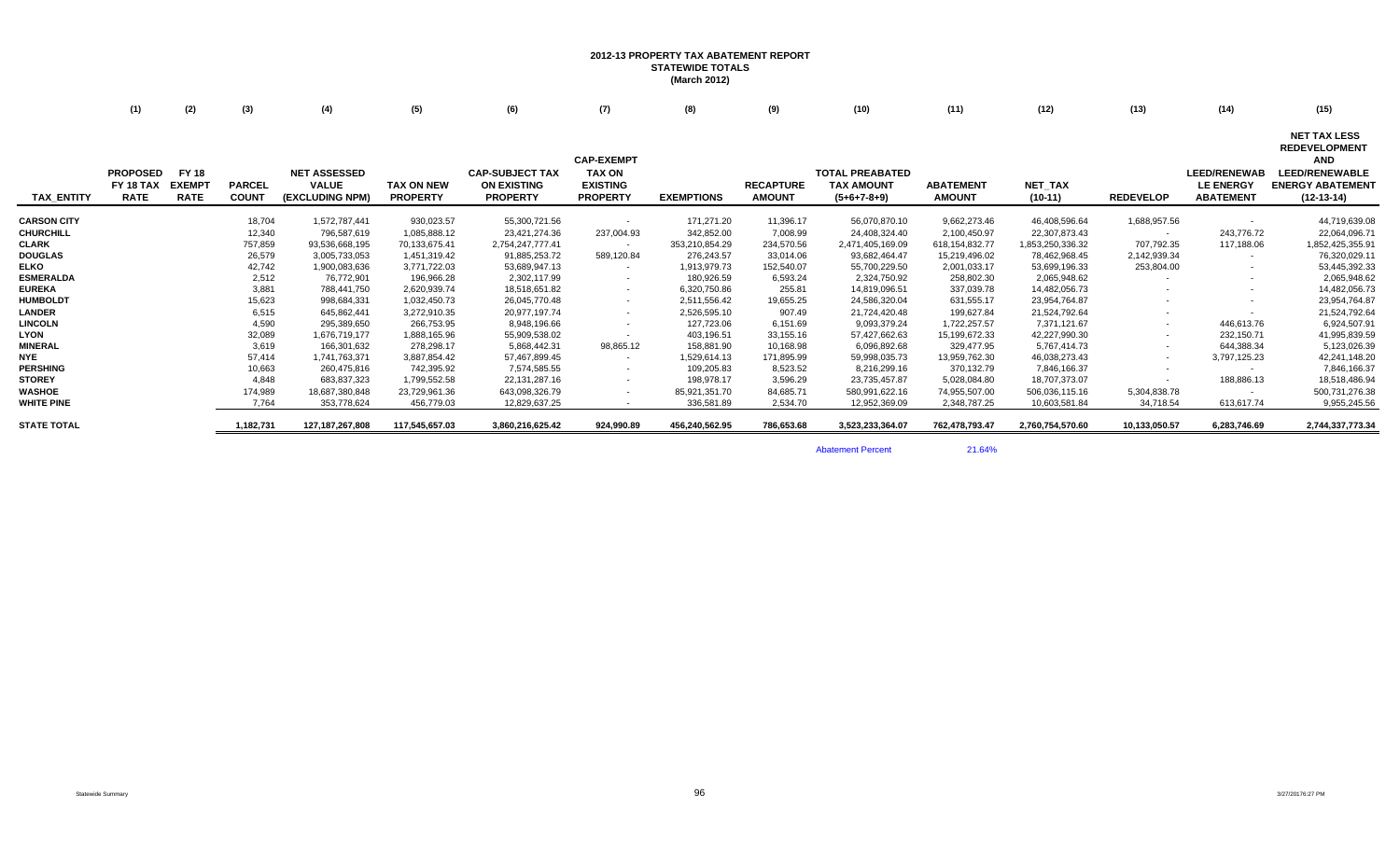# **2012-13 PROPERTY TAX ABATEMENT REPORT STATEWIDE TOTALS (March 2012)**

|                                                                      | (1)                                         | (2)                                   | (3)                           | (4)                                                    | (5)                                  | (6)                                                             | (7)                                                                      | (8)                                  | (9)                               | (10)                                                         | (11)                                | (12)                                       | (13)                    | (14)                                                        | (15)                                                                                                                             |
|----------------------------------------------------------------------|---------------------------------------------|---------------------------------------|-------------------------------|--------------------------------------------------------|--------------------------------------|-----------------------------------------------------------------|--------------------------------------------------------------------------|--------------------------------------|-----------------------------------|--------------------------------------------------------------|-------------------------------------|--------------------------------------------|-------------------------|-------------------------------------------------------------|----------------------------------------------------------------------------------------------------------------------------------|
| <b>TAX ENTITY</b>                                                    | <b>PROPOSED</b><br>FY 18 TAX<br><b>RATE</b> | FY 18<br><b>EXEMPT</b><br><b>RATE</b> | <b>PARCEL</b><br><b>COUNT</b> | <b>NET ASSESSED</b><br><b>VALUE</b><br>(EXCLUDING NPM) | <b>TAX ON NEW</b><br><b>PROPERTY</b> | <b>CAP-SUBJECT TAX</b><br><b>ON EXISTING</b><br><b>PROPERTY</b> | <b>CAP-EXEMPT</b><br><b>TAX ON</b><br><b>EXISTING</b><br><b>PROPERTY</b> | <b>EXEMPTIONS</b>                    | <b>RECAPTURE</b><br><b>AMOUNT</b> | <b>TOTAL PREABATED</b><br><b>TAX AMOUNT</b><br>$(5+6+7-8+9)$ | <b>ABATEMENT</b><br><b>AMOUNT</b>   | NET_TAX<br>$(10-11)$                       | <b>REDEVELOP</b>        | <b>LEED/RENEWAB</b><br><b>LE ENERGY</b><br><b>ABATEMENT</b> | <b>NET TAX LESS</b><br><b>REDEVELOPMENT</b><br><b>AND</b><br>LEED/RENEWABLE<br><b>ENERGY</b><br><b>ABATEMENT</b><br>$(12-13-14)$ |
|                                                                      |                                             |                                       |                               |                                                        |                                      |                                                                 |                                                                          |                                      |                                   |                                                              |                                     |                                            |                         |                                                             |                                                                                                                                  |
| Total State 17¢                                                      |                                             |                                       |                               |                                                        |                                      |                                                                 |                                                                          |                                      |                                   |                                                              |                                     |                                            |                         |                                                             |                                                                                                                                  |
| Existing Secured<br><b>New Property</b><br><b>Existing Unsecured</b> |                                             |                                       |                               | 115,462,256,251<br>2,281,171,011<br>4,561,460,597      | 2,067,451<br>3,877,991               | 192,112,397<br>7,754,483                                        |                                                                          | 25,300,157                           | 22,755                            | 168,902,446<br>3,877,991<br>7,754,483                        | 38,526,656                          | 130,375,790<br>3,877,991<br>7,754,483      | 472,972                 | 117,715<br>183,437                                          | 129,785,104<br>3,877,991<br>7,571,046                                                                                            |
| <b>Centrally Assessed</b><br>Secured<br><b>Unsecured</b>             |                                             |                                       |                               | 4,707,479,610<br>174.900.339                           | 281,859<br>253,539                   | 8,330,509<br>51,343                                             |                                                                          | 609,653<br>7,552                     | 21,575                            | 8,024,291<br>297,331                                         | 1,726,506<br>19,227                 | 6,297,785<br>278,103                       | 51,071<br>2,573         | 95,953<br>10,205                                            | 6,150,761<br>265,326                                                                                                             |
| TOTAL STATE OF NV                                                    |                                             |                                       |                               | 127, 187, 267, 808                                     | 6,480,839.84                         | 208,248,732.61                                                  | $\sim$                                                                   | 25,917,361.79                        | 44,330.75                         | 188,856,541.41                                               | 40,272,389.20                       | 148,584,152.21                             | 526,615.28              |                                                             | 147,650,227.48                                                                                                                   |
| <b>STATE 17¢ BY COUNTY</b>                                           |                                             |                                       |                               |                                                        |                                      |                                                                 |                                                                          |                                      |                                   | <b>Abatement Percent</b>                                     | 21.32%                              |                                            |                         |                                                             |                                                                                                                                  |
| <b>CARSON CITY</b>                                                   |                                             |                                       | 18,704                        | 1,572,787,441                                          | 48,543.27                            | 2,633,395.70                                                    |                                                                          | 8,162.37                             | 542.74                            | 2,674,319.34                                                 | 346,168.77                          | 2,328,150.57                               | 87,720.17               |                                                             | 2,240,430.40                                                                                                                     |
| CHURCHILL<br>CLARK                                                   |                                             |                                       | 12,340<br>757,859             | 796,587,619<br>93,536,668,195                          | 60,802.04<br>3,988,928.67            | 1,311,217.83<br>152,297,072.28                                  | $\sim$<br>$\sim$                                                         | 17,811.87<br>20,566,113.32           | 420.59<br>14,116.68               | 1,354,628.59<br>135,734,004.31                               | 104,235.29<br>33,745,953.95         | 1,250,393.30<br>101,988,050.36             | 46,837.92               | 14,475.55<br>5,991.96                                       | 1,235,917.75<br>101,935,220.48                                                                                                   |
| DOUGLAS<br>ELKO                                                      |                                             |                                       | 26,579<br>42,742              | 3,005,733,053<br>1,900,083,636                         | 77,638.27<br>224,182.21              | 5,047,305.56<br>3,133,690.48                                    | $\sim$                                                                   | 15,112.17<br>127,245.68              | 2,010.73<br>10,025.79             | 5,111,842.39<br>3,240,652.81                                 | 503,746.76<br>126,451.80            | 4,608,095.63<br>3,114,201.01               | 118,122.66<br>14,928.57 |                                                             | 4,489,972.97<br>3,099,272.44                                                                                                     |
| <b>ESMERALDA</b><br><b>EUREKA</b>                                    |                                             |                                       | 2,512<br>3,881                | 76,772,901<br>788,441,750                              | 11,089.34<br>237,521.97              | 129,609.58<br>1,676,105.50                                      |                                                                          | 10,186.32<br>573,276.65              | 368.46<br>22.01                   | 130,881.06<br>1,340,372.83                                   | 14,443.89<br>25,838.61              | 116,437.17<br>1,314,534.22                 |                         |                                                             | 116,437.17<br>1,314,534.22                                                                                                       |
| <b>HUMBOLDT</b><br><b>LANDER</b><br>LINCOLN                          |                                             |                                       | 15,623<br>6,515<br>4,590      | 998,684,331<br>645,862,441<br>295,389,650              | 73,177.27<br>165,671.17<br>14,831.39 | 1,814,372.18<br>1,060,288.20<br>494,503.39                      |                                                                          | 189,781.86<br>127,992.44<br>7,168.12 | 1,440.54<br>45.90<br>352.83       | 1,699,208.13<br>1,098,012.84<br>502,519.50                   | 41,527.71<br>10,038.91<br>96,814.51 | 1,657,680.42<br>1,087,973.93<br>405,704.99 |                         | 25,333.14                                                   | 1,657,680.42<br>1,087,973.93<br>380,371.85                                                                                       |
| LYON<br><b>MINERAL</b>                                               |                                             |                                       | 32,089<br>3,619               | 1,676,719,177<br>166,301,632                           | 90,648.71<br>12,975.54               | 2,780,535.55<br>277,120.23                                      |                                                                          | 20,388.97<br>7,379.46                | 1,745.65<br>480.14                | 2,852,540.94<br>283,196.45                                   | 685,786.27<br>15,295.99             | 2,166,754.67<br>267,900.46                 |                         | 10,936.23<br>29,868.19                                      | 2,155,818.44<br>238,032.27                                                                                                       |
| NYE<br><b>PERSHING</b>                                               |                                             |                                       | 57,414<br>10,663              | 1,741,763,371<br>260,475,816                           | 193,830.15<br>40,548.62              | 2,842,185.07<br>408,165.70                                      |                                                                          | 75,040.31<br>5,904.93                | 8,100.14<br>463.61                | 2,969,075.05<br>443,272.99                                   | 671,784.29<br>19,364.87             | 2,297,290.76<br>423,908.12                 |                         | 258,046.91                                                  | 2,039,243.85<br>423,908.12                                                                                                       |
| <b>STOREY</b><br>WASHOE                                              |                                             |                                       | 4,848<br>174,989              | 683,837,323<br>18,687,380,848                          | 85,166.46<br>1,134,068.25            | 1,087,156.37<br>30,660,097.54                                   |                                                                          | 9,774.41<br>4,140,389.47             | 176.78<br>3,900.43                | 1,162,725.20<br>27,657,676.74                                | 250,049.32<br>3,505,792.08          | 912,675.88<br>24,151,884.66                | 257,426.21              | 12,513.90                                                   | 900,161.98<br>23,894,458.45                                                                                                      |
| WHITE PINE                                                           |                                             |                                       | 7,764                         | 353,778,624                                            | 21,216.52                            | 595,911.44                                                      | $\sim$                                                                   | 15,633.44                            | 117.73                            | 601,612.25                                                   | 109,096.18                          | 492,516.07                                 | 1,579.75                | 50,143.57                                                   | 440,792.75                                                                                                                       |
| STATE TOTAL                                                          |                                             |                                       | 1,182,731                     | 127, 187, 267, 808                                     | 6,480,839.84                         | 208,248,732.61                                                  |                                                                          | 25,917,361.79                        | 44,330.75                         | 188,856,541.41                                               | 40,272,389.20                       | 148,584,152.21                             | 526,615.28              | 407,309.45                                                  | 147,650,227.48                                                                                                                   |

 $\mathbf{r}$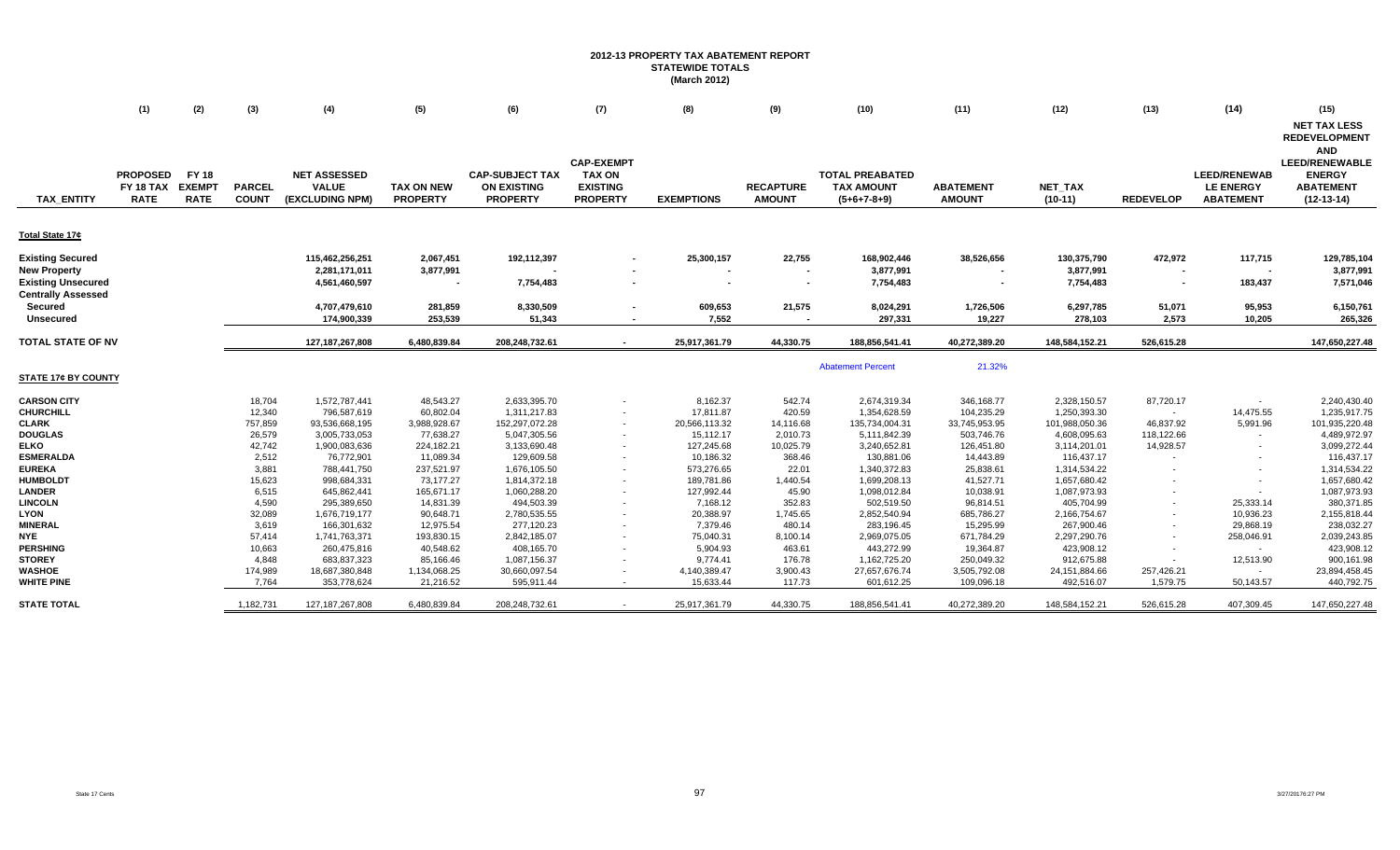#### **2012-13 PROPERTY TAX ABATEMENT REPORT SCHOOL DISTRICTS TOTALS (March 2012)**

#### **SCHOOLD DISTRICT OPERATING REVENUE**

|  |  |  |  |  | (1)   (2)    (3)     (4)      (5)      (6)     (7)     (8)     (9)     (10)     (11)     (12)     (13)    (14)     (15) |  |                     |
|--|--|--|--|--|-------------------------------------------------------------------------------------------------------------------------|--|---------------------|
|  |  |  |  |  |                                                                                                                         |  | <b>NET TAX LESS</b> |

**REDEVELOPMENT** 

**AND LEED/RENEWABLE** 

| <b>SCHOOL</b><br><b>DISTRICT</b> | PROPOSE ED FY 18<br><b>D FY 18</b><br>TAX RATE | <b>PROPOS</b><br><b>TAX</b><br><b>RATE</b> | <b>PARCEL</b><br><b>COUNT</b> | <b>NET ASSESSED</b><br><b>VALUE</b><br>(EXCLUDING NPM) | TAX ON NEW<br><b>PROPERTY</b> | <b>CAP-SUBJECT TAX EXEMPT TAX</b><br><b>ON EXISTING</b><br><b>PROPERTY</b> | CAP-<br><b>ON EXISTING</b><br><b>PROPERTY</b> | <b>EXEMPTIONS</b> | <b>RECAPTURE</b><br><b>AMOUNT</b> | <b>TOTAL PREABATED</b><br><b>TAX AMOUNT</b><br>$(5+6+7-8+9)$ | <b>ABATEMENT</b><br><b>AMOUNT</b> | NET_TAX<br>(10-12) | <b>REDEVELOP</b> | <b>LEED/RENEWAB</b><br><b>LE ENERGY</b><br><b>ABATEMENT</b> | .<br><b>LEED/RENEWABLE</b><br><b>ENERGY</b><br><b>ABATEMENT</b><br>$(12-13-14)$ |
|----------------------------------|------------------------------------------------|--------------------------------------------|-------------------------------|--------------------------------------------------------|-------------------------------|----------------------------------------------------------------------------|-----------------------------------------------|-------------------|-----------------------------------|--------------------------------------------------------------|-----------------------------------|--------------------|------------------|-------------------------------------------------------------|---------------------------------------------------------------------------------|
| <b>CARSON CITY</b>               | 0.7500                                         | $\sim$                                     | 18,704                        | 1,570,158,584                                          | 194,444.88                    | 11,617,917.75                                                              | $\sim$                                        | 36,011.26         | 2,394.10                          | 11,778,745.47                                                | 1,527,206.86                      | 10,251,538.61      | 423,065.90       |                                                             | 9,828,472.72                                                                    |
| <b>CHURCHILL</b>                 | 0.7500                                         | $\sim$                                     | 12,340                        | 796,587,549                                            | 268,244.22                    | 5,784,787.45                                                               | $\sim$                                        | 78,581.92         | 1,855.45                          | 5,976,305.19                                                 | 459,864.59                        | 5,516,440.60       | $\sim$           | 63,862.70                                                   | 5,452,577.90                                                                    |
| <b>CLARK</b>                     | 0.7500                                         | $\sim$ $-$                                 | 757,859                       | 93,537,827,535                                         | 17,598,214.64                 | 670,111,932.42                                                             | $\sim$                                        | 84,139,041.63     | 62,279.32                         | 603,633,384.75                                               | 148,582,933.90                    | 455,050,450.84     | 135,499.65       | 26,435.24                                                   | 454,888,515.95                                                                  |
| <b>DOUGLAS</b>                   | 0.7500                                         | $\sim$                                     | 26,579                        | 3,005,732,963                                          | 342,521.70                    | 22, 267, 536. 32                                                           | $\sim$                                        | 66,681.10         | 8,870.82                          | 22,552,247.74                                                | 2,113,546.36                      | 20,438,701.39      | 572,760.76       | $\sim$                                                      | 19,865,940.63                                                                   |
| <b>ELKO</b>                      | 0.7500                                         | $\sim$                                     | 42,742                        | 1,900,083,658                                          | 989,039.27                    | 13,825,136.84                                                              | $\sim$                                        | 561,376.89        | 44,231.49                         | 14,297,030.71                                                | 557,864.36                        | 13,739,166.35      | 72,469.14        | $\sim$                                                      | 13,666,697.21                                                                   |
| <b>ESMERALDA</b>                 | 0.7500                                         | $\sim$                                     | 2,512                         | 76,772,887                                             | 48,923.56                     | 571,811.95                                                                 | $\sim$                                        | 44,939.54         | 1,674.27                          | 577,470.24                                                   | 65,984.45                         | 511,485.79         | $\sim$           | $\sim$                                                      | 511,485.79                                                                      |
| <b>EUREKA</b>                    | 0.7500                                         | $\sim$                                     | 3,881                         | 788,441,750                                            | 1,047,890.95                  | 7,394,581.76                                                               | $\sim$                                        | 2,529,161.88      | 102.88                            | 5,913,413.71                                                 | 123,465.56                        | 5,789,948.15       | $\sim$           | $\sim$                                                      | 5,789,948.15                                                                    |
| <b>HUMBOLDT</b>                  | 0.7500                                         | $\sim$ $-$                                 | 15,623                        | 998,684,275                                            | 322,840.97                    | 8,004,583.74                                                               | $\sim$                                        | 837,273.75        | 6,355.29                          | 7,496,506.25                                                 | 183,187.98                        | 7,313,318.27       | $\sim$           | $\sim$                                                      | 7,313,318.27                                                                    |
| <b>LANDER</b>                    | 0.7500                                         | $\sim$                                     | 6,515                         | 645,862,463                                            | 730,902.18                    | 4,677,738.92                                                               | $\sim$                                        | 564,672.54        | 202.51                            | 4,844,171.06                                                 | 44,290.81                         | 4,799,880.25       | $\sim$           | $\sim$                                                      | 4,799,880.25                                                                    |
| <b>LINCOLN</b>                   | 0.7500                                         | $\sim$ $-$                                 | 4,590                         | 295,389,720                                            | 65,432.59                     | 2,181,633.61                                                               | $\sim$                                        | 31,624.11         | 1,556.54                          | 2,216,998.63                                                 | 427,124.89                        | 1,789,873.74       | $\sim$           | 111,763.83                                                  | 1,678,109.91                                                                    |
| <b>LYON</b>                      | 0.7500                                         | $\sim$                                     | 32,089                        | 1,676,719,151                                          | 399,920.80                    | 12,267,058.43                                                              | $\sim$                                        | 89,947.19         | 7,701.42                          | 12,584,733.47                                                | 3,025,550.57                      | 9,559,182.89       | $\sim$           | 48,248.14                                                   | 9,510,934.76                                                                    |
| <b>MINERAL</b>                   | 0.7500                                         | $\sim$                                     | 3,619                         | 166,301,640                                            | 57,245.07                     | 1,222,592.32                                                               | $\sim$                                        | 32,557.32         | 2,067.19                          | 1,249,347.26                                                 | 65,409.57                         | 1,183,937.69       | $\sim$           | 131,771.39                                                  | 1,052,166.30                                                                    |
| <b>NYE</b>                       | 0.7500                                         | $\sim$                                     | 57,414                        | 1,741,763,253                                          | 855,132.91                    | 12,539,152.84                                                              | $\sim$                                        | 331,060.05        | 35,735.97                         | 13,098,961.68                                                | 2,963,755.11                      | 10,135,206.57      | $\sim$           | 760,818.65                                                  | 9,374,387.92                                                                    |
| <b>PERSHING</b>                  | 0.7500                                         | $\sim$                                     | 10,663                        | 260,475,833                                            | 178,890.89                    | 1,800,726.51                                                               | $\sim$                                        | 26,051.20         | 2,048.75                          | 1,955,614.94                                                 | 90,900.94                         | 1,864,714.00       | $\sim$           | $\sim$                                                      | 1,864,714.00                                                                    |
| <b>STOREY</b>                    | 0.7500                                         | $\overline{\phantom{a}}$                   | 4,848                         | 685,837,337                                            | 390,734.37                    | 4,796,273.10                                                               | $\sim$                                        | 43,122.48         | 779.86                            | 5,144,664.85                                                 | 1,053,716.41                      | 4,090,948.44       |                  | $\sim$                                                      | 4,090,948.44                                                                    |
| <b>WASHOE</b>                    | 0.7500                                         |                                            | 174,989                       | 18,687,378,666                                         | 5,003,242.32                  | 135,265,241.48                                                             | $\sim$                                        | 18,107,369.04     | 17,217.99                         | 122,178,332.75                                               | 15,466,757.10                     | 106,711,575.66     | 1,244,626.63     | $\sim$                                                      | 105,466,949.03                                                                  |
| <b>WHITE PINE</b>                | 0.7500                                         |                                            | 7.764                         | 353,778,628                                            | 93,602.26                     | 2,629,024.90                                                               | $\sim$                                        | 68,971.85         | 519.41                            | 2,654,174.73                                                 | 481,308.38                        | 2,172,866.35       | 7,668.60         | 121,090.44                                                  | 2,044,107.31                                                                    |
| <b>TOTAL</b>                     |                                                |                                            | 1,182,731                     | 127, 187, 795, 891                                     | 28,587,223.57                 | 916,957,730.34                                                             | $\overline{\phantom{a}}$                      | 107,588,443.73    | 195,593.25                        | 838,152,103.44                                               | 177,232,867.82                    | 660,919,235.62     | 2,456,090.68     | 1,263,990.40                                                | 657,199,154.54                                                                  |

**Abatement Percent** 

21.15%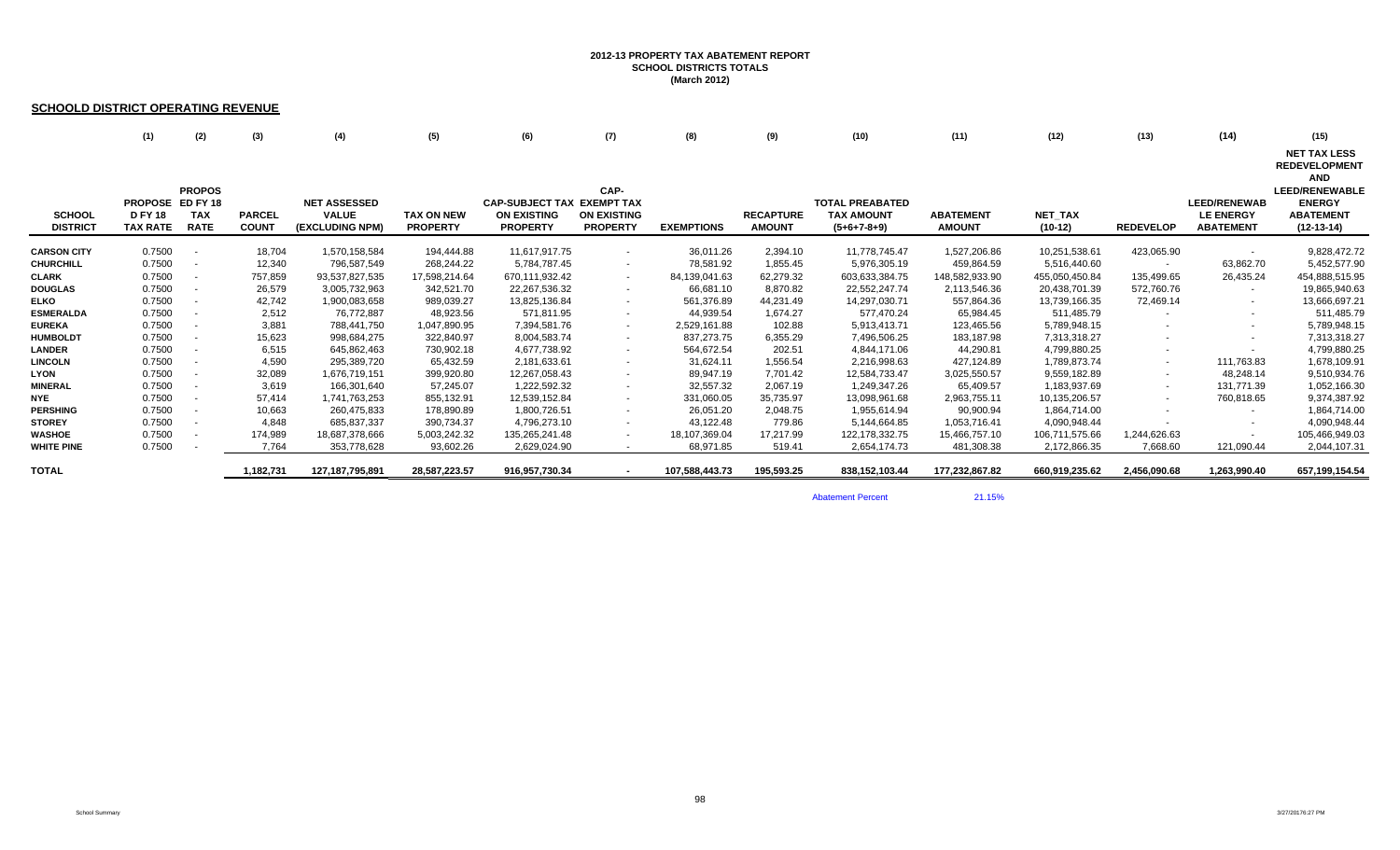#### **2012-13 PROPERTY TAX ABATEMENT REPORT SCHOOL DISTRICTS TOTALS (March 2012)**

#### **SCHOOL DISTRICT DEBT**

| <b>SCHOOL</b><br><b>DISTRICT</b> | (1)<br>PROPOSE ED FY 18<br><b>DFY18</b><br><b>TAX RATE</b> | (2)<br><b>PROPOS</b><br><b>TAX</b><br><b>RATE</b> | (3)<br><b>PARCEL</b><br><b>COUNT</b> | (4)<br><b>NET ASSESSED</b><br><b>VALUE</b><br>(EXCLUDING NPM) | (5)<br><b>TAX ON NEW</b><br><b>PROPERTY</b> | (6)<br><b>CAP-SUBJECT TAX EXEMPT TAX</b><br><b>ON EXISTING</b><br><b>PROPERTY</b> | (7)<br>CAP-<br><b>ON EXISTING</b><br><b>PROPERTY</b> | (8)<br><b>EXEMPTIONS</b> | (9)<br><b>RECAPTURE</b><br><b>AMOUNT</b> | (10)<br><b>TOTAL PREABATED</b><br><b>TAX AMOUNT</b><br>$(5+6+7-8+9)$ | (11)<br><b>ABATEMENT</b><br><b>AMOUNT</b> | (12)<br>NET_TAX<br>$(10-12)$ | (13)<br><b>REDEVELOP</b> | (14)<br><b>LEED/RENEWAB</b><br><b>LE ENERGY</b><br><b>ABATEMENT</b> | (15)<br><b>NET TAX LESS</b><br><b>REDEVELOPMENT</b><br><b>AND</b><br><b>LEED/RENEWABLE</b><br><b>ENERGY</b><br><b>ABATEMENT</b><br>$(12-13-14)$ |
|----------------------------------|------------------------------------------------------------|---------------------------------------------------|--------------------------------------|---------------------------------------------------------------|---------------------------------------------|-----------------------------------------------------------------------------------|------------------------------------------------------|--------------------------|------------------------------------------|----------------------------------------------------------------------|-------------------------------------------|------------------------------|--------------------------|---------------------------------------------------------------------|-------------------------------------------------------------------------------------------------------------------------------------------------|
| <b>CARSON CITY</b>               | 0.4300                                                     | $\sim$                                            | 18,704                               | 1,570,158,529                                                 | 111,481.73                                  | 6,660,939.94                                                                      | $\sim$                                               | 20,646.77                | 1,372.67                                 | 6,753,147.57                                                         | 875,604.79                                | 5,877,542.78                 | 3,053.77                 | $\sim$                                                              | 5,874,489.01                                                                                                                                    |
|                                  | 0.5500                                                     | $\sim$                                            | 12,340                               | 796,587,554                                                   | 196,712.43                                  | 4,242,175.59                                                                      | $\sim$                                               | 57,626.73                | 1,360.64                                 | 4,382,621.92                                                         | 337,233.85                                | 4,045,388.07                 | $\sim$                   | 46,832.65                                                           | 3,998,555.43                                                                                                                                    |
| <b>CHURCHILL</b>                 | 0.5534                                                     | $\sim$                                            | 757,859                              | 93,525,112,165                                                | 12,985,135.97                               | 506,584,637.05                                                                    | $\sim$                                               | 64,883,621.22            | 45,953.84                                | 454,732,105.64                                                       | 112,031,205.40                            | 342,700,900.25               | 99,980.68                | 19,505.69                                                           | 342,581,413.88                                                                                                                                  |
| <b>CLARK</b>                     | 0.1000                                                     |                                                   | 26,579                               | 3,005,733,013                                                 | 45,669.56                                   | 2,969,004.96                                                                      |                                                      | 8,889.55                 | 1,182.81                                 | 3,006,967.77                                                         | 281,804.06                                | 2,725,163.70                 | 688.62                   | $\sim$                                                              | 2,724,475.08                                                                                                                                    |
| <b>DOUGLAS</b><br><b>ELKO</b>    |                                                            |                                                   |                                      |                                                               |                                             |                                                                                   |                                                      |                          |                                          |                                                                      |                                           |                              |                          |                                                                     |                                                                                                                                                 |
| <b>ESMERALDA</b>                 |                                                            |                                                   |                                      |                                                               |                                             |                                                                                   |                                                      |                          |                                          |                                                                      |                                           |                              |                          |                                                                     |                                                                                                                                                 |
| <b>EUREKA</b>                    |                                                            |                                                   |                                      |                                                               |                                             |                                                                                   | $\sim$                                               |                          |                                          |                                                                      |                                           |                              |                          |                                                                     |                                                                                                                                                 |
| <b>HUMBOLDT</b>                  | 0.1350                                                     |                                                   | 15,623                               | 998,684,298                                                   | 58,111.37                                   | 1,440,820.76                                                                      |                                                      | 150,708.44               | 1,143.95                                 | 1,349,367.64                                                         | 32,975.96                                 | 1,316,391.68                 |                          |                                                                     | 1,316,391.68                                                                                                                                    |
| <b>LANDER</b>                    |                                                            |                                                   |                                      |                                                               |                                             |                                                                                   |                                                      |                          |                                          |                                                                      |                                           |                              |                          |                                                                     |                                                                                                                                                 |
| <b>LINCOLN</b>                   | 0.2231                                                     | $\sim$                                            | 4,590                                | 295,389,685                                                   | 19,464.01                                   | 648,963.36                                                                        | $\sim$                                               | 9,407.07                 | 463.03                                   | 659,483.32                                                           | 127,055.17                                | 532,428.15                   | $\sim$                   | 33,246.02                                                           | 499,182.14                                                                                                                                      |
| <b>LYON</b>                      | 0.5867                                                     | $\sim$                                            | 32,089                               | 1,676,719,161                                                 | 312,844.71                                  | 9,596,114.26                                                                      | $\sim$                                               | 70,363.09                | 6,024.78                                 | 9,844,620.65                                                         | 2,366,801.96                              | 7,477,818.70                 | $\sim$                   | 37,742.91                                                           | 7,440,075.79                                                                                                                                    |
| <b>MINERAL</b>                   | 0.2500                                                     | $\sim$                                            | 3,619                                | 166,301,637                                                   | 19,081.69                                   | 407,530.60                                                                        | $\sim$                                               | 10,852.42                | 689.06                                   | 416,448.93                                                           | 21,803.87                                 | 394,645.06                   | $\sim$                   | 43,923.80                                                           | 350,721.26                                                                                                                                      |
| <b>NYE</b>                       | 0.5850                                                     | $\sim$                                            | 57,414                               | 1,741,763,298                                                 | 667,003.67                                  | 9,780,568.72                                                                      | $\sim$                                               | 258,226.86               | 27,874.05                                | 10,217,219.59                                                        | 2,311,731.88                              | 7,905,487.70                 | $\sim$                   | 593,438.53                                                          | 7,312,049.17                                                                                                                                    |
| <b>PERSHING</b>                  | 0.4000                                                     | $\sim$                                            | 10,663                               | 260,475,842                                                   | 95,408.47                                   | 960,388.65                                                                        | $\sim$                                               | 13,893.95                | 1,092.66                                 | 1,042,995.84                                                         | 48,480.64                                 | 994,515.20                   | $\sim$                   | $\sim$                                                              | 994,515.20                                                                                                                                      |
| <b>STOREY</b>                    | 0.1447                                                     |                                                   | 4,848                                | 685,837,339                                                   | 75,385.68                                   | 925,359.90                                                                        |                                                      | 8,319.73                 | 150.47                                   | 992,576.32                                                           | 203,296.22                                | 789,280.10                   |                          |                                                                     | 789,280.10                                                                                                                                      |
| <b>WASHOE</b>                    | 0.3885                                                     |                                                   | 174,989                              | 18,687,381,156                                                | 2,591,679.52                                | 70,067,291.33                                                                     | $\sim$                                               | 9,379,625.54             | 8,919.72                                 | 63,288,265.03                                                        | 8,011,780.73                              | 55,276,484.30                | 65,227.53                | $\sim$                                                              | 55,211,256.77                                                                                                                                   |
| <b>WHITE PINE</b>                | 0.2490                                                     | $\sim$                                            | 7,764                                | 353,778,683                                                   | 31,075.95                                   | 872,841.76                                                                        | $\sim$                                               | 22,901.31                | 172.44                                   | 881,188.84                                                           | 159,793.84                                | 721,395.01                   | $\sim$                   | 40,202.02                                                           | 681,192.98                                                                                                                                      |
| <b>TOTAL</b>                     |                                                            |                                                   | 1,127,081                            | 123,763,922,361                                               | 17,209,054.79                               | 615,156,636.88                                                                    |                                                      | 74.895.082.70            | 96,400.12                                | 557,567,009.09                                                       | 126,809,568.38                            | 430,757,440.70               | 168.950.60               | 814,891.61                                                          | 429,773,598.50                                                                                                                                  |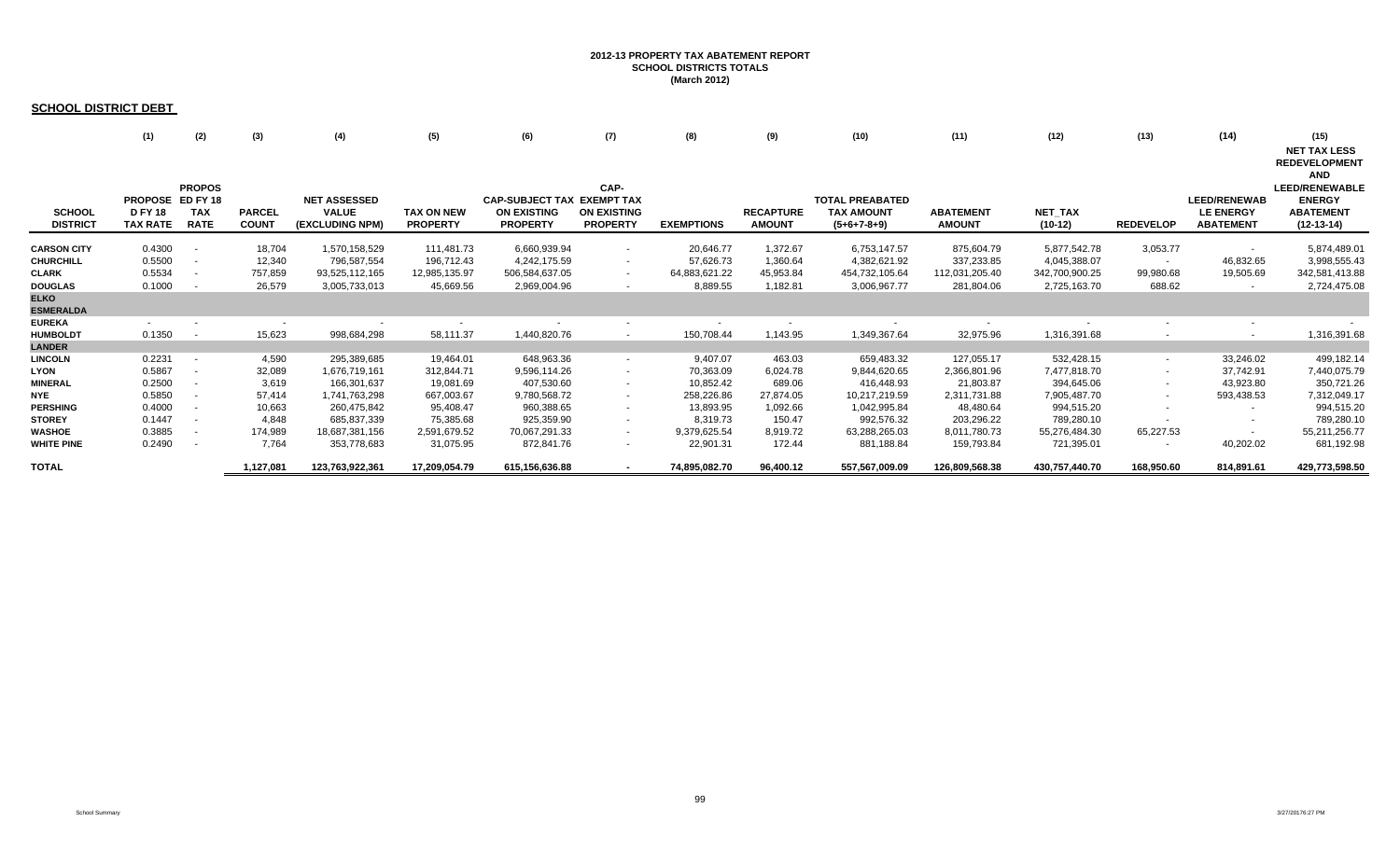#### **2012-13 PROPERTY TAX ABATEMENT REPORT SCHOOL DISTRICTS TOTALS (March 2012)**

#### **SCHOOL TOTAL**

|  |  |  |  |  | (1)   (2)   (3)     (4)      (5)      (6)     (7)     (8)     (9)     (10)     (11)     (12)     (13)    (14)     (15) |  |                     |
|--|--|--|--|--|------------------------------------------------------------------------------------------------------------------------|--|---------------------|
|  |  |  |  |  |                                                                                                                        |  | <b>NET TAX LESS</b> |

**REDEVELOPMENT** 

**AND LEED/RENEWABLE** 

| <b>SCHOOL</b><br><b>DISTRICT</b> | PROPOSE ED FY 18<br><b>DFY18</b><br>TAX RATE | <b>PROPOS</b><br><b>TAX</b><br><b>RATE</b> | <b>PARCEL</b><br><b>COUNT</b> | <b>NET ASSESSED</b><br><b>VALUE</b><br>(EXCLUDING NPM) | <b>TAX ON NEW</b><br><b>PROPERTY</b> | <b>CAP-SUBJECT TAX EXEMPT TAX</b><br><b>ON EXISTING</b><br><b>PROPERTY</b> | CAP-<br><b>ON EXISTING</b><br><b>PROPERTY</b> | <b>EXEMPTIONS</b> | <b>RECAPTURE</b><br><b>AMOUNT</b> | <b>TOTAL PREABATED</b><br><b>TAX AMOUNT</b><br>$(5+6+7-8+9)$ | <b>ABATEMENT</b><br><b>AMOUNT</b> | NET_TAX<br>$(10-12)$ | <b>REDEVELOP</b> | <b>LEED/RENEWAB</b><br><b>LE ENERGY</b><br><b>ABATEMENT</b> | <b>AD</b><br><b>LEED/RENEWABLE</b><br><b>ENERGY</b><br><b>ABATEMENT</b><br>$(12-13-14)$ |
|----------------------------------|----------------------------------------------|--------------------------------------------|-------------------------------|--------------------------------------------------------|--------------------------------------|----------------------------------------------------------------------------|-----------------------------------------------|-------------------|-----------------------------------|--------------------------------------------------------------|-----------------------------------|----------------------|------------------|-------------------------------------------------------------|-----------------------------------------------------------------------------------------|
| <b>CARSON CITY</b>               | 1.1800                                       | $\sim$                                     | 18,704                        | 1,570,158,584                                          | 305,926.61                           | 18,278,857.69                                                              | $\sim$                                        | 56,658.03         | 3,766.77                          | 18,531,893.04                                                | 2,402,811.65                      | 16,129,081.39        | 426,119.67       | $\sim$                                                      | 15,702,961.72                                                                           |
| CHURCHILL                        | 1.3000                                       | $\sim$                                     | 12,340                        | 796,587,549                                            | 464,956.64                           | 10,026,963.03                                                              | $\sim$                                        | 136,208.65        | 3,216.09                          | 10,358,927.12                                                | 797,098.44                        | 9,561,828.68         | $\sim$           | 110,695.35                                                  | 9,451,133.33                                                                            |
| CLARK                            | 1.3034                                       | $\sim$                                     | 757,859                       | 93,537,827,535                                         | 30,583,350.61                        | 176,696,569.47                                                             | $\sim$                                        | 149,022,662.85    | 108,233.16                        | 1,058,365,490.39                                             | 260,614,139.30                    | 797,751,351.09       | 235,480.33       | 45,940.93                                                   | 797,469,929.83                                                                          |
| <b>DOUGLAS</b>                   | 0.8500                                       | $\sim$                                     | 26,579                        | 3,005,732,963                                          | 388,191.26                           | 25,236,541.27                                                              | $\sim$                                        | 75,570.65         | 10,053.63                         | 25,559,215.51                                                | 2,395,350.42                      | 23,163,865.09        | 573,449.38       | $\sim$                                                      | 22,590,415.71                                                                           |
| ELKO                             | 0.7500                                       | $\sim$                                     | 42,742                        | 1,900,083,658                                          | 989,039.27                           | 13,825,136.84                                                              | $\sim$                                        | 561,376.89        | 44,231.49                         | 14,297,030.71                                                | 557,864.36                        | 13,739,166.35        | 72,469.14        | $\sim$                                                      | 13,666,697.21                                                                           |
| ESMERALDA                        | 0.7500                                       | $\sim$                                     | 2,512                         | 76,772,887                                             | 48,923.56                            | 571,811.95                                                                 | $\sim$                                        | 44,939.54         | 1,674.27                          | 577,470.24                                                   | 65,984.45                         | 511,485.79           | $\sim$           | $\sim$                                                      | 511,485.79                                                                              |
| EUREKA                           | 0.7500                                       | $\sim$                                     | 3.881                         | 788,441,750                                            | 1,047,890.95                         | 7,394,581.76                                                               | $\sim$                                        | 2,529,161.88      | 102.88                            | 5,913,413.71                                                 | 123,465.56                        | 5,789,948.15         | $\sim$           | $\sim$                                                      | 5,789,948.15                                                                            |
| <b>HUMBOLDT</b>                  | 0.8850                                       | $\sim$                                     | 15,623                        | 998,684,275                                            | 380,952.34                           | 9,445,404.50                                                               | $\sim$                                        | 987,982.19        | 7,499.24                          | 8,845,873.89                                                 | 216,163.94                        | 8,629,709.95         | $\sim$           | $\sim$                                                      | 8,629,709.95                                                                            |
| LANDER                           | 0.7500                                       | $\sim$                                     | 6,515                         | 645,862,463                                            | 730,902.18                           | 4,677,738.92                                                               | $\sim$                                        | 564,672.54        | 202.51                            | 4,844,171.06                                                 | 44,290.81                         | 4,799,880.25         | $\sim$           |                                                             | 4,799,880.25                                                                            |
| LINCOLN                          | 0.9731                                       | $\sim$                                     | 4,590                         | 295,389,720                                            | 84,896.60                            | 2,830,596.97                                                               | $\sim$                                        | 41,031.18         | 2,019.57                          | 2,876,481.95                                                 | 554,180.06                        | 2,322,301.89         | $\sim$           | 145,009.85                                                  | 2,177,292.04                                                                            |
| LYON                             | 1.3367                                       | $\sim$                                     | 32,089                        | 1,676,719,151                                          | 712,765.51                           | 21,863,172.69                                                              | $\sim$                                        | 160,310.28        | 13,726.20                         | 22,429,354.12                                                | 5,392,352.53                      | 17,037,001.59        | $\sim$           | 85,991.05                                                   | 16,951,010.54                                                                           |
| MINERAL                          | 1.0000                                       | $\sim$                                     | 3,619                         | 166,301,640                                            | 76,326.76                            | 1,630,122.92                                                               | $\sim$                                        | 43,409.74         | 2,756.25                          | 1,665,796.19                                                 | 87,213.44                         | 1,578,582.75         | $\sim$           | 175,695.19                                                  | 1,402,887.56                                                                            |
| NYE                              | 1.3350                                       | $\sim$                                     | 57,414                        | 1,741,763,253                                          | 1,522,136.59                         | 22,319,721.57                                                              | $\sim$                                        | 589,286.91        | 63,610.02                         | 23,316,181.27                                                | 5,275,486.99                      | 18,040,694.28        | $\sim$           | 1,354,257.18                                                | 16,686,437.10                                                                           |
| PERSHING                         | 1.1500                                       | $\sim$                                     | 10,663                        | 260,475,833                                            | 274,299.36                           | 2,761,115.16                                                               | $\sim$                                        | 39,945.15         | 3,141.41                          | 2,998,610.78                                                 | 139,381.58                        | 2,859,229.20         |                  | $\sim$                                                      | 2,859,229.20                                                                            |
| <b>STOREY</b>                    | 0.8947                                       | $\sim$                                     | 4,848                         | 685,837,337                                            | 466,120.06                           | 5,721,633.00                                                               | $\sim$                                        | 51,442.21         | 930.33                            | 6,137,241.18                                                 | 1,257,012.63                      | 4,880,228.55         |                  | $\sim$                                                      | 4,880,228.55                                                                            |
| WASHOE                           | 1.1385                                       | $\sim$                                     | 174,989                       | 18,687,378,666                                         | 7,594,921.85                         | 205, 332, 532.81                                                           | $\sim$                                        | 27,486,994.58     | 26,137.71                         | 185,466,597.79                                               | 23,478,537.83                     | 161,988,059.96       | 1,309,854.16     | $\sim$                                                      | 160,678,205.80                                                                          |
| WHITE PINE                       | 0.9990                                       | $\sim$                                     | 7,764                         | 353,778,628                                            | 124,678.21                           | 3,501,866.67                                                               | $\sim$                                        | 91,873.16         | 691.85                            | 3,535,363.57                                                 | 641,102.22                        | 2,894,261.35         | 7,668.60         | 161,292.46                                                  | 2,725,300.29                                                                            |
| <b>TOTAL</b>                     |                                              |                                            | 1,182,731                     | 127,187,795,891                                        | 45,796,278.36                        | 1,532,114,367.22                                                           | $\sim$                                        | 182,483,526.43    | 291,993.38                        | 1,395,719,112.53                                             | 304,042,436.21                    | 1,091,676,676.32     | 2,625,041.28     | 2,078,882.01                                                | 1,086,972,753.03                                                                        |

100